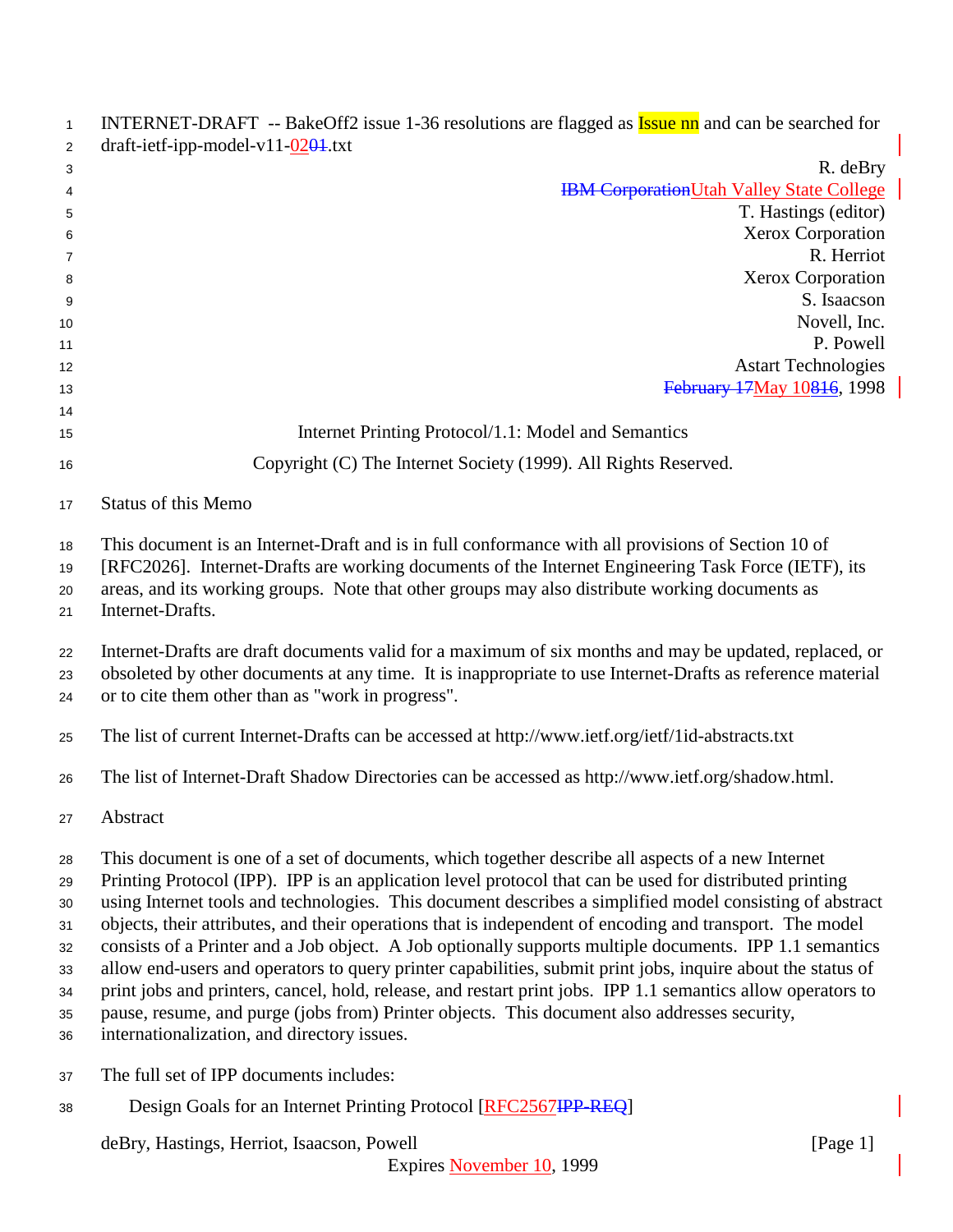- 39 Rationale for the Structure and Model and Protocol for the Internet Printing Protocol [RFC2568IPP-**RAT**
- Internet Printing Protocol/1.1: Model and Semantics (this document)
- Internet Printing Protocol/1.1: Encoding and Transport [IPP-PRO]
- Internet Printing Protocol/1.1: Implementer's Guide [IPP-IIG]
- 44 Mapping between LPD and IPP Protocols [RFC2569IPP LPD]
- 

The "Design Goals for an Internet Printing Protocol" document takes a broad look at distributed printing

functionality, and it enumerates real-life scenarios that help to clarify the features that need to be

included in a printing protocol for the Internet. It identifies requirements for three types of users: end

 users, operators, and administrators. It calls out a subset of end user requirements that are satisfied in IPP/1.0. Operator and administrator requirements are out of scope for version 1.0. A few OPTIONAL

operator operations have been added to IPP/1.1.

The "Rationale for the Structure and Model and Protocol for the Internet Printing Protocol" document

- describes IPP from a high level view, defines a roadmap for the various documents that form the suite of
- IPP specifications, and gives background and rationale for the IETF working group's major decisions.

The "Internet Printing Protocol/1.1: Encoding and Transport" document is a formal mapping of the

abstract operations and attributes defined in the model document onto HTTP/1.1. It defines the encoding

rules for a new Internet MIME media type called "application/ipp". This document also defines the rules

 for transporting over HTTP a message body whose Content-Type is "application/ipp". This document defines a new scheme named 'ipp' for identifying IPP printers and jobs. Finally, this document defines

interoperability rules for supporting IPP/1.0 clients. Issue 33

The "Internet Printing Protocol/1.1: Implementer's Guide" document gives insight and advice to

implementers of IPP clients and IPP objects. It is intended to help them understand IPP/1.1 and some of

the considerations that may assist them in the design of their client and/or IPP object implementations.

For example, a typical order of processing requests is given, including error checking. Motivation for

- some of the specification decisions is also included.
- The "Mapping between LPD and IPP Protocols" document gives some advice to implementers of gateways between IPP and LPD (Line Printer Daemon) implementations.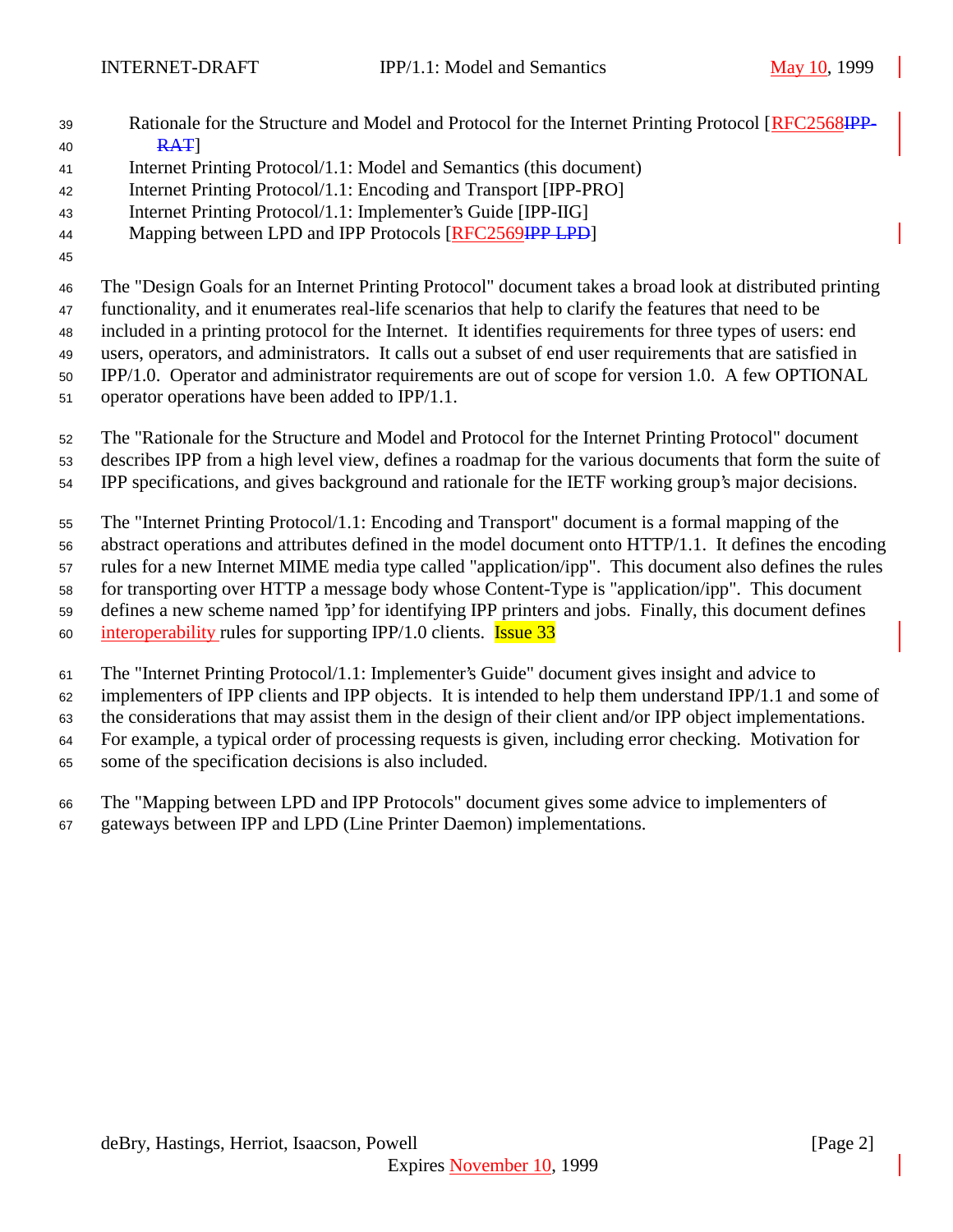## 68

**Table of Contents** 

| 69  |         |  |
|-----|---------|--|
| 70  | 1.1     |  |
|     |         |  |
| 71  |         |  |
| 72  | 2.1     |  |
| 73  | 2.2     |  |
| 74  | 2.3     |  |
| 75  | 2.4     |  |
|     |         |  |
| 76  |         |  |
| 77  | 3.1     |  |
| 78  | 3.1.1   |  |
| 79  | 3.1.2   |  |
| 80  | 3.1.3   |  |
| 81  | 3.1.4   |  |
| 82  | 3.1.4.1 |  |
| 83  | 3.1.4.2 |  |
| 84  | 3.1.5   |  |
| 85  | 3.1.6   |  |
| 86  | 3.1.7   |  |
| 87  | 3.1.8   |  |
| 88  | 3.1.9   |  |
| 89  |         |  |
| 90  | 3.2.1   |  |
| 91  | 3.2.1.1 |  |
| 92  | 3.2.1.2 |  |
| 93  | 3.2.2   |  |
| 94  | 3.2.3   |  |
| 95  | 3.2.4   |  |
| 96  | 3.2.5   |  |
| 97  | 3.2.5.1 |  |
| 98  | 3.2.5.2 |  |
| 99  | 3.2.6   |  |
| 100 | 3.2.6.1 |  |
| 101 | 3.2.6.2 |  |
| 102 | 3.2.7   |  |
| 103 | 3.2.7.1 |  |
| 104 | 3.2.7.2 |  |
| 105 | 3.2.8   |  |
| 106 | 3.2.9   |  |
| 107 | 3.3     |  |
| 108 | 3.3.1   |  |
| 109 | 3.3.1.1 |  |
|     |         |  |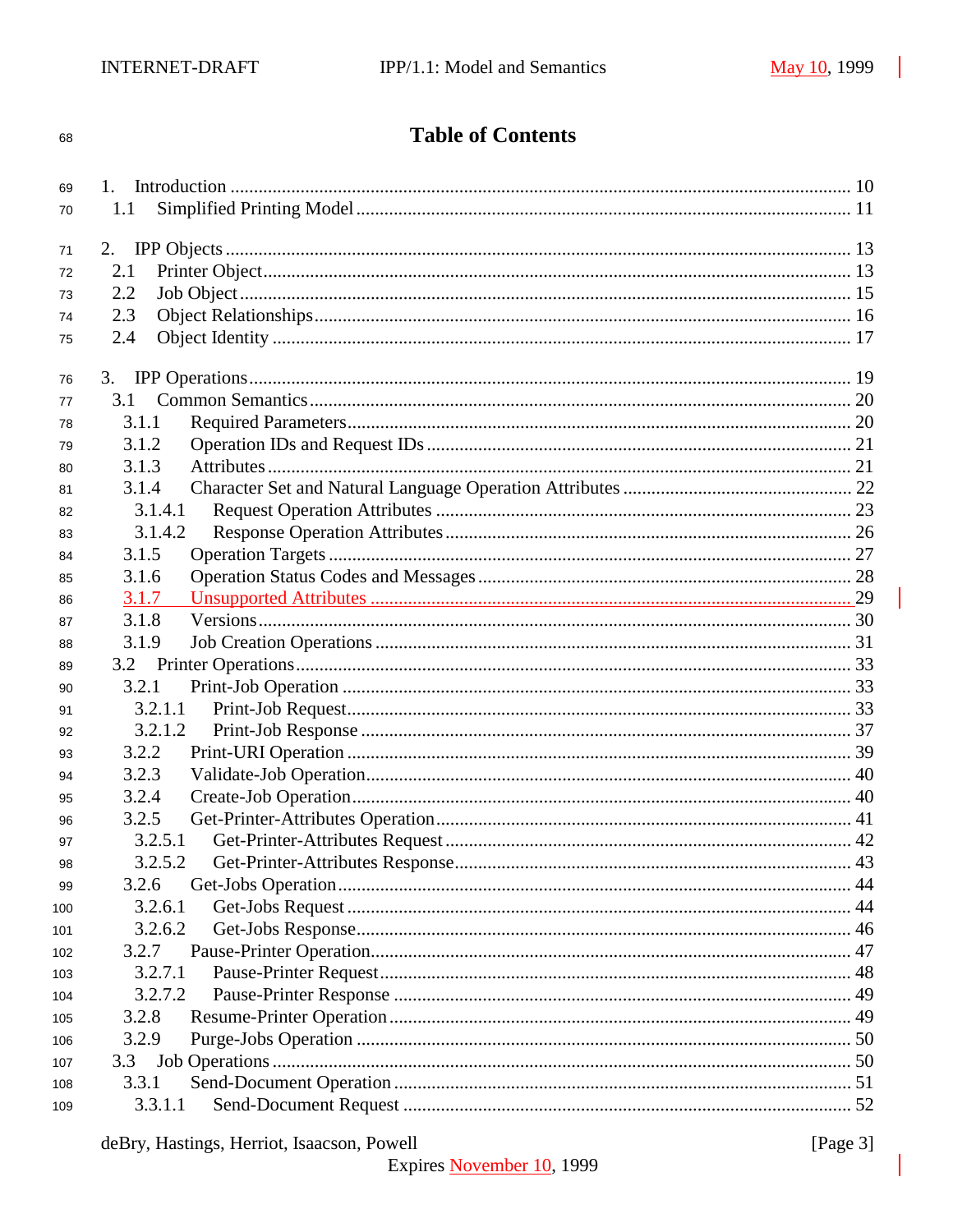| 110 | 3.3.1.2 |  |
|-----|---------|--|
| 111 | 3.3.2   |  |
| 112 | 3.3.3   |  |
| 113 | 3.3.3.1 |  |
| 114 | 3.3.3.2 |  |
| 115 | 3.3.4   |  |
| 116 | 3.3.4.1 |  |
| 117 | 3.3.4.2 |  |
| 118 | 3.3.5   |  |
| 119 | 3.3.5.1 |  |
| 120 | 3.3.5.2 |  |
| 121 | 3.3.6   |  |
| 122 | 3.3.7   |  |
| 123 | 3.3.7.1 |  |
| 124 | 3.3.7.2 |  |
|     |         |  |
| 125 | 4.      |  |
| 126 | 4.1     |  |
| 127 | 4.1.1   |  |
| 128 | 4.1.1.1 |  |
| 129 | 4.1.1.2 |  |
| 130 | 4.1.2   |  |
| 131 | 4.1.2.1 |  |
| 132 | 4.1.2.2 |  |
| 133 | 4.1.2.3 |  |
| 134 | 4.1.3   |  |
| 135 | 4.1.4   |  |
| 136 | 4.1.5   |  |
| 137 | 4.1.6   |  |
| 138 | 4.1.7   |  |
| 139 | 4.1.8   |  |
| 140 | 4.1.9   |  |
| 141 | 4.1.9.1 |  |
| 142 | 4.1.10  |  |
| 143 | 4.1.11  |  |
| 144 | 4.1.12  |  |
| 145 | 4.1.13  |  |
| 146 | 4.1.14  |  |
| 147 | 4.1.15  |  |
| 148 | 4.1.16  |  |
| 149 | 4.2     |  |
| 150 | 4.2.1   |  |
| 151 | 4.2.2   |  |
| 152 | 4.2.3   |  |
| 153 | 4.2.4   |  |
|     |         |  |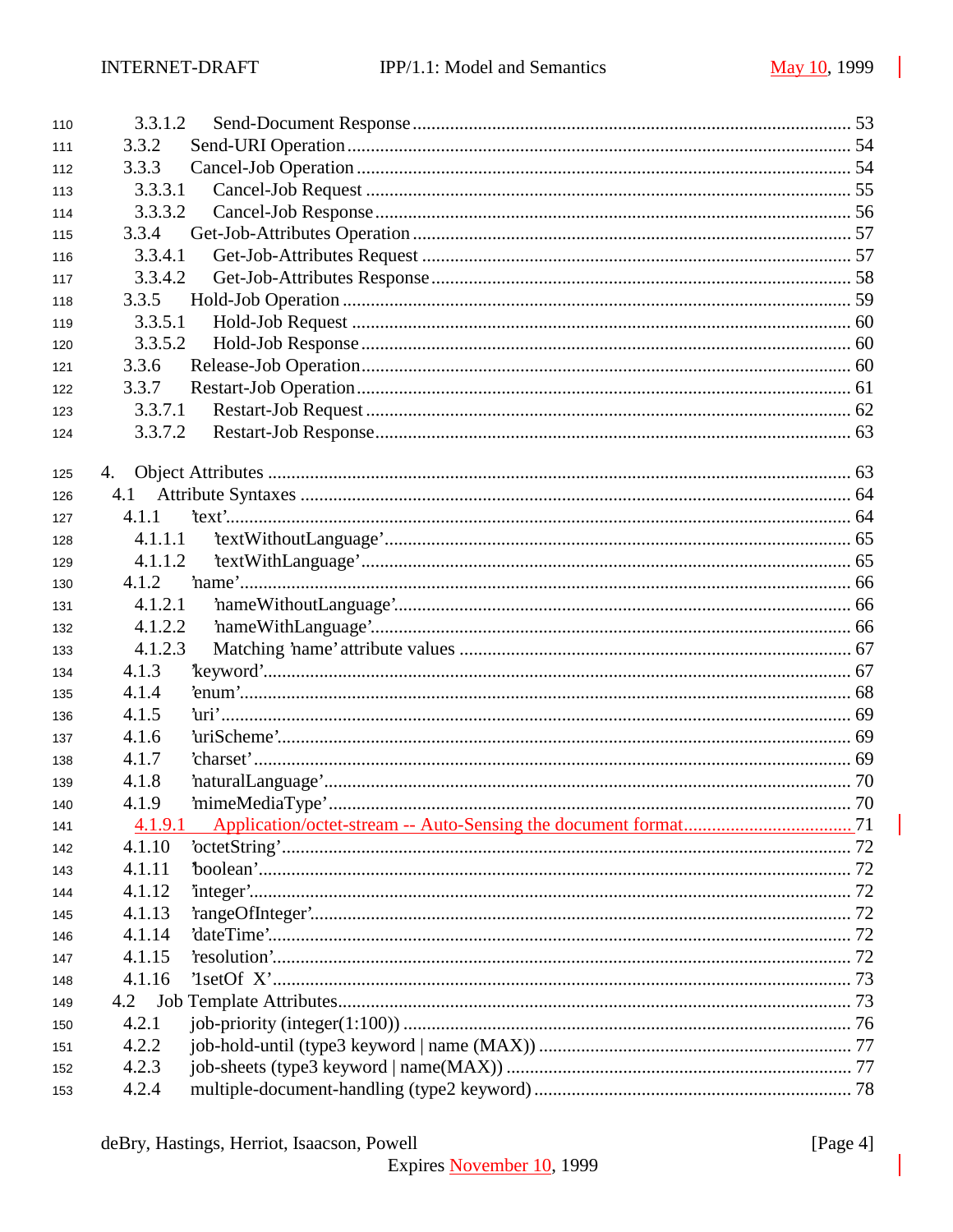| 154 | 4.2.5    |  |
|-----|----------|--|
| 155 | 4.2.6    |  |
| 156 | 4.2.7    |  |
| 157 | 4.2.8    |  |
| 158 | 4.2.9    |  |
| 159 | 4.2.10   |  |
| 160 | 4.2.11   |  |
| 161 | 4.2.12   |  |
| 162 | 4.2.13   |  |
| 163 | 4.3      |  |
| 164 | 4.3.1    |  |
| 165 | 4.3.2    |  |
| 166 | 4.3.3    |  |
| 167 | 4.3.4    |  |
| 168 | 4.3.5    |  |
| 169 | 4.3.6    |  |
| 170 | 4.3.7    |  |
| 171 | 4.3.7.1  |  |
| 172 | 4.3.8    |  |
| 173 | 4.3.9    |  |
| 174 | 4.3.10   |  |
| 175 | 4.3.11   |  |
| 176 |          |  |
| 177 | 4.3.12.1 |  |
| 178 |          |  |
| 179 | 4.3.12.3 |  |
| 180 |          |  |
| 181 | 4.3.13   |  |
| 182 | 4.3.14   |  |
| 183 |          |  |
| 184 |          |  |
| 185 |          |  |
| 186 |          |  |
| 187 |          |  |
| 188 | 4.3.16.1 |  |
| 189 | 4.3.16.2 |  |
| 190 | 4.3.16.3 |  |
| 191 | 4.3.17   |  |
| 192 | 4.3.18   |  |
| 193 | 4.4      |  |
| 194 | 4.4.1    |  |
| 195 | 4.4.2    |  |
| 196 | 4.4.3    |  |
| 197 | 4.4.4    |  |
| 198 | 4.4.5    |  |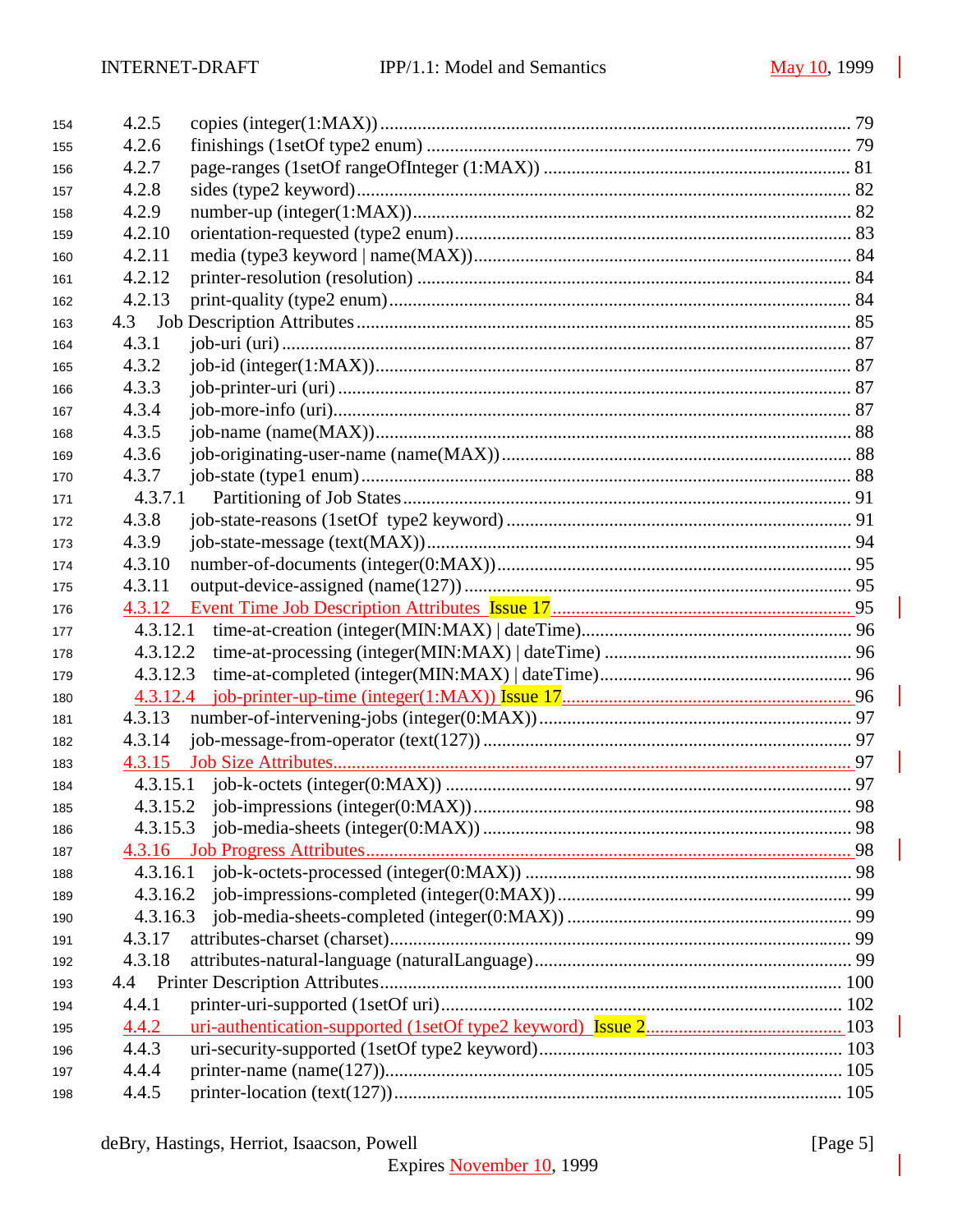| 199 | 4.4.6                                                     |                           |  |  |  |
|-----|-----------------------------------------------------------|---------------------------|--|--|--|
| 200 | 4.4.7                                                     |                           |  |  |  |
| 201 | 4.4.8                                                     |                           |  |  |  |
| 202 | 4.4.9                                                     |                           |  |  |  |
| 203 | 4.4.10                                                    |                           |  |  |  |
| 204 | 4.4.11                                                    |                           |  |  |  |
| 205 | 4.4.12                                                    |                           |  |  |  |
| 206 | 4.4.13                                                    |                           |  |  |  |
| 207 | 4.4.14                                                    |                           |  |  |  |
| 208 | 4.4.15                                                    |                           |  |  |  |
| 209 | 4.4.16                                                    |                           |  |  |  |
| 210 | 4.4.17                                                    |                           |  |  |  |
| 211 | 4.4.18                                                    |                           |  |  |  |
| 212 | 4.4.19                                                    |                           |  |  |  |
| 213 | 4.4.20                                                    |                           |  |  |  |
| 214 | 4.4.21                                                    |                           |  |  |  |
| 215 | 4.4.22                                                    |                           |  |  |  |
| 216 | 4.4.23                                                    |                           |  |  |  |
| 217 | 4.4.24                                                    |                           |  |  |  |
| 218 | 4.4.25                                                    |                           |  |  |  |
| 219 | 4.4.26                                                    |                           |  |  |  |
| 220 | 4.4.27                                                    |                           |  |  |  |
| 221 | 4.4.28                                                    |                           |  |  |  |
| 222 | 4.4.29                                                    |                           |  |  |  |
| 223 | 4.4.30                                                    |                           |  |  |  |
| 224 | 4.4.31                                                    |                           |  |  |  |
| 225 | 4.4.32                                                    |                           |  |  |  |
| 226 | 4.4.33                                                    |                           |  |  |  |
| 227 | 4.4.34                                                    |                           |  |  |  |
| 228 | 4.4.35                                                    |                           |  |  |  |
| 229 | 4.4.36                                                    |                           |  |  |  |
| 230 | 4.4.37                                                    |                           |  |  |  |
|     |                                                           |                           |  |  |  |
| 231 | 5.                                                        |                           |  |  |  |
| 232 | 5.1                                                       |                           |  |  |  |
| 233 | 5.2                                                       |                           |  |  |  |
| 234 | 5.2.1                                                     |                           |  |  |  |
| 235 | 5.2.2                                                     |                           |  |  |  |
| 236 | 5.2.3                                                     |                           |  |  |  |
| 237 | 5.2.4                                                     |                           |  |  |  |
| 238 | 5.2.5                                                     |                           |  |  |  |
| 239 | 5.2.6                                                     |                           |  |  |  |
| 240 | 5.2.7                                                     |                           |  |  |  |
| 241 | 5.3                                                       |                           |  |  |  |
| 242 | 6.                                                        |                           |  |  |  |
|     | deBry, Hastings, Herriot, Isaacson, Powell<br>[Page $6$ ] |                           |  |  |  |
|     |                                                           | Expires November 10, 1999 |  |  |  |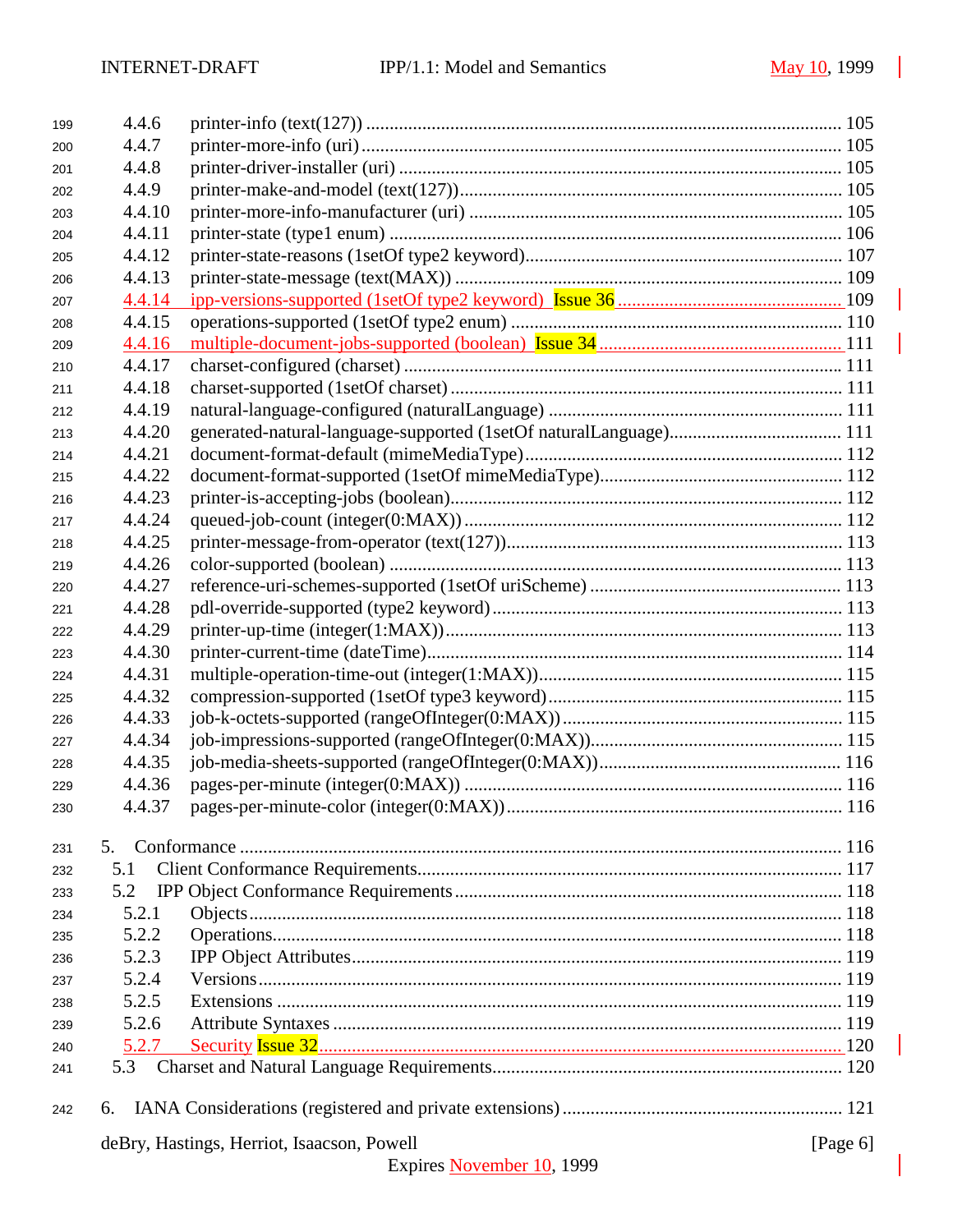| 243 | 6.1      |  |  |
|-----|----------|--|--|
| 244 | 6.2      |  |  |
| 245 | 6.3      |  |  |
| 246 | 6.4      |  |  |
| 247 | 6.5      |  |  |
| 248 | 6.6      |  |  |
| 249 | 6.7      |  |  |
| 250 | 6.8      |  |  |
| 251 | 7.       |  |  |
| 252 | 8.       |  |  |
| 253 | 8.1      |  |  |
| 254 | 8.1.1    |  |  |
| 255 | 8.1.2    |  |  |
| 256 | 8.1.3    |  |  |
| 257 | 8.2      |  |  |
| 258 | 8.3      |  |  |
| 259 | 8.4      |  |  |
| 260 | 8.5      |  |  |
| 261 | 8.6      |  |  |
|     |          |  |  |
| 262 | 9.       |  |  |
| 263 |          |  |  |
| 264 |          |  |  |
| 265 |          |  |  |
| 266 |          |  |  |
| 267 |          |  |  |
| 268 |          |  |  |
| 269 |          |  |  |
| 270 |          |  |  |
| 271 |          |  |  |
| 272 |          |  |  |
| 273 |          |  |  |
| 274 |          |  |  |
| 275 |          |  |  |
| 276 | 12.1.1   |  |  |
| 277 |          |  |  |
| 278 | 12.2.1   |  |  |
| 279 | 12.2.2   |  |  |
| 280 | 12.2.2.1 |  |  |
| 281 | 12.2.2.2 |  |  |
| 282 | 12.2.2.3 |  |  |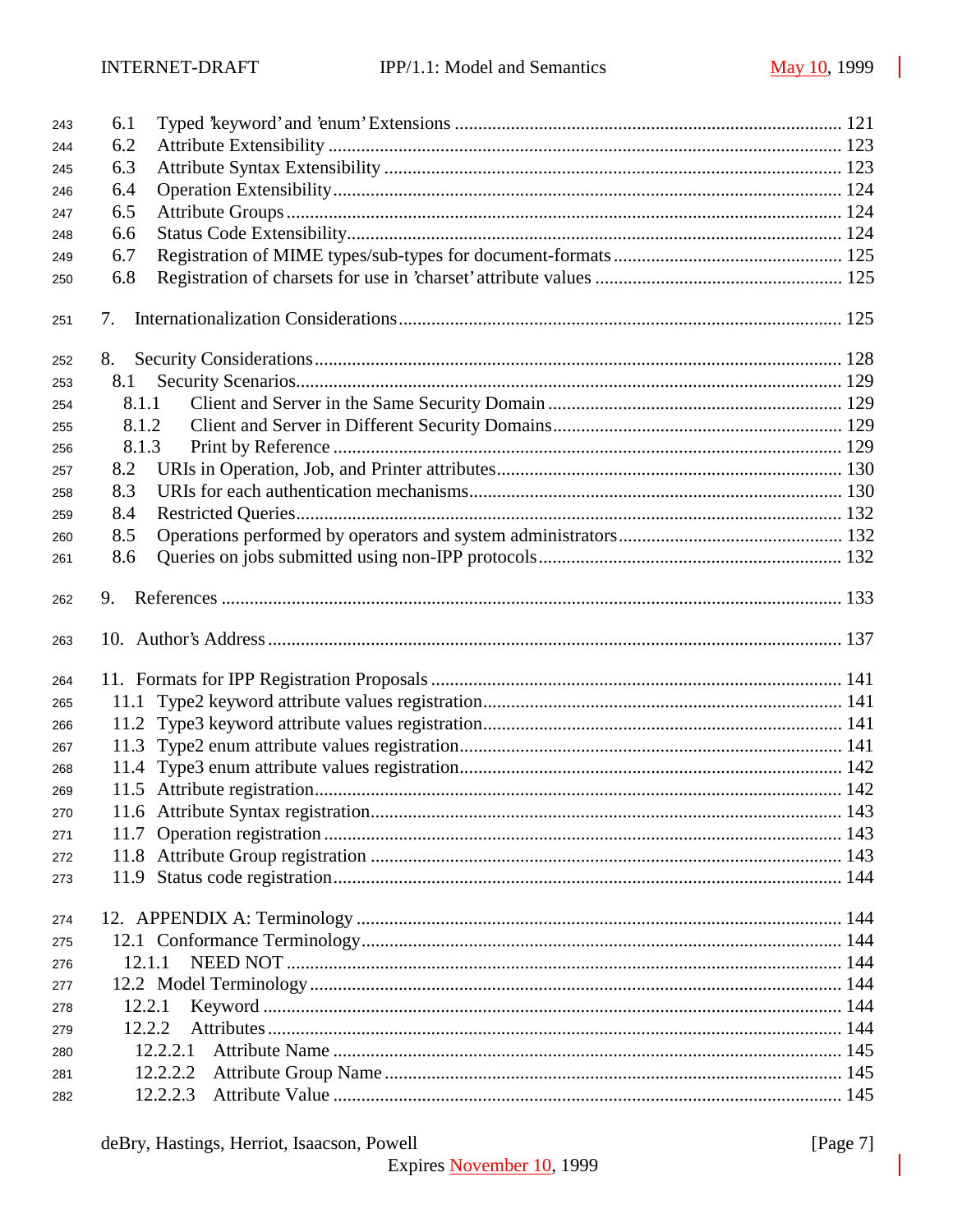| 283 |          |  |
|-----|----------|--|
| 284 | 12.2.3   |  |
| 285 | 12.2.4   |  |
| 286 | 12.2.5   |  |
|     |          |  |
| 287 |          |  |
| 288 |          |  |
| 289 | 13.1.1   |  |
| 290 | 13.1.2   |  |
| 291 | 13.1.2.1 |  |
| 292 | 13.1.2.2 |  |
| 293 | 13.1.2.3 |  |
| 294 | 13.1.3   |  |
| 295 | 13.1.4   |  |
| 296 | 13.1.4.1 |  |
| 297 | 13.1.4.2 |  |
| 298 | 13.1.4.3 |  |
| 299 | 13.1.4.4 |  |
| 300 | 13.1.4.5 |  |
| 301 | 13.1.4.6 |  |
| 302 | 13.1.4.7 |  |
| 303 | 13.1.4.8 |  |
| 304 | 13.1.4.9 |  |
| 305 |          |  |
| 306 |          |  |
| 307 |          |  |
| 308 |          |  |
| 309 |          |  |
| 310 |          |  |
| 311 |          |  |
| 312 |          |  |
| 313 |          |  |
| 314 |          |  |
| 315 | 13.1.5   |  |
| 316 | 13.1.5.1 |  |
| 317 | 13.1.5.2 |  |
| 318 | 13.1.5.3 |  |
| 319 | 13.1.5.4 |  |
| 320 | 13.1.5.5 |  |
| 321 | 13.1.5.6 |  |
| 322 | 13.1.5.7 |  |
| 323 | 13.1.5.8 |  |
| 324 | 13.1.5.9 |  |
| 325 |          |  |
| 326 |          |  |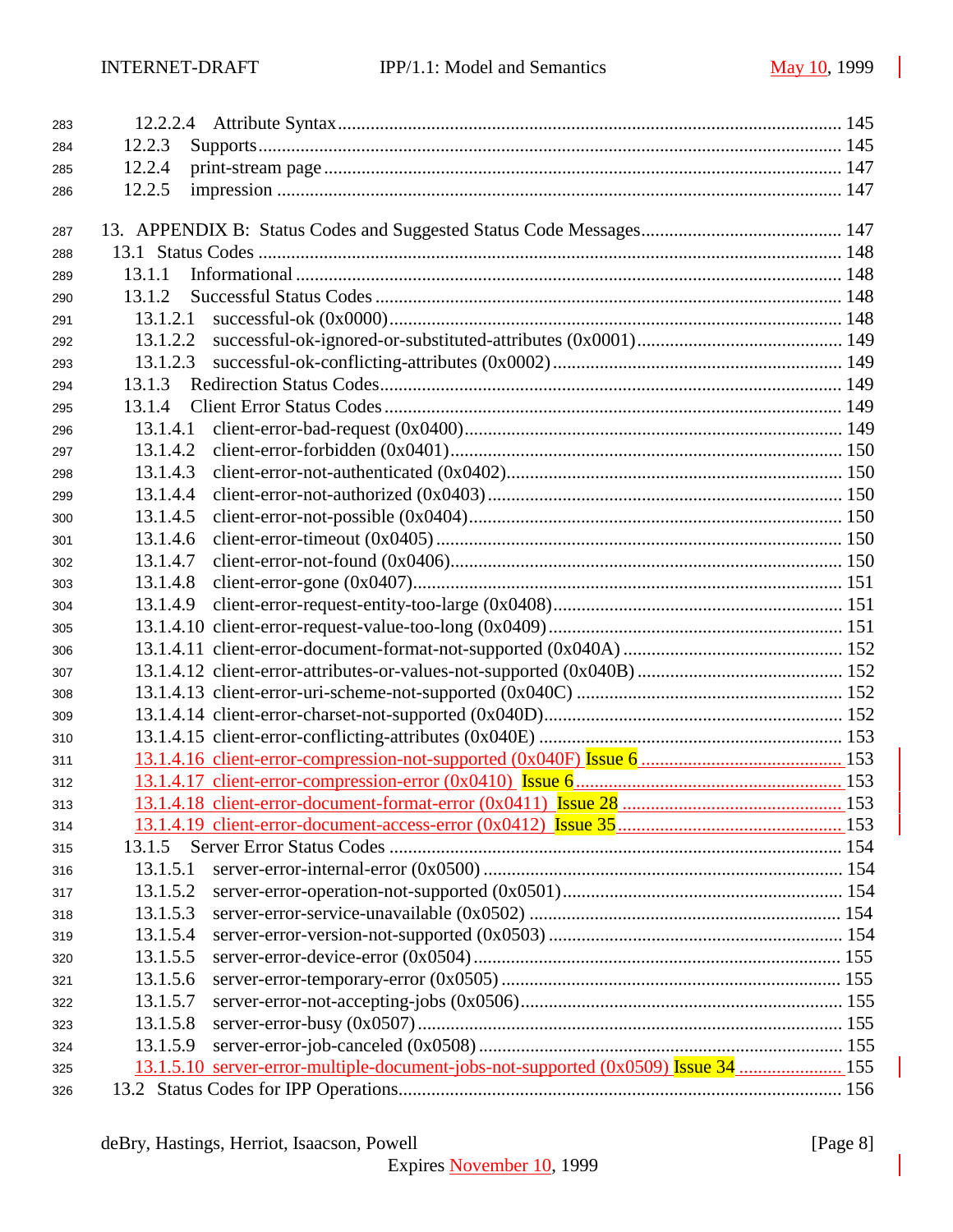| 327        |                                                                                                         |  |
|------------|---------------------------------------------------------------------------------------------------------|--|
| 328        |                                                                                                         |  |
| 329        |                                                                                                         |  |
| 330        |                                                                                                         |  |
| 331        |                                                                                                         |  |
| 332        |                                                                                                         |  |
| 333<br>334 | 17. APPENDIX F: Differences between the IPP/1.0 and IPP/1.1 "Model and Semantics" Specifications<br>168 |  |
| 335<br>336 |                                                                                                         |  |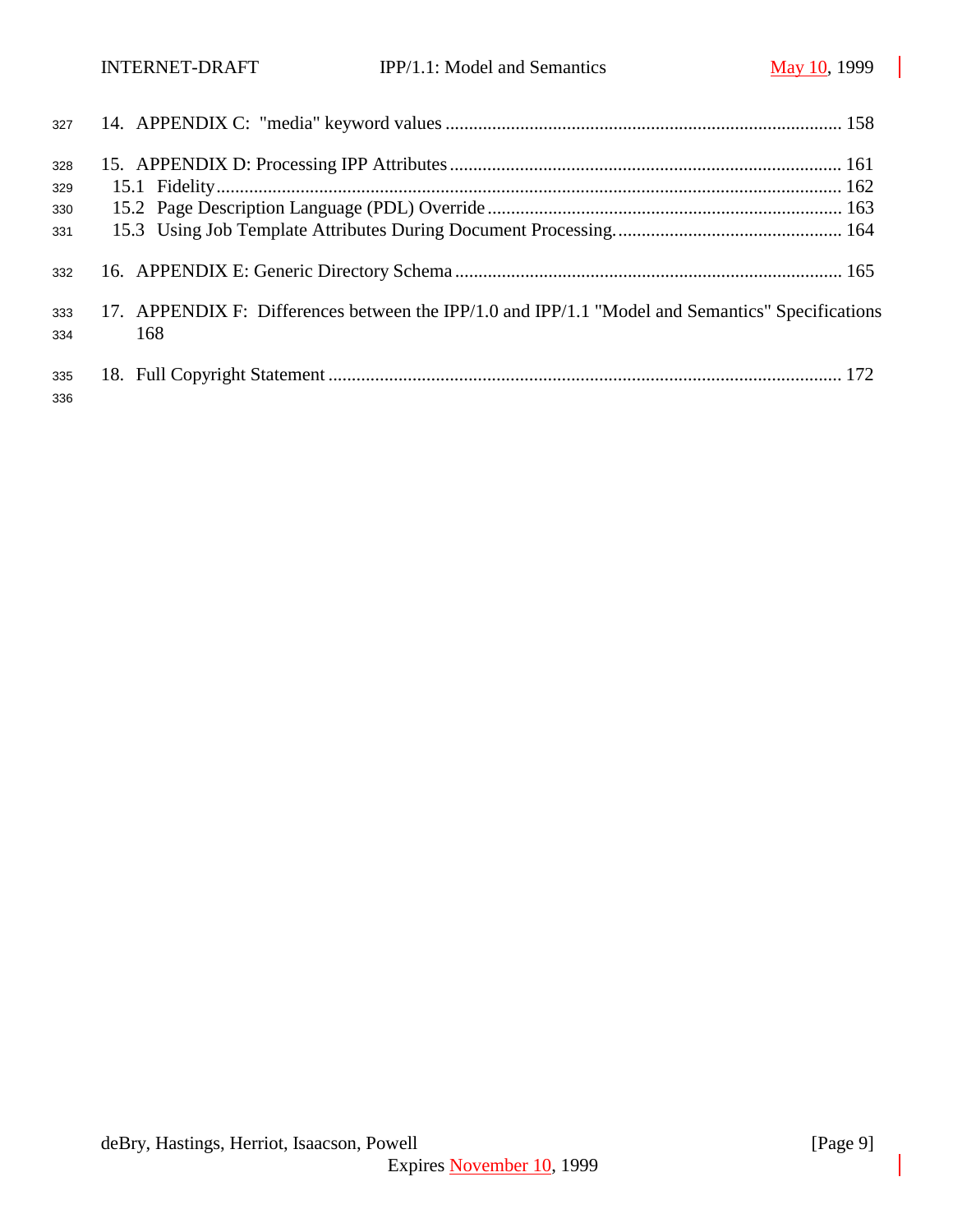## 1. Introduction

| 338<br>339<br>340<br>341 | The Internet Printing Protocol (IPP) is an application level protocol that can be used for distributed<br>printing using Internet tools and technologies. IPP version 1.1 (IPP/1.1) focuses only on end user<br>functionality. This document is just one of a suite of documents that fully define IPP. The full set of<br>IPP documents includes: |
|--------------------------|----------------------------------------------------------------------------------------------------------------------------------------------------------------------------------------------------------------------------------------------------------------------------------------------------------------------------------------------------|
| 342<br>343<br>344        | Design Goals for an Internet Printing Protocol [RFC2567IPP-REQ]<br>Rationale for the Structure and Model and Protocol for the Internet Printing Protocol [RFC2568IPP-<br>RAT                                                                                                                                                                       |
| 345                      | Internet Printing Protocol/1.1: Model and Semantics (this document)                                                                                                                                                                                                                                                                                |
| 346                      | Internet Printing Protocol/1.1: Encoding and Transport [IPP-PRO]                                                                                                                                                                                                                                                                                   |
| 347                      | Internet Printing Protocol/1.1: Implementer's Guide [IPP-IIG]                                                                                                                                                                                                                                                                                      |
| 348<br>349               | Mapping between LPD and IPP Protocols [RFC2569HP-LPD]                                                                                                                                                                                                                                                                                              |
| 350<br>351               | Anyone reading these documents for the first time is strongly encouraged to read the IPP documents in<br>the above order.                                                                                                                                                                                                                          |
| 352                      | This document is laid out as follows:                                                                                                                                                                                                                                                                                                              |
| 353                      | - The rest of Section 1 is an introduction to the IPP simplified model for distributed printing.                                                                                                                                                                                                                                                   |
| 354                      | - Section 2 introduces the object types covered in the model with their basic behaviors, attributes,                                                                                                                                                                                                                                               |
| 355                      | and interactions.                                                                                                                                                                                                                                                                                                                                  |
| 356                      | - Section 3 defines the operations included in IPP/1.1. IPP operations are synchronous, therefore, for                                                                                                                                                                                                                                             |
| 357                      | each operation, there is a both request and a response.                                                                                                                                                                                                                                                                                            |
| 358                      | - Section 4 defines the attributes (and their syntaxes) that are used in the model.                                                                                                                                                                                                                                                                |
| 359                      | - Sections 5 - 6 summarizes the implementation conformance requirements for objects that support                                                                                                                                                                                                                                                   |
| 360                      | the protocol and IANA considerations, respectively.                                                                                                                                                                                                                                                                                                |
| 361                      | - Sections 7 - 12 cover the Internationalization and Security considerations as well as References,<br>Intellectual Property Notice, Copyright Notice, Author contact information, and Formats for                                                                                                                                                 |
| 362<br>363               | <b>Registration Proposals.</b>                                                                                                                                                                                                                                                                                                                     |
| 364                      | - Sections 13 - 15 are appendices that cover Terminology, Status Codes and Messages, and "media"                                                                                                                                                                                                                                                   |
| 365                      | keyword values.                                                                                                                                                                                                                                                                                                                                    |
| 366                      | Note: This document uses terms such as "attributes", "keywords", and "support". These                                                                                                                                                                                                                                                              |
| 367                      | terms have special meaning and are defined in the model terminology section 12.2.                                                                                                                                                                                                                                                                  |
| 368                      | Capitalized terms, such as MUST, MUST NOT, REQUIRED, SHOULD, SHOULD                                                                                                                                                                                                                                                                                |
| 369                      | NOT, MAY, NEED NOT, and OPTIONAL, have special meaning relating to                                                                                                                                                                                                                                                                                 |
| 370                      | conformance. These terms are defined in section 12.1 on conformance terminology, most                                                                                                                                                                                                                                                              |
| 371                      | of which is taken from RFC 2119 [RFC2119].                                                                                                                                                                                                                                                                                                         |
| 372                      | - Section 16 is an appendix that helps to clarify the effects of interactions between related attributes                                                                                                                                                                                                                                           |
| 373                      | and their values.                                                                                                                                                                                                                                                                                                                                  |
| 374                      | - Section 17 is an appendix that enumerates the subset of Printer attributes that form a generic                                                                                                                                                                                                                                                   |
| 375                      | directory schema. These attributes are useful when registering a Printer so that a client can find                                                                                                                                                                                                                                                 |
| 376                      | the Printer not just by name, but by filtered searches as well.                                                                                                                                                                                                                                                                                    |

deBry, Hastings, Herriot, Isaacson, Powell [Page 10]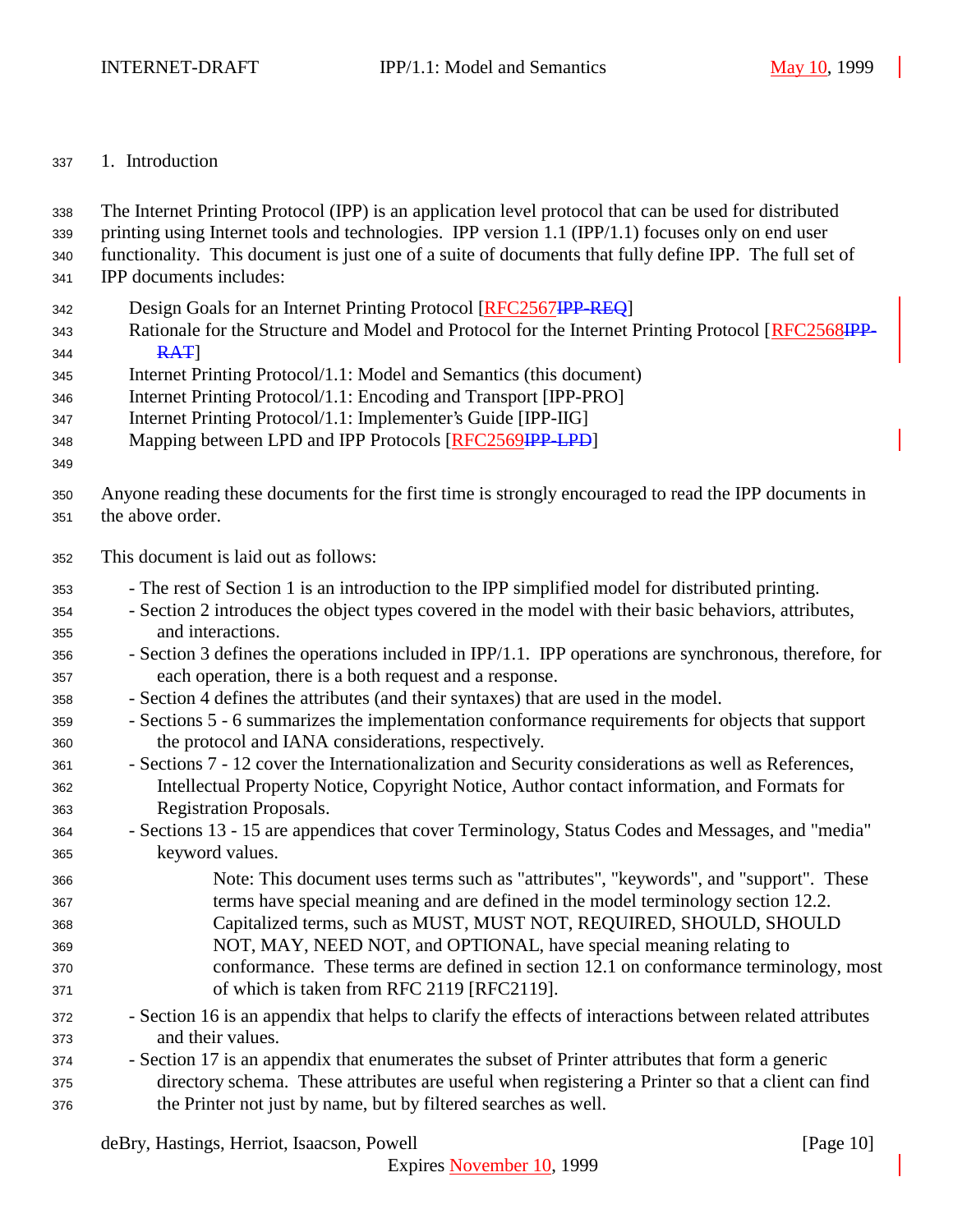- Section 18 is an appendix summarizing the additions and changes from the IPP/1.0 "Model and 378 Semantics" specification [<del>IPP-MOD1.0</del>RFC2566] to make this IPP/1.1 document.
- 1.1 Simplified Printing Model

 In order to achieve its goal of realizing a workable printing protocol for the Internet, the Internet Printing Protocol (IPP) is based on a simplified printing model that abstracts the many components of real world printing solutions. The Internet is a distributed computing environment where requesters of print services (clients, applications, printer drivers, etc.) cooperate and interact with print service providers. This model and semantics document describes a simple, abstract model for IPP even though the underlying configurations may be complex "n-tier" client/server systems. An important simplifying step in the IPP model is to expose only the key objects and interfaces required for printing. The model described in this model document does not include features, interfaces, and relationships that are beyond the scope of the first version of IPP (IPP/1.1). IPP/1.1 incorporates many of the relevant ideas and lessons learned from other specification and development efforts [HTPP] [ISO10175] [LDPA] [P1387.4] [PSIS] [RFC1179] [SWP]. IPP is heavily influenced by the printing model introduced in the Document Printing Application (DPA) [ISO10175] standard. Although DPA specifies both end user and administrative features, IPP version 1.1 (IPP/1.1) focuses primarily on end user functionality with a few additional OPTIONAL operator operations.

The IPP/1.1 model encapsulates the important components of distributed printing into two object types:

- Printer (Section 2.1)
- Job (Section 2.2)

## 

Each object type has an associated set of operations (see section 3) and attributes (see section 3.3.5).

It is important, however, to understand that in real system implementations (which lie underneath the

abstracted IPP/1.1 model), there are other components of a print service which are not explicitly defined

 in the IPP/1.1 model. The following figure illustrates where IPP/1.1 fits with respect to these other components.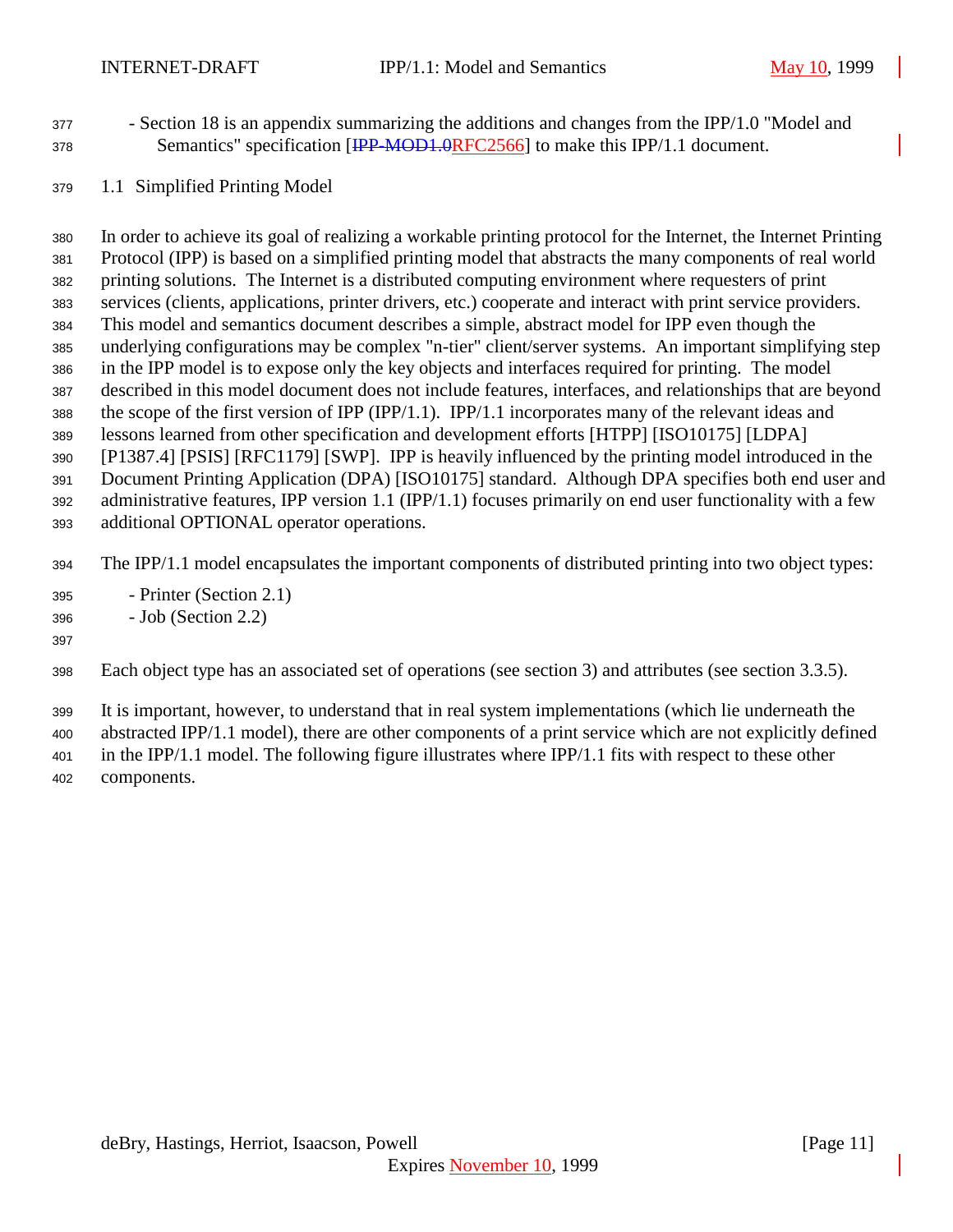

 An IPP Printer object encapsulates the functions normally associated with physical output devices along with the spooling, scheduling and multiple device management functions often associated with a print server. Printer objects are optionally registered as entries in a directory where end users find and select them based on some sort of filtered and context based searching mechanism (see section 16). The directory is used to store relatively static information about the Printer, allowing end users to search for and find Printers that match their search criteria, for example: name, context, printer capabilities, etc. The more dynamic information, such as state, currently loaded and ready media, number of jobs at the Printer, errors, warnings, and so forth, is directly associated with the Printer object itself rather than with the entry in the directory which only represents the Printer object.

 IPP clients implement the IPP protocol on the client side and give end users (or programs running on behalf of end users) the ability to query Printer objects and submit and manage print jobs. An IPP server is just that part of the Printer object that implements the server-side protocol. The rest of the Printer object implements (or gateways into) the application semantics of the print service itself. The Printer objects may be embedded in an output device or may be implemented on a host on the network that communicates with an output device.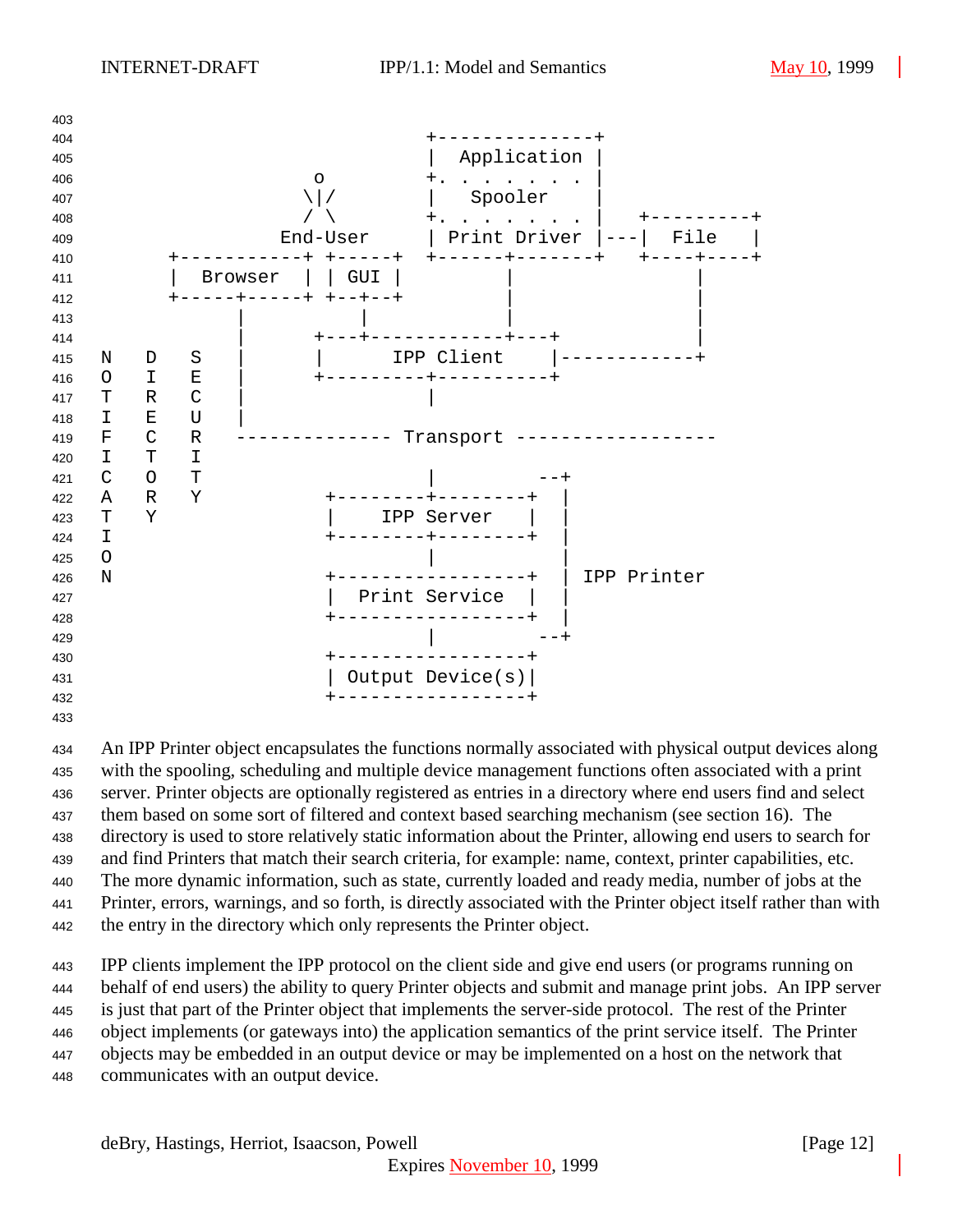When a job is submitted to the Printer object and the Printer object validates the attributes in the

submission request, the Printer object creates a new Job object. The end user then interacts with this

new Job object to query its status and monitor the progress of the job. An end user can also cancel their

- print jobs by using the Job object's Cancel-Job operation. An end-user can also hold, release, and restart their print jobs using the Job object's OPTIONAL Hold-Job, Release-Job, and Restart-Job operations, if
- implemented.
- 

 A privileged operator or administrator of a Printer object can cancel, hold, release, and restart any user's job using the REQUIRED Cancel-Job and the OPTIONAL Hold-Job, Release-Job, and Restart-Job

operations. In additional privileged operator or administrator of a Printer object can pause, resume, or

purge (jobs from) a Printer object using the OPTIONAL Pause-Printer, Resume-Printer, and Purge-Jobs

operations, if implemented.

The notification service is out of scope for this IPP/1.1 specification, but using such a notification

service, the end user is able to register for and receive Printer specific and Job specific events. An end

user can query the status of Printer objects and can follow the progress of Job objects by polling using

- the Get-Printer-Attributes, Get-Jobs, and Get-Job-Attributes operations.
- 2. IPP Objects

The IPP/1.1 model introduces objects of type Printer and Job. Each type of object models relevant

aspects of a real-world entity such as a real printer or real print job. Each object type is defined as a set

of possible attributes that may be supported by instances of that object type. For each object (instance),

the actual set of supported attributes and values describe a specific implementation. The object's

attributes and values describe its state, capabilities, realizable features, job processing functions, and

 default behaviors and characteristics. For example, the Printer object type is defined as a set of attributes that each Printer object potentially supports. In the same manner, the Job object type is defined as a set

- of attributes that are potentially supported by each Job object.
- Each attribute included in the set of attributes defining an object type is labeled as:
- 474 "REQUIRED": each object MUST support the attribute.

- "OPTIONAL": each object MAY support the attribute.

477 There is no such similar labeling of attribute values. However, if an implementation supports an attribute, it MUST support at least one of the possible values for that attribute.

2.1 Printer Object

 The major component of the IPP/1.1 model is the Printer object. A Printer object implements the server- side of the IPP/1.1 protocol. Using the protocol, end users may query the attributes of the Printer object and submit print jobs to the Printer object. The actual implementation components behind the Printer

abstraction may take on different forms and different configurations. However, the model abstraction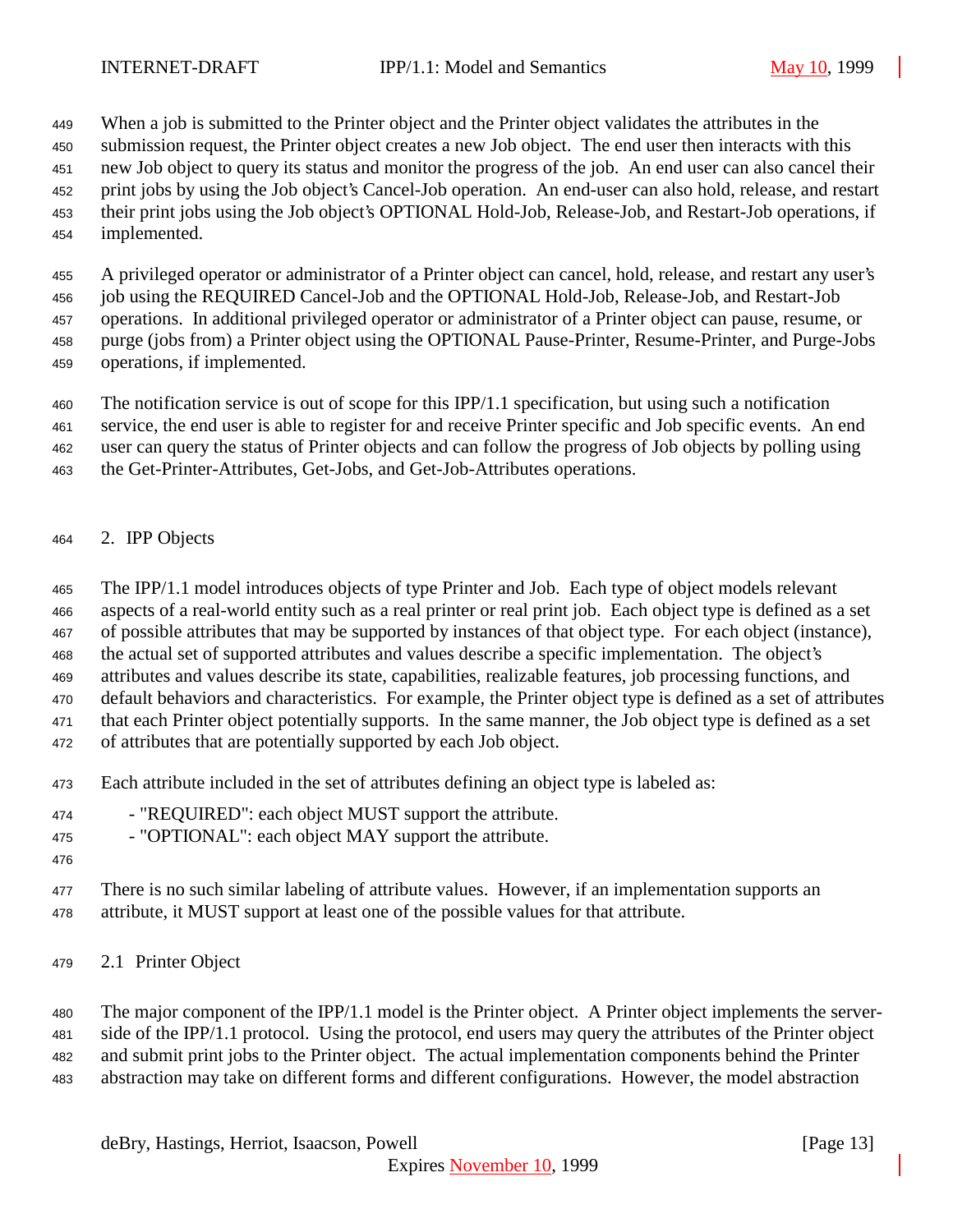allows the details of the configuration of real components to remain opaque to the end user. Section 3

 describes each of the Printer operations in detail. The capabilities and state of a Printer object are described by its attributes. Printer attributes are divided into two groups: - "job-template" attributes: These attributes describe supported job processing capabilities and defaults for the Printer object. (See section 4.2) - "printer-description" attributes: These attributes describe the Printer object's identification, state, location, references to other sources of information about the Printer object, etc. (see section 4.4) Since a Printer object is an abstraction of a generic document output device and print service provider, a Printer object could be used to represent any real or virtual device with semantics consistent with the Printer object, such as a fax device, an imager, or even a CD writer. Some examples of configurations supporting a Printer object include: 1) An output device with no spooling capabilities 2) An output device with a built-in spooler 3) A print server supporting IPP with one or more associated output devices 3a) The associated output devices may or may not be capable of spooling jobs 3b) The associated output devices may or may not support IPP The following figures show some examples of how Printer objects can be realized on top of various distributed printing configurations. The embedded case below represents configurations 1 and 2. The hosted and fan-out figures below represent configurations 3a and 3b. In this document the term "client" refers to a software entity that sends IPP operation request to an IPP 507 Printer object and accepts IPP operation responses. A client MAY be: 1. contained within software controlled by an end user, e.g. activated by the "Print" menu item in an application and/or 2. a component of a print server that communicates (using IPP operations) with either an output device or another "downstream" print server. The term "IPP Printer" is a network entity that accepts IPP operation requests and returns IPP operation responses. As such, an IPP object MAY be: 1. (embedded) software that controls a device 2. part of a print server that accepts IPP operation requests and, in turn, sends operation requests using (the IPP or other) protocol to one or more networked device(s).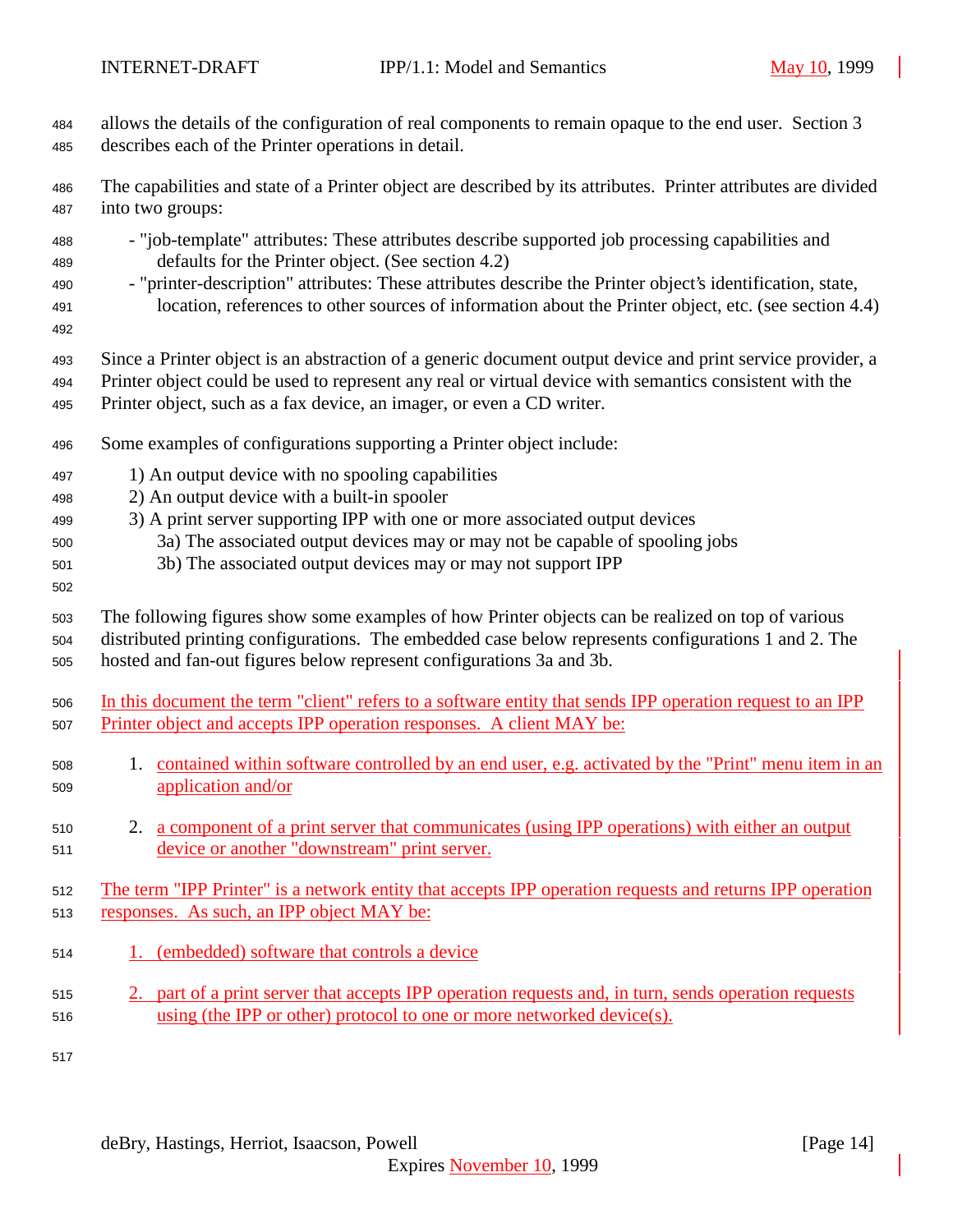INTERNET-DRAFT IPP/1.1: Model and Semantics May 10, 1999

 Legend: ##### indicates a Printer object which is either embedded in an output device or is hosted in a server. The Printer object might or might not be capable of queuing/spooling. any indicates any network protocol or direct connect, including IPP embedded printer: output device +---------------+ O +--------+ | ########### | /|\ | client |------------IPP------------># Printer # | / \ +--------+ | # Object # | | ########### | +---------------+ hosted printer: +---------------+ O +--------+ ########### | | /|\ | client |--IPP--># Printer #-any->| output device | / \ +--------+ # Object # | | ########### +---------------+ +---------------+ fan out: +-->| output device | any/  $\vert$  O +--------+ ########### / +---------------+ /|\ | client |-IPP-># Printer #--\* / \ +--------+ # Object # \ +---------------+  $\#$ # $\#$ # $\#$ # $\#$ # $\#$ # $\#$ # $\#$  $\{$   $\sup$  +-->| output device |  $\vert$  +---------------+ 

2.2 Job Object

 A Job object is used to model a print job. A Job object contains documents. The information required to create a Job object is sent in a create request from the end user via an IPP Client to the Printer object.

deBry, Hastings, Herriot, Isaacson, Powell **Example 20** (Page 15)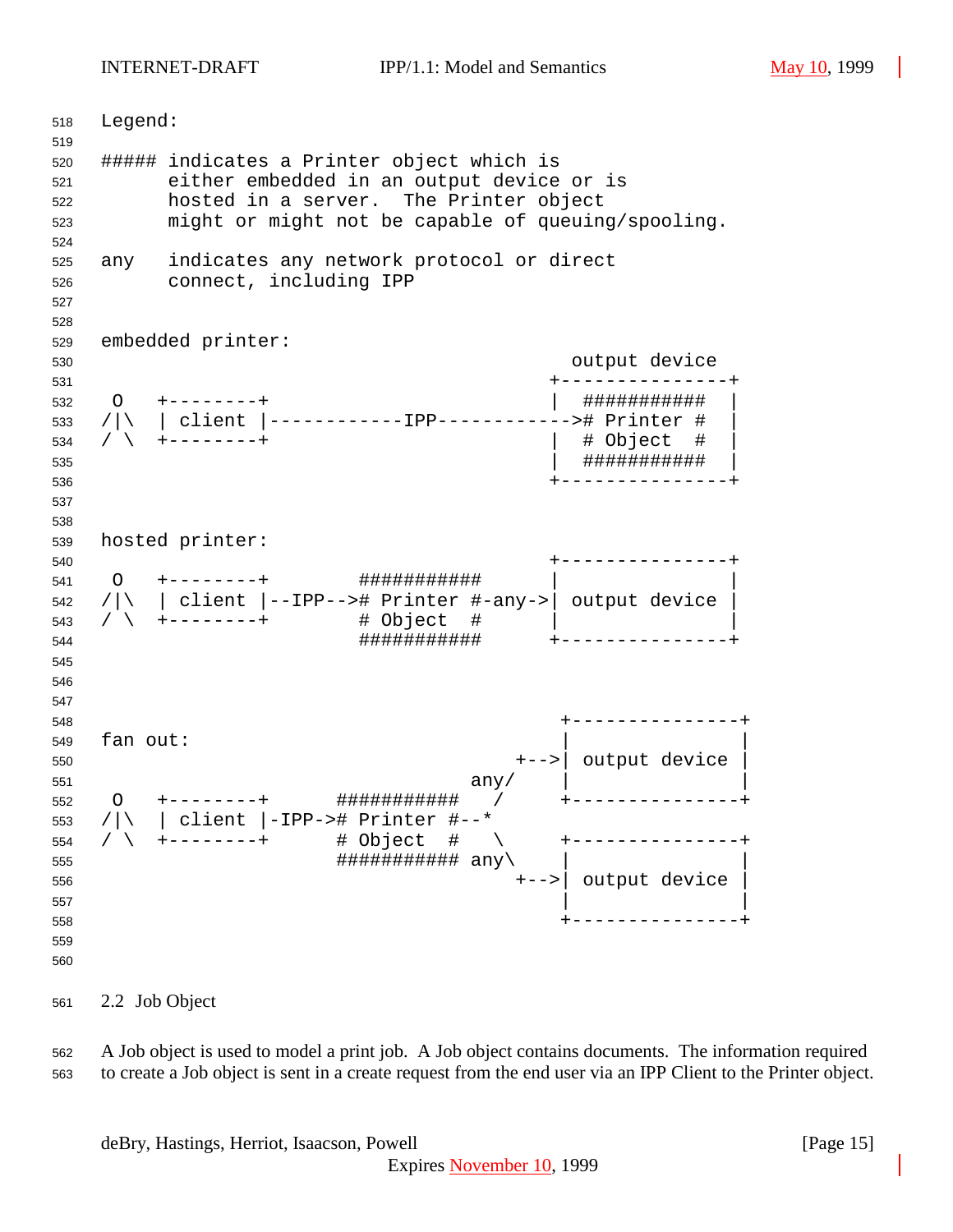The Printer object validates the create request, and if the Printer object accepts the request, the Printer object creates the new Job object. Section 3 describes each of the Job operations in detail. The characteristics and state of a Job object are described by its attributes. Job attributes are grouped into two groups as follows: - "job-template" attributes: These attributes can be supplied by the client or end user and include job processing instructions which are intended to override any Printer object defaults and/or instructions embedded within the document data. (See section 4.2) - "job-description" attributes: These attributes describe the Job object's identification, state, size, etc. The client supplies some of these attributes, and the Printer object generates others. (See section 4.3) An implementation MUST support at least one document per Job object. An implementation MAY support multiple documents per Job object. A document is either: - a stream of document data in a format supported by the Printer object (typically a Page Description Language - PDL), or - a reference to such a stream of document data In IPP/1.1, a document is not modeled as an IPP object, therefore it has no object identifier or associated attributes. All job processing instructions are modeled as Job object attributes. These attributes are called Job Template attributes and they apply equally to all documents within a Job object. 2.3 Object Relationships IPP objects have relationships that are maintained persistently along with the persistent storage of the object attributes. A Printer object can represent either one or more physical output devices or a logical device which "processes" jobs but never actually uses a physical output device to put marks on paper. Examples of logical devices include a Web page publisher or a gateway into an online document archive or repository. A Printer object contains zero or more Job objects. A Job object is contained by exactly one Printer object, however the identical document data associated with a Job object could be sent to either the same or a different Printer object. In this case, a second Job object would be created which would be almost identical to the first Job object, however it would have new (different) Job object identifiers (see section 2.4). A Job object is either empty (before any documents have been added) or contains one or more documents. If the contained document is a stream of document data, that stream can be contained in only one document. However, there can be identical copies of the stream in other documents in the same

or different Job objects. If the contained document is just a reference to a stream of document data,

other documents (in the same or different Job object(s)) may contain the same reference.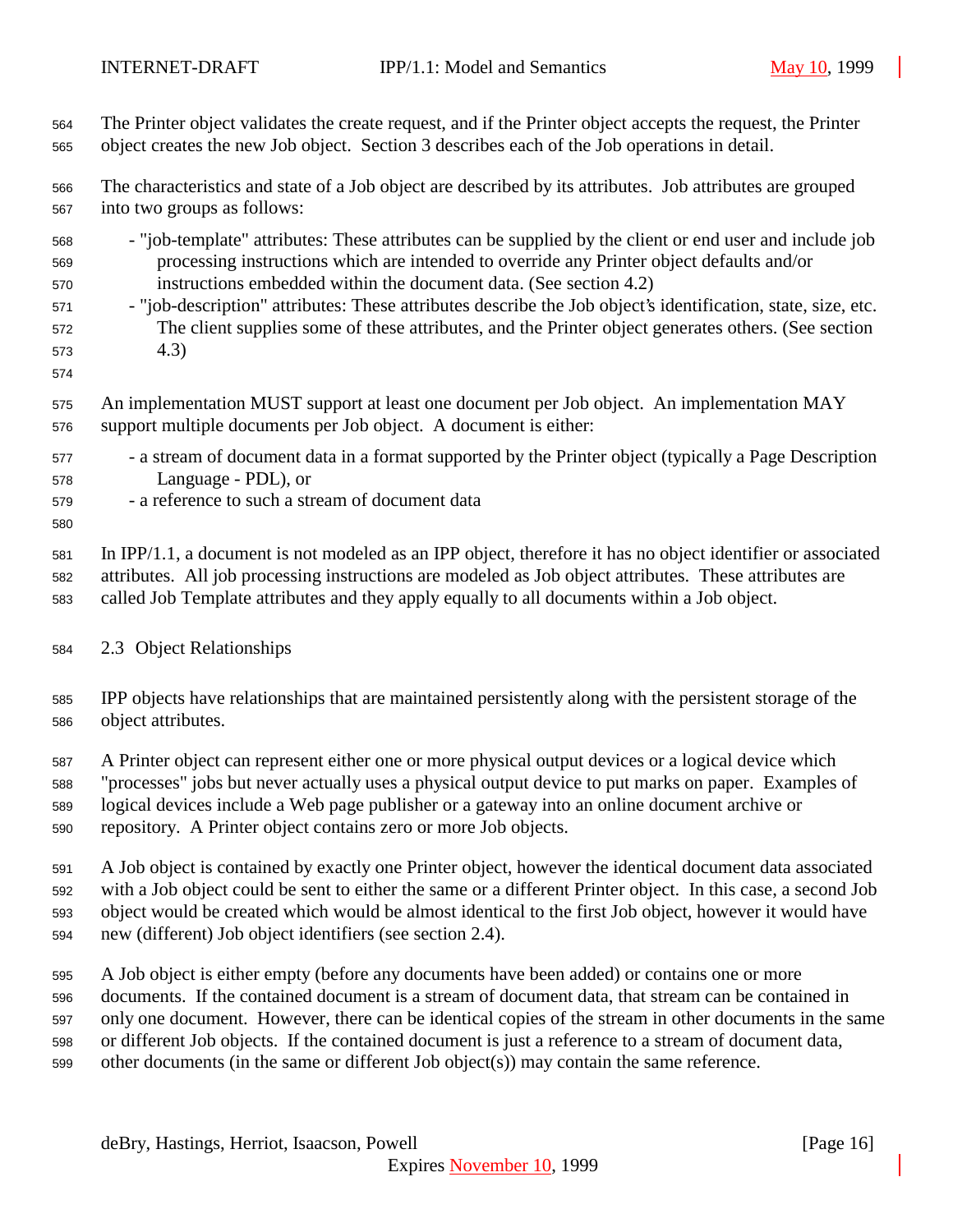## 2.4 Object Identity

 All Printer and Job objects are identified by a Uniform Resource Identifier (URI) [RFC2396] so that they can be persistently and unambiguously referenced. The notion of a URI is a useful concept, however, until the notion of URI is more stable (i.e., defined more completely and deployed more widely), it is expected that the URIs used for IPP objects will actually be URLs [RFC2396]. Since every URL is a specialized form of a URI, even though the more generic term URI is used throughout the rest of this document, its usage is intended to cover the more specific notion of URL as well.

 An administrator configures Printer objects to either support or not support authentication and/or message privacy using TLS [TLS] (the mechanism for security configuration is outside the scope of this IPP/1.1 document). In some situations, both types of connections (both authenticated and unauthenticated) can be established using a single communication channel that has some sort of negotiation mechanism. In other situations, multiple communication channels are used, one for each type of security configuration. Section 8 provides a full description of all security considerations and configurations.

 If a Printer object supports more than one communication channel, some or all of those channels might support and/or require different security mechanisms. In such cases, an administrator could expose the simultaneous support for these multiple communication channels as multiple URIs for a single Printer object where each URI represents one of the communication channels to the Printer object. To support this flexibility, the IPP Printer object type defines a multi-valued identification attribute called the "printer-uri-supported" attribute. It MUST contain at least one URI. It MAY contain more than one URI. That is, every Printer object will have at least one URI that identifies at least one communication channel to the Printer object, but it may have more than one URI where each URI identifies a different 622 communication channel to the Printer object. The "printer-uri-supported" attribute has  $\frac{a + two}{c}$  companion 623 attributes, the "uri-security-supported" attribute and the "uri-authentication-supported"., that has Both have the same cardinality as "printer-uri-supported". The purpose of the "uri-security-supported" attribute is to indicate the security mechanisms (if any) used for each URI listed in "printer-uri- supported". The purpose of the "uri-authentication-supported" attribute is to indicate the authentication 627 mechanisms (if any) used for each URI listed in "printer-uri-supported". -These two three attributes are 628 fully described in sections 4.4.1,  $\frac{1}{2}$  and 4.4.34.4.2. Issue 2

When a job is submitted to the Printer object via a create request, the client supplies only a single Printer

object URI. The client supplied Printer object URI MUST be one of the values in the "printer-uri-

supported" Printer attribute.

Note: IPP/1.1 does not specify how the client obtains the client supplied URI, but it is

RECOMMENDED that a Printer object be registered as an entry in a directory service. End-users and

programs can then interrogate the directory searching for Printers. Section 16 defines a generic schema

for Printer object entries in the directory service and describes how the entry acts as a bridge to the actual

IPP Printer object. The entry in the directory that represents the IPP Printer object includes the possibly

many URIs for that Printer object as values in one its attributes.

 When a client submits a create request to the Printer object, the Printer object validates the request and creates a new Job object. The Printer object assigns the new Job object a URI which is stored in the

deBry, Hastings, Herriot, Isaacson, Powell [Page 17]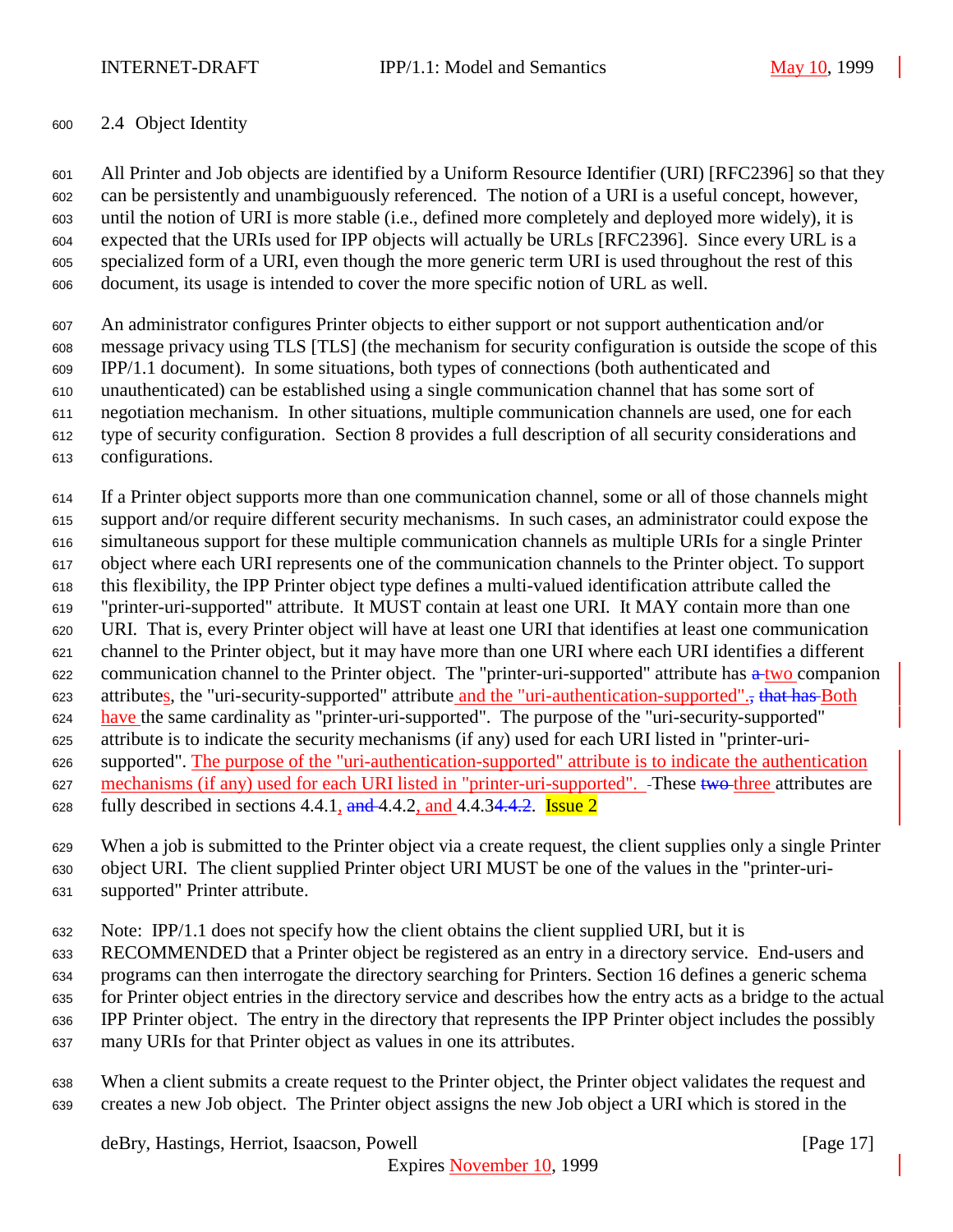"job-uri" Job attribute. This URI is then used by clients as the target for subsequent Job operations. The

 Printer object generates a Job URI based on its configured security policy and the URI used by the client in the create request.

 For example, consider a Printer object that supports both a communication channel secured by the use of SSL3 (using HTTP over SSL3 with an "https" schemed URI) and another open communication channel that is not secured with SSL3 (using a simple "http" schemed URI). If a client were to submit a job using the secure URI, the Printer object would assign the new Job object a secure URI as well. If a client were to submit a job using the open-channel URI, the Printer would assign the new Job object an open-channel URI.

 In addition, the Printer object also populates the Job object's "job-printer-uri" attribute. This is a reference back to the Printer object that created the Job object. If a client only has access to a Job

object's "job-uri" identifier, the client can query the Job's "job-printer-uri" attribute in order to determine

which Printer object created the Job object. If the Printer object supports more than one URI, the Printer

object picks the one URI supplied by the client when creating the job to build the value for and to

populate the Job's "job-printer-uri" attribute.

 Allowing Job objects to have URIs allows for flexibility and scalability. For example, in some implementations, the Printer object might create Jobs that are processed in the same local environment as the Printer object itself. In this case, the Job URI might just be a composition of the Printer's URI and some unique component for the Job object, such as the unique 32-bit positive integer mentioned later in this paragraph. In other implementations, the Printer object might be a central clearing-house for validating all Job object creation requests, but the Job object itself might be created in some environment that is remote from the Printer object. In this case, the Job object's URI may have no physical-location relationship at all to the Printer object's URI. Again, the fact that Job objects have URIs allows for flexibility and scalability, however, many existing printing systems have local models or interface constraints that force print jobs to be identified using only a 32-bit positive integer rather than an independent URI. This numeric Job ID is only unique within the context of the Printer object to which the create request was originally submitted. Therefore, in order to allow both types of client access to IPP Job objects (either by Job URI or by numeric Job ID), when the Printer object successfully processes a create request and creates a new Job object, the Printer object MUST generate both a Job URI and a Job ID. The Job ID (stored in the "job-id" attribute) only has meaning in the context of the Printer object to which the create request was originally submitted. This requirement to support both Job URIs and Job IDs allows all types of clients to access Printer objects and Job objects no matter the local constraints imposed on the client implementation.

 In addition to identifiers, Printer objects and Job objects have names ("printer-name" and "job-name"). An object name NEED NOT be unique across all instances of all objects. A Printer object's name is chosen and set by an administrator through some mechanism outside the scope of this IPP/1.1 document. A Job object's name is optionally chosen and supplied by the IPP client submitting the job. If the client does not supply a Job object name, the Printer object generates a name for the new Job object. In all cases, the name only has local meaning.

To summarize: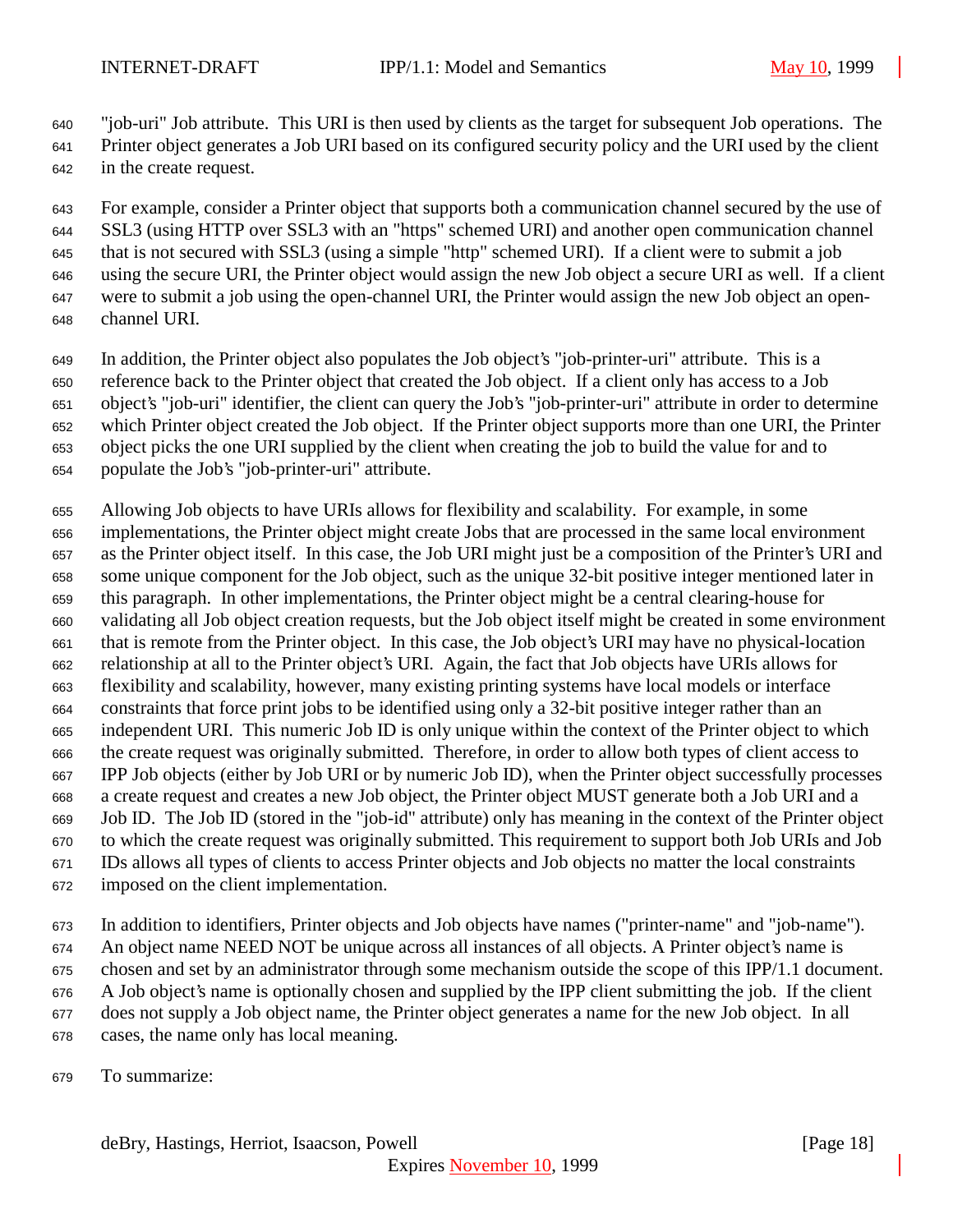- Each Printer object is identified with one or more URIs. The Printer's "printer-uri-supported" attribute contains the URI(s).
- The Printer object's "uri-security-supported" attribute identifies the communication channel security protocols that may or may not have been configured for the various Printer object URIs (e.g., 'tls' or 'none').
- - The Printer object's "uri-authentication-supported" attribute identifies the authentication mechanisms that may or may not have been configured for the various Printer object URIs (e.g., 'digest' or 'none').
- Each Job object is identified with a Job URI. The Job's "job-uri" attribute contains the URI.
- Each Job object is also identified with Job ID which is a 32-bit, positive integer. The Job's "job-id" attribute contains the Job ID. The Job ID is only unique within the context of the Printer object which created the Job object.
- Each Job object has a "job-printer-uri" attribute which contains the URI of the Printer object that was used to create the Job object. This attribute is used to determine the Printer object that created a Job object when given only the URI for the Job object. This linkage is necessary to determine the languages, charsets, and operations which are supported on that Job (the basis for such support comes from the creating Printer object).
- Each Printer object has a name (which is not necessarily unique). The administrator chooses and sets this name through some mechanism outside the scope of this IPP/1.1 document. The Printer object's "printer-name" attribute contains the name.
- Each Job object has a name (which is not necessarily unique). The client optionally supplies this name in the create request. If the client does not supply this name, the Printer object generates a name for the Job object. The Job object's "job-name" attribute contains the name.
- 3. IPP Operations

 IPP objects support operations. An operation consists of a request and a response. When a client communicates with an IPP object, the client issues an operation request to the URI for that object. Operation requests and responses have parameters that identify the operation. Operations also have attributes that affect the run-time characteristics of the operation (the intended target, localization information, etc.). These operation-specific attributes are called operation attributes (as compared to object attributes such as Printer object attributes or Job object attributes). Each request carries along with it any operation attributes, object attributes, and/or document data required to perform the operation. Each request requires a response from the object. Each response indicates success or failure of the operation with a status code as a response parameter. The response contains any operation attributes, object attributes, and/or status messages generated during the execution of the operation

request.

 This section describes the semantics of the IPP operations, both requests and responses, in terms of the parameters, attributes, and other data associated with each operation.

- The IPP/1.1 Printer operations are:
- Print-Job (section 3.2.1)
- Print-URI (section 3.2.2)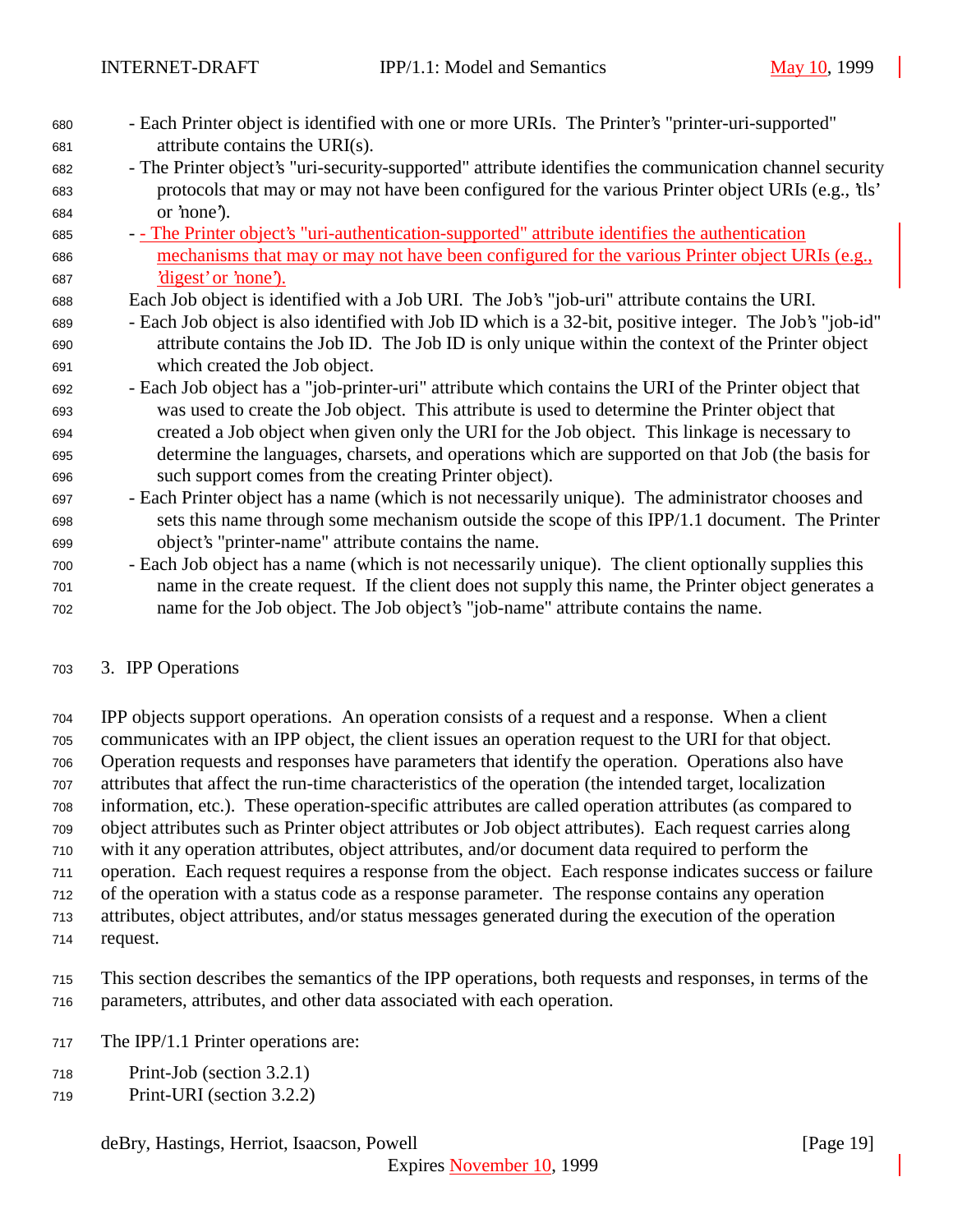- Validate-Job (section 3.2.3)
- Create-Job (section 3.2.4)
- Get-Printer-Attributes (section 3.2.5)
- Get-Jobs (section 3.2.6)
- Pause-Printer (section 3.3.5)
- Resume-Printer (section 3.3.6)
- Purge-Jobs (section 3.3.7)
- 
- The Job operations are:
- Send-Document (section 3.3.1)
- Send-URI (section 3.3.2)
- Cancel-Job (section 3.3.3)
- Get-Job-Attributes (section 3.3.4)
- Hold-Job (section 3.3.5)
- Release-Job (section 3.3.6)
- Restart-Job (section 3.3.7)
- 

 The Send-Document and Send-URI Job operations are used to add a new document to an existing multi-document Job object created using the Create-Job operation.

3.1 Common Semantics

 All IPP operations require some common parameters and operation attributes. These common elements and their semantic characteristics are defined and described in more detail in the following sections.

- 3.1.1 Required Parameters
- Every operation request contains the following REQUIRED parameters:
- a "version-number", - an "operation-id",
- a "request-id", and
- the attributes that are REQUIRED for that type of request.
- 

Every operation response contains the following REQUIRED parameters:

- a "version-number",
- a "status-code",
- the "request-id" that was supplied in the corresponding request, and
- the attributes that are REQUIRED for that type of response.
- 
- The "Encoding and Transport document [IPP-PRO] defines special rules for the encoding of these
- parameters. All other operation elements are represented using the more generic encoding rules for attributes and groups of attributes.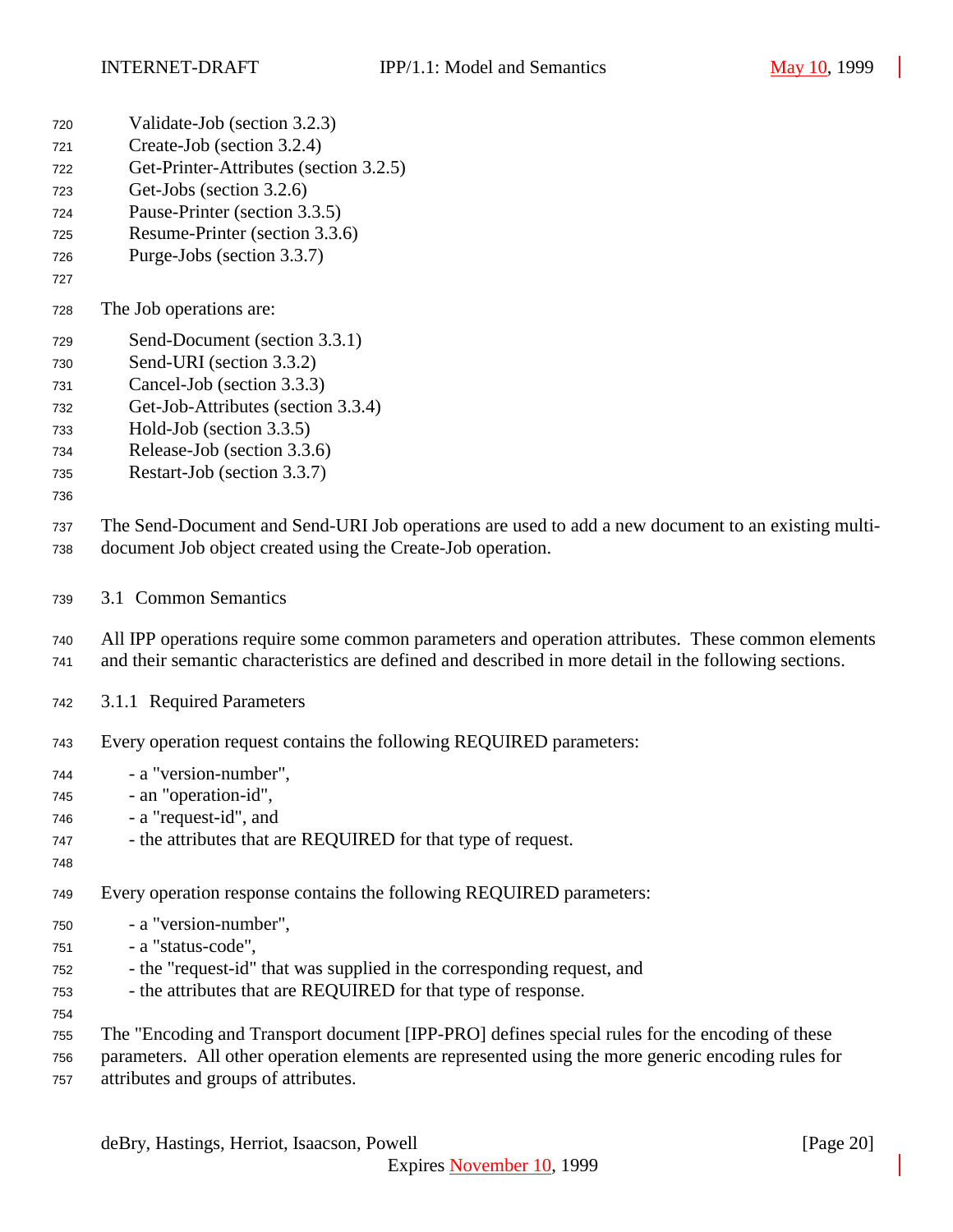3.1.2 Operation IDs and Request IDs

 Each IPP operation request includes an identifying "operation-id" value. Valid values are defined in the "operations-supported" Printer attribute section (see section 4.4.15). The client specifies which

operation is being requested by supplying the correct "operation-id" value.

 In addition, every invocation of an operation is identified by a "request-id" value. For each request, the client chooses the "request-id" which MUST be an integer (possibly unique depending on client requirements) in the range from 1 to 2\*\*31 - 1 (inclusive). This "request-id" allows clients to manage multiple outstanding requests. The receiving IPP object copies all 32-bits of the client-supplied "request- id" attribute into the response so that the client can match the response with the correct outstanding request, even if the "request-id" is out of range. If the request is terminated before the complete

- "request-id" is received, the IPP object rejects the request and returns a response with a "request-id" of 0.
- Note: In some cases, the transport protocol underneath IPP might be a connection oriented protocol that
- would make it impossible for a client to receive responses in any order other than the order in which the

corresponding requests were sent. In such cases, the "request-id" attribute would not be essential for

correct protocol operation. However, in other mappings, the operation responses can come back in any

- order. In these cases, the "request-id" would be essential.
- 3.1.3 Attributes

 Operation requests and responses are both composed of groups of attributes and/or document data. The attributes groups are:

- Operation Attributes: These attributes are passed in the operation and affect the IPP object's behavior while processing the operation request and may affect other attributes or groups of attributes. Some operation attributes describe the document data associated with the print job and are associated with new Job objects, however most operation attributes do not persist beyond the life of the operation. The description of each operation attribute includes conformance statements indicating which operation attributes are REQUIRED and which are OPTIONAL for an IPP object to support and which attributes a client MUST supply in a request and an IPP object MUST supply in a response.
- Job Template Attributes: These attributes affect the processing of a job. A client OPTIONALLY supplies Job Template Attributes in a create request, and the receiving object MUST be prepared to receive all supported attributes. The Job object can later be queried to find out what Job Template attributes were originally requested in the create request, and such attributes are returned in the response as Job Object Attributes. The Printer object can be queried about its Job Template attributes to find out what type of job processing capabilities are supported and/or what the default job processing behaviors are, though such attributes are returned in the response as Printer Object Attributes. The "ipp-attribute-fidelity" operation attribute affects processing of all client-supplied Job Template attributes (see sections 3.2.1.2 and 15 for a full description of "ipp-attribute-fidelity" and its relationship to other attributes).
- Job Object Attributes: These attributes are returned in response to a query operation directed at a Job object.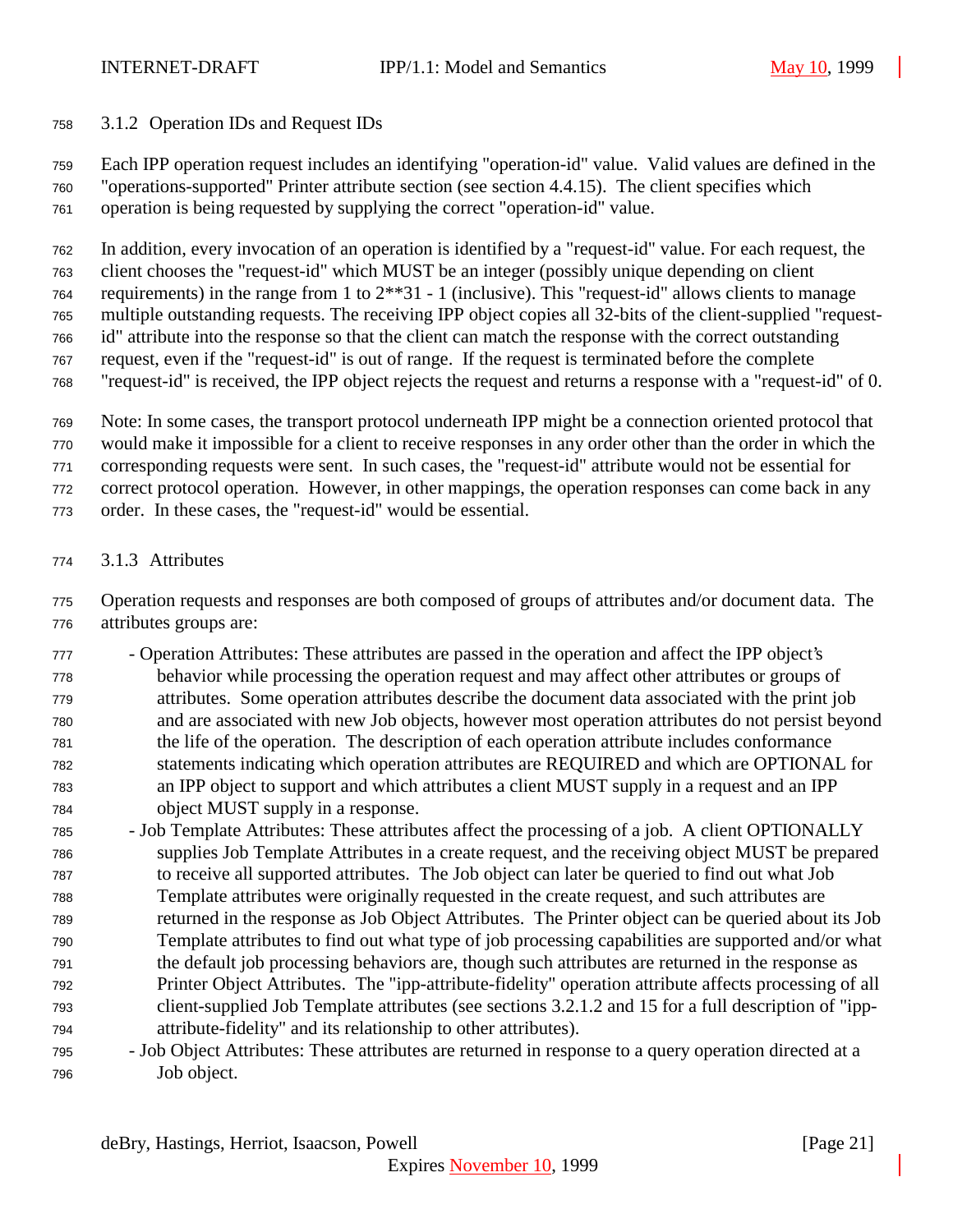- Printer Object Attributes: These attributes are returned in response to a query operation directed at a Printer object.
- Unsupported Attributes: In a create request, the client supplies a set of Operation and Job Template attributes. If any of these attributes or their values is unsupported by the Printer object, the Printer object returns the set of unsupported attributes in the response. Sections 3.1.7, 3.2.1.2, and 15 give a full description of how Job Template attributes supplied by the client in a create request are processed by the Printer object and how unsupported attributes are returned to the client. Because of extensibility, any IPP object might receive a request that contains new or unknown attributes or values for which it has no support. In such cases, the IPP object processes 806 what it can and returns the unsupported attributes in the response. This group can occur in the response for other operations as wellThe Unsupported Attribute group is defined for all operation responses for returning unsupported attributes that the client supplied in the request. Issue
- 

 Later in this section, each operation is formally defined by identifying the allowed and expected groups of attributes for each request and response. The model identifies a specific order for each group in each

request or response, but the attributes within each group may be in any order, unless specified otherwise.

Each attribute specification includes the attribute's name followed by the name of its attribute syntax(es)

in parenthesizes. In addition, each 'integer' attribute is followed by the allowed range in parentheses,

815 (m:n), for values of that attribute. Each 'text' or 'name' attribute is followed by the maximum size in

octets in parentheses, (size), for values of that attribute. For more details on attribute syntax notation, see

the descriptions of these attributes syntaxes in section 4.1.

 Note: Document data included in the operation is not strictly an attribute, but it is treated as a special attribute group for ordering purposes. The only operations that support supplying the document data within an operation request are Print-Job and Send-Document. There are no operation responses that include document data.

822 Note: Some operations are REQUIRED for IPP objects to support; the others are OPTIONAL (see

section 5.2.2). Therefore, before using an OPTIONAL operation, a client SHOULD first use the

REQUIRED Get-Printer-Attributes operation to query the Printer's "operations-supported" attribute in

825 order to determine which OPTIONAL Printer and Job operations are actually supported. The client

826 SHOULD NOT use an OPTIONAL operation that is not supported. When an IPP object receives a

request to perform an operation it does not support, it returns the 'server-error-operation-not-supported'

- status code (see section 13.1.5.2). An IPP object is non-conformant if it does not support a REQUIRED operation.
- 3.1.4 Character Set and Natural Language Operation Attributes

Some Job and Printer attributes have values that are text strings and names intended for human

understanding rather than machine understanding (see the 'text' and 'name' attribute syntax descriptions

in section 4.1). The following sections describe two special Operation Attributes called "attributes-

charset" and "attributes-natural-language". These attributes are always part of the Operation Attributes

- group. For most attribute groups, the order of the attributes within the group is not important. However,
- 836 for these two attributes within the Operation Attributes group, the order is critical. The "attributes-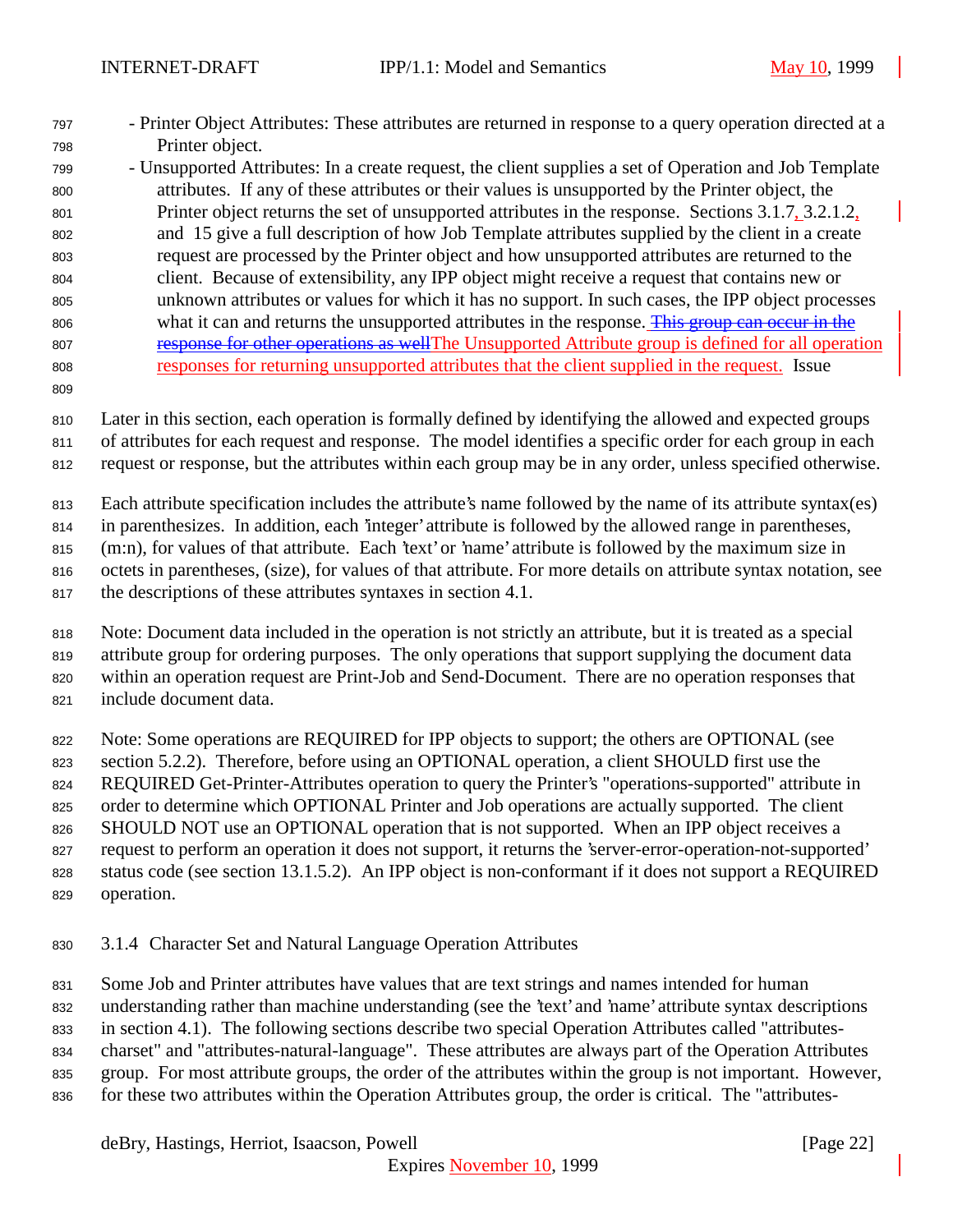charset" attribute MUST be the first attribute in the group and the "attributes-natural-language" attribute

- MUST be the second attribute in the group. In other words, these attributes MUST be supplied in every
- IPP request and response, they MUST come first in the group, and MUST come in the specified order.
- For job creation operations, the IPP Printer implementation saves these two attributes with the new Job
- object as Job Description attributes. For the sake of brevity in this document, these operation attribute descriptions are not repeated with every operation request and response, but have a reference back to this
- 
- section instead.
- 3.1.4.1 Request Operation Attributes
- 845 The client MUST supply and the Printer object MUST support the following REQUIRED operation attributes in every IPP/1.1 operation request:
- "attributes-charset" (charset):
- This operation attribute identifies the charset (coded character set and encoding method) used by any 'text' and 'name' attributes that the client is supplying in this request. It also identifies the charset that the Printer object MUST use (if supported) for all 'text' and 'name' attributes and status messages that the Printer object returns in the response to this request. See Sections 4.1.1 and 4.1.2 for the specification of the 'text' and 'name' attribute syntaxes.
- All clients and IPP objects MUST support the 'utf-8' charset [RFC2279] and MAY support additional charsets provided that they are registered with IANA [IANA-CS]. If the Printer object does not support the client supplied charset value, the Printer object MUST reject the request, set the "attributes-charset" to 'utf-8' in the response, and return the 'client-error-charset-not- supported' status code and any 'text' or 'name' attributes using the 'utf-8' charset. The Printer NEED NOT return any attributes in the Unsupported Attributes Group (See sections 3.1.7 and 3.2.1.2). The Printer object MUST indicate the charset(s) supported as the values of the "charset- supported" Printer attribute (see Section 4.4.18), so that the client can query to determine which charset(s) are supported.
- 

- Note to client implementers: Since IPP objects are only required to support the 'utf-8' charset, in order to maximize interoperability with multiple IPP object implementations, a client may want to supply 'utf-8' in the "attributes-charset" operation attribute, even though the client is only passing and able to present a simpler charset, such as US-ASCII or ISO-8859-1. Then the client will have to filter out (or charset convert) those characters that are returned in the response that it cannot present to its user. On the other hand, if both the client and the IPP objects also support a charset in common besides utf-8, the client may want to use that charset in order to avoid charset conversion or data loss.
- 

- See the 'charset' attribute syntax description in Section 4.1.7 for the syntax and semantic interpretation of the values of this attribute and for example values.
- "attributes-natural-language" (naturalLanguage):
- This operation attribute identifies the natural language used by any 'text' and 'name' attributes that the client is supplying in this request. This attribute also identifies the natural language that the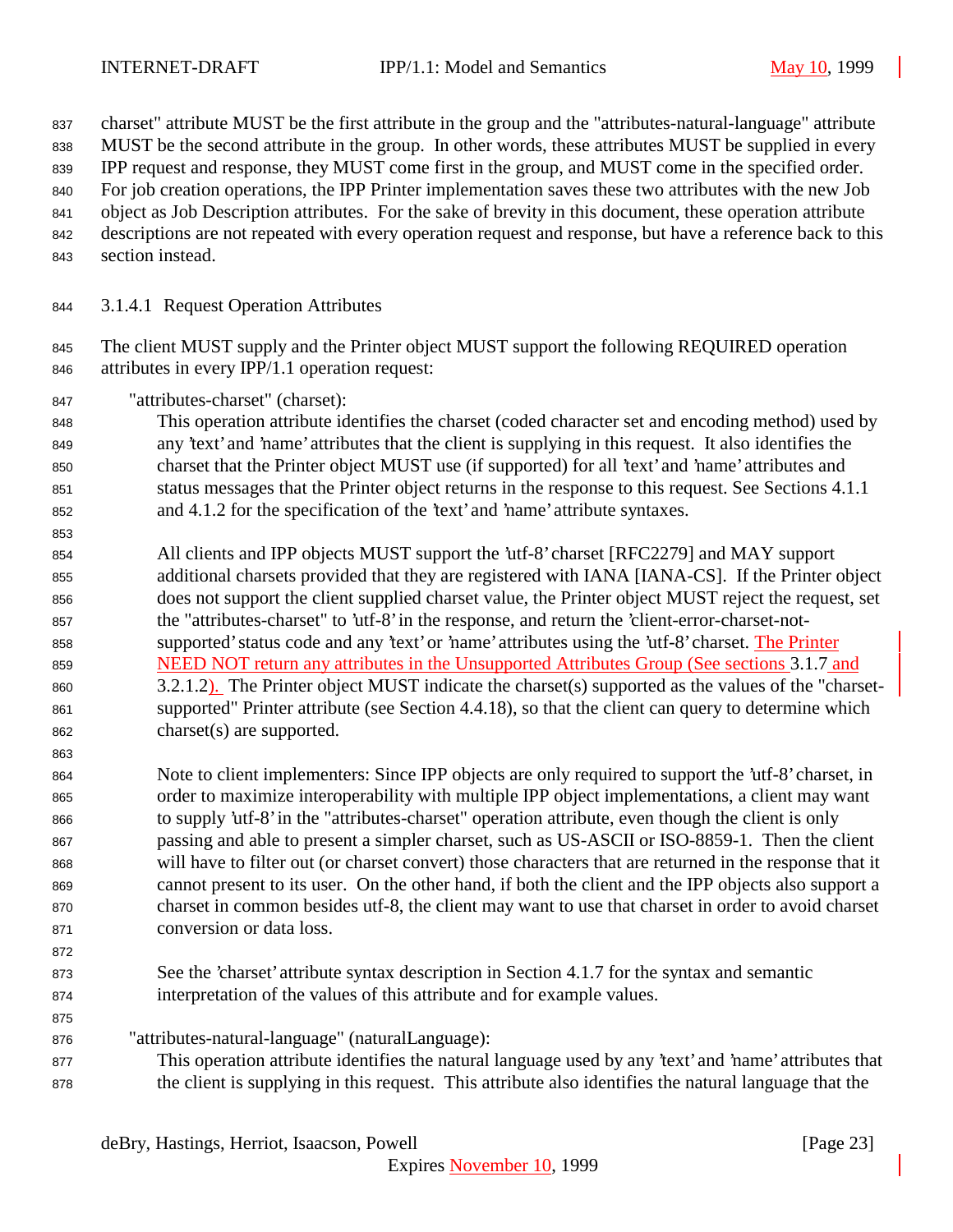Printer object SHOULD use for all 'text' and 'name' attributes and status messages that the Printer object returns in the response to this request.

 There are no REQUIRED natural languages required for the Printer object to support. However, the Printer object's "generated-natural-language-supported" attribute identifies the natural languages supported by the Printer object and any contained Job objects for all text strings generated by the IPP object. A client MAY query this attribute to determine which natural language(s) are supported for generated messages.

 For any of the attributes for which the Printer object generates text, i.e., for the "job-state- message", "printer-state-message", and status messages (see Section 3.1.6), the Printer object MUST be able to generate these text strings in any of its supported natural languages. If the client requests a natural language that is not supported, the Printer object MUST return these generated messages in the Printer's configured natural language as specified by the Printer's "natural-language-configured" attribute" (see Section 4.4.19).

 For other 'text' and 'name' attributes supplied by the client, authentication system, operator, system administrator, or manufacturer (i.e., for "job-originating-user-name", "printer-name" (name), "printer-location" (text), "printer-info" (text), and "printer-make-and-model" (text)), the Printer object is only required to support the configured natural language of the Printer identified by the Printer object's "natural-language-configured" attribute, though support of additional natural languages for these attributes is permitted.

 For any 'text' or 'name' attribute in the request that is in a different natural language than the value supplied in the "attributes-natural-language" operation attribute, the client MUST use the Natural Language Override mechanism (see sections 4.1.1.2 and 4.1.2.2) for each such attribute value supplied. The client MAY use the Natural Language Override mechanism redundantly, i.e., use it even when the value is in the same natural language as the value supplied in the "attributes-natural-language" operation attribute of the request.

 The IPP object MUST accept any natural language and any Natural Language Override, whether the IPP object supports that natural language or not (and independent of the value of the "ipp- attribute-fidelity" Operation attribute). That is the IPP object accepts all client supplied values no matter what the values are in the Printer object's "generated-natural-language-supported" attribute. That attribute, "generated-natural-language-supported", only applies to generated messages, not client supplied messages. The IPP object MUST remember that natural language for all client-supplied attributes, and when returning those attributes in response to a query, the IPP object MUST indicate that natural language.

 Each value whose attribute syntax type is 'text' or 'name' (see sections 4.1.1 and 4.1.2) has an Associated Natural-Language. This document does not specify how this association is stored in a Printer or Job object. When such a value is encoded in a request or response, the natural language is either implicit or explicit: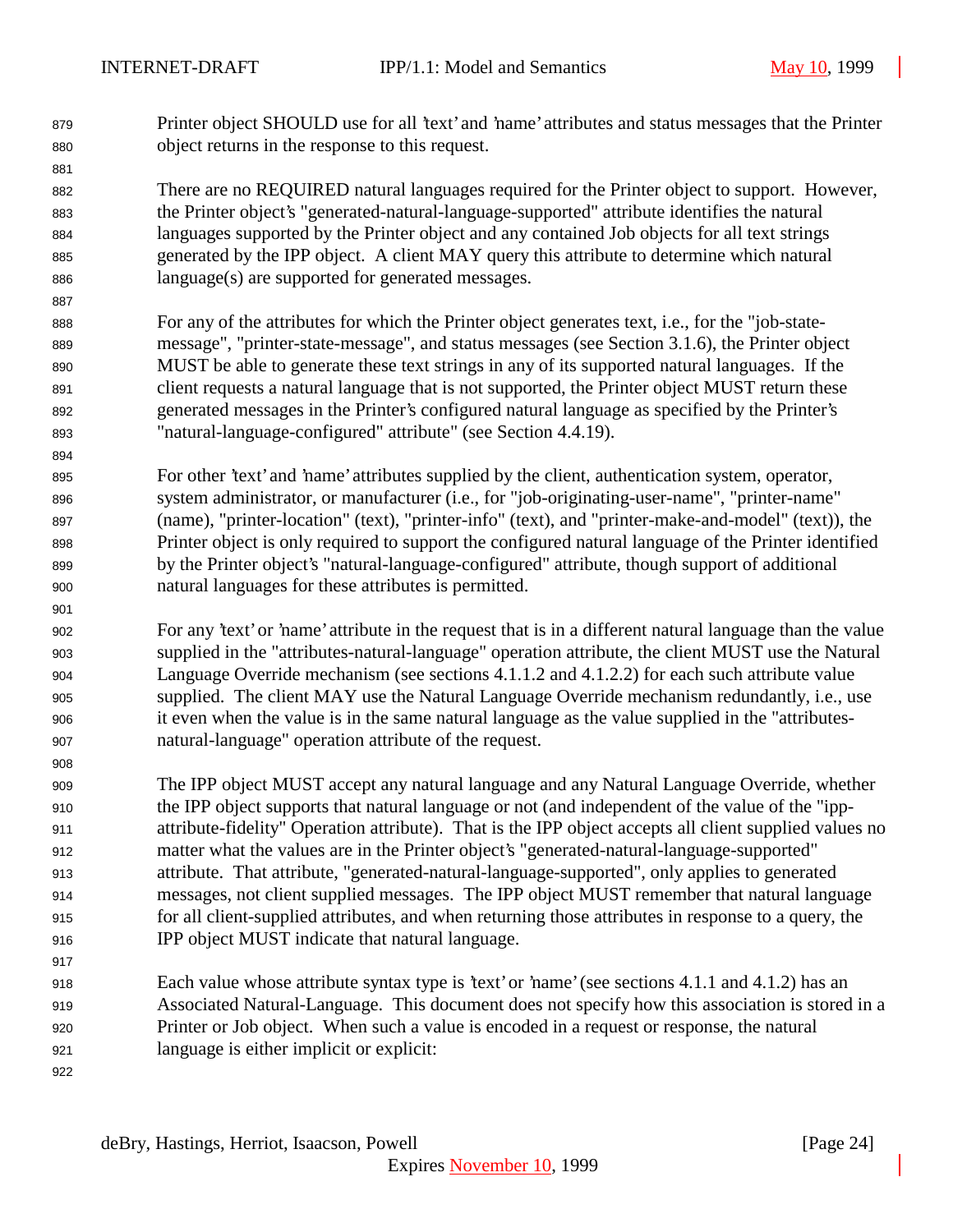•− In the implicit case, the value contains only the text/name value, and the language is specified by the "attributes-natural-language" operation attribute in the request or response (see sections 4.1.1.1 textWithoutLanguage and 4.1.2.1 nameWithoutLanguage). **•** In the explicit case (also known as the Natural-Language Override case), the value contains both the language and the text/name value (see sections 4.1.1.2 textWithLanguage and 4.1.2.2 nameWithLanguage). For example, the "job-name" attribute MAY be supplied by the client in a create request. The text value for this attribute will be in the natural language identified by the "attribute-natural- language" attribute, or if different, as identified by the Natural Language Override mechanism. If supplied, the IPP object will use the value of the "job-name" attribute to populate the Job object's "job-name" attribute. Whenever any client queries the Job object's "job-name" attribute, the IPP object returns the attribute as stored and uses the Natural Language Override mechanism to specify the natural language, if it is different from that reported in the "attributes-natural- language" operation attribute of the response. The IPP object MAY use the Natural Language Override mechanism redundantly, i.e., use it even when the value is in the same natural language as the value supplied in the "attributes-natural-language" operation attribute of the response. An IPP object MUST NOT reject a request based on a supplied natural language in an "attributes-natural-language" Operation attribute or in any attribute that uses the Natural Language Override. See the 'naturalLanguage' attribute syntax description in section 4.1.8 for the syntax and semantic interpretation of the values of this attribute and for example values. Clients SHOULD NOT supply 'text' or 'name' attributes that use an illegal combination of natural language and charset. For example, suppose a Printer object supports charsets 'utf-8', 'iso-8859-1', and 'iso-8859-7'. Suppose also, that it supports natural languages 'en' (English), 'fr' (French), and 'el' (Greek). Although the Printer object supports the charset 'iso-8859-1' and natural language 'el', it probably does not support the combination of Greek text strings using the 'iso-8859-1' charset. The Printer object handles this apparent incompatibility differently depending on the context in which it occurs: - In a create request: If the client supplies a text or name attribute (for example, the "job-name" operation attribute) that uses an apparently incompatible combination, it is a client choice that does not affect the Printer object or its correct operation. Therefore, the Printer object simply accepts the client supplied value, stores it with the Job object, and responds back with the same combination whenever the client (or any client) queries for that attribute. -In a query-type operation, like Get-Printer-Attributes: If the client requests an apparently incompatible combination, the Printer object responds (as described in section 3.1.4.2) using the Printer's configured natural language rather than the natural language requested by the client. In either case, the Printer object does not reject the request because of the apparent incompatibility. The potential incompatible combination of charset and natural language can occur either at the global operation level or at the Natural Language Override attribute-by-attribute level. In addition, since the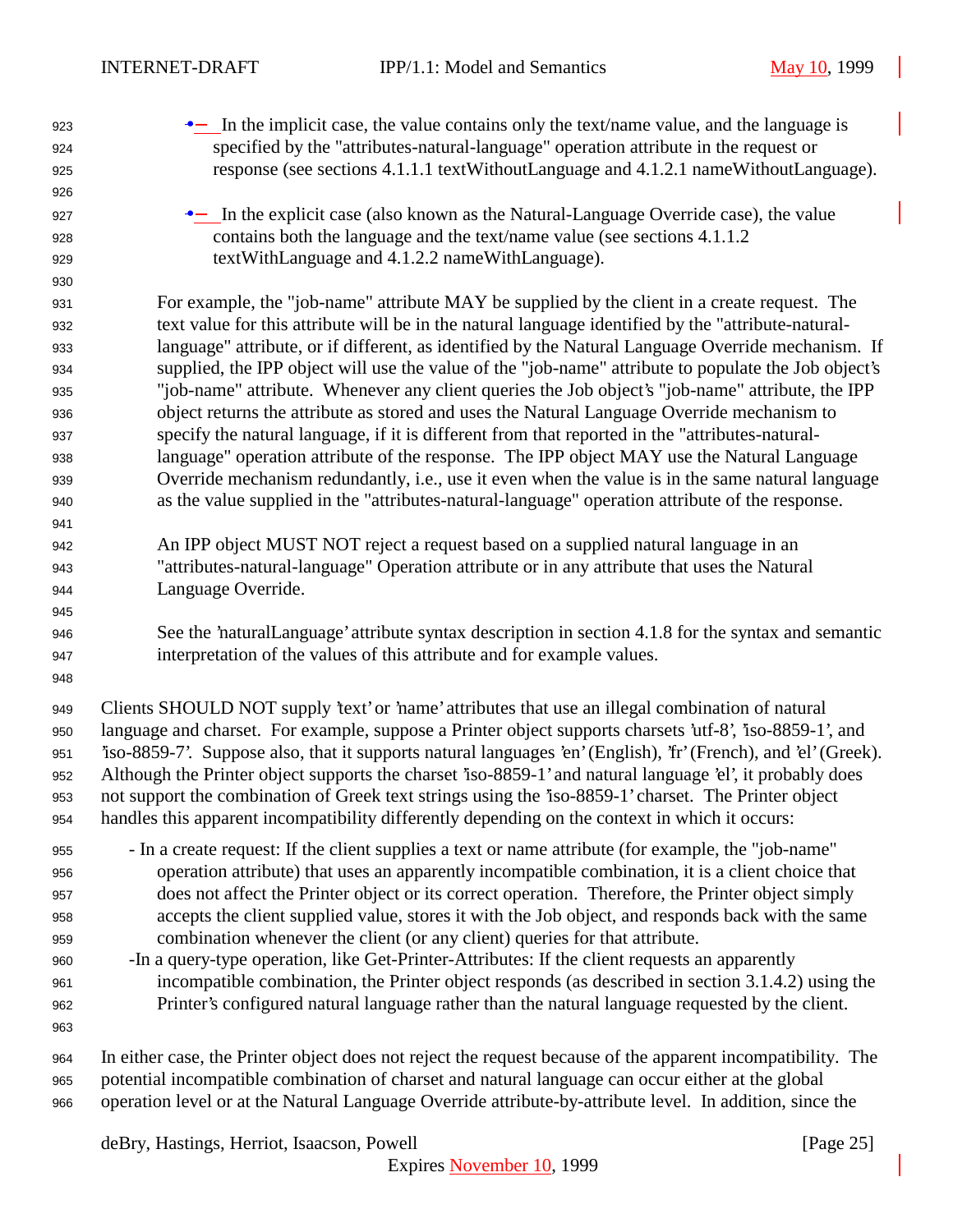response always includes explicit charset and natural language information, there is never any question or ambiguity in how the client interprets the response.

3.1.4.2 Response Operation Attributes

 The Printer object MUST supply and the client MUST support the following REQUIRED operation attributes in every IPP/1.1 operation response:

"attributes-charset" (charset):

 This operation attribute identifies the charset used by any 'text' and 'name' attributes that the Printer object is returning in this response. The value in this response MUST be the same value as the "attributes-charset" operation attribute supplied by the client in the request. If this is not possible (i.e., the charset requested is not supported), the request would have been rejected. See "attributes-charset" described in Section 3.1.4.1 above.

 If the Printer object supports more than just the 'utf-8' charset, the Printer object MUST be able to code convert between each of the charsets supported on a highest fidelity possible basis in order to return the 'text' and 'name' attributes in the charset requested by the client. However, some information loss MAY occur during the charset conversion depending on the charsets involved. For example, the Printer object may convert from a UTF-8 'a' to a US-ASCII 'a' (with no loss of information), from an ISO Latin 1 CAPITAL LETTER A WITH ACUTE ACCENT to US- ASCII 'A' (losing the accent), or from a UTF-8 Japanese Kanji character to some ISO Latin 1 error character indication such as '?', decimal code equivalent, or to the absence of a character, depending on implementation.

 Note: Whether an implementation that supports more than one charset stores the data in the charset supplied by the client or code converts to one of the other supported charsets, depends on implementation. The strategy should try to minimize loss of information during code conversion. On each response, such an implementation converts from its internal charset to that requested.

"attributes-natural-language" (naturalLanguage):

 This operation attribute identifies the natural language used by any 'text' and 'name' attributes that the IPP object is returning in this response. Unlike the "attributes-charset" operation attribute, the IPP object NEED NOT return the same value as that supplied by the client in the request. The IPP object MAY return the natural language of the Job object or the Printer's configured natural language as identified by the Printer object's "natural-language-configured" attribute, rather than the natural language supplied by the client. For any 'text' or 'name' attribute or status message in the response that is in a different natural language than the value returned in the "attributes-natural-language" operation attribute, the IPP object MUST use the Natural Language Override mechanism (see sections 4.1.1.2 and 4.1.2.2) on each attribute value returned. The IPP object MAY use the Natural Language Override mechanism redundantly, i.e., use it even when the value is in the same natural language as the value supplied in the "attributes-natural-language" operation attribute of the response.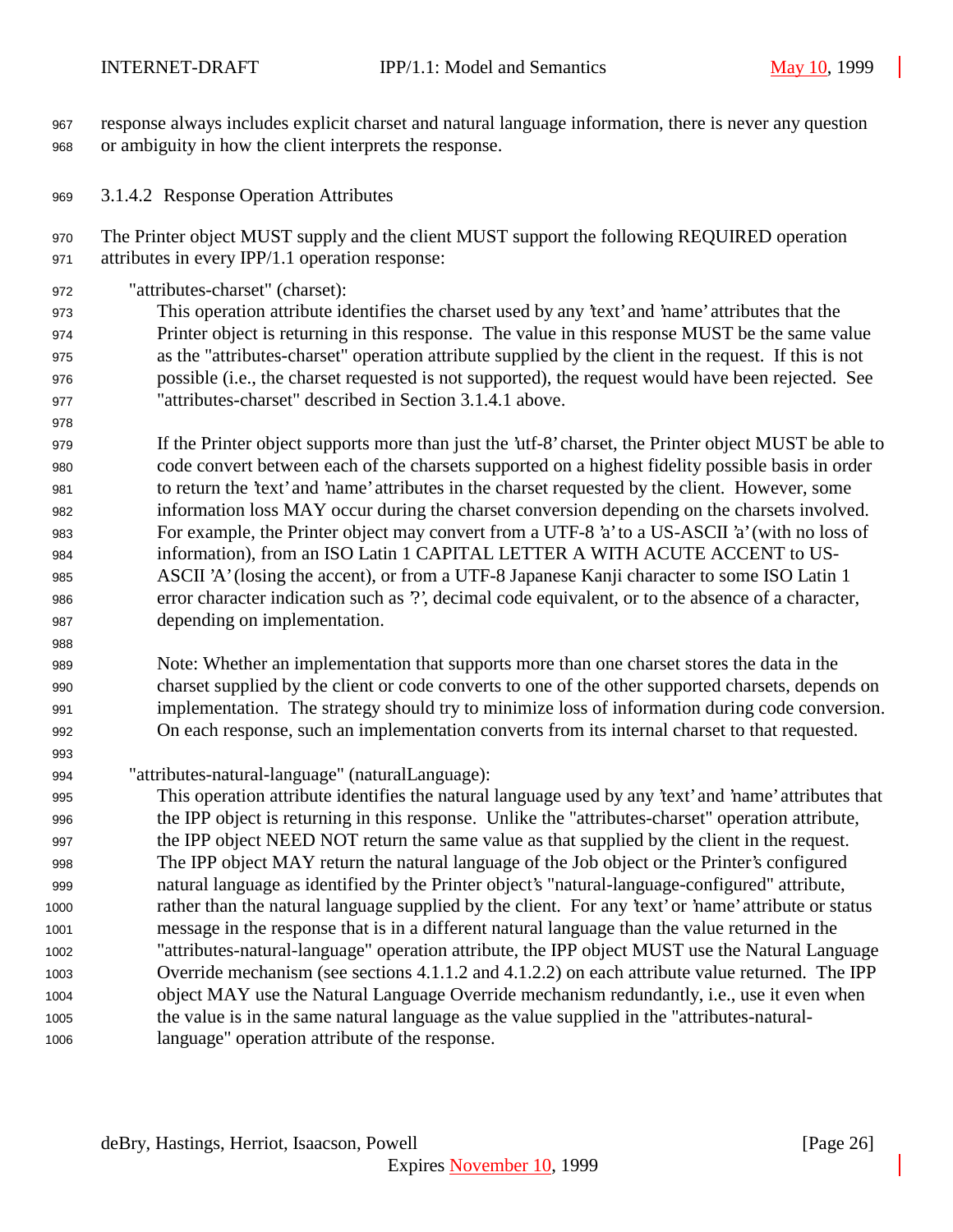3.1.5 Operation Targets

 All IPP operations are directed at IPP objects. For Printer operations, the operation is always directed at a Printer object using one of its URIs (i.e., one of the values in the Printer object's "printer-uri- supported" attribute). Even if the Printer object supports more than one URI, the client supplies only one URI as the target of the operation. The client identifies the target object by supplying the correct URI in the "printer-uri (uri)" operation attribute.

- For Job operations, the operation is directed at either:
- The Job object itself using the Job object's URI. In this case, the client identifies the target object by supplying the correct URI in the "job-uri (uri)" operation attribute.
- The Printer object that created the Job object using both the Printer objects URI and the Job object's Job ID. Since the Printer object that created the Job object generated the Job ID, it MUST be able to correctly associate the client supplied Job ID with the correct Job object. The client supplies the Printer object's URI in the "printer-uri (uri)" operation attribute and the Job object's Job ID in the "job-id (integer(1:MAX))" operation attribute.
- 

 If the operation is directed at the Job object directly using the Job object's URI, the client MUST NOT include the redundant "job-id" operation attribute.

- The operation target attributes are REQUIRED operation attributes that MUST be included in every operation request. Like the charset and natural language attributes (see section 3.1.4), the operation target attributes are specially ordered operation attributes. In all cases, the operation target attributes immediately follow the "attributes-charset" and "attributes-natural-language" attributes within the operation attribute group, however the specific ordering rules are:
- In the case where there is only one operation target attribute (i.e., either only the "printer-uri" attribute or only the "job-uri" attribute), that attribute MUST be the third attribute in the operation attributes group.
- In the case where Job operations use two operation target attributes (i.e., the "printer-uri" and "job- id" attributes), the "printer-uri" attribute MUST be the third attribute and the "job-id" attribute MUST be the fourth attribute.
- 

 In all cases, the target URIs contained within the body of IPP operation requests and responses must be in absolute format rather than relative format (a relative URL identifies a resource with the scope of the HTTP server, but does not include scheme, host or port).

- The following rules apply to the use of port numbers in URIs that identify IPP objects:
- 1. If the URI scheme allows the port number to be explicitly included in the URI string, and a port number is specified within the URI, then that port number MUST be used by the client to contact the IPP object.
- 
- 2. If the URI scheme allows the port number to be explicitly included in the URI string, and a port number is not specified within the URI, then default port number implied by that URI scheme MUST be used by the client to contact the IPP object.

deBry, Hastings, Herriot, Isaacson, Powell [Page 27]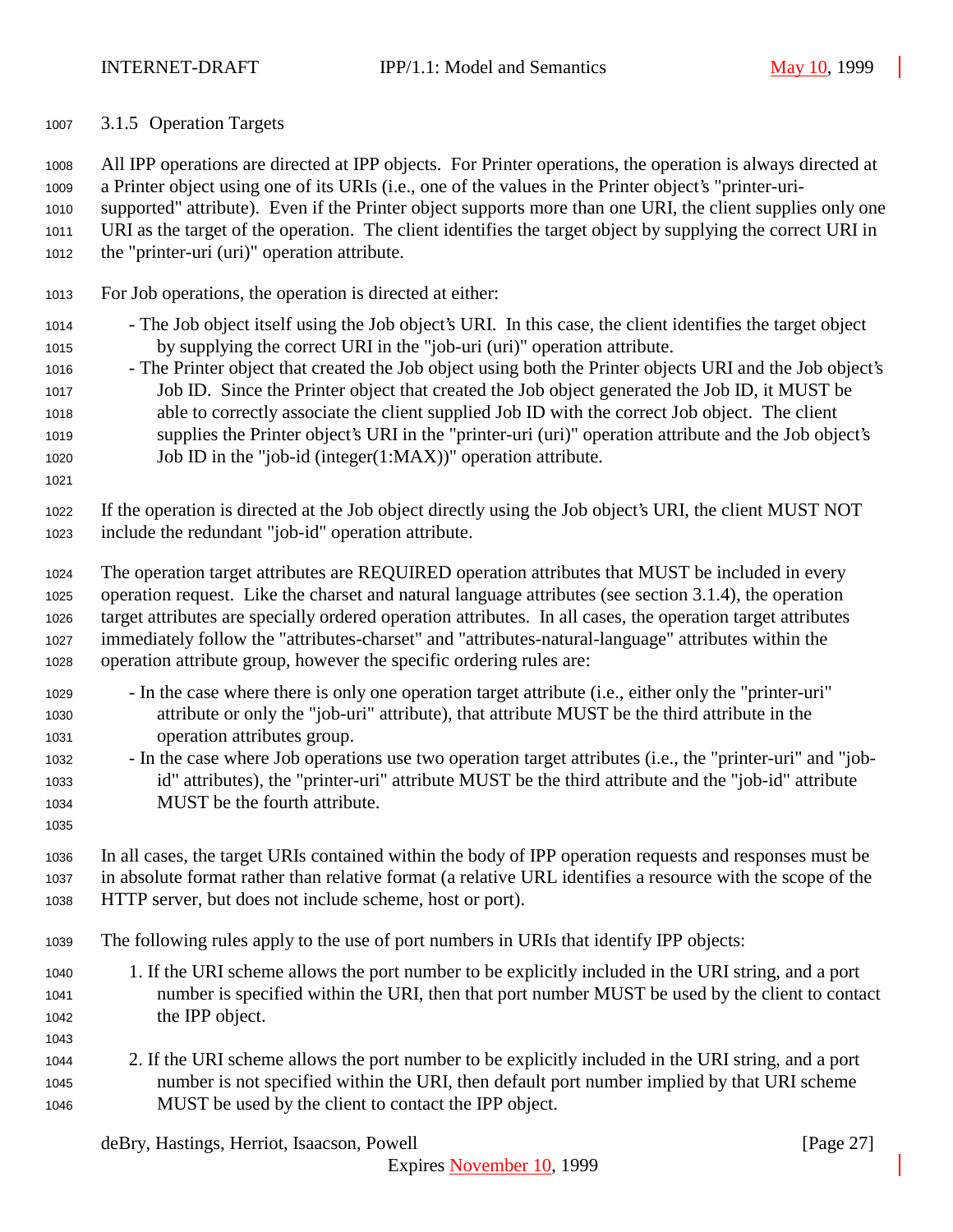- 
- 3. If the URI scheme does not allow an explicit port number to be specified within the URI, then the default port number implied by that URI MUST be used by the client to contact the IPP object.
- 

 Note: The IPP "Encoding and Transport document [IPP-PRO] shows a mapping of IPP onto HTTP/1.1 and defines a new default port number for using IPP over HTTP/1.1.

3.1.6 Operation Status Codes and Messages

 Every operation response includes a REQUIRED "status-code" parameter and an OPTIONAL "status- message" operation attribute. The "status-code" provides information on the processing of a request. A "status-message" attribute provides a short textual description of the status of the operation. The status code is intended for use by automata, and the status message is intended for the human end user. The "status-message" is especially useful for a later version of a Printer object to return as supplemental information for the human user to accompany a status code that an earlier version of a client might not understand. If a response does include a "status-message" attribute, an IPP client NEED NOT examine or display the message, however it SHOULD do so in some implementation specific manner.

 The "status-code" value is a numeric value that has semantic meaning. The "status-code" syntax is similar to a "type2 enum" (see section 4.1 on "Attribute Syntaxes") except that values can range only from 0x0000 to 0x7FFF. Section 13 describes the status codes, assigns the numeric values, and suggests a corresponding status message for each status code. The "status-message" attribute's syntax is "text(255)". A client implementation of IPP SHOULD convert status code values into any localized message that has semantic meaning to the end user.

 If the Printer object supports the "status-message" operation attribute, the Printer object MUST be able to generate this message in any of the natural languages identified by the Printer object's "generated- natural-language-supported" attribute (see the "attributes-natural-language" operation attribute specified in section 3.1.4.1). As described in section 3.1.4.1 for any returned 'text' attribute, if there is a choice for generating this message, the Printer object uses the natural language indicated by the value of the "attributes-natural-language" in the client request if supported, otherwise the Printer object uses the value in the Printer object's own "natural-language-configured" attribute. If the Printer object supports the "status-message" operation attribute, it SHOULD use the REQUIRED 'utf-8' charset to return a status message for the following error status codes (see section 13): 'client-error-bad-request', 'client-error- charset-not-supported', 'server-error-internal-error', 'server-error-operation-not-supported', and 'server- error-version-not-supported'. In this case, it MUST set the value of the "attributes-charset" operation attribute to 'utf-8' in the error response.

| 1080 If the Printer performs an operation with no errors and it encounters no problems, it MUST return the |
|------------------------------------------------------------------------------------------------------------|
| 1081 status code 'successful-ok' in the response. See section 13.                                          |

 If the client supplies unsupported values for the following parameters or Operation attributes, the Printer object MUST reject the operation, NEED NOT return the unsupported attribute value in the Unsupported Attributes group, and MUST return the indicated status code: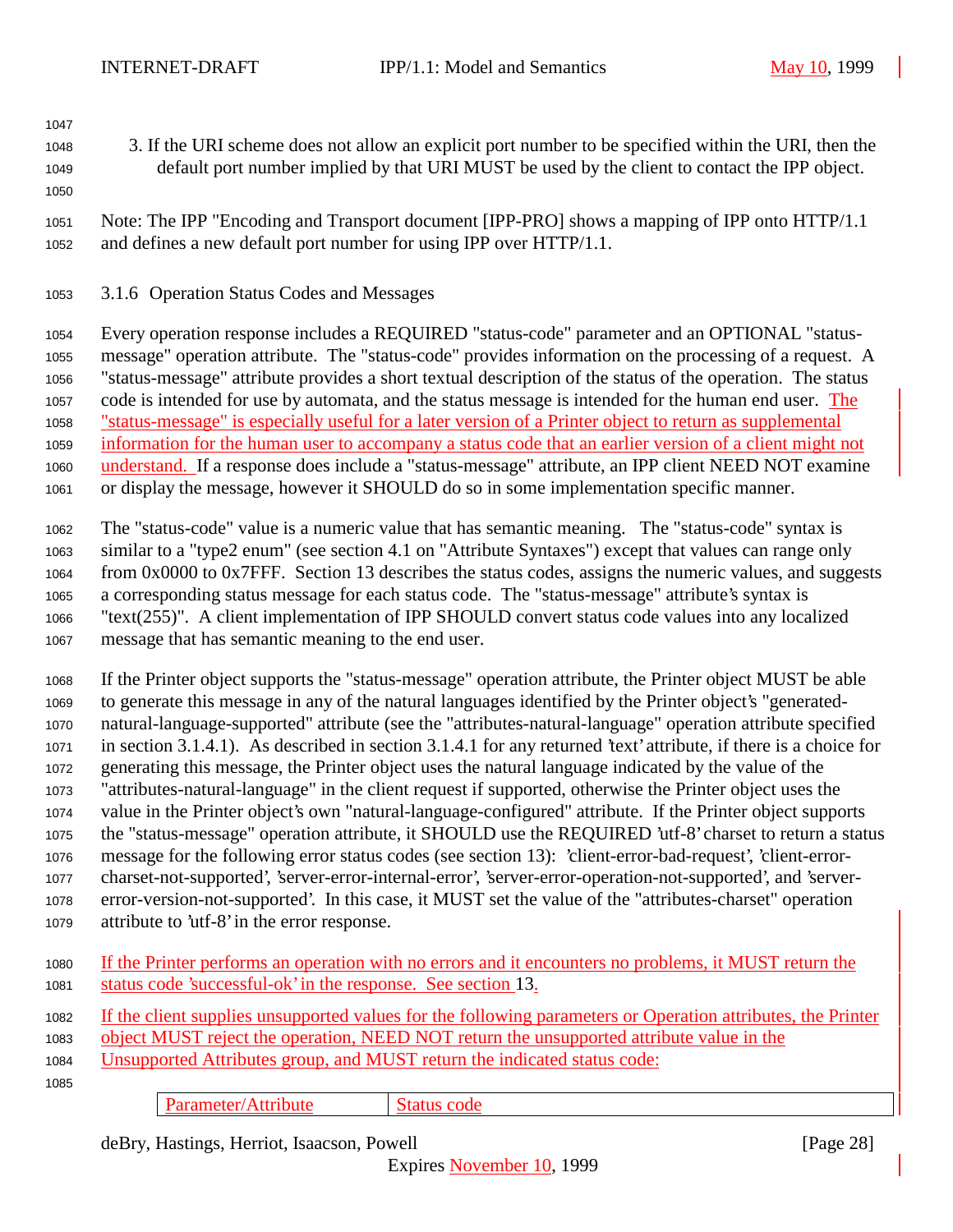|              | version-number                                                                                                                                                                                                        | server-error-version-not-supported                                                                             |  |
|--------------|-----------------------------------------------------------------------------------------------------------------------------------------------------------------------------------------------------------------------|----------------------------------------------------------------------------------------------------------------|--|
|              | operation-id                                                                                                                                                                                                          | server-error-operation-not-supported                                                                           |  |
|              | attributes-charset                                                                                                                                                                                                    | client-error-charset-not-supported                                                                             |  |
|              | compression                                                                                                                                                                                                           | client-error-compression-not-supported                                                                         |  |
|              | document-format                                                                                                                                                                                                       | client-error-document-format-not-supported                                                                     |  |
|              | document-uri                                                                                                                                                                                                          | client-error-uri-scheme-not-supported, client-error-document-                                                  |  |
|              |                                                                                                                                                                                                                       | access-error                                                                                                   |  |
| 1086         |                                                                                                                                                                                                                       |                                                                                                                |  |
| 1087         |                                                                                                                                                                                                                       | If the client supplies unsupported values for other attributes, or unsupported attributes, the Printer returns |  |
| 1088         | the status code defined in the next section on Unsupported Attributes.                                                                                                                                                |                                                                                                                |  |
|              |                                                                                                                                                                                                                       |                                                                                                                |  |
| 1089         | 3.1.7 Unsupported Attributes                                                                                                                                                                                          |                                                                                                                |  |
| 1090         |                                                                                                                                                                                                                       | The Unsupported Attributes group contains attributes that are not supported by the operation. This group       |  |
| 1091         |                                                                                                                                                                                                                       | is primarily for the job creation operations, but all operations can return this group.                        |  |
| 1092         |                                                                                                                                                                                                                       |                                                                                                                |  |
| 1093         |                                                                                                                                                                                                                       | A Printer object MUST include an Unsupported Attributes group in a response if the status code is one          |  |
| 1094         |                                                                                                                                                                                                                       | of the following: 'successful-ok-ignored-or-substituted-attributes', 'successful-ok-conflicting-attributes',   |  |
| 1095         |                                                                                                                                                                                                                       | 'client-error-attributes-or-values-not-supported' or 'client-error-conflicting-attributes'.                    |  |
| 1096         |                                                                                                                                                                                                                       | If the status code is one of the four specified in the preceding paragraph, the Unsupported Attributes         |  |
| 1097         |                                                                                                                                                                                                                       | group MUST contain all of those attributes and only those attributes that are:                                 |  |
| 1098<br>1099 | a)                                                                                                                                                                                                                    | an Operation or Job Template attribute supplied in the request, and                                            |  |
| 1100         | b)                                                                                                                                                                                                                    | unsupported by the printer. See below for details on the three categories "unsupported"                        |  |
| 1101         | attributes. <b>Issue 18, Issue 23, and Issue 27</b>                                                                                                                                                                   |                                                                                                                |  |
| 1102         |                                                                                                                                                                                                                       |                                                                                                                |  |
| 1103         |                                                                                                                                                                                                                       | If the Printer object is not returning any Unsupported Attributes in the response, the Printer object          |  |
| 1104         |                                                                                                                                                                                                                       | SHOULD omit Group 2 rather than sending an empty group. However, a client MUST be able to accept               |  |
| 1105         | an empty group.                                                                                                                                                                                                       |                                                                                                                |  |
| 1106         |                                                                                                                                                                                                                       |                                                                                                                |  |
| 1107         | Unsupported attributes fall into three categories:                                                                                                                                                                    |                                                                                                                |  |
| 1108         |                                                                                                                                                                                                                       |                                                                                                                |  |
| 1109         |                                                                                                                                                                                                                       | 1. The Printer object does not support the supplied attribute (no matter what the attribute syntax             |  |
| 1110         | or value).                                                                                                                                                                                                            |                                                                                                                |  |
| 1111         |                                                                                                                                                                                                                       | 2. The Printer object does support the attribute, but does not support some or all of the particular           |  |
| 1112         |                                                                                                                                                                                                                       | attribute syntaxes or values supplied by the client (i.e., the Printer object does not have those              |  |
| 1113         | attribute syntaxes or values in its corresponding "xxx-supported" attribute).                                                                                                                                         |                                                                                                                |  |
| 1114         | 3. The Printer object does support the attributes and values supplied, but the particular values are                                                                                                                  |                                                                                                                |  |
| 1115         |                                                                                                                                                                                                                       | in conflict with one another, because they violate a constraint, such as not being able to staple              |  |
| 1116         | transparencies.                                                                                                                                                                                                       |                                                                                                                |  |
| 1117         |                                                                                                                                                                                                                       |                                                                                                                |  |
| 1118         | In the case of an unsupported attribute name, the Printer object returns the client-supplied attribute with                                                                                                           |                                                                                                                |  |
| 1119         | a substituted value of 'unsupported'. This value's syntax type is "out-of-band" and its encoding is defined<br>by special rules for "out-of-band" values in the "Encoding and Transport" specification [IPP-PRO]. Its |                                                                                                                |  |
| 1120         |                                                                                                                                                                                                                       |                                                                                                                |  |
| 1121<br>1122 | value indicates no support for the attribute itself (see the beginning of section 4.1). <b>Issue 12</b>                                                                                                               |                                                                                                                |  |
|              |                                                                                                                                                                                                                       |                                                                                                                |  |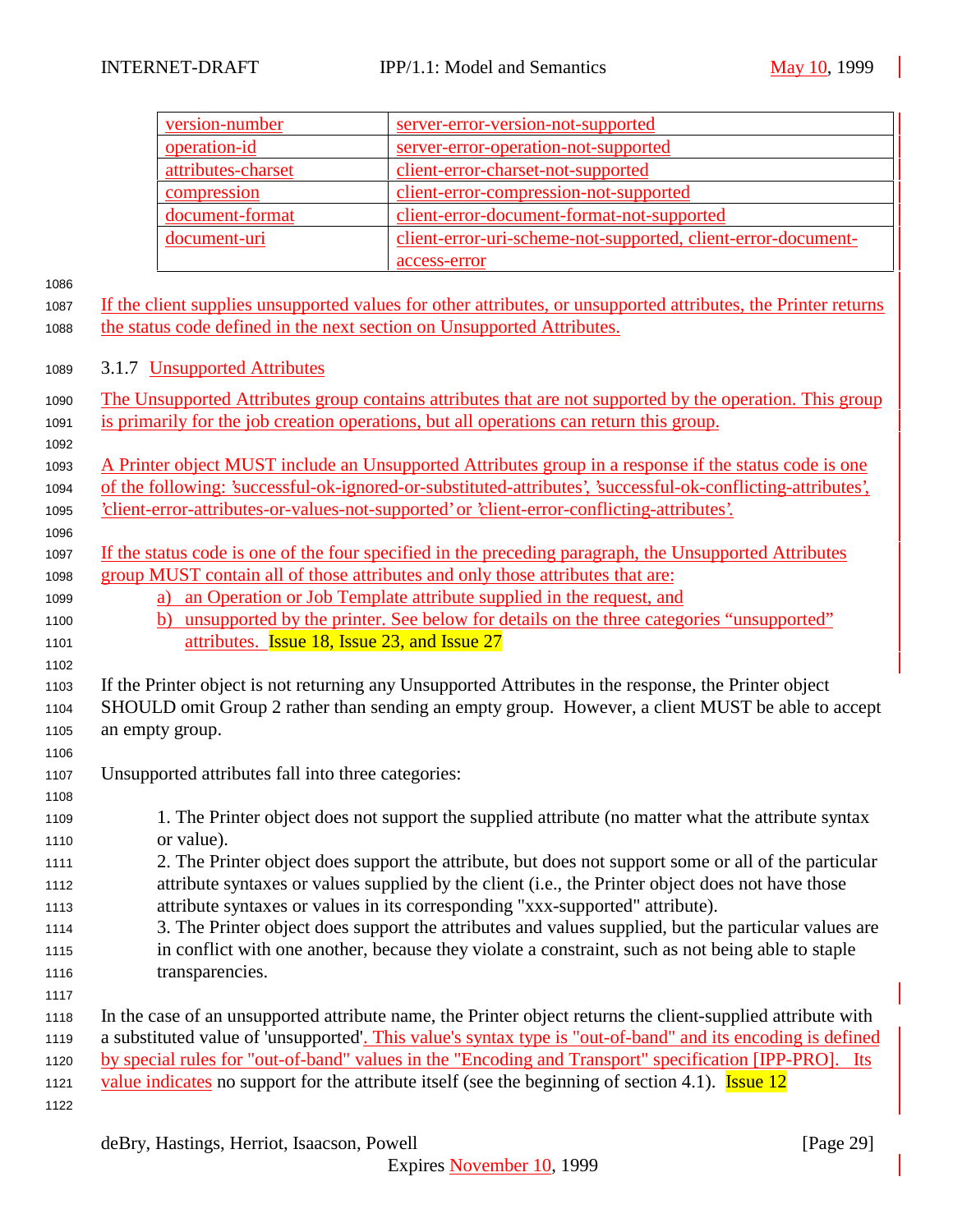In the case of a supported attribute with one or more unsupported attribute syntaxes or values, the Printer object simply returns the client-supplied attribute with the unsupported attribute syntaxes or values as supplied by the client. This indicates support for the attribute, but no support for that particular attribute syntax or value. If the client supplies a multi-valued attribute with more than one value and the Printer object supports the attribute but only supports a subset of the client-supplied attribute syntaxes or values, the Printer object MUST return only those attribute syntaxes or values that are unsupported.

 In the case of two (or more) supported attribute values that are in conflict with one another (although each is supported independently, the values conflict when requested together within the same job), the Printer object MUST return all the values that it ignores or substitutes to resolve the conflict, but not any of the values that it is still using. The choice for exactly how to resolve the conflict is implementation

dependent. See sections 3.2.1.2 and 15. See The Implementer's Guide [IPP-IIG] for an example.

3.1.8 Versions

 Each operation request and response carries with it a "version-number" parameter. Each value of the "version-number" is in the form "X.Y" where X is the major version number and Y is the minor version number. By including a version number in the client request, it allows the client to identify which version of IPP it is interested in using. If the IPP object does not support that version, the object responds with a status code of 'server-error-version-not-supported' along with the closest version number

that is supported (see section 13.1.5.4).

 There is no version negotiation per se. However, if after receiving a 'server-error-version-not-supported' status code from an IPP object, there is nothing that prevents a client from trying again with a different version number. In order to conform to IPP/1.1, an IPP object implementations MUST support versions  $\text{1.1'}$  and SHOULD support version  $\text{1.0'}$ . Issue 33

There is only one notion of "version number" that covers both IPP Model and IPP Protocol changes.

Thus the version number MUST change when introducing a new version of the Model and Semantics

document [IPP-MOD] or a new version of the "Encoding and Transport" document [IPP-PRO].

Changes to the major version number indicate structural or syntactic changes that make it impossible for

older version of IPP clients and Printer objects to correctly parse and correctly process the new or

changed attributes, operations and responses. If the major version number changes, the minor version

numbers is set to zero. As an example, adding the REQUIRED "ipp-attribute-fidelity" attribute to

version '1.1' (if it had not been part of version '1.1'), would have required a change to the major version

number, since an IPP/1.0 Printer would not have processed a request with the correct semantics that

contained the "ipp-attribute-fidelity" attribute that it did not know about. Items that might affect the

changing of the major version number include any changes to the Model and Semantics document [IPP-

- MOD] or the "Encoding and Transport" document [IPP-PRO] itself, such as:
- reordering of ordered attributes or attribute sets
- changes to the syntax of existing attributes
- 1160 changing Operation or Job Template attributes from OPTIONAL to REQUIRED and vice versa
- 1161 adding REQUIRED (for an IPP object to support) operation attributes
- adding REQUIRED (for an IPP object to support) operation attribute groups
- adding values to existing REQUIRED operation attributes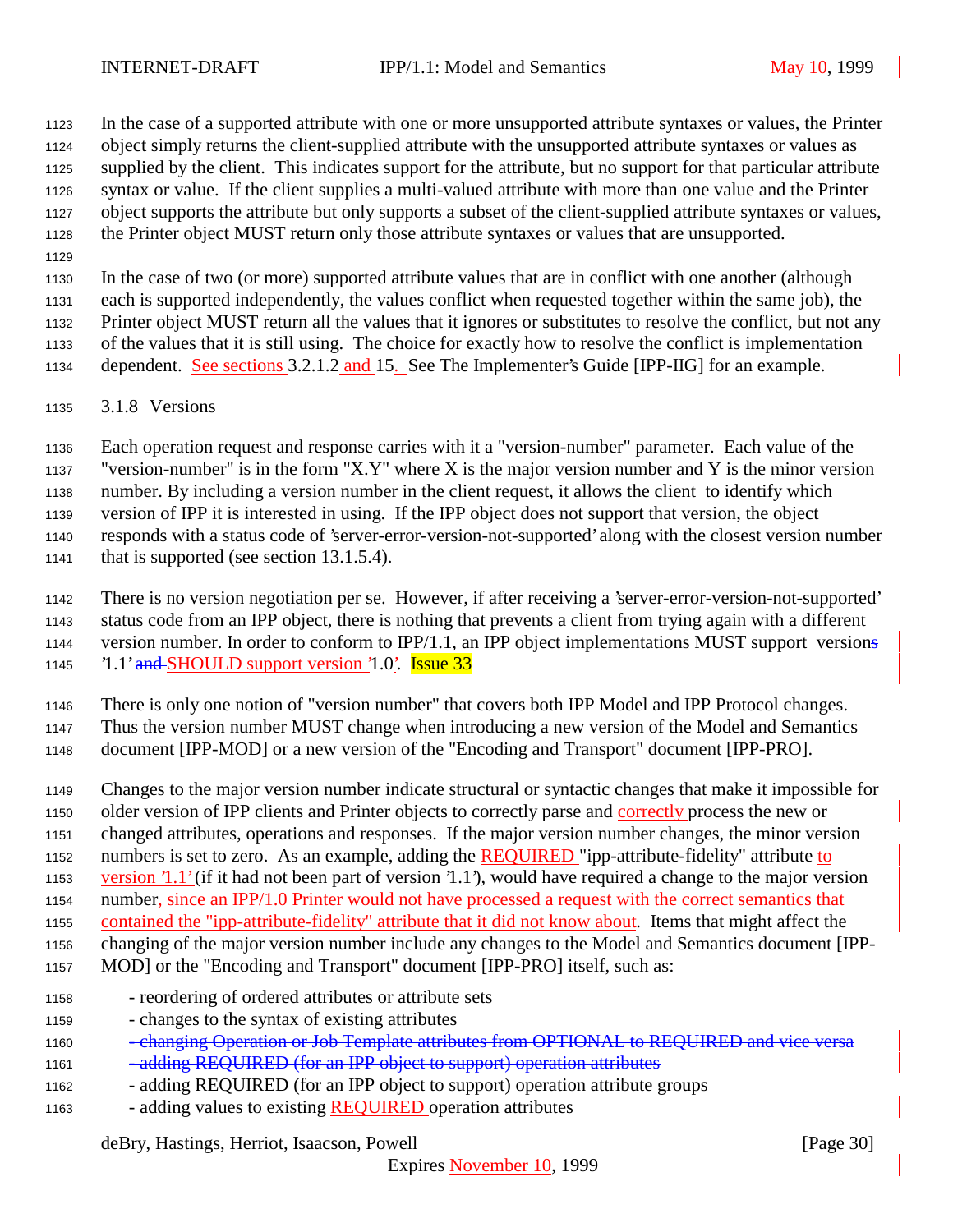- adding REQUIRED operations
- 

Changes to the minor version number indicate the addition of new features, attributes and attribute

- values that may not be understood by all IPP objects, but which can be ignored if not understood. Items
- that might affect the changing of the minor version number include any changes to the model objects and
- attributes but not the encoding and transport rules [IPP-PRO] (except adding attribute syntaxes).
- Examples of such changes are:
- grouping all extensions not included in a previous version into a new version
- adding new attribute values
- adding new object attributes
- adding OPTIONAL (for an IPP object to support) operation attributes (i.e., those attributes that an IPP object can ignore without confusing clients)
- adding OPTIONAL (for an IPP object to support) operation attribute groups (i.e., those attributes that an IPP object can ignore without confusing clients)
- adding new attribute syntaxes
- adding OPTIONAL operations
- changing Job Description attributes or Printer Description attributes from OPTIONAL to REQUIRED or vice versa.
- <sup>-</sup> adding OPTIONAL attribute syntaxes to an existing attribute. **Issue 33**
- 

The encoding of the "version-number" MUST NOT change over any version number (either major or

minor). This rule guarantees that all future versions will be backwards compatible with all previous

versions (at least for checking the "version-number"). In addition, any protocol elements (attributes,

 error codes, tags, etc.) that are not carried forward from one version to the next are deprecated so that they can never be reused with new semantics.

1189 Implementations that support a certain major version NEED NOT support ALL previous versions. As

- 1190 each new major version is defined (through the release of a new specification), that major version will
- 1191 specify which previous major versions MUST and which versions SHOULD be supported in compliant
- 1192 implementations. **Issue 33**
- 3.1.9 Job Creation Operations
- In order to "submit a print job" and create a new Job object, a client issues a create request. A create request is any one of following three operation requests:
- The Print-Job Request: A client that wants to submit a print job with only a single document uses the Print-Job operation. The operation allows for the client to "push" the document data to the Printer object by including the document data in the request itself.
- The Print-URI Request: A client that wants to submit a print job with only a single document (where the Printer object "pulls" the document data instead of the client "pushing" the data to the Printer object) uses the Print-URI operation. In this case, the client includes in the request only a URI reference to the document data (not the document data itself).
-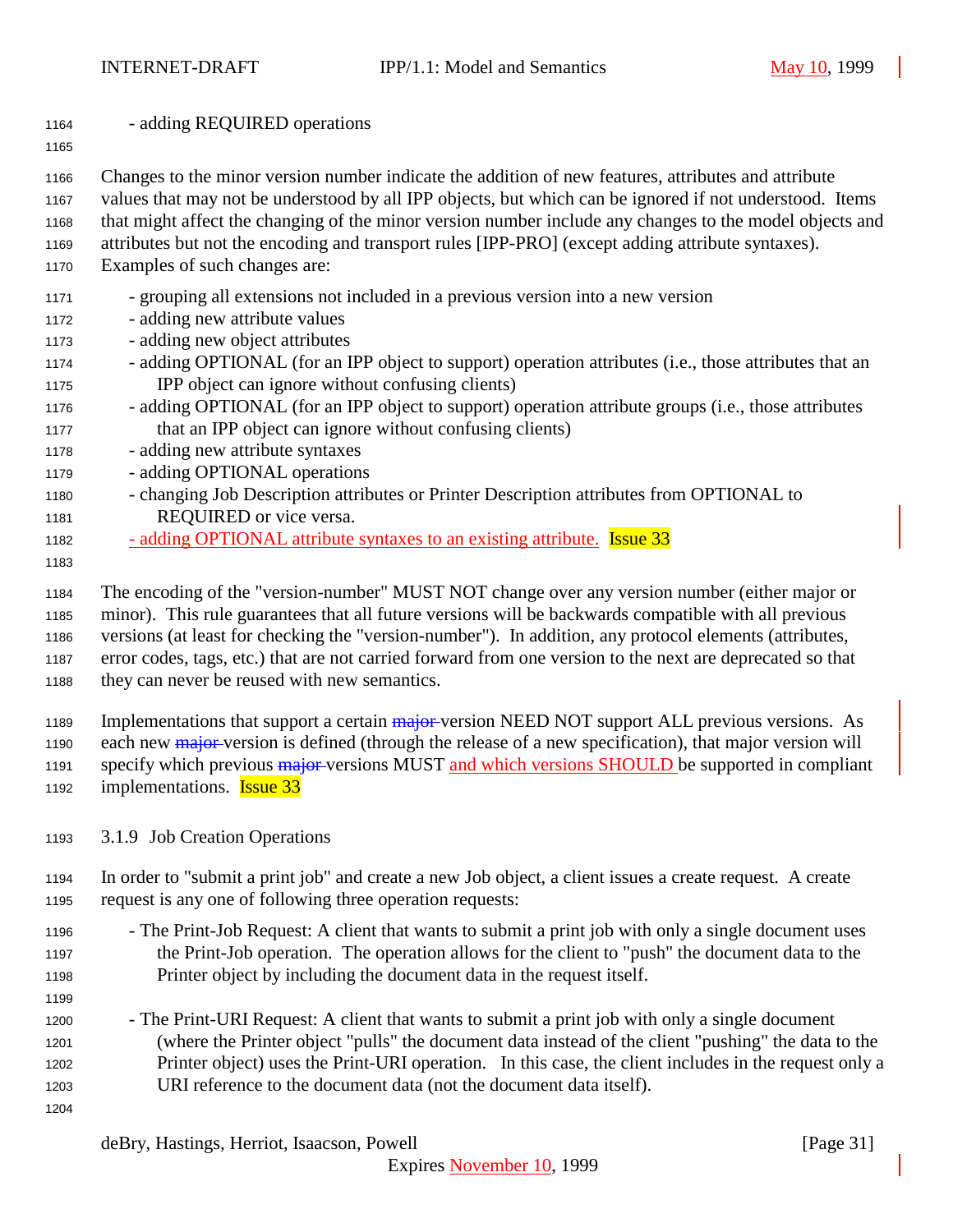| 1205<br>1206<br>1207<br>1208<br>1209<br>1210<br>1211<br>1212<br>1213 | - The Create-Job Request: A client that wants to submit a print job with multiple documents uses the<br>Create-Job operation. This operation is followed by an arbitrary number of Send-Document<br>and/or Send-URI operations (each creating another document for the newly create Job object).<br>The Send-Document operation includes the document data in the request (the client "pushes" the<br>document data to the printer), and the Send-URI operation includes only a URI reference to the<br>document data in the request (the Printer "pulls" the document data from the referenced location).<br>The last Send-Document or Send-URI request for a given Job object includes a "last-document"<br>operation attribute set to 'true' indicating that this is the last request. |
|----------------------------------------------------------------------|-------------------------------------------------------------------------------------------------------------------------------------------------------------------------------------------------------------------------------------------------------------------------------------------------------------------------------------------------------------------------------------------------------------------------------------------------------------------------------------------------------------------------------------------------------------------------------------------------------------------------------------------------------------------------------------------------------------------------------------------------------------------------------------------|
| 1214                                                                 | Throughout this model specification, the term "create request" is used to refer to any of these three                                                                                                                                                                                                                                                                                                                                                                                                                                                                                                                                                                                                                                                                                     |
| 1215                                                                 | operation requests.                                                                                                                                                                                                                                                                                                                                                                                                                                                                                                                                                                                                                                                                                                                                                                       |
| 1216                                                                 | A Create-Job operation followed by only one Send-Document operation is semantically equivalent to a                                                                                                                                                                                                                                                                                                                                                                                                                                                                                                                                                                                                                                                                                       |
| 1217                                                                 | Print-Job operation, however, for performance reasons, the client SHOULD use the Print-Job operation                                                                                                                                                                                                                                                                                                                                                                                                                                                                                                                                                                                                                                                                                      |
| 1218                                                                 | for all single document jobs. Also, Print-Job is a REQUIRED operation (all implementations MUST                                                                                                                                                                                                                                                                                                                                                                                                                                                                                                                                                                                                                                                                                           |
| 1219                                                                 | support it) whereas Create-Job is an OPTIONAL operation, hence some implementations might not                                                                                                                                                                                                                                                                                                                                                                                                                                                                                                                                                                                                                                                                                             |
| 1220                                                                 | support it.                                                                                                                                                                                                                                                                                                                                                                                                                                                                                                                                                                                                                                                                                                                                                                               |
| 1221                                                                 | Job submission time is the point in time when a client issues a create request. The initial state of every                                                                                                                                                                                                                                                                                                                                                                                                                                                                                                                                                                                                                                                                                |
| 1222                                                                 | Job object is the 'pending'. or 'pending-held', or 'processing' state (see section 4.3.7). Issue 13 Later,                                                                                                                                                                                                                                                                                                                                                                                                                                                                                                                                                                                                                                                                                |
| 1223                                                                 | When the Printer object begins processing the print job. At this point in time, the Job object's state                                                                                                                                                                                                                                                                                                                                                                                                                                                                                                                                                                                                                                                                                    |
| 1224                                                                 | moves to 'processing'. This is known as job processing time. There are validation checks that must be                                                                                                                                                                                                                                                                                                                                                                                                                                                                                                                                                                                                                                                                                     |
| 1225                                                                 | done at job submission time and others that must be performed at job processing time.                                                                                                                                                                                                                                                                                                                                                                                                                                                                                                                                                                                                                                                                                                     |
| 1226                                                                 | At job submission time and at the time a Validate-Job operation is received, the Printer MUST do the                                                                                                                                                                                                                                                                                                                                                                                                                                                                                                                                                                                                                                                                                      |
| 1227                                                                 | following:                                                                                                                                                                                                                                                                                                                                                                                                                                                                                                                                                                                                                                                                                                                                                                                |
| 1228<br>1229<br>1230                                                 | 1. Process the client supplied attributes and either accept or reject the request<br>2. Validate the syntax of and support for the scheme of any client supplied URI                                                                                                                                                                                                                                                                                                                                                                                                                                                                                                                                                                                                                      |
| 1231                                                                 | At job submission time the Printer object MUST validate whether or not the supplied attributes, attribute                                                                                                                                                                                                                                                                                                                                                                                                                                                                                                                                                                                                                                                                                 |
| 1232                                                                 | syntaxes, and values are supported by matching them with the Printer object's corresponding "xxx-                                                                                                                                                                                                                                                                                                                                                                                                                                                                                                                                                                                                                                                                                         |
| 1233                                                                 | supported" attributes. See section 3.1.73.2.1.2 for details. [IPP-IIG] presents suggested steps for an IPP                                                                                                                                                                                                                                                                                                                                                                                                                                                                                                                                                                                                                                                                                |
| 1234                                                                 | object to either accept or reject any request and additional steps for processing create requests.                                                                                                                                                                                                                                                                                                                                                                                                                                                                                                                                                                                                                                                                                        |
| 1235                                                                 | At job submission time the Printer object NEED NOT perform the validation checks reserved for job                                                                                                                                                                                                                                                                                                                                                                                                                                                                                                                                                                                                                                                                                         |
| 1236                                                                 | processing time such as:                                                                                                                                                                                                                                                                                                                                                                                                                                                                                                                                                                                                                                                                                                                                                                  |
| 1237<br>1238<br>1239<br>1240                                         | 1. Validating the document data<br>2. Validating the actual contents of any client supplied URI (resolve the reference and follow the link<br>to the document data)                                                                                                                                                                                                                                                                                                                                                                                                                                                                                                                                                                                                                       |
| 1241                                                                 | At job submission time, these additional job processing time validation checks are essentially useless,                                                                                                                                                                                                                                                                                                                                                                                                                                                                                                                                                                                                                                                                                   |
| 1242                                                                 | since they require actually parsing and interpreting the document data, are not guaranteed to be 100%                                                                                                                                                                                                                                                                                                                                                                                                                                                                                                                                                                                                                                                                                     |
| 1243                                                                 | accurate, and MUST be done, yet again, at job processing time. Also, in the case of a URI, checking for                                                                                                                                                                                                                                                                                                                                                                                                                                                                                                                                                                                                                                                                                   |
| 1244                                                                 | availability at job submission time does not guarantee availability at job processing time. In addition, at                                                                                                                                                                                                                                                                                                                                                                                                                                                                                                                                                                                                                                                                               |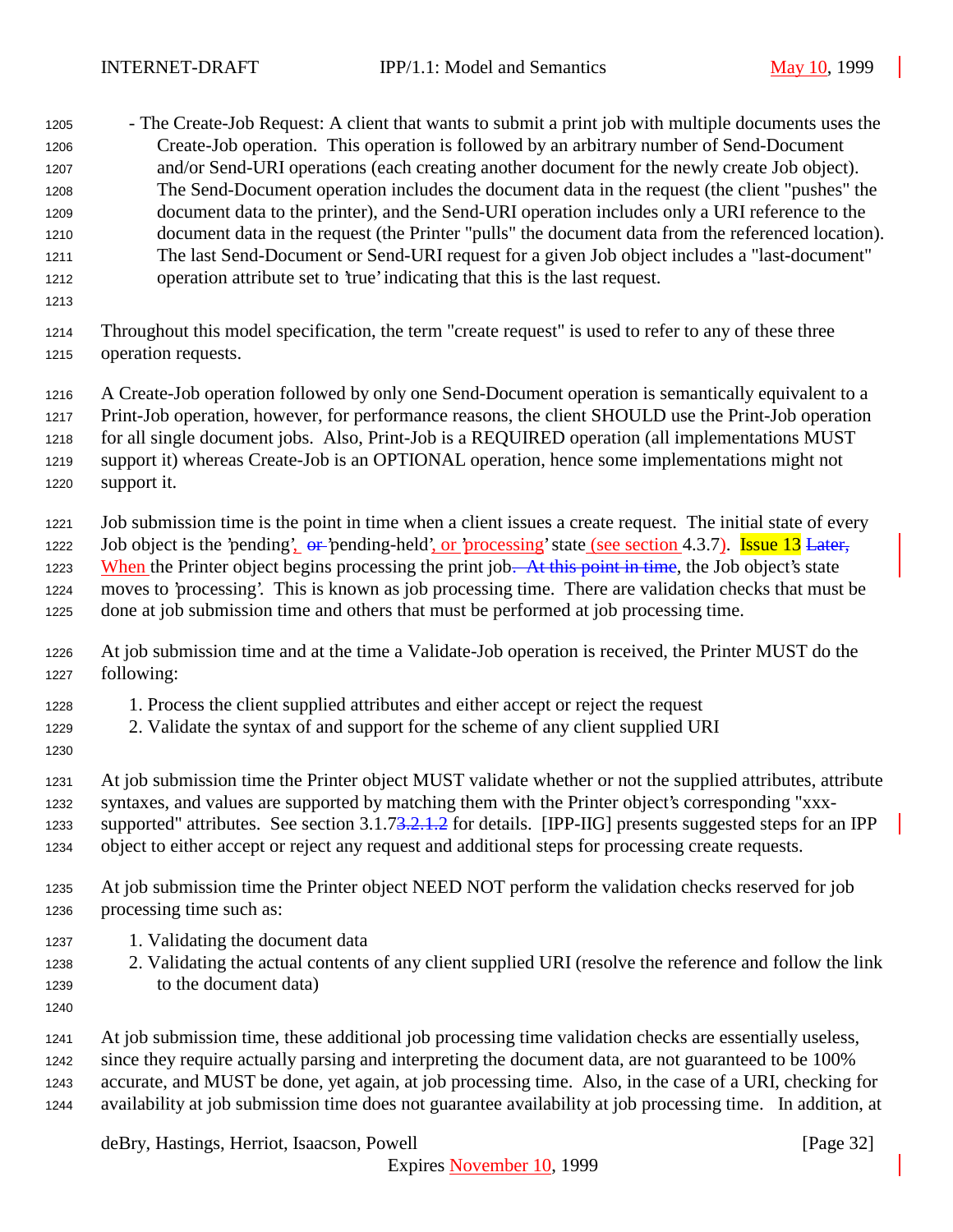- job processing time, the Printer object might discover any of the following conditions that were not detectable at job submission time:
- runtime errors in the document data,
- nested document data that is in an unsupported format,
- the URI reference is no longer valid (i.e., the server hosting the document might be down), or
- any other job processing error
- 

 At job submission time, a Printer object, especially a non-spooling Printer, MAY accept jobs that it does not have enough space for. In such a situation, a Printer object MAY stop reading data from a client for an indefinite period of time. A client MUST be prepared for a write operation to block for an indefinite period of time (See section 5.1 on client conformance).

- When a Printer object has too little space for starting a new job, it MAY reject a new create request. In
- this case, a Printer object MUST return a response (in reply to the rejected request) with a status-code of

 'server-error-busy' (See section 14.1.5.8) and it MAY close the connection before receiving all bytes of the operation. When receiving a 'server-error-busy' status-code in an operation response, a client MUST

be prepared for the Printer object to close the connection before the client has sent all of the data

 (especially for the Print-Job operation). A client MUST be prepared to keep submitting a create request 1262 until the IPP Printer object accepts the create request. **Issue 20** 

 At job processing time, since the Printer object has already responded with a successful status code in the response to the create request, if the Printer object detects an error, the Printer object is unable to inform the end user of the error with an operation status code. In this case, the Printer, depending on the 1266 error, can set the job object's "job-state", "job-state-reasons", or "job-state-message" attributes to the appropriate value(s) so that later queries can report the correct job status.

- Note: Asynchronous notification of events is outside the scope of this IPP/1.1 document.
- 3.2 Printer Operations

 All Printer operations are directed at Printer objects. A client MUST always supply the "printer-uri" operation attribute in order to identify the correct target of the operation.

3.2.1 Print-Job Operation

 This REQUIRED operation allows a client to submit a print job with only one document and supply the document data (rather than just a reference to the data). See Section 15 for the suggested steps for

processing create operations and their Operation and Job Template attributes.

- 3.2.1.1 Print-Job Request
- The following groups of attributes are supplied as part of the Print-Job Request:
- Group 1: Operation Attributes

deBry, Hastings, Herriot, Isaacson, Powell [Page 33]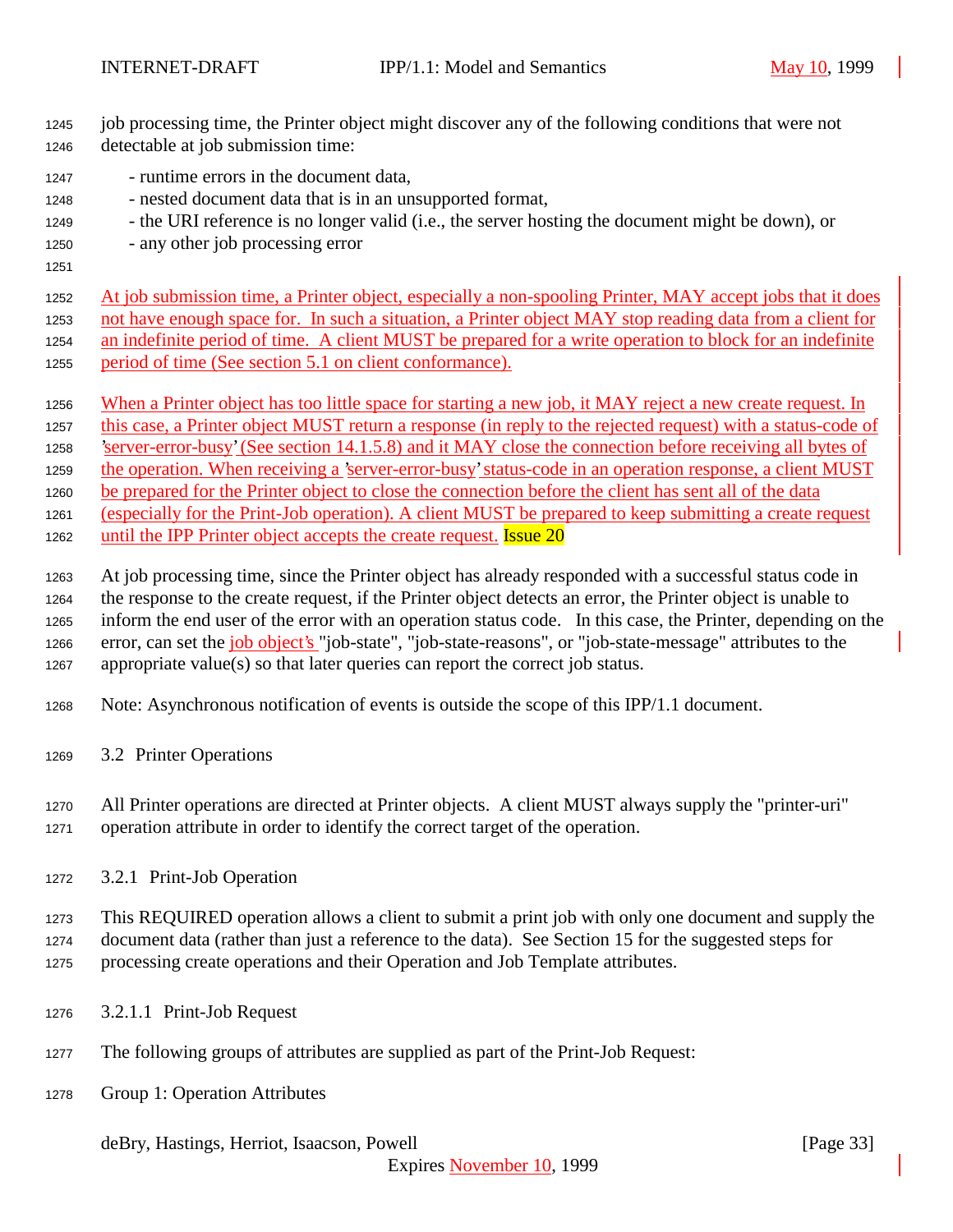| 1279 | Natural Language and Character Set:                                                                      |
|------|----------------------------------------------------------------------------------------------------------|
| 1280 | The "attributes-charset" and "attributes-natural-language" attributes as described in section            |
| 1281 | 3.1.4.1. The Printer object MUST copy these values to the corresponding Job Description                  |
| 1282 | attributes described in sections 4.3.17 and 4.3.18.                                                      |
| 1283 |                                                                                                          |
| 1284 | Target:                                                                                                  |
| 1285 | The "printer-uri" (uri) operation attribute which is the target for this operation as described in       |
| 1286 | section 3.1.5.                                                                                           |
| 1287 |                                                                                                          |
| 1288 | <b>Requesting User Name:</b>                                                                             |
| 1289 | The "requesting-user-name" (name(MAX)) attribute SHOULD be supplied by the client as                     |
| 1290 | described in section 8.3.                                                                                |
| 1291 |                                                                                                          |
| 1292 | "job-name" (name(MAX)):                                                                                  |
| 1293 | The client OPTIONALLY supplies this attribute. The Printer object MUST support this                      |
| 1294 | attribute. It contains the client supplied Job name. If this attribute is supplied by the client, its    |
| 1295 | value is used for the "job-name" attribute of the newly created Job object. The client MAY               |
| 1296 | automatically include any information that will help the end-user distinguish amongst his/her            |
| 1297 | jobs, such as the name of the application program along with information from the document,              |
| 1298 | such as the document name, document subject, or source file name. If this attribute is not               |
| 1299 | supplied by the client, the Printer generates a name to use in the "job-name" attribute of the           |
| 1300 | newly created Job object (see Section 4.3.5).                                                            |
| 1301 |                                                                                                          |
| 1302 | "ipp-attribute-fidelity" (boolean):                                                                      |
| 1303 | The client OPTIONALLY supplies this attribute. The Printer object MUST support this                      |
| 1304 | attribute. The value 'true' indicates that total fidelity to client supplied Job Template attributes     |
| 1305 | and values is required, else the Printer object MUST reject the Print-Job request. The value             |
| 1306 | 'false' indicates that a reasonable attempt to print the Job object is acceptable and the Printer        |
| 1307 | object MUST accept the Print-job request. If not supplied, the Printer object assumes the value is       |
| 1308 | Talse'. All Printer objects MUST support both types of job processing. See section 15 for a full         |
| 1309 | description of "ipp-attribute-fidelity" and its relationship to other attributes, especially the Printer |
| 1310 | object's "pdl-override-supported" attribute.                                                             |
| 1311 |                                                                                                          |
| 1312 | "document-name" (name(MAX)):                                                                             |
| 1313 | The client OPTIONALLY supplies this attribute. The Printer object MUST support this                      |
| 1314 | attribute. It contains the client supplied document name. The document name MAY be                       |
| 1315 | different than the Job name. Typically, the client software automatically supplies the document          |
| 1316 | name on behalf of the end user by using a file name or an application generated name. If this            |
| 1317 | attribute is supplied, its value can be used in a manner defined by each implementation.                 |
| 1318 | Examples include: printed along with the Job (job start sheet, page adornments, etc.), used by           |
| 1319 | accounting or resource tracking management tools, or even stored along with the document as a            |
| 1320 | document level attribute. IPP/1.1 does not support the concept of document level attributes.             |
| 1321 |                                                                                                          |
|      |                                                                                                          |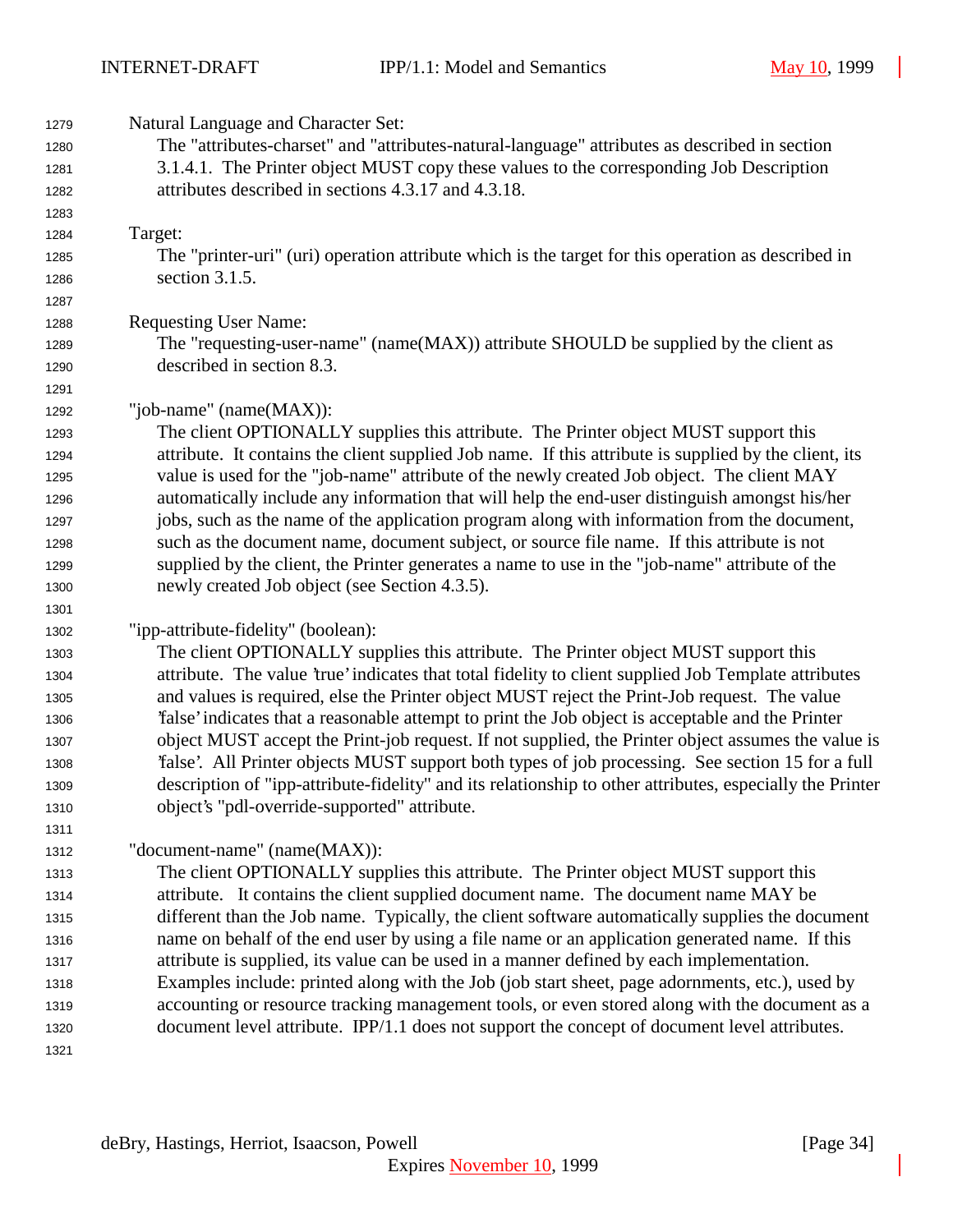| 1322 | "compression" (type3 keyword)                                                                       |
|------|-----------------------------------------------------------------------------------------------------|
| 1323 | The client OPTIONALLY supplies this attribute. The Printer object OPTIONALLY MUST                   |
| 1324 | supports this attribute and the "compression-supported" attribute (see section 4.4.32). The client  |
| 1325 | supplied "compression" operation attribute identifies the compression algorithm used on the         |
| 1326 | document data. The following cases exist:                                                           |
| 1327 | a) -If the client omits this attribute, the Printer object MUST assume that the data is not         |
| 1328 | compressed <i>(i.e. the Printer follows the rules below as if the client supplied the</i>           |
| 1329 | "compression" attribute with a value of 'none').                                                    |
| 1330 | b) If the client supplies the attribute and the Printer object supports the attribute, the          |
| 1331 | Printer object uses the corresponding decompression algorithm on the document data.                 |
| 1332 | If the client supplies this attribute, but the value is not supported by the Printer object,        |
| 1333 | i.e., the value is not one of the values of the Printer object's "compression-supported"            |
| 1334 | attribute, the Printer object MUST copy the attribute and its value to the Unsupported              |
| 1335 | Attributes response group, reject the request, and return the 'client-error-attributes-or-          |
| 1336 | values compression-not-supported' status code. If the client supplies this attribute, but           |
| 1337 | this attribute is not supported by the Printer object, i.e., the "compression-supported"            |
| 1338 | attribute is not one of the Printer's Printer Description attributes, the Printer object            |
| 1339 | MUST copy the attribute to the Unsupported Attributes response group changing the                   |
| 1340 | value to the out-of-band 'unsupported' value (see section 4.1), reject the request, and             |
| 1341 | return the 'client-error-attributes-or-values-not-supported' status code. See section               |
| 1342 | 3.1.73.2.1.2 for returning unsupported attributes and values.                                       |
| 1343 | c) If the client supplies the attribute and the Printer object supports the attribute value,        |
| 1344 | the Printer object uses the corresponding decompression algorithm on the document                   |
| 1345 | data.                                                                                               |
| 1346 | d) If the decompression algorithm fails before the Printer sends returns an operation               |
| 1347 | response, the Printer object mustMUST reject the request and return the 'client-error-              |
| 1348 | compression-error' status code.                                                                     |
| 1349 | If the decompression algorithm fails after the Printer sends returns an operation<br>e)             |
| 1350 | response-, the Printer object mustMUST abort the job and add the 'compression-error'                |
| 1351 | value to the job's "job-state-reasons" attribute.                                                   |
| 1352 | If the decompression algorithm succeeds, the document data MUST then have the                       |
| 1353 | <u>format specified by the jobs's "document-format" attribute (q.v.). Issue 28</u>                  |
| 1354 |                                                                                                     |
| 1355 | "document-format" (mimeMediaType) :                                                                 |
| 1356 | The client OPTIONALLY supplies this attribute. The Printer object MUST support this                 |
| 1357 | attribute. The value of this attribute identifies the format of the supplied document data. The     |
| 1358 | following cases exist:                                                                              |
| 1359 | a) If the client does not supply this attribute, the Printer object assumes that the                |
| 1360 | document data is in the format defined by the Printer object's "document-format-                    |
| 1361 | default" attribute. ( <i>i.e.</i> the Printer follows the rules below as if the client supplied the |
| 1362 | "document-format" attribute with a value equal to the printer's default value).                     |
| 1363 | b) If the client supplies this attribute, but the value is not supported by the Printer object,     |
| 1364 | i.e., the value is not one of the values of the Printer object's "document-format-                  |
| 1365 | supported" attribute, the Printer object MUST <i>(if specified in the job request)</i> -reject      |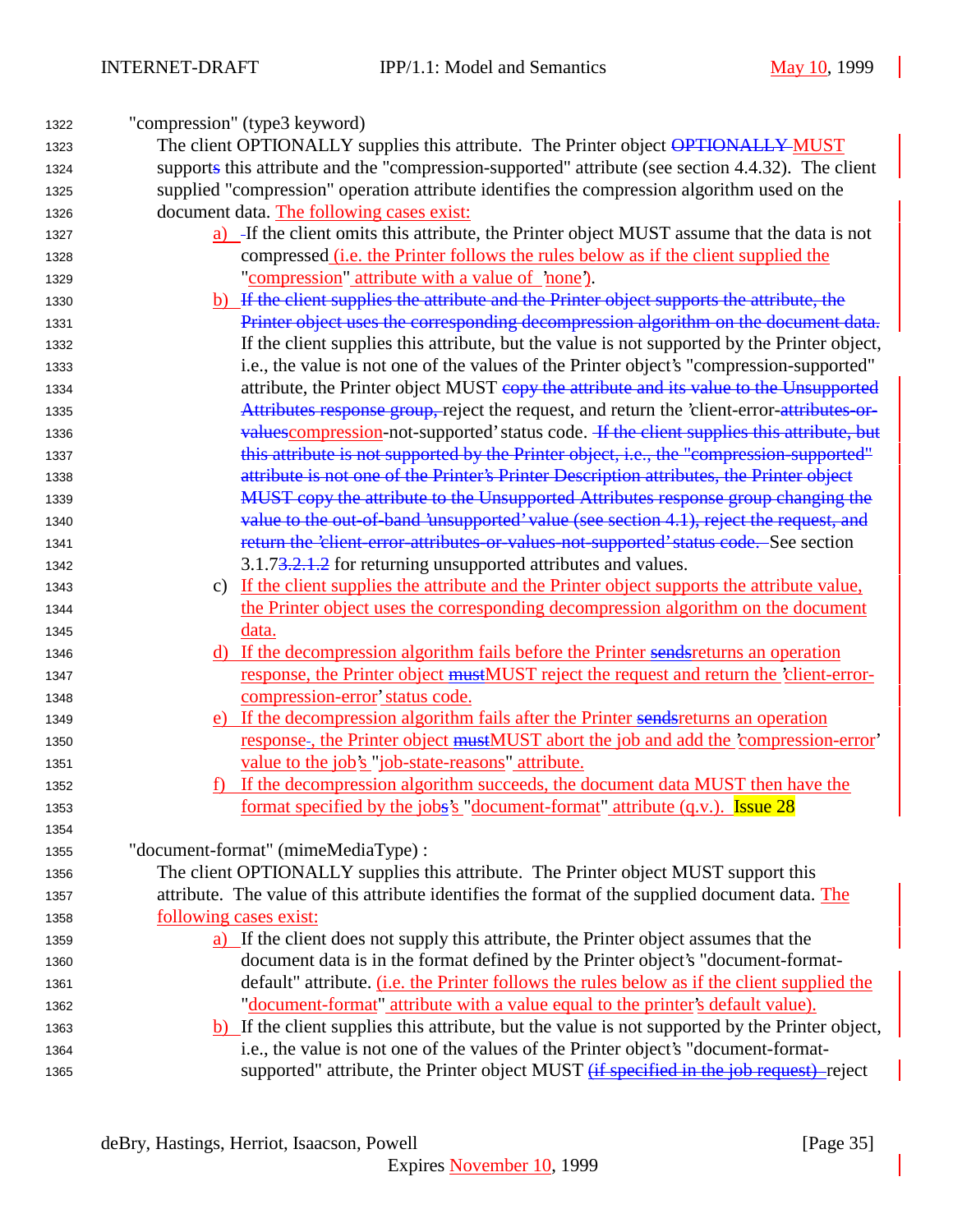| 1366 | the request and return the 'client-error-document-format-not-supported' status                         |
|------|--------------------------------------------------------------------------------------------------------|
| 1367 | codesonestatus code                                                                                    |
| 1368 | c) If the client supplies this attribute and its value is 'application/octet-stream' (i.e. to be       |
| 1369 | auto-sensed, see Section 4.1.914.1.9.1), and the format is not one of the document-                    |
| 1370 | formats that the Printer can auto-sense, and this check occurs before the Printer                      |
| 1371 | sendsreturns an operation response, then the Printer MUST reject the request and                       |
| 1372 | return the 'client-error-document-format-not-supported' status code.                                   |
| 1373 | d) If the client supplies this attribute, and the value is supported by the Printer object, the        |
| 1374 | document data, the Printer is capable of interpreting the document data.                               |
| 1375 | e) If interpreting of the document data fails before the Printer sends returns an operation            |
| 1376 | response, the Printer object mustMUST reject the request and return the 'client-error-                 |
| 1377 | document-format-error' status code.                                                                    |
| 1378 | If interpreting of the document data fails after the Printer sends returns an operation<br>$f$ )       |
| 1379 | response-, the Printer object mustMUST abort the job and add the document-format-                      |
| 1380 | <u>error' value to the job's "job-state-reasons" attribute.</u> <b>Issue 11</b>                        |
| 1381 |                                                                                                        |
| 1382 | "document-natural-language" (naturalLanguage):                                                         |
| 1383 | The client OPTIONALLY supplies this attribute. The Printer object OPTIONALLY supports                  |
| 1384 | this attribute. This attribute specifies the natural language of the document for those document-      |
| 1385 | formats that require a specification of the natural language in order to image the document            |
| 1386 | unambiguously. There are no particular values required for the Printer object to support.              |
| 1387 |                                                                                                        |
| 1388 |                                                                                                        |
| 1389 | "job-k-octets" (integer $(0:MAX)$ )                                                                    |
| 1390 | The client OPTIONALLY supplies this attribute. The Printer object OPTIONALLY supports                  |
| 1391 | this attribute and the "job-k-octets-supported" attribute (see section 4.4.33). The client supplied    |
| 1392 | "job-k-octets" operation attribute identifies the total size of the document(s) in K octets being      |
| 1393 | submitted (see section 4.3.15.1 for the complete semantics). If the client supplies the attribute      |
| 1394 | and the Printer object supports the attribute, the value of the attribute is used to populate the Job  |
| 1395 | object's "job-k-octets" Job Description attribute.                                                     |
| 1396 |                                                                                                        |
| 1397 | Note: For this attribute and the following two attributes ("job-impressions", and "job-media-          |
| 1398 | sheets"), if the client supplies the attribute, but the Printer object does not support the attribute, |
| 1399 | the Printer object ignores the client-supplied value. If the client supplies the attribute and the     |
| 1400 | Printer supports the attribute, and the value is within the range of the corresponding Printer         |
| 1401 | object's "xxx-supported" attribute, the Printer object MUST use the value to populate the Job          |
| 1402 | object's "xxx" attribute. If the client supplies the attribute and the Printer supports the attribute, |
| 1403 | but the value is outside the range of the corresponding Printer object's "xxx-supported" attribute,    |
| 1404 | the Printer object MUST copy the attribute and its value to the Unsupported Attributes response        |
| 1405 | group, reject the request, and return the 'client-error-attributes-or-values-not-supported' status     |
| 1406 | code. If the client does not supply the attribute, the Printer object MAY choose to populate the       |
| 1407 | corresponding Job object attribute depending on whether the Printer object supports the attribute      |
| 1408 | and is able to calculate or discern the correct value.                                                 |
| 1409 |                                                                                                        |
|      |                                                                                                        |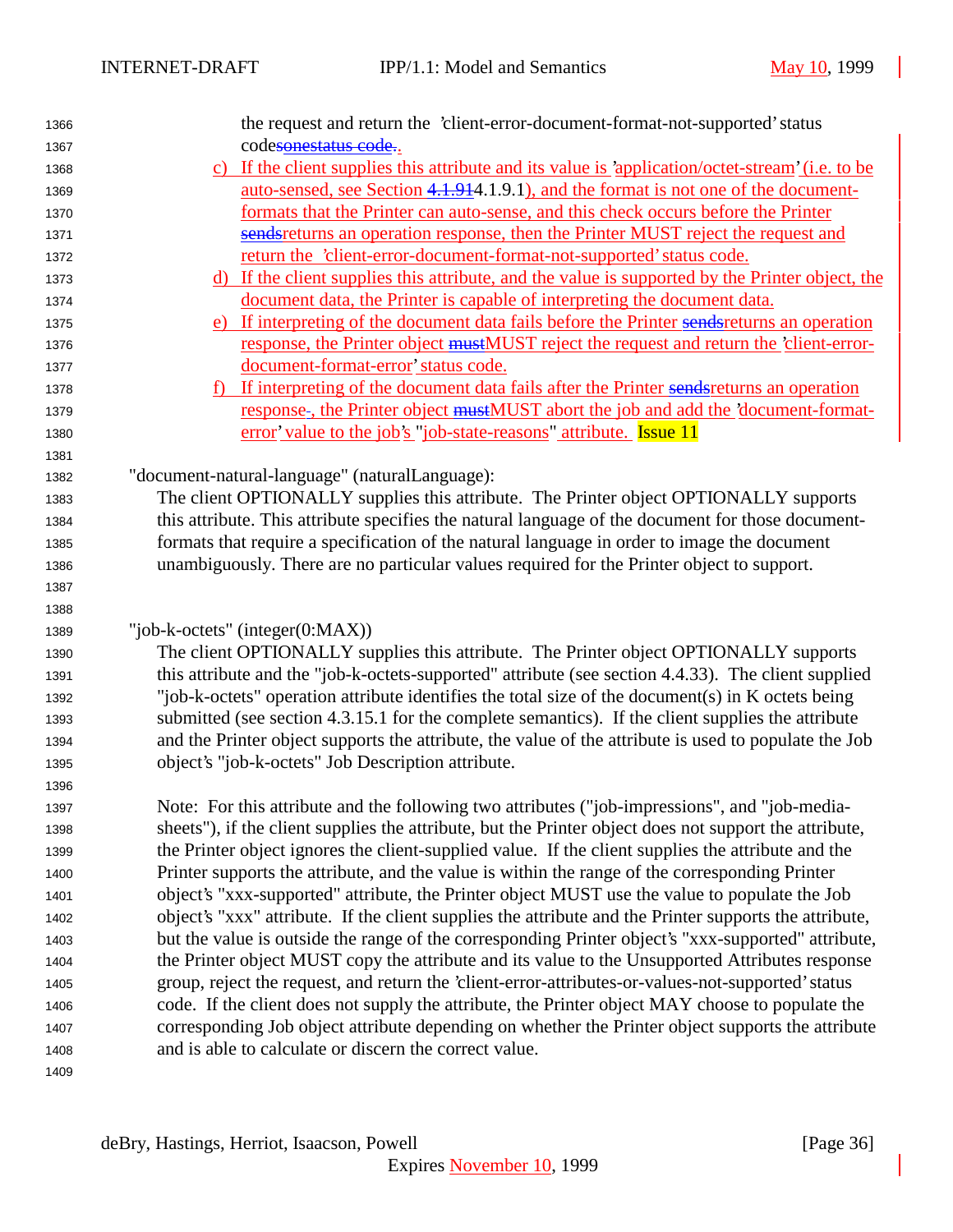| 1410 | "job-impressions" (integer $(0:MAX)$ )                                                                   |  |  |  |
|------|----------------------------------------------------------------------------------------------------------|--|--|--|
| 1411 | The client OPTIONALLY supplies this attribute. The Printer object OPTIONALLY supports                    |  |  |  |
| 1412 | this attribute and the "job-impressions-supported" attribute (see section 4.4.34). The client            |  |  |  |
| 1413 | supplied "job-impressions" operation attribute identifies the total size in number of impressions        |  |  |  |
| 1414 | of the document(s) being submitted (see section 4.3.15.2 for the complete semantics).                    |  |  |  |
| 1415 |                                                                                                          |  |  |  |
| 1416 | See note under "job-k-octets".                                                                           |  |  |  |
| 1417 |                                                                                                          |  |  |  |
| 1418 | "job-media-sheets" (integer $(0:MAX)$ )                                                                  |  |  |  |
| 1419 | The client OPTIONALLY supplies this attribute. The Printer object OPTIONALLY supports                    |  |  |  |
| 1420 | this attribute and the "job-media-sheets-supported" attribute (see section 4.4.35). The client           |  |  |  |
| 1421 | supplied "job-media-sheets" operation attribute identifies the total number of media sheets to be        |  |  |  |
| 1422 | produced for this job (see section 4.3.15.3 for the complete semantics).                                 |  |  |  |
| 1423 |                                                                                                          |  |  |  |
| 1424 | See note under "job-k-octets".                                                                           |  |  |  |
| 1425 |                                                                                                          |  |  |  |
| 1426 | Group 2: Job Template Attributes                                                                         |  |  |  |
| 1427 | The client OPTIONALLY supplies a set of Job Template attributes as defined in section 4.2. If            |  |  |  |
| 1428 | the client is not supplying any Job Template attributes in the request, the client SHOULD omit           |  |  |  |
| 1429 | Group 2 rather than sending an empty group. However, a Printer object MUST be able to accept             |  |  |  |
| 1430 | an empty group.                                                                                          |  |  |  |
| 1431 |                                                                                                          |  |  |  |
| 1432 | Group 3: Document Content                                                                                |  |  |  |
| 1433 | The client MUST supply the document data to be processed.                                                |  |  |  |
| 1434 |                                                                                                          |  |  |  |
|      |                                                                                                          |  |  |  |
| 1435 | Note: In addition to the MANDATORY parameters required for every operation request, the simplest         |  |  |  |
| 1436 | Print-Job Request consists of just the "attributes-charset" and "attributes-natural-language" operation  |  |  |  |
| 1437 | attributes; the "printer-uri" target operation attribute; the Document Content and nothing else. In this |  |  |  |
| 1438 | simple case, the Printer object:                                                                         |  |  |  |
| 1439 | - creates a new Job object (the Job object contains a single document),                                  |  |  |  |
| 1440 | - stores a generated Job name in the "job-name" attribute in the natural language and charset            |  |  |  |
| 1441 | requested (see Section 3.1.4.1) (if those are supported, otherwise using the Printer object's default    |  |  |  |
| 1442 | natural language and charset), and                                                                       |  |  |  |
| 1443 | - at job processing time, uses its corresponding default value attributes for the supported Job          |  |  |  |
| 1444 | Template attributes that were not supplied by the client as IPP attribute or embedded instructions       |  |  |  |
| 1445 | in the document data.                                                                                    |  |  |  |
| 1446 |                                                                                                          |  |  |  |
| 1447 | 3.2.1.2 Print-Job Response                                                                               |  |  |  |
| 1448 | The Printer object MUST return to the client the following sets of attributes as part of the Print-Job   |  |  |  |
| 1449 | Response:                                                                                                |  |  |  |

deBry, Hastings, Herriot, Isaacson, Powell [Page 37]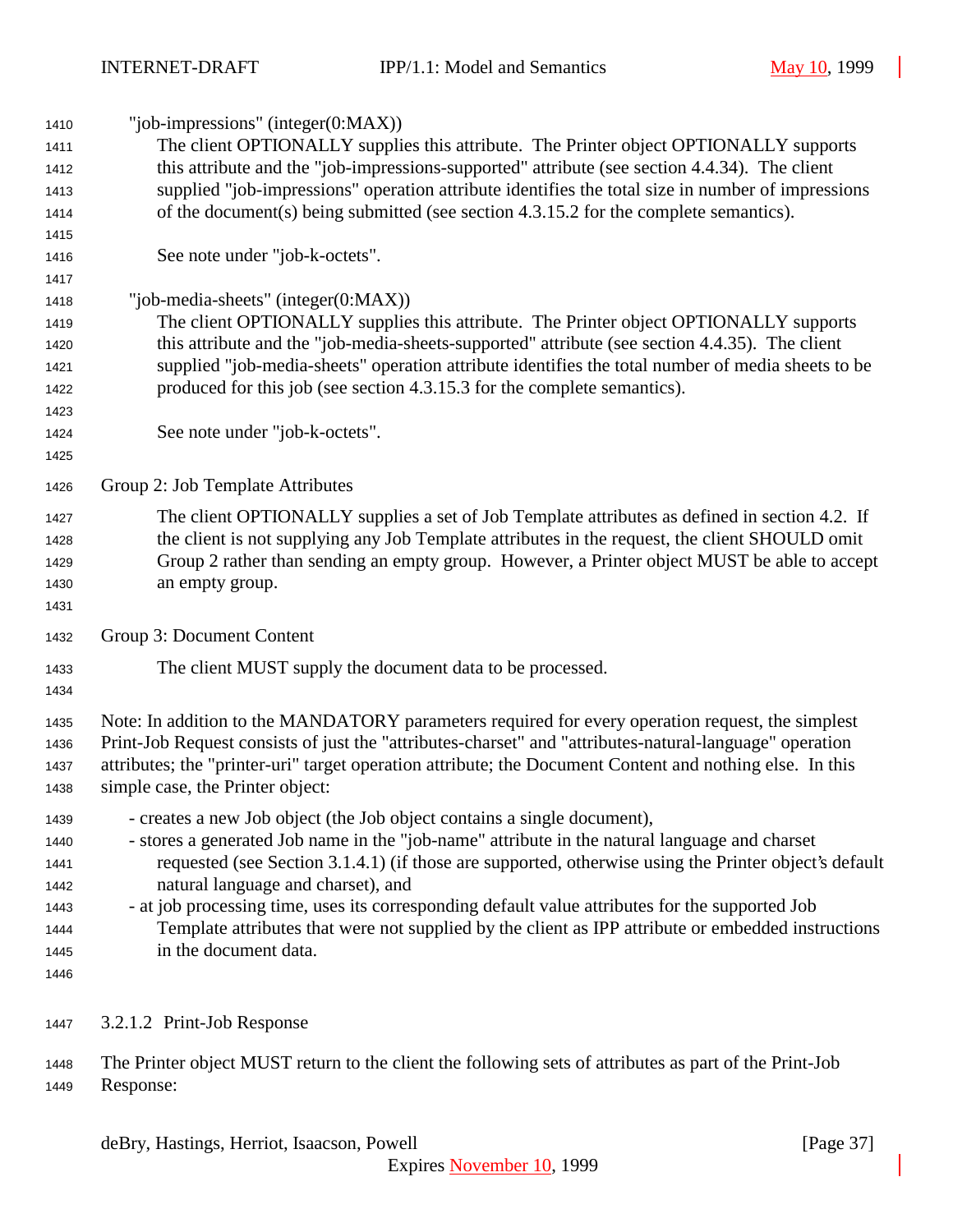| 1450         | Group 1: Operation Attributes                                                                                 |
|--------------|---------------------------------------------------------------------------------------------------------------|
| 1451         | <b>Status Message:</b>                                                                                        |
| 1452         | In addition to the REQUIRED status code returned in every response, the response                              |
| 1453         | OPTIONALLY includes a "status-message" (text) operation attribute as described in sections 13                 |
| 1454         | and 3.1.6. If the client supplies unsupported or conflicting Job Template attributes or values, the           |
| 1455         | Printer object MUST reject or accept the Print-Job request depending on the whether the client                |
| 1456         | supplied a 'true' or 'false' value for the "ipp-attribute-fidelity" operation attribute. See the              |
| 1457         | Implementer's Guide [IPP-IIG] for a complete description of the suggested steps for processing a              |
| 1458         | create request.                                                                                               |
| 1459         |                                                                                                               |
| 1460         | Natural Language and Character Set:                                                                           |
| 1461         | The "attributes-charset" and "attributes-natural-language" attributes as described in section                 |
| 1462         | 3.1.4.2.                                                                                                      |
| 1463         |                                                                                                               |
| 1464         | Group 2: Unsupported Attributes                                                                               |
| 1465         | See section 3.1.7 for details on returning Unsupported Attributes.                                            |
| 1466         | This is a set of Operation and Job Template attributes supplied by the client (in the request) that           |
| 1467         | are not supported by the Printer object or that conflict with one another (see the Implementer's              |
| 1468         | Guide [IPP-IIG]).                                                                                             |
| 1469         |                                                                                                               |
| 1470         | In these three cases, Tthe value of the "ipp-attribute-fidelity" supplied by the client does not              |
| 1471         | affect what <i>attributes</i> the Printer object returns in this group. The value of "ipp-attribute-fidelity" |
| 1472         | only affects whether the Print-Job operation is accepted or rejected. If the job is accepted, the             |
| 1473         | client may query the job using the Get-Job-Attributes operation requesting the unsupported                    |
| 1474         | attributes that were returned in the create response to see which attributes were ignored (not                |
| 1475         | stored on the Job object) and which attributes were stored with other (substituted) values.                   |
| 1476         |                                                                                                               |
| 1477         | Group 3: Job Object Attributes                                                                                |
| 1478         | "job-uri" $(i)$ :                                                                                             |
| 1479         | The Printer object MUST return the Job object's URI by returning the contents of the                          |
| 1480         | REQUIRED "job-uri" Job object attribute. The client uses the Job object's URI when directing                  |
| 1481         | operations at the Job object. The Printer object always uses its configured security policy when              |
| 1482         | creating the new URI. However, if the Printer object supports more than one URI, the Printer                  |
| 1483         | object also uses information about which URI was used in the Print-Job Request to generated the               |
| 1484         | new URI so that the new URI references the correct access channel. In other words, if the Print-              |
| 1485         | Job Request comes in over a secure channel, the Printer object MUST generate a Job URI that                   |
| 1486         | uses the secure channel as well.                                                                              |
| 1487         | "job-id" (integer $(1:MAX)$ ):                                                                                |
| 1488         | The Printer object MUST return the Job object's Job ID by returning the REQUIRED "job-id"                     |
| 1489         | Job object attribute. The client uses this "job-id" attribute in conjunction with the "printer-uri"           |
| 1490<br>1491 | attribute used in the Print-Job Request when directing Job operations at the Printer object.                  |
| 1492         |                                                                                                               |
|              |                                                                                                               |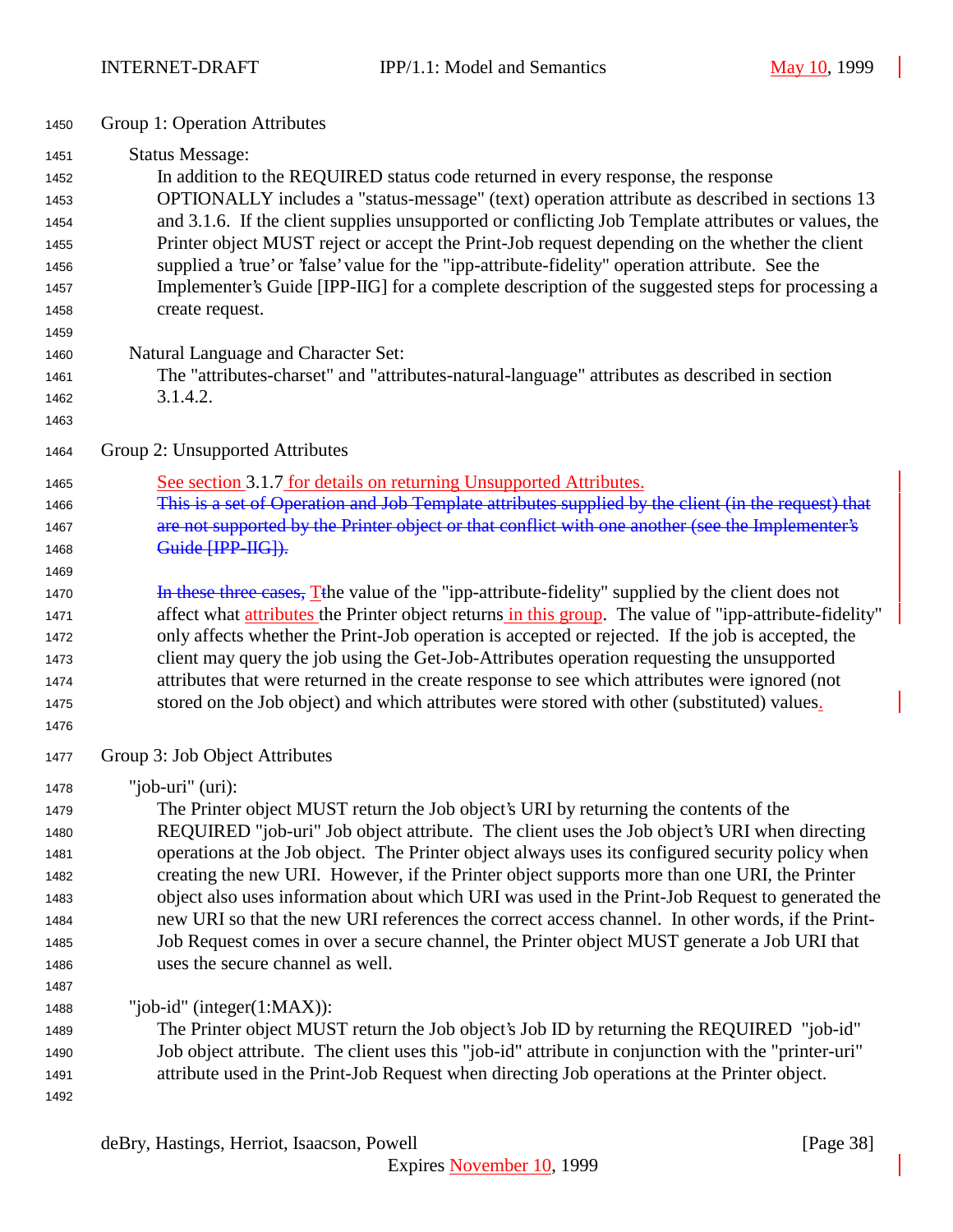| 1493 | "job-state":                                                                                                |
|------|-------------------------------------------------------------------------------------------------------------|
| 1494 | The Printer object MUST return the Job object's REQUIRED "job-state" attribute. The value of                |
| 1495 | this attribute (along with the value of the next attribute: "job-state-reasons") is taken from a            |
| 1496 | "snapshot" of the new Job object at some meaningful point in time (implementation defined)                  |
| 1497 | between when the Printer object receives the Print-Job Request and when the Printer object                  |
| 1498 | returns the response.                                                                                       |
| 1499 |                                                                                                             |
| 1500 | "job-state-reasons":                                                                                        |
| 1501 | The Printer object OPTIONALLY MUST returns the Job object's OPTIONAL REQUIRED "job-                         |
| 1502 | state-reasons" attribute. If the Printer object supports this attribute then it MUST be returned in         |
| 1503 | the response. If this attribute is not returned in the response, the client can assume that the "job-       |
| 1504 | state-reasons" attribute is not supported and will not be returned in a subsequent Job object               |
| 1505 | query. Issue 30                                                                                             |
| 1506 |                                                                                                             |
| 1507 | "job-state-message":                                                                                        |
| 1508 | The Printer object OPTIONALLY returns the Job object's OPTIONAL "job-state-message"                         |
| 1509 | attribute. If the Printer object supports this attribute then it MUST be returned in the response. If       |
| 1510 | this attribute is not returned in the response, the client can assume that the "job-state-message"          |
| 1511 | attribute is not supported and will not be returned in a subsequent Job object query.                       |
| 1512 |                                                                                                             |
| 1513 | "number-of-intervening-jobs":                                                                               |
| 1514 | The Printer object OPTIONALLY returns the Job object's OPTIONAL "number-of-intervening-                     |
| 1515 | jobs" attribute. If the Printer object supports this attribute then it MUST be returned in the              |
| 1516 | response. If this attribute is not returned in the response, the client can assume that the "number-        |
| 1517 | of-intervening-jobs" attribute is not supported and will not be returned in a subsequent Job object         |
| 1518 | query.                                                                                                      |
| 1519 |                                                                                                             |
| 1520 | Note: Since any printer state information which affects a job's state is reflected in the "job-state"       |
| 1521 | and "job-state-reasons" attributes, it is sufficient to return only these attributes and no specific        |
| 1522 | printer status attributes.                                                                                  |
| 1523 |                                                                                                             |
| 1524 | Note: In addition to the MANDATORY parameters required for every operation response, the simplest           |
| 1525 | response consists of the just the "attributes-charset" and "attributes-natural-language" operation          |
| 1526 | attributes and the "job-uri", "job-id", and "job-state" Job Object Attributes. In this simplest case, the   |
| 1527 | status code is <u>'successful-ok' "successful-ok"</u> and there is no "status-message" operation attribute. |

3.2.2 Print-URI Operation

 This OPTIONAL operation is identical to the Print-Job operation (section 3.2.1) except that a client supplies a URI reference to the document data using the "document-uri" (uri) operation attribute (in Group 1) rather than including the document data itself. Before returning the response, the Printer MUST validate that the Printer supports the retrieval method (e.g., http, ftp, etc.) implied by the URI, and MUST check for valid URI syntax. If the client-supplied URI scheme is not supported, i.e. the value is not in the Printer object's "referenced-uri-scheme-supported" attribute, the Printer object MUST reject the request and return the 'client-error-uri-scheme-not-supported' status code.

deBry, Hastings, Herriot, Isaacson, Powell [Page 39]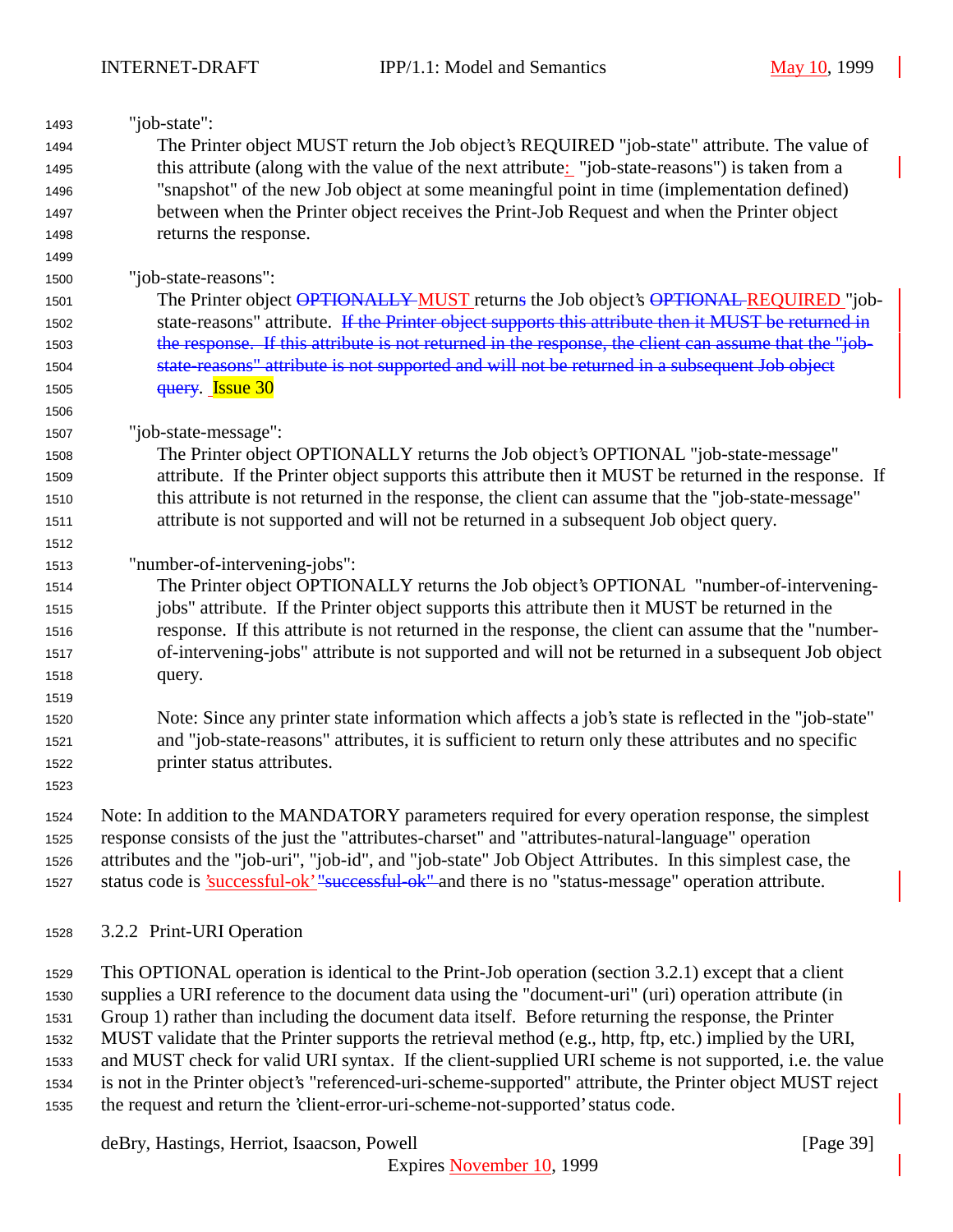- The IPP Printer MAY validate the accessibility of the document as part of the operation or subsequently.
- If the Printer determines an accessibility problem before returning an operation response, it rejects the
- request and returns the 'client-error-document-access-error' status code. If the Printer determines this
- accessibility problem after accepting the request and returning an operation response with one of the
- successful status codes, the Printer adds the 'document-access-error' value to the job's "job-state-reasons" 1541 attribute. See The Implementer's Guide [IPP-IIG] for suggested additional checks. The Printer NEED
- 1542 NOT follow the reference and validate the contents of the reference. Issue 35
- If the Printer object supports this operation, it MUST support the "reference-uri-schemes-supported" Printer attribute (see section 4.4.27).
- It is up to the IPP object to interpret the URI and subsequently "pull" the document from the source referenced by the URI string.
- 3.2.3 Validate-Job Operation

 This REQUIRED operation is similar to the Print-Job operation (section 3.2.1) except that a client supplies no document data and the Printer allocates no resources (i.e., it does not create a new Job object). This operation is used only to verify capabilities of a printer object against whatever attributes are supplied by the client in the Validate-Job request. By using the Validate-Job operation a client can validate that an identical Print-Job operation (with the document data) would be accepted. The Validate- Job operation also performs the same security negotiation as the Print-Job operation (see section 8), so that a client can check that the client and Printer object security requirements can be met before performing a Print-Job operation.

 Note: The Validate-Job operation does not accept a "document-uri" attribute in order to allow a client to check that the same Print-URI operation will be accepted, since the client doesn't send the data with the Print-URI operation. The client SHOULD just issue the Print-URI request.

 The Printer object returns the same status codes, Operation Attributes (Group 1) and Unsupported Attributes (Group 2) as the Print-Job operation. However, no Job Object Attributes (Group 3) are returned, since no Job object is created.

3.2.4 Create-Job Operation

 This OPTIONAL operation is similar to the Print-Job operation (section 3.2.1) except that in the Create- Job request, a client does not supply document data or any reference to document data. Also, the client does not supply any of the "document-name", "document-format", "compression", or "document-natural- language" operation attributes. This operation is followed by one or more Send-Document or Send-URI operations. In each of those operation requests, the client OPTIONALLY supplies the "document- name", "document-format", and "document-natural-language" attributes for each document in the multi-document Job object.

 If a Printer object supports the Create-Job operation, it MUST also support the Send-Document operation and also MAY support the Send-URI operation.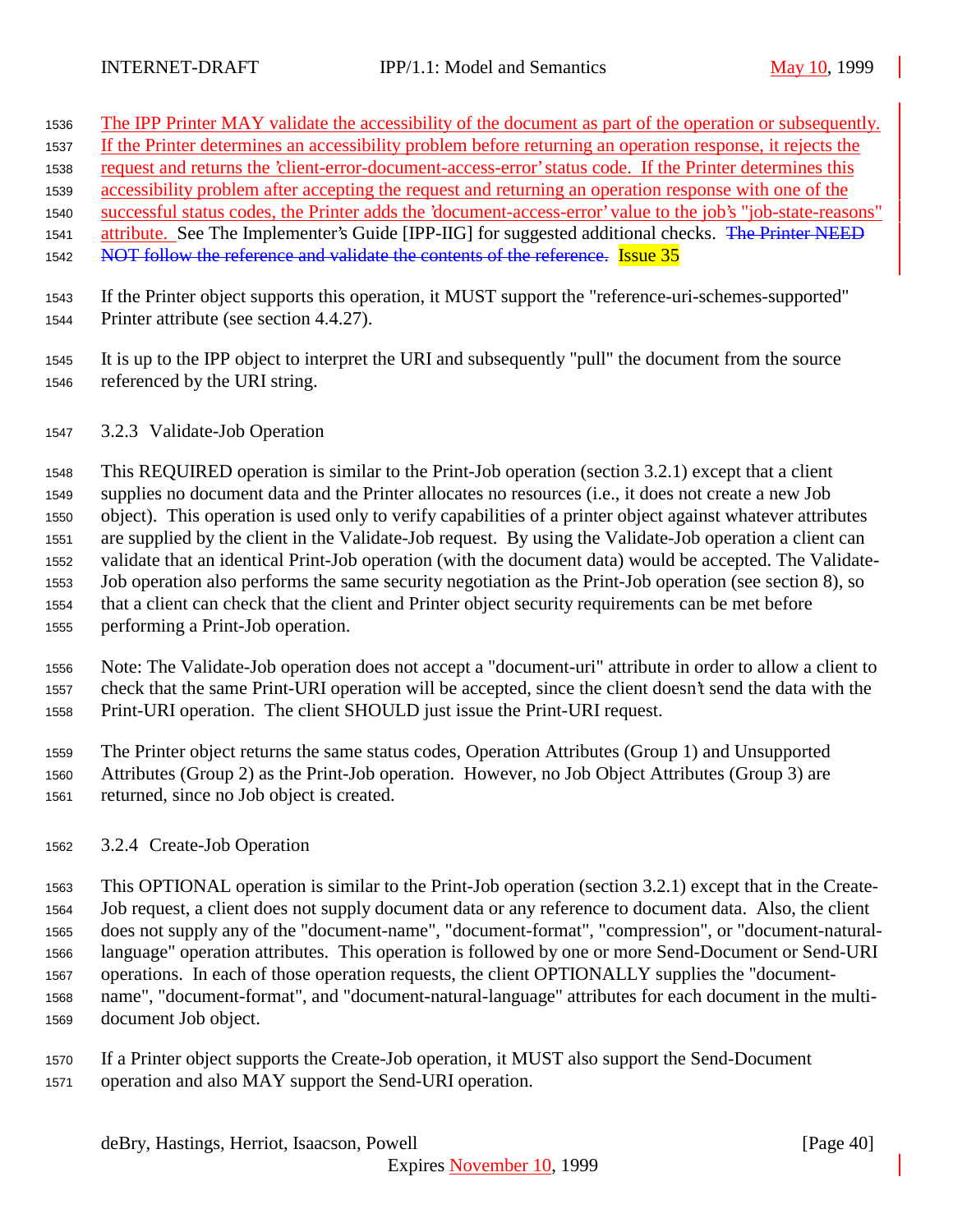- If the Printer object supports this operation, it MUST support the "multiple-operation-time-out" Printer attribute (see section 4.4.31).
- If the Printer object supports this operation, then it MUST support the "multiple-document-jobs-
- supported" Printer Description attribute and indicate whether or not it supports multiple-document jobs. **Issue 34**
- If the Printer object supports this operation and supports multiple documents in a job, then it MUST
- support the "multiple-document-handling" Job Template job attribute with at least one value (see section
- 4.2.4) and the associated "multiple-document-handling-default" and "multiple-document-handling-
- supported" Job Template Printer attributes. Issue 34
- 1581 After the Create-Job operation has completed, the value of the "job-state" attribute is similar to the "job-
- state" after a Print-Job, even though no document-data has arrived. A Printer MAY set the 'job-data-
- insufficient' value of the job's "job-state-reason" attribute to indicate that processing cannot begin until
- sufficient data has arrived and set the "job-state" to either 'pending' or 'pending-held'. A non-spooling
- printer that doesn't implement the 'pending' job state may even set the "job-state" to 'processing', even
- 1586 though there is not yet any data to process. **Issue 13**
- 3.2.5 Get-Printer-Attributes Operation
- This REQUIRED operation allows a client to request the values of the attributes of a Printer object. In the request, the client supplies the set of Printer attribute names and/or attribute group names in which the requester is interested. In the response, the Printer object returns a corresponding attribute set with the appropriate attribute values filled in.
- For Printer objects, the possible names of attribute groups are:
- 'job-template': all the subset of the Job Template attributes that apply to a Printer object (the last two columns of the table in Section 4.2) that the implementation supports for Printer objects.
- 'printer-description': the subset of the attributes specified in Section 4.4 that the implementation supports for Printer objects.
- 1597 'all': the special group 'all' that includes all supported attributes that the implementation supports for Printer objects. Issue 23
- 

 Since a client MAY request specific attributes or named groups, there is a potential that there is some overlap. For example, if a client requests, 'printer-name' and 'all', the client is actually requesting the "printer-name" attribute twice: once by naming it explicitly, and once by inclusion in the 'all' group. In such cases, the Printer object NEED NOT return each attribute only once in the response even if it is requested multiple times. The client SHOULD NOT request the same attribute in multiple ways.

 It is NOT REQUIRED that a Printer object support all attributes belonging to a group (since some attributes are OPTIONAL). However, it is REQUIRED that each Printer object support all group names.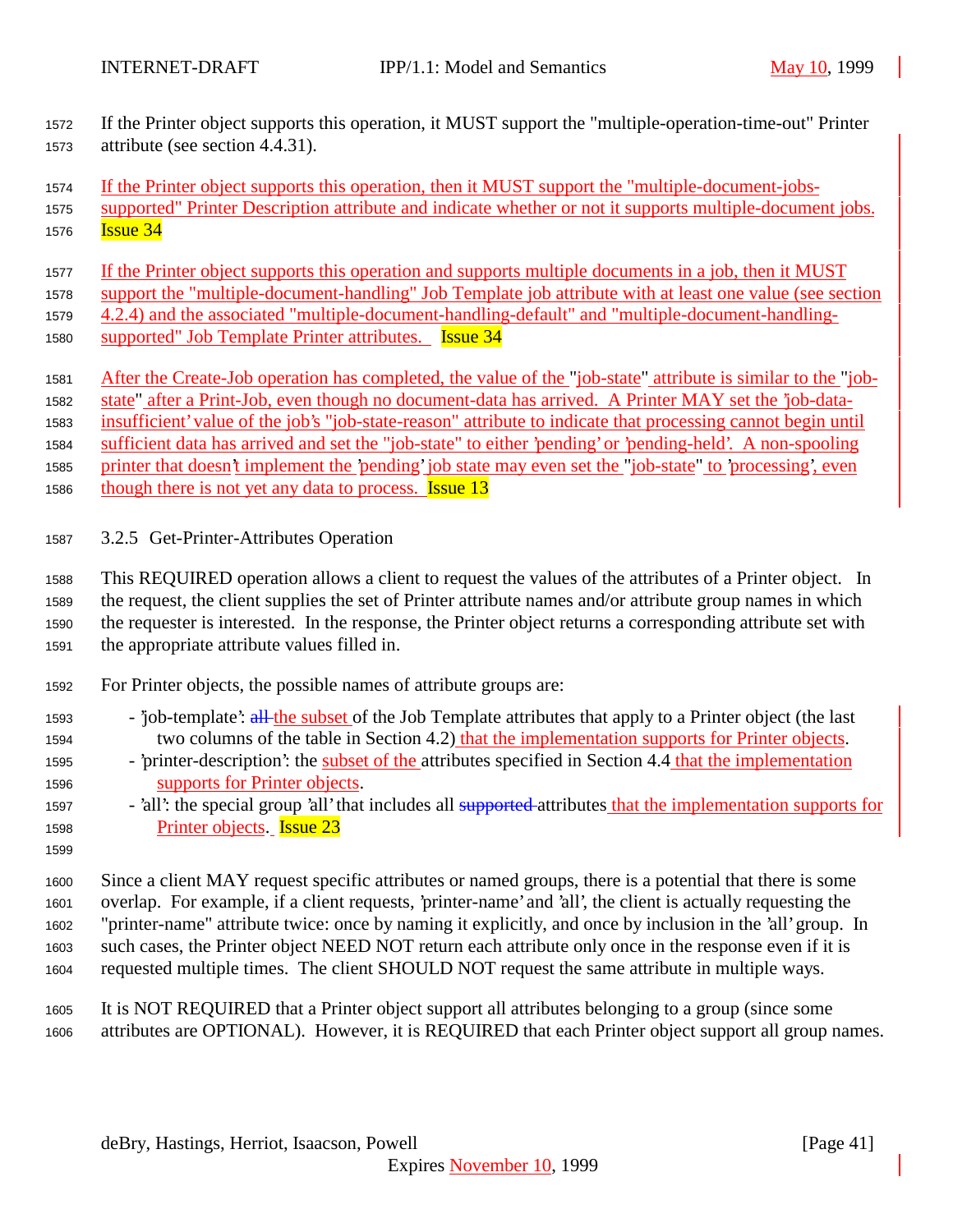| 1607 | 3.2.5.1 Get-Printer-Attributes Request                                                                 |
|------|--------------------------------------------------------------------------------------------------------|
| 1608 | The following sets of attributes are part of the Get-Printer-Attributes Request:                       |
| 1609 | Group 1: Operation Attributes                                                                          |
| 1610 | Natural Language and Character Set:                                                                    |
| 1611 | The "attributes-charset" and "attributes-natural-language" attributes as described in section          |
| 1612 | 3.1.4.1.                                                                                               |
| 1613 |                                                                                                        |
| 1614 | Target:                                                                                                |
| 1615 | The "printer-uri" (uri) operation attribute which is the target for this operation as described in     |
| 1616 | section 3.1.5.                                                                                         |
| 1617 |                                                                                                        |
| 1618 | <b>Requesting User Name:</b>                                                                           |
| 1619 | The "requesting-user-name" (name(MAX)) attribute SHOULD be supplied by the client as                   |
| 1620 | described in section 8.3.                                                                              |
| 1621 |                                                                                                        |
| 1622 | "requested-attributes" (1setOf keyword) :                                                              |
| 1623 | The client OPTIONALLY supplies a set of attribute names and/or attribute group names in                |
| 1624 | whose values the requester is interested. The Printer object MUST support this attribute. If the       |
| 1625 | client omits this attribute, the Printer MUST respond as if this attribute had been supplied with a    |
| 1626 | value of 'all'.                                                                                        |
| 1627 |                                                                                                        |
| 1628 | "document-format" (mimeMediaType) :                                                                    |
| 1629 | The client OPTIONALLY supplies this attribute. The Printer object MUST support this                    |
| 1630 | attribute. This attribute is useful for a Printer object to determine the set of supported attribute   |
| 1631 | values that relate to the requested document format. The Printer object MUST return the                |
| 1632 | attributes and values that it uses to validate a job on a create or Validate-Job operation in which    |
| 1633 | this document format is supplied. The Printer object SHOULD return only (1) those attributes           |
| 1634 | that are supported for the specified format and (2) the attribute values that are supported for the    |
| 1635 | specified document format. By specifying the document format, the client can get the Printer           |
| 1636 | object to eliminate the attributes and values that are not supported for a specific document           |
| 1637 | format. For example, a Printer object might have multiple interpreters to support both                 |
| 1638 | 'application/postscript' (for PostScript) and 'text/plain' (for text) documents. However, for only     |
| 1639 | one of those interpreters might the Printer object be able to support "number-up" with values of       |
| 1640 | '1', '2', and '4'. For the other interpreter it might be able to only support "number-up" with a value |
| 1641 | of '1'. Thus a client can use the Get-Printer-Attributes operation to obtain the attributes and        |
| 1642 | values that will be used to accept/reject a create job operation.                                      |
| 1643 |                                                                                                        |
| 1644 | If the Printer object does not distinguish between different sets of supported values for each         |
| 1645 | different document format when validating jobs in the create and Validate-Job operations, it           |
| 1646 | MUST NOT distinguish between different document formats in the Get-Printer-Attributes                  |
| 1647 | operation. If the Printer object does distinguish between different sets of supported values for       |
| 1648 | each different document format specified by the client, this specialization applies only to the        |
| 1649 | following Printer object attributes:                                                                   |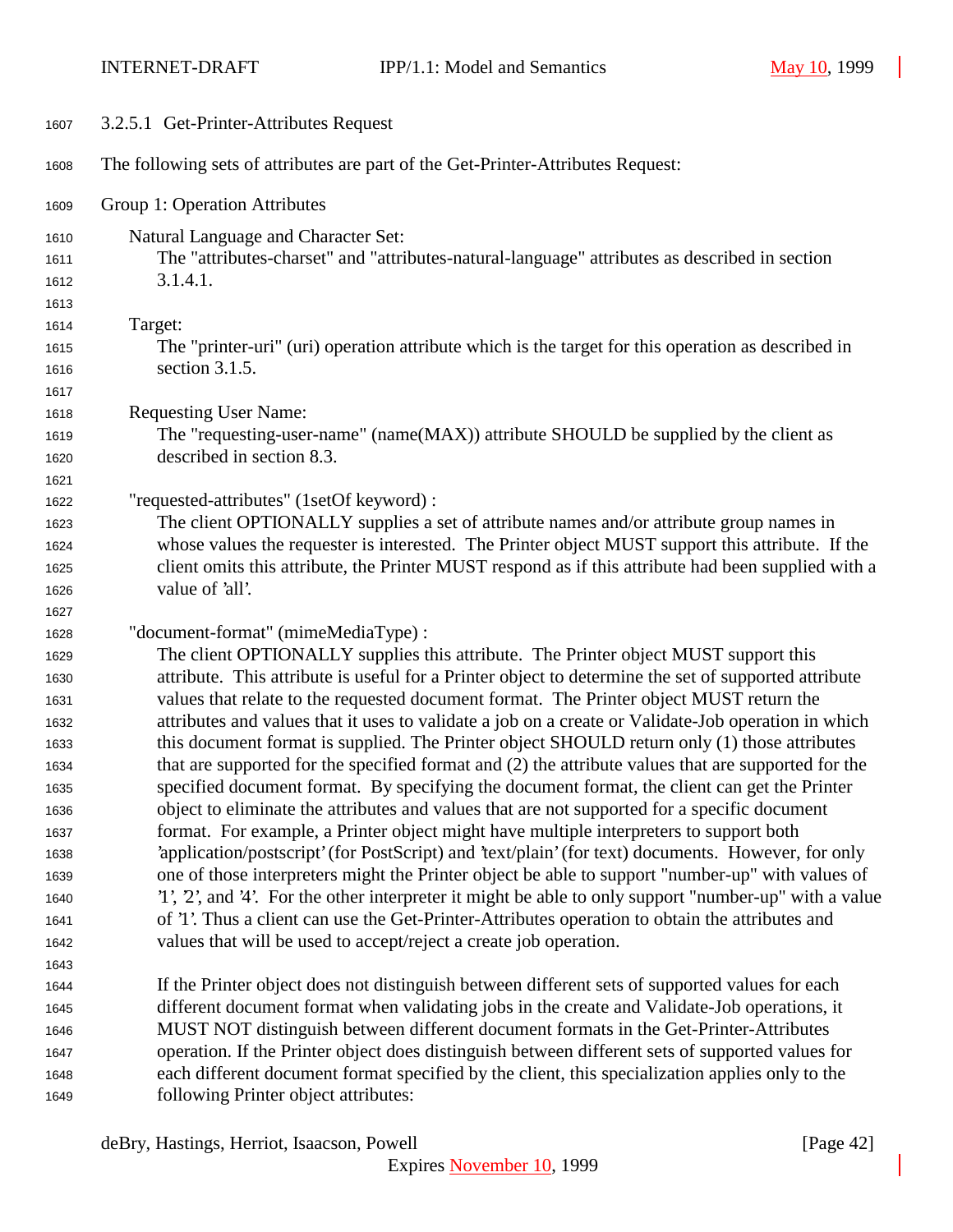| 1650 |                                                                                                             |  |  |  |
|------|-------------------------------------------------------------------------------------------------------------|--|--|--|
| 1651 | - Printer attributes that are Job Template attributes ("xxx-default" "xxx-supported", and "xxx-             |  |  |  |
| 1652 | ready" in the Table in Section 4.2),                                                                        |  |  |  |
| 1653 | - "pdl-override-supported",                                                                                 |  |  |  |
| 1654 | - "compression-supported",                                                                                  |  |  |  |
| 1655 | - "job-k-octets-supported",                                                                                 |  |  |  |
| 1656 | - "job-impressions-supported,                                                                               |  |  |  |
| 1657 | - "job-media-sheets-supported"                                                                              |  |  |  |
| 1658 | - "printer-driver-installer",                                                                               |  |  |  |
| 1659 | - "color-supported", and                                                                                    |  |  |  |
| 1660 | - "reference-uri-schemes-supported"                                                                         |  |  |  |
| 1661 |                                                                                                             |  |  |  |
| 1662 | The values of all other Printer object attributes (including "document-format-supported") remain            |  |  |  |
| 1663 | invariant with respect to the client supplied document format (except for new Printer description           |  |  |  |
| 1664 | attribute as registered according to section 6.2).                                                          |  |  |  |
| 1665 |                                                                                                             |  |  |  |
| 1666 | If the client omits this "document-format" operation attribute, the Printer object MUST respond             |  |  |  |
| 1667 | as if the attribute had been supplied with the value of the Printer object's "document-format-              |  |  |  |
| 1668 | default" attribute. It is recommended that the client always supply a value for "document-                  |  |  |  |
| 1669 | format", since the Printer object's "document-format-default" may be 'application/octet-stream',            |  |  |  |
| 1670 | in which case the returned attributes and values are for the union of the document formats that             |  |  |  |
| 1671 | the Printer can automatically sense. For more details, see the description of the                           |  |  |  |
| 1672 | 'mimeMediaType' attribute syntax in section 4.1.9.                                                          |  |  |  |
| 1673 |                                                                                                             |  |  |  |
| 1674 | If the client supplies a value for the "document-format" Operation attribute that is not supported          |  |  |  |
| 1675 | by the Printer, i.e., is not among the values of the Printer object's "document-format-supported"           |  |  |  |
| 1676 | attribute, the Printer object MUST reject the operation and return the 'client-error-document-              |  |  |  |
| 1677 | format-not-supported' status code.                                                                          |  |  |  |
| 1678 |                                                                                                             |  |  |  |
| 1679 | 3.2.5.2 Get-Printer-Attributes Response                                                                     |  |  |  |
| 1680 | The Printer object returns the following sets of attributes as part of the Get-Printer-Attributes Response: |  |  |  |
|      |                                                                                                             |  |  |  |
| 1681 | Group 1: Operation Attributes                                                                               |  |  |  |
| 1682 | <b>Status Message:</b>                                                                                      |  |  |  |
| 1683 | In addition to the REQUIRED status code returned in every response, the response                            |  |  |  |
| 1684 | OPTIONALLY includes a "status-message" (text) operation attribute as described in sections 13               |  |  |  |
| 1685 | and 3.1.6.                                                                                                  |  |  |  |
| 1686 |                                                                                                             |  |  |  |
| 1687 | Natural Language and Character Set:                                                                         |  |  |  |
| 1688 | The "attributes-charset" and "attributes-natural-language" attributes as described in section               |  |  |  |
| 1689 | 3.1.4.2.                                                                                                    |  |  |  |
| 1690 |                                                                                                             |  |  |  |
| 1691 | Group 2: Unsupported Attributes                                                                             |  |  |  |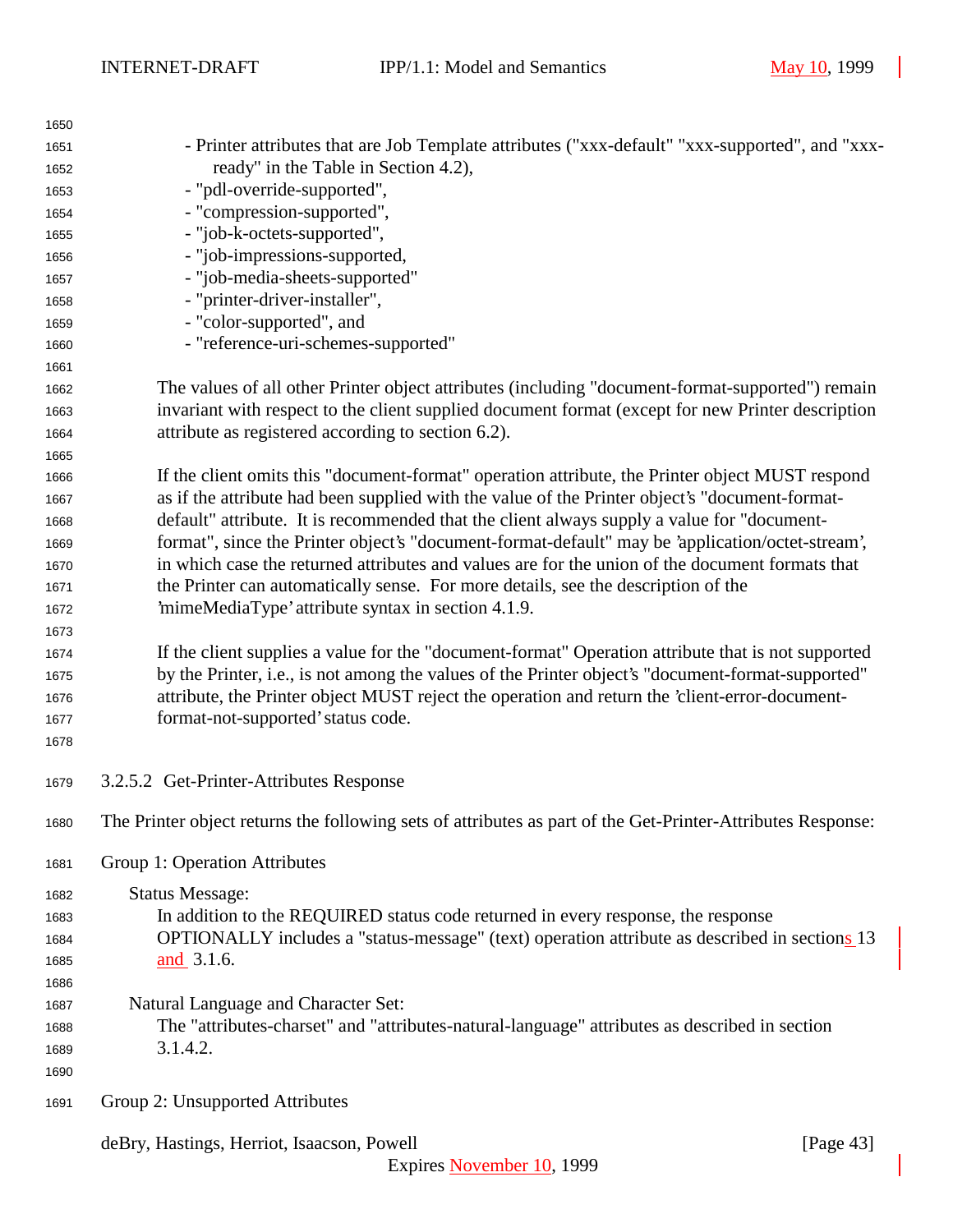## See section 3.1.7 for details on returning Unsupported Attributes.

 This is a set of Operation attributes supplied by the client (in the request) that are not supported 1695 by the Printer object or that conflict with one another (see sections 3.2.1.2 and 16). The response NEED NOT contain the "requested-attributes" operation attribute with any supplied values (attribute keywords) that were requested by the client but are not supported by the IPP object. If the Printer does include unsupported attributes referenced in "requested-attributes" and such attributes include group names, such as 'all', the unsupported attributes MUST NOT include 1700 attributes described in the standard but not supported by the implementation. **Issue 23** If the 1701 Printer object is not returning any Unsupported Attributes in the response, the Printer object 1702 SHOULD omit Group 2 rather than sending an empty group. However, a client MUST be able 1703 to accept an empty group.

## Group 3: Printer Object Attributes

 This is the set of requested attributes and their current values. The Printer object ignores (does not respond with) any requested attribute which is not supported. The Printer object MAY respond with a subset of the supported attributes and values, depending on the security policy in force. However, the Printer object MUST respond with the 'unknown' value for any supported attribute (including all REQUIRED attributes) for which the Printer object does not know the value. Also the Printer object MUST respond with the 'no-value' for any supported attribute (including all REQUIRED attributes) for which the system administrator has not configured a value. See the description of the "out-of-band" values in the beginning of Section 4.1.

## 3.2.6 Get-Jobs Operation

This REQUIRED operation allows a client to retrieve the list of Job objects belonging to the target

Printer object. The client may also supply a list of Job attribute names and/or attribute group names. A

group of Job object attributes will be returned for each Job object that is returned.

 This operation is similar to the Get-Job-Attributes operation, except that this Get-Jobs operation returns attributes from possibly more than one object (see the description of Job attribute group names in section 3.3.4).

- 3.2.6.1 Get-Jobs Request
- The client submits the Get-Jobs request to a Printer object.
- The following groups of attributes are part of the Get-Jobs Request:
- Group 1: Operation Attributes
- Natural Language and Character Set:
- The "attributes-charset" and "attributes-natural-language" attributes as described in section 3.1.4.1.
- 

Expires November 10, 1999

deBry, Hastings, Herriot, Isaacson, Powell [Page 44]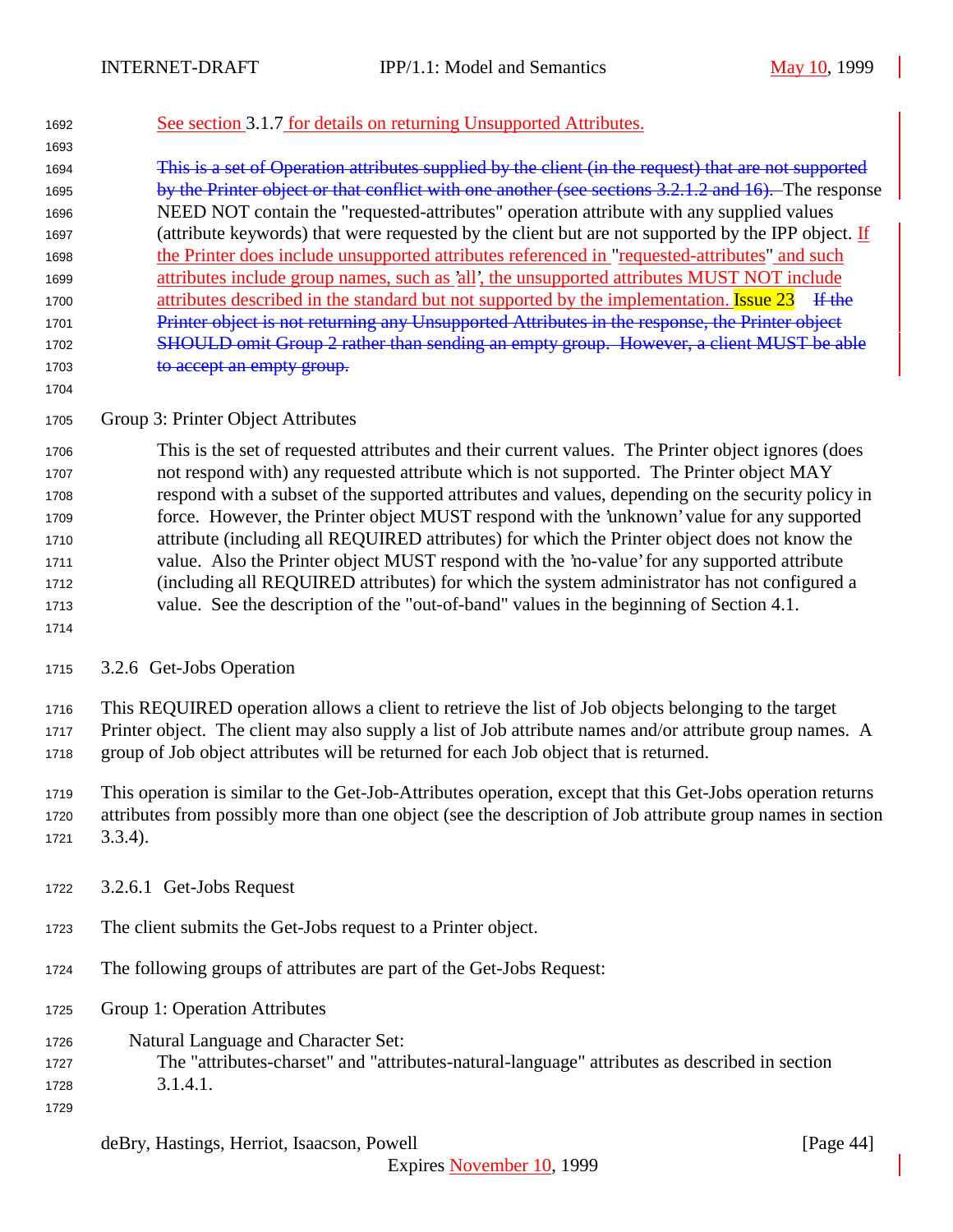| 1730 | Target:                                                                                                 |  |  |  |
|------|---------------------------------------------------------------------------------------------------------|--|--|--|
| 1731 | The "printer-uri" (uri) operation attribute which is the target for this operation as described in      |  |  |  |
| 1732 | section 3.1.5.                                                                                          |  |  |  |
| 1733 |                                                                                                         |  |  |  |
| 1734 | <b>Requesting User Name:</b>                                                                            |  |  |  |
| 1735 | The "requesting-user-name" (name(MAX)) attribute SHOULD be supplied by the client as                    |  |  |  |
| 1736 | described in section 8.3.                                                                               |  |  |  |
| 1737 |                                                                                                         |  |  |  |
| 1738 | "limit" (integer $(1:MAX)$ ):                                                                           |  |  |  |
| 1739 | The client OPTIONALLY supplies this attribute. The Printer object MUST support this                     |  |  |  |
| 1740 | attribute. It is an integer value that indicates a limit to the number of Job objects returned.         |  |  |  |
| 1741 | determines the maximum number of jobs that a client will receive from the Printer even if               |  |  |  |
| 1742 | "which-jobs" or "my-jobs" restrictionstrain which jobs are returned. -- The limit is a "stateless"      |  |  |  |
| 1743 | limit" in that if the value supplied by the client is 'N', then only the first 'N' jobs are returned in |  |  |  |
| 1744 | the Get-Jobs Response. There is no mechanism to allow for the next 'M' jobs after the first 'N'         |  |  |  |
| 1745 | jobs. If the client does not supply this attribute, the Printer object responds with all applicable     |  |  |  |
| 1746 | jobs. <b>Issue 8</b>                                                                                    |  |  |  |
| 1747 |                                                                                                         |  |  |  |
| 1748 | "requested-attributes" (1setOf keyword):                                                                |  |  |  |
| 1749 | The client OPTIONALLY supplies this attribute. The Printer object MUST support this                     |  |  |  |
| 1750 | attribute. It is a set of Job attribute names and/or attribute groups names in whose values the         |  |  |  |
| 1751 | requester is interested. This set of attributes is returned for each Job object that is returned. The   |  |  |  |
| 1752 | allowed attribute group names are the same as those defined in the Get-Job-Attributes operation         |  |  |  |
| 1753 | in section 3.3.4. If the client does not supply this attribute, the Printer MUST respond as if the      |  |  |  |
| 1754 | client had supplied this attribute with two values: 'job-uri' and 'job-id'.                             |  |  |  |
| 1755 |                                                                                                         |  |  |  |
| 1756 | "which-jobs" (keyword):                                                                                 |  |  |  |
| 1757 | The client OPTIONALLY supplies this attribute. The Printer object MUST support this                     |  |  |  |
| 1758 | attribute. It indicates which Job objects MUST be returned by the Printer object. The values for        |  |  |  |
| 1759 | this attribute are:                                                                                     |  |  |  |
| 1760 |                                                                                                         |  |  |  |
| 1761 | 'completed': This includes any Job object whose state is 'completed', 'canceled', or 'aborted'.         |  |  |  |
| 1762 | 'not-completed': This includes any Job object whose state is 'pending', 'processing',                   |  |  |  |
| 1763 | processing-stopped', or 'pending-held'.                                                                 |  |  |  |
| 1764 |                                                                                                         |  |  |  |
| 1765 | A Printer object MUST support both values. However, if the implementation does not keep jobs            |  |  |  |
| 1766 | in the 'completed', 'canceled', and 'aborted' states, then it returns no jobs when the 'completed'      |  |  |  |
| 1767 | value is supplied.                                                                                      |  |  |  |
| 1768 |                                                                                                         |  |  |  |
| 1769 | If a client supplies some other value, the Printer object MUST copy the attribute and the               |  |  |  |
| 1770 | unsupported value to the Unsupported Attributes response group, reject the request, and return          |  |  |  |
| 1771 | the 'client-error-attributes-or-values-not-supported' status code.                                      |  |  |  |
| 1772 |                                                                                                         |  |  |  |
| 1773 | If the client does not supply this attribute, the Printer object MUST respond as if the client had      |  |  |  |
| 1774 | supplied the attribute with a value of 'not-completed'.                                                 |  |  |  |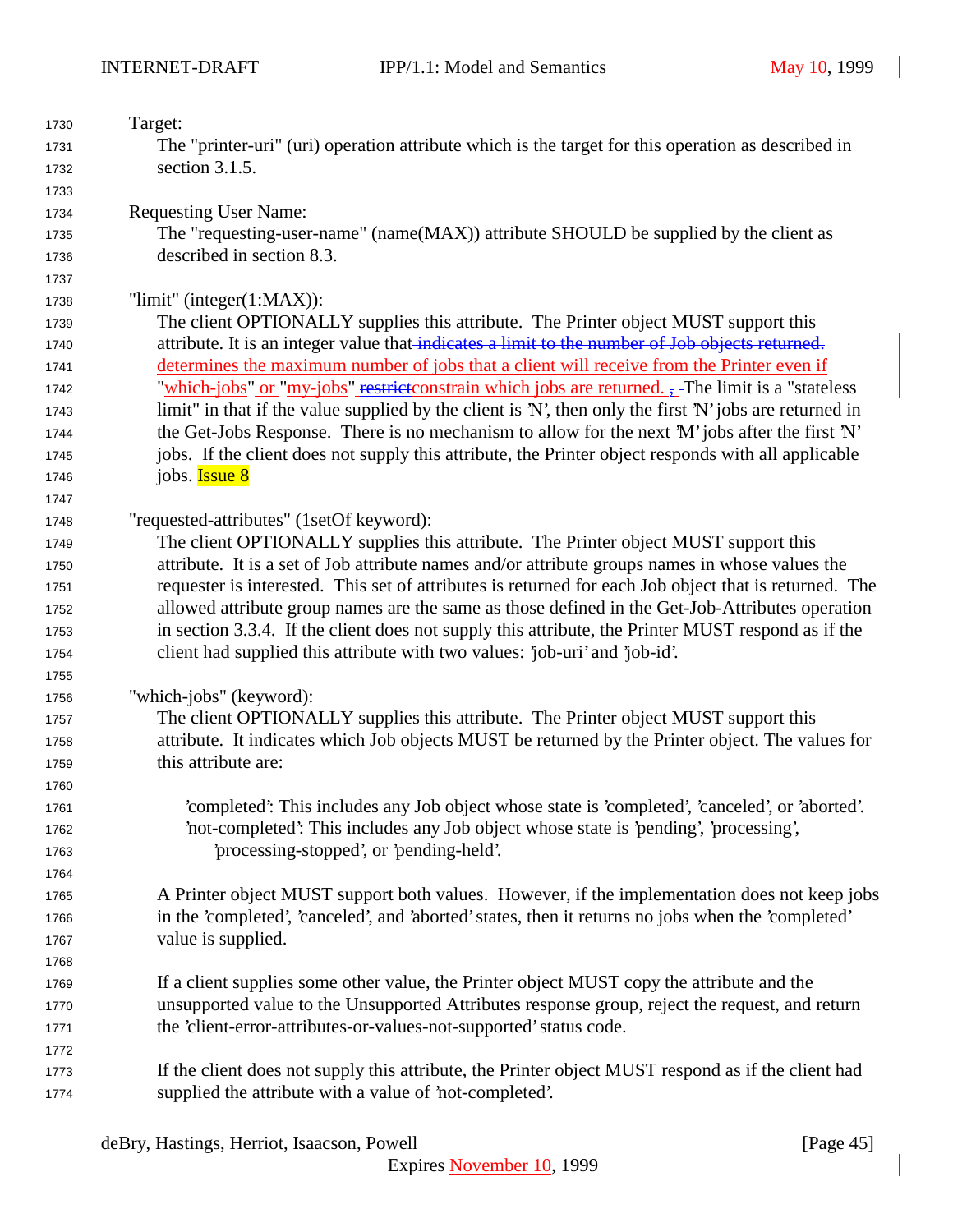| 1775 |                                                                                                                             |  |  |  |
|------|-----------------------------------------------------------------------------------------------------------------------------|--|--|--|
| 1776 | "my-jobs" (boolean):                                                                                                        |  |  |  |
| 1777 | The client OPTIONALLY supplies this attribute. The Printer object MUST support this                                         |  |  |  |
| 1778 | attribute. It indicates whether all-jobs from all users or just the jobs submitted by the requesting                        |  |  |  |
| 1779 | user of this request -MUST be returned by the Printer object. If the client does not supply this                            |  |  |  |
| 1780 | attribute, the Printer object MUST respond as if the client had supplied the attribute with a value                         |  |  |  |
| 1781 | of 'false', i.e., all-jobs from all users. The means for authenticating the requesting user and                             |  |  |  |
| 1782 | matching the jobs is described in section 8.                                                                                |  |  |  |
| 1783 | 3.2.6.2 Get-Jobs Response                                                                                                   |  |  |  |
| 1784 | The Printer object returns all of the Job objects up to the number specified by the "limit" attribute that                  |  |  |  |
| 1785 | match the criteria as defined by the attribute values supplied by the client in the request. It is possible                 |  |  |  |
| 1786 | that no Job objects are returned since there may literally be no Job objects at the Printer, or there may be                |  |  |  |
| 1787 | no Job objects that match the criteria supplied by the client. If the client requests any Job attributes at                 |  |  |  |
| 1788 | all, there is a set of Job Object Attributes returned for each Job object.                                                  |  |  |  |
| 1789 | It is not an error for the Printer to return $\theta$ jobs. If the response returns $\theta$ jobs because there are no jobs |  |  |  |
| 1790 | matching the criteria, and the request would have returned 1 or more jobs with a status code of                             |  |  |  |
| 1791 | successful-ok' if there had been jobs matching the criteria, then the status code for 0 jobs MUST be                        |  |  |  |
| 1792 | <u>'successful-ok'.</u> Issue 24                                                                                            |  |  |  |
| 1793 | Group 1: Operation Attributes                                                                                               |  |  |  |
| 1794 | <b>Status Message:</b>                                                                                                      |  |  |  |
| 1795 | In addition to the REQUIRED status code returned in every response, the response                                            |  |  |  |
| 1796 | OPTIONALLY includes a "status-message" (text) operation attribute as described in sections 13                               |  |  |  |
| 1797 | and 3.1.6.                                                                                                                  |  |  |  |
| 1798 |                                                                                                                             |  |  |  |
| 1799 | Natural Language and Character Set:                                                                                         |  |  |  |
| 1800 | The "attributes-charset" and "attributes-natural-language" attributes as described in section                               |  |  |  |
| 1801 | 3.1.4.2.                                                                                                                    |  |  |  |
| 1802 |                                                                                                                             |  |  |  |
| 1803 | Group 2: Unsupported Attributes                                                                                             |  |  |  |
| 1804 | See section 3.1.7 for details on returning Unsupported Attributes.                                                          |  |  |  |
| 1805 |                                                                                                                             |  |  |  |
| 1806 | This is a set of Operation attributes supplied by the client (in the request) that are not supported                        |  |  |  |
| 1807 | by the Printer object or that conflict with one another (see sections 3.2.1.2 and the Implementer's                         |  |  |  |
| 1808 | Guide [IPP-IIG]). The response NEED NOT contain the "requested-attributes" operation                                        |  |  |  |
| 1809 | attribute with any supplied values (attribute keywords) that were requested by the client but are                           |  |  |  |
| 1810 | not supported by the IPP object. If the Printer does include unsupported attributes referenced in                           |  |  |  |
| 1811 | "requested-attributes" and such attributes include group names, such as 'all', the unsupported                              |  |  |  |
| 1812 | attributes MUST NOT include attributes described in the standard but not supported by the                                   |  |  |  |
| 1813 | implementation. Issue 23 If the Printer object is not returning any Unsupported Attributes in the                           |  |  |  |
| 1814 | response, the Printer object SHOULD omit Group 2 rather than sending an empty group.                                        |  |  |  |
| 1815 | However, a client MUST be able to accept an empty group.                                                                    |  |  |  |
|      |                                                                                                                             |  |  |  |

deBry, Hastings, Herriot, Isaacson, Powell [Page 46]

Expires November 10, 1999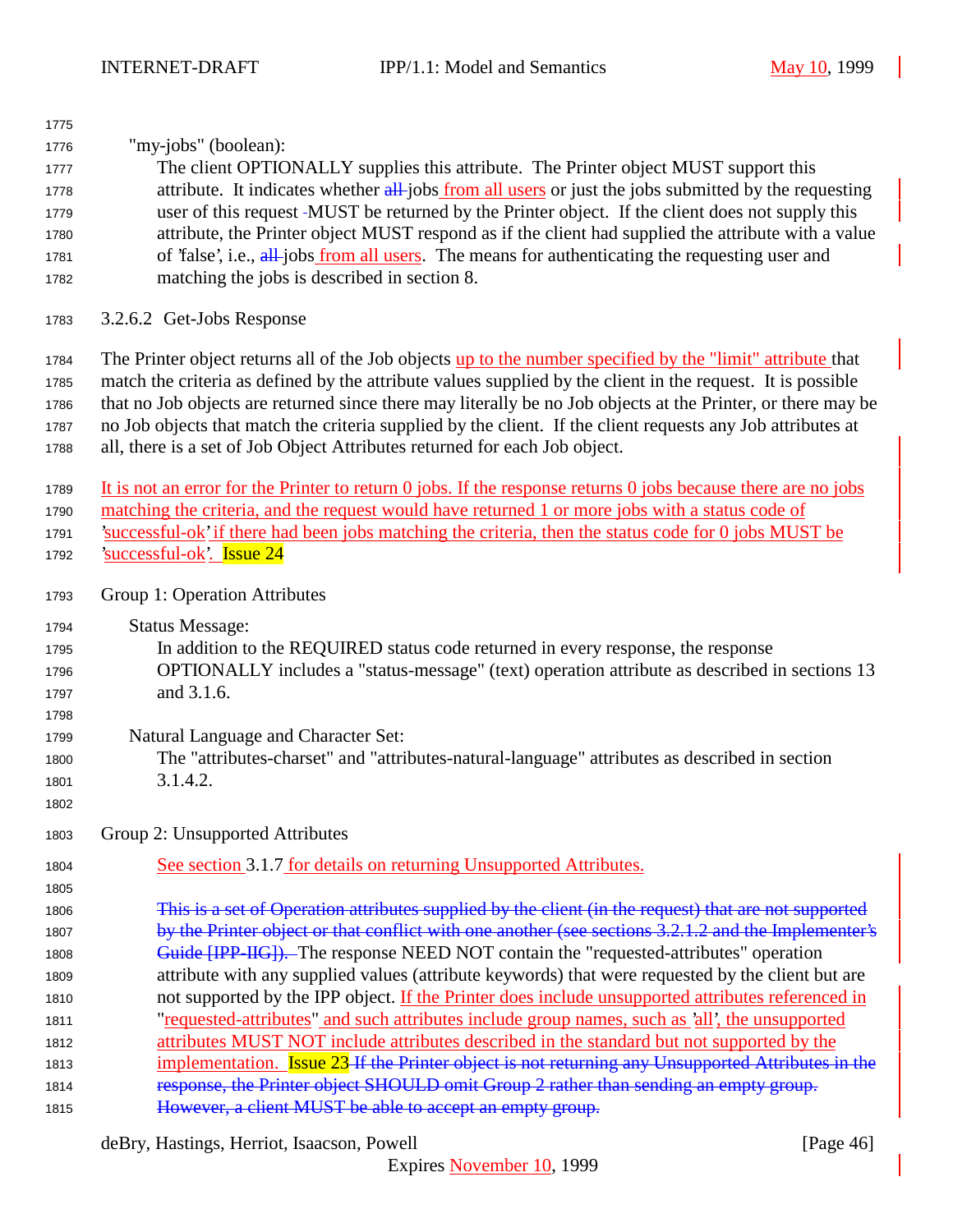| 1010 |                                                                                                     |
|------|-----------------------------------------------------------------------------------------------------|
| 1817 | Groups 3 to N: Job Object Attributes                                                                |
| 1818 | The Printer object responds with one set of Job Object Attributes for each returned Job object.     |
| 1819 | The Printer object ignores (does not respond with) any requested attribute or value which is not    |
| 1820 | supported or which is restricted by the security policy in force, including whether the requesting  |
| 1821 | user is the user that submitted the job (job originating user) or not (see section 8). However, the |
| 1822 | Printer object MUST respond with the 'unknown' value for any supported attribute (including all     |
| 1823 | REQUIRED attributes) for which the Printer object does not know the value, unless it would          |
| 1824 | violate the security policy. See the description of the "out-of-band" values in the beginning of    |
| 1825 | Section 4.1.                                                                                        |
| 1826 |                                                                                                     |
| 1827 | Jobs are returned in the following order:                                                           |
| 1828 | - If the client requests all 'completed' Jobs (Jobs in the 'completed', 'aborted', or 'canceled'    |
| 1829 | states), then the Jobs are returned newest to oldest (with respect to actual completion             |
| 1830 | time)                                                                                               |
| 1831 | - If the client requests all 'not-completed' Jobs (Jobs in the 'pending', 'processing', 'pending-   |
| 1832 | held', and 'processing-stopped' states), then Jobs are returned in relative chronological           |
| 1833 | order of expected time to complete (based on whatever scheduling algorithm is                       |
| 1834 | configured for the Printer object).                                                                 |
| 1835 |                                                                                                     |
| 1836 | 3.2.7 Pause-Printer Operation                                                                       |
|      |                                                                                                     |

 This OPTIONAL operation allows a client to stop the Printer object from scheduling jobs on all its devices. Depending on implementation, the Pause-Printer operation MAY also stop the Printer from processing the current job or jobs. Any job that is currently being printed is either stopped as soon as the implementation permits or is completed, depending on implementation. The Printer object MUST still accept create operations to create new jobs, but MUST prevent any jobs from entering the 'processing' state.

 If the Pause-Printer operation is supported, then the Resume-Printer operation MUST be supported, and vice-versa.

 The IPP Printer stops the current job(s) on its device(s) that were in the 'processing' or 'processing-1846 stopped' states as soon as the implementation permits. If the implementation supports the "printer-state-1847 reasons" attribute and the devices Issue 30 will take appreciable time to stop, the IPP Printer adds the 'moving-to-paused' value to the Printer object's "printer-state-reasons" attribute (see section 4.4.12). When the device(s) have all stopped, the IPP Printer transitions the Printer object to the 'stopped' state, removes the 'moving-to-paused' value, if present, and adds the 'paused' value to the Printer object's "printer-state-reasons" attribute.

 When the current job(s) complete that were in the 'processing' state, the IPP Printer transitions them to the 'completed' state. When the current job(s) stop in mid processing that were in the 'processing' state,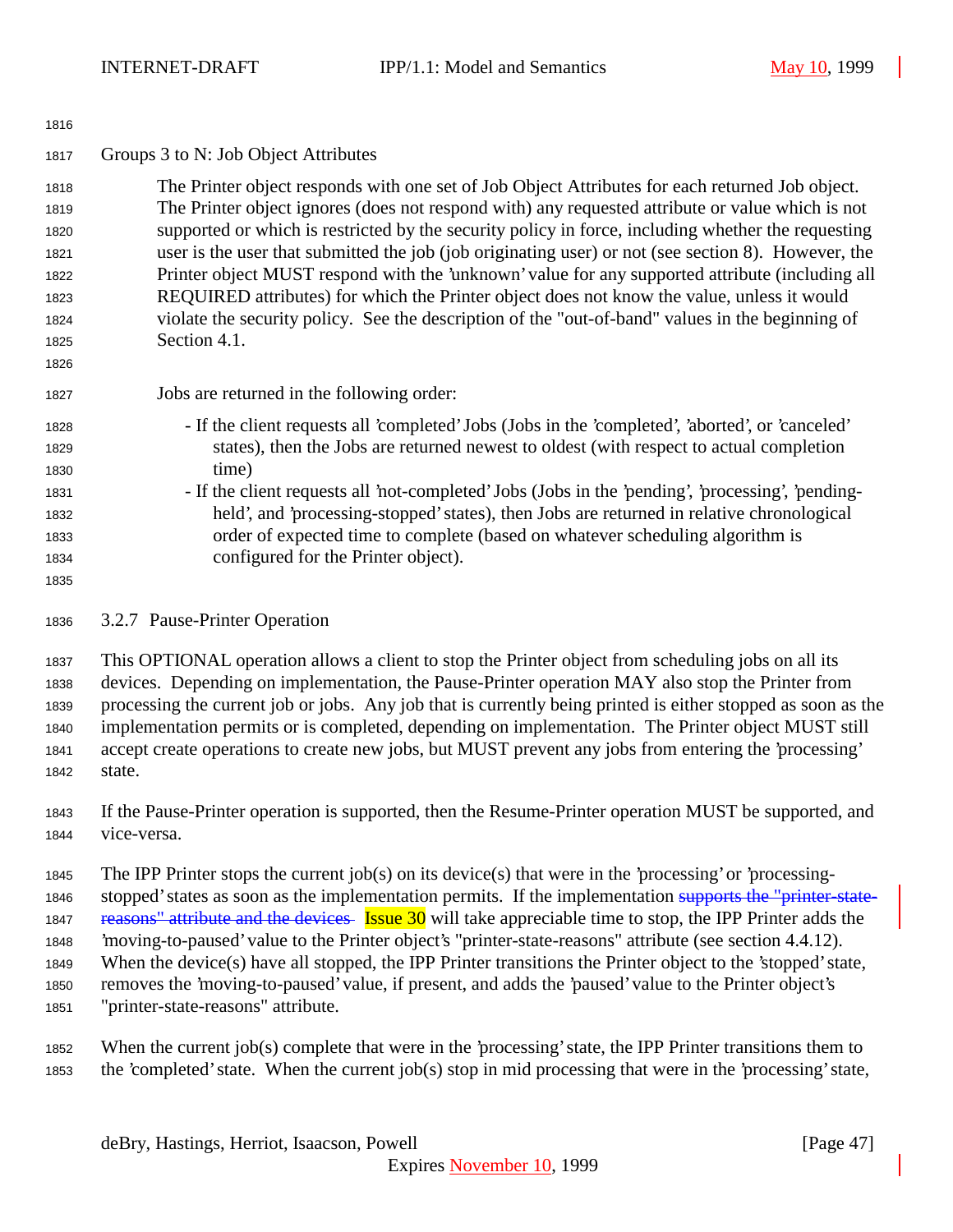1854 the IPP Printer transitions them to the 'processing-stopped' state and<del>, if the "job-state-reasons" attribute is</del> 1855 supported, Issue 30 adds the 'printer-stopped' value to the job's "job-state-reasons" attribute.

 Note: for any jobs that are 'pending' or 'pending-held', the 'printer-stopped' value of the jobs' "job-state- reasons" attribute also applies. However, the IPP Printer NEED NOT update those jobs' "job-state- reasons" attributes and only need return the 'printer-stopped' value when those jobs are queried (so-called "lazy evaluation").

 Whether the Pause-Printer operation affects jobs that were submitted to the device from other sources than the IPP Printer object in the same way that the Pause-Printer operation affects jobs that were submitted to the IPP Printer object using IPP, depends on implementation, i.e., on whether the IPP protocol is being used as a universal management protocol or just to manage IPP jobs, respectively.

<sup>1864</sup> The IPP Printer MUST accept the request in any state and transition the Printer to the indicated new <sup>1865</sup> "printer-state" before returning as follows:

| Current<br>"printer-state" | <b>New</b><br>"printer-state" | "printer-<br>state-<br>reasons" | IPP Printer's response status code and action:                                                                                                                                                                           |
|----------------------------|-------------------------------|---------------------------------|--------------------------------------------------------------------------------------------------------------------------------------------------------------------------------------------------------------------------|
| 'idle'                     | 'stopped'                     | 'paused'                        | 'successful-ok'                                                                                                                                                                                                          |
| processing'                | processing'                   | moving-to-<br>paused'           | OPTION 1: 'successful-ok';<br>Later, when all output has stopped, the "printer-<br>state" becomes 'stopped', and the 'paused' value<br>replaces the 'moving-to-paused' value in the<br>"printer-state-reasons" attribute |
| processing'                | 'stopped'                     | paused'                         | <b>OPTION 2: 'successful-ok';</b><br>all device output stopped immediately                                                                                                                                               |
| 'stopped'                  | 'stopped'                     | 'paused'                        | 'successful-ok'                                                                                                                                                                                                          |

<sup>1866</sup> *Access Rights:* The authenticated user (see section 8.3) performing this operation requesting user must

<sup>1867</sup> be an operator or administrator of the Printer object (see Sections 1 and 8.5). Otherwise, the IPP Printer

<sup>1868</sup> MUST reject the operation and return: 'client-error-forbidden', 'client-error-not-authenticated', or 'client-<sup>1869</sup> error-not-authorized' as appropriate.

- <sup>1870</sup> 3.2.7.1 Pause-Printer Request
- <sup>1871</sup> The following groups of attributes are part of the Pause-Printer Request:
- <sup>1872</sup> Group 1: Operation Attributes
- <sup>1873</sup> Natural Language and Character Set: <sup>1874</sup> The "attributes-charset" and "attributes-natural-language" attributes as described in section <sup>1875</sup> 3.1.4.1.
- 1876 <sup>1877</sup> Target:
- <sup>1878</sup> The "printer-uri" (uri) operation attribute which is the target for this operation as described in <sup>1879</sup> section 3.1.5.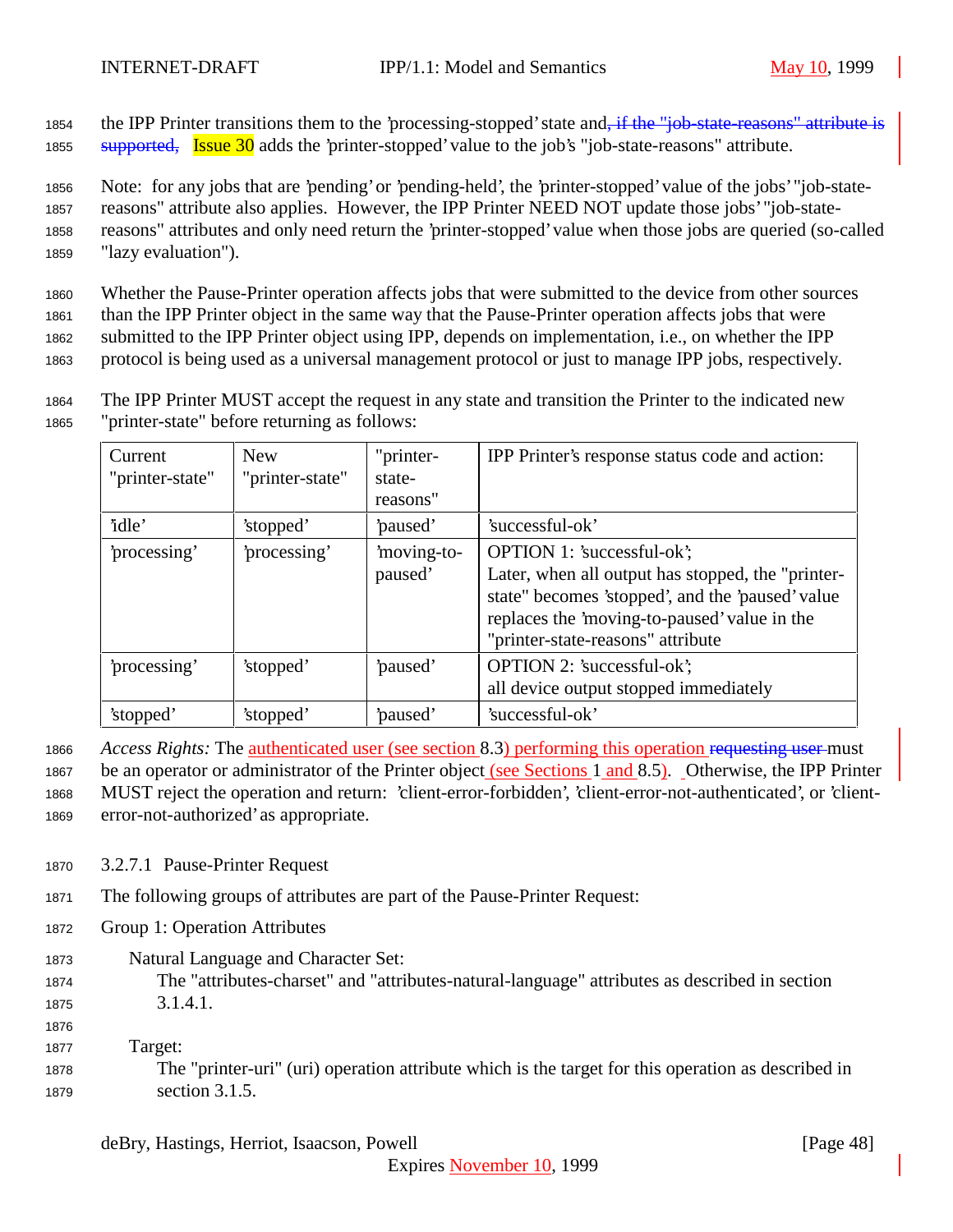| 1880         |                                                                                                                  |
|--------------|------------------------------------------------------------------------------------------------------------------|
| 1881         | <b>Requesting User Name:</b>                                                                                     |
| 1882         | The "requesting-user-name" (name(MAX)) attribute SHOULD be supplied by the client as                             |
| 1883         | described in section 8.3.                                                                                        |
| 1884         | 3.2.7.2 Pause-Printer Response                                                                                   |
| 1885         | The following groups of attributes are part of the Pause-Printer Response:                                       |
| 1886         | Group 1: Operation Attributes                                                                                    |
| 1887         | <b>Status Message:</b>                                                                                           |
| 1888         | In addition to the REQUIRED status code returned in every response, the response                                 |
| 1889         | OPTIONALLY includes a "status-message" (text) operation attribute as described in sections 13                    |
| 1890         | and 3.1.6.                                                                                                       |
| 1891         |                                                                                                                  |
| 1892         | Natural Language and Character Set:                                                                              |
| 1893         | The "attributes-charset" and "attributes-natural-language" attributes as described in section                    |
| 1894<br>1895 | 3.1.4.2.                                                                                                         |
| 1896         | Group 2: Unsupported Attributes                                                                                  |
|              |                                                                                                                  |
| 1897         | See section 3.1.7 for details on returning Unsupported Attributes.                                               |
| 1898         | This is a set of Operation attributes supplied by the client (in the request) that are not supported             |
| 1899         | by the Printer object or that conflict with one another (see sections 3.2.1.2 and 16).                           |
| 1900         | 3.2.8 Resume-Printer Operation                                                                                   |
| 1901         | This operation allows a client to resume the Printer object scheduling jobs on all its devices. $\text{If }$ The |
| 1902         | Printer object supports the "printer-state-reasons" attribute, it Issue 30 MUST remove the 'paused' and          |
| 1903         | 'moving-to-paused' values from the Printer object's "printer-state-reasons" attribute, if present. If there      |
| 1904         | are no other reasons to keep a device paused (such as media-jam), the IPP Printer transitions itself to the      |
| 1905         | 'processing' or 'idle' states, depending on whether there are jobs to be processed or not, respectively, and     |
| 1906         | the device(s) resume processing jobs.                                                                            |
|              |                                                                                                                  |

- If the Pause-Printer operation is supported, then the Resume-Printer operation MUST be supported, and vice-versa.
- The IPP Printer removes the 'printer-stopped' value from any job's "job-state-reasons" attributes contained in that Printer.
- The IPP Printer MUST accept the request in any state, transition the Printer object to the indicated new state as follows:

| Current         | New "printer-state" | <b>IPP</b> Printer's response status code and action: |
|-----------------|---------------------|-------------------------------------------------------|
| "printer-state" |                     |                                                       |
| 'idle'          | 'idle'              | 'successful-ok'                                       |
| processing'     | processing'         | 'successful-ok'                                       |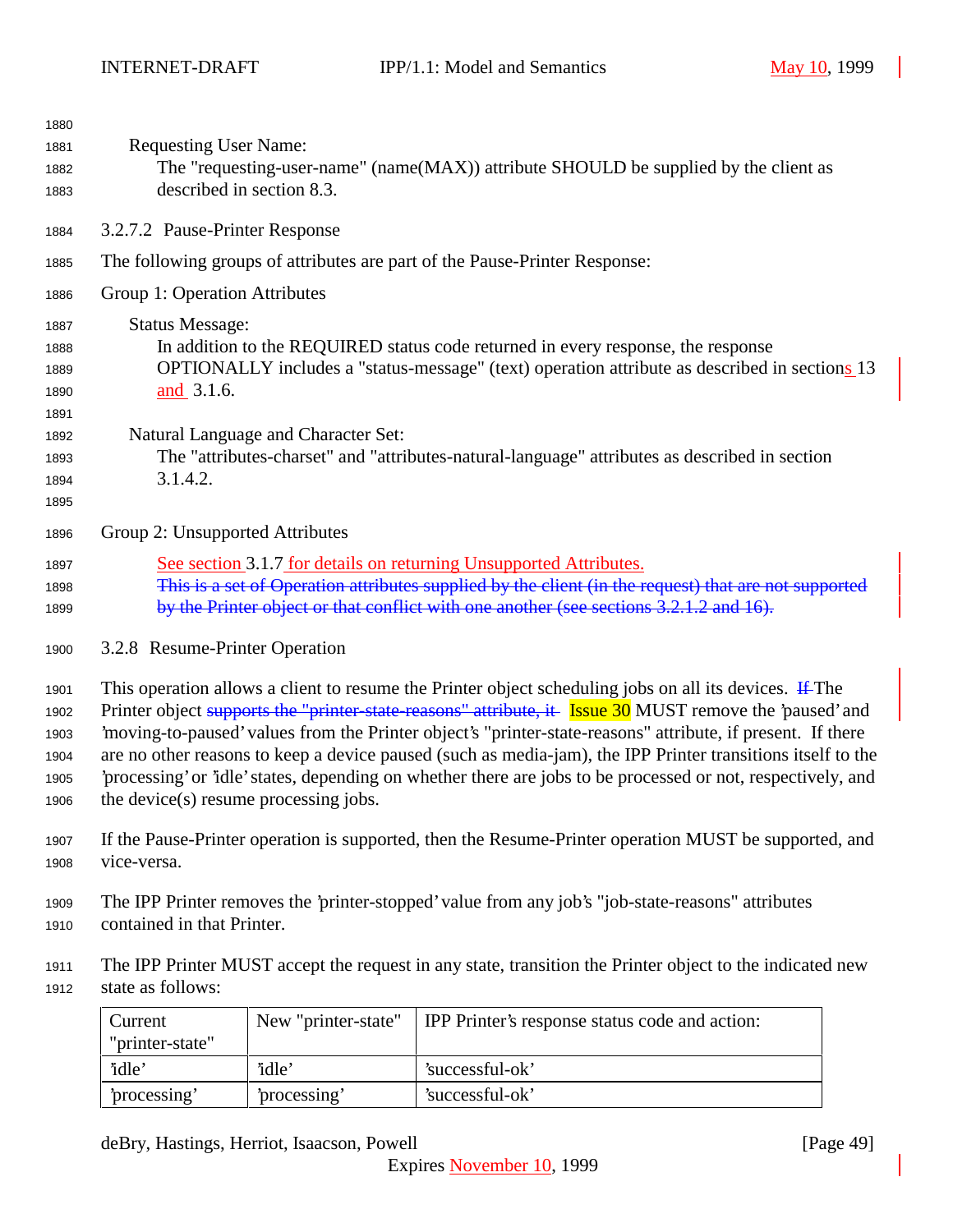| Current<br>"printer-state" | New "printer-state" | <b>IPP</b> Printer's response status code and action:       |
|----------------------------|---------------------|-------------------------------------------------------------|
| 'stopped'                  | processing'         | 'successful-ok';<br>when there are jobs to be processed     |
| 'stopped'                  | 'idle'              | 'successful-ok';<br>when there are no jobs to be processed. |

 *Access Rights:* The authenticated user (see section 8.3) performing this operation requesting user must be an operator or administrator of the Printer object (see Sections 1 and 8.5). Otherwise, the IPP Printer

 MUST reject the operation and return: 'client-error-forbidden', 'client-error-not-authenticated', or 'client-error-not-authorized' as appropriate.

- The Resume-Printer Request and Resume-Printer Response have the same attribute groups and attributes as the Pause-Printer operation (see sections 3.2.7.1 and 3.2.7.2).
- 3.2.9 Purge-Jobs Operation

This OPTIONAL operation allows a client to remove all jobs from an IPP Printer object, regardless of

their job states, including jobs in the Printer object's Job History (see Section 4.3.7.1). After a Purge-

Jobs operation has been performed, a Printer object MUST return no jobs in subsequent Get-Job-

Attributes and Get-Jobs responses (until new jobs are submitted).

 Whether the Purge-Jobs (and Get-Jobs) operation affects jobs that were submitted to the device from other sources than the IPP Printer object in the same way that the Purge-Jobs operation affects jobs that were submitted to the IPP Printer object using IPP, depends on implementation, i.e., on whether the IPP protocol is being used as a universal management protocol or just to manage IPP jobs, respectively.

 Note: if an operator wants to cancel all jobs without clearing out the Job History, the operator uses the Cancel-Job operation on each job instead of using the Purge-Job operation.

 The Printer object MUST accept this operation in any state and transition the Printer object to the 'idle' state.

 *Access Rights:* The authenticated user (see section 8.3) performing this operation requesting user must be an operator or administrator of the Printer object (see Sections 1 and 8.5). Otherwise, the IPP object MUST reject the operation and return: client-error-forbidden, client-error-not-authenticated, and client-error-not-authorized as appropriate.

- The Purge-Jobs Request and Purge-Jobs Response have the same attribute groups and attributes as the Pause-Printer operation (see sections 3.2.7.1 and 3.2.7.2).
- 3.3 Job Operations
- All Job operations are directed at Job objects. A client MUST always supply some means of identifying the Job object in order to identify the correct target of the operation. That job identification MAY either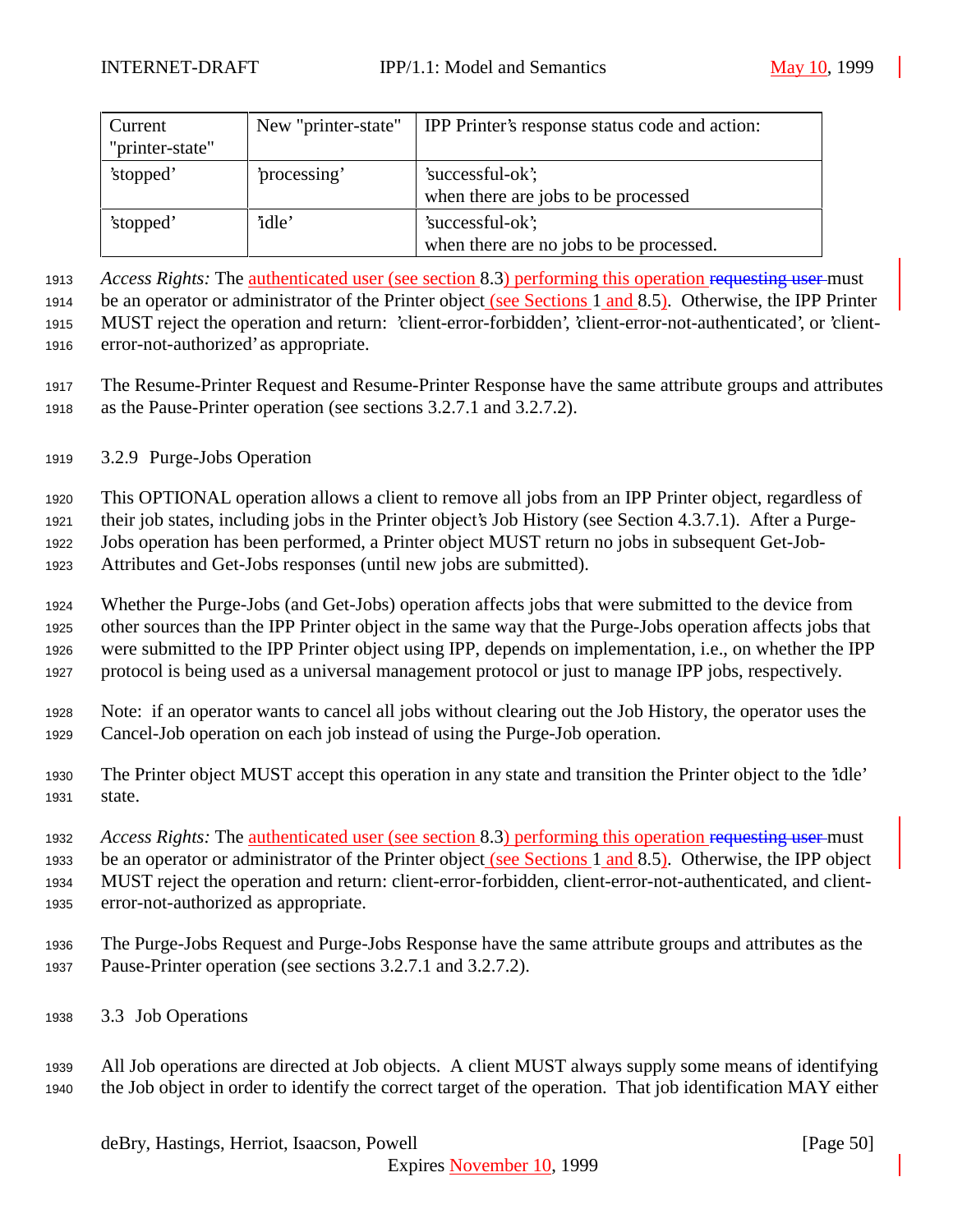be a single Job URI or a combination of a Printer URI with a Job ID. The IPP object implementation MUST support both forms of identification for every job.

3.3.1 Send-Document Operation

 This OPTIONAL operation allows a client to create a multi-document Job object that is initially "empty" (contains no documents). In the Create-Job response, the Printer object returns the Job object's URI (the "job-uri" attribute) and the Job object's 32-bit identifier (the "job-id" attribute). For each new document that the client desires to add, the client uses a Send-Document operation. Each Send-Document Request contains the entire stream of document data for one document.

- If the Printer supports this operation but does not support multiple documents per job, the Printer MUST
- reject subsequent Send-Document operations supplied with data and return the 'server-error-multiple-
- document-jobs-not-supported'. However, the Printer MUST accept the first document with a 'true' or

'false' value for the "last-document" operation attribute (see below), so that clients MAY always submit

one document jobs with a 'false' value for "last-document" in the first Send-Document and a 'true' for

1954 "last-document" in the second Send-Document (with no data). **Issue 34** 

 Since the Create-Job and the send operations (Send-Document or Send-URI operations) that follow could occur over an arbitrarily long period of time for a particular job, a client MUST send another send operation within an IPP Printer defined minimum time interval after the receipt of the previous request for the job. If a Printer object supports multiple document jobs, the Printer object MUST support the "multiple-operation-time-out" attribute (see section 4.4.31). This attribute indicates the minimum number of seconds the Printer object will wait for the next send operation before taking some recovery action.

 An IPP object MUST recover from an errant client that does not supply a send operation, sometime after the minimum time interval specified by the Printer object's "multiple-operation-time-out" attribute. Such recovery MAY include any of the following or other recovery actions:

- 1. Assume that the Job is an invalid job, start the process of changing the job state to 'aborted', add 1966 the 'aborted-by-system' value to the job's "job-state-reasons" attribute (see section 4.3.8), if 1967 supported, Issue and clean up all resources associated with the Job. In this case, if another send operation is finally received, the Printer responds with an "client-error-not-possible" or "client-error-not-found" depending on whether or not the Job object is still around when the send operation finally arrives.
- 2. Assume that the last send operation received was in fact the last document (as if the "last- document" flag had been set to 'true'), close the Job object, and proceed to process it (i.e., move the Job's state to 'pending').
- 3. Assume that the last send operation received was in fact the last document, close the Job, but move it to the 'pending-held' and add the 'submission-interrupted' value to the job's "job-state-1976 reasons" attribute (see section 4.3.8), if supported. Issue 30 This action allows the user or an operator to determine whether to continue processing the Job by moving it back to the 'pending' state using the Release-Job operation (see section 3.3.6) or to cancel the job using the Cancel-Job operation (see section 3.3.3).
-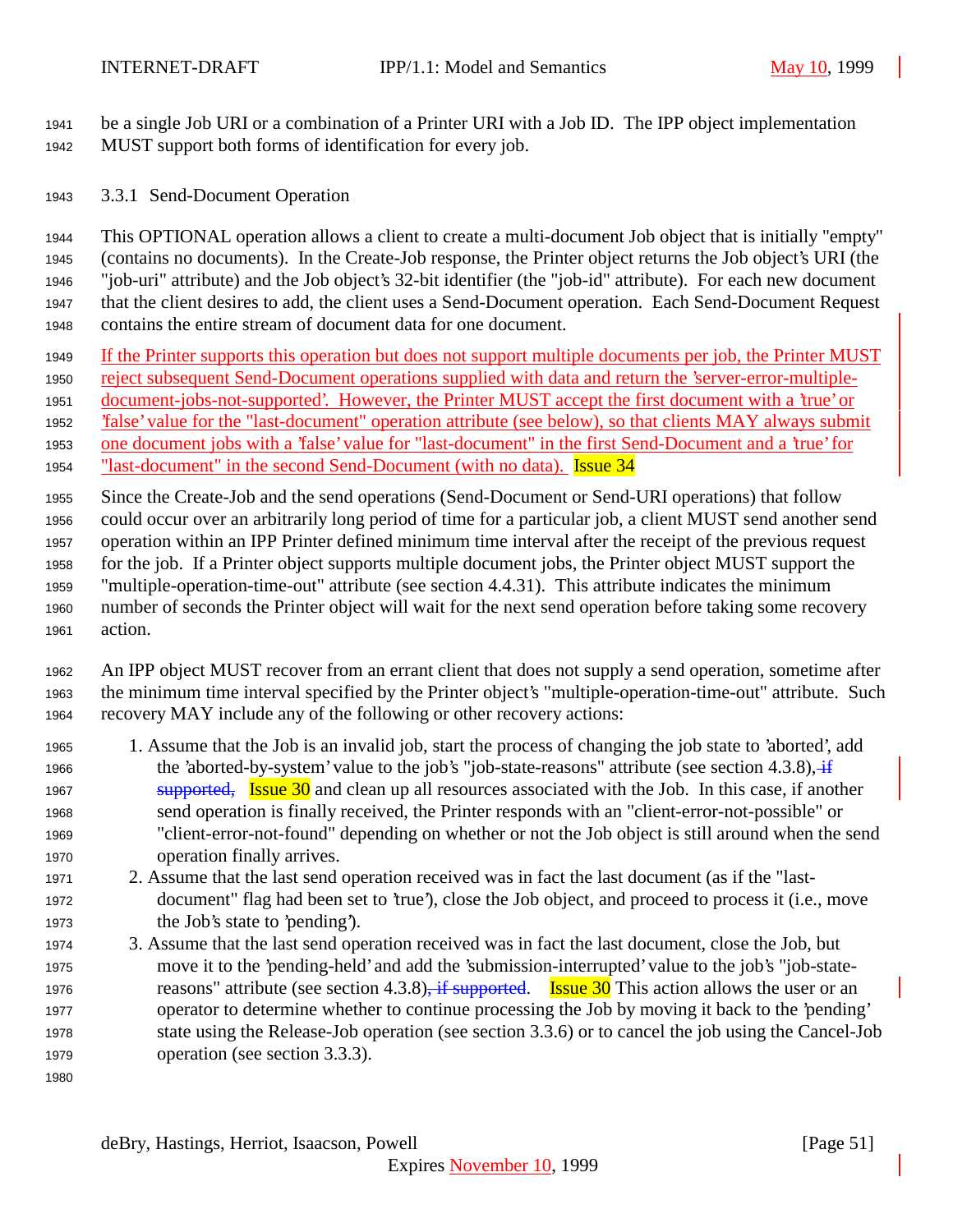| 1981 | Each implementation is free to decide the "best" action to take depending on local policy, whether any        |  |  |  |
|------|---------------------------------------------------------------------------------------------------------------|--|--|--|
| 1982 | documents have been added, whether the implementation spools jobs or not, and/or any other piece of           |  |  |  |
| 1983 | information available to it. If the choice is to abort the Job object, it is possible that the Job object may |  |  |  |
| 1984 | already have been processed to the point that some media sheet pages have been printed.                       |  |  |  |
| 1985 | Access Rights: The authenticated user (see section 8.3) performing this operation must either be the job      |  |  |  |
| 1986 | owner (as determined in the Create-Job operation) or an operator or administrator of the Printer object       |  |  |  |
| 1987 | (see Sections 1 and 8.5). Otherwise, the IPP object MUST reject the operation and return: 'client-error-      |  |  |  |
| 1988 | forbidden', 'client-error-not-authenticated', or 'client-error-not-authorized' as appropriate. Issue 19       |  |  |  |
| 1989 | 3.3.1.1 Send-Document Request                                                                                 |  |  |  |
| 1990 | The following attribute sets are part of the Send-Document Request:                                           |  |  |  |
| 1991 | Group 1: Operation Attributes                                                                                 |  |  |  |
| 1992 | Natural Language and Character Set:                                                                           |  |  |  |
| 1993 | The "attributes-charset" and "attributes-natural-language" attributes as described in section                 |  |  |  |
| 1994 | 3.1.4.1.                                                                                                      |  |  |  |
| 1995 |                                                                                                               |  |  |  |
| 1996 | Target:                                                                                                       |  |  |  |
| 1997 | Either (1) the "printer-uri" (uri) plus "job-id" (integer(1:MAX)) or (2) the "job-uri" (uri) operation        |  |  |  |
| 1998 | $attribute(s)$ which define the target for this operation as described in section 3.1.5.                      |  |  |  |
| 1999 |                                                                                                               |  |  |  |
| 2000 | <b>Requesting User Name:</b>                                                                                  |  |  |  |
| 2001 | The "requesting-user-name" (name(MAX)) attribute SHOULD be supplied by the client as                          |  |  |  |
| 2002 | described in section 8.3.                                                                                     |  |  |  |
| 2003 |                                                                                                               |  |  |  |
| 2004 | "document-name" (name(MAX)):                                                                                  |  |  |  |
| 2005 | The client OPTIONALLY supplies this attribute. The Printer object MUST support this                           |  |  |  |
| 2006 | attribute. It contains the client supplied document name. The document name MAY be different                  |  |  |  |
| 2007 | than the Job name. It might be helpful, but NEED NOT be unique across multiple documents in                   |  |  |  |
| 2008 | the same Job. Typically, the client software automatically supplies the document name on behalf               |  |  |  |
| 2009 | of the end user by using a file name or an application generated name. See the description of the             |  |  |  |
| 2010 | "document-name" operation attribute in the Print-Job Request (section 3.2.1.1) for more                       |  |  |  |
| 2011 | information about this attribute.                                                                             |  |  |  |
| 2012 |                                                                                                               |  |  |  |
| 2013 | "compression" (type3 keyword)                                                                                 |  |  |  |
| 2014 | See the description of "compression" for the Print-Job operation in Section 3.2.1.1. The client               |  |  |  |
| 2015 | OPTIONALLY supplies this attribute. The Printer object OPTIONALLY supports this attribute                     |  |  |  |
| 2016 | and the "compression-supported" attribute (see section 4.4.29). The client supplied                           |  |  |  |
| 2017 | "compression" operation attribute identifies the compression algorithm used on the document                   |  |  |  |
| 2018 | data. If the client omits this attribute, the Printer object MUST assume that the data is not                 |  |  |  |
| 2019 | compressed. If the client supplies the attribute and the Printer object supports the attribute, the           |  |  |  |
| 2020 | Printer object MUST use the corresponding decompression algorithm on the document data. If                    |  |  |  |
| 2021 | the client supplies this attribute, but the value is not supported by the Printer object, i.e., the value     |  |  |  |

deBry, Hastings, Herriot, Isaacson, Powell [Page 52]

Expires November 10, 1999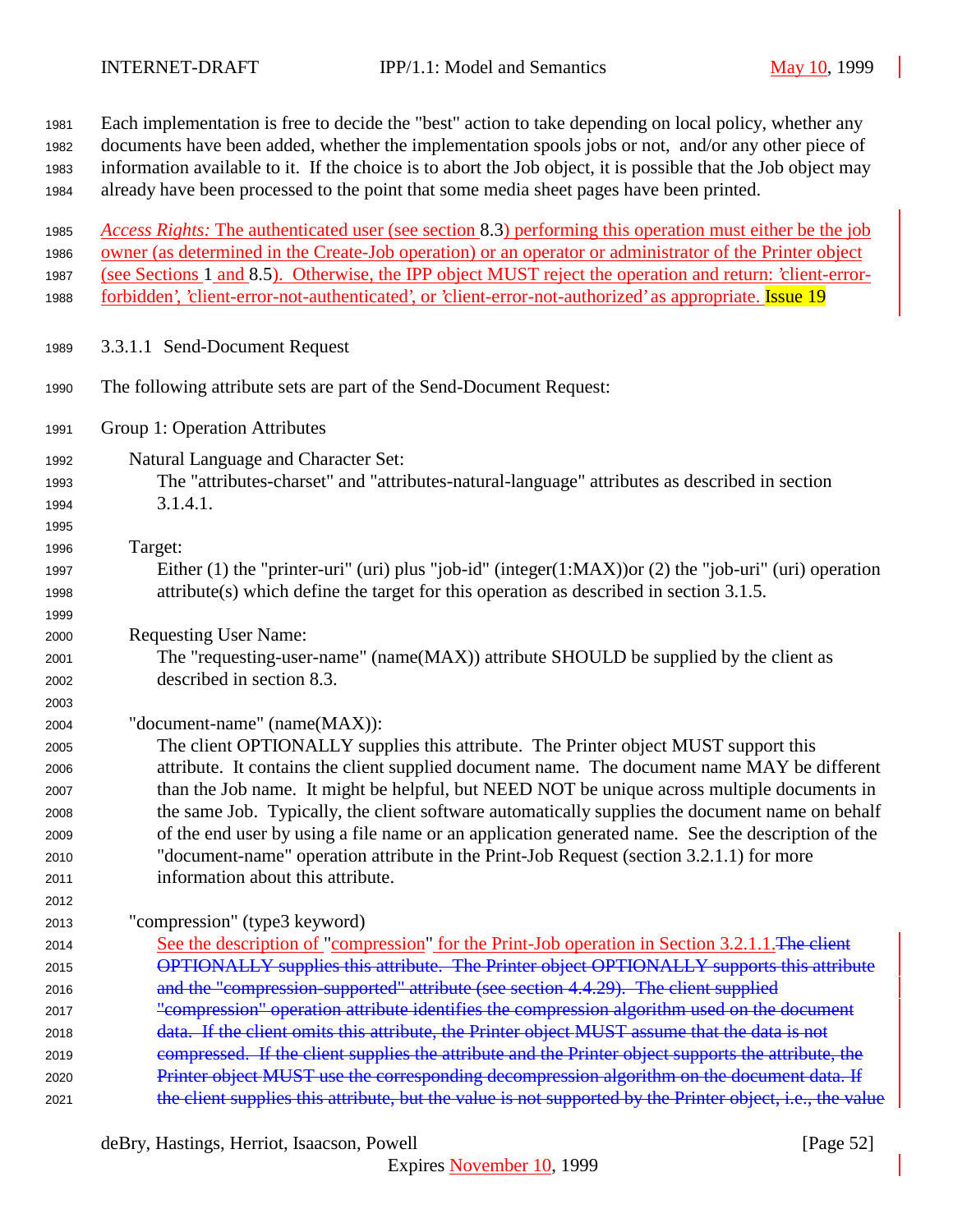| 2022 | is not one of the values of the Printer object's "compression-supported" attribute, the Printer                                                                                                      |  |  |
|------|------------------------------------------------------------------------------------------------------------------------------------------------------------------------------------------------------|--|--|
| 2023 | object MUST copy the attribute and its value to the Unsupported Attributes response group,                                                                                                           |  |  |
| 2024 | reject the request, and return the 'client-error-attributes-or-values-not-supported' status code.                                                                                                    |  |  |
| 2025 |                                                                                                                                                                                                      |  |  |
| 2026 |                                                                                                                                                                                                      |  |  |
| 2027 | "document-format" (mimeMediaType) :                                                                                                                                                                  |  |  |
| 2028 | See the description of "document-format" for the Print-Job operation in Section 3.2.1.1. The                                                                                                         |  |  |
| 2029 | elient OPTIONALLY supplies this attribute. The Printer object MUST support this attribute.                                                                                                           |  |  |
| 2030 | The value of this attribute identifies the format of the supplied document data. If the client does<br>not supply this attribute, the Printer object assumes that the document data is in the format |  |  |
| 2031 | defined by the Printer object's "document-format-default" attribute. If the client supplies this                                                                                                     |  |  |
| 2032 |                                                                                                                                                                                                      |  |  |
| 2033 | attribute, but the value is not supported by the Printer object, i.e., the value is not one of the                                                                                                   |  |  |
| 2034 | values of the Printer object's "document-format-supported" attribute, the Printer object MUST                                                                                                        |  |  |
| 2035 | reject the request and return the 'client-error-document-format-not-supported' status code. Issue                                                                                                    |  |  |
| 2036 | 11                                                                                                                                                                                                   |  |  |
| 2037 |                                                                                                                                                                                                      |  |  |
| 2038 | "document-natural-language" (naturalLanguage):                                                                                                                                                       |  |  |
| 2039 | The client OPTIONALLY supplies this attribute. The Printer object OPTIONALLY supports                                                                                                                |  |  |
| 2040 | this attribute. This attribute specifies the natural language of the document for those document-                                                                                                    |  |  |
| 2041 | formats that require a specification of the natural language in order to image the document                                                                                                          |  |  |
| 2042 | unambiguously. There are no particular values required for the Printer object to support.                                                                                                            |  |  |
| 2043 |                                                                                                                                                                                                      |  |  |
| 2044 |                                                                                                                                                                                                      |  |  |
| 2045 | "last-document" (boolean):                                                                                                                                                                           |  |  |
| 2046 | The client MUST supply this attribute. The Printer object MUST support this attribute. It is a                                                                                                       |  |  |
| 2047 | boolean flag that is set to 'true' if this is the last document for the Job, 'false' otherwise.                                                                                                      |  |  |
| 2048 |                                                                                                                                                                                                      |  |  |
| 2049 | Group 2: Document Content                                                                                                                                                                            |  |  |
| 2050 | The client MUST supply the document data if the "last-document" flag is set to 'false'. However,                                                                                                     |  |  |
| 2051 | since a client might not know that the previous document sent with a Send-Document (or Send-                                                                                                         |  |  |
| 2052 | URI) operation was the last document (i.e., the "last-document" attribute was set to 'false'), it is                                                                                                 |  |  |
| 2053 | legal to send a Send-Document request with no document data where the "last-document" flag is                                                                                                        |  |  |
| 2054 | set to 'true'. Such a request MUST NOT increment the value of the Job object's "number-of-                                                                                                           |  |  |
| 2055 | documents" attribute, since no real document was added to the job.                                                                                                                                   |  |  |
| 2056 | 3.3.1.2 Send-Document Response                                                                                                                                                                       |  |  |
| 2057 | The following sets of attributes are part of the Send-Document Response:                                                                                                                             |  |  |
| 2058 | Group 1: Operation Attributes                                                                                                                                                                        |  |  |
| 2059 | <b>Status Message:</b>                                                                                                                                                                               |  |  |
| 2060 | In addition to the REQUIRED status code returned in every response, the response                                                                                                                     |  |  |
| 2061 | OPTIONALLY includes a "status-message" (text) operation attribute as described in sections 13                                                                                                        |  |  |
| 2062 | and 3.1.6.                                                                                                                                                                                           |  |  |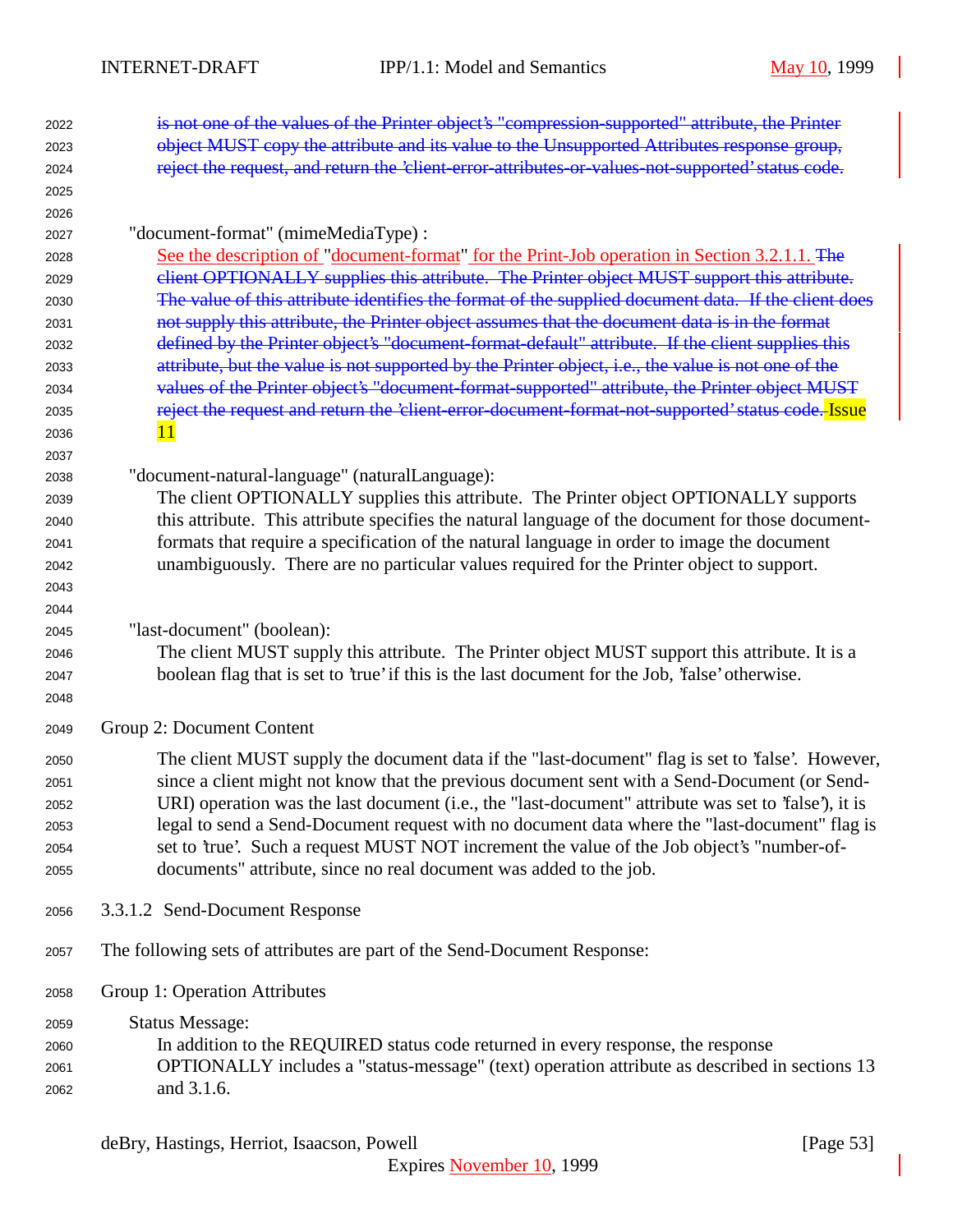| 2063<br>2064<br>2065<br>2066<br>2067                 | Natural Language and Character Set:<br>The "attributes-charset" and "attributes-natural-language" attributes as described in section<br>3.1.4.2.                                                                                                                                                                                                                                                                                                                                                                                                                                                                                                                                                                            |                 |                                                                                                          |
|------------------------------------------------------|-----------------------------------------------------------------------------------------------------------------------------------------------------------------------------------------------------------------------------------------------------------------------------------------------------------------------------------------------------------------------------------------------------------------------------------------------------------------------------------------------------------------------------------------------------------------------------------------------------------------------------------------------------------------------------------------------------------------------------|-----------------|----------------------------------------------------------------------------------------------------------|
| 2068                                                 | Group 2: Unsupported Attributes                                                                                                                                                                                                                                                                                                                                                                                                                                                                                                                                                                                                                                                                                             |                 |                                                                                                          |
| 2069<br>2070<br>2071<br>2072<br>2073<br>2074<br>2075 | See section 3.1.7 for details on returning Unsupported Attributes. This is a set of Operation<br>attributes supplied by the client (in the request) that are not supported by the Printer object or that<br>conflict with one another (see sections 3.2.1.2 and the Implementer's Guide [IPP-IIG]). If the<br>Printer object is not returning any Unsupported Attributes in the response, the Printer object<br>SHOULD omit Group 2 rather than sending an empty group. However, a client MUST be able<br>to accept an empty group.                                                                                                                                                                                         |                 |                                                                                                          |
| 2076                                                 | Group 3: Job Object Attributes                                                                                                                                                                                                                                                                                                                                                                                                                                                                                                                                                                                                                                                                                              |                 |                                                                                                          |
| 2077<br>2078                                         | This is the same set of attributes as described in the Print-Job response (see section 3.2.1.2).                                                                                                                                                                                                                                                                                                                                                                                                                                                                                                                                                                                                                            |                 |                                                                                                          |
| 2079                                                 | 3.3.2 Send-URI Operation                                                                                                                                                                                                                                                                                                                                                                                                                                                                                                                                                                                                                                                                                                    |                 |                                                                                                          |
| 2080<br>2081<br>2082<br>2083<br>2084<br>2085<br>2086 | This OPTIONAL operation is identical to the Send-Document operation (see section 3.3.1) except that a<br>client MUST supply a URI reference ("document-uri" operation attribute) rather than the document data<br>itself. If a Printer object supports this operation, clients can use both Send-URI or Send-Document<br>operations to add new documents to an existing multi-document Job object. However, if a client needs<br>to indicate that the previous Send-URI or Send-Document was the last document, the client MUST use<br>the Send-Document operation with no document data and the "last-document" flag set to 'true' (rather<br>than using a Send-URI operation with no "document-uri" operation attribute). |                 |                                                                                                          |
| 2087<br>2088                                         | If a Printer object supports this operation, it MUST also support the Print-URI operation (see section<br>$3.2.2$ ).                                                                                                                                                                                                                                                                                                                                                                                                                                                                                                                                                                                                        |                 |                                                                                                          |
| 2089<br>2090                                         | The Printer object MUST validate the syntax and URI scheme of the supplied URI before returning a<br>response, just as in the Print-URI operation.                                                                                                                                                                                                                                                                                                                                                                                                                                                                                                                                                                          |                 |                                                                                                          |
| 2091                                                 | 3.3.3 Cancel-Job Operation                                                                                                                                                                                                                                                                                                                                                                                                                                                                                                                                                                                                                                                                                                  |                 |                                                                                                          |
| 2092<br>2093<br>2094                                 | This REQUIRED operation allows a client to cancel a Print Job from the time the job is created up to the<br>time it is completed, canceled, or aborted. Since a Job might already be printing by the time a Cancel-<br>Job is received, some media sheet pages might be printed before the job is actually terminated.                                                                                                                                                                                                                                                                                                                                                                                                      |                 |                                                                                                          |
| 2095<br>2096                                         | to the indicated new state as follows:                                                                                                                                                                                                                                                                                                                                                                                                                                                                                                                                                                                                                                                                                      |                 | The IPP object MUST accept or reject the request based on the job's current state and transition the job |
|                                                      | Current "job-state"                                                                                                                                                                                                                                                                                                                                                                                                                                                                                                                                                                                                                                                                                                         | New "job-state" | IPP object's response status code and action:                                                            |
|                                                      | 'pending'                                                                                                                                                                                                                                                                                                                                                                                                                                                                                                                                                                                                                                                                                                                   | 'canceled'      | 'successful-ok'                                                                                          |
|                                                      |                                                                                                                                                                                                                                                                                                                                                                                                                                                                                                                                                                                                                                                                                                                             |                 |                                                                                                          |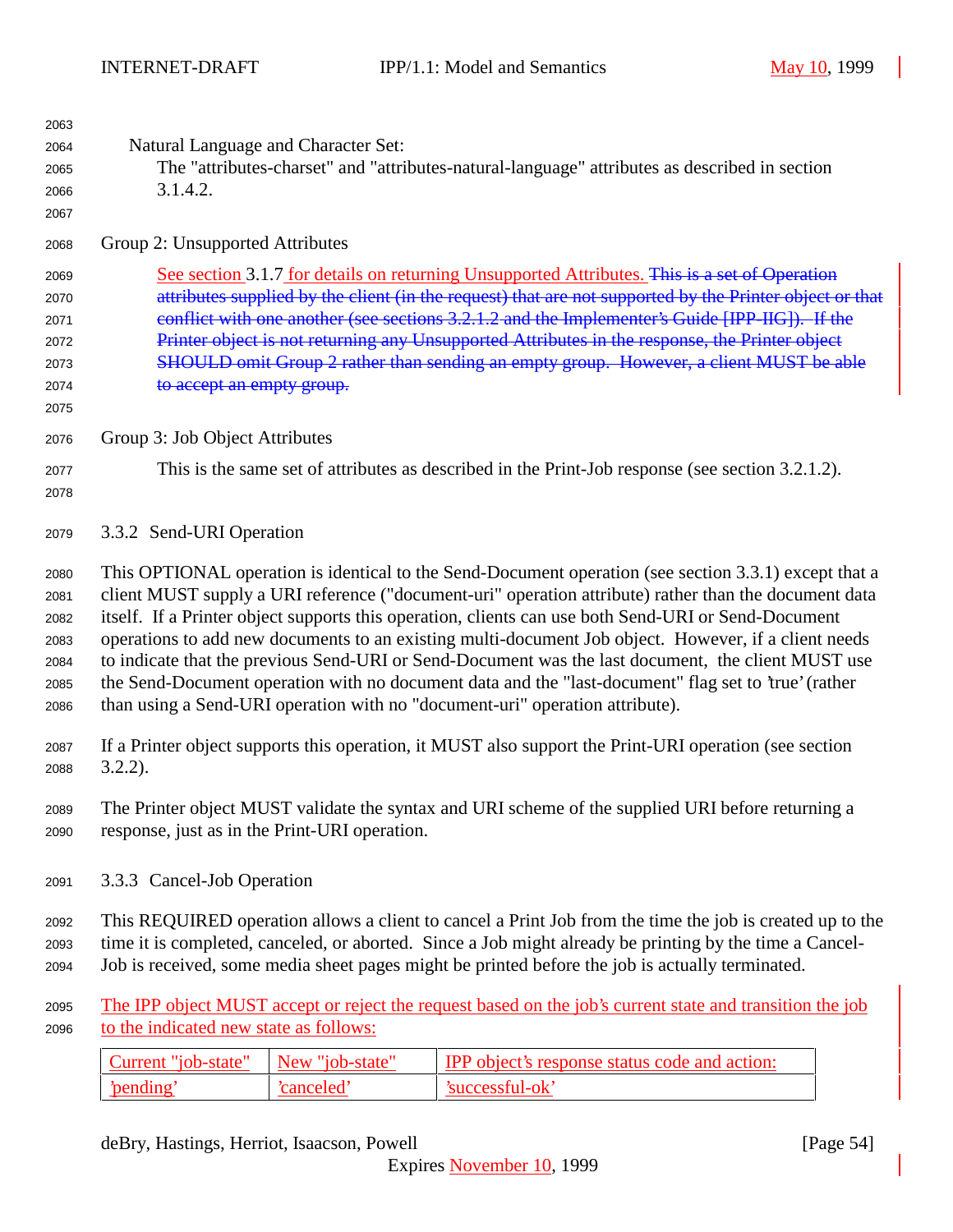| Current "job-state"         | New "job-state"           | <b>IPP</b> object's response status code and action: |
|-----------------------------|---------------------------|------------------------------------------------------|
| 'pending-held'              | canceled'                 | 'successful-ok'                                      |
| <u>'processing'</u>         | <u>'canceled'</u>         | 'successful-ok'                                      |
| <u>'processing'</u>         | 'processing'              | <b>Successful-ok' See Note 1</b>                     |
| 'processing'                | 'processing'              | <u>'client-error-not-possible' See Note 2</u>        |
| <u>'processing-stopped'</u> | canceled'                 | 'successful-ok'                                      |
| 'processing-stopped'        | 'processing-stopped'      | 'successful-ok' See Note 1                           |
| <u>'processing-stopped'</u> | <u>processing-stopped</u> | <u>'client-error-not-possible' See Note 2</u>        |
| 'completed'                 | <u>'completed'</u>        | <u>'client-error-not-possible'</u>                   |
| <u>'canceled'</u>           | <u>'canceled'</u>         | 'client-error-not-possible'                          |
| <u>'aborted'</u>            | 'aborted'                 | <u>'client-error-not-possible'</u>                   |

2097 Note 1: If the OPTIONAL "job-state-reasons" attribute is supported and if the implementation requires <sup>2098</sup> some measurable time to cancel the job in the 'processing' or 'processing-stopped' job states, the IPP <sup>2099</sup> object MUST add the 'processing-to-stop-point' value to the job's "job-state-reasons" attribute and then 2100 transition the job to the 'canceled' state when the processing ceases (see section 4.3.8).

<sup>2101</sup> Note 2: If the Job object already has the 'processing-to-stop-point' value in its "job-state-reasons" <sup>2102</sup> attribute, then the Printer object MUST reject a Cancel-Job operation.

<sup>2103</sup> *Access Rights:* The authenticated user (see section 8.3) performing this operation must either be the job <sup>2104</sup> owner or an operator or administrator of the Printer object (see Sections 1 and 8.5). Otherwise, the IPP <sup>2105</sup> object MUST reject the operation and return: 'client-error-forbidden', 'client-error-not-authenticated', or

<sup>2106</sup> 'client-error-not-authorized' as appropriate.

- <sup>2107</sup> 3.3.3.1 Cancel-Job Request
- <sup>2108</sup> The following groups of attributes are part of the Cancel-Job Request:
- <sup>2109</sup> Group 1: Operation Attributes
- <sup>2110</sup> Natural Language and Character Set:
- <sup>2111</sup> The "attributes-charset" and "attributes-natural-language" attributes as described in section <sup>2112</sup> 3.1.4.1.

| 2113  |                                                                                                  |
|-------|--------------------------------------------------------------------------------------------------|
| 2114  | Target:                                                                                          |
| 2115  | Either (1) the "printer-uri" (uri) plus "job-id" (integer(1:MAX)) or (2) the "job-uri" (uri)     |
| 2116  | operation attribute(s) which define the target for this operation as described in section 3.1.5. |
| 2117  |                                                                                                  |
| 0.110 | Doquesting Hear Name                                                                             |

- <sup>2118</sup> Requesting User Name: <sup>2119</sup> The "requesting-user-name" (name(MAX)) attribute SHOULD be supplied by the client as <sup>2120</sup> described in section 8.3.
- 2121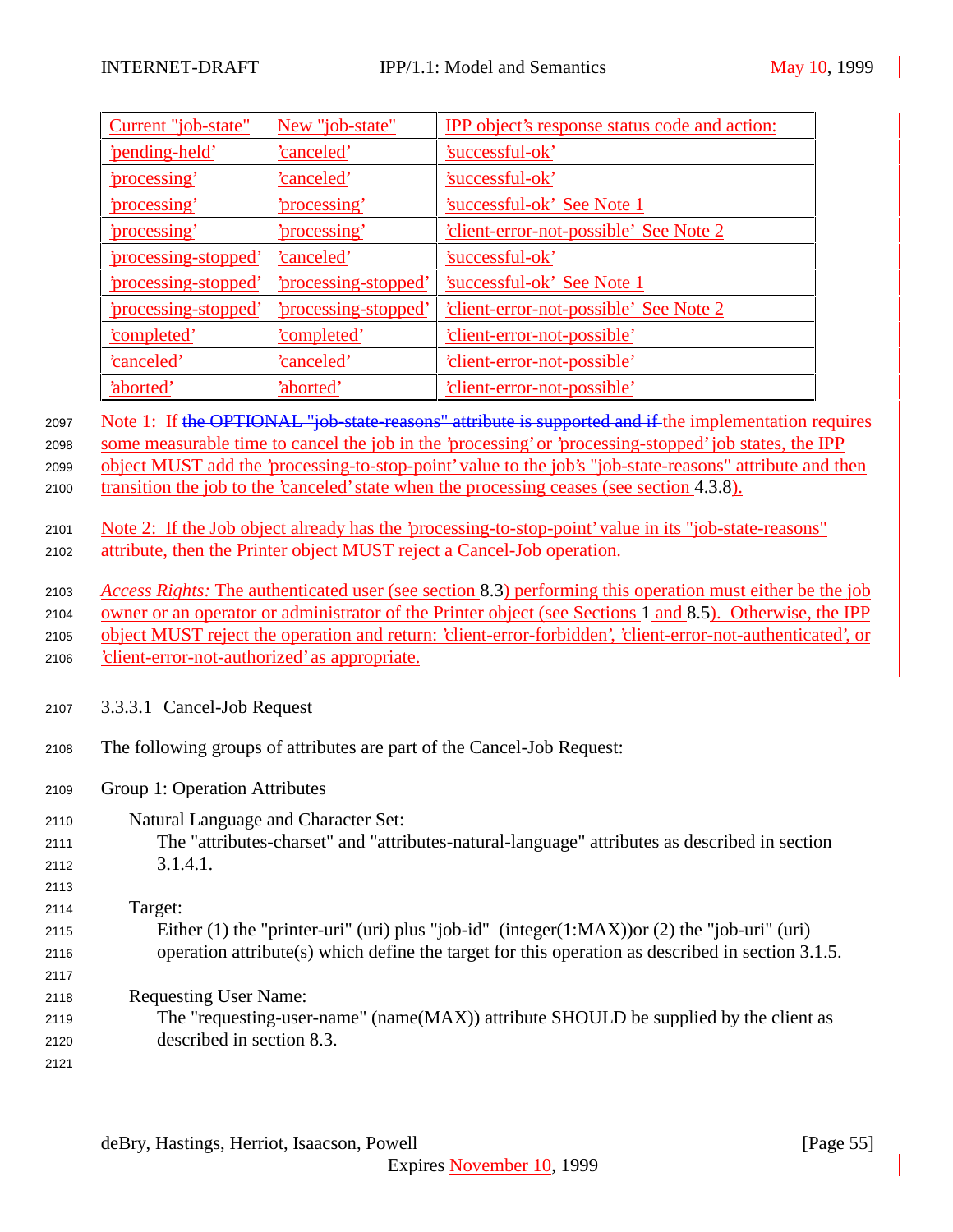| 2122 | "message" (text(127)):                                                                                      |
|------|-------------------------------------------------------------------------------------------------------------|
| 2123 | The client OPTIONALLY supplies this attribute. The Printer object OPTIONALLY supports                       |
| 2124 | this attribute. It is a message to the operator. This "message" attribute is not the same as the "job-      |
| 2125 | message-from-operator" attribute. That attribute is used to report a message from the operator to           |
| 2126 | the end user that queries that attribute. This "message" operation attribute is used to send a              |
| 2127 | message from the client to the operator along with the operation request. It is an implementation           |
| 2128 | decision of how or where to display this message to the operator (if at all).                               |
| 2129 |                                                                                                             |
| 2130 | 3.3.3.2 Cancel-Job Response                                                                                 |
| 2131 | The following sets of attributes are part of the Cancel-Job Response:                                       |
| 2132 | Group 1: Operation Attributes                                                                               |
| 2133 | <b>Status Message:</b>                                                                                      |
| 2134 | In addition to the REQUIRED status code returned in every response, the response                            |
| 2135 | OPTIONALLY includes a "status-message" (text) operation attribute as described in sections 13               |
| 2136 | and 3.1.6.                                                                                                  |
| 2137 |                                                                                                             |
| 2138 | If the job is already in the 'completed', 'aborted', or 'canceled' state, or the 'process to stop point'    |
| 2139 | value is set in the Job's "job-state-reasons" attribute, the Printer object MUST reject the request         |
| 2140 | and return the 'client-error-not-possible' error status code.                                               |
| 2141 |                                                                                                             |
| 2142 | Natural Language and Character Set:                                                                         |
| 2143 | The "attributes-charset" and "attributes-natural-language" attributes as described in section               |
| 2144 | 3.1.4.2.                                                                                                    |
| 2145 |                                                                                                             |
| 2146 | Group 2: Unsupported Attributes                                                                             |
| 2147 | See section 3.1.7 for details on returning Unsupported Attributes. This is a set of Operation               |
| 2148 | attributes supplied by the client (in the request) that are not supported by the Printer object or that     |
| 2149 | conflict with one another (see section 3.2.1.2 and the Implementer's Guide [IPP-IIG]). If the               |
| 2150 | Printer object is not returning any Unsupported Attributes in the response, the Printer object              |
| 2151 | SHOULD omit Group 2 rather than sending an empty group. However, a client MUST be able                      |
| 2152 | to accept an empty group.                                                                                   |
| 2153 |                                                                                                             |
| 2154 | Once a successful response has been sent, the implementation guarantees that the Job will eventually end    |
| 2155 | up in the 'canceled' state. Between the time of the Cancel-Job operation is accepted and when the job       |
| 2156 | enters the 'canceled' job-state (see section 4.3.7), the "job-state-reasons" attribute SHOULD contain the ' |
| 2157 | processing-to-stop-point-'value which indicates to later queries that although the Job might still be       |

'processing', it will eventually end up in the 'canceled' state, not the 'completed' state.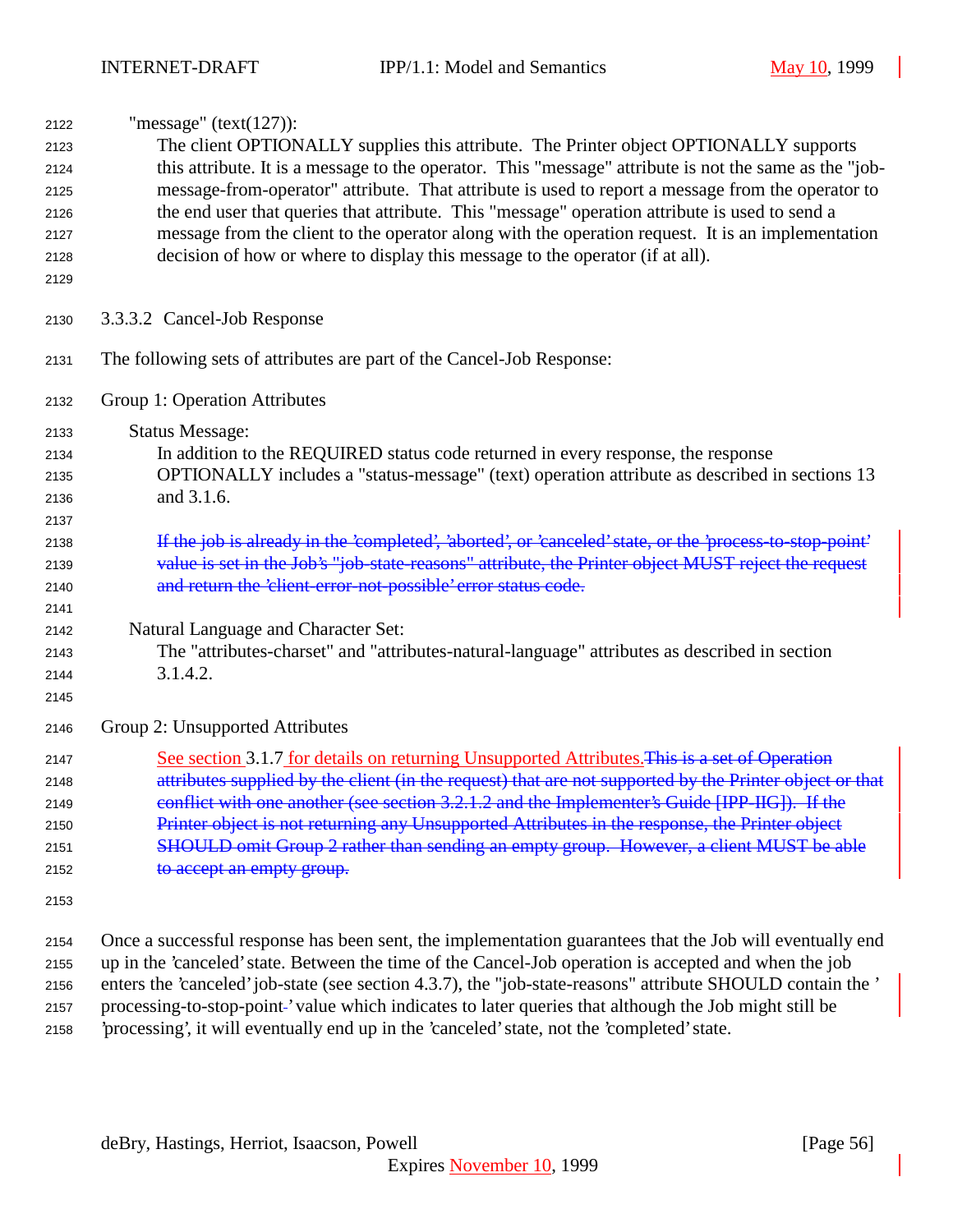| 2159 |  | 3.3.4 Get-Job-Attributes Operation |  |
|------|--|------------------------------------|--|
|------|--|------------------------------------|--|

 This REQUIRED operation allows a client to request the values of attributes of a Job object and it is almost identical to the Get-Printer-Attributes operation (see section 3.2.5). The only differences are that the operation is directed at a Job object rather than a Printer object, there is no "document-format"

 operation attribute used when querying a Job object, and the returned attribute group is a set of Job object attributes rather than a set of Printer object attributes.

For Jobs, the possible names of attribute groups are:

- 2166 'job-template': all the subset of the Job Template attributes that apply to a Job object (the first 2167 column of the table in Section 4.2) that the implementation supports for Job objects.
- 2168 'job-description': all the subset of the Job Description attributes specified in Section 4.3 that the implementation supports for Job objects.
- 2170 'all': the special group 'all' that includes all supported attributes that the implementation supports for Job objects. Issue 23
- 

Since a client MAY request specific attributes or named groups, there is a potential that there is some

overlap. For example, if a client requests, 'job-name' and 'job-description', the client is actually

- requesting the "job-name" attribute once by naming it explicitly, and once by inclusion in the 'job- description' group. In such cases, the Printer object NEED NOT return the attribute only once in the response even if it is requested multiple times. The client SHOULD NOT request the same attribute in
- multiple ways.
- It is NOT REQUIRED that a Job object support all attributes belonging to a group (since some attributes are OPTIONAL). However it is REQUIRED that each Job object support all group names.
- 3.3.4.1 Get-Job-Attributes Request
- The following groups of attributes are part of the Get-Job-Attributes Request when the request is directed at a Job object:
- Group 1: Operation Attributes
- Natural Language and Character Set:
- The "attributes-charset" and "attributes-natural-language" attributes as described in section 3.1.4.1.
- Target:
- Either (1) the "printer-uri" (uri) plus "job-id" (integer(1:MAX)) or (2) the "job-uri" (uri) operation attribute(s) which define the target for this operation as described in section 3.1.5.
- Requesting User Name:
- The "requesting-user-name" (name(MAX)) attribute SHOULD be supplied by the client as described in section 8.3.
-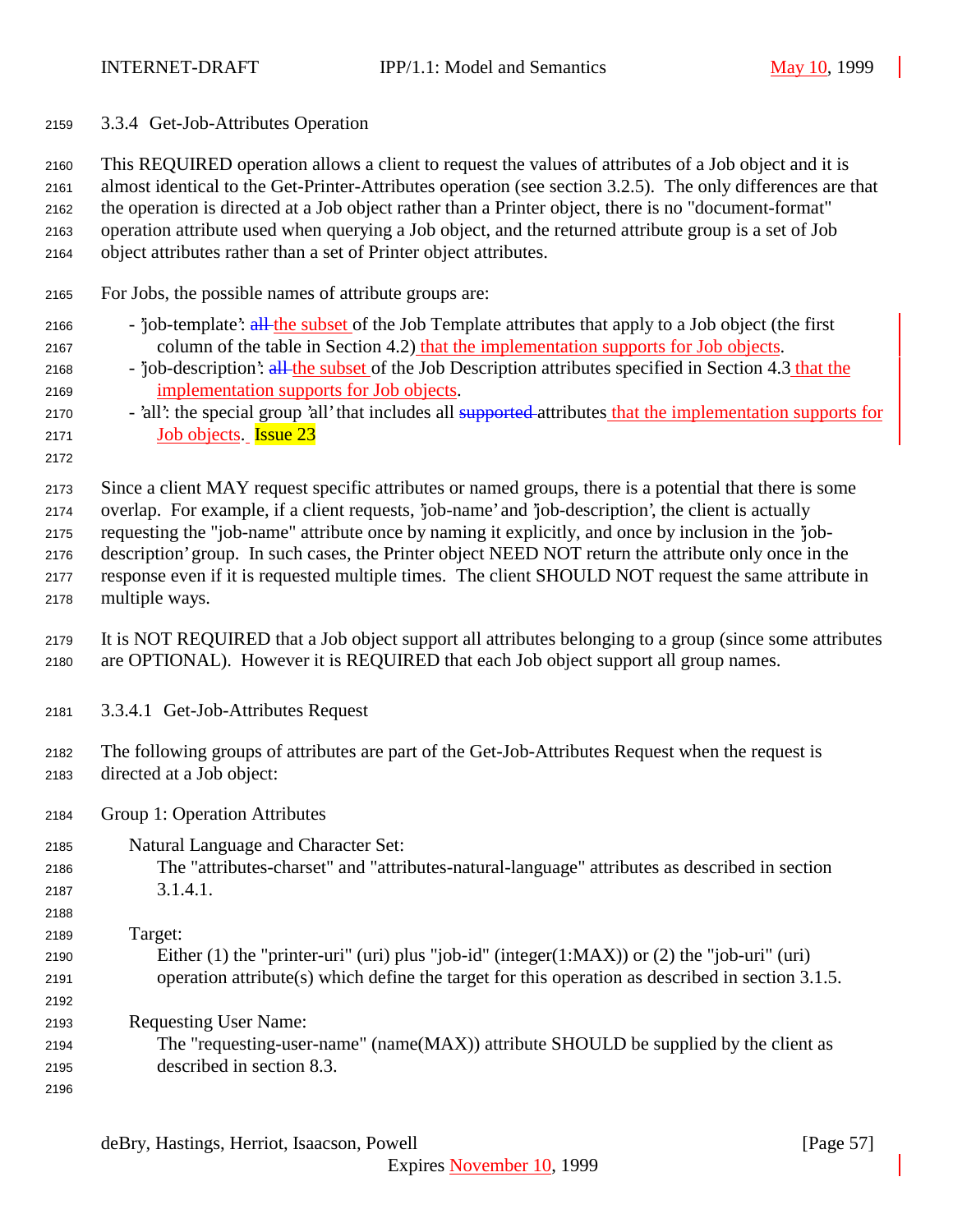| 2197 | "requested-attributes" (1setOf keyword) :                                                               |
|------|---------------------------------------------------------------------------------------------------------|
| 2198 | The client OPTIONALLY supplies this attribute. The IPP object MUST support this attribute.              |
| 2199 | It is a set of attribute names and/or attribute group names in whose values the requester is            |
| 2200 | interested. If the client omits this attribute, the IPP object MUST respond as if this attribute had    |
| 2201 | been supplied with a value of 'all'.                                                                    |
|      |                                                                                                         |
| 2202 |                                                                                                         |
| 2203 | 3.3.4.2 Get-Job-Attributes Response                                                                     |
| 2204 | The Printer object returns the following sets of attributes as part of the Get-Job-Attributes Response: |
| 2205 | Group 1: Operation Attributes                                                                           |
| 2206 | <b>Status Message:</b>                                                                                  |
| 2207 | In addition to the REQUIRED status code returned in every response, the response                        |
| 2208 | OPTIONALLY includes a "status-message" (text) operation attribute as described in sections 13           |
| 2209 | and 3.1.6.                                                                                              |
| 2210 |                                                                                                         |
| 2211 | Natural Language and Character Set:                                                                     |
| 2212 | The "attributes-charset" and "attributes-natural-language" attributes as described in section           |
| 2213 | 3.1.4.2. The "attributes-natural-language" MAY be the natural language of the Job object, rather        |
| 2214 | than the one requested.                                                                                 |
|      |                                                                                                         |
| 2215 |                                                                                                         |
| 2216 | Group 2: Unsupported Attributes                                                                         |
| 2217 | See section 3.1.7 for details on returning Unsupported Attributes.                                      |
| 2218 |                                                                                                         |
| 2219 | This is a set of Operation attributes supplied by the client (in the request) that are not supported    |
| 2220 | by the Printer object or that conflict with one another (see sections 3.2.1.2 and the Implementer's     |
| 2221 | <b>Guide [IPP IIG]).</b> The response NEED NOT contain the "requested-attributes" operation             |
| 2222 | attribute with any supplied values (attribute keywords) that were requested by the client but are       |
| 2223 | not supported by the IPP object. If the Printer does include unsupported attributes referenced in       |
| 2224 | "requested-attributes" and such attributes include group names, such as 'all', the unsupported          |
| 2225 | attributes MUST NOT include attributes described in the standard but not supported by the               |
| 2226 | implementation. Issue 23-If the Printer object is not returning any Unsupported Attributes in the       |
| 2227 | response, the Printer object SHOULD omit Group 2 rather than sending an empty group.                    |
|      | However, a client MUST be able to accept an empty group.                                                |
| 2228 |                                                                                                         |
| 2229 |                                                                                                         |
| 2230 | Group 3: Job Object Attributes                                                                          |
| 2231 | This is the set of requested attributes and their current values. The IPP object ignores (does not      |
| 2232 | respond with) any requested attribute or value which is not supported or which is restricted by the     |
| 2233 | security policy in force, including whether the requesting user is the user that submitted the job      |
| 2234 | (job originating user) or not (see section 8). However, the IPP object MUST respond with the            |
|      |                                                                                                         |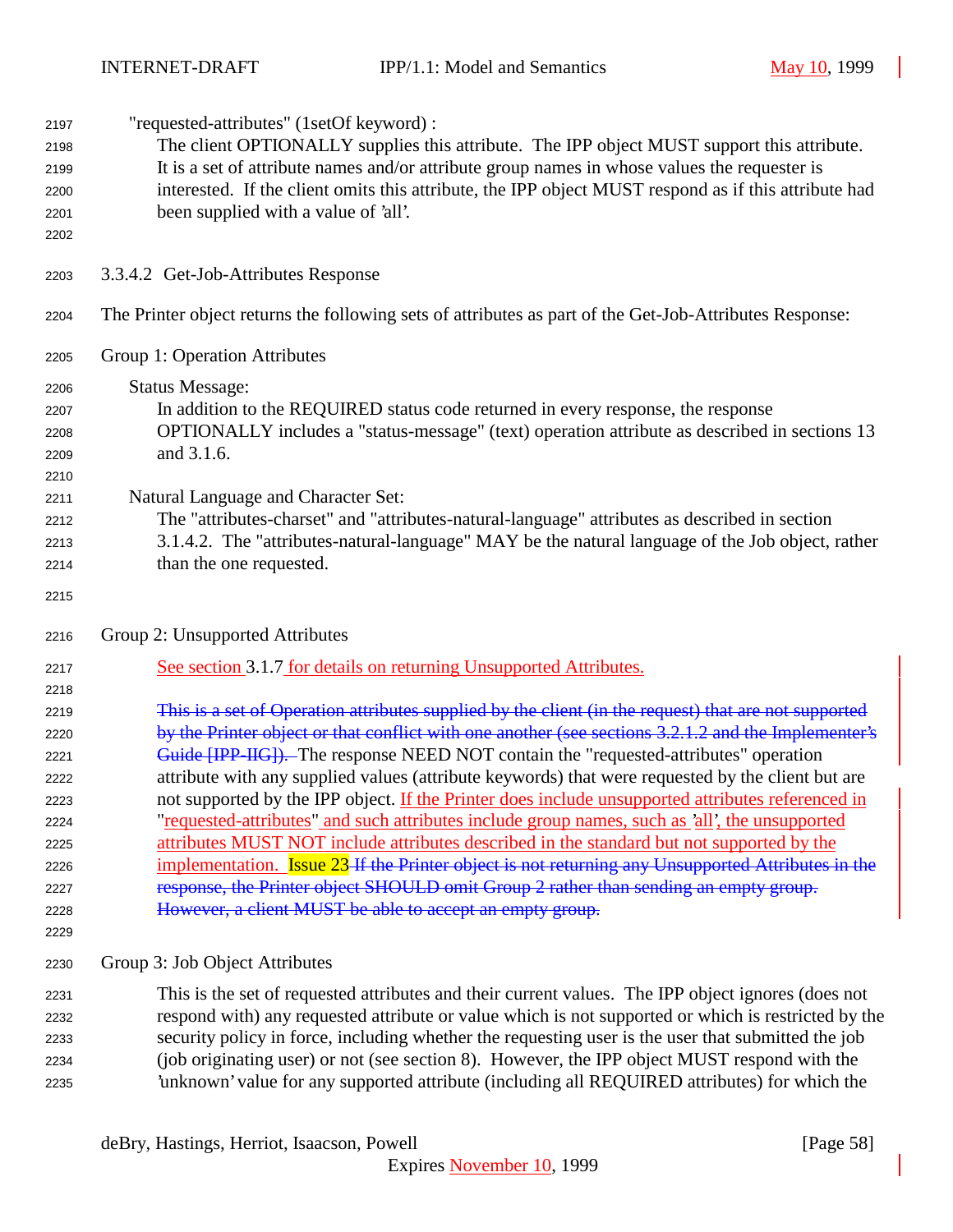IPP object does not know the value, unless it would violate the security policy. See the description of the "out-of-band" values in the beginning of Section 4.1.

3.3.5 Hold-Job Operation

 This OPTIONAL operation allows a client to hold a pending job in the queue so that it is not eligible for scheduling. If the Hold-Job operation is supported, then the Release-Job operation MUST be supported, and vice-versa. The OPTIONAL "job-hold-until" operation attribute allows a client to specify whether to hold the job indefinitely or until a specified time period, if supported.

 The IPP object MUST accept or reject the request based on the job's current state and transition the job to the indicated new state as follows:

| Current "job-state"  | New "job-state"      | IPP object's response status code and action: |
|----------------------|----------------------|-----------------------------------------------|
| 'pending'            | 'pending-held'       | 'successful-ok' See Note 1                    |
| 'pending'            | 'pending'            | 'successful-ok' See Note 2                    |
| 'pending-held'       | 'pending-held'       | 'successful-ok' See Note 1                    |
| 'pending-held'       | 'pending'            | 'successful-ok' See Note 2                    |
| processing'          | processing'          | 'client-error-not-possible'                   |
| 'processing-stopped' | 'processing-stopped' | 'client-error-not-possible'                   |
| 'completed'          | 'completed'          | 'client-error-not-possible'                   |
| 'canceled'           | 'canceled'           | 'client-error-not-possible'                   |
| 'aborted'            | 'aborted'            | 'client-error-not-possible'                   |

2245 Note 1: If the OPTIONAL "job-state-reasons" attribute is supported and if the implementation supports multiple reasons for a job to be in the 'pending-held' state, the IPP object MUST add the 'job-hold-until-specified' value to the job's "job-state-reasons" attribute.

 Note 2: If the IPP object supports the "job-hold-until" operation attribute, but the specified time period has already started (or is the 'no-hold' value) and there are no other reasons to hold the job, the IPP object MUST make the job be a candidate for processing immediately (see Section 4.2.2) by putting the job in the 'pending' state.

 Note: In order to keep the Hold-Job operation simple, such a request is rejected when the job is in the 'processing' or 'processing-stopped' states. If an operation is needed to hold jobs while in these states, it will be added as an additional operation, rather than overloading the Hold-Job operation. Then it is clear to clients by querying the Printer object's "operations-supported" (see Section 4.4.15) and the Job object's "job-state" (see Section 4.3.7) attributes which operations are possible.

 *Access Rights:* The requesting authenticated user (see section 8.3) performing this operation must either 2258 be the submitter of the job owner or an operator or administrator of the Printer object (see Sections 1 and 8.5). Otherwise, the IPP object MUST reject the operation and return: 'client-error-forbidden', 'client-error-not-authenticated', or 'client-error-not-authorized' as appropriate.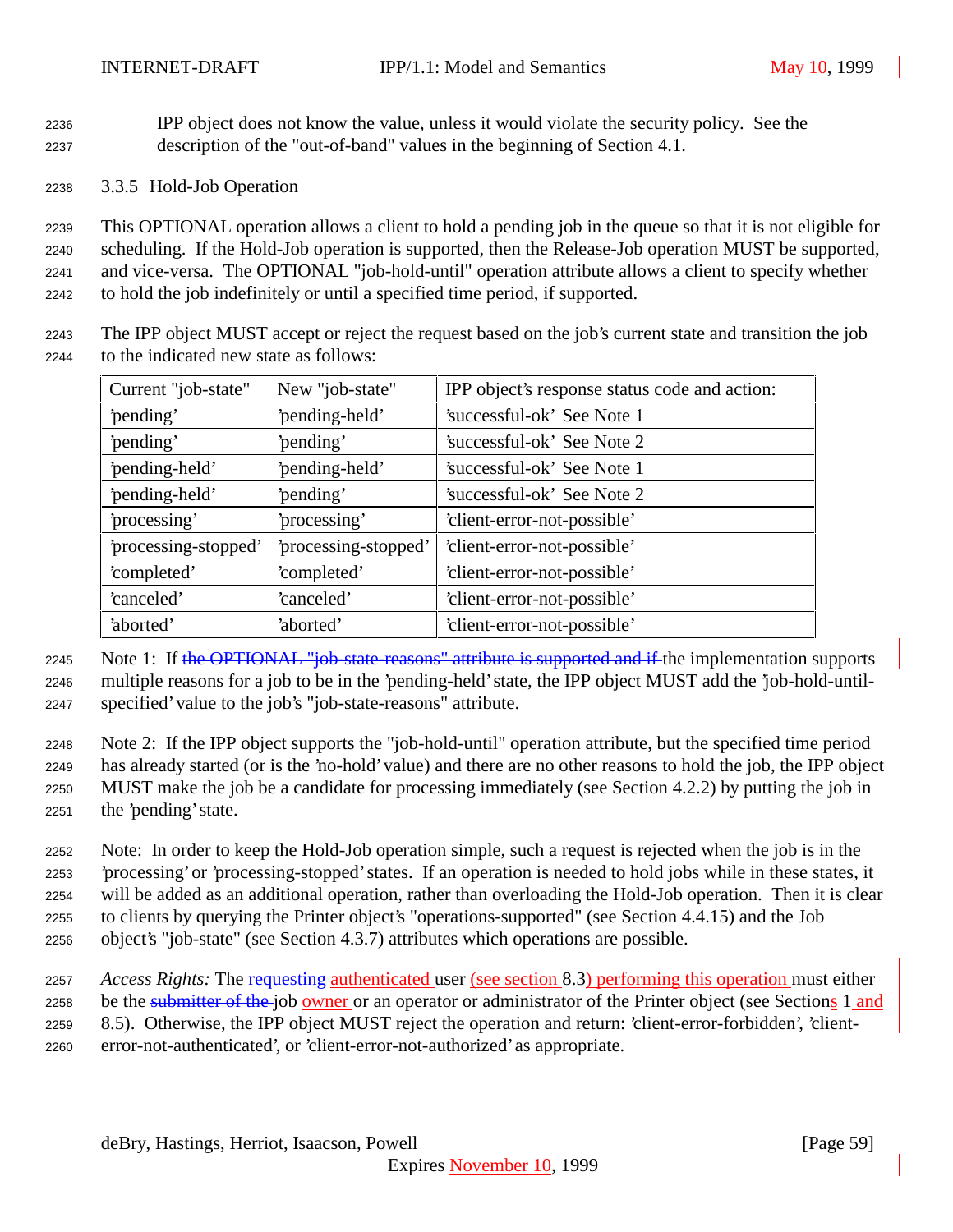3.3.5.1 Hold-Job Request

 The groups and operation attributes are the same as for a Cancel-Job request (see section 3.3.3.1), with the addition of the following Group 1 Operation attribute:

- "job-hold-until" (type3 keyword | name(MAX)):
- The client OPTIONALLY supplies this Operation attribute. The IPP object MUST support this operation attribute in a Hold-Job request, if it supports the "job-hold-until" Job template attribute in create operations. See section 4.2.2. The IPP object SHOULD support the "job-hold-until" Job Template attribute for use in job create operations with at least the 'indefinite' value, if it supports the Hold-Job operation. Otherwise, a client cannot create a job and hold it immediately (without picking some supported time period in the future).
- If supplied and supported as specified in the Printer's "job-hold-until-supported" attribute, the IPP object copies the supplied operation attribute to the Job object, replacing the job's previous "job- hold-until" attribute, if present, and makes the job a candidate for scheduling during the supplied named time period.
- If supplied, but either the "job-hold-until" Operation attribute itself or the value supplied is not supported, the IPP object accepts the request, returns the unsupported attribute or value in the Unsupported Attributes Group according to section 3.1.73.2.1.2, returns the 'successful-ok- ignored-or-substituted-attributes, and holds the job indefinitely until a client performs a subsequent Release-Job operation.
- If the client (1) supplies a value that specifies a time period that has already started or the 'no- hold' value (meaning don't hold the job) and (2) the IPP object supports the "job-hold-until" operation attribute and there are no other reasons to hold the job, the IPP object MUST accept the operation and make the job be a candidate for processing immediately (see Section 4.2.2).
- If the client does not supply a "job-hold-until" Operation attribute in the request, the IPP object MUST populate the job object with a "job-hold-until" attribute with the 'indefinite' value (if IPP object supports the "job-hold-until" attribute) and hold the job indefinitely, until a client performs a Release-Job operation.
- 3.3.5.2 Hold-Job Response
- The groups and attributes are the same as for a Cancel-Job response (see section 3.3.3.2).
- 3.3.6 Release-Job Operation
- This OPTIONAL operation allows a client to release a previously held job so that it is again eligible for scheduling. If the Hold-Job operation is supported, then the Release-Job operation MUST be supported, and vice-versa.
- This operation removes the "job-hold-until" job attribute, if present, from the job object that had been supplied in the create or most recent Hold-Job or Restart-Job operation and remove its effect on the job.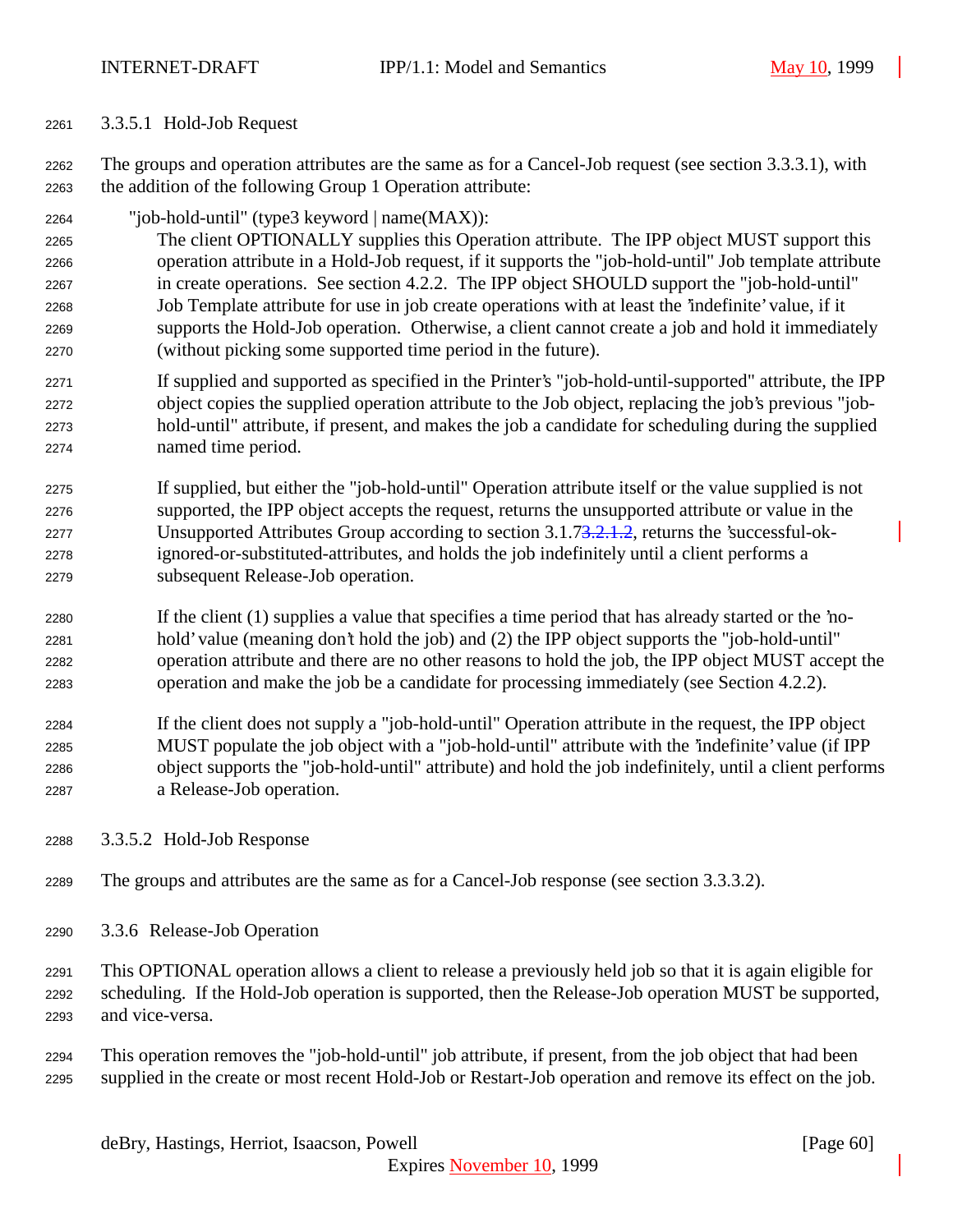2296 If the OPTIONAL "job-state-reasons" attribute is supported, Issue 30 The IPP object MUST remove the

'job-hold-until-specified' value from the job's "job-state-reasons" attribute, if present. See section 4.3.8.

 The IPP object MUST accept or reject the request based on the job's current state and transition the job to the indicated new state as follows:

| Current "job-state"  | New "job-state"      | IPP object's response status code and action: |
|----------------------|----------------------|-----------------------------------------------|
| 'pending'            | 'pending'            | 'successful-ok' No effect on the job.         |
| 'pending-held'       | 'pending-held'       | 'successful-ok' See Note 1                    |
| 'pending-held'       | 'pending'            | 'successful-ok'                               |
| processing'          | 'processing'         | 'successful-ok' No effect on the job.         |
| 'processing-stopped' | 'processing-stopped' | 'successful-ok' No effect on the job.         |
| 'completed'          | 'completed'          | 'client-error-not-possible'                   |
| 'canceled'           | 'canceled'           | 'client-error-not-possible'                   |
| 'aborted'            | 'aborted'            | 'client-error-not-possible'                   |

 Note 1: If there are other reasons to keep the job in the 'pending-held' state, such as 'resources-are-not- ready', the job remains in the 'pending-held' state. Thus the 'pending-held' state is not just for jobs that have the 'job-hold-until' applied to them, but are for any reason to keep the job from being a candidate for scheduling and processing, such as 'resources-are-not-ready'. See the "job-hold-until" attribute (section 4.2.2).

 *Access Rights:* The authenticated user (see section 8.3) performing this operation requesting user must 2306 either be the submitter of the job owner or an operator or administrator of the Printer object (see Sections 2307 1 and 8.5). Otherwise, the IPP object MUST reject the operation and return: 'client-error-forbidden', 'client-error-not-authenticated', or 'client-error-not-authorized' as appropriate.

- The Release-Job Request and Release-Job Response have the same attribute groups and attributes as the Cancel-Job operation (see section 3.3.3.1 and 3.3.3.2).
- 3.3.7 Restart-Job Operation

 This OPTIONAL operation allows a client to restart a job that is retained in the queue after processing has completed (see section 4.3.7.1).

 The job is moved to the 'pending' job state and restarts at the beginning on the same IPP Printer object with the same attribute values. The Job Description attributes that accumulate job progress, such as "job-impressions-completed", "job-media-sheets-completed", and "job-k-octets-processed", MUST be reset to 0 so that they give an accurate record of the job from its restart point. The job object MUST continue to use the same "job-uri" and "job-id" attribute values.

 Note: If in the future an operation is needed that does not reset the job progress attributes, then a new operation will be defined which makes a copy of the job, assigns a new "job-uri" and "job-id" to the copy and resets the job progress attributes in the new copy only.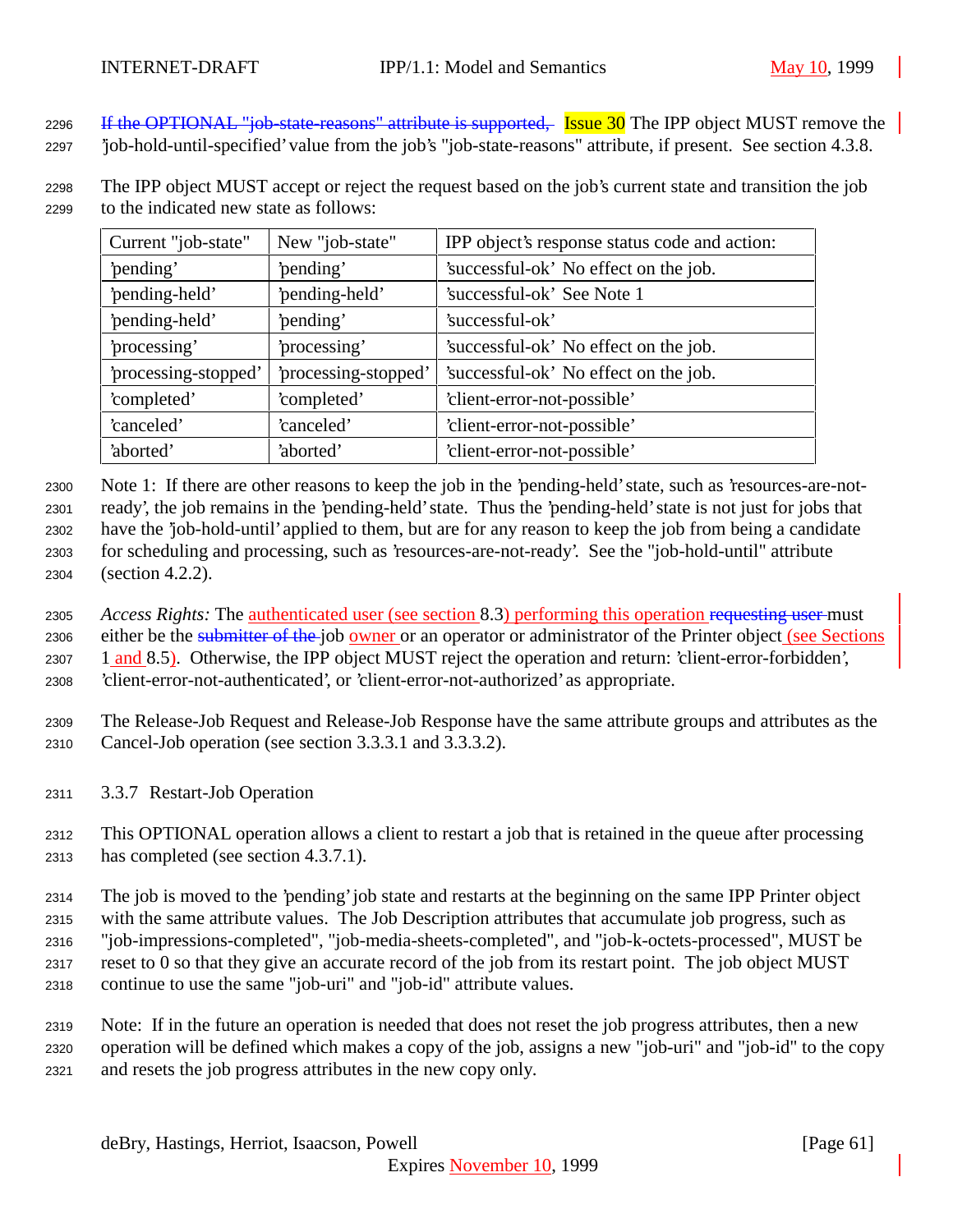<sup>2322</sup> The IPP object MUST accept or reject the request based on the job's current state, transition the job to <sup>2323</sup> the indicated new state as follows:

| Current "job-state"  | New "job-state"      | IPP object's response status code and action: |
|----------------------|----------------------|-----------------------------------------------|
| 'pending'            | 'pending'            | 'client-error-not-possible'.                  |
| 'pending-held'       | 'pending-held'       | 'client-error-not-possible'.                  |
| processing'          | processing'          | 'client-error-not-possible'.                  |
| 'processing-stopped' | 'processing-stopped' | 'client-error-not-possible'.                  |
| 'completed'          | 'pending'            | 'successful-ok' - job is started over.        |
| 'completed'          | 'completed'          | 'client-error-not-possible' - see Note 1      |
| 'canceled'           | 'pending'            | 'successful-ok' - job is started over.        |
| 'canceled'           | 'canceled'           | 'client-error-not-possible' - see Note 1      |
| 'aborted'            | 'pending'            | 'successful-ok' - job is started over.        |
| 'aborted'            | 'aborted'            | 'client-error-not-possible' - see Note 1      |

2324

<sup>2325</sup> Note 1: If the Job Retention Period has expired for the job in this state, then the IPP object rejects the <sup>2326</sup> operation. See section 4.3.7.1.

 Note: In order to prevent a user from inadvertently restarting a job in the middle, the Restart-Job request is rejected when the job is in the 'processing' or 'processing-stopped' states. If in the future an operation is needed to hold or restart jobs while in these states, it will be added as an additional operation, rather than overloading the Restart-Job operation, so that it is clear that the user intended that the current job not be completed.

<sup>2332</sup> *Access Rights:* The authenticated user (see section 8.3) performing this operation requesting user must 2333 either be the submitter of the job owner or an operator or administrator of the Printer object (see Sections 2334 1 and 8.5). Otherwise, the IPP object MUST reject the operation and return: 'client-error-forbidden', <sup>2335</sup> 'client-error-not-authenticated', or 'client-error-not-authorized' as appropriate.

<sup>2336</sup> 3.3.7.1 Restart-Job Request

<sup>2337</sup> The groups and attributes are the same as for a Cancel-Job request (see section 3.3.3.1), with the addition <sup>2338</sup> of the following Group 1 Operation attribute:

<sup>2339</sup> "job-hold-until" (type3 keyword | name(MAX)):

 The client OPTIONALLY supplies this attribute. The IPP object MUST support this Operation attribute in a Restart-Job request, if it supports the "job-hold-until" Job Template attribute in create operations. See section 4.2.2. Otherwise, the IPP object NEED NOT support the "job-hold-until" Operation attribute in a Restart-Job request.

 If supplied and supported as specified in the Printer's "job-hold-until-supported" attribute, the IPP object copies the supplied Operation attribute to the Job object, replacing the job's previous "job- hold-until" attribute, if present, and makes the job a candidate for scheduling during the supplied named time period. See section 4.2.2.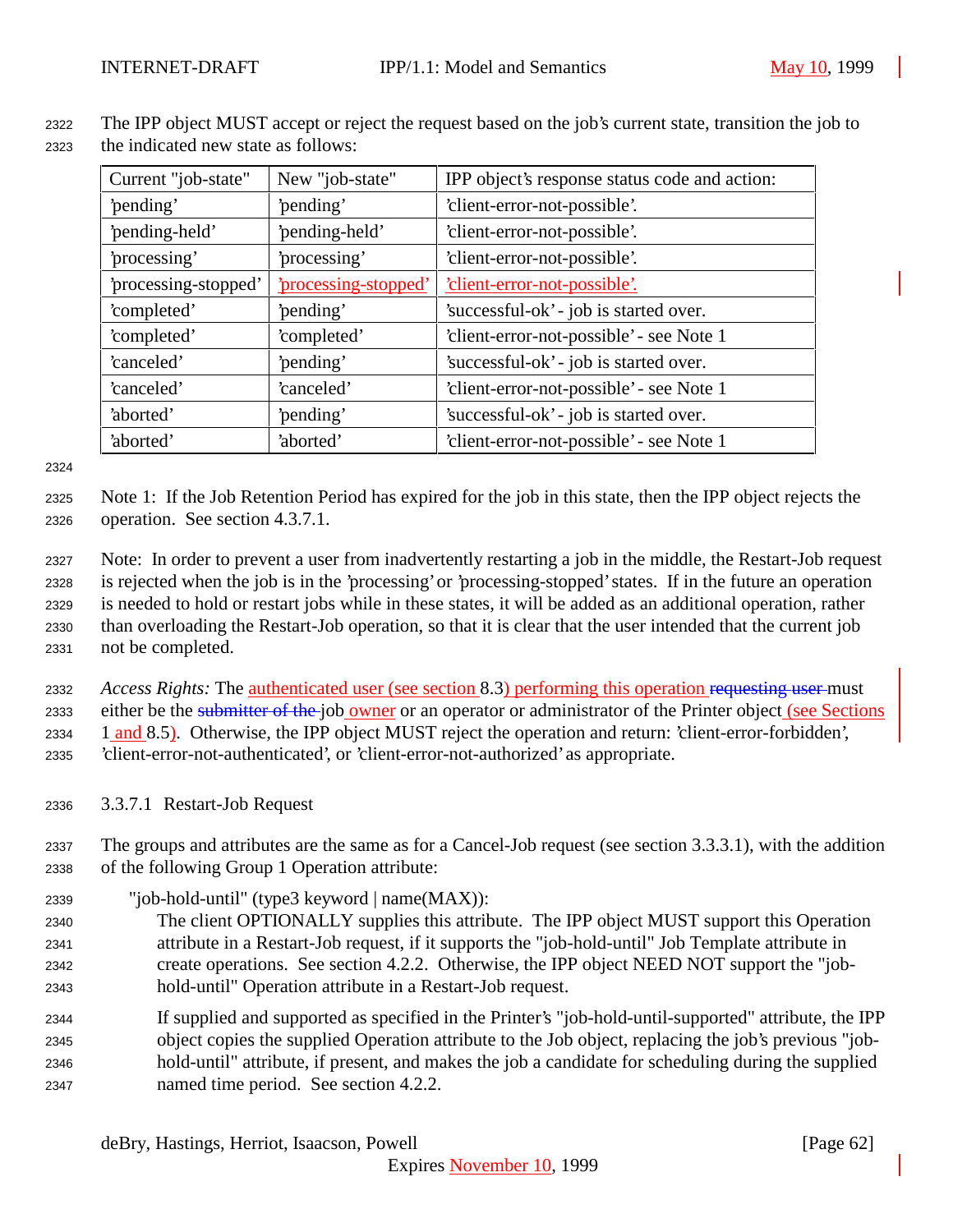If supplied, but the value is not supported, the IPP object accepts the request, returns the unsupported attribute or value in the Unsupported Attributes Group according to section 3.1.73.2.1.2, returns the 'successful-ok-ignored-or-substituted-attributes' status code, and holds the job indefinitely until a client performs a subsequent Release-Job operation.

 If supplied, but the "job-hold-until" Operation attribute itself is not supported, the IPP object accepts the request, returns the unsupported attribute with the out-of-band 'unsupported' value in 2354 the Unsupported Attributes Group according to section 3.1.7<del>3.2.1.2</del>, returns the 'successful-ok- ignored-or-substituted-attributes' status code, and restarts the job, i.e., ignores the "job-hold-until" attribute.

 If the client (1) supplies a value that specifies a time period that has already started or the 'no- hold' value (meaning don't hold the job) and (2) the IPP object supports the "job-hold-until" operation attribute and there are no other reasons to hold the job, the IPP object makes the job a candidate for processing immediately (see Section 4.2.2).

 If the client does not supply a "job-hold-until" operation attribute in the request, the IPP object removes the "job-hold-until" attribute, if present, from the job. If there are no other reasons to hold the job, the Restart-Job operation makes the job a candidate for processing immediately (see Section 4.2.2).

3.3.7.2 Restart-Job Response

The groups and attributes are the same as for a Cancel-Job response (see section 3.3.3.2).

 Note: In the future an OPTIONAL Modify-Job operation may be specified that allows the client to modify other attributes before releasing the restarted job.

4. Object Attributes

 This section describes the attributes with their corresponding attribute syntaxes and values that are part of the IPP model. The sections below show the objects and their associated attributes which are included within the scope of this protocol. Many of these attributes are derived from other relevant specifications:

- Document Printing Application (DPA) [ISO10175]
- RFC 1759 Printer MIB [RFC1759]
- 

 Each attribute is uniquely identified in this document using a "keyword" (see section 12.2.1) which is the name of the attribute. The keyword is included in the section header describing that attribute.

Note: Not only are keywords used to identify attributes, but one of the attribute syntaxes described

 below is "keyword" so that some attributes have keyword values. Therefore, these attributes are defined as having an attribute syntax that is a set of keywords.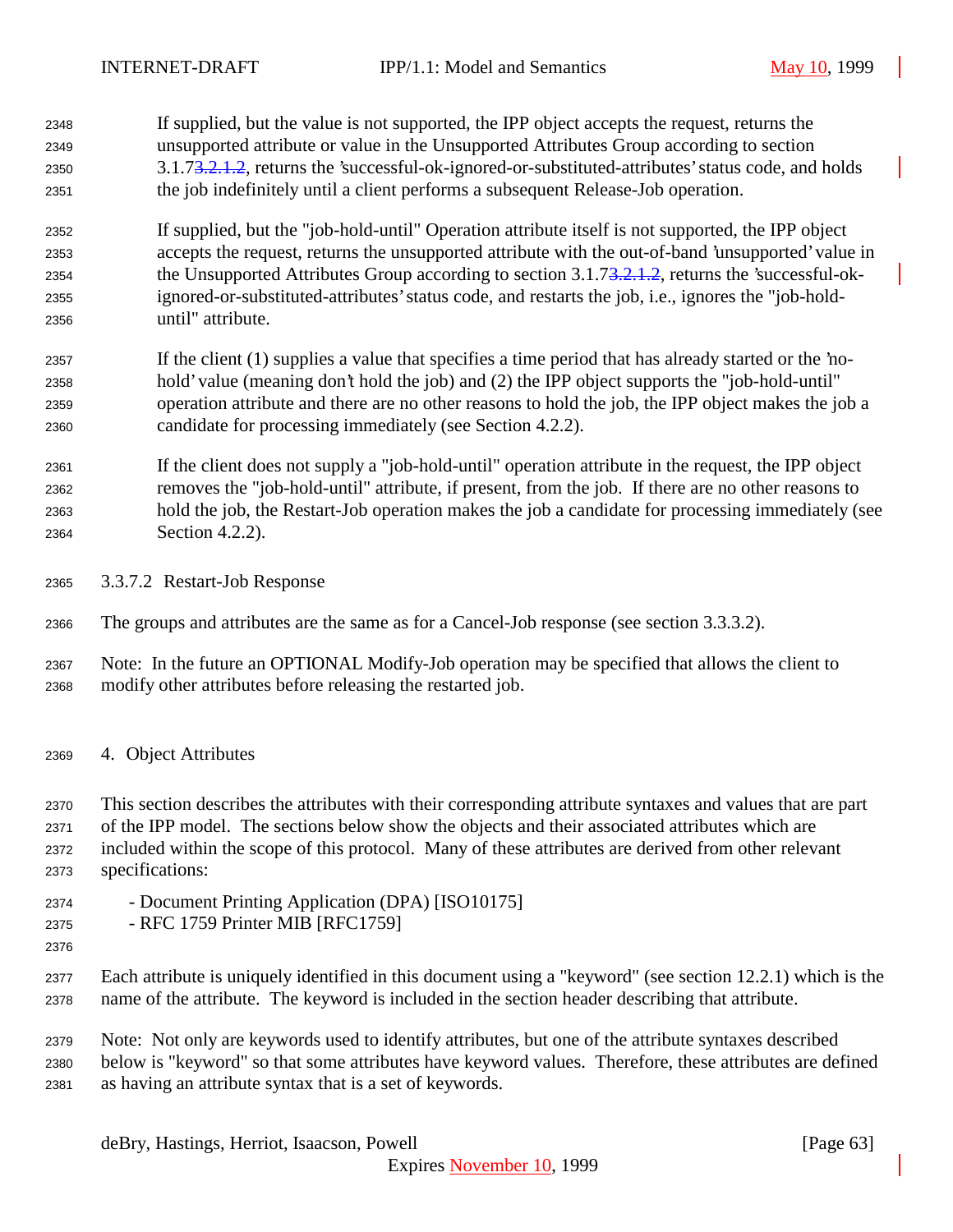## 4.1 Attribute Syntaxes

 This section defines the basic attribute syntax types that all clients and IPP objects MUST be able to accept in responses and accept in requests, respectively. Each attribute description in sections 3 and 3.3.5 includes the name of attribute syntax(es) in the heading (in parentheses). A conforming implementation of an attribute MUST include the semantics of the attribute syntax(es) so identified. Section 6.3 describes how the protocol can be extended with new attribute syntaxes.

 The attribute syntaxes are specified in the following sub-sections, where the sub-section heading is the keyword name of the attribute syntax inside the single quotes. In operation requests and responses each attribute value MUST be represented as one of the attribute syntaxes specified in the sub-section heading for the attribute. In addition, the value of an attribute in a response (but not in a request) MAY be one of the "out-of-band" values whose special encoding rules are defined in the "Encoding and Transport" 2393 specification [IPP-PRO]. Standard "out-of-band" values are: **Issue 12 and Issue 15** 

- 'unknown': The attribute is supported by the IPP object, but the value is unknown to the IPP object for some reason.
- 'unsupported': The attribute is unsupported by the IPP object. This value MUST be returned only as the value of an attribute in the Unsupported Attributes Group.
- 'no-value': The attribute is supported by the Printer object, but the administrator has not yet configured a value.
- 

The "Encoding and Transport" specification [IPP-PRO] defines mechanisms for passing "out-of-band"

2402 values. All attributes in a request MUST have one or more values as defined in Sections 4.2 to 4.4. Thus clients MUST NOT supply attributes with "out-of-band" values. All attributes in a response

MUST have one or more values as defined in Sections 4.2 to 4.4 or a single "out-of-band" value.

 Most attributes are defined to have a single attribute syntax. However, a few attributes (e.g., "job-sheet", "media", "job-hold-until") are defined to have several attribute syntaxes, depending on the value. These multiple attribute syntaxes are separated by the "|" character in the sub-section heading to indicate the choice. Since each value MUST be tagged as to its attribute syntax in the protocol, a single-valued attribute instance may have any one of its attribute syntaxes and a multi-valued attribute instance may have a mixture of its defined attribute syntaxes.

4.1.1 'text'

 A text attribute is an attribute whose value is a sequence of zero or more characters encoded in a maximum of 1023 ('MAX') octets. MAX is the maximum length for each value of any text attribute. However, if an attribute will always contain values whose maximum length is much less than MAX, the definition of that attribute will include a qualifier that defines the maximum length for values of that attribute. For example: the "printer-location" attribute is specified as "printer-location (text(127))". In this case, text values for "printer-location" MUST NOT exceed 127 octets; if supplied with a longer text string via some external interface (other than the protocol), implementations are free to truncate to this shorter length limitation.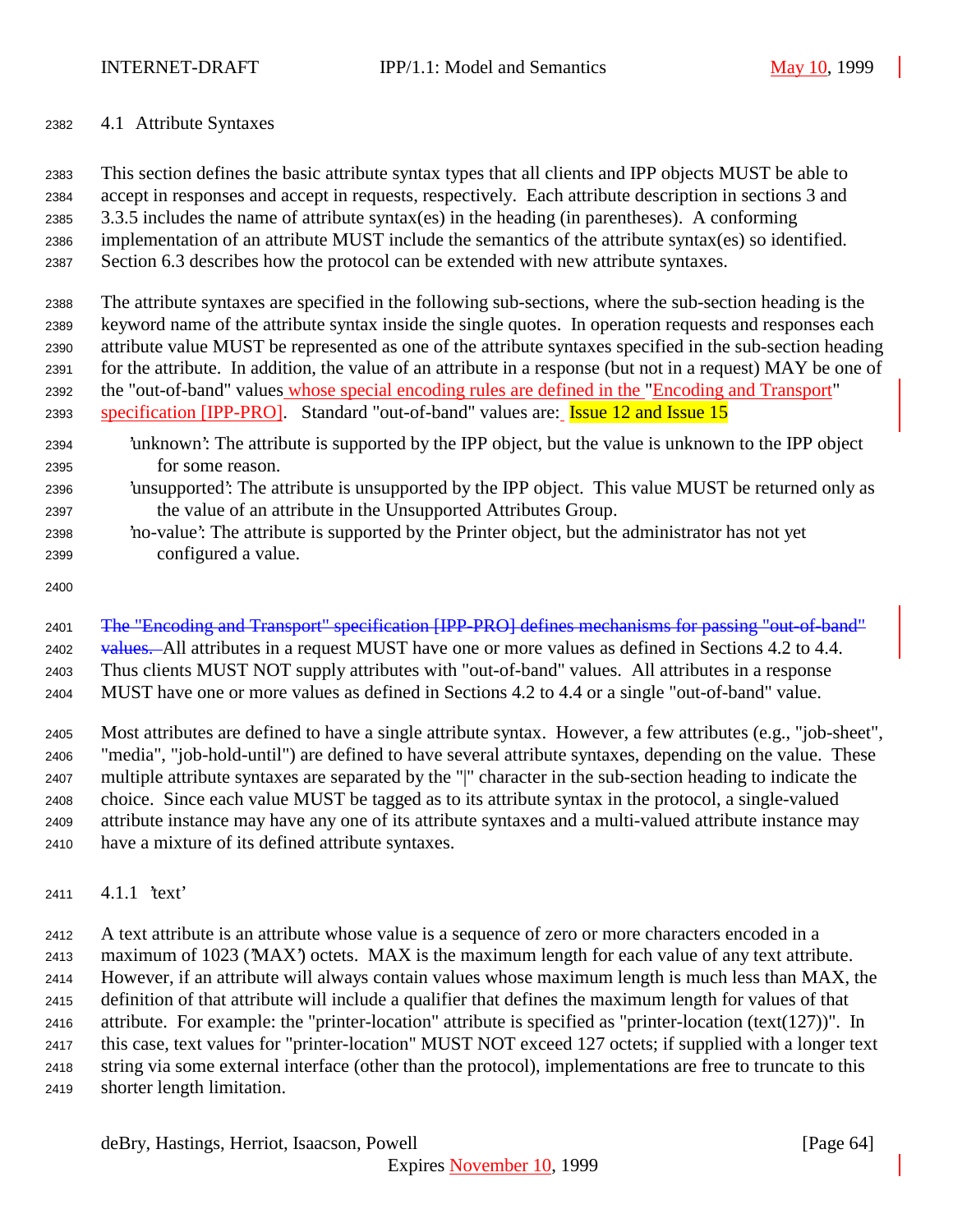In this specification, all text attributes are defined using the 'text' syntax. However, 'text' is used only for brevity; the formal interpretation of 'text' is: 'textWithoutLanguage | textWithLanguage'. That is, for any attribute defined in this specification using the 'text' attribute syntax, all IPP objects and clients MUST support both the 'textWithoutLanguage' and 'textWithLanguage' attribute syntaxes. However, in actual usage and protocol execution, objects and clients accept and return only one of the two syntax per attribute. The syntax 'text' never appears "on-the-wire".

 Both 'textWithoutLanguage' and 'textWithLanguage' are needed to support the real world needs of interoperability between sites and systems that use different natural languages as the basis for human communication. Generally, one natural language applies to all text attributes in a given request or response. The language is indicated by the "attributes-natural-language" operation attribute defined in section 3.1.4 or "attributes-natural-language" job attribute defined in section 4.3.18, and there is no need to identify the natural language for each text string on a value-by-value basis. In these cases, the attribute syntax 'textWithoutLanguage' is used for text attributes. In other cases, the client needs to supply or the Printer object needs to return a text value in a natural language that is different from the rest of the text values in the request or response. In these cases, the client or Printer object uses the attribute syntax 'textWithLanguage' for text attributes (this is the Natural Language Override mechanism described in section 3.1.4).

- The 'textWithoutLanguage' and 'textWithLanguage' attribute syntaxes are described in more detail in the following sections.
- 4.1.1.1 'textWithoutLanguage'

 The 'textWithoutLanguage' syntax indicates a value that is sequence of zero or more characters. Text strings are encoded using the rules of some charset. The Printer object MUST support the UTF-8 charset [RFC2279] and MAY support additional charsets to represent 'text' values, provided that the charsets are registered with IANA [IANA-CS]. See Section 4.1.7 for the specification of the 'charset' attribute syntax, including restricted semantics and examples of charsets.

4.1.1.2 'textWithLanguage'

 The 'textWithLanguage' attribute syntax is a compound attribute syntax consisting of two parts: a 'textWithoutLanguage' part plus an additional 'naturalLanguage' (see section 4.1.8) part that overrides the natural language in force. The 'naturalLanguage' part explicitly identifies the natural language that applies to the text part of that value and that value alone. For any give text attribute, the 'textWithoutLanguage' part is limited to the maximum length defined for that attribute, but the 'naturalLanguage' part is always limited to 63 octets. Using the 'textWithLanguage' attribute syntax rather than the normal 'textWithoutLanguage' syntax is the so-called Natural Language Override mechanism and MUST be supported by all IPP objects and clients.

 If the attribute is multi-valued (1setOf text), then the 'textWithLanguage' attribute syntax MUST be used to explicitly specify each attribute value whose natural language needs to be overridden. Other values in a multi-valued 'text' attribute in a request or a response revert to the natural language of the operation attribute.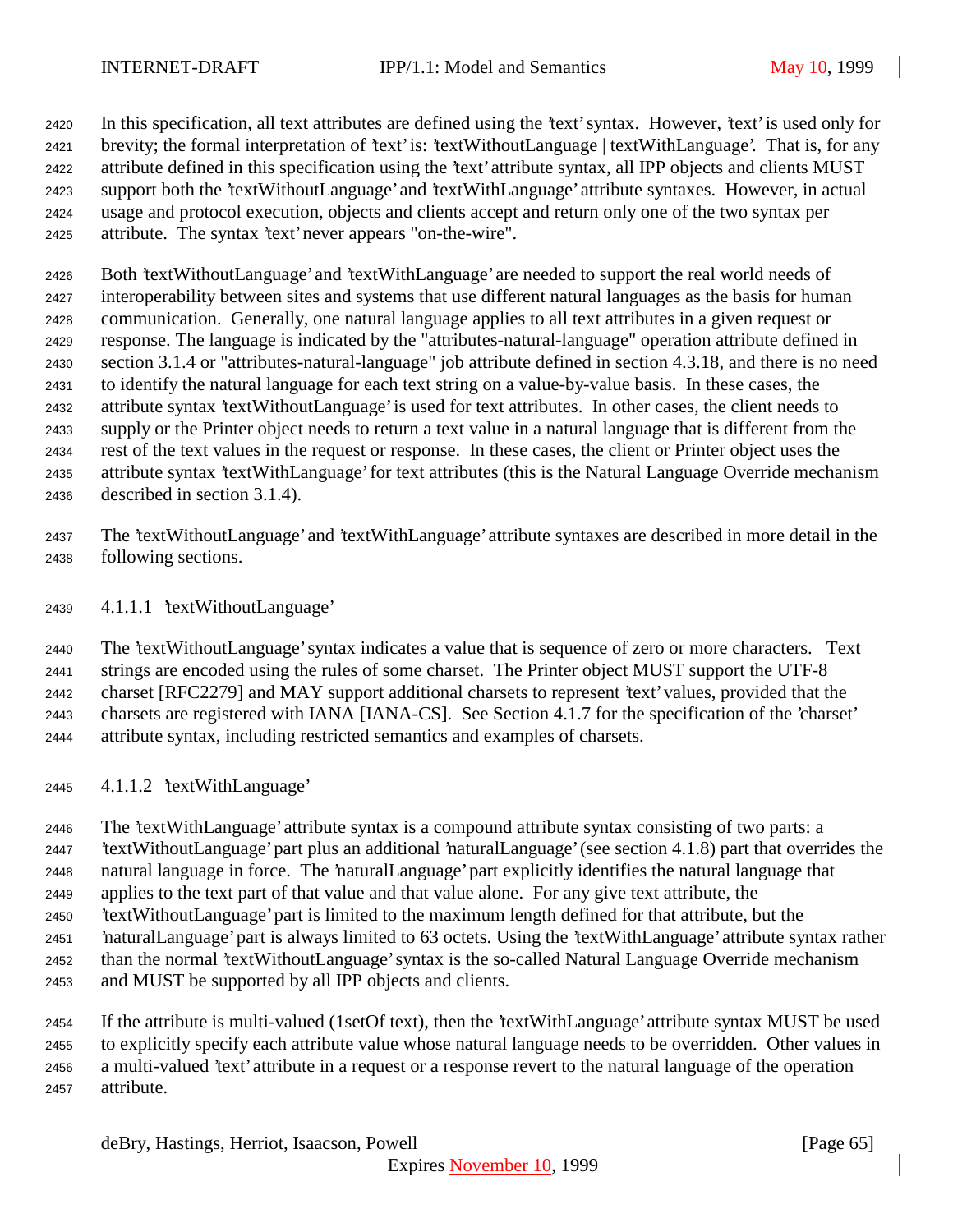In a create request, the Printer object MUST accept and store with the Job object any natural language in the "attributes-natural-language" operation attribute, whether the Printer object supports that natural language or not. Furthermore, the Printer object MUST accept and store any 'textWithLanguage' attribute value, whether the Printer object supports that natural language or not. These requirements are independent of the value of the "ipp-attribute-fidelity" operation attribute that the client MAY supply.

 Example: If the client supplies the "attributes-natural-language" operation attribute with the value: 'en' indicating English, but the value of the "job-name" attribute is in French, the client MUST use the 'textWithLanguage' attribute syntax with the following two values:

- 'fr': Natural Language Override indicating French
- 'Rapport Mensuel': the job name in French
- 
- See the "Encoding and Transport" document [IPP-PRO] for a detailed example of the
- 'textWithLanguage' attribute syntax.
- 4.1.2 'name'

 This syntax type is used for user-friendly strings, such as a Printer name, that, for humans, are more meaningful than identifiers. Names are never translated from one natural language to another. The 'name' attribute syntax is essentially the same as 'text', including the REQUIRED support of UTF-8 except that the sequence of characters is limited so that its encoded form MUST NOT exceed 255 (MAX) octets.

Also like 'text', 'name' is really an abbreviated notation for either 'nameWithoutLanguage' or

'nameWithLanguage'. That is, all IPP objects and clients MUST support both the

'nameWithoutLanguage' and 'nameWithLanguage' attribute syntaxes. However, in actual usage and

protocol execution, objects and clients accept and return only one of the two syntax per attribute. The

- syntax 'name' never appears "on-the-wire".
- Note: Only the 'text' and 'name' attribute syntaxes permit the Natural Language Override mechanism.

 Some attributes are defined as 'type3 keyword | name'. These attributes support values that are either type3 keywords or names. This dual-syntax mechanism enables a site administrator to extend these attributes to legally include values that are locally defined by the site administrator. Such names are not registered with IANA.

- 4.1.2.1 'nameWithoutLanguage'
- The nameWithoutLanguage' syntax indicates a value that is sequence of zero or more characters so that its encoded form does not exceed MAX octets.
- 4.1.2.2 'nameWithLanguage'
- The 'nameWithLanguage' attribute syntax is a compound attribute syntax consisting of two parts: a 'nameWithoutLanguage' part plus an additional 'naturalLanguage' (see section 4.1.8) part that overrides

deBry, Hastings, Herriot, Isaacson, Powell [Page 66]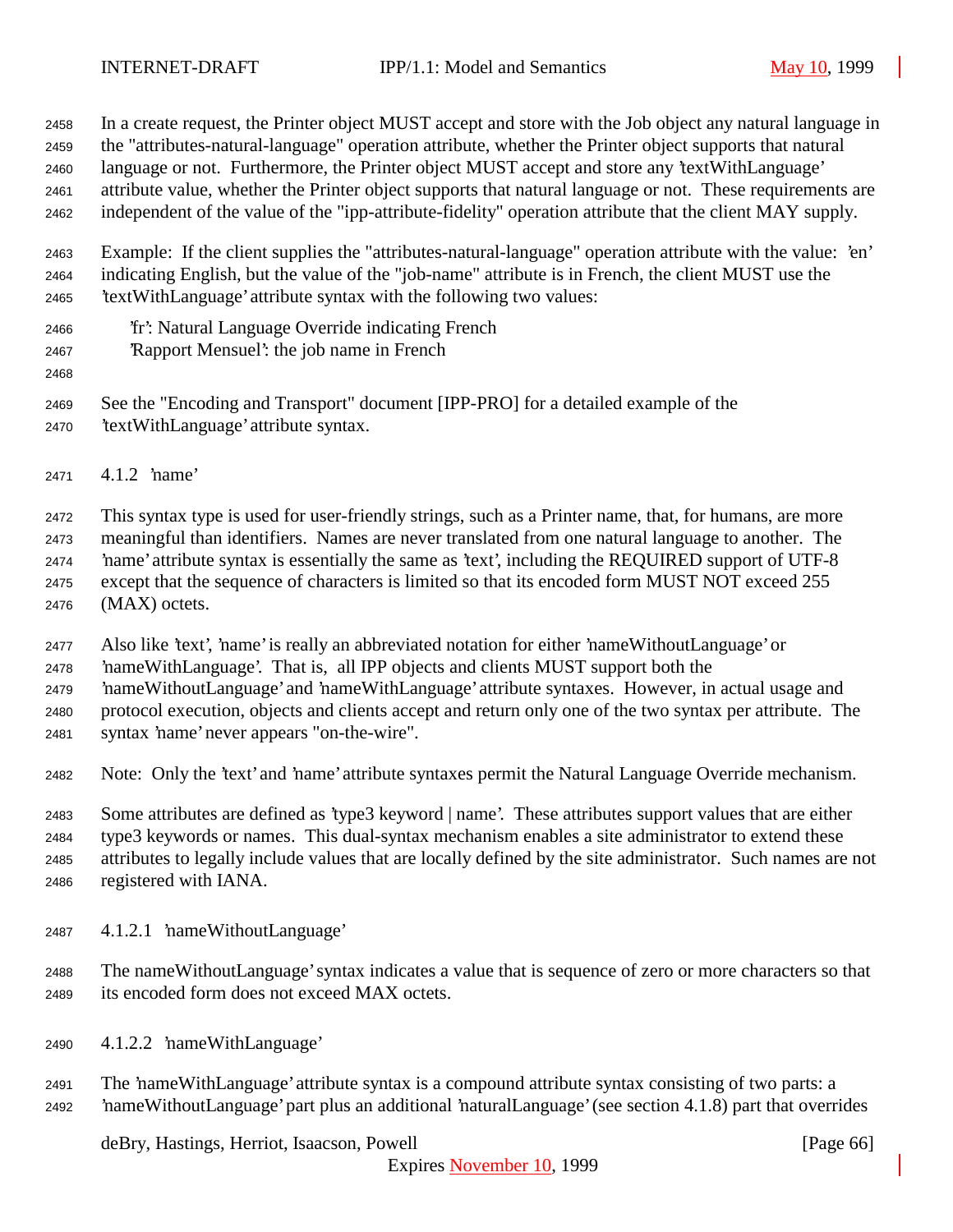the natural language in force. The 'naturalLanguage' part explicitly identifies the natural language that applies to that name value and that name value alone.

 The 'nameWithLanguage' attribute syntax behaves the same as the 'textWithLanguage' syntax. If a name is in a language that is different than the rest of the object or operation, then this 'nameWithLanguage' syntax is used rather than the generic 'nameWithoutLanguage' syntax.

 Example: If the client supplies the "attributes-natural-language" operation attribute with the value: 'en' indicating English, but the "printer-name" attribute is in German, the client MUST use the 'nameWithLanguage' attribute syntax as follows:

| 2501 | 'de': Natural Language Override indicating German |
|------|---------------------------------------------------|
| 2502 | 'Farbdrucker': the Printer name in German         |

4.1.2.3 Matching 'name' attribute values

 For purposes of matching two 'name' attribute values for equality, such as in job validation (where a client-supplied value for attribute "xxx" is checked to see if the value is among the values of the Printer object's corresponding "xxx-supported" attribute), the following match rules apply:

- 1. 'keyword' values never match 'name' values.
- 2. 'name' (nameWithoutLanguage and nameWithLanguage) values match if (1) the name parts match and (2) the Associated Natural-Language parts (see section 3.1.4.1) match. The matching rules are:
- a. the name parts match if the two names are identical character by character, except it is RECOMMENDED that case be ignored. For example: 'Ajax-letter-head-white' MUST match 'Ajax-letter-head-white' and SHOULD match 'ajax-letter-head-white' and 'AJAX-LETTER-HEAD-WHITE'.
- b. the Associated Natural-Language parts match if the shorter of the two meets the syntactic requirements of RFC 1766 [RFC1766] and matches byte for byte with the longer. For example, 'en' matches 'en', 'en-us' and 'en-gb', but matches neither 'fr' nor 'e'.
- 4.1.3 'keyword'
- The 'keyword' attribute syntax is a sequence of characters, length: 1 to 255, containing only the US- ASCII [ASCII] encoded values for lowercase letters ("a" - "z"), digits ("0" - "9"), hyphen ("-"), dot ("."), and underscore ("\_"). The first character MUST be a lowercase letter. Furthermore, keywords MUST be in U.S. English.
- This syntax type is used for enumerating semantic identifiers of entities in the abstract protocol, i.e., entities identified in this document. Keywords are used as attribute names or values of attributes. Unlike 'text' and 'name' attribute values, 'keyword' values MUST NOT use the Natural Language
- Override mechanism, since they MUST always be US-ASCII and U.S. English.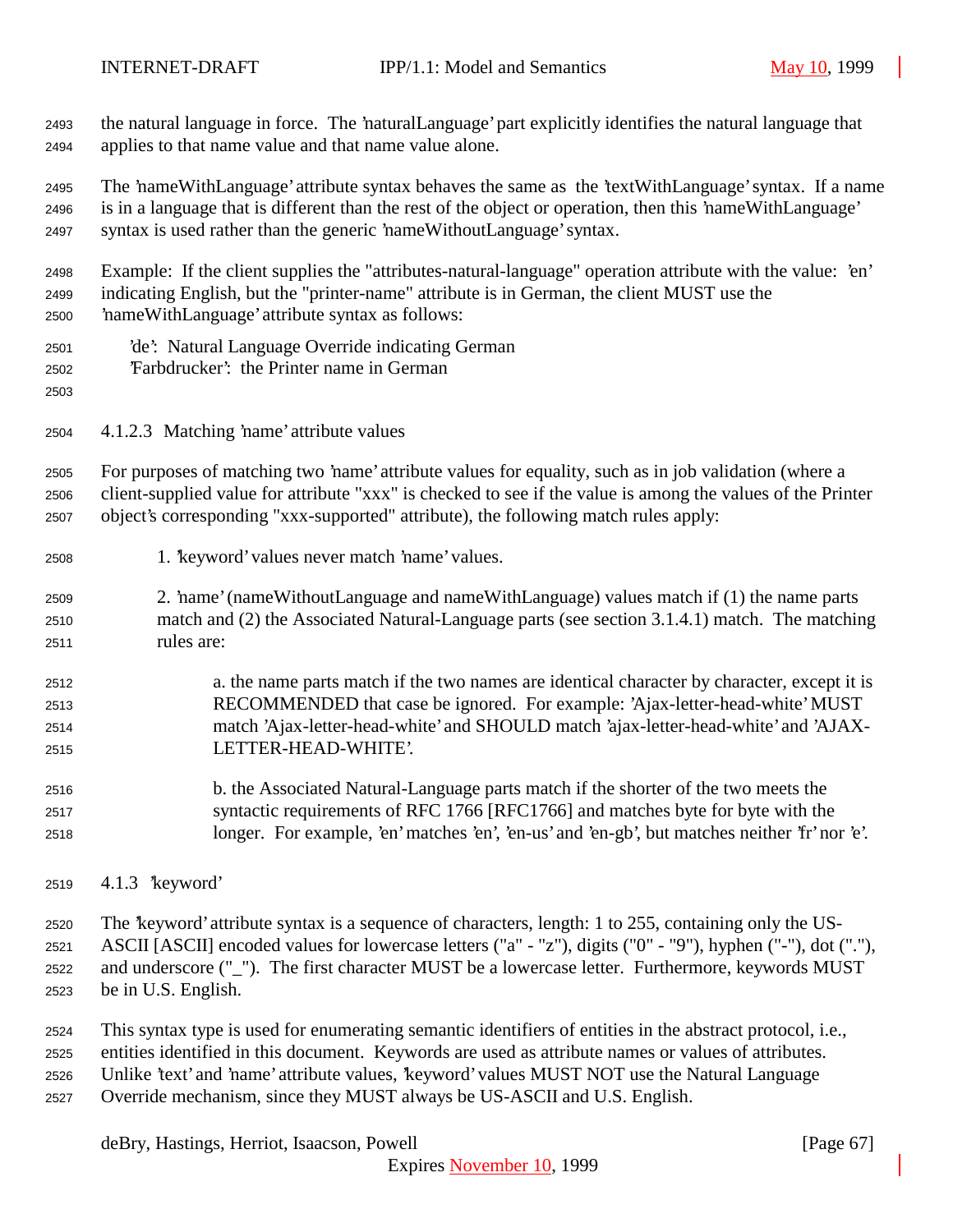Keywords are for use in the protocol. A user interface will likely provide a mapping between protocol keywords and displayable user-friendly words and phrases which are localized to the natural language of the user. While the keywords specified in this document MAY be displayed to users whose natural language is U.S. English, they MAY be mapped to other U.S. English words for U.S. English users, since the user interface is outside the scope of this document.

- In the definition for each attribute of this syntax type, the full set of defined keyword values for that attribute are listed.
- When a keyword is used to represent an attribute (its name), it MUST be unique within the full scope of all IPP objects and attributes. When a keyword is used to represent a value of an attribute, it MUST be unique just within the scope of that attribute. That is, the same keyword MUST NOT be used for two different values within the same attribute to mean two different semantic ideas. However, the same keyword MAY be used across two or more attributes, representing different semantic ideas for each attribute. Section 6.1 describes how the protocol can be extended with new keyword values. Examples of attribute name keywords:
- "job-name"
- "attributes-charset"
- 

 Note: This document uses "type1", "type2", and "type3" prefixes to the "keyword" basic syntax to indicate different levels of review for extensions (see section 6.1).

4.1.4 'enum'

2548 The 'enum' attribute syntax is an enumerated integer value that is in the range from 1 to  $2^{**}31 - 1$  (MAX). Each value has an associated 'keyword' name. In the definition for each attribute of this syntax type, the full set of possible values for that attribute are listed. This syntax type is used for attributes for which there are enum values assigned by other standards, such as SNMP MIBs. A number of attribute enum values in this specification are also used for corresponding attributes in other standards [RFC1759]. This syntax type is not used for attributes to which the administrator may assign values. Section 6.1 describes how the protocol can be extended with new enum values.

 Enum values are for use in the protocol. A user interface will provide a mapping between protocol enum values and displayable user-friendly words and phrases which are localized to the natural language of the user. While the enum symbols specified in this document MAY be displayed to users whose natural language is U.S. English, they MAY be mapped to other U.S. English words for U.S. English users, since the user interface is outside the scope of this document.

- Note: SNMP MIBs use '2' for 'unknown' which corresponds to the IPP "out-of-band" value 'unknown'. See the description of the "out-of-band" values at the beginning of Section 4.1. Therefore, attributes of type 'enum' start at '3'.
- Note: This document uses "type1", "type2", and "type3" prefixes to the "enum" basic syntax to indicate different levels of review for extensions (see section 6.1).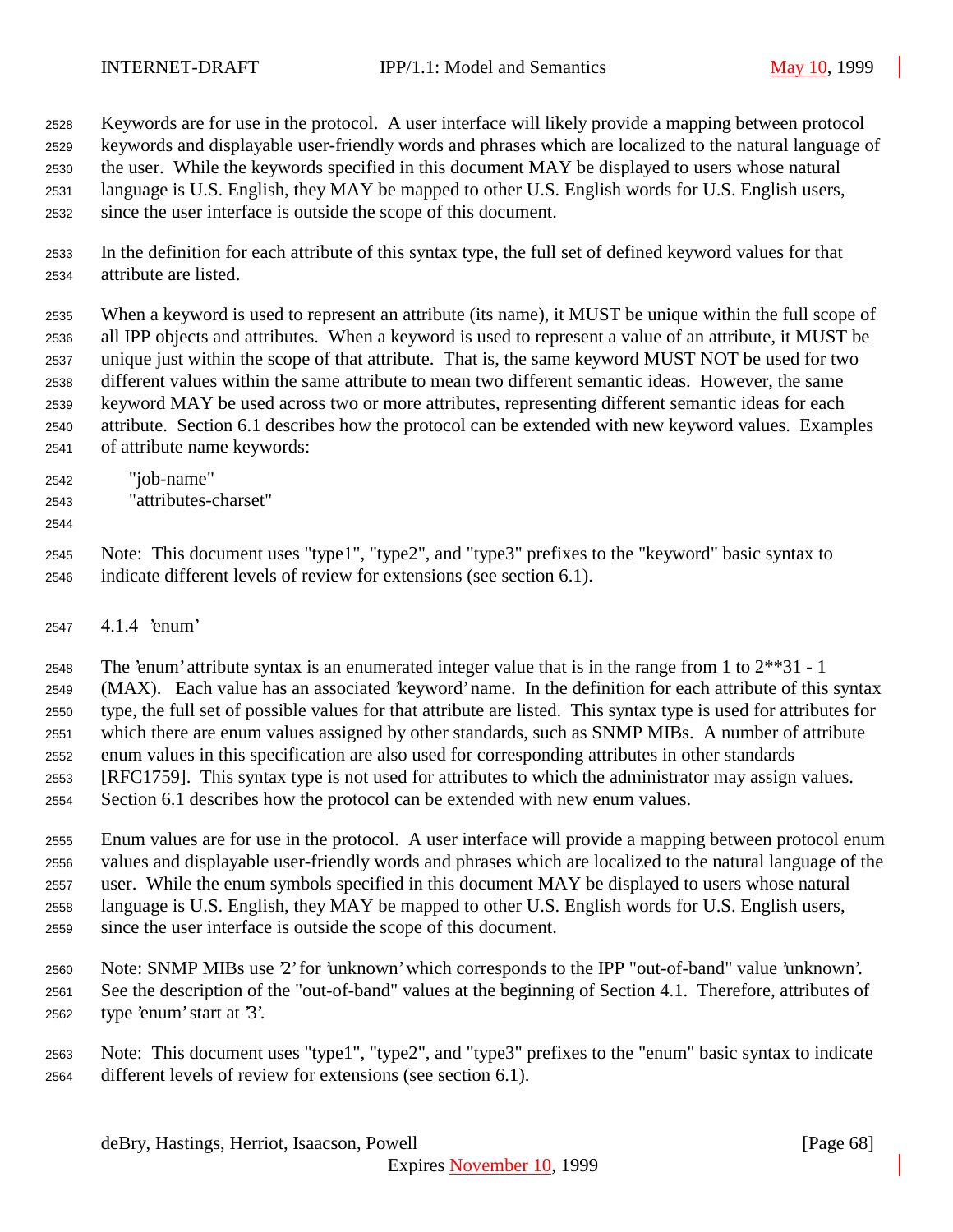4.1.5 'uri'

 The 'uri' attribute syntax is any valid Uniform Resource Identifier or URI [RFC2396]. Most often, URIs are simply Uniform Resource Locators or URLs. The maximum length of URIs used as values of IPP attributes is 1023 octets. Although most other IPP attribute syntax types allow for only lower-cased values, this attribute syntax type conforms to the case-sensitive and case-insensitive rules specified in [RFC2396]. See also [IPP-IIG] for a discussion of case in URIs.

4.1.6 'uriScheme'

 The 'uriScheme' attribute syntax is a sequence of characters representing a URI scheme according to RFC 2396 [RFC2396]. Though RFC 2396 requires that the values be case-insensitive, IPP requires all lower case values in IPP attributes to simplify comparing by IPP clients and Printer objects. Standard values for this syntax type are the following keywords:

- 2576  $\text{http':}$  for HTTP schemed URIs (e.g., "http: $\dots$ ")
- 'https': for use with HTTPS schemed URIs (e.g., "https:...") (not on IETF standards track)
- 'ftp': for FTP schemed URIs (e.g., "ftp:...")
- 'mailto': for SMTP schemed URIs (e.g., "mailto:...")
- 'file': for file schemed URIs (e.g., "file:...")
- 

 A Printer object MAY support any URI 'scheme' that has been registered with IANA [IANA-MT]. The maximum length of URI 'scheme' values used to represent IPP attribute values is 63 octets.

4.1.7 'charset'

 The 'charset' attribute syntax is a standard identifier for a charset. A charset is a coded character set and encoding scheme. Charsets are used for labeling certain document contents and 'text' and 'name' attribute values. The syntax and semantics of this attribute syntax are specified in RFC 2046 [RFC2046] and contained in the IANA character-set Registry [IANA-CS] according to the IANA procedures [RFC2278]. Though RFC 2046 requires that the values be case-insensitive US-ASCII, IPP requires all lower case values in IPP attributes to simplify comparing by IPP clients and Printer objects. When a character-set in the IANA registry has more than one name (alias), the name labeled as "(preferred MIME name)", if present, MUST be used.

- The maximum length of 'charset' values used to represent IPP attribute values is 63 octets.
- Some examples are:
- 'utf-8': ISO 10646 Universal Multiple-Octet Coded Character Set (UCS) represented as the UTF-8 [RFC2279] transfer encoding scheme in which US-ASCII is a subset charset. 'us-ascii': 7-bit American Standard Code for Information Interchange (ASCII), ANSI X3.4-1986
- [ASCII]. That standard defines US-ASCII, but RFC 2045 [RFC2045] eliminates most of the control characters from conformant usage in MIME and IPP.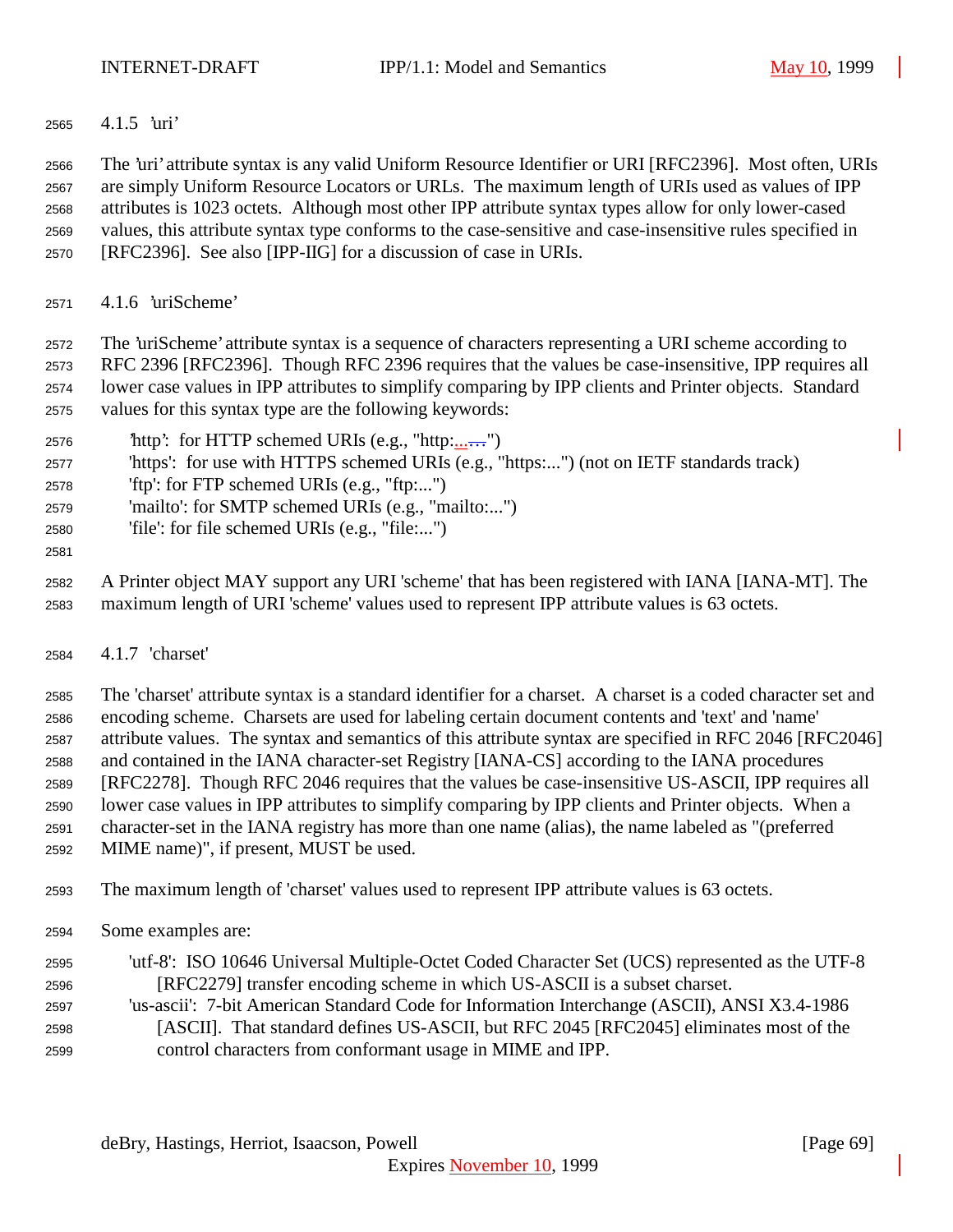- 'iso-8859-1': 8-bit One-Byte Coded Character Set, Latin Alphabet Nr 1 [ISO8859-1]. That standard defines a coded character set that is used by Latin languages in the Western Hemisphere and Western Europe. US-ASCII is a subset charset. 'iso-10646-ucs-2': ISO 10646 Universal Multiple-Octet Coded Character Set (UCS) represented as
- two octets (UCS-2), with the high order octet of each pair coming first (so-called Big Endian integer).
- 

 Some attribute descriptions MAY place additional requirements on charset values that may be used, such as REQUIRED values that MUST be supported or additional restrictions, such as requiring that the charset have US-ASCII as a subset charset.

4.1.8 'naturalLanguage'

The 'naturalLanguage' attribute syntax is a standard identifier for a natural language and optionally a

- country. The values for this syntax type are defined by RFC 1766 [RFC1766]. Though RFC 1766
- requires that the values be case-insensitive US-ASCII, IPP requires all lower case to simplify comparing by IPP clients and Printer objects. Examples include:
- 'en': for English
- 'en-us': for US English
- 'fr': for French
- 'de': for German
- 
- The maximum length of 'naturalLanguage' values used to represent IPP attribute values is 63 octets.
- 4.1.9 'mimeMediaType'

 The 'mimeMediaType' attribute syntax is the Internet Media Type (sometimes called MIME type) as defined by RFC 2046 [RFC2046] and registered according to the procedures of RFC 2048 [RFC2048] for identifying a document format. The value MAY include a charset parameter, depending on the specification of the Media Type in the IANA Registry [IANA-MT]. Although most other IPP syntax types allow for only lower-cased values, this syntax type allows for mixed-case values which are case-insensitive.

- Examples are:
- 'text/html': An HTML document
- 'text/plain': A plain text document in US-ASCII (RFC 2046 indicates that in the absence of the charset parameter MUST mean US-ASCII rather than simply unspecified) [RFC2046].
- 'text/plain; charset=US-ASCII': A plain text document in US-ASCII [52, 56].
- 'text/plain; charset=ISO-8859-1': A plain text document in ISO 8859-1 (Latin 1) [ISO8859-1].
- 'text/plain; charset=utf-8': A plain text document in ISO 10646 represented as UTF-8 [RFC2279]
- 'application/postscript': A PostScript document [RFC2046]
- 'application/vnd.hp-PCL': A PCL document [IANA-MT] (charset escape sequence embedded in the document data)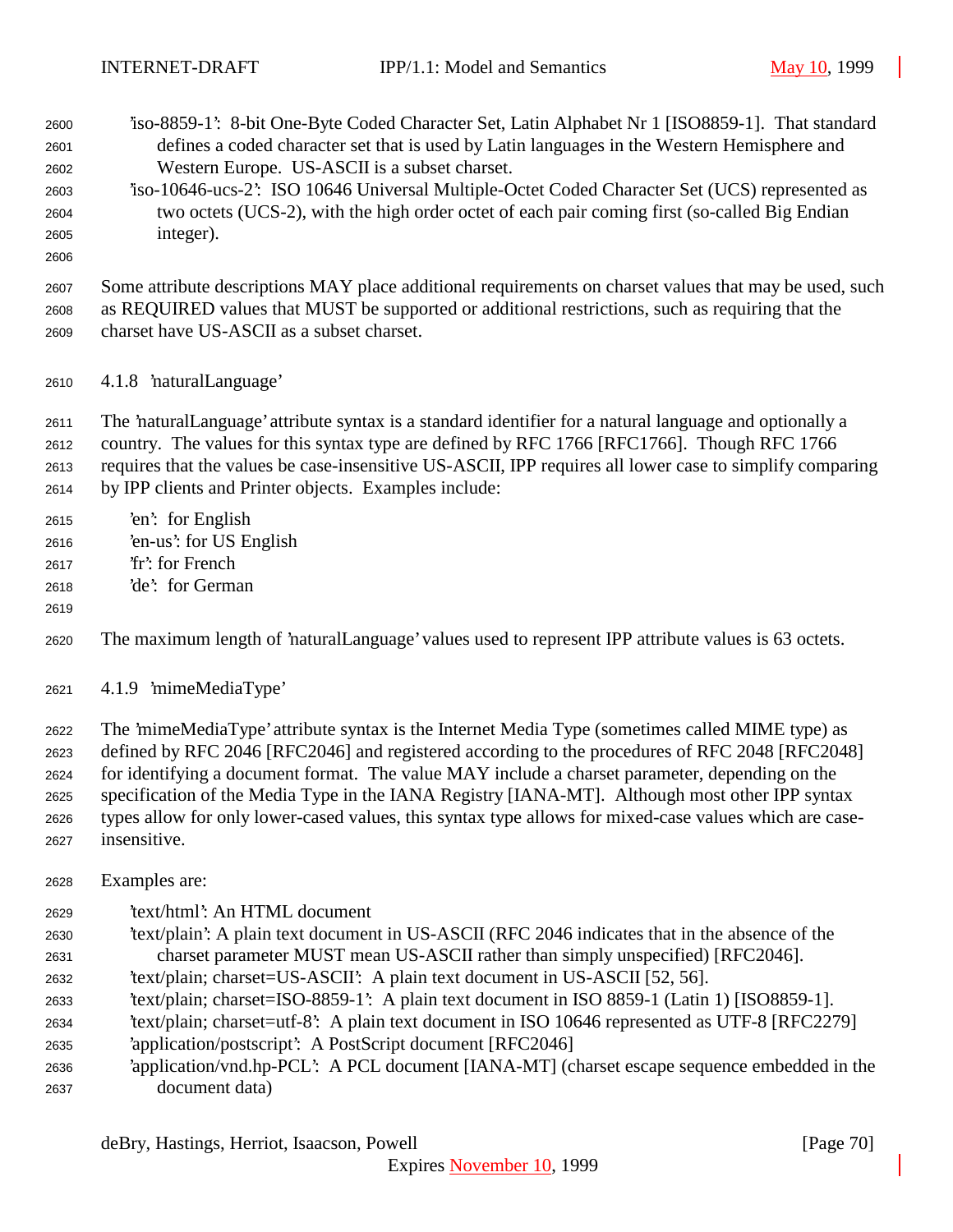- 'application/pdf': Portable Document Format see IANA MIME Media Type registry 'application/octet-stream': (REQUIRED) Auto-sense - see below
- 

4.1.9.1 Application/octet-stream -- Auto-Sensing the document format

 One special type is 'application/octet-stream'. If the Printer object supports this value, the Printer object MUST be capable of auto-sensing the format of the document data, either as part of the create operation and/or at document processing time. During auto-sensing, a Printer may determine that the document- data has a format that the Printer doesn't recognize. If the Printer determines this problem before 2647 returning an operation response, it rejects the request and returns the 'client-error-document-format-not- supported'status code. If the Printer determines this problem after accepting the request and returning an operation response with one of the successful status codes, the Printer adds the 'unsupported-2650 document-format' value to the job's "job-state-reasons" attribute. **Issue 9 and Issue 10** 

 If the Printer object's default value attribute "document-format-default" is set to 'application/octet- stream', the Printer object not only supports auto-sensing of the document format, but will depend on the result of applying its auto-sensing when the client does not supply the "document-format" attribute. If the client supplies a document format value, the Printer MUST rely on the supplied attribute, rather than trust its auto-sensing algorithm. To summarize:

- 1. If the client does not supply a document format value, the Printer MUST rely on its default value setting (which may be 'application/octet-stream' indicating an auto-sensing mechanism).
- 2. If the client supplies a value other than 'application/octet-stream', the client is supplying valid information about the format of the document data and the Printer object MUST trust the client supplied value more than the outcome of applying an automatic format detection mechanism. For example, the client may be requesting the printing of a PostScript file as a 'text/plain' document. The Printer object MUST print a text representation of the PostScript commands rather than interpret the stream of PostScript commands and print the result.
- 3. If the client supplies a value of 'application/octet-stream', the client is indicating that the Printer object MUST use its auto-sensing mechanism on the client supplied document data whether auto-sensing is the Printer object's default or not.
- Note: Since the auto-sensing algorithm is probabilistic, if the client requests both auto-sensing ("document-format" set to 'application/octet-stream') and true fidelity ("ipp-attribute-fidelity" set to 'true'), the Printer object might not be able to guarantee exactly what the end user intended (the auto- sensing algorithm might mistake one document format for another ), but it is able to guarantee that its auto-sensing mechanism be used.
- The maximum length of a 'mimeMediaType' value to represent IPP attribute values is 255 octets.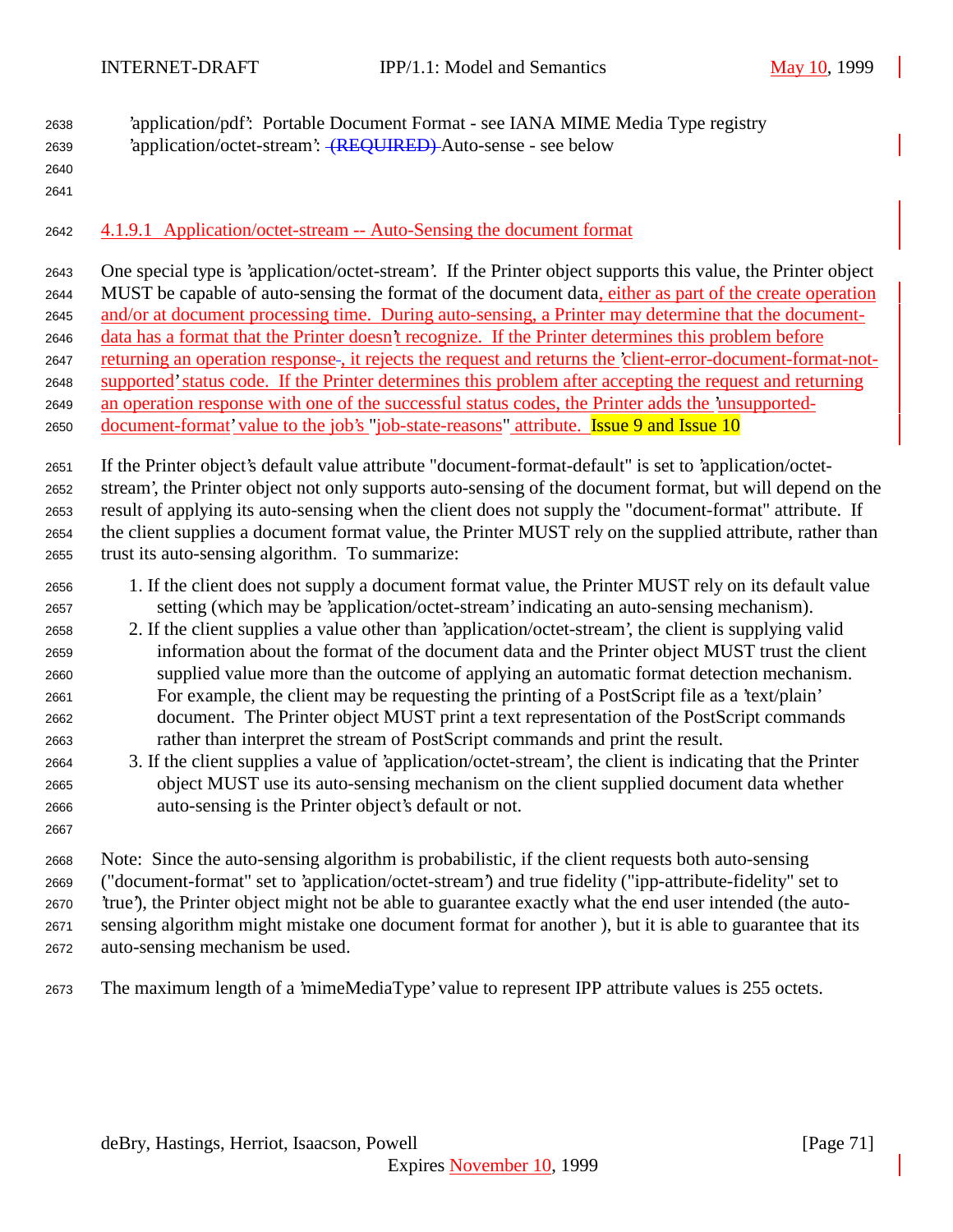4.1.10 'octetString'

 The 'octetString' attribute syntax is a sequence of octets encoded in a maximum of 1023 octets which is indicated in sub-section headers using the notation: octetString(MAX). This syntax type is used for opaque data.

- 4.1.11 'boolean'
- The 'boolean' attribute syntax has only two values: 'true' and 'false'.
- 4.1.12 'integer'

The 'integer' attribute syntax is an integer value that is in the range from -2\*\*31 (MIN) to 2\*\*31 - 1

(MAX). Each individual attribute may specify the range constraint explicitly in sub-section headers if

the range is different from the full range of possible integer values. For example: job-priority

 (integer(1:100)) for the "job-priority" attribute. However, the enforcement of that additional constraint is up to the IPP objects, not the protocol.

4.1.13 'rangeOfInteger'

 The 'rangeOfInteger' attribute syntax is an ordered pair of integers that defines an inclusive range of integer values. The first integer specifies the lower bound and the second specifies the upper bound. If a range constraint is specified in the header description for an attribute in this document whose attribute syntax is 'rangeOfInteger' (i.e., 'X:Y' indicating X as a minimum value and Y as a maximum value), then the constraint applies to both integers.

4.1.14 'dateTime'

 The 'dateTime' attribute syntax is a standard, fixed length, 11 octet representation of the "DateAndTime" syntax as defined in RFC 1903 [RFC1903]. RFC 1903 also identifies an 8 octet representation of a "DateAndTime" value, but IPP objects MUST use the 11 octet representation. A user interface will provide a mapping between protocol dateTime values and displayable user-friendly words or presentation values and phrases which are localized to the natural language and date format of the user.

4.1.15 'resolution'

 The 'resolution' attribute syntax specifies a two-dimensional resolution in the indicated units. It consists of 3 values: a cross feed direction resolution (positive integer value), a feed direction resolution (positive integer value), and a units value. The semantics of these three components are taken from the Printer MIB [RFC1759] suggested values. That is, the cross feed direction component resolution component is the same as the prtMarkerAddressabilityXFeedDir object in the Printer MIB, the feed direction component resolution component is the same as the prtMarkerAddressabilityFeedDir in the Printer MIB, and the units component is the same as the prtMarkerAddressabilityUnit object in the Printer MIB (namely, '3' indicates dots per inch and '4' indicates dots per centimeter). All three values MUST be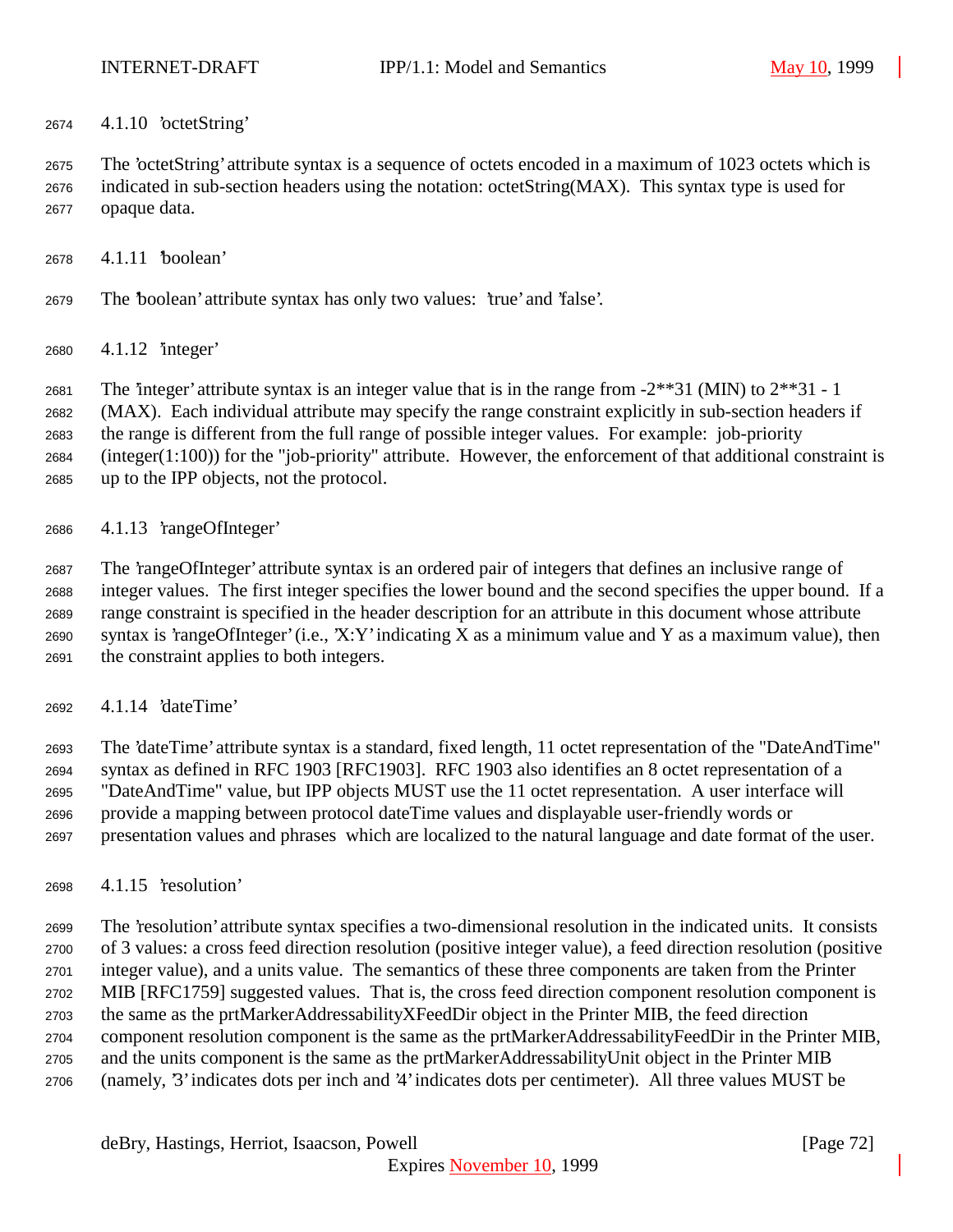present even if the first two values are the same. Example: '300', '600', '3' indicates a 300 dpi cross-feed direction resolution, a 600 dpi feed direction resolution, since a '3' indicates dots per inch (dpi).

4.1.16 '1setOf X'

 The '1setOf X' attribute syntax is 1 or more values of attribute syntax type X. This syntax type is used for multi-valued attributes. The syntax type is called '1setOf' rather than just 'setOf' as a reminder that the set of values MUST NOT be empty (i.e., a set of size 0). Sets are normally unordered. However each attribute description of this type may specify that the values MUST be in a certain order for that attribute.

- 4.2 Job Template Attributes
- Job Template attributes describe job processing behavior. Support for Job Template attributes by a
- Printer object is OPTIONAL (see section 12.2.3 for a description of support for OPTIONAL attributes). Also, clients OPTIONALLY supply Job Template attributes in create requests.
- Job Template attributes conform to the following rules. For each Job Template attribute called "xxx":
- 1. If the Printer object supports "xxx" then it MUST support both a "xxx-default" attribute (unless there is a "No" in the table below) and a "xxx-supported" attribute. If the Printer object doesn't support "xxx", then it MUST support neither an "xxx-default" attribute nor an "xxx-supported" attribute, and it MUST treat an attribute "xxx" supplied by a client as unsupported. An attribute "xxx" may be supported for some document formats and not supported for other document formats. For example, it is expected that a Printer object would only support "orientation- requested" for some document formats (such as 'text/plain' or 'text/html') but not others (such as 'application/postscript').
- 2. "xxx" is OPTIONALLY supplied by the client in a create request. If "xxx" is supplied, the client is indicating a desired job processing behavior for this Job. When "xxx" is not supplied, the client is indicating that the Printer object apply its default job processing behavior at job processing time if the document content does not contain an embedded instruction indicating an xxx-related behavior.
- Note: Since an administrator MAY change the default value attribute after a Job object has been submitted but before it has been processed, the default value used by the Printer object at job processing time may be different that the default value in effect at job submission time.
- 3. The "xxx-supported" attribute is a Printer object attribute that describes which job processing behaviors are supported by that Printer object. A client can query the Printer object to find out what xxx-related behaviors are supported by inspecting the returned values of the "xxx-supported" attribute.
- Note: The "xxx" in each "xxx-supported" attribute name is singular, even though an "xxx-supported" attribute usually has more than one value, such as "job-sheet-supported", unless the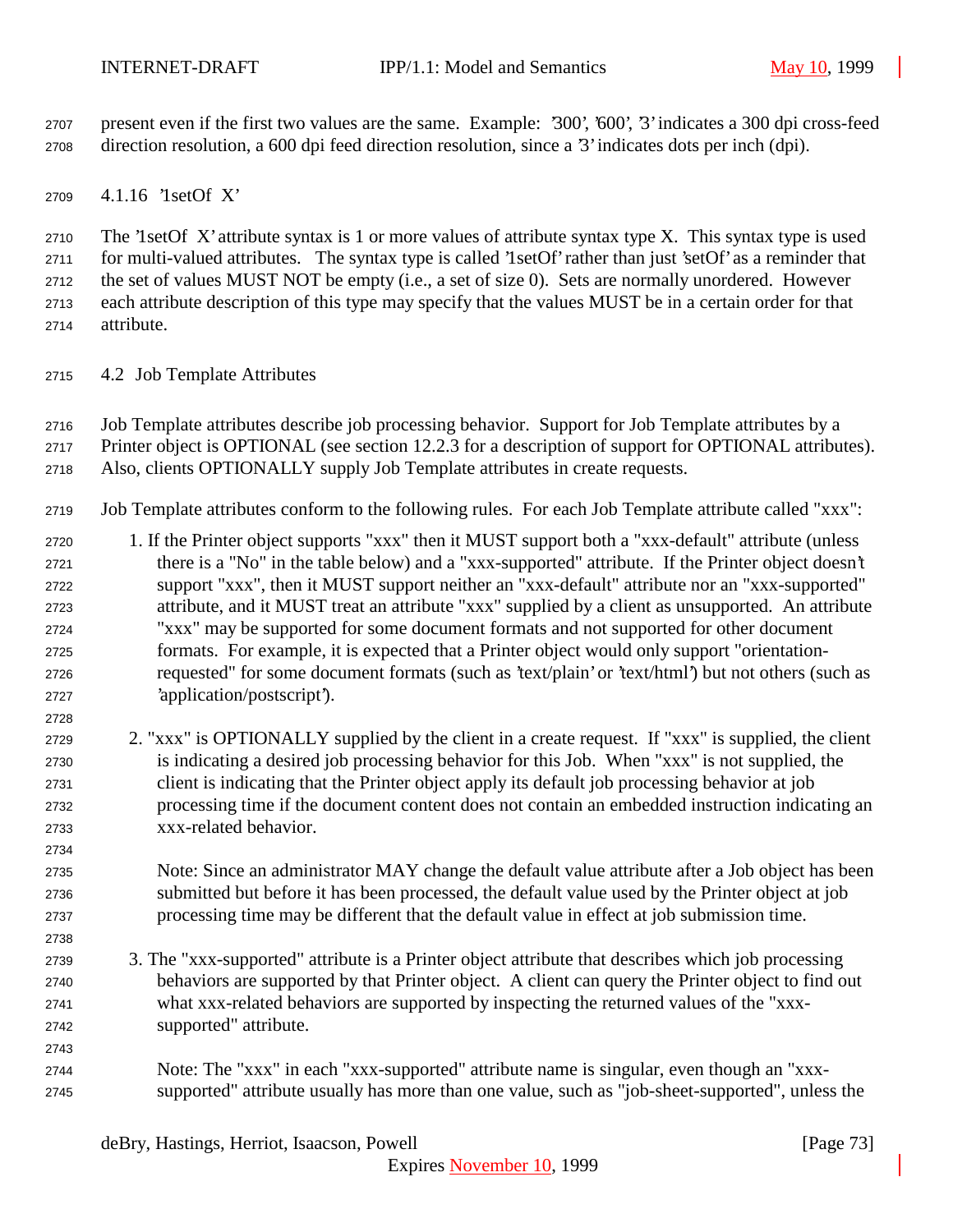"xxx" Job Template attribute is plural, such as "finishings" or "sides". In such cases the "xxx-supported" attribute names are: "finishings-supported" and "sides-supported".

- 
- 4. The "xxx-default" default value attribute describes what will be done at job processing time when no other job processing information is supplied by the client (either explicitly as an IPP attribute in the create request or implicitly as an embedded instruction within the document data).
- 

 If an application wishes to present an end user with a list of supported values from which to choose, the application SHOULD query the Printer object for its supported value attributes. The application SHOULD also query the default value attributes. If the application then limits selectable values to only those value that are supported, the application can guarantee that the values supplied by the client in the create request all fall within the set of supported values at the Printer. When querying the Printer, the client MAY enumerate each attribute by name in the Get-Printer-Attributes Request, or the client MAY just name the "job-template" group in order to get the complete set of supported attributes (both supported and default attributes).

 The "finishings" attribute is an example of a Job Template attribute. It can take on a set of values such as 'staple', 'punch', and/or 'cover'. A client can query the Printer object for the "finishings-supported" attribute and the "finishings-default" attribute. The supported attribute contains a set of supported values. The default value attribute contains the finishing value(s) that will be used for a new Job if the client does not supply a "finishings" attribute in the create request and the document data does not contain any corresponding finishing instructions. If the client does supply the "finishings" attribute in the create request, the IPP object validates the value or values to make sure that they are a subset of the supported values identified in the Printer object's "finishings-supported" attribute. See section  $2769 \qquad 3.1.73 \quad 2.1.2.$ 

 The table below summarizes the names and relationships for all Job Template attributes. The first column of the table (labeled "Job Attribute") shows the name and syntax for each Job Template attribute in the Job object. These are the attributes that can optionally be supplied by the client in a create request. The last two columns (labeled "Printer: Default Value Attribute" and "Printer: Supported Values Attribute") shows the name and syntax for each Job Template attribute in the Printer object (the default value attribute and the supported values attribute). A "No" in the table means the Printer MUST NOT support the attribute (that is, the attribute is simply not applicable). For brevity in the table, the 'text' and 'name' entries do not show the maximum length for each attribute.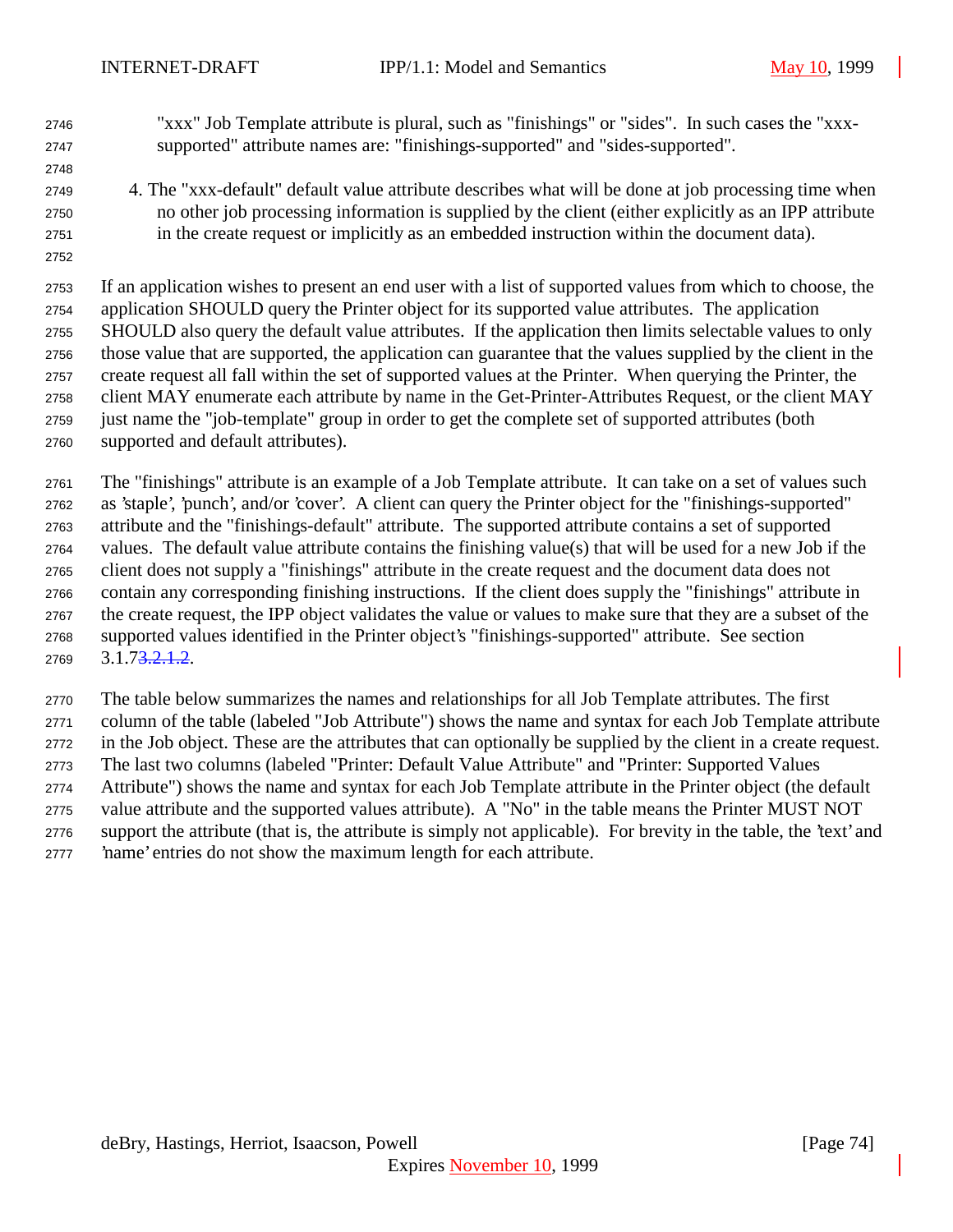| 2778<br>2779                                 | Job Attribute                                           | Printer: Default Value                                       | Printer: Supported                                                                 |
|----------------------------------------------|---------------------------------------------------------|--------------------------------------------------------------|------------------------------------------------------------------------------------|
| 2780                                         |                                                         | Attribute                                                    | Values Attribute                                                                   |
| 2781<br>2782<br>2783                         | job-priority<br>(integer 1:100)                         | job-priority-default<br>(integer 1:100)                      | job-priority-supported<br>(integer 1:100)                                          |
| 2784<br>2785<br>2786<br>2787<br>2788         | job-hold-until<br>(type3 keyword<br>name)               | job-hold-until-<br>default<br>(type3 keyword<br>name)        | job-hold-until-<br>supported<br>(1setOf)<br>type3 keyword<br>name))                |
| 2789<br>2790<br>2791<br>2792                 | job-sheets<br>(type3 keyword<br>name)                   | job-sheets-default<br>(type3 keyword<br>name)                | job-sheets-supported<br>(1setOf)<br>type3 keyword   name))                         |
| 2793<br>2794<br>2795<br>2796<br>2797         | multiple-document-<br>handling<br>(type2 keyword)       | multiple-document-<br>handling-default<br>(type2 keyword)    | multiple-document-<br>handling-supported<br>(1setOf type2 keyword)                 |
| 2798<br>2799<br>2800<br>2801                 | copies<br>(integer (1:MAX))                             | copies-default<br>(integer (1:MAX))                          | copies-supported<br>(rangeOfInteger<br>$(1:MAX)$ )                                 |
| 2802<br>2803                                 | finishings                                              | finishings-default<br>1setOf type2 enum) (1setOf type2 enum) | finishings-supported<br>(1setOf type2 enum)                                        |
| 2804<br>2805<br>2806<br>2807<br>2808         | page-ranges<br>(1setOf<br>rangeOfInteger<br>$(1:MAX)$ ) | Νo                                                           | page-ranges-<br>supported (boolean)                                                |
| 2809<br>2810<br>2811                         | sides<br>(type2 keyword)                                | sides-default<br>(type2 keyword)                             | sides-supported<br>(1setOf type2 keyword)                                          |
| 2812<br>2813<br>2814<br>2815<br>2816<br>2817 | number-up<br>(integer (1:MAX))                          | number-up-default<br>(integer (1:MAX))                       | number-up-supported<br>(1setOf integer<br>(1:MAX)<br>rangeOfInteger<br>$(1:MAX)$ ) |
| 2818<br>2819<br>2820<br>2821                 | orientation-<br>requested<br>(type2 enum)               | default<br>(type2 enum)                                      | orientation-requested- orientation-requested-<br>supported<br>(1setOf type2 enum)  |
| 2822<br>2823<br>2824<br>2825<br>2826<br>2827 | media<br>(type3 keyword<br>name)                        | media-default<br>(type3 keyword<br>name)                     | media-supported<br>(1setOf)<br>type3 keyword  <br>$name)$ )<br>media-ready         |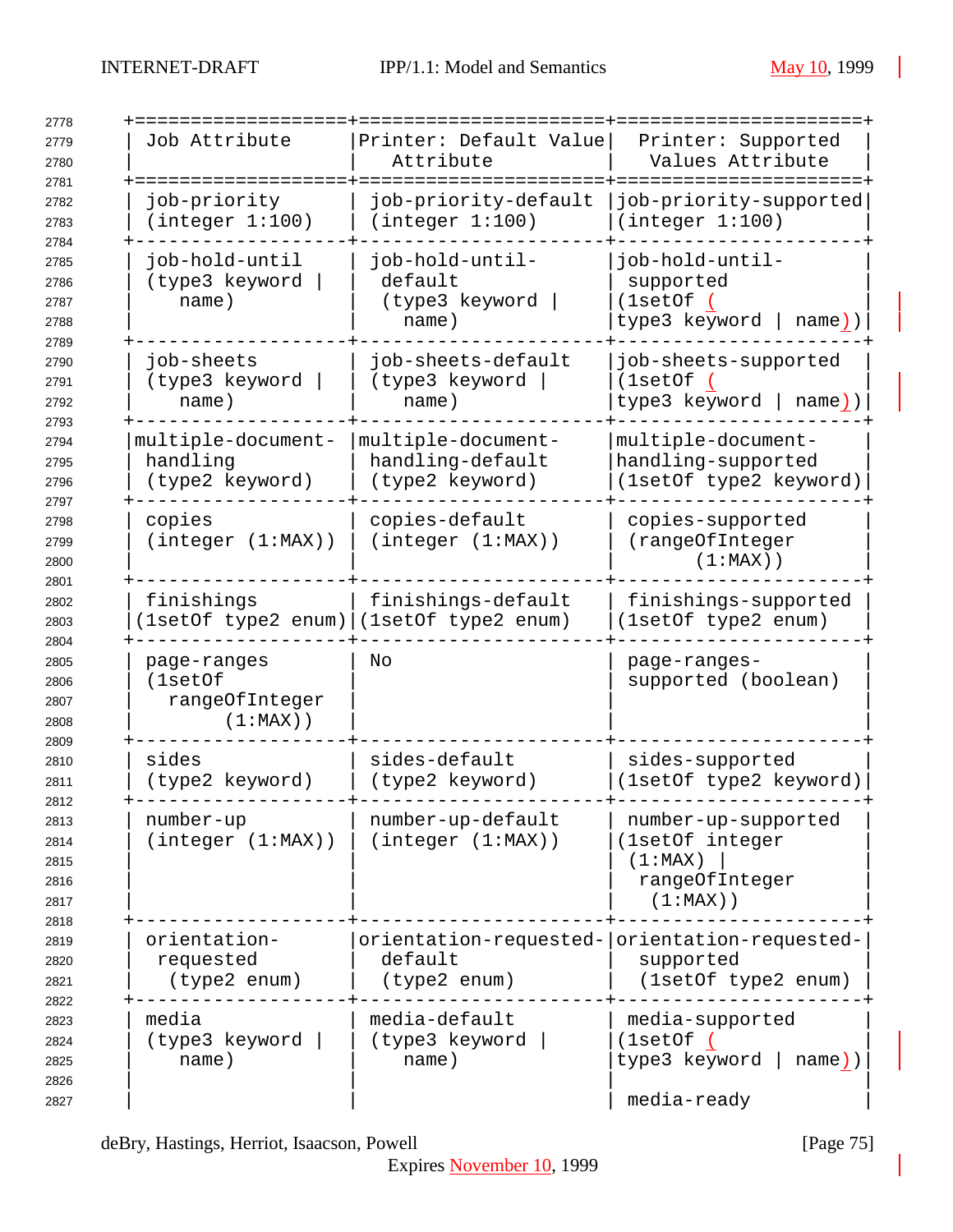| 2828<br>2829                         |                                    |                                                | (1setOf<br>type3 keyword  <br>  name)) $ $              |
|--------------------------------------|------------------------------------|------------------------------------------------|---------------------------------------------------------|
| 2830<br>2831<br>2832<br>2833         | printer-resolution<br>(resolution) | printer-resolution-<br>default<br>(resolution) | printer-resolution-<br>supported<br>(1setOf resolution) |
| 2834<br>2835<br>2836<br>2837<br>2838 | print-quality<br>(type2 enum)      | print-quality-default<br>(type2 enum)          | print-quality-<br>supported<br>(1setOf type2 enum)      |

 

4.2.1 job-priority (integer(1:100))

 This attribute specifies a priority for scheduling the Job. A higher value specifies a higher priority. The value 1 indicates the lowest possible priority. The value 100 indicates the highest possible priority. Among those jobs that are ready to print, a Printer MUST print all jobs with a priority value of n before printing those with a priority value of n-1 for all n.

 If the Printer object supports this attribute, it MUST always support the full range from 1 to 100. No administrative restrictions are permitted. This way an end-user can always make full use of the entire range with any Printer object. If privileged jobs are implemented outside IPP/1.1, they MUST have priorities higher than 100, rather than restricting the range available to end-users.

 If the client does not supply this attribute and this attribute is supported by the Printer object, the Printer object MUST use the value of the Printer object's "job-priority-default" at job submission time (unlike most Job Template attributes that are used if necessary at job processing time).

 The syntax for the "job-priority-supported" is also integer(1:100). This single integer value indicates the number of priority levels supported. The Printer object MUST take the value supplied by the client and map it to the closest integer in a sequence of n integers values that are evenly distributed over the range from 1 to 100 using the formula:

- 2857 roundToNearestInt( $(100x+50)/n$ )
- where n is the value of "job-priority-supported" and x ranges from 0 through n-1.

2859 For example, if n=1 the sequence of values is 50; if n=2, the sequence of values is: 25 and 75; if n = 3,

2860 the sequence of values is: 17, 50 and 83; if  $n = 10$ , the sequence of values is: 5, 15, 25, 35, 45, 55, 65,

2861 75, 85, and 95; if  $n = 100$ , the sequence of values is: 1, 2, 3, ... 100.

 If the value of the Printer object's "job-priority-supported" is 10 and the client supplies values in the range 1 to 10, the Printer object maps them to 5, in the range 11 to 20, the Printer object maps them to 15, etc.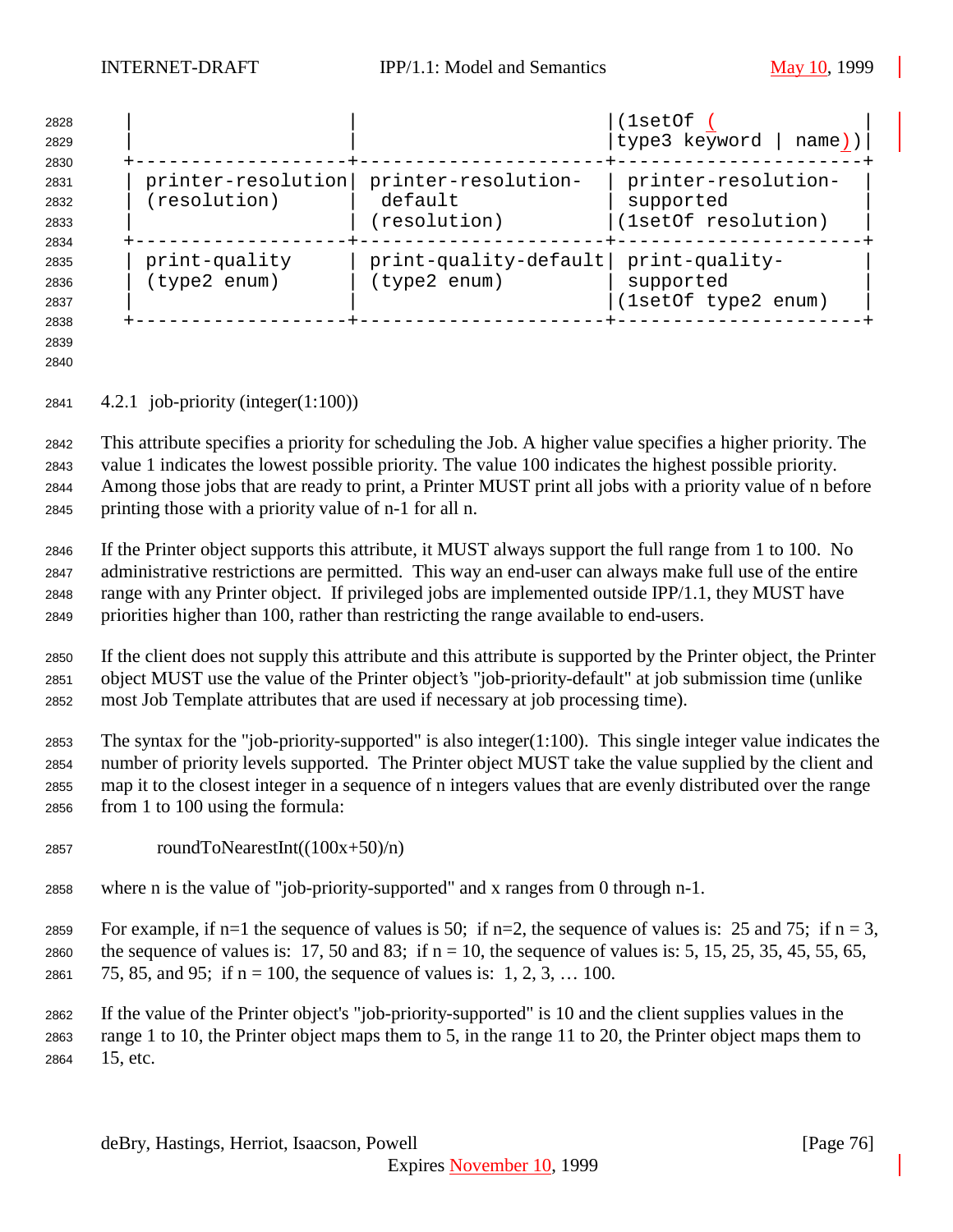4.2.2 job-hold-until (type3 keyword | name (MAX))

 This attribute specifies the named time period during which the Job MUST become a candidate for printing.

- Standard keyword values for named time periods are:
- 'no-hold': immediately, if there are not other reasons to hold the job
- 'indefinite': the job is held indefinitely, until a client performs a Release-Job (section 3.3.6)
- 'day-time': during the day
- 'evening': evening
- 'night': night
- 'weekend': weekend
- 'second-shift': second-shift (after close of business)
- 'third-shift': third-shift (after midnight)
- 

 An administrator MUST associate allowable print times with a named time period (by means outside the scope of this IPP/1.1 document). An administrator is encouraged to pick names that suggest the type of time period. An administrator MAY define additional values using the 'name' or 'keyword' attribute syntax, depending on implementation.

 If the value of this attribute specifies a time period that is in the future, the Printer MUST add the 'job- hold-until-specified' value to the job's "job-state-reasons" attribute, move the job to the 'pending-held' state, and MUST NOT schedule the job for printing until the specified time-period arrives. When the specified time period arrives, the Printer MUST remove the 'job-hold-until-specified' value from the job's "job-state-reason" attribute and, if there are no other job state reasons that keep the job in the 'pending-held' state, the Printer MUST consider the job as a candidate for processing by moving the job to the 'pending' state.

 If this job attribute value is the named value 'no-hold', or the specified time period has already started, the job MUST be a candidate for processing immediately.

 If the client does not supply this attribute and this attribute is supported by the Printer object, the Printer object MUST use the value of the Printer object's "job-hold-until-default" at job submission time (unlike most Job Template attributes that are used if necessary at job processing time).

- 4.2.3 job-sheets (type3 keyword | name(MAX))
- This attribute determines which job start/end sheet(s), if any, MUST be printed with a job.
- Standard keyword values are:
- 'none': no job sheet is printed
- 'standard': one or more site specific standard job sheets are printed, e.g. a single start sheet or both start and end sheet is printed
-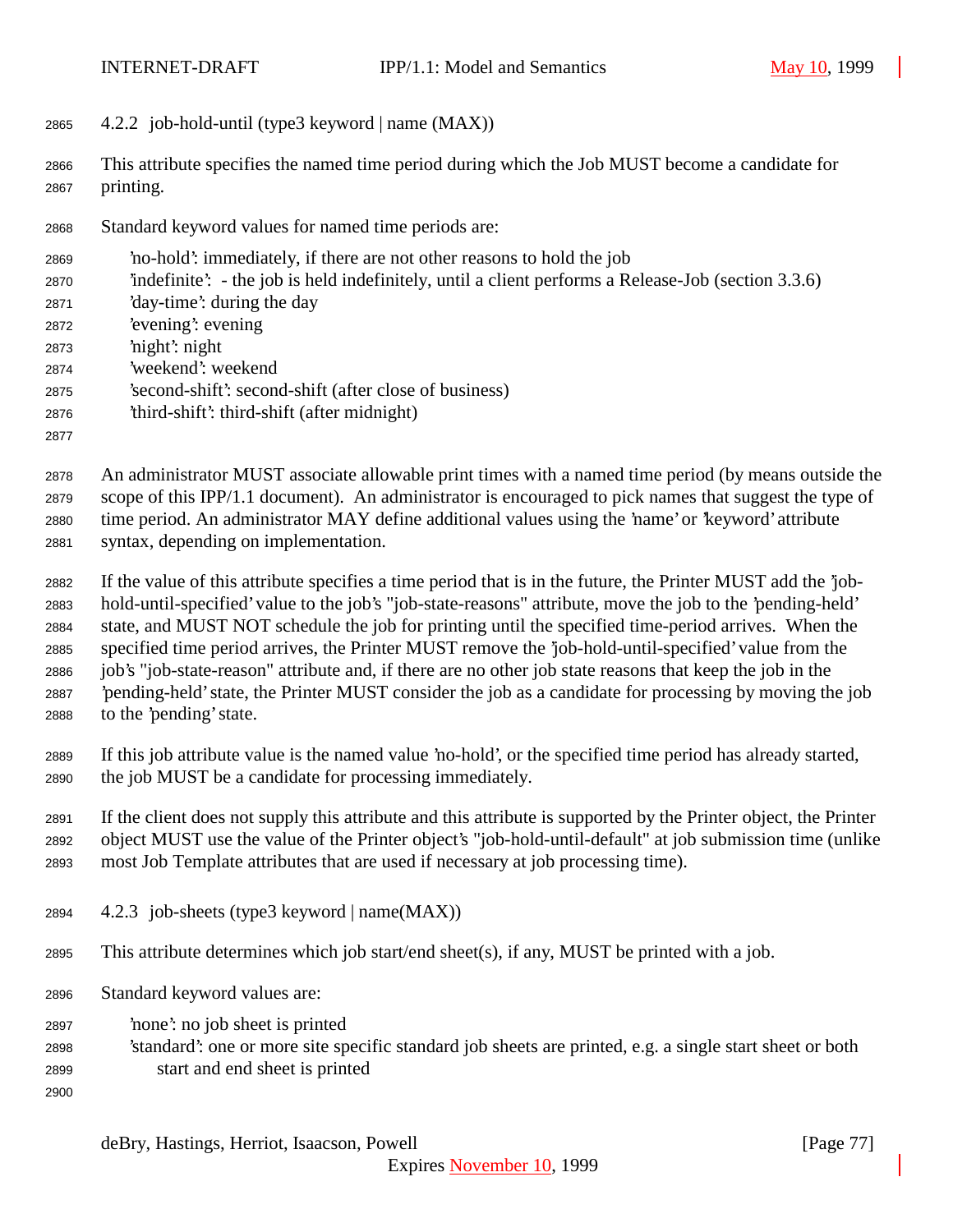An administrator MAY define additional values using the 'name' or 'keyword' attribute syntax, depending on implementation.

- Note: The effect of this attribute on jobs with multiple documents MAY be affected by the "multiple-document-handling" job attribute (section 4.2.4), depending on the job sheet semantics.
- 4.2.4 multiple-document-handling (type2 keyword)

 This attribute is relevant only if a job consists of two or more documents. This attribute MUST be 2907 supported if the Printer supports multiple documents per job (see sections 3.2.4 and 3.3.1). Issue 34 The attribute controls finishing operations and the placement of one or more print-stream pages into impressions and onto media sheets. When the value of the "copies" attribute exceeds 1, it also controls the order in which the copies that result from processing the documents are produced. For the purposes of this explanations, if "a" represents an instance of document data, then the result of processing the data 2912 in document "a" is a sequence of media sheets represented by " $a(*)$ ".

- Standard keyword values are:
- 'single-document': If a Job object has multiple documents, say, the document data is called a and b, then the result of processing all the document data (a and then b) MUST be treated as a single sequence of media sheets for finishing operations; that is, finishing would be performed on the 2917 concatenation of the sequences  $a(*)$ ,  $b(*)$ . The Printer object MUST NOT force the data in each document instance to be formatted onto a new print-stream page, nor to start a new impression on a new media sheet. If more than one copy is made, the ordering of the sets of media sheets 2920 resulting from processing the document data MUST be  $a(*)$ ,  $b(*)$ ,  $a(*)$ ,  $b(*)$ , ..., and the Printer 2921 object MUST force each copy  $(a(*),b(*))$  to start on a new media sheet.
- 'separate-documents-uncollated-copies': If a Job object has multiple documents, say, the document data is called a and b, then the result of processing the data in each document instance MUST be 2924 treated as a single sequence of media sheets for finishing operations; that is, the sets  $a(*)$  and  $b(*)$  would each be finished separately. The Printer object MUST force each copy of the result of processing the data in a single document to start on a new media sheet. If more than one copy is made, the ordering of the sets of media sheets resulting from processing the document data 2928 MUST be  $a(*), a(*), ..., b(*), b(*)...$ .
- 'separate-documents-collated-copies': If a Job object has multiple documents, say, the document data is called a and b, then the result of processing the data in each document instance MUST be 2931 treated as a single sequence of media sheets for finishing operations; that is, the sets  $a(*)$  and  $b(*)$  would each be finished separately. The Printer object MUST force each copy of the result of processing the data in a single document to start on a new media sheet. If more than one copy is made, the ordering of the sets of media sheets resulting from processing the document data 2935 MUST be  $a(*), b(*), a(*), b(*), ...$ .
- 'single-document-new-sheet': Same as 'single-document', except that the Printer object MUST ensure that the first impression of each document instance in the job is placed on a new media sheet. This value allows multiple documents to be stapled together with a single staple where each document starts on a new sheet.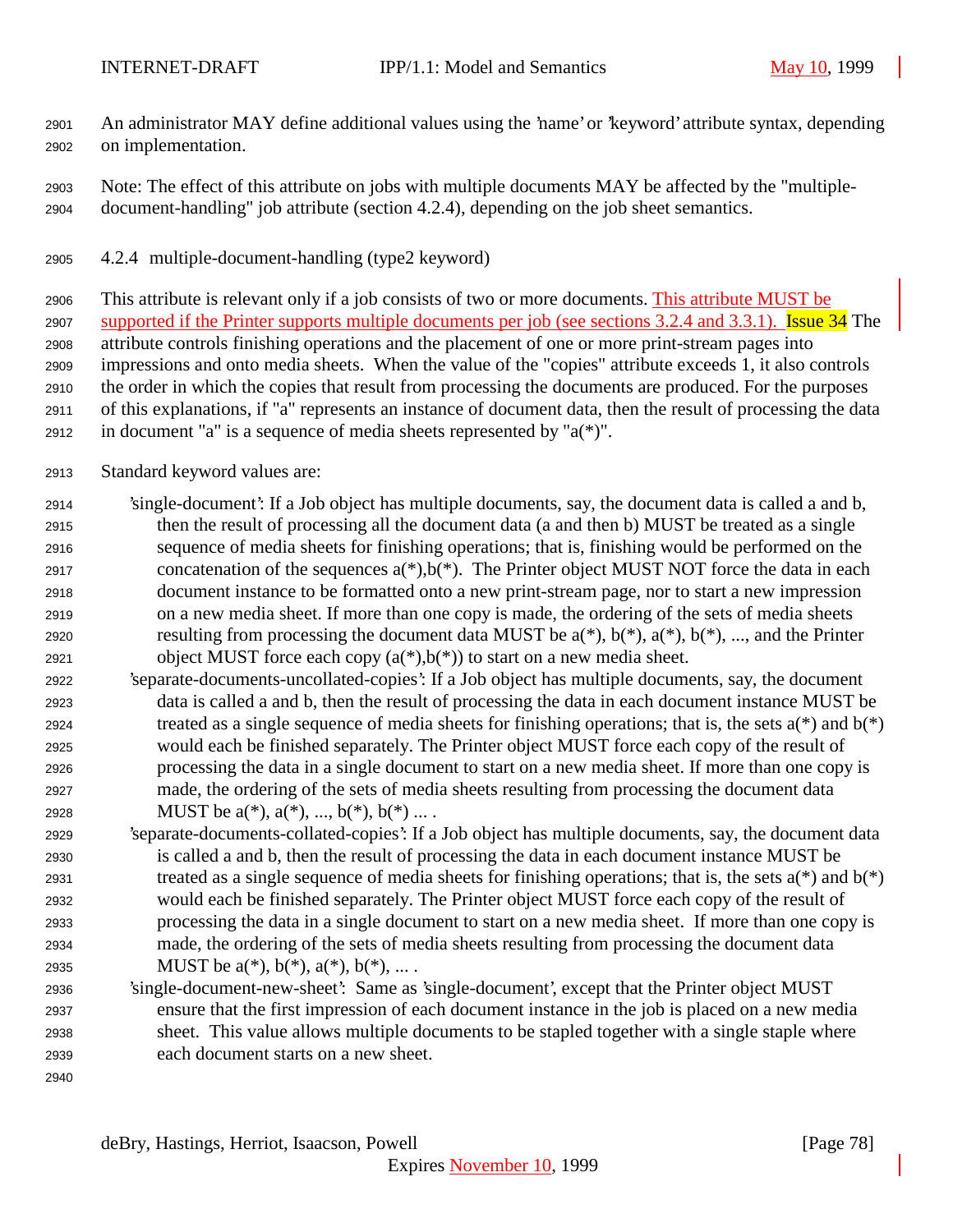The 'single-document' value is the same as 'separate-documents-collated-copies' with respect to ordering of print-stream pages, but not media sheet generation, since 'single-document' will put the first page of the next document on the back side of a sheet if an odd number of pages have been produced so far for the job, while 'separate-documents-collated-copies' always forces the next document or document copy on to a new sheet. In addition, if the "finishings" attribute specifies 'staple', then with 'single-document', documents a and b are stapled together as a single document with no regard to new sheets, with 'single- document-new-sheet', documents a and b are stapled together as a single document, but document b starts on a new sheet, but with 'separate-documents-uncollated-copies' and 'separate-documents-collated-copies', documents a and b are stapled separately.

 Note: None of these values provide means to produce uncollated sheets within a document, i.e., where multiple copies of sheet n are produced before sheet n+1 of the same document.

 The relationship of this attribute and the other attributes that control document processing is described in section 15.3.

- 4.2.5 copies (integer(1:MAX))
- This attribute specifies the number of copies to be printed.

 On many devices the supported number of collated copies will be limited by the number of physical output bins on the device, and may be different from the number of uncollated copies which can be supported.

 Note: The effect of this attribute on jobs with multiple documents is controlled by the "multiple- document-handling" job attribute (section 4.2.4) and the relationship of this attribute and the other attributes that control document processing is described in section 15.3.

4.2.6 finishings (1setOf type2 enum)

 This attribute identifies the finishing operations that the Printer uses for each copy of each printed document in the Job. For Jobs with multiple documents, the "multiple-document-handling" attribute determines what constitutes a "copy" for purposes of finishing.

Standard enum values are:

| 2967 | Value      | <b>Symbolic Name and Description</b>                                                     |
|------|------------|------------------------------------------------------------------------------------------|
| 2968 |            |                                                                                          |
| 2969 | 3'         | 'none': Perform no finishing                                                             |
| 2970 | 4'         | staple. Bind the document (s) with one or more staples. The exact number and placement   |
| 2971 |            | of the staples is site-defined.                                                          |
| 2972 | $\cdot$ 5' | punch': This value indicates that holes are required in the finished document. The exact |
| 2973 |            | number and placement of the holes is site-defined. The punch specification MAY           |
| 2974 |            | be satisfied (in a site- and implementation-specific manner) either by                   |
| 2975 |            | drilling/punching, or by substituting pre-drilled media.                                 |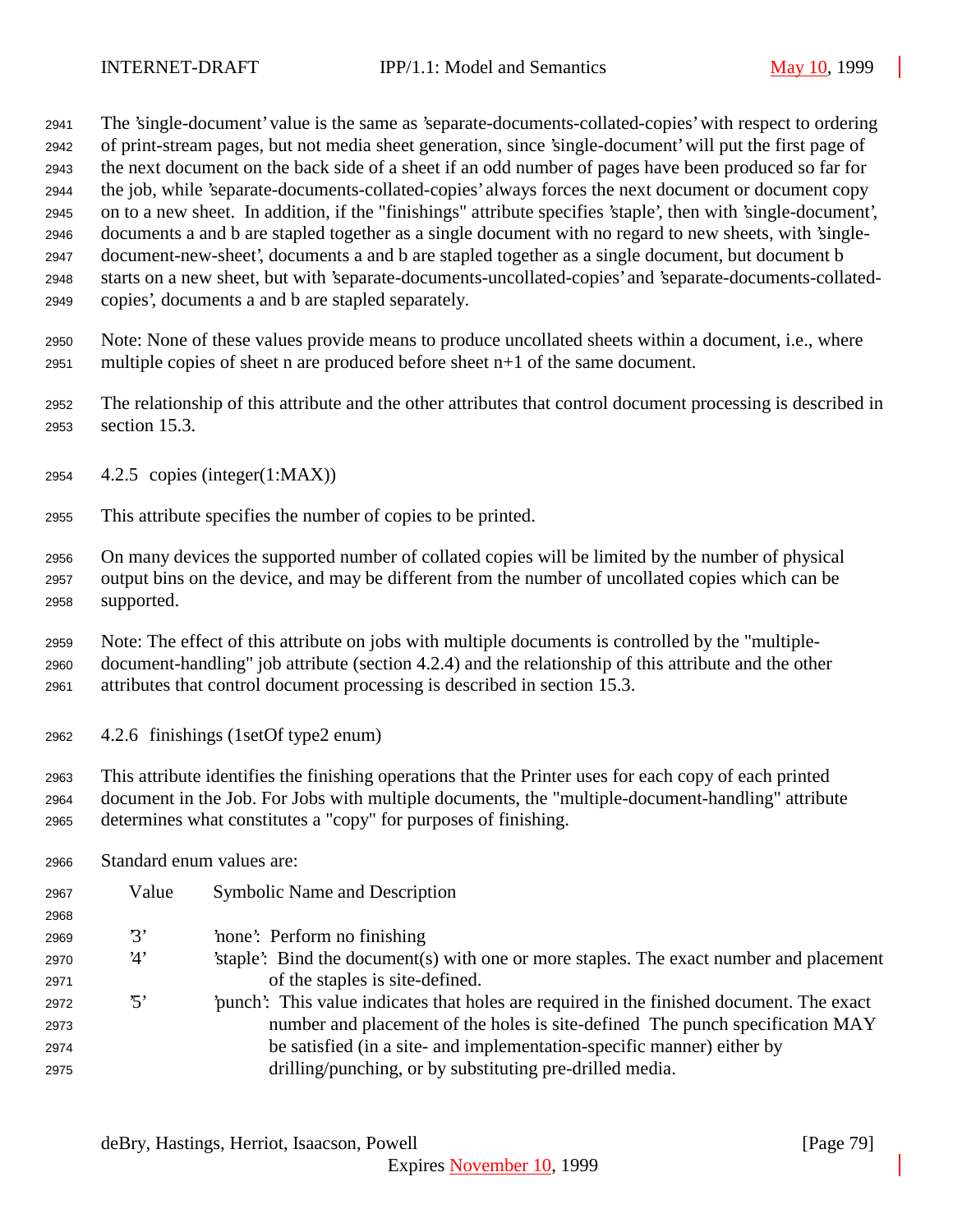| 2976<br>2977<br>2978<br>2979<br>2980 | 6'<br>7'                 | 'cover': This value is specified when it is desired to select a non-printed (or pre-printed)<br>cover for the document. This does not supplant the specification of a printed cover<br>(on cover stock medium) by the document itself.<br>"bind": This value indicates that a binding is to be applied to the document; the type and<br>placement of the binding is site-defined. |
|--------------------------------------|--------------------------|-----------------------------------------------------------------------------------------------------------------------------------------------------------------------------------------------------------------------------------------------------------------------------------------------------------------------------------------------------------------------------------|
| 2981<br>2982<br>2983<br>2984         | $\mathcal{S}$            | 's addle-stitch': Bind the document(s) with one or more staples (wire stitches) along the<br>middle fold. The exact number and placement of the staples and the middle fold<br>is implementation and/or site-defined.                                                                                                                                                             |
| 2985<br>2986<br>2987                 | $\boldsymbol{\vartheta}$ | 'edge-stitch': Bind the document(s) with one or more staples (wire stitches) along one<br>edge. The exact number and placement of the staples is implementation and/or<br>site-defined.                                                                                                                                                                                           |
| 2988                                 | $'10'-19'$               | reserved for future generic finishing enum values.                                                                                                                                                                                                                                                                                                                                |
| 2989<br>2990                         |                          | The following values are more specific; they indicate a corner or an edge as if the document were a<br>portrait document (see below):                                                                                                                                                                                                                                             |
| 2991<br>2992<br>2993                 | 20'<br>21'               | 'staple-top-left': Bind the document(s) with one or more staples in the top left corner.<br>'staple-bottom-left': Bind the document(s) with one or more staples in the bottom left<br>corner.                                                                                                                                                                                     |
| 2994                                 | 22'                      | 'staple-top-right': Bind the document(s) with one or more staples in the top right corner.                                                                                                                                                                                                                                                                                        |
| 2995<br>2996                         | 23'                      | 'staple-bottom-right': Bind the document(s) with one or more staples in the bottom right<br>corner.                                                                                                                                                                                                                                                                               |
| 2997<br>2998<br>2999                 | 24'                      | 'edge-stitch-left': Bind the document(s) with one or more staples (wire stitches) along the<br>left edge. The exact number and placement of the staples is implementation<br>and/or site-defined.                                                                                                                                                                                 |
| 3000<br>3001<br>3002                 | 25'                      | 'edge-stitch-top': Bind the document(s) with one or more staples (wire stitches) along the<br>top edge. The exact number and placement of the staples is implementation<br>and/or site-defined.                                                                                                                                                                                   |
| 3003<br>3004<br>3005                 | 26'                      | 'edge-stitch-right': Bind the document(s) with one or more staples (wire stitches) along<br>the right edge. The exact number and placement of the staples is implementation<br>and/or site-defined.                                                                                                                                                                               |
| 3006<br>3007<br>3008                 | 27'                      | 'edge-stitch-bottom': Bind the document(s) with one or more staples (wire stitches) along<br>the bottom edge. The exact number and placement of the staples is<br>implementation and/or site-defined.                                                                                                                                                                             |
| 3009<br>3010                         | 28'                      | 'staple-dual-left': Bind the document(s) with two staples (wire stitches) along the left<br>edge assuming a portrait document (see above).                                                                                                                                                                                                                                        |
| 3011<br>3012                         | 29'                      | 'staple-dual-top': Bind the document(s) with two staples (wire stitches) along the top<br>edge assuming a portrait document (see above).                                                                                                                                                                                                                                          |
| 3013<br>3014                         | 30'                      | 'staple-dual-right': Bind the document(s) with two staples (wire stitches) along the right<br>edge assuming a portrait document (see above).                                                                                                                                                                                                                                      |
| 3015<br>3016                         | 31'                      | 'staple-dual-bottom': Bind the document(s) with two staples (wire stitches) along the<br>bottom edge assuming a portrait document (see above).                                                                                                                                                                                                                                    |
| 3017                                 |                          | The 'staple-xxx' values are specified with respect to the document as if the document were a portrait                                                                                                                                                                                                                                                                             |

 document. If the document is actually a landscape or a reverse-landscape document, the client supplies the appropriate transformed value. For example, to position a staple in the upper left hand corner of a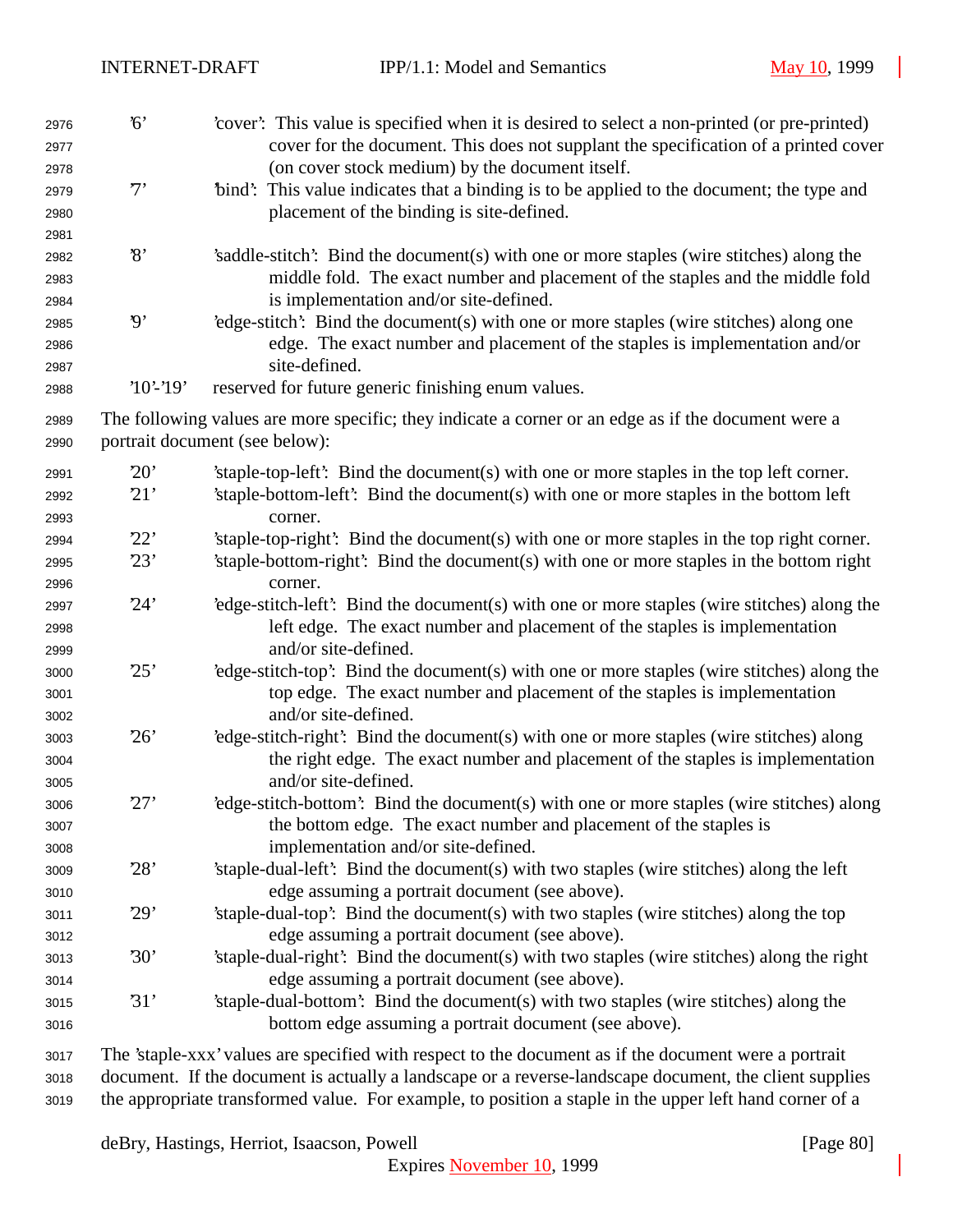landscape document when held for reading, the client supplies the 'staple-bottom-left' value (since

 landscape is defined as a +90 degree rotation from portrait, i.e., anti-clockwise). On the other hand, to position a staple in the upper left hand corner of a reverse-landscape document when held for reading, the client supplies the 'staple-top-right' value (since reverse-landscape is defined as a -90 degree rotation from portrait, i.e., clockwise).

 The angle (vertical, horizontal, angled) of each staple with respect to the document depends on the implementation which may in turn depend on the value of the attribute.

 Note: The effect of this attribute on jobs with multiple documents is controlled by the "multiple- document-handling" job attribute (section 4.2.4) and the relationship of this attribute and the other attributes that control document processing is described in section 15.3.

 If the client supplies a value of 'none' along with any other combination of values, it is the same as if only that other combination of values had been supplied (that is the 'none' value has no effect).

4.2.7 page-ranges (1setOf rangeOfInteger (1:MAX))

 This attribute identifies the range(s) of print-stream pages that the Printer object uses for each copy of each document which are to be printed. Nothing is printed for any pages identified that do not exist in the document(s). Ranges MUST be in ascending order, for example: 1-3, 5-7, 15-19 and MUST NOT overlap, so that a non-spooling Printer object can process the job in a single pass. If the ranges are not ascending or are overlapping, the IPP object MUST reject the request and return the 'client-error-bad- request' status code. The attribute is associated with print-stream pages not application-numbered pages (for example, the page numbers found in the headers and or footers for certain word processing applications).

 For Jobs with multiple documents, the "multiple-document-handling" attribute determines what constitutes a "copy" for purposes of the specified page range(s). When "multiple-document-handling" is 'single-document', the Printer object MUST apply each supplied page range once to the concatenation of the print-stream pages. For example, if there are 8 documents of 10 pages each, the page-range '41:60' prints the pages in the 5th and 6th documents as a single document and none of the pages of the other documents are printed. When "multiple-document-handling" is 'separate-documents-uncollated-copies' or 'separate-documents-collated-copies', the Printer object MUST apply each supplied page range repeatedly to each document copy. For the same job, the page-range '1:3, 10:10' would print the first 3 pages and the 10th page of each of the 8 documents in the Job, as 8 separate documents.

 In most cases, the exact pages to be printed will be generated by a device driver and this attribute would not be required. However, when printing an archived document which has already been formatted, the end user may elect to print just a subset of the pages contained in the document. In this case, if page- range = n.m is specified, the first page to be printed will be page n. All subsequent pages of the document will be printed through and including page m.

 "page-ranges-supported" is a boolean value indicating whether or not the printer is capable of supporting the printing of page ranges. This capability may differ from one PDL to another. There is no "page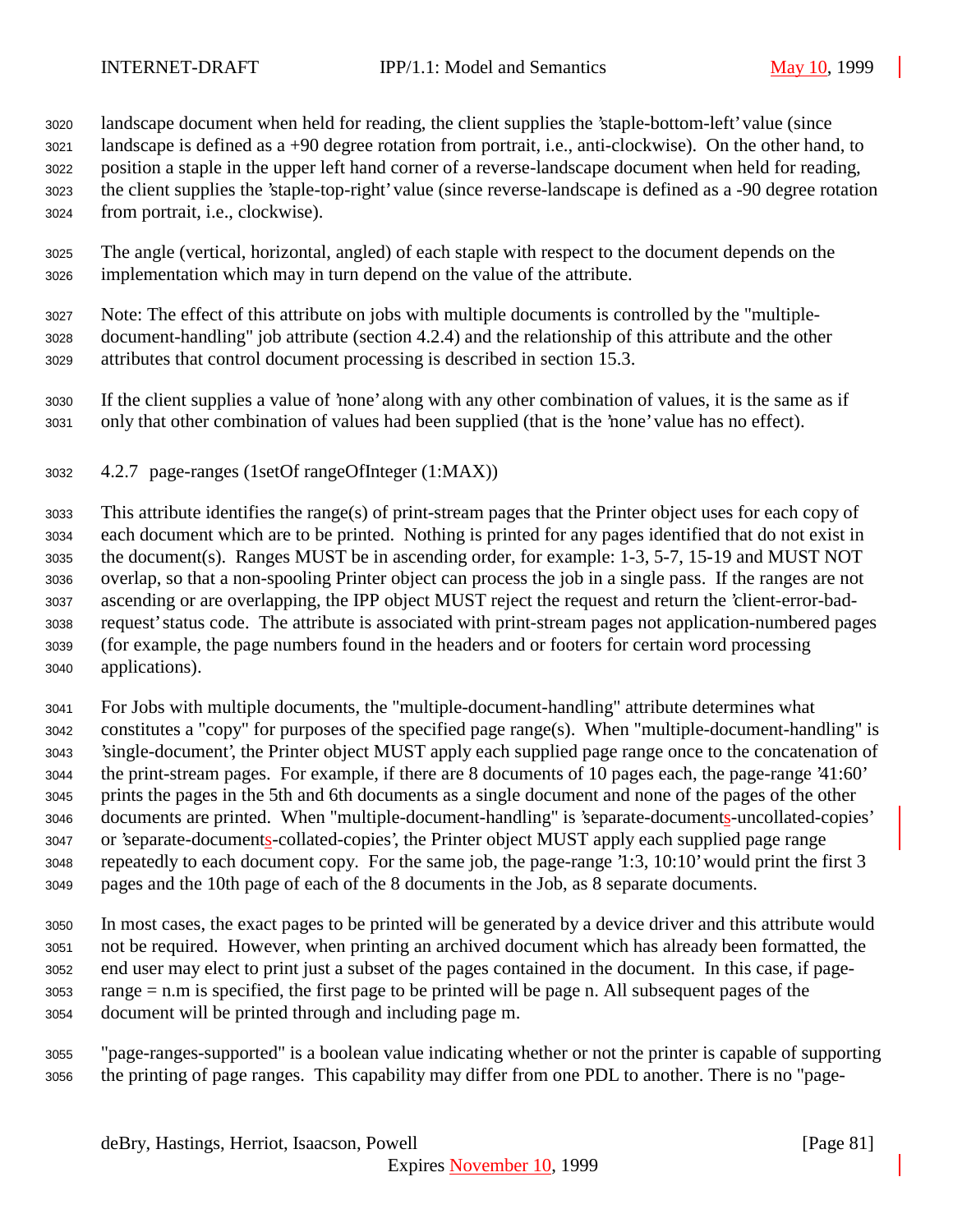ranges-default" attribute. If the "page-ranges" attribute is not supplied by the client, all pages of the document will be printed.

 Note: The effect of this attribute on jobs with multiple documents is controlled by the "multiple- document-handling" job attribute (section 4.2.4) and the relationship of this attribute and the other attributes that control document processing is described in section 15.3.

- 4.2.8 sides (type2 keyword)
- This attribute specifies how print-stream pages are to be imposed upon the sides of an instance of a selected medium, i.e., an impression.
- The standard keyword values are:
- 'one-sided': imposes each consecutive print-stream page upon the same side of consecutive media sheets.
- 'two-sided-long-edge': imposes each consecutive pair of print-stream pages upon front and back sides of consecutive media sheets, such that the orientation of each pair of print-stream pages on the medium would be correct for the reader as if for binding on the long edge. This imposition is sometimes called 'duplex' or 'head-to-head'.
- 'two-sided-short-edge': imposes each consecutive pair of print-stream pages upon front and back sides of consecutive media sheets, such that the orientation of each pair of print-stream pages on the medium would be correct for the reader as if for binding on the short edge. This imposition is sometimes called 'tumble' or 'head-to-toe'.
- 

 'two-sided-long-edge', 'two-sided-short-edge', 'tumble', and 'duplex' all work the same for portrait or landscape. However 'head-to-toe' is 'tumble' in portrait but 'duplex' in landscape. 'head-to-head' also switches between 'duplex' and 'tumble' when using portrait and landscape modes.

- Note: The effect of this attribute on jobs with multiple documents is controlled by the "multiple- document-handling" job attribute (section 4.2.4) and the relationship of this attribute and the other attributes that control document processing is described in section 15.3.
- 4.2.9 number-up (integer(1:MAX))

 This attribute specifies the number of print-stream pages to impose upon a single side of an instance of a selected medium. For example, if the value is:

| 3086 | Value       | Description                                                                           |
|------|-------------|---------------------------------------------------------------------------------------|
| 3087 |             |                                                                                       |
| 3088 | $\cdot_1$ , | the Printer MUST place one print-stream page on a single side of an instance of the   |
| 3089 |             | selected medium (MAY add some sort of translation, scaling, or rotation).             |
| 3090 | $2^{\circ}$ | the Printer MUST place two print-stream pages on a single side of an instance of the  |
| 3091 |             | selected medium (MAY add some sort of translation, scaling, or rotation).             |
| 3092 | '4'         | the Printer MUST place four print-stream pages on a single side of an instance of the |
| 3093 |             | selected medium (MAY add some sort of translation, scaling, or rotation).             |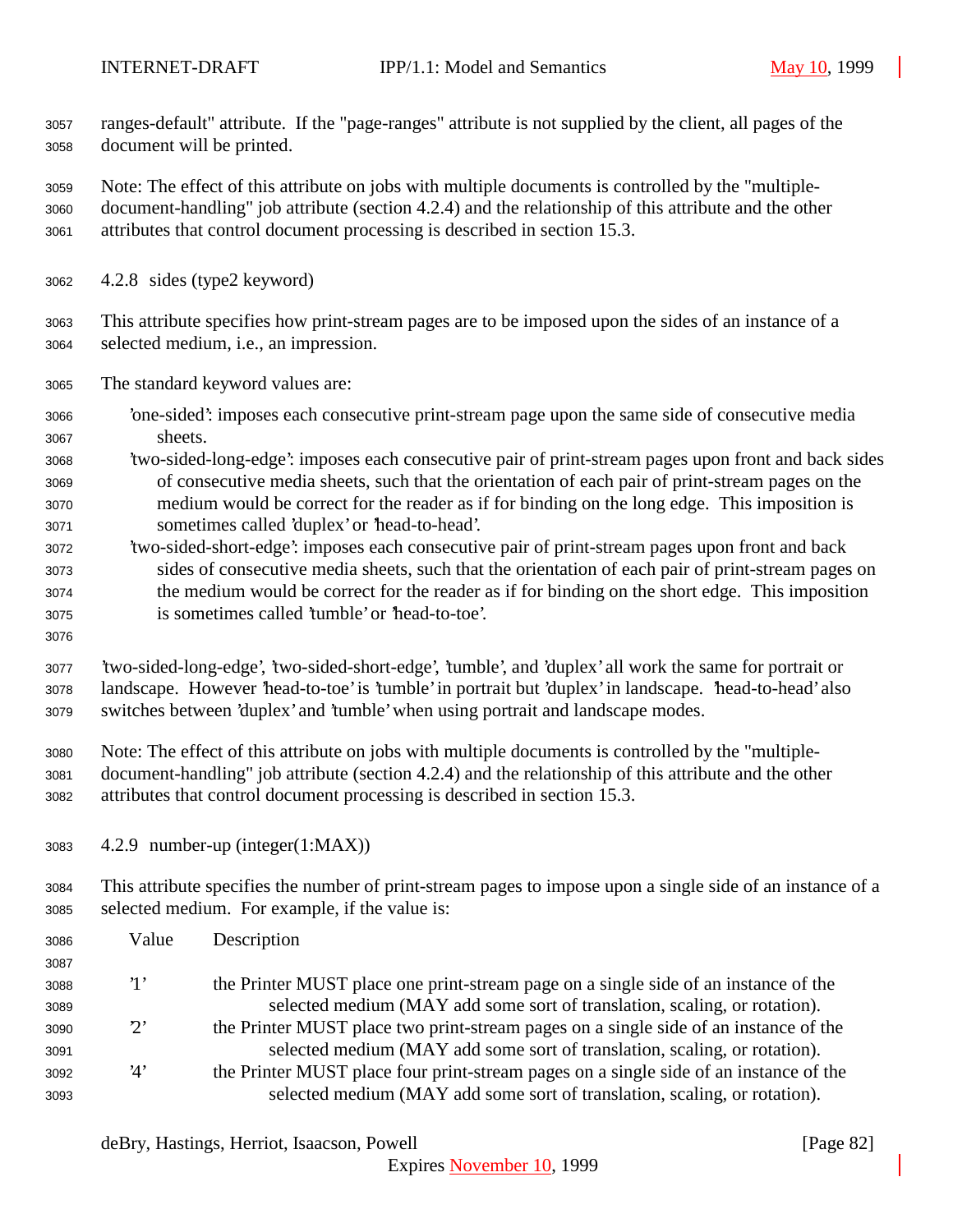This attribute primarily controls the translation, scaling and rotation of print-stream pages.

 Note: The effect of this attribute on jobs with multiple documents is controlled by the "multiple- document-handling" job attribute (section 4.2.4) and the relationship of this attribute and the other attributes that control document processing is described in section 15.3.

4.2.10 orientation-requested (type2 enum)

 This attribute indicates the desired orientation for printed print-stream pages; it does not describe the orientation of the client-supplied print-stream pages.

 For some document formats (such as 'application/postscript'), the desired orientation of the print-stream pages is specified within the document data. This information is generated by a device driver prior to the submission of the print job. Other document formats (such as 'text/plain') do not include the notion of desired orientation within the document data. In the latter case it is possible for the Printer object to bind the desired orientation to the document data after it has been submitted. It is expected that a Printer object would only support "orientations-requested" for some document formats (e.g., 'text/plain' or 'text/html') but not others (e.g., 'application/postscript'). This is no different than any other Job Template attribute since section 4.2, item 1, points out that a Printer object may support or not support any Job Template attribute based on the document format supplied by the client. However, a special mention is made here since it is very likely that a Printer object will support "orientation-requested" for only a subset of the supported document formats.

Standard enum values are:

| 3114 | Value                   | Symbolic Name and Description                                                        |
|------|-------------------------|--------------------------------------------------------------------------------------|
| 3115 |                         |                                                                                      |
| 3116 | 3'                      | portrait? The content will be imaged across the short edge of the medium.            |
| 3117 | 4'                      | landscape': The content will be imaged across the long edge of the medium. Landscape |
| 3118 |                         | is defined to be a rotation of the print-stream page to be imaged by $+90$ degrees   |
| 3119 |                         | with respect to the medium (i.e. anti-clockwise) from the portrait orientation.      |
| 3120 |                         | Note: The $+90$ direction was chosen because simple finishing on the long edge is    |
| 3121 |                         | the same edge whether portrait or landscape                                          |
| 3122 | $\mathfrak{B}^{\prime}$ | 'reverse-landscape': The content will be imaged across the long edge of the medium.  |
| 3123 |                         | Reverse-landscape is defined to be a rotation of the print-stream page to be         |
| 3124 |                         | imaged by -90 degrees with respect to the medium (i.e. clockwise) from the           |
| 3125 |                         | portrait orientation. Note: The 'reverse-landscape' value was added because some     |
| 3126 |                         | applications rotate landscape -90 degrees from portrait, rather than +90 degrees.    |
| 3127 | 6'                      | reverse-portrait. The content will be imaged across the short edge of the medium.    |
| 3128 |                         | Reverse-portrait is defined to be a rotation of the print-stream page to be imaged   |
| 3129 |                         | by 180 degrees with respect to the medium from the portrait orientation. Note:       |
| 3130 |                         | The 'reverse-portrait' value was added for use with the "finishings" attribute in    |
| 3131 |                         | cases where the opposite edge is desired for finishing a portrait document on        |
| 3132 |                         | simple finishing devices that have only one finishing position. Thus a 'text'/plain' |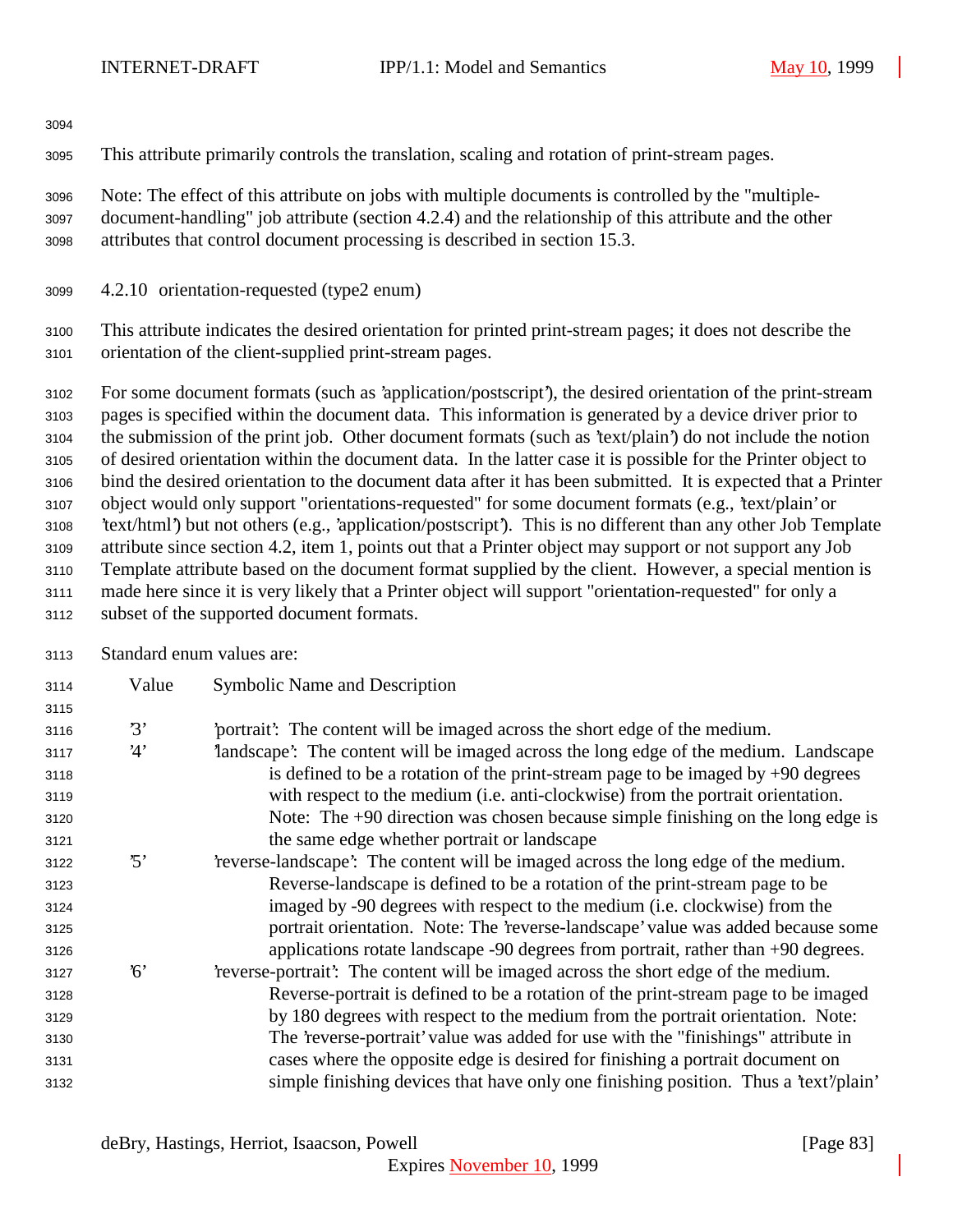portrait document can be stapled "on the right" by a simple finishing device as is common use with some middle eastern languages such as Hebrew. 

 Note: The effect of this attribute on jobs with multiple documents is controlled by the "multiple- document-handling" job attribute (section 4.2.4) and the relationship of this attribute and the other attributes that control document processing is described in section 15.3.

- 4.2.11 media (type3 keyword | name $(MAX)$ )
- This attribute identifies the medium that the Printer uses for all impressions of the Job.

 The values for "media" include medium-names, medium-sizes, input-trays and electronic forms so that one attribute specifies the media. If a Printer object supports a medium name as a value of this attribute, such a medium name implicitly selects an input-tray that contains the specified medium. If a Printer object supports a medium size as a value of this attribute, such a medium size implicitly selects a medium name that in turn implicitly selects an input-tray that contains the medium with the specified size. If a Printer object supports an input-tray as the value of this attribute, such an input-tray implicitly selects the medium that is in that input-tray at the time the job prints. This case includes manual-feed input-trays. If a Printer object supports an electronic form as the value of this attribute, such an electronic form implicitly selects a medium-name that in turn implicitly selects an input-tray that contains the medium specified by the electronic form. The electronic form also implicitly selects an image that the Printer MUST merge with the document data as its prints each page.

 Standard keyword values are (taken from ISO DPA and the Printer MIB) and are listed in section 14. An administrator MAY define additional values using the 'name' or 'keyword' attribute syntax, depending on implementation.

 There is also an additional Printer attribute named "media-ready" which differs from "media-supported" in that legal values only include the subset of "media-supported" values that are physically loaded and ready for printing with no operator intervention required. If an IPP object supports "media-supported", it

- NEED NOT support "media-ready".
- The relationship of this attribute and the other attributes that control document processing is described in section 15.3.
- 4.2.12 printer-resolution (resolution)
- This attribute identifies the resolution that Printer uses for the Job.
- 4.2.13 print-quality (type2 enum)
- This attribute specifies the print quality that the Printer uses for the Job.
- The standard enum values are:
- Value Symbolic Name and Description

deBry, Hastings, Herriot, Isaacson, Powell [Page 84]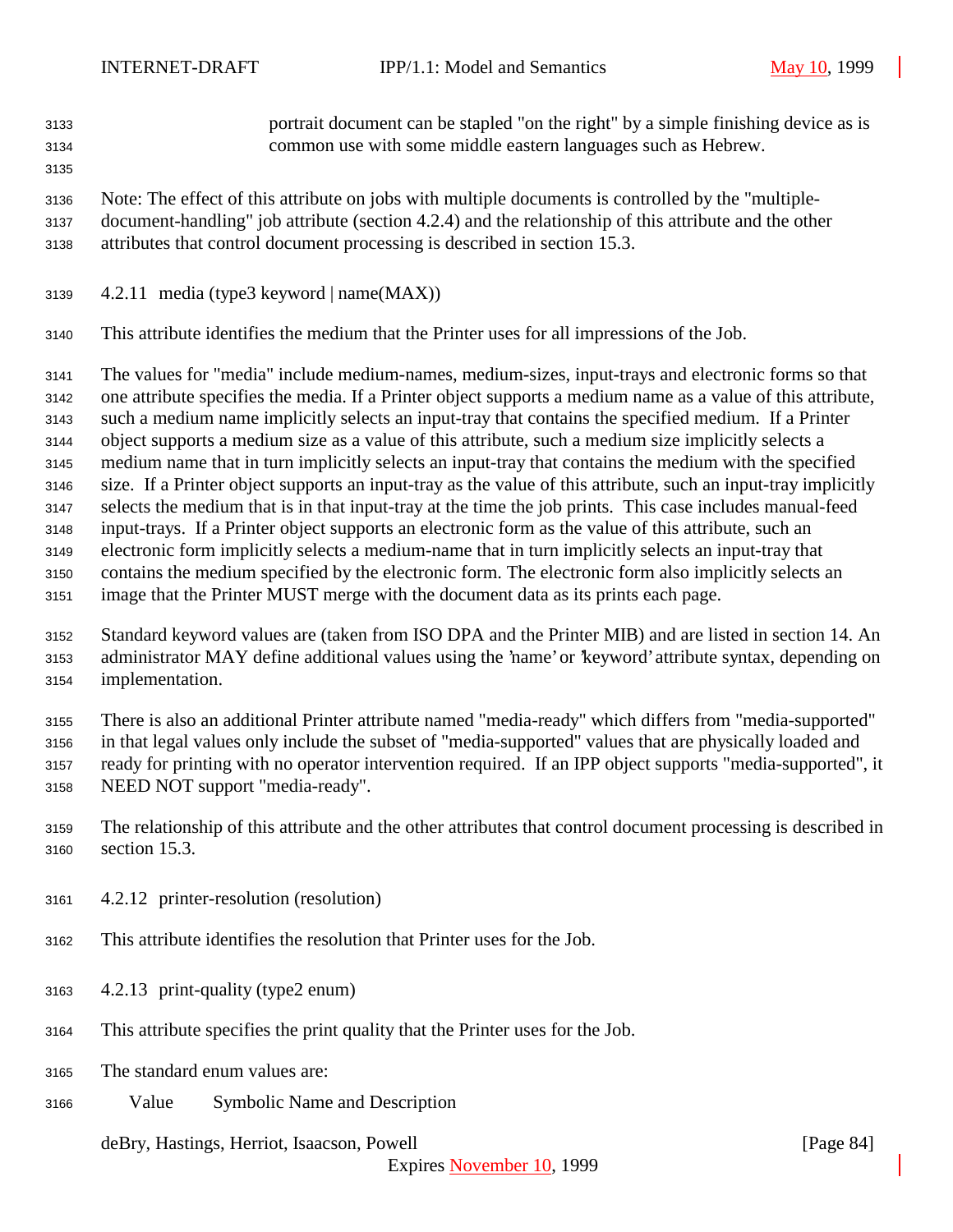| 3167 |      |                                                       |
|------|------|-------------------------------------------------------|
| 3168 | י גי | 'draft': lowest quality available on the printer      |
| 3169 | '1'  | normal: normal or intermediate quality on the printer |
| 3170 | י די | high: highest quality available on the printer        |
| 3171 |      |                                                       |

4.3 Job Description Attributes

 The attributes in this section form the attribute group called "job-description". The following table summarizes these attributes. The third column indicates whether the attribute is a REQUIRED attribute

that MUST be supported by Printer objects. If it is not indicated as REQUIRED, then it is OPTIONAL.

The maximum size in octets for 'text' and 'name' attributes is indicated in parenthesizes.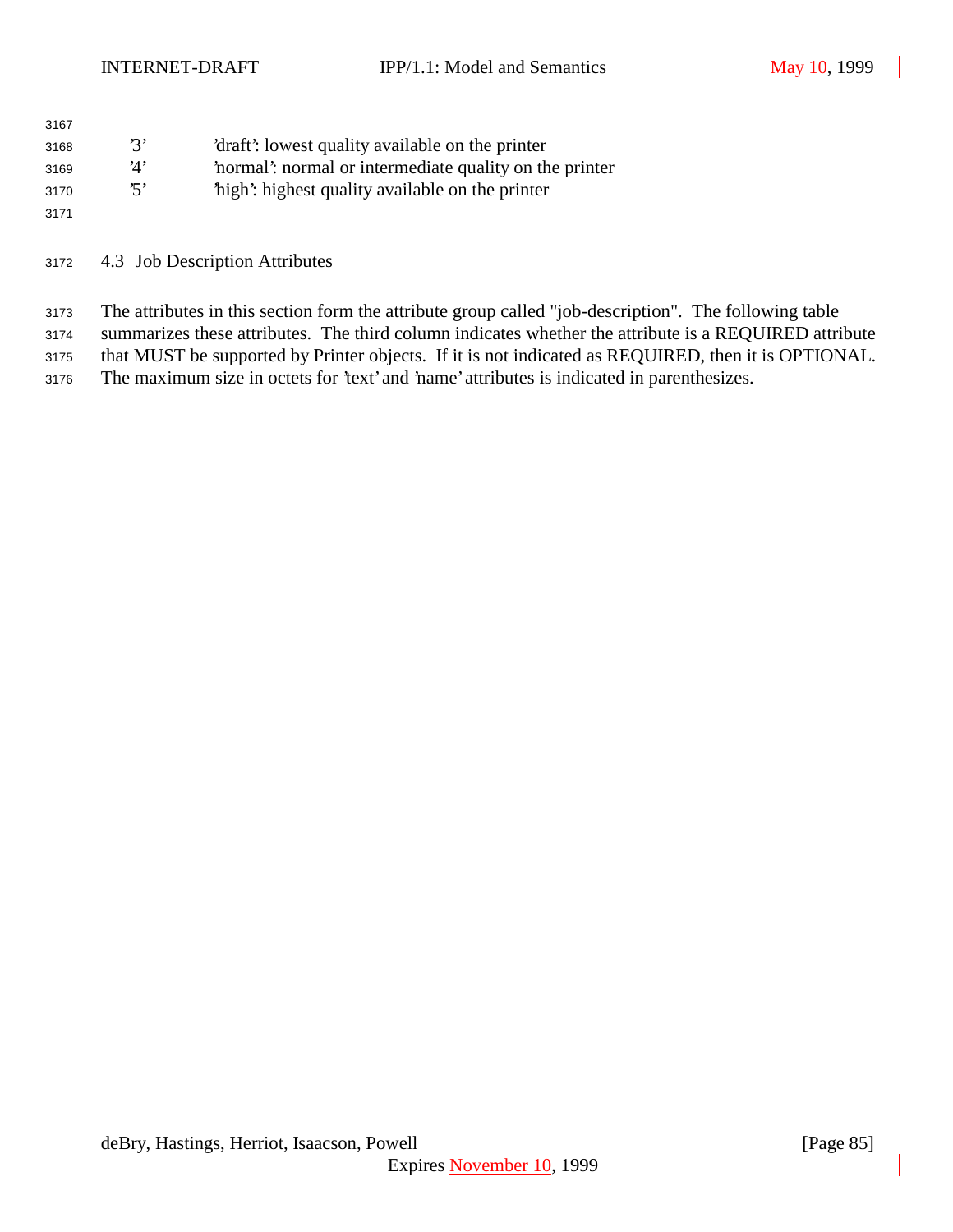| Attribute                  | Syntax               | REQUIRED?       |
|----------------------------|----------------------|-----------------|
| job-uri                    | uri                  | REQUIRED        |
| job-id                     | integer(1:MAX)       | REQUIRED        |
| job-printer-uri            | uri                  | REQUIRED        |
| job-more-info              | uri                  |                 |
| job-name                   | name (MAX)           | REQUIRED        |
| job-originating-user-name  | name (MAX)           | REQUIRED        |
| job-state                  | type1 enum           | REQUIRED        |
| job-state-reasons          | 1setOf type2 keyword | REQUIRED        |
| job-state-message          | text (MAX)           |                 |
| number-of-documents        | integer (0:MAX)      |                 |
| output-device-assigned     | name (127)           |                 |
| time-at-creation           | integer (0:MAX)      | REQUIRED        |
| time-at-processing         | integer (0:MAX)      | <b>REQUIRED</b> |
| time-at-completed          | integer (0:MAX)      | REQUIRED        |
| job-printer-up-time        | integer (1:MAX)      | REQUIRED        |
| number-of-intervening-jobs | integer (0:MAX)      |                 |
| job-message-from-operator  | text (127)           |                 |
| job-k-octets               | integer (0:MAX)      |                 |
| job-impressions            | integer (0:MAX)      |                 |
| job-media-sheets           | integer (0:MAX)      |                 |
| job-k-octets-processed     | integer (0:MAX)      |                 |
| job-impressions-completed  | integer (0:MAX)      |                 |
| job-media-sheets-completed | integer (0:MAX)      |                 |
| attributes-charset         | charset              | REQUIRED        |

deBry, Hastings, Herriot, Isaacson, Powell [Page 86]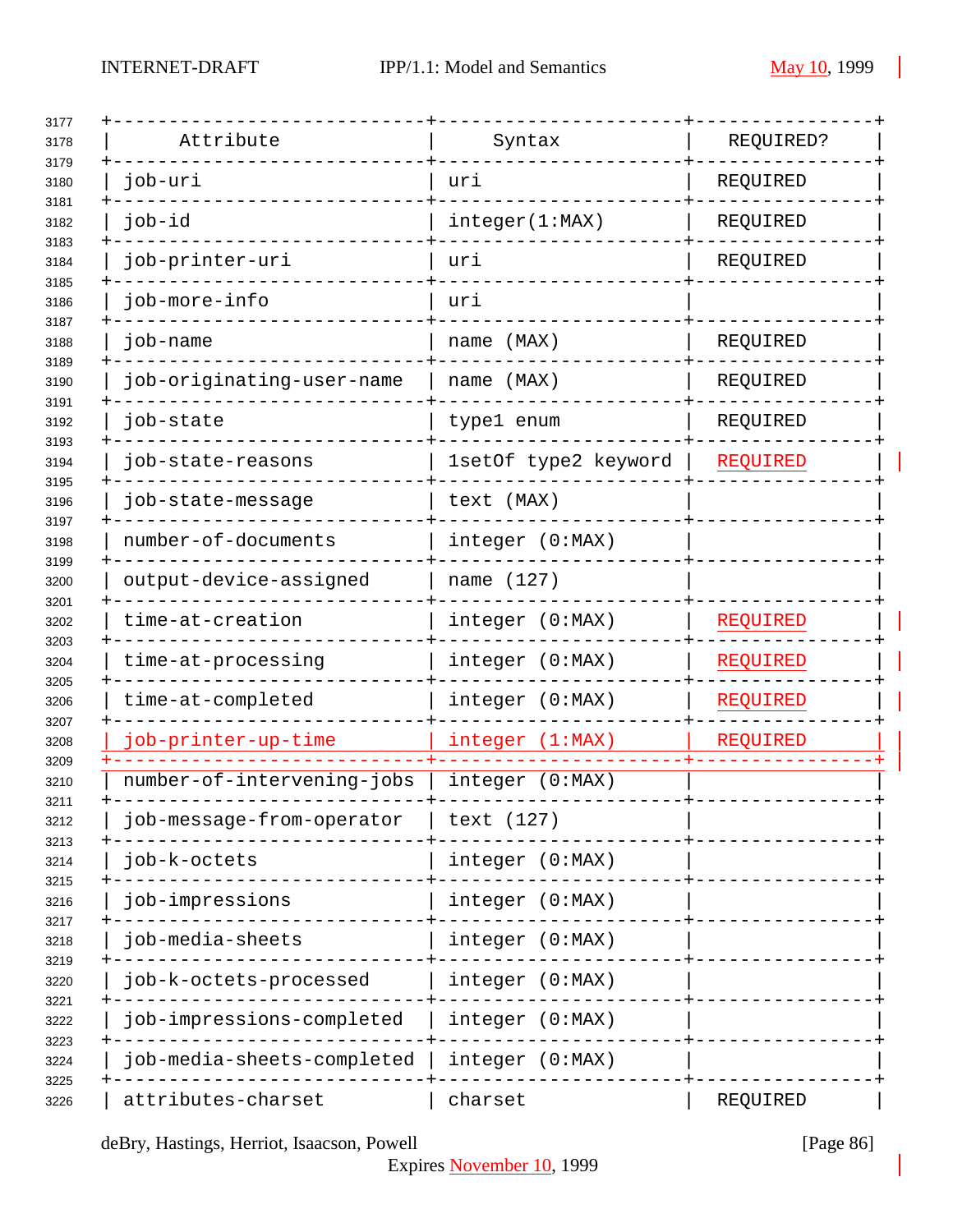| 3227 |                                              |          |  |
|------|----------------------------------------------|----------|--|
| 3228 | attributes-natural-language  naturalLanguage | REQUIRED |  |
| 3229 |                                              |          |  |
| 3230 |                                              |          |  |

4.3.1 job-uri (uri)

 This REQUIRED attribute contains the URI for the job. The Printer object, on receipt of a new job, generates a URI which identifies the new Job. The Printer object returns the value of the "job-uri" attribute as part of the response to a create request. The precise format of a Job URI is implementation dependent. If the Printer object supports more than one URI and there is some relationship between the newly formed Job URI and the Printer object's URI, the Printer object uses the Printer URI supplied by the client in the create request. For example, if the create request comes in over a secure channel, the new Job URI MUST use the same secure channel. This can be guaranteed because the Printer object is responsible for generating the Job URI and the Printer object is aware of its security configuration and policy as well as the Printer URI used in the create request.

 For a description of this attribute and its relationship to "job-id" and "job-printer-uri" attribute, see the discussion in section 2.4 on "Object Identity".

4.3.2 job-id (integer(1:MAX))

 This REQUIRED attribute contains the ID of the job. The Printer, on receipt of a new job, generates an ID which identifies the new Job on that Printer. The Printer returns the value of the "job-id" attribute as part of the response to a create request. The 0 value is not included to allow for compatibility with SNMP index values which also cannot be 0.

 For a description of this attribute and its relationship to "job-uri" and "job-printer-uri" attribute, see the discussion in section 2.4 on "Object Identity".

4.3.3 job-printer-uri (uri)

 This REQUIRED attribute identifies the Printer object that created this Job object. When a Printer object creates a Job object, it populates this attribute with the Printer object URI that was used in the create request. This attribute permits a client to identify the Printer object that created this Job object when only the Job object's URI is available to the client. The client queries the creating Printer object to determine which languages, charsets, operations, are supported for this Job.

- For a description of this attribute and its relationship to "job-uri" and "job-id" attribute, see the discussion in section 2.4 on "Object Identity".
- 4.3.4 job-more-info (uri)
- Similar to "printer-more-info", this attribute contains the URI referencing some resource with more information about this Job object, perhaps an HTML page containing information about the Job.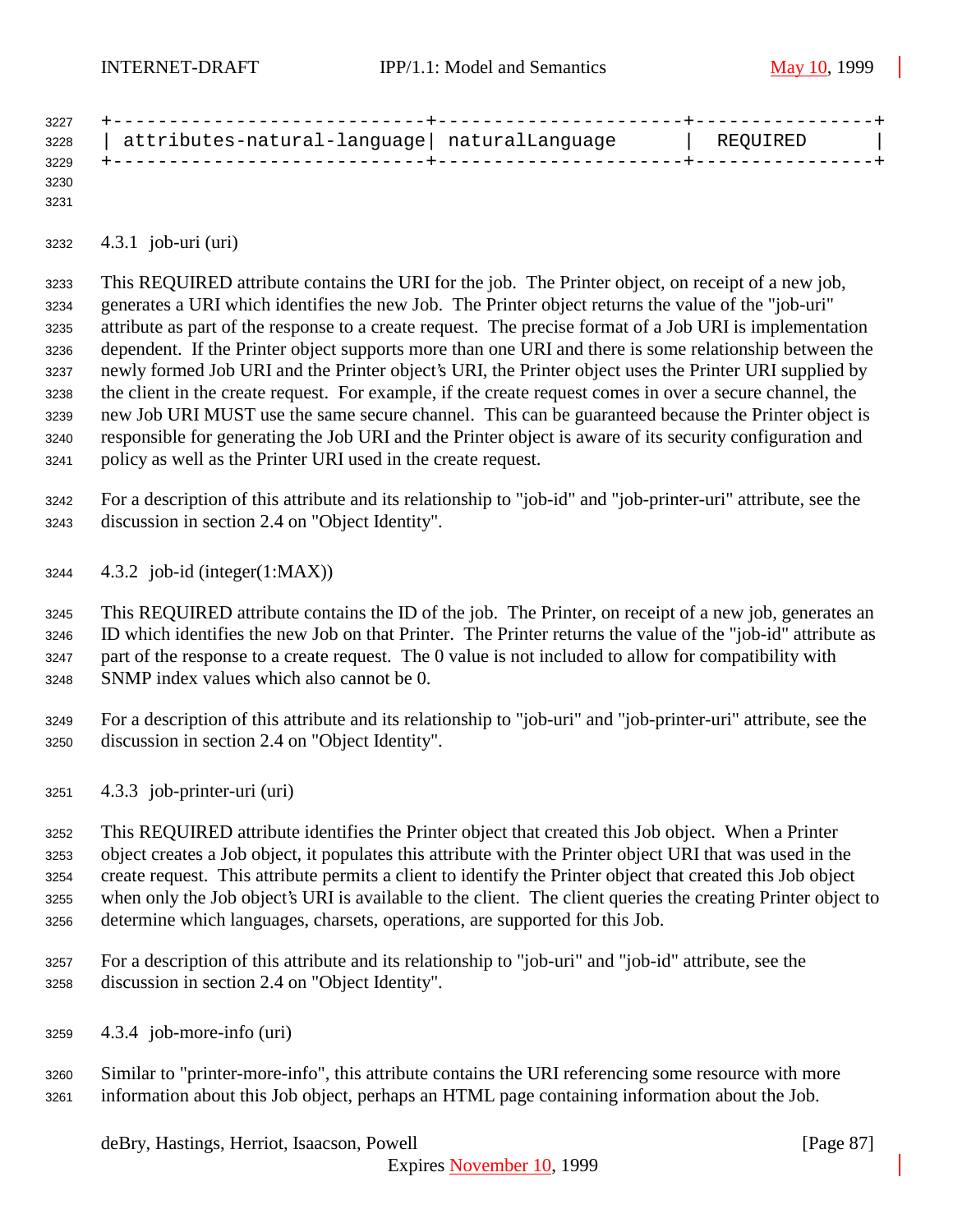4.3.5 job-name (name(MAX))

 This REQUIRED attribute is the name of the job. It is a name that is more user friendly than the "job- uri" attribute value. It does not need to be unique between Jobs. The Job's "job-name" attribute is set to the value supplied by the client in the "job-name" operation attribute in the create request (see Section 3.2.1.1). If, however, the "job-name" operation attribute is not supplied by the client in the create request, the Printer object, on creation of the Job, MUST generate a name. The printer SHOULD generate the value of the Job's "job-name" attribute from the first of the following sources that produces a value: 1) the "document-name" operation attribute of the first (or only) document, 2) the "document- URI" attribute of the first (or only) document, or 3) any other piece of Job specific and/or Document Content information.

4.3.6 job-originating-user-name (name(MAX))

This REQUIRED attribute contains the name of the end user that submitted the print job. The Printer

object sets this attribute to the most authenticated printable name that it can obtain from the

 authentication service over which the IPP operation was received. Only if such is not available, does the Printer object use the value supplied by the client in the "requesting-user-name" operation attribute of the

create operation (see Section 8).

 Note: The Printer object needs to keep an internal originating user id of some form, typically as a credential of a principal, with the Job object. Since such an internal attribute is implementation- dependent and not of interest to clients, it is not specified as a Job Description attribute. This originating user id is used for authorization checks (if any) on all subsequent operation.

4.3.7 job-state (type1 enum)

 This REQUIRED attribute identifies the current state of the job. Even though the IPP protocol defines seven values for job states (plus the out-of-band 'unknown' value - see Section 4.1), implementations only need to support those states which are appropriate for the particular implementation. In other words, a Printer supports only those job states implemented by the output device and available to the Printer object implementation.

Standard enum values are:

| 3289 | Values                  | Symbolic Name and Description                                                         |
|------|-------------------------|---------------------------------------------------------------------------------------|
| 3290 |                         |                                                                                       |
| 3291 | $\mathfrak{B}^{\prime}$ | pending. The job is a candidate to start processing, but is not yet processing.       |
| 3292 |                         |                                                                                       |
| 3293 | '4'                     | pending-held. The job is not a candidate for processing for any number of reasons but |
| 3294 |                         | will return to the 'pending' state as soon as the reasons are no longer present. The  |
| 3295 |                         | job's "job-state-reason" attribute MUST indicate why the job is no longer a           |
| 3296 |                         | candidate for processing.                                                             |
| 3297 |                         |                                                                                       |
| 3298 | $\mathfrak{B}'$         | processing: One or more of:                                                           |
| 3299 |                         |                                                                                       |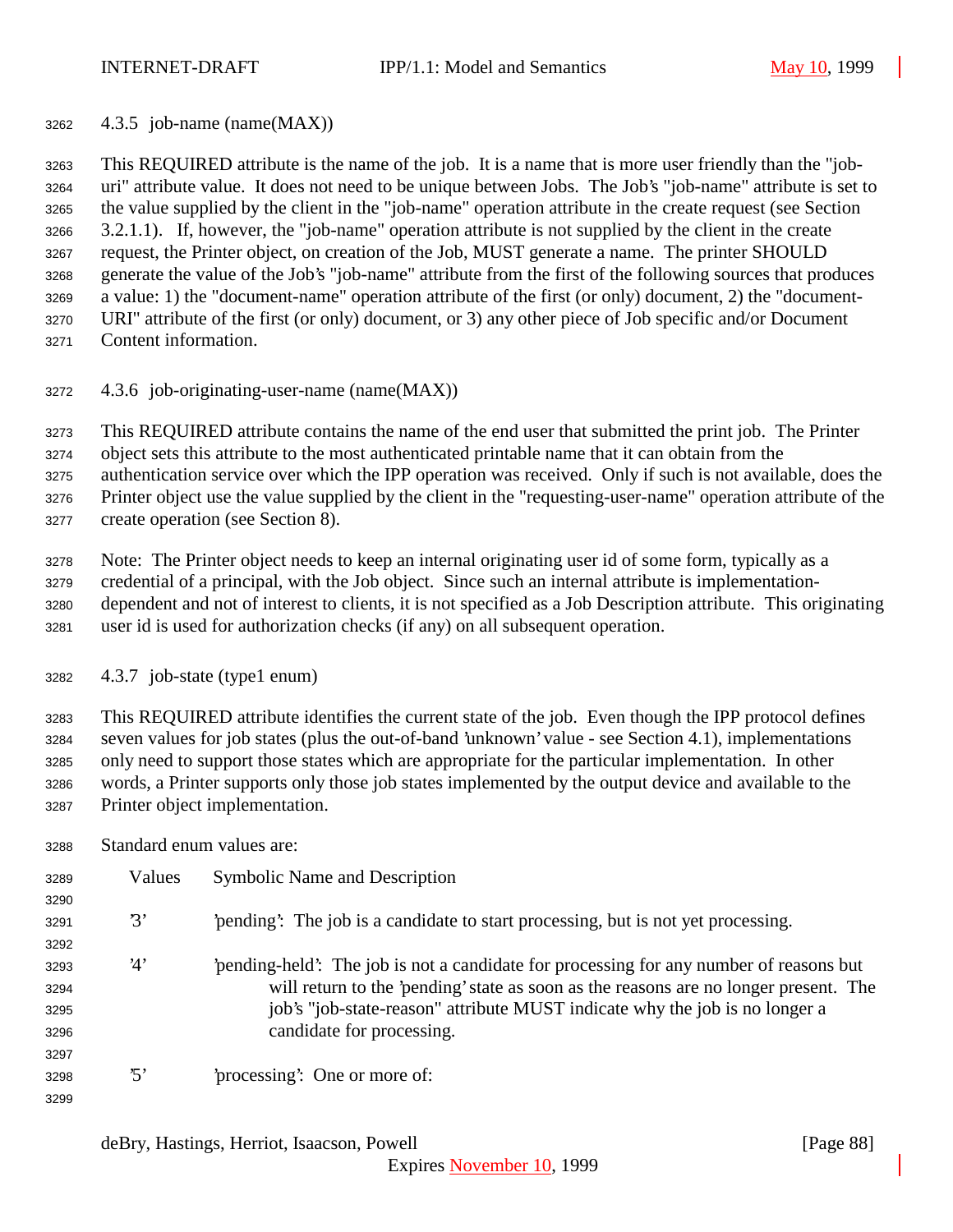| 3300 |             | 1. the job is using, or is attempting to use, one or more purely software processes    |
|------|-------------|----------------------------------------------------------------------------------------|
| 3301 |             | that are analyzing, creating, or interpreting a PDL, etc.,                             |
| 3302 |             | 2. the job is using, or is attempting to use, one or more hardware devices that are    |
| 3303 |             | interpreting a PDL, making marks on a medium, and/or performing finishing,             |
| 3304 |             | such as stapling, etc.,                                                                |
| 3305 |             | 3. the Printer object has made the job ready for printing, but the output device is    |
| 3306 |             | not yet printing it, either because the job hasn't reached the output device or        |
| 3307 |             | because the job is queued in the output device or some other spooler, awaiting the     |
| 3308 |             | output device to print it.                                                             |
| 3309 |             |                                                                                        |
| 3310 |             | When the job is in the 'processing' state, the entire job state includes the detailed  |
| 3311 |             | status represented in the Printer object's "printer-state", "printer-state-reasons",   |
| 3312 |             | and "printer-state-message" attributes.                                                |
| 3313 |             | Implementations MAY, though they NEED NOT, include additional values in the            |
| 3314 |             | job's "job-state-reasons" attribute to indicate the progress of the job, such as       |
| 3315 |             | adding the 'job-printing' value to indicate when the output device is actually         |
| 3316 |             | making marks on paper and/or the 'processing-to-stop-point' value to indicate that     |
| 3317 |             | the IPP object is in the process of canceling or aborting the job. Most                |
| 3318 |             | implementations won't bother with this nuance.                                         |
| 3319 |             |                                                                                        |
| 3320 | $6^{\circ}$ | processing-stopped: The job has stopped while processing for any number of reasons     |
| 3321 |             | and will return to the 'processing' state as soon as the reasons are no longer         |
| 3322 |             | present.                                                                               |
| 3323 |             |                                                                                        |
| 3324 |             | The job's "job-state-reason" attribute MAY indicate why the job has stopped            |
| 3325 |             | processing. For example, if the output device is stopped, the 'printer-stopped'        |
| 3326 |             | value MAY be included in the job's "job-state-reasons" attribute.                      |
| 3327 |             |                                                                                        |
| 3328 |             | Note: When an output device is stopped, the device usually indicates its condition     |
| 3329 |             | in human readable form locally at the device. A client can obtain more complete        |
| 3330 |             | device status remotely by querying the Printer object's "printer-state", "printer-     |
| 3331 |             | state-reasons" and "printer-state-message" attributes.                                 |
| 3332 |             |                                                                                        |
| 3333 | $7^,$       | 'canceled': The job has been canceled by a Cancel-Job operation and the Printer object |
| 3334 |             | has completed canceling the job and all job status attributes have reached their       |
| 3335 |             | final values for the job. While the Printer object is canceling the job, the job       |
| 3336 |             | remains in its current state, but the job's "job-state-reasons" attribute SHOULD       |
| 3337 |             | contain the 'processing-to-stop-point' value and one of the 'canceled-by-user',        |
| 3338 |             | 'canceled-by-operator', or 'canceled-at-device' value. When the job moves to the       |
| 3339 |             | 'canceled' state, the 'processing-to-stop-point' value, if present, MUST be            |
| 3340 |             | removed, but the 'canceled-by-xxx', if present, MUST remain.                           |
| 3341 |             |                                                                                        |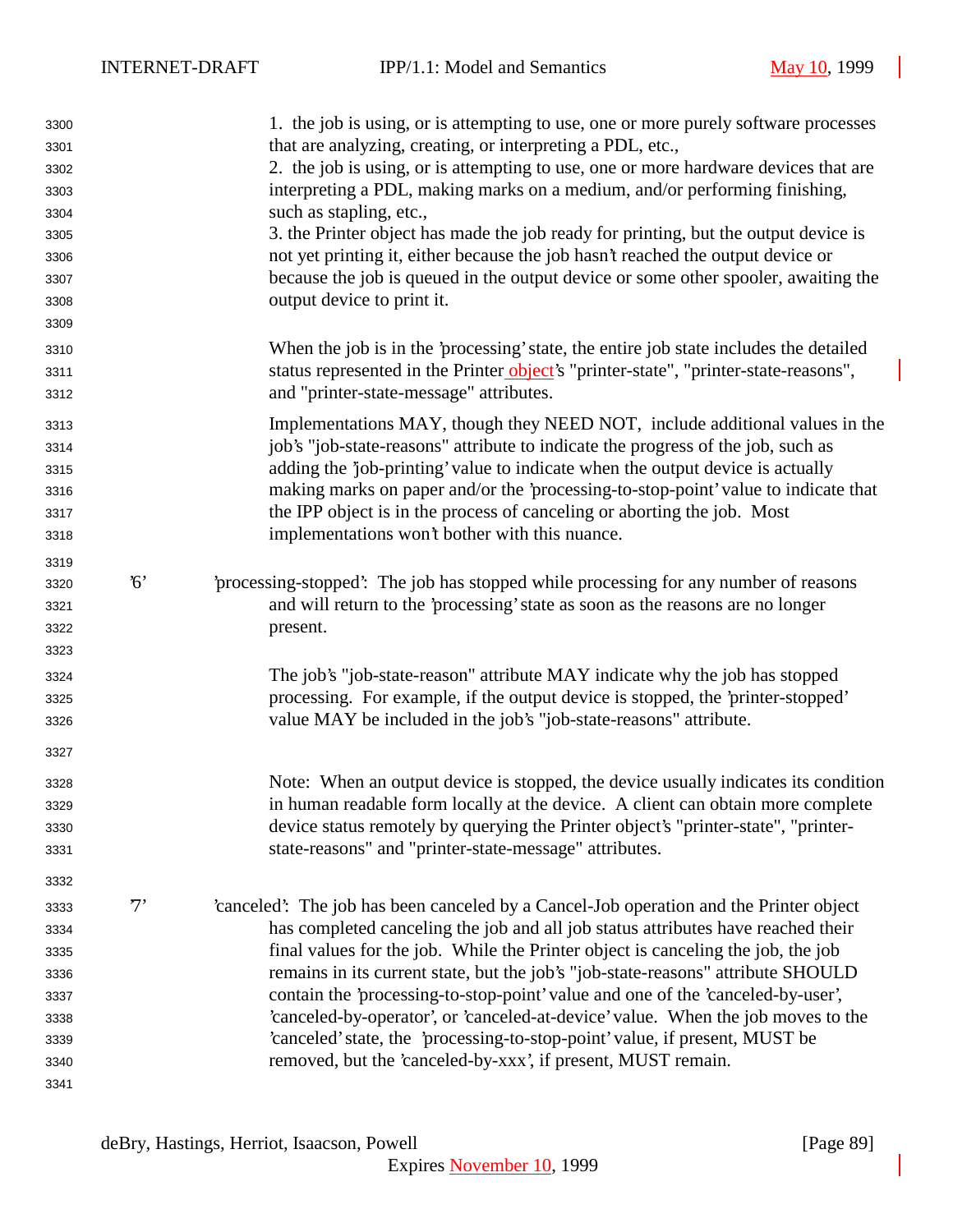| 'completed': The job has completed successfully or with warnings or errors after<br>processing and all of the job media sheets have been successfully stacked in the<br>appropriate output bin(s) and all job status attributes have reached their final<br>values for the job. The job's "job-state-reasons" attribute SHOULD contain one |
|--------------------------------------------------------------------------------------------------------------------------------------------------------------------------------------------------------------------------------------------------------------------------------------------------------------------------------------------|
| of: 'completed-successfully', 'completed-with-warnings', or 'completed-with-errors'                                                                                                                                                                                                                                                        |
| The final value for this attribute MUST be one of: 'completed', 'canceled', or 'aborted' before the Printer                                                                                                                                                                                                                                |
| removes the job altogether. The length of time that jobs remain in the 'canceled', 'aborted', and                                                                                                                                                                                                                                          |
|                                                                                                                                                                                                                                                                                                                                            |
|                                                                                                                                                                                                                                                                                                                                            |
| +----> canceled                                                                                                                                                                                                                                                                                                                            |
| +----> pending --------> processing ---------+------> completed                                                                                                                                                                                                                                                                            |
|                                                                                                                                                                                                                                                                                                                                            |
| +----> aborted                                                                                                                                                                                                                                                                                                                             |
|                                                                                                                                                                                                                                                                                                                                            |
|                                                                                                                                                                                                                                                                                                                                            |
|                                                                                                                                                                                                                                                                                                                                            |
| Normally a job progresses from left to right. Other state transitions are unlikely, but are not forbidden.                                                                                                                                                                                                                                 |
|                                                                                                                                                                                                                                                                                                                                            |
| Not shown are the transitions to the 'canceled' state from the 'pending', 'pending-held', and 'processing-                                                                                                                                                                                                                                 |
|                                                                                                                                                                                                                                                                                                                                            |
| Jobs reach one of the three terminal states: 'completed', 'canceled', or 'aborted', after the jobs have                                                                                                                                                                                                                                    |
| completed all activity, including stacking output media, after the jobs have completed all activity, and all                                                                                                                                                                                                                               |
|                                                                                                                                                                                                                                                                                                                                            |
|                                                                                                                                                                                                                                                                                                                                            |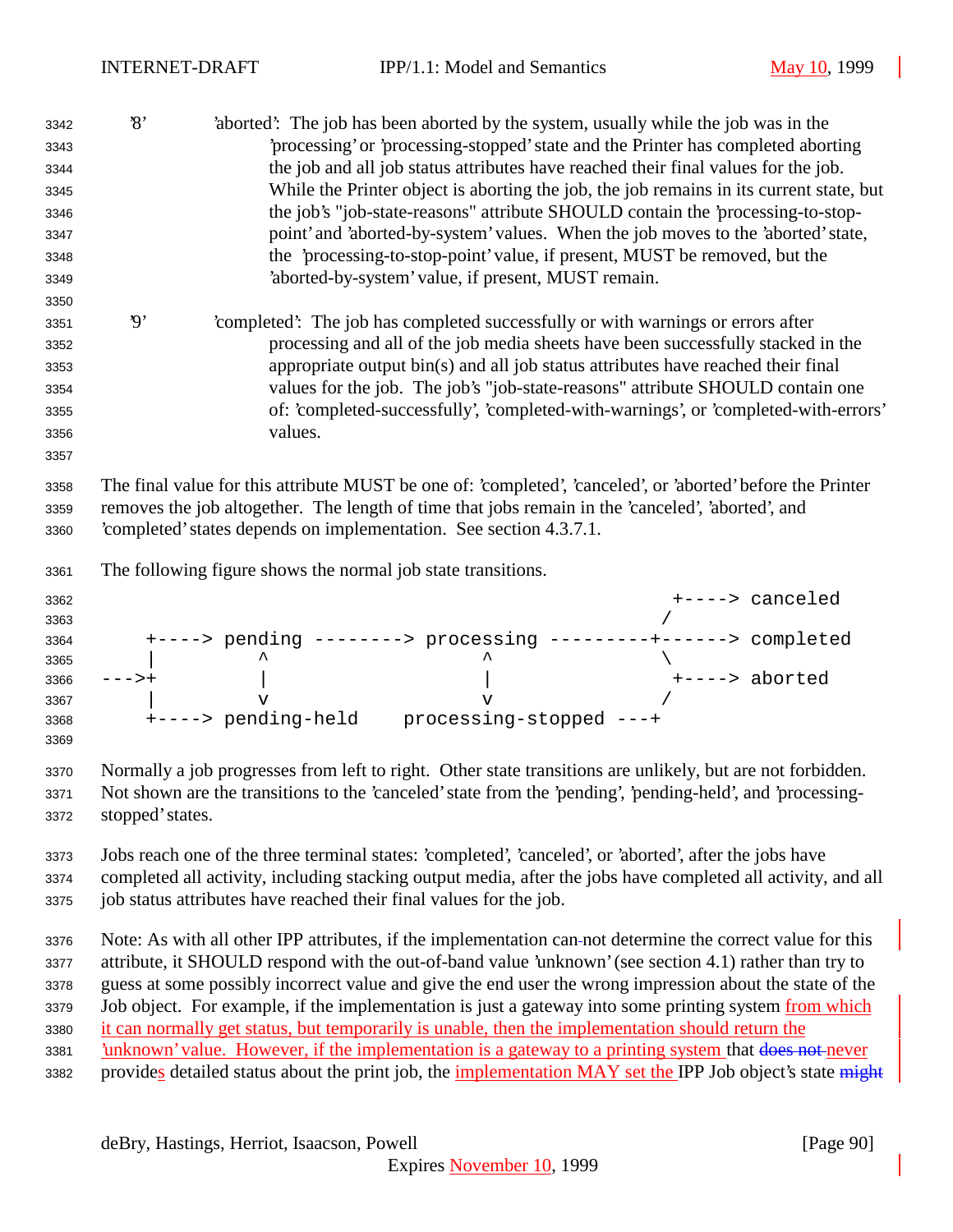- 3383 literally be 'unknown' to 'completed', provided that it also sets the 'queued-in-device' value in the job's "job-state-reasons" attribute (see section 4.3.8). Issue 14
- 4.3.7.1 Partitioning of Job States

 This section partitions the 7 job states into phases: Job Not Completed, Job Retention, Job History, and Job Removal. This section also explains the 'job-restartable' value of the "job-state-reasons" Job Description attribute for use with the Restart-Job operation.

 Job Not Completed: When a job is in the 'pending', 'pending-held', 'processing', or 'processing-stopped' states, the job is not completed.

 Job Retention: When a job enters one of the three terminal job states: 'completed', 'canceled', or 'aborted', the IPP Printer object MAY "retain" the job in a restartable condition for an implementation- defined time period. This time period MAY be zero seconds and MAY depend on the terminal job state. This phase is called Job Retention. While in the Job Retention phase, the job's document data is retained 3395 and a client may restart the job using the Restart-Job operation. If the IPP object supports the "job-state-3396 reasons" attribute and Issue 30 the Restart-Job operation, then it SHOULD indicate that the job is restartable by adding the 'job-restartable' value to the job's "job-state-reasons" attribute (see Section 4.3.8) during the Job Retention phase.

 Job History: After the Job Retention phase expires for a job, the Printer object deletes the document data for the job and the job becomes part of the Job History. The Printer object MAY also delete any number of the job attributes. Since the job is no longer restartable, the Printer object MUST remove the 'job-restartable' value from the job's "job-state-reasons" attribute, if present.

 Job Removal: After the job has remained in the Job History for an implementation-defined time, such as when the number of jobs exceeds a fixed number or after a fixed time period (which MAY be zero seconds), the IPP Printer removes the job from the system.

 Using the Get-Jobs operation and supplying the 'not-completed' value for the "which-jobs" operation attribute, a client is requesting jobs in the Job Not Completed phase. Using the Get-Jobs operation and supplying the 'completed' value for the "which-jobs" operation attribute, a client is requesting jobs in the Job Retention and Job History phases. Using the Get-Job-Attributes operation, a client is requesting a job in any phase except Job Removal. After Job Removal, the Get-Job-Attributes and Get-Jobs operations no longer are capable of returning any information about a job.

- 4.3.8 job-state-reasons (1setOf type2 keyword)
- This REQUIRED attribute provides additional information about the job's current state, i.e., information that augments the value of the job's "job-state" attribute.
- 3415 While implementation of this attribute is REQUIRED, implementation of these values is OPTIONAL,

3416 i.e., a Printer NEED NOT implement them, even if (1) the output device supports the functionality

3417 represented by the reason and  $(2)$  is available to the Printer object implementation. Issue 30 These

- values MAY be used with any job state or states for which the reason makes sense. Furthermore, when
- implemented, the Printer MUST return these values when the reason applies and MUST NOT return

deBry, Hastings, Herriot, Isaacson, Powell **Example 2014** [Page 91]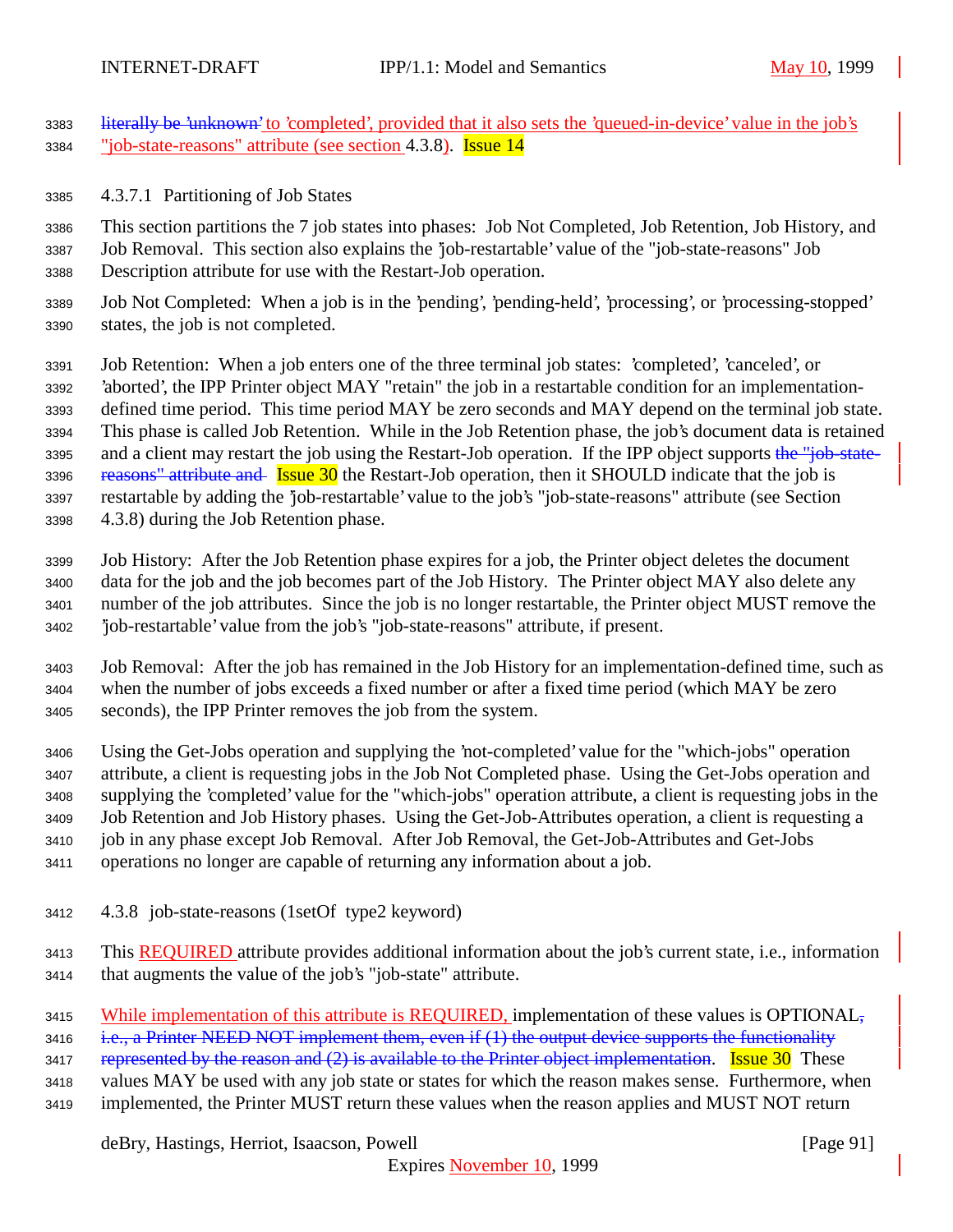them when the reason no longer applies whether the value of the Job's "job-state" attribute changed or not. When the Job does not have any reasons for being in its current state, the value of the Job's "job-

state-reasons" attribute MUST be 'none'.

 Note: While values cannot be added to the 'job-state' attribute without impacting deployed clients that take actions upon receiving "job-state" values, it is the intent that additional "job-state-reasons" values can be defined and registered without impacting such deployed clients. In other words, the "job-state-reasons" attribute is intended to be extensible.

- The following standard keyword values are defined. For ease of understanding, the values are presented in the order in which the reasons are likely to occur (if implemented), starting with the 'job-incoming' value:
- 3430 'none': There are no reasons for the job's current state. This state reason is semantically equivalent to "job-state-reasons" without any value and MUST be used when there is no other value, since the 1setOf attribute syntax requires at least one value.
- 'job-incoming': The Create-Job operation has been accepted by the Printer, but the Printer is expecting additional Send-Document and/or Send-URI operations and/or is accessing/accepting document data.
- 'job-data-insufficient': The Create-Job operation has been accepted by the Printer, but the Printer is expecting additional document data before it can move the job into the 'processing' state. If a 3438 Printer starts printing processing before it has received all data, the Printer removes the 'job-data-3439 insufficient' reason, but the 'job-incoming' remains. If a Printer starts printing processing after it has received all data, the Printer removes the 'job-data-insufficient' reason and the 'job-incoming'
- at the same time. Issue 13
- 'document-access-error': After accepting a Print-URI or Send-URI request, the Printer could not access one or more documents passed by reference. This reason is intended to cover any file access problem, including file does not exist and access denied because of an access control problem. Whether the Printer aborts the job and moves the job to the 'aborted' job state or prints all documents that are accessible and moves the job to the 'completed' job state and adds the 'completed-with-errors' value in the job's "job-state-reasons" attribute depends on implementation
- and/or site policy. Issue 35 'submission-interrupted': The job was not completely submitted for some unforeseen reason, such as: (1) the Printer has crashed before the job was closed by the client, (2) the Printer or the document transfer method has crashed in some non-recoverable way before the document data was entirely transferred to the Printer, (3) the client crashed or failed to close the job before the time-out period. See section 4.4.31.
- 'job-outgoing': The Printer is transmitting the job to the output device.
- 'job-hold-until-specified': The value of the job's "job-hold-until" attribute was specified with a time period that is still in the future. The job MUST NOT be a candidate for processing until this reason is removed and there are no other reasons to hold the job.
- 'resources-are-not-ready': At least one of the resources needed by the job, such as media, fonts, resource objects, etc., is not ready on any of the physical printer's for which the job is a candidate. This condition MAY be detected when the job is accepted, or subsequently while the job is pending or processing, depending on implementation. The job may remain in its current state or be moved to the 'pending-held' state, depending on implementation and/or job scheduling policy.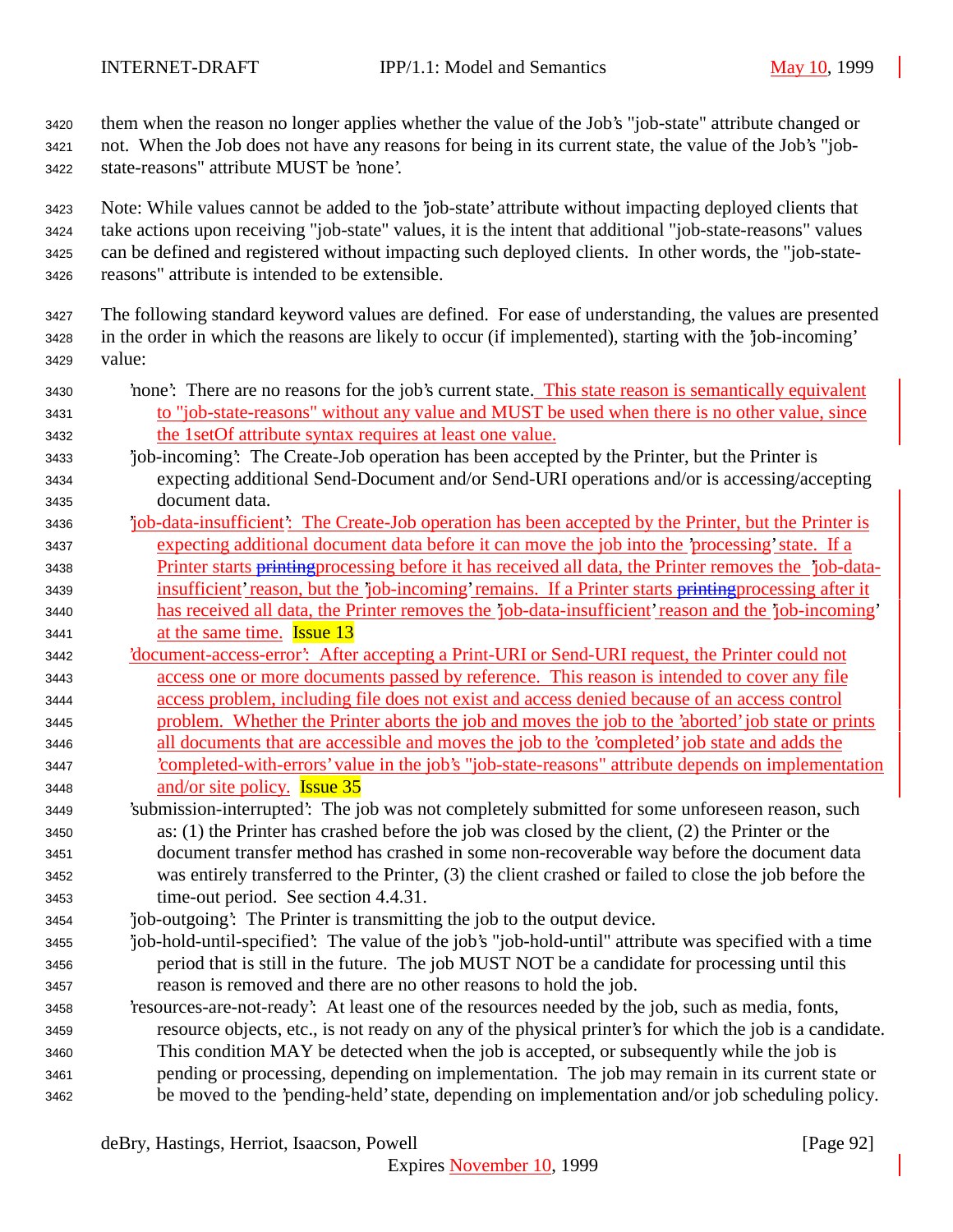| 3463 | 'printer-stopped-partly': The value of the Printer's "printer-state-reasons" attribute contains the value  |
|------|------------------------------------------------------------------------------------------------------------|
| 3464 | 'stopped-partly'.                                                                                          |
| 3465 | 'printer-stopped': The value of the Printer's "printer-state" attribute is 'stopped'.                      |
| 3466 | job-interpreting: Job is in the 'processing' state, but more specifically, the Printer is interpreting the |
| 3467 | document data.                                                                                             |
| 3468 | job-queued: Job is in the 'processing' state, but more specifically, the Printer has queued the            |
| 3469 | document data.                                                                                             |
| 3470 | job-transforming: Job is in the 'processing' state, but more specifically, the Printer is interpreting     |
| 3471 | document data and producing another electronic representation.                                             |
| 3472 | job-queued-for-marker': Job is in any of the 'pending-held', 'pending', or 'processing' states, but more   |
| 3473 | specifically, the Printer has completed enough processing of the document to be able to start              |
| 3474 | marking and the job is waiting for the marker. Systems that require human intervention to                  |
| 3475 | release jobs using the Release-Job operation, put the job into the 'pending-held' job state.               |
| 3476 | Systems that automatically select a job to use the marker put the job into the 'pending' job state         |
| 3477 | or keep the job in the 'processing' job state while waiting for the marker, depending on                   |
| 3478 | implementation. All implementations put the job into (or back into) the 'processing' state when            |
| 3479 | marking does begin. <b>Issue 31</b>                                                                        |
| 3480 | job-printing? The output device is marking media. This value is useful for Printers which spend a          |
| 3481 | great deal of time processing (1) when no marking is happening and then want to show that                  |
| 3482 | marking is now happening or (2) when the job is in the process of being canceled or aborted                |
| 3483 | while the job remains in the 'processing' state, but the marking has not yet stopped so that               |
| 3484 | impression or sheet counts are still increasing for the job.                                               |
| 3485 | job-canceled-by-user': The job was canceled by the owner of the job using the Cancel-Job request,          |
| 3486 | i.e., by a user whose authenticated identity is the same as the value of the originating user that         |
| 3487 | created the Job object, or by some other authorized end-user, such as a member of the job                  |
| 3488 | owner's security group.                                                                                    |
| 3489 | job-canceled-by-operator: The job was canceled by the operator using the Cancel-Job request, i.e.,         |
| 3490 | by a user who has been authenticated as having operator privileges (whether local or remote). If           |
| 3491 | the security policy is to allow anyone to cancel anyone's job, then this value may be used when            |
| 3492 | the job is canceled by other than the owner of the job. For such a security policy, in effect,             |
| 3493 | everyone is an operator as far as canceling jobs with IPP is concerned.                                    |
| 3494 | job-canceled-at-device': The job was canceled by an unidentified local user, i.e., a user at a console     |
| 3495 | at the device.                                                                                             |
| 3496 | 'aborted-by-system': The job (1) is in the process of being aborted, (2) has been aborted by the           |
| 3497 | system and placed in the 'aborted' state, or (3) has been aborted by the system and placed in the          |
| 3498 | pending-held' state, so that a user or operator can manually try the job again.                            |
| 3499 | 'unsupported-compression': The job was aborted by the system because the Printer determined while          |
| 3500 | attempting to decompress the document-data's that the compression is actually not among those              |
| 3501 | supported by the Printer. Issue 6                                                                          |
| 3502 | compression-error. The job was aborted by the system because the Printer encountered an error in           |
| 3503 | the document-data while decompressing it. If the Printer posts this reason, the document-data has          |
| 3504 | already passed any tests that would have led to the 'unsupported-compression' job-state-reason.            |
| 3505 | <b>Issue 6</b>                                                                                             |
| 3506 | <u>insupported-document-format: The job was aborted by the system because the document-data's</u>          |
| 3507 | document-format is not among those supported by the Printer. If the client specifies the                   |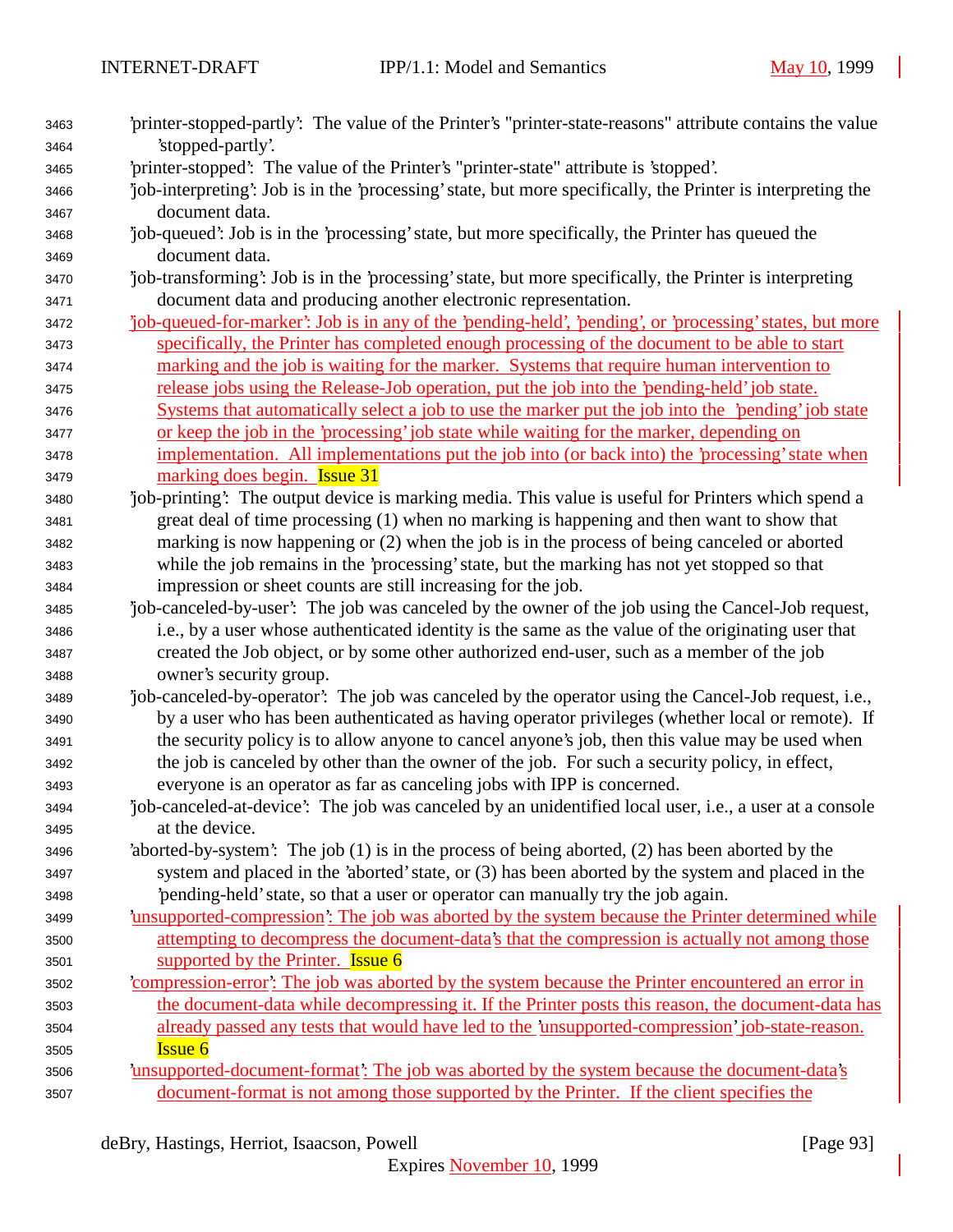| 3508 | document-format as 'application/octet-stream', the printer MAY abort the job and post this reason                                                                                                                                          |
|------|--------------------------------------------------------------------------------------------------------------------------------------------------------------------------------------------------------------------------------------------|
| 3509 | even though the format is a member of the "document-format-supported" printer attribute, but                                                                                                                                               |
| 3510 | not among the auto-sensed document-formats. <b>Issue 3</b>                                                                                                                                                                                 |
| 3511 | document-format-error': The job was aborted by the system because the Printer encountered an error                                                                                                                                         |
| 3512 | in the document-data while processing it. If the Printer posts this reason, the document-data has                                                                                                                                          |
| 3513 | already passed any tests that would have led to the 'unsupported-document-format' job-state-                                                                                                                                               |
| 3514 | reason. Issue 3                                                                                                                                                                                                                            |
| 3515 | processing-to-stop-point? The requester has issued a Cancel-Ljob operation or the Printer object has                                                                                                                                       |
| 3516 | aborted the job, but is still performing some actions on the job until a specified stop point occurs                                                                                                                                       |
| 3517 | or job termination/cleanup is completed.                                                                                                                                                                                                   |
| 3518 |                                                                                                                                                                                                                                            |
| 3519 | This reason is recommended to be used in conjunction with the 'processing' job state to indicate                                                                                                                                           |
| 3520 | that the Printer object is still performing some actions on the job while the job remains in the                                                                                                                                           |
| 3521 | processing' state. After all the job's job description attributes have stopped incrementing, the                                                                                                                                           |
| 3522 | Printer object moves the job from the 'processing' state to the 'canceled' or 'aborted' job states.                                                                                                                                        |
| 3523 |                                                                                                                                                                                                                                            |
| 3524 | 'service-off-line': The Printer is off-line and accepting no jobs. All 'pending' jobs are put into the                                                                                                                                     |
| 3525 | 'pending-held' state. This situation could be true if the service's or document transform's input is                                                                                                                                       |
| 3526 | impaired or broken.                                                                                                                                                                                                                        |
| 3527 | job-completed-successfully: The job completed successfully.                                                                                                                                                                                |
| 3528 | 'job-completed-with-warnings': The job completed with warnings.                                                                                                                                                                            |
| 3529 | job-completed-with-errors': The job completed with errors (and possibly warnings too).                                                                                                                                                     |
| 3530 | job-restartable' - This job is retained (see section 4.3.7.1) and is currently able to be restarted using                                                                                                                                  |
| 3531 | the Restart-Job operation (see section 3.3.7). If job-restartable is a value of the job's job-state-                                                                                                                                       |
| 3532 | reasons' attribute, then the IPP object MUST accept a Restart-Job operation for that job.                                                                                                                                                  |
| 3533 | <i><u>diacom-device': The job has been forwarded to a device or print system which that is unable to diacom-device to diacom-device to diacom-device to diacom-device to diacom-device to diacom-device to diacom-device to diacom</u></i> |
| 3534 | send back status. The Printer sets the job's "job-state " attribute to 'completed' and adds the                                                                                                                                            |
| 3535 | <u>diam-device</u> value to the job's "job-state-reasons" attribute to indicate that the Printer has                                                                                                                                       |
|      |                                                                                                                                                                                                                                            |
| 3536 | no additional information about the job and never will have any better information. See note in                                                                                                                                            |
| 3537 | section 4.3.7. <b>Issue 14</b>                                                                                                                                                                                                             |

4.3.9 job-state-message (text(MAX))

 This attribute specifies information about the "job-state" and "job-state-reasons" attributes in human readable text. If the Printer object supports this attribute, the Printer object MUST be able to generate this message in any of the natural languages identified by the Printer's "generated-natural-language- supported" attribute (see the "attributes-natural-language" operation attribute specified in Section 3.1.4.1).

 Note: the value SHOULD NOT contain additional information not contained in the values of the "job- state" and "job-states-reasons" attributes, such as interpreter error information. Otherwise, application programs might attempt to parse the (localized text). For such additional information such as interpreter errors for application program consumption or specific document access errors,  $\alpha$ -new attributes with keyword values, needs to be developed and registered.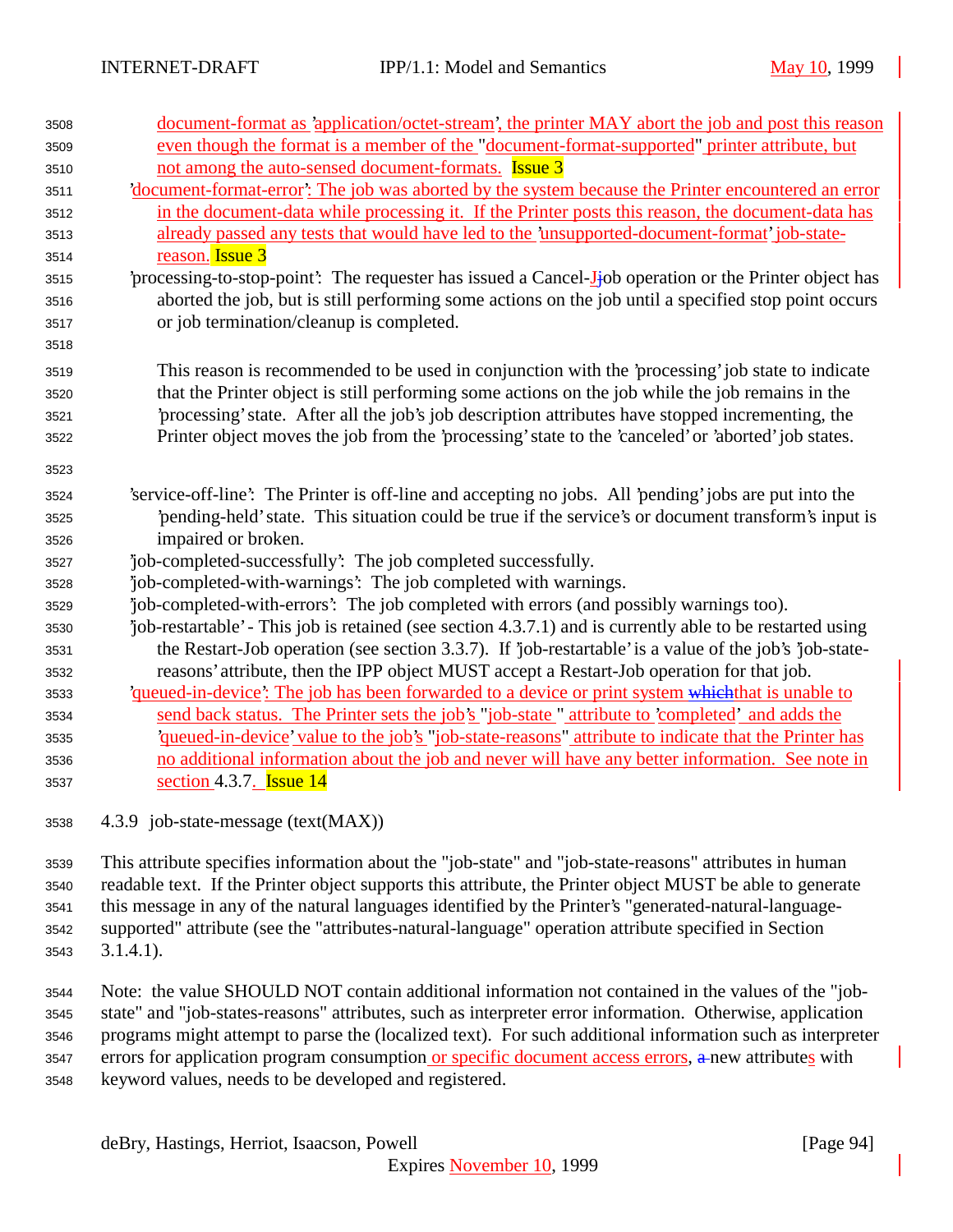4.3.10 number-of-documents (integer(0:MAX))

 This attribute indicates the number of documents in the job, i.e., the number of Send-Document, Send- URI, Print-Job, or Print-URI operations that the Printer has accepted for this job, regardless of whether the document data has reached the Printer object or not.

- Implementations supporting the OPTIONAL Create-Job/Send-Document/Send-URI operations SHOULD support this attribute so that clients can query the number of documents in each job.
- 4.3.11 output-device-assigned (name(127))

This attribute identifies the output device to which the Printer object has assigned this job. If an output

device implements an embedded Printer object, the Printer object NEED NOT set this attribute. If a

 print server implements a Printer object, the value MAY be empty (zero-length string) or not returned until the Printer object assigns an output device to the job. This attribute is particularly useful when a

single Printer object support multiple devices (so called "fan-out").

4.3.12 Event Time Job Description Attributes Issue 17

This section defines the Job Description attributes that indicate the time at which certain events occur for

a job. The attribute syntax MUST be either 'integer' or 'dateTime' for any response in which the

"version-number" parameter is supplied as '1.1', but MUST be an 'integer' for any response in which the

- "version-number" parameter is supplied as '1.0', for compatibility with IPP/1.0 [RFC2566]. See section
- 3.1.8.
- In order to populate these Event Time Job Description Attributes, the Printer object copies either:

## 1. the value in its "printer-current-time" attribute for the 'dateTime' value at the time the event occurred if the printer supports the attribute "printer-current-time" and its value is not the out-of-band 'no-value' value,

 2. the value in its "printer-up-time" attribute for the 'integer' value at the time the event occurred otherwise

## Note: because the time MAY become known to the Printer some time after power-up, a client could 3574 receive jobs that contain some Event Time Job Description Attributes that use the 'integer' time tick representation while the later events use the 'dateTime' date/time representation.

If the Printer implementation keeps jobs persistently across power cycles, then an implementation

- MUST reset its "printer-up-time" attribute to 1 on each power-up. In addition, an implementation that
- uses the 'integer' form MUST change all of its Event Time Job Description attributes for those persistent
- jobs either:
- 1. to 0 to indicate that the event happened before the most recent power up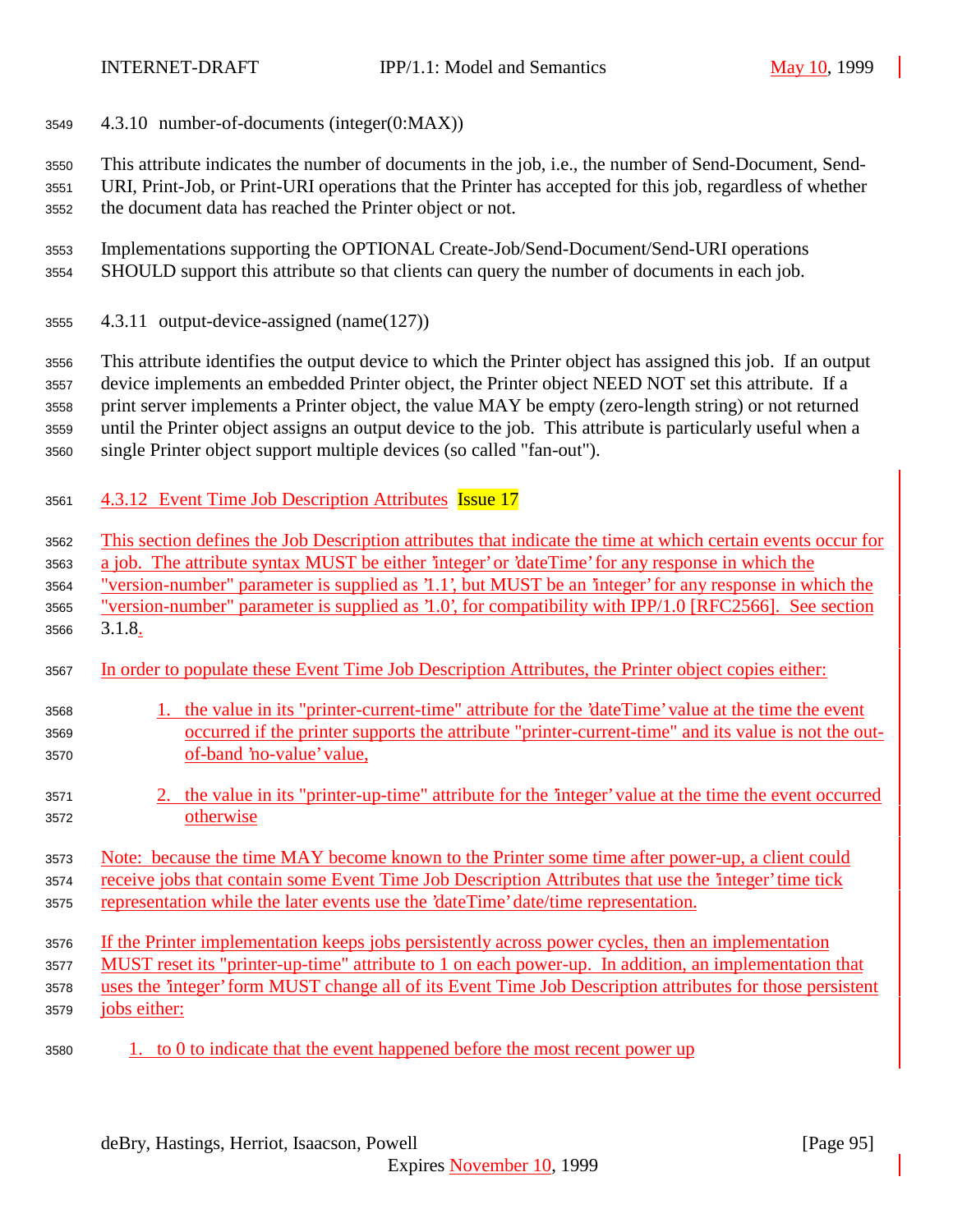| 3581         | 2. to the negative of the number of seconds before the most recent power-up that the event took                  |
|--------------|------------------------------------------------------------------------------------------------------------------|
| 3582         | place, though the negative number NEED NOT reflect the exact number of seconds                                   |
|              |                                                                                                                  |
| 3583         | An implementation that uses the 'dateTime' form does not change the values of any of its Event Time              |
| 3584         | Job Description Attributes for persistent jobs on power-up.                                                      |
|              |                                                                                                                  |
| 3585         | 4.3.124.3.12.1 time-at-creation (integer(MIN0:MAX)   dateTime)                                                   |
|              |                                                                                                                  |
| 3586         | This REQUIRED attribute indicates the point in time at which the Job object was created. In order to             |
| 3587         | populate this attribute, the Printer object uses the value in its "printer-up-time" attribute at the time the    |
| 3588         | Job object is created.                                                                                           |
|              |                                                                                                                  |
| 3589         | $2.3.134.3.12.2$ time-at-processing (integer( $MIN\theta$ :MAX) $\ldots$ date Time)                              |
|              |                                                                                                                  |
| 3590         | This <b>REQUIRED</b> attribute indicates the <b>point in</b> -time at which the Job object began processing. The |
| 3591         | out-of-band 'no-value' value is returned if the job has not yet been in the 'processing' state (see the          |
| 3592         | beginning of Section 4.1). In order to populate this attribute, the Printer object uses the value in its         |
| 3593         | "printer up time" attribute at the time the Job object is moved into the 'processing' state for the first time.  |
| 3594         |                                                                                                                  |
|              |                                                                                                                  |
|              | 4.3.11.34.3.12.3 time-at-completed (integer(MIN0:MAX) dateTime)                                                  |
| 3595         |                                                                                                                  |
| 3596         | This <b>REQUIRED</b> attribute indicates the <b>point in</b> -time at which the Job object completed (or was     |
| 3597         | cancelled or aborted). The out-of-band 'no-value' value is returned if the job has not yet completed, been       |
| 3598         | canceled, or aborted (see the beginning of Section 4.1). In order to populate this attribute, the Printer        |
| 3599         | object uses the value in its "printer-up-time" attribute at the time the Job object is moved into the            |
| 3600         | 'completed' or 'canceled' or 'aborted' state.                                                                    |
|              |                                                                                                                  |
|              |                                                                                                                  |
| 3601         | 4.3.12.4 job-printer-up-time (integer(1:MAX)) Issue 17                                                           |
| 3602         | This REQUIRED Job Description attribute indicates the amount of time (in seconds) that the Printer               |
|              | implementation has been up and running. This attribute is an alias for the "printer-up-time" Printer             |
| 3603<br>3604 | Description attribute (see Section 4.4.29).                                                                      |
|              |                                                                                                                  |
| 3605         | Note: A client MAY request this attribute in a Get-Job-Attributes or Get-Jobs request and use the value          |
| 3606         | returned in combination with other requested Event Time Job Description Attributes in order to display           |
| 3607         | time attributes to a user when the IPP Printer returns them using the "integer" attribute syntax. The            |
| 3608         | difference between this attribute and the 'integer' value of a "time-at-xxx" attribute is the number of          |
| 3609         | seconds ago that the "time-at-xxx" event occurred. A client can compute the wall-clock time at which             |
| 3610         | the "time-at-xxx" event occurred by subtracting this difference from the client's wall-clock time.               |
|              |                                                                                                                  |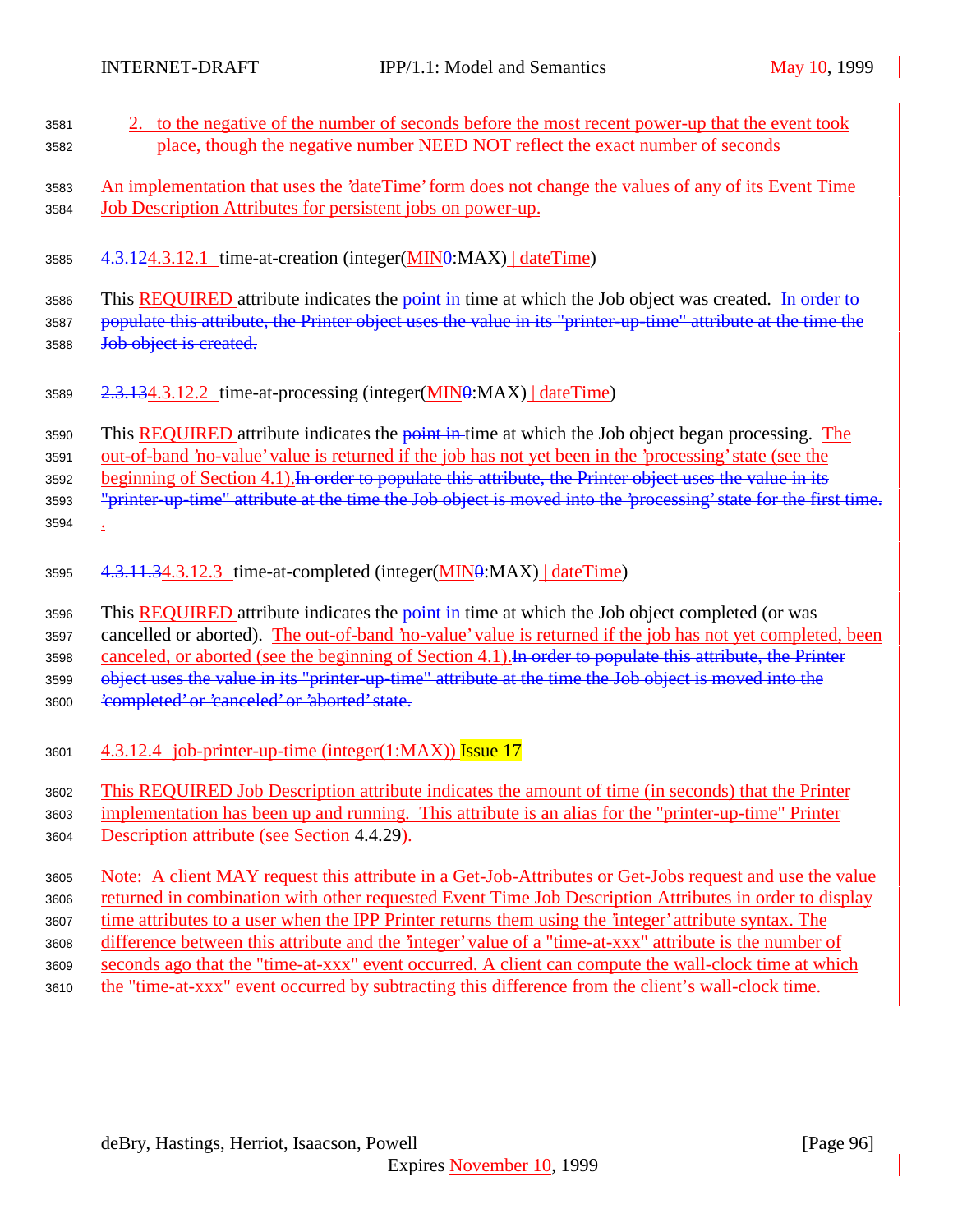4.3.13 number-of-intervening-jobs (integer(0:MAX))

 This attribute indicates the number of jobs that are "ahead" of this job in the relative chronological order of expected time to complete (i.e., the current scheduled order). For efficiency, it is only necessary to calculate this value when an operation is performed that requests this attribute.

4.3.14 job-message-from-operator (text(127))

 This attribute provides a message from an operator, system administrator or "intelligent" process to indicate to the end user the reasons for modification or other management action taken on a job.

4.3.15 Job Size Attributes

This sub-section defines job attributes that describe the size of the job. These attributes are not intended

to be counters; they are intended to be useful routing and scheduling information if known. For these

attributes, the Printer object may try to compute the value if it is not supplied in the create request. Even

if the client does supply a value for these three attributes in the create request, the Printer object MAY

choose to change the value if the Printer object is able to compute a value which is more accurate than

the client supplied value. The Printer object may be able to determine the correct value for these

attributes either right at job submission time or at any later point in time.

4.3.15.1 job-k-octets (integer(0:MAX))

 This attribute specifies the total size of the document(s) in K octets, i.e., in units of 1024 octets requested to be processed in the job. The value MUST be rounded up, so that a job between 1 and 1024 octets MUST be indicated as being 1, 1025 to 2048 MUST be 2, etc.

 This value MUST NOT include the multiplicative factors contributed by the number of copies specified by the "copies" attribute, independent of whether the device can process multiple copies without making multiple passes over the job or document data and independent of whether the output is collated or not. Thus the value is independent of the implementation and indicates the size of the document(s) measured in K octets independent of the number of copies.

 This value MUST also not include the multiplicative factor due to a copies instruction embedded in the document data. If the document data actually includes replications of the document data, this value will include such replication. In other words, this value is always the size of the source document data, rather than a measure of the hardcopy output to be produced.

- Note: This attribute and the following two attributes ("job-impressions" and "job-media-sheets") are not
- intended to be counters; they are intended to be useful routing and scheduling information if known. For
- 3641 these three attributes, the Printer object may try to compute the value if it is not supplied in the create
- 3642 request. Even if the client does supply a value for these three attributes in the create request, the Printer
- 3643 object MAY choose to change the value if the Printer object is able to compute a value which is more
- 3644 accurate than the client supplied value. The Printer object may be able to determine the correct value for
- 3645 these three attributes either right at job submission time or at any later point in time.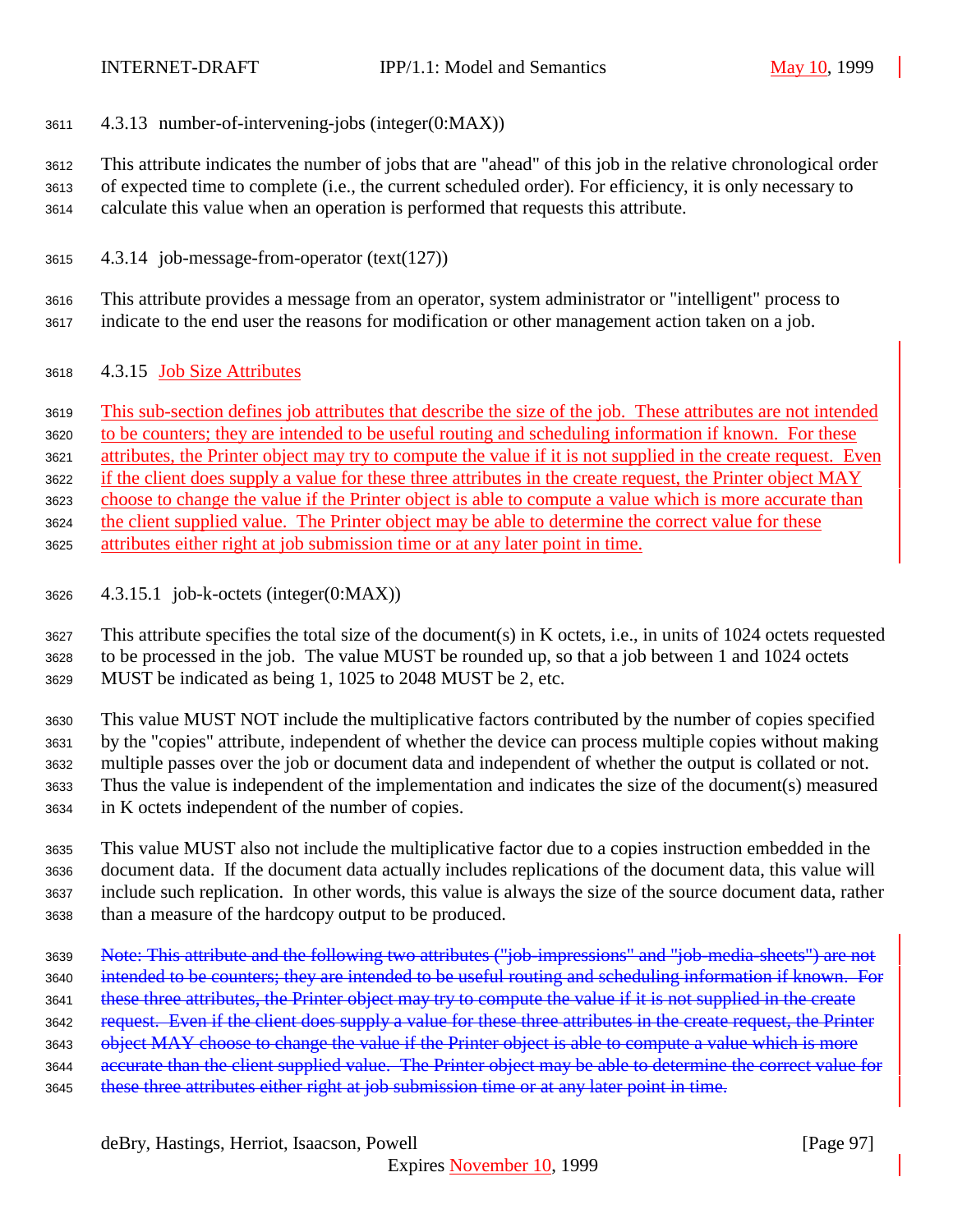4.3.15.2 job-impressions (integer(0:MAX))

 This attribute specifies the total size in number of impressions of the document(s) being submitted (see the definition of impression in section 12.2.5).

 As with "job-k-octets", this value MUST NOT include the multiplicative factors contributed by the number of copies specified by the "copies" attribute, independent of whether the device can process multiple copies without making multiple passes over the job or document data and independent of whether the output is collated or not. Thus the value is independent of the implementation and reflects the size of the document(s) measured in impressions independent of the number of copies.

 As with "job-k-octets", this value MUST also not include the multiplicative factor due to a copies instruction embedded in the document data. If the document data actually includes replications of the document data, this value will include such replication. In other words, this value is always the number of impressions in the source document data, rather than a measure of the number of impressions to be produced by the job.

- See the Note in the "job-k-octets" attribute that also applies to this attribute.
- 4.3.15.3 job-media-sheets (integer(0:MAX))
- This attribute specifies the total number of media sheets to be produced for this job.

Unlike the "job-k-octets" and the "job-impressions" attributes, this value MUST include the

 multiplicative factors contributed by the number of copies specified by the "copies" attribute and a 'number of copies' instruction embedded in the document data, if any. This difference allows the system administrator to control the lower and upper bounds of both (1) the size of the document(s) with "job-k- octets-supported" and "job-impressions-supported" and (2) the size of the job with "job-media-sheets-supported".

- See the Note in the "job-k-octets" attribute that also applies to this attribute.
- 4.3.16 Job Progress Attributes

 This sub-section defines job attributes that describe the progress of the job. These attributes are intended to be counters. That is, the value for a job that has not started processing MUST be 0. When the job's

"job-state" is 'processing' or 'processing-stopped', this value is intended to contain the amount of the job

that has been processed to the time at which the attributes are requested. When the job enters the

'completed', 'canceled', or 'aborted' states, these values are the final values for the job.

- 4.3.16.1 job-k-octets-processed (integer(0:MAX))
- This attribute specifies the total number of octets processed in K octets, i.e., in units of 1024 octets so
- far. The value MUST be rounded up, so that a job between 1 and 1024 octets inclusive MUST be
- indicated as being 1, 1025 to 2048 inclusive MUST be 2, etc.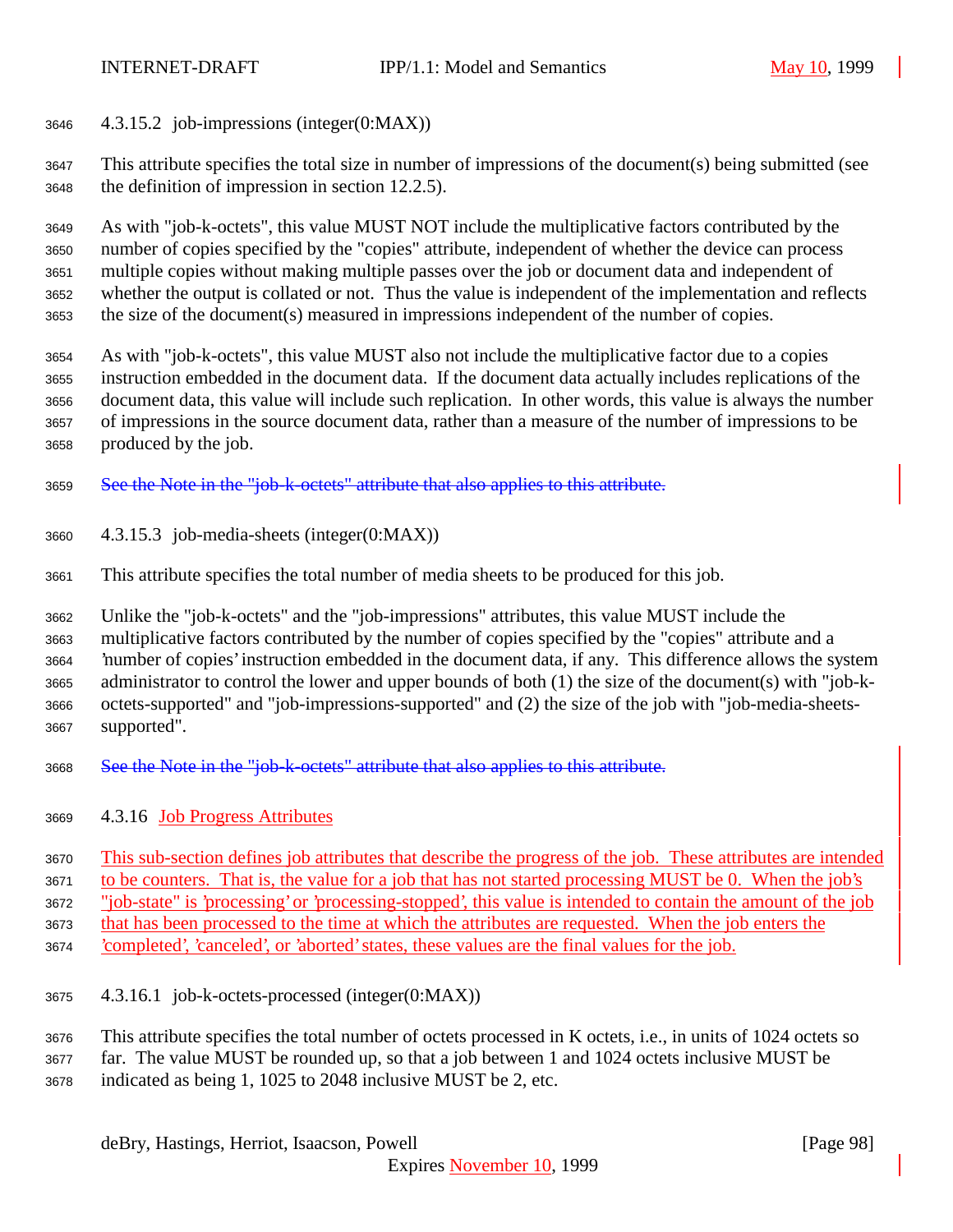For implementations where multiple copies are produced by the interpreter with only a single pass over the data, the final value MUST be equal to the value of the "job-k-octets" attribute. For implementations where multiple copies are produced by the interpreter by processing the data for each copy, the final value MUST be a multiple of the value of the "job-k-octets" attribute.

Note: This attribute and the following two attributes ("job-impressions-completed" and "job-sheets-

3684 completed") are intended to be counters. That is, the value for a job that has not started processing

MUST be 0. When the job's "job-state" is 'processing' or 'processing-stopped', this value is intended to

3686 contain the amount of the job that has been processed to the time at which the attributes are requested.

- 4.3.16.2 job-impressions-completed (integer(0:MAX))
- This job attribute specifies the number of impressions completed for the job so far. For printing devices, the impressions completed includes interpreting, marking, and stacking the output.

See the note in "job-k-octets-processed" which also applies to this attribute.

4.3.16.3 job-media-sheets-completed (integer(0:MAX))

 This job attribute specifies the media-sheets completed marking and stacking for the entire job so far whether those sheets have been processed on one side or on both.

See the note in "job-k-octets-processed" which also applies to this attribute.

4.3.17 attributes-charset (charset)

This REQUIRED attribute is populated using the value in the client supplied "attributes-charset"

attribute in the create request. It identifies the charset (coded character set and encoding method) used

 by any Job attributes with attribute syntax 'text' and 'name' that were supplied by the client in the create request. See Section 3.1.4 for a complete description of the "attributes-charset" operation attribute.

 This attribute does not indicate the charset in which the 'text' and 'name' values are stored internally in the Job object. The internal charset is implementation-defined. The IPP object MUST convert from

whatever the internal charset is to that being requested in an operation as specified in Section 3.1.4.

4.3.18 attributes-natural-language (naturalLanguage)

 This REQUIRED attribute is populated using the value in the client supplied "attributes-natural- language" attribute in the create request. It identifies the natural language used for any Job attributes with attribute syntax 'text' and 'name' that were supplied by the client in the create request. See Section 3.1.4 for a complete description of the "attributes-natural-language" operation attribute. See Sections 4.1.1.2 and 4.1.2.2 for how a Natural Language Override may be supplied explicitly for each 'text' and 'name' attribute value that differs from the value identified by the "attributes-natural-language" attribute.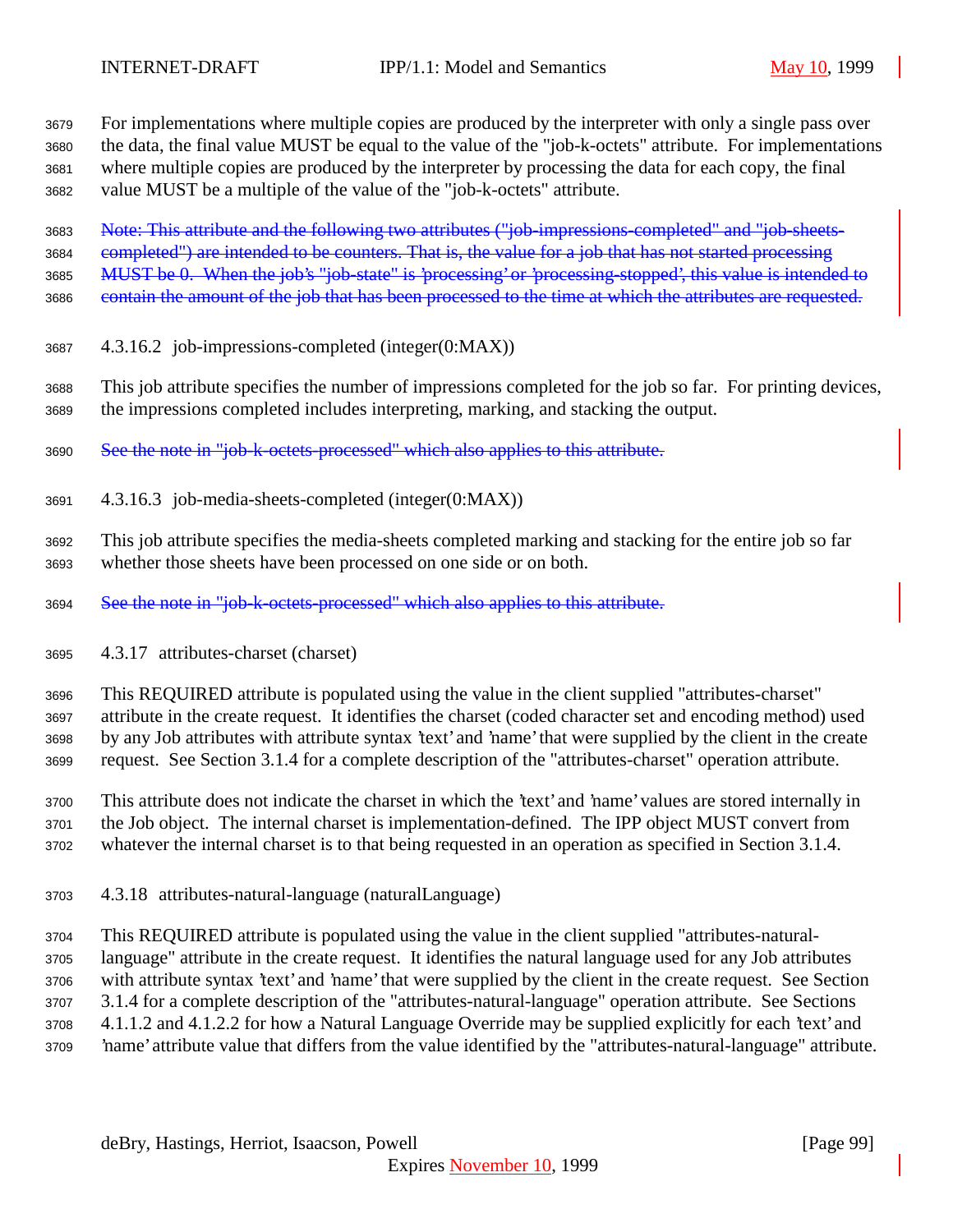4.4 Printer Description Attributes

These attributes form the attribute group called "printer-description". The following table summarizes

these attributes, their syntax, and whether or not they are REQUIRED for a Printer object to support. If

they are not indicated as REQUIRED, they are OPTIONAL. The maximum size in octets for 'text' and

'name' attributes is indicated in parenthesizes.

Note: How these attributes are set by an Administrator is outside the scope of this IPP/1.1 document.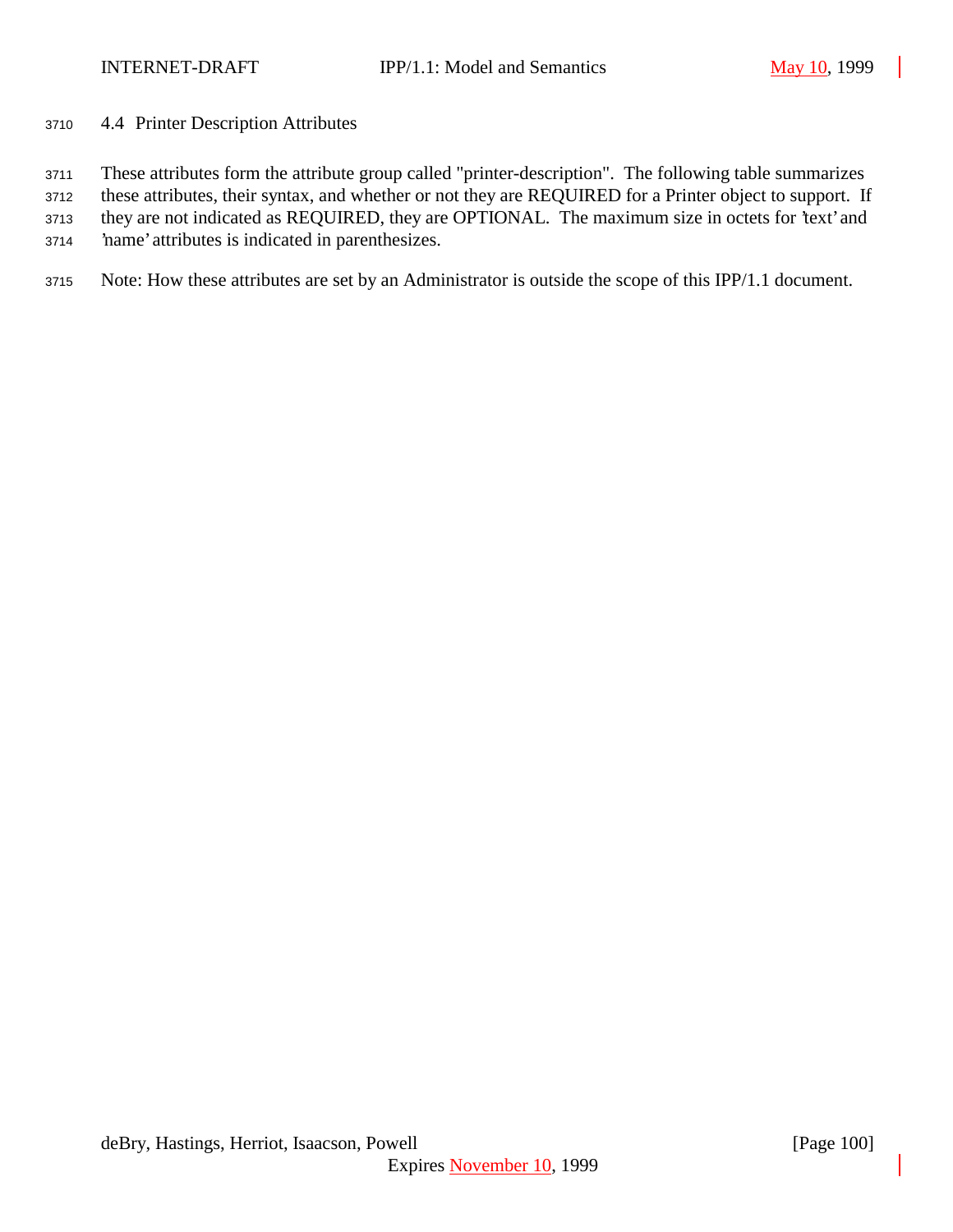| Attribute                                | Syntax                 | REQUIRED?       |
|------------------------------------------|------------------------|-----------------|
| printer-uri-supported                    | 1setOf uri             | REQUIRED        |
| uri-security-supported                   | 1setOf type2 keyword   | REQUIRED        |
| uri-authentication-supported             | 1setOf type2 keyword   | <b>REQUIRED</b> |
| printer-name                             | name (127)             | REQUIRED        |
| printer-location                         | text (127)             |                 |
| printer-info                             | text (127)             |                 |
| printer-more-info                        | uri                    |                 |
| printer-driver-installer                 | uri                    |                 |
| printer-make-and-model                   | text (127)             |                 |
| printer-more-info-<br>manufacturer       | uri                    |                 |
| printer-state                            | type1 enum             | REQUIRED        |
| printer-state-reasons                    | 1setOf type2 keyword   | REQUIRED        |
| printer-state-message                    | text (MAX)             |                 |
| ipp-versions-supported                   | 1setOf type2 keyword   | REQUIRED        |
| operations-supported                     | 1setOf type2 enum      | REQUIRED        |
| ipp-multiple-document-jobs-<br>supported | boolean                |                 |
| charset-configured                       | charset                | REQUIRED        |
| charset-supported                        | 1setOf charset         | REQUIRED        |
| natural-language-configured              | naturalLanguage        | REQUIRED        |
| generated-natural-language-<br>supported | 1setOf naturalLanguage | REQUIRED        |
| document-format-default                  | mimeMediaType          | REQUIRED        |
|                                          |                        |                 |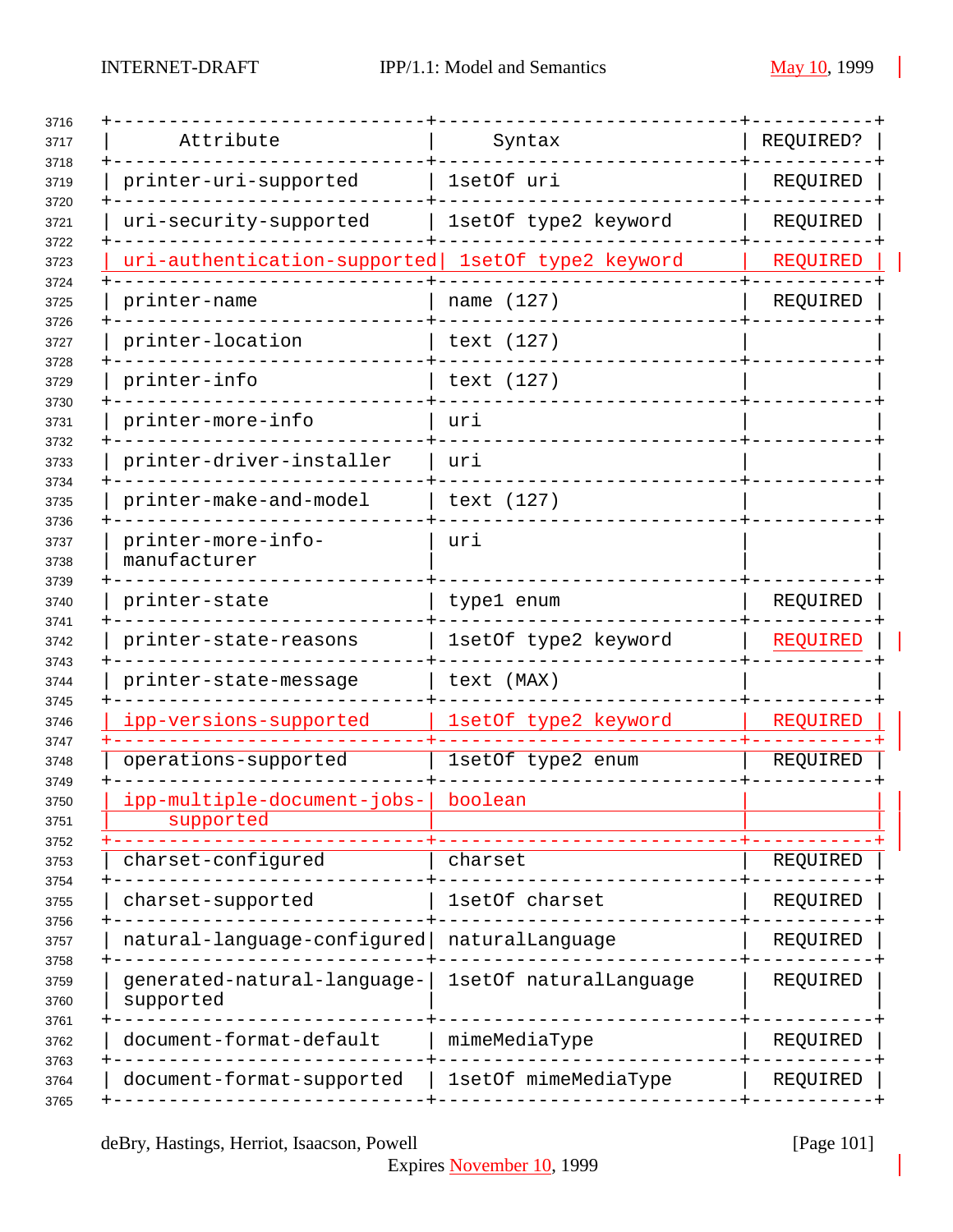| 3766                 | printer-is-accepting-jobs              | boolean                | REQUIRED        |
|----------------------|----------------------------------------|------------------------|-----------------|
| 3767<br>3768<br>3769 | queued-job-count<br><b>RECOMMENDED</b> | integer (0:MAX)        | REQUIRED        |
| 3770<br>3771<br>3772 | printer-message-from-<br>operator      | text (127)             |                 |
| 3773<br>3774         | color-supported                        | boolean                |                 |
| 3775<br>3776<br>3777 | reference-uri-schemes-<br>supported    | 1setOf uriScheme       |                 |
| 3778<br>3779         | pdl-override-supported                 | type2 keyword          | REQUIRED        |
| 3780<br>3781         | printer-up-time                        | integer (1:MAX)        | REQUIRED        |
| 3782<br>3783         | printer-current-time                   | dateTime               |                 |
| 3784<br>3785         | multiple-operation-time-out            | integer (1:MAX)        |                 |
| 3786<br>3787         | compression-supported                  | 1setOf type3 keyword   | <b>REQUIRED</b> |
| 3788<br>3789         | job-k-octets-supported                 | rangeOfInteger (0:MAX) |                 |
| 3790<br>3791         | job-impressions-supported              | rangeOfInteger (0:MAX) |                 |
| 3792<br>3793         | job-media-sheets-supported             | rangeOfInteger (0:MAX) |                 |
| 3794<br>3795         | pages-per-minute                       | integer(0:MAX)         |                 |
| 3796<br>3797         | pages-per-minute-color                 | integer(0:MAX)         |                 |
| 3798                 |                                        |                        |                 |

4.4.1 printer-uri-supported (1setOf uri)

 This REQUIRED Printer attribute contains at least one URI for the Printer object. It OPTIONALLY contains more than one URI for the Printer object. An administrator determines a Printer object's URI(s) and configures this attribute to contain those URIs by some means outside the scope of this IPP/1.1 document. The precise format of this URI is implementation dependent and depends on the protocol. See the next two sections for a description of the "uri-security-supported" and "uri-3806 authentication-supported" attributes, both of which is are the REQUIRED companion attributes to this "printer-uri-supported" attribute. See section 2.4 on Printer object identity and section 8.2 on security and URIs for more information.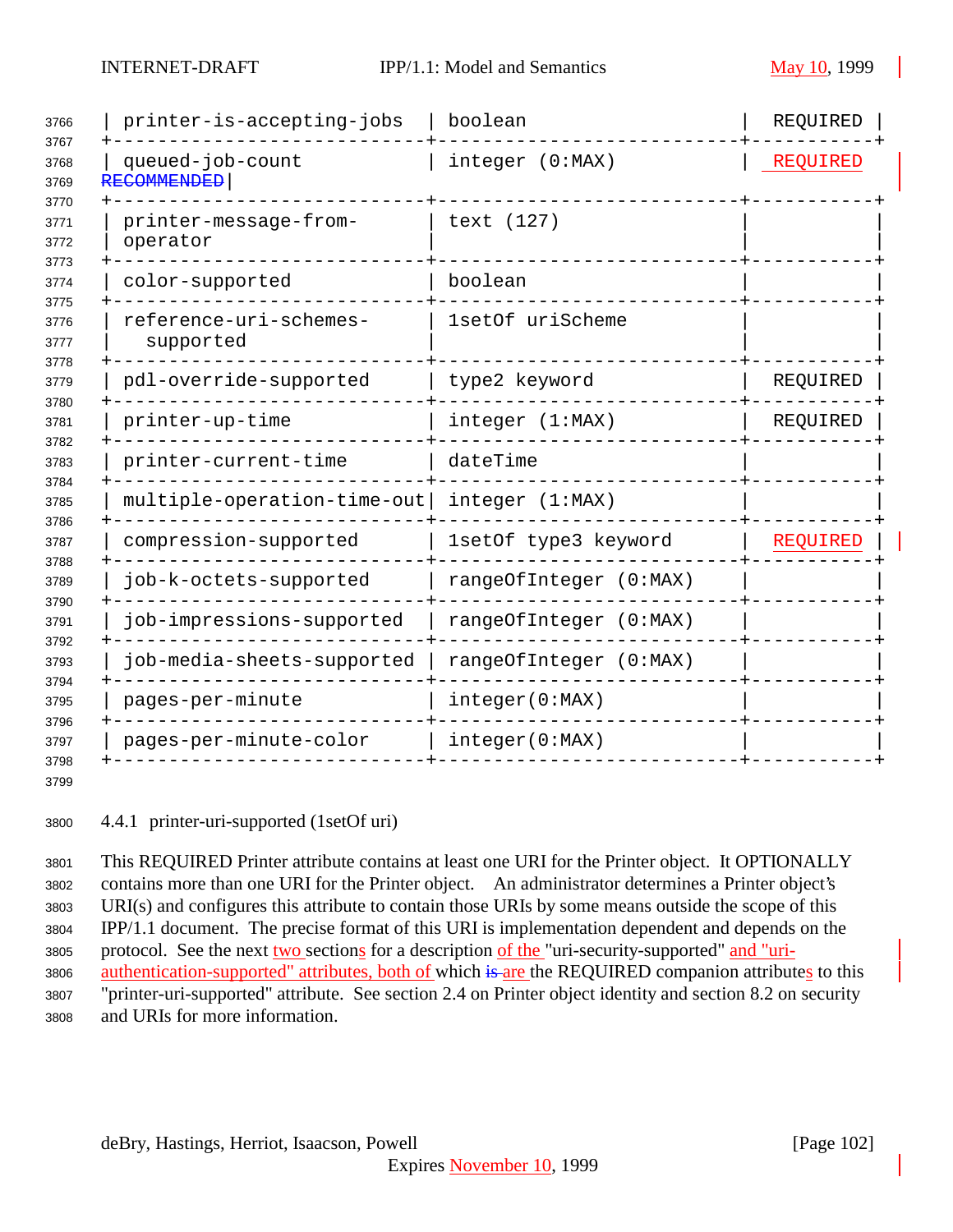## <sup>3809</sup> 4.4.2 uri-authentication-supported (1setOf type2 keyword) Issue 2

| 3810 | This REQUIRED Printer attribute MUST have the same cardinality (contain the same number of values)             |  |  |
|------|----------------------------------------------------------------------------------------------------------------|--|--|
| 3811 | as the "printer-uri-supported" attribute. This attribute identifies the Client aAuthentication mechanism       |  |  |
| 3812 | associated with each URI listed in the "printer-uri-supported" attribute. The Printer object uses the          |  |  |
| 3813 | specified mechanism to identify the authenticated user (see section 8.3). The "i th" value in "uri-            |  |  |
| 3814 | authentication-supported" corresponds to the "i th" value in "printer-uri-supported" and it describes the      |  |  |
| 3815 | authentication mechanisms used by the Printer when associated with accessed via thate URI. See [IPP-           |  |  |
| 3816 | PRO] for more details on Client Authentication.                                                                |  |  |
|      |                                                                                                                |  |  |
| 3817 | The following standard keyword values are defined:                                                             |  |  |
| 3818 | none': There is no authentication mechanism associated with the URI. The Printer object assumes                |  |  |
| 3819 | that the authenticated user is "anonymous".                                                                    |  |  |
| 3820 | requesting-user-name? When a client performs an operation whose target is the associated URI, t <del>The</del> |  |  |
| 3821 | Printer object assumes that the authenticated user is specified by the "requesting-user-name"                  |  |  |
| 3822 | Operation attribute (see section 8.3). If this the "requesting-user-name" attribute is absent in a             |  |  |
| 3823 | request, the Printer object assumes that the authenticated user is "anonymous".                                |  |  |
| 3824 | basic': When a client performs an operation whose target is the associated URI, the Printer object             |  |  |
| 3825 | challenges the client with HTTP basic authentication. The Printer object assumes that the                      |  |  |
| 3826 | authenticated user is the name received via the basic authentication mechanism. This                           |  |  |
| 3827 | authentication mechanism SHOULD be used with a secure channel, that is, the corresponding                      |  |  |
| 3828 | value of "uri-security-supported" SHOULD NOT be 'none'.                                                        |  |  |
| 3829 | 'digest': When a client performs an operation whose target is the associated URI, the Printer object           |  |  |
| 3830 | challenges the client with HTTP digest authentication. The Printer object assumes that the                     |  |  |
| 3831 | authenticated user is the name received via the digest authentication mechanism.                               |  |  |
| 3832 | certificate': When a client performs an operation whose target is the associated URI, the Printer              |  |  |
| 3833 | object expects the client to provide a certificate. The Printer object assumes that the authenticated          |  |  |
| 3834 | user is the textual name contained within the certificate.                                                     |  |  |
|      |                                                                                                                |  |  |
| 3835 | 4.4.3 uri-security-supported (1setOf type2 keyword)                                                            |  |  |
| 3836 | This REQUIRED Printer attribute MUST have the same cardinality (contain the same number of values)             |  |  |
| 3837 | as the "printer-uri-supported" attribute. This attribute identifies the security mechanisms used for each      |  |  |
| 3838 | URI listed in the "printer-uri-supported" attribute. The "i th" value in "uri-security-supported"              |  |  |
| 3839 | corresponds to the "i th" value in "printer-uri-supported" and it describes the security mechanisms used       |  |  |
| 3840 | for accessing the Printer object via that URI. See [IPP-PRO] for more details on security mechanisms.          |  |  |
|      |                                                                                                                |  |  |
| 3841 | The following standard keyword values are defined:                                                             |  |  |
| 3842 | none': There are no secure communication channel protocols in use for the given URI.                           |  |  |
| 3843 | 'ssl3': SSL3 [SSL] is the secure communications channel protocol in use for the given URI. For use             |  |  |
| 3844 | $\frac{\text{in } \text{IPP}/1.0}{\text{in } \text{IPP}/1.0}$ .                                                |  |  |
| 3845 | tls: TLS [RFC2246] is the secure communications channel protocol in use for the given URI. For                 |  |  |
| 3846 | use in IPP/1.1.                                                                                                |  |  |

3847

deBry, Hastings, Herriot, Isaacson, Powell [Page 103]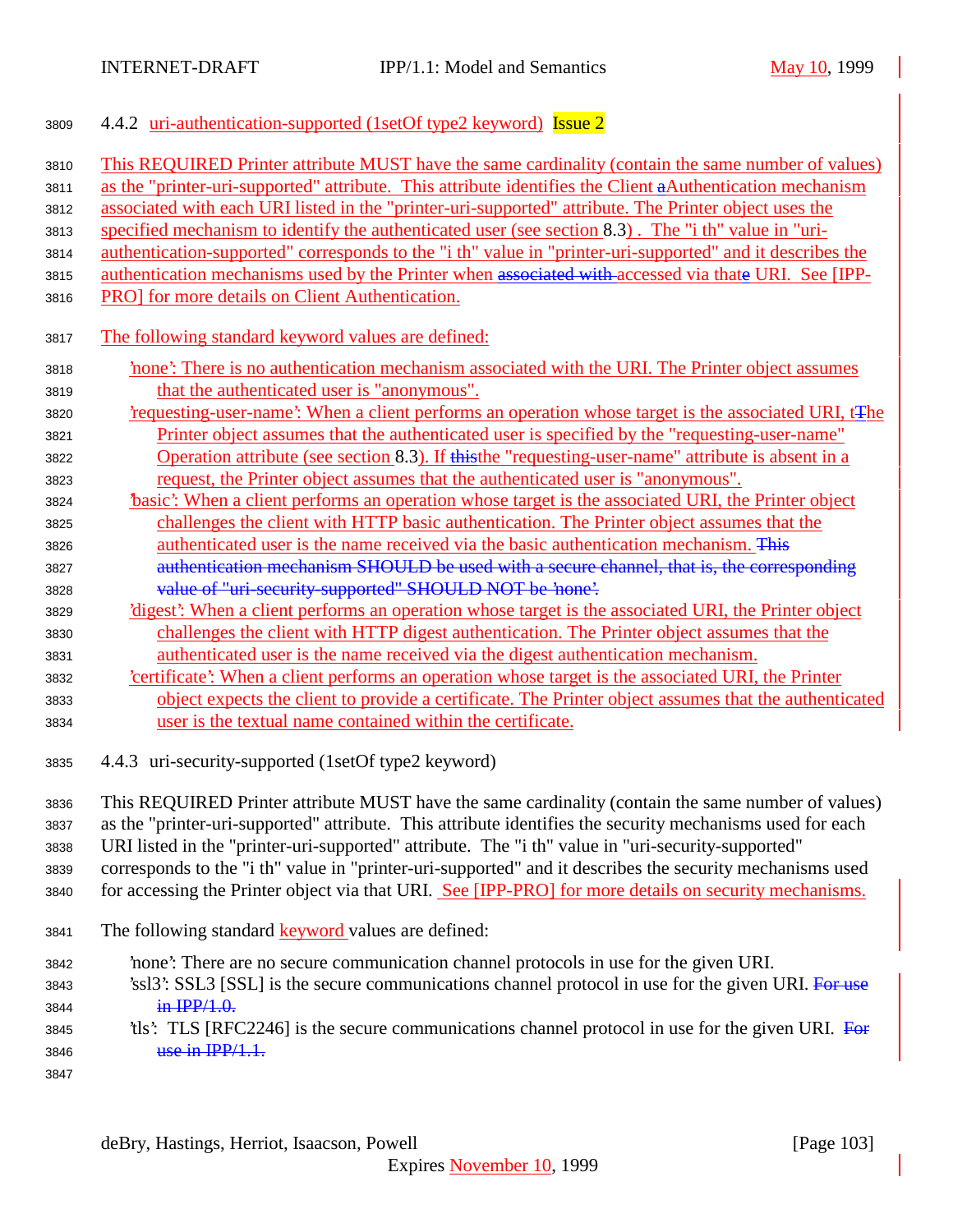This attribute is orthogonal to the specification of a Client Authentication mechanism. Specifically,

'none' does not exclude Client Authentication. See section 4.4.2. Issue 21

| 3850<br>3851                 | Consider the following example. For a single Printer object, an administrator configures the "printer-uri-<br>supported", "uri-authentication-supported" and "uri-security-supported" attributes as follows:                                             |
|------------------------------|----------------------------------------------------------------------------------------------------------------------------------------------------------------------------------------------------------------------------------------------------------|
| 3852<br>3853<br>3854<br>3855 | "printer-uri-supported": 'xxx://acme.com/open-use-printer', 'xxx://acme.com/restricted-use-printer',<br>'xxx://acme.com/private-printer'<br>"uri-authentication-supported": 'none', 'digest', 'basic'<br>"uri-security-supported": 'none', 'none', 'tls' |
| 3856<br>3857<br>3858         | Note: 'xxx' is not a valid scheme. See the IPP/1.1 "Transport and Encoding" specification [IPP-PRO]<br>for the actual URI schemes to be used in object target attributes.                                                                                |
| 3859                         | In this case, one Printer object has three URIs.                                                                                                                                                                                                         |
| 3860                         | - For the first URI, 'xxx://acme.com/open-use-printer', the value 'none' in "uri-security-supported"                                                                                                                                                     |
| 3861                         | indicates that there is no secure channel protocol configured to run under HTTP. The value of                                                                                                                                                            |
| 3862                         | none' in "uri-authentication-supported" indicates that all users are "anonymous". There will be                                                                                                                                                          |
| 3863                         | no challenge and the Printer will ignore "requesting-user-name". The name implies that there is                                                                                                                                                          |
| 3864                         | no Basic or Digest authentication being used, but it is up to the client to determine that while                                                                                                                                                         |
| 3865                         | using HTTP underneath the IPP application protocol.                                                                                                                                                                                                      |
| 3866                         | - For the second URI, 'xxx://acme.com/restricted-use-printer', the value 'none' in "uri-security-                                                                                                                                                        |
| 3867                         | supported" indicates that there is no secure channel protocol configured to run under HTTP. The                                                                                                                                                          |
| 3868                         | value of 'digest' in "uri-authentication-supported" indicates that the Printer will issue a challenge                                                                                                                                                    |
| 3869                         | and that the Printer will use the name supplied by the digest mechanism to determine the                                                                                                                                                                 |
| 3870                         | authenticated user (see section 8.3). In this case, although the name does imply that there is some                                                                                                                                                      |
| 3871                         | sort of Basic or Digest authentication being used within HTTP, it is up to the client to determine                                                                                                                                                       |
| 3872                         | that while using HTTP and by processing any '401 Unauthorized' HTTP error messages.                                                                                                                                                                      |
| 3873                         | - For the third URI, 'xxx://acme.com/private-printer', the value 'tls' in "uri-security-supported"                                                                                                                                                       |
| 3874                         | indicates that TLS is being used to secure the channel. The client SHOULD be prepared to use                                                                                                                                                             |
| 3875                         | TLS framing to negotiate an acceptable ciphersuite to use while communicating with the Printer                                                                                                                                                           |
| 3876                         | object. In this case, the name implies the use of a secure communications channel, but the fact is                                                                                                                                                       |
| 3877                         | made explicit by the presence of the 'tls' value in "uri-security-supported". The client does not                                                                                                                                                        |
| 3878                         | need to resort to understanding which security it must use by following naming conventions or by                                                                                                                                                         |
| 3879                         | parsing the URI to determine which security mechanisms are implied. The value of 'basic' in "uri-                                                                                                                                                        |
| 3880                         | authentication-supported" indicates that the Printer will issue a challenge and that the Printer will                                                                                                                                                    |
| 3881                         | use the name supplied by the digest mechanism to determine the authenticated user (see section                                                                                                                                                           |
| 3882                         | 8.3). Because this challenge occurs in a tls session, the channel is secure.                                                                                                                                                                             |
| 3883                         |                                                                                                                                                                                                                                                          |

 It is expected that many IPP Printer objects will be configured to support only one channel (either 3885 configured to use TLS access or not) and only one authentication mechanism. , and will Such Printer 3886 objects therefore only ever have one URI listed in the "printer-uri-supported" attribute. No matter the configuration of the Printer object (whether it has only one URI or more than one URI), a client MUST supply only one URI in the target "printer-uri" operation attribute.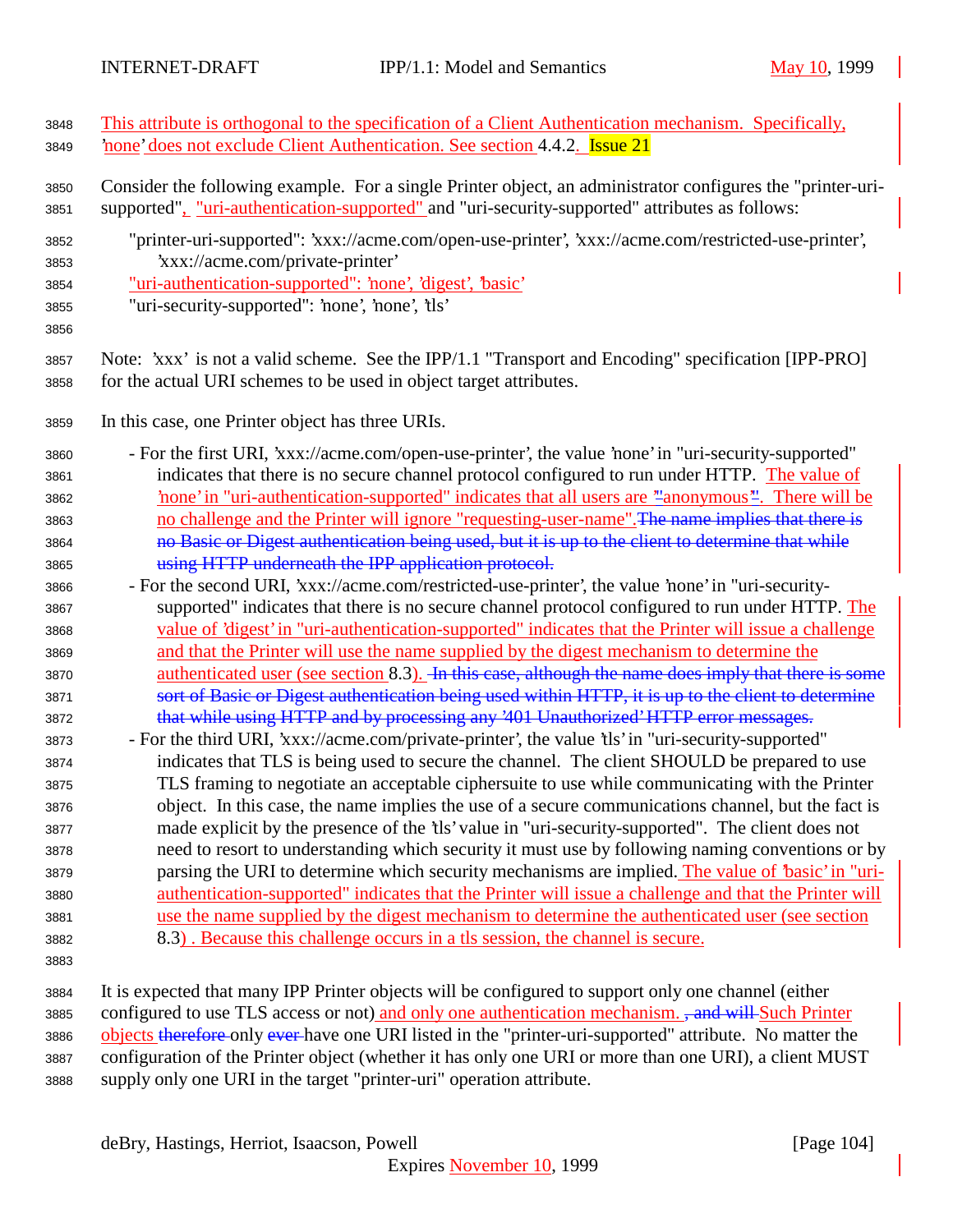4.4.4 printer-name (name(127))

 This REQUIRED Printer attribute contains the name of the Printer object. It is a name that is more end- user friendly than a URI. An administrator determines a printer's name and sets this attribute to that name. This name may be the last part of the printer's URI or it may be unrelated. In non-US-English locales, a name may contain characters that are not allowed in a URI.

4.4.5 printer-location (text(127))

 This Printer attribute identifies the location of the device. This could include things like: "in Room 123A, second floor of building XYZ".

4.4.6 printer-info (text(127))

 This Printer attribute identifies the descriptive information about this Printer object. This could include things like: "This printer can be used for printing color transparencies for HR presentations", or "Out of courtesy for others, please print only small (1-5 page) jobs at this printer", or even "This printer is going away on July 1, 1997, please find a new printer".

4.4.7 printer-more-info (uri)

 This Printer attribute contains a URI used to obtain more information about this specific Printer object. For example, this could be an HTTP type URI referencing an HTML page accessible to a Web Browser. The information obtained from this URI is intended for end user consumption. Features outside the scope of IPP can be accessed from this URI. The information is intended to be specific to this printer instance and site specific services (e.g. job pricing, services offered, end user assistance). The device manufacturer may initially populate this attribute.

4.4.8 printer-driver-installer (uri)

 This Printer attribute contains a URI to use to locate the driver installer for this Printer object. This attribute is intended for consumption by automata. The mechanics of print driver installation is outside

the scope of this IPP/1.1 document. The device manufacturer may initially populate this attribute.

- 4.4.9 printer-make-and-model (text(127))
- This Printer attribute identifies the make and model of the device. The device manufacturer may initially populate this attribute.
- 4.4.10 printer-more-info-manufacturer (uri)

 This Printer attribute contains a URI used to obtain more information about this type of device. The information obtained from this URI is intended for end user consumption. Features outside the scope of IPP can be accessed from this URI (e.g., latest firmware, upgrades, print drivers, optional features available, details on color support). The information is intended to be germane to this printer without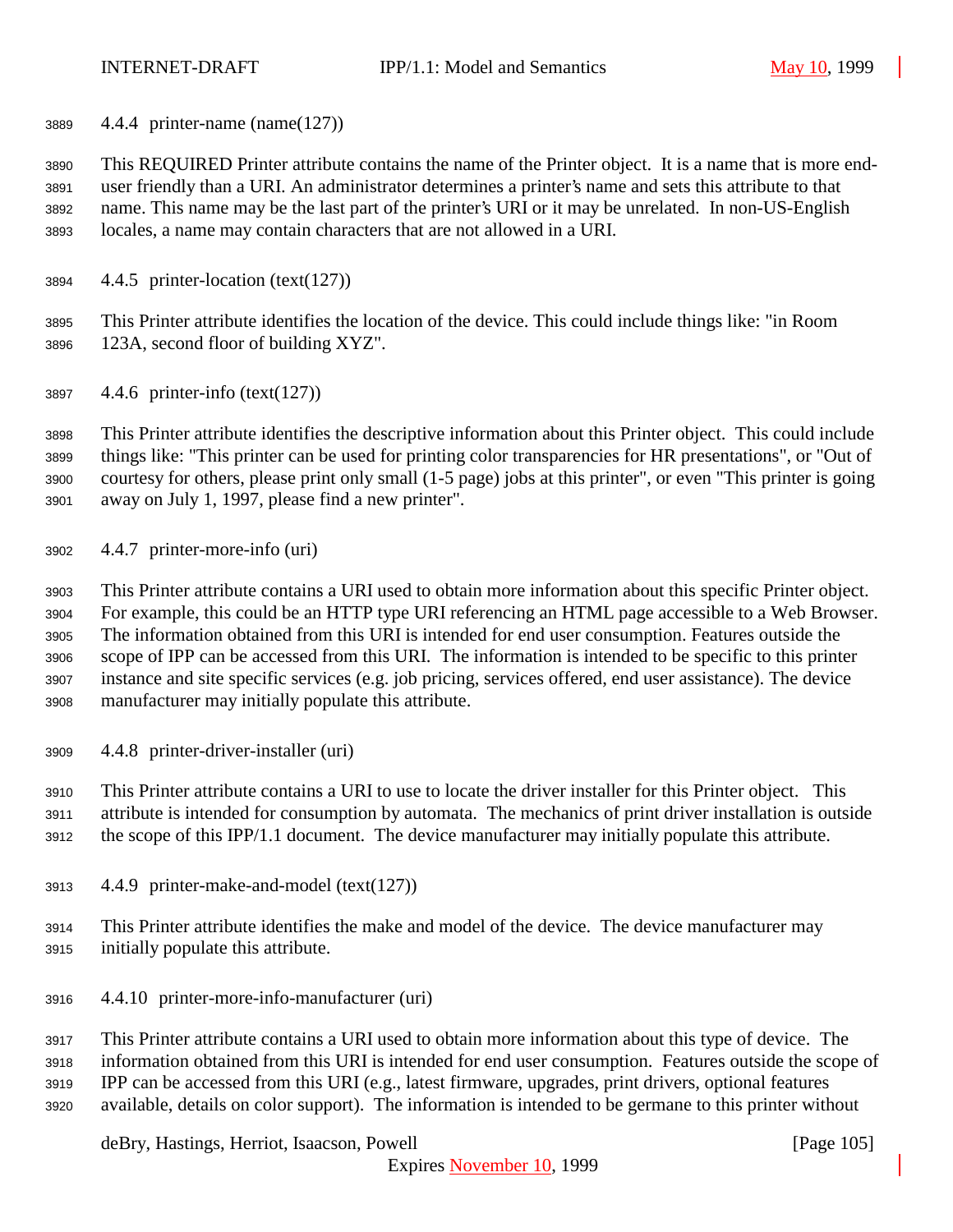regard to site specific modifications or services. The device manufacturer may initially populate this attribute.

4.4.11 printer-state (type1 enum)

 This REQUIRED Printer attribute identifies the current state of the device. The "printer-state reasons" attribute augments the "printer-state" attribute to give more detailed information about the Printer in the given printer state.

 A Printer object need only update this attribute before responding to an operation which requests the attribute; the Printer object NEED NOT update this attribute continually, since asynchronous event notification is not part of IPP/1.1. A Printer NEED NOT implement all values if they are not applicable to a given implementation.

The following standard enum values are defined:

| 3932 | Value | Symbolic Name and Description                                                                 |
|------|-------|-----------------------------------------------------------------------------------------------|
| 3933 |       |                                                                                               |
| 3934 | 3'    | idle: If a Printer receives a job (whose required resources are ready) while in this state,   |
| 3935 |       | such a job MUST transit into the 'processing' state immediately. If the "printer-             |
| 3936 |       | state-reasons" attribute contains any reasons, they MUST be reasons that would                |
| 3937 |       | not prevent a job from transiting into the 'processing' state immediately, e.g.,              |
| 3938 |       | 'toner-low'.                                                                                  |
| 3939 |       |                                                                                               |
| 3940 |       | If a Printer can interpret one or more jobs while marking a job, then it is idle if it        |
| 3941 |       | is available to interpret jobs even while marking a job. <b>Issue 31</b>                      |
| 3942 |       |                                                                                               |
| 3943 |       | <b>Note: iIf a Printer controls more than one output device, the above definition</b>         |
| 3944 |       | implies that a Printer is 'idle' if at least one output device is idle, <i>i.e.</i> , the IPP |
| 3945 |       | Printer is available to immediately start processing a job if a client submitted it.          |
| 3946 |       |                                                                                               |
| 3947 | 4'    | processing: If a Printer receives a job (whose required resources are ready) while in this    |
| 3948 |       | state, such a job MUST transit into the 'pending' state immediately. Such a job               |
| 3949 |       | MUST transit into the 'processing' state only after jobs ahead of it complete. If the         |
| 3950 |       | "printer-state-reasons" attribute contains any reasons, they MUST be reasons that             |
| 3951 |       | do not prevent the current job from printing, e.g. 'toner-low'.                               |
| 3952 |       |                                                                                               |
| 3953 |       | If a Printer can interpret one or more jobs while marking a job and receives a job            |
| 3954 |       | (whose required resources are ready) while in this state, such a received job MAY             |
| 3955 |       | transit into the 'processing' state along with the job that is being marked, if any.          |
| 3956 |       | <b>Issue 31</b>                                                                               |
| 3957 |       |                                                                                               |
| 3958 |       | Note: iIf a Printer controls more than one output device, the above definition                |
| 3959 |       | implies that a Printer is 'processing' if at least one output device is processing, and       |
| 3960 |       | none is idle.                                                                                 |
| 3961 |       |                                                                                               |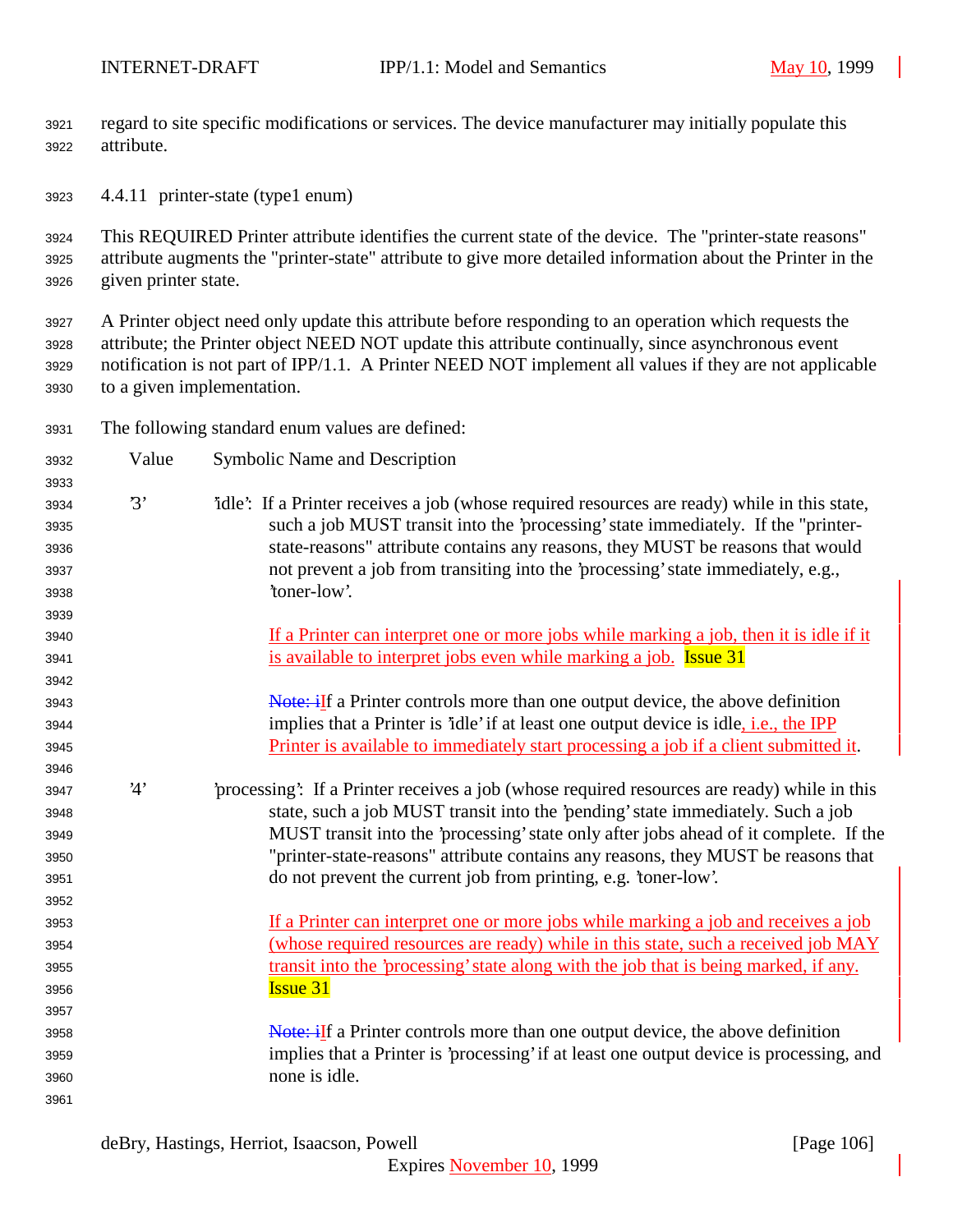| 3962 | $\mathcal{L}$ | stopped: If a Printer receives a job (whose required resources are ready) while in this |
|------|---------------|-----------------------------------------------------------------------------------------|
| 3963 |               | state, such a job MUST transit into the 'pending' state immediately. Such a job         |
| 3964 |               | MUST transit into the 'processing' state only after some human fixes the problem        |
| 3965 |               | that stopped the printer and after jobs ahead of it complete processing. $\frac{1}{2}$  |
| 3966 |               | supported. Issue 30 The "printer-state-reasons" attribute MUST contain at least         |
| 3967 |               | one reason, e.g. 'media-jam', which prevents it from either processing the current      |
| 3968 |               | job or transitioning a 'pending' job to the 'processing' state.                         |
| 3969 |               |                                                                                         |

- If a Printer can interpret one or more jobs while marking a job and receives a job (whose required resources are ready) while in this state, such a submitted job MAY transit into the 'processing' state in order to be interpreted even while the Printer is in the 'stopped' state. However, before such a job can be completed, a 3974 human needs to fix the problem. **Issue 31**
- 3976 Note: if a Printer controls more than one output device, the above definition implies that a Printer is 'stopped' only if all output devices are stopped.

3979 Also, Note: it is tempting to define 'stopped' as when a sufficient number of output devices are stopped and leave it to an implementation to define the sufficient number. But such a rule complicates the definition of 'stopped' and 'processing'. For example, with this alternate definition of 'stopped', a job can move from 'pending' to 'processing' without human intervention, even though the Printer is stopped.

- 4.4.12 printer-state-reasons (1setOf type2 keyword)
- 3987 This **REQUIRED** Printer attribute supplies additional detail about the device's state. **Issue 30**
- Each keyword value MAY have a suffix to indicate its level of severity. The three levels are: report (least severe), warning, and error (most severe).
- '-report': This suffix indicates that the reason is a "report". An implementation may choose to omit some or all reports. Some reports specify finer granularity about the printer state; others serve as a precursor to a warning. A report MUST contain nothing that could affect the printed output.
- '-warning': This suffix indicates that the reason is a "warning". An implementation may choose to omit some or all warnings. Warnings serve as a precursor to an error. A warning MUST contain nothing that prevents a job from completing, though in some cases the output may be of lower quality.
- '-error': This suffix indicates that the reason is an "error". An implementation MUST include all errors. If this attribute contains one or more errors, printer MUST be in the stopped state.

 If the implementation does not add any one of the three suffixes, all parties MUST assume that the reason is an "error".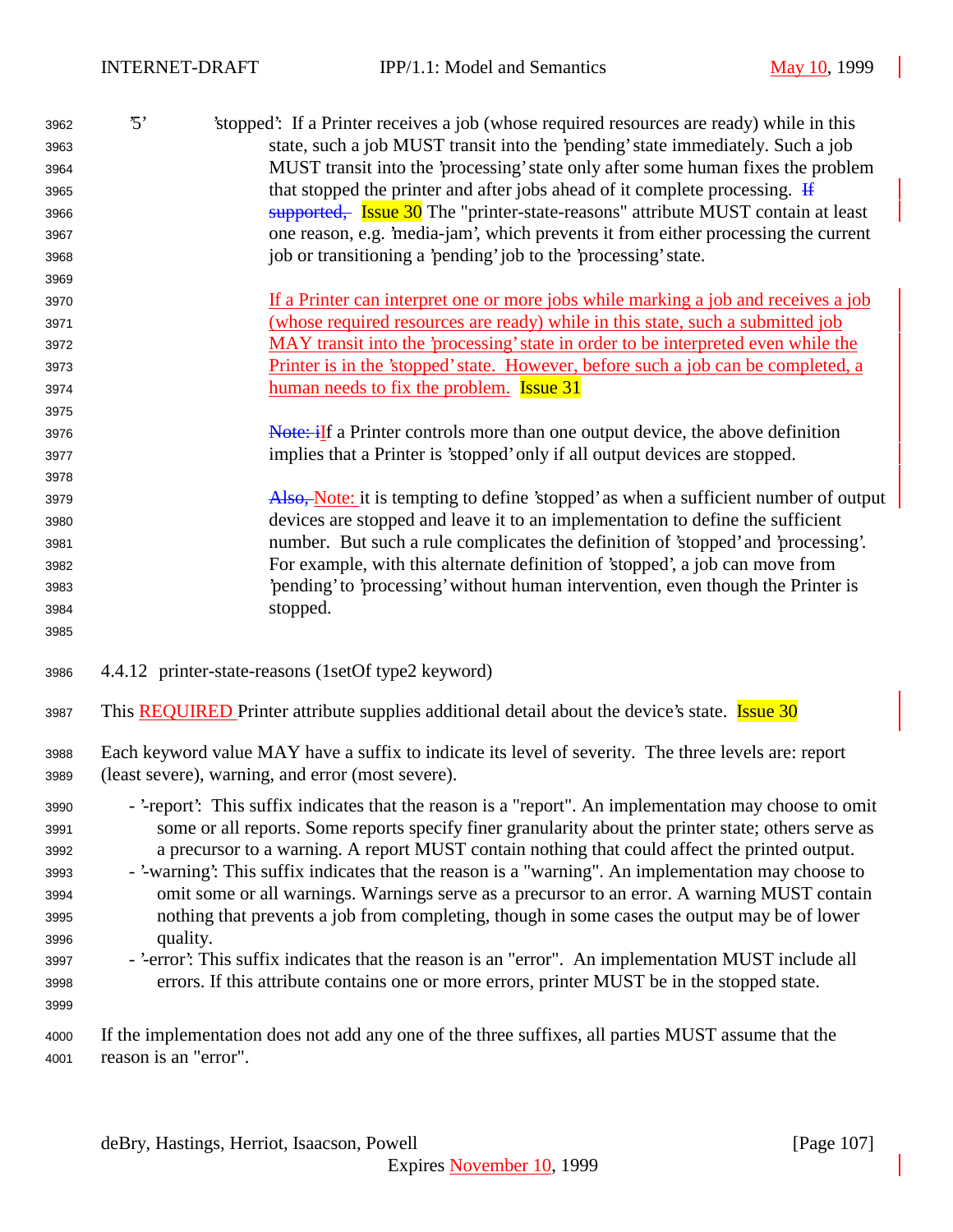If a Printer object controls more than one output device, each value of this attribute MAY apply to one or more of the output devices. An error on one output device that does not stop the Printer object as a whole MAY appear as a warning in the Printer's "printer-state-reasons attribute". If the "printer-state" for such a Printer has a value of 'stopped', then there MUST be an error reason among the values in the "printer-state-reasons" attribute.

- The following standard keyword values are defined:
- 'other': The device has detected an error other than one listed in this document.
- 'none': There are not reasons. This state reason is semantically equivalent to "printer-state-reasons" without any value and MUST be used, since the 1setOf attribute syntax requires at least one value.
- 'media-needed': A tray has run out of media.
- 'media-jam': The device has a media jam.
- 'moving-to-paused': Someone has paused the Printer object using the Pause-Printer operation (see section 3.2.7) or other means, but the device(s) are taking an appreciable time to stop. Later, when all output has stopped, the "printer-state" becomes 'stopped', and the 'paused' value replaces the 'moving-to-paused' value in the "printer-state-reasons" attribute.
- 'paused': Someone has paused the Printer object using the Pause-Printer operation (see section 3.2.7) or other means and the Printer object's "printer-state" is 'stopped'. In this state, a Printer MUST NOT produce printed output, but it MUST perform other operations requested by a client. If a Printer had been printing a job when the Printer was paused, the Printer MUST resume printing that job when the Printer is no longer paused and leave no evidence in the printed output of such a pause.
- 'shutdown': Someone has removed a Printer object from service, and the device may be powered down or physically removed. In this state, a Printer object MUST NOT produce printed output, and unless the Printer object is realized by a print server that is still active, the Printer object MUST perform no other operations requested by a client, including returning this value. If a Printer object had been printing a job when it was shutdown, the Printer NEED NOT resume printing that job when the Printer is no longer shutdown. If the Printer resumes printing such a job, it may leave evidence in the printed output of such a shutdown, e.g. the part printed before the shutdown may be printed a second time after the shutdown.
- 'connecting-to-device': The Printer object has scheduled a job on the output device and is in the process of connecting to a shared network output device (and might not be able to actually start printing the job for an arbitrarily long time depending on the usage of the output device by other servers on the network).
- 'timed-out': The server was able to connect to the output device (or is always connected), but was unable to get a response from the output device.
- 'stopping': The Printer object is in the process of stopping the device and will be stopped in a while. When the device is stopped, the Printer object will change the Printer object's state to 'stopped'. The 'stopping-warning' reason is never an error, even for a Printer with a single output device. When an output-device ceases accepting jobs, the Printer will have this reason while the output device completes printing.
- 'stopped-partly': When a Printer object controls more than one output device, this reason indicates that one or more output devices are stopped. If the reason is a report, fewer than half of the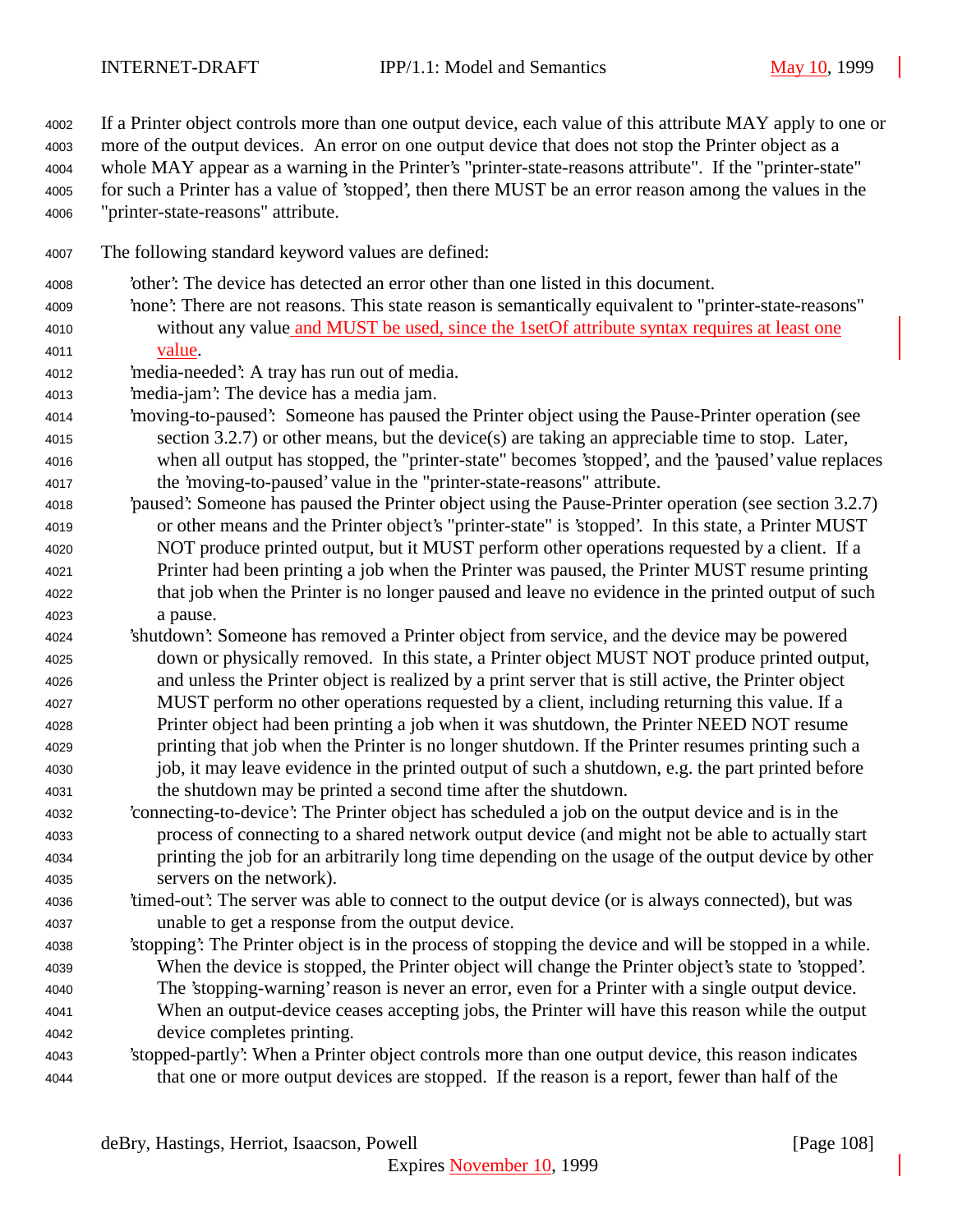| 4045 | output devices are stopped. If the reason is a warning, fewer than all of the output devices are  |
|------|---------------------------------------------------------------------------------------------------|
| 4046 | stopped.                                                                                          |
| 4047 | 'toner-low': The device is low on toner.                                                          |
| 4048 | 'toner-empty': The device is out of toner.                                                        |
| 4049 | 'spool-area-full': The limit of persistent storage allocated for spooling has been reached.       |
| 4050 | 'cover-open': One or more covers on the device are open.                                          |
| 4051 | interlock-open': One or more interlock devices on the printer are unlocked.                       |
| 4052 | 'door-open': One or more doors on the device are open.                                            |
| 4053 | input-tray-missing: One or more input trays are not in the device.                                |
| 4054 | 'media-low': At least one input tray is low on media.                                             |
| 4055 | 'media-empty': At least one input tray is empty.                                                  |
| 4056 | 'output-tray-missing': One or more output trays are not in the device                             |
| 4057 | 'output-area-almost-full': One or more output area is almost full (e.g. tray, stacker, collator). |
| 4058 | 'output-area-full': One or more output area is full. (e.g. tray, stacker, collator)               |
| 4059 | 'marker-supply-low': The device is low on at least one marker supply. (e.g. toner, ink, ribbon)   |
| 4060 | marker-supply-empty: The device is out of at least one marker supply. (e.g. toner, ink, ribbon)   |
| 4061 | 'marker-waste-almost-full': The device marker supply waste receptacle is almost full.             |
| 4062 | 'marker-waste-full': The device marker supply waste receptacle is full.                           |
| 4063 | 'fuser-over-temp': The fuser temperature is above normal.                                         |
| 4064 | 'fuser-under-temp': The fuser temperature is below normal.                                        |
| 4065 | 'opc-near-eol': The optical photo conductor is near end of life.                                  |
| 4066 | 'opc-life-over': The optical photo conductor is no longer functioning.                            |
| 4067 | 'developer-low': The device is low on developer.                                                  |
| 4068 | developer-empty: The device is out of developer.                                                  |
| 4069 | 'interpreter-resource-unavailable': An interpreter resource is unavailable (i.e. font, form)      |
| 4070 |                                                                                                   |
|      |                                                                                                   |

4.4.13 printer-state-message (text(MAX))

 This Printer attribute specifies the additional information about the printer state and printer state reasons in human readable text. If the Printer object supports this attribute, the Printer object MUST be able to generate this message in any of the natural languages identified by the Printer's "generated-natural-

 language-supported" attribute (see the "attributes-natural-language" operation attribute specified in Section 3.1.4.1).

4.5.144.4.14 ipp-versions-supported (1setOf type2 keyword) Issue 36

This REQUIRED attribute identifies the IPP protocol versions that this Printer supports, including minor

- versions, i.e., the values of the "version-number" parameter that it will accept in requests and return in
- responses. If an IPP Printer receives a request with the "version-number" parameter set to a (two-octet
- binary) value that does not correspond to one of the values of this (US-ASCII) keyword, it MUST reject
- the request and return the 'server-error-version-not-supported' status code. See Section 3.1.8.
- The following standard keyword values are defined:
- '1.0': Version 1.0 as specified in RFC 2566 [RFC2566] and RFC 2565 [RFC2565] including any extensions registered according to Section 6 and any extension defined in this version or any

deBry, Hastings, Herriot, Isaacson, Powell [Page 109]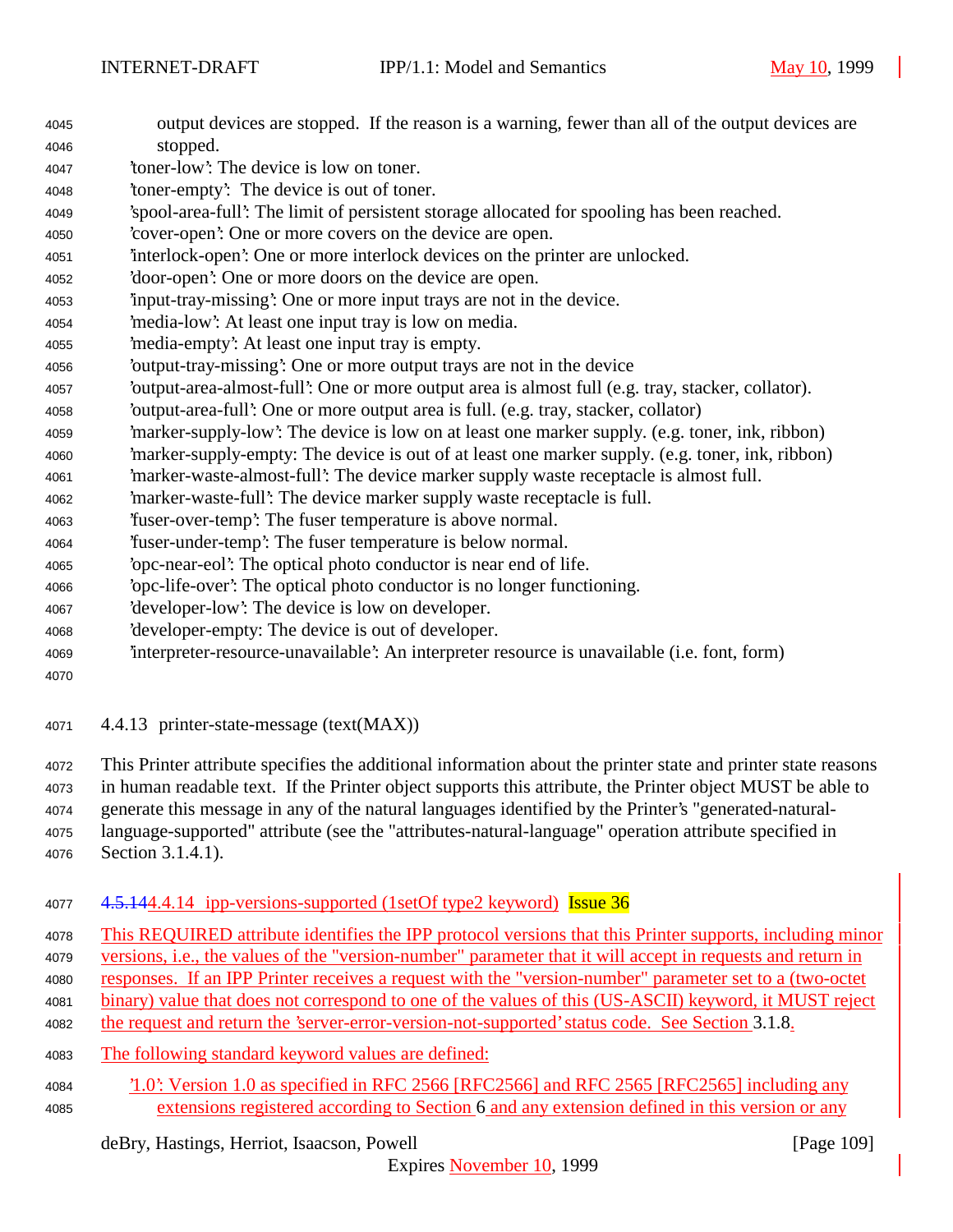| 4086 |                                                                                                 | future version of this document following the rules when the "version-number" parameter is 1.0'.          |  |
|------|-------------------------------------------------------------------------------------------------|-----------------------------------------------------------------------------------------------------------|--|
| 4087 | if any. For an example of such a '1.0' rule, see section 4.3.12.                                |                                                                                                           |  |
| 4088 |                                                                                                 | [1.1]: Version 1.1 as specified in this document and [IPP-PRO] including any extensions registered        |  |
| 4089 |                                                                                                 | according to Section 6 or defined in any future version of this document following the rules when         |  |
| 4090 |                                                                                                 | the "version-number" parameter is '1.1', if any.                                                          |  |
| 4091 |                                                                                                 | 4.4.15 operations-supported (1setOf type2 enum)                                                           |  |
| 4092 |                                                                                                 | This REQUIRED Printer attribute specifies the set of supported operations for this Printer object and     |  |
| 4093 | contained Job objects.                                                                          |                                                                                                           |  |
|      |                                                                                                 |                                                                                                           |  |
| 4094 |                                                                                                 | Note: This attribute is encoded as any other enum attribute syntax according to [IPP-PRO] as 32-bits.     |  |
| 4095 | However, all 32-bit enum values for this attribute MUST NOT exceed 0x00008FFF, since these same |                                                                                                           |  |
| 4096 |                                                                                                 | values are also passed in two octets in the "operation-id" parameter (see section 3.1.1) in each Protocol |  |
| 4097 |                                                                                                 | request with the two high order octets omitted in order to indicate the operation being performed [IPP-   |  |
| 4098 | PROJ.                                                                                           |                                                                                                           |  |
|      |                                                                                                 |                                                                                                           |  |
| 4099 |                                                                                                 | The following standard enum and "operation-id" (see section 3.1.2) values are defined:                    |  |
| 4100 | Value                                                                                           | <b>Operation Name</b>                                                                                     |  |
| 4101 |                                                                                                 | ----------------------------                                                                              |  |
| 4102 |                                                                                                 |                                                                                                           |  |
| 4103 | 0x0000                                                                                          | reserved, not used                                                                                        |  |
| 4104 | 0x0001                                                                                          | reserved, not used                                                                                        |  |
| 4105 | 0x0002                                                                                          | Print-Job                                                                                                 |  |
| 4106 | 0x0003                                                                                          | Print-URI                                                                                                 |  |
| 4107 | 0x0004                                                                                          | Validate-Job                                                                                              |  |
| 4108 | 0x0005                                                                                          | Create-Job                                                                                                |  |

| 4117 | 0x000E         | Restart-Job                     |
|------|----------------|---------------------------------|
| 4118 | 0x000F         | reserved for a future operation |
| 4119 | 0x0010         | Pause-Printer                   |
| 4120 | 0x0011         | Resume-Printer                  |
| 4121 | 0x0012         | Purge-Jobs                      |
| 4122 | 0x00013-0x3FFF | reserved for future operations  |
| 4123 | 0x4000-0x8FFF  | reserved for private extensions |
| 4124 |                |                                 |
|      |                |                                 |
|      |                |                                 |

0x0006 Send-Document

0x0009 Get-Job-Attributes

0x000B Get-Printer-Attributes

 0x0007 Send-URI 0x0008 Cancel-Job

0x000A Get-Jobs

 0x000C Hold-Job 0x000D Release-Job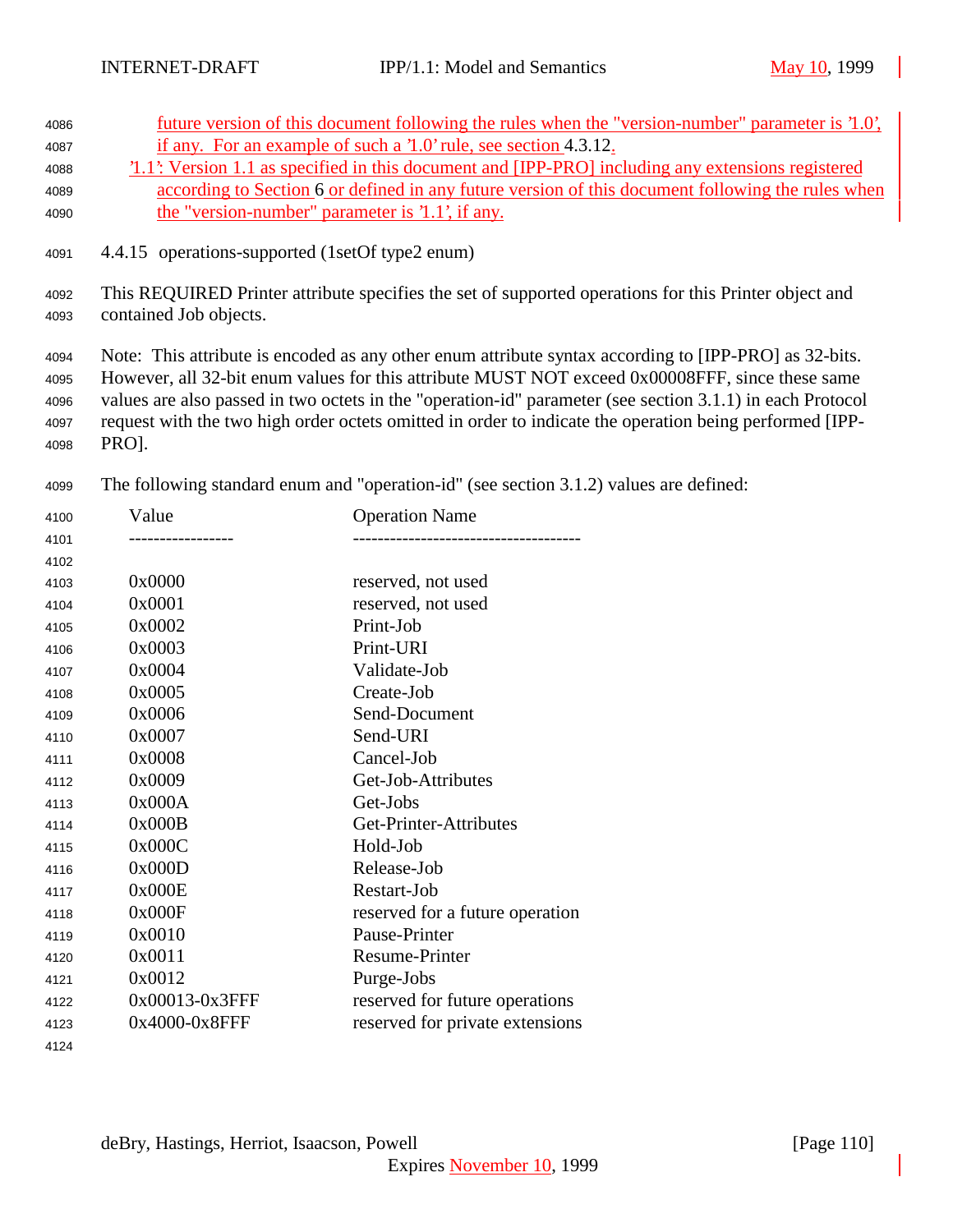4125 The is reserved block for private extensions allows for extension vendors to implement private extensions

that are guaranteed to not conflict with future registered extensions. However, there is no guarantee that

two or more private extensions will not conflict.

4128 4.5.164.4.16 multiple-document-jobs-supported (boolean) Issue 34

This Printer attribute indicates whether or not the Printer supports more than one document per job, i.e.,

more than one Send-Document or Send-Data operation with document data. If the Printer supports the

Create-Job and Send-Document operations (see section 3.2.4 and 3.3.1), it MUST support this attribute.

4.4.17 charset-configured (charset)

This REQUIRED Printer attribute identifies the charset that the Printer object has been configured to

represent 'text' and 'name' Printer attributes that are set by the operator, system administrator, or

manufacturer, i.e., for "printer-name" (name), "printer-location" (text), "printer-info" (text), and "printer-

make-and-model" (text). Therefore, the value of the Printer object's "charset-configured" attribute

MUST also be among the values of the Printer object's "charset-supported" attribute.

4.4.18 charset-supported (1setOf charset)

This REQUIRED Printer attribute identifies the set of charsets that the Printer and contained Job objects

support in attributes with attribute syntax 'text' and 'name'. At least the value 'utf-8' MUST be present,

 since IPP objects MUST support the UTF-8 [RFC2279] charset. If a Printer object supports a charset, it means that for all attributes of syntax 'text' and 'name' the IPP object MUST (1) accept the charset in

requests and return the charset in responses as needed.

- If more charsets than UTF-8 are supported, the IPP object MUST perform charset conversion between 4145 the charsets as described in Section 3.1.4.23.2.1.2.
- 4.4.19 natural-language-configured (naturalLanguage)

This REQUIRED Printer attribute identifies the natural language that the Printer object has been

configured to represent 'text' and 'name' Printer attributes that are set by the operator, system

administrator, or manufacturer, i.e., for "printer-name" (name), "printer-location" (text), "printer-info"

(text), and "printer-make-and-model" (text). When returning these Printer attributes, the Printer object

- MAY return them in the configured natural language specified by this attribute, instead of the natural
- language requested by the client in the "attributes-natural-language" operation attribute. See Section
- 3.1.4.1 for the specification of the OPTIONAL multiple natural language support. Therefore, the value

of the Printer object's "natural-language-configured" attribute MUST also be among the values of the

- Printer object's "generated-natural-language-supported" attribute.
- 4.4.20 generated-natural-language-supported (1setOf naturalLanguage)
- This REQUIRED Printer attribute identifies the natural language(s) that the Printer object and contained Job objects support in attributes with attribute syntax 'text' and 'name'. The natural language(s)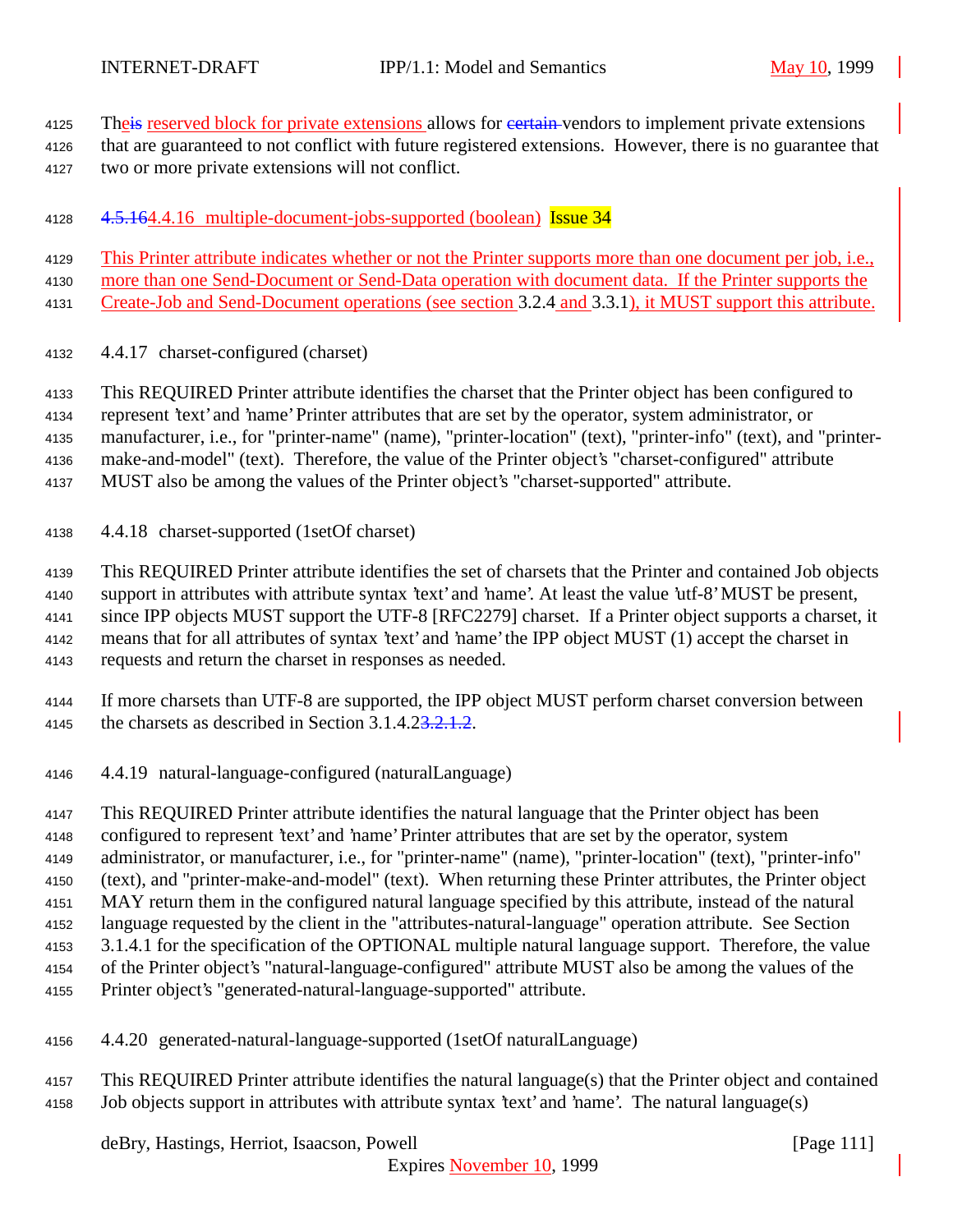supported depends on implementation and/or configuration. Unlike charsets, IPP objects MUST accept

 requests with any natural language or any Natural Language Override whether the natural language is supported or not.

 If a Printer object supports a natural language, it means that for any of the attributes for which the Printer or Job object generates messages, i.e., for the "job-state-message" and "printer-state-message" attributes and Operation Messages (see Section 3.1.5) in operation responses, the Printer and Job objects MUST be able to generate messages in any of the Printer's supported natural languages. See section 3.1.4 for the specification of 'text' and 'name' attributes in operation requests and responses.

- Note: A Printer object that supports multiple natural languages, often has separate catalogs of messages, one for each natural language supported.
- 4.4.21 document-format-default (mimeMediaType)

This REQUIRED Printer attribute identifies the document format that the Printer object has been

configured to assume if the client does not supply a "document-format" operation attribute in any of the

operation requests that supply document data. The standard values for this attribute are Internet Media

types (sometimes called MIME types). For further details see the description of the 'mimeMediaType'

attribute syntax in Section 4.1.9.

- 4.4.22 document-format-supported (1setOf mimeMediaType)
- This REQUIRED Printer attribute identifies the set of document formats that the Printer object and
- contained Job objects can support. For further details see the description of the 'mimeMediaType' attribute syntax in Section 4.1.9.
- 4.4.23 printer-is-accepting-jobs (boolean)

 This REQUIRED Printer attribute indicates whether the printer is currently able to accept jobs, i.e., is accepting Print-Job, Print-URI, and Create-Job requests. If the value is 'true', the printer is accepting jobs. If the value is 'false', the Printer object is currently rejecting any jobs submitted to it. In this case, the Printer object returns the 'server-error-not-accepting-jobs' status code.

 Note: This value is independent of the "printer-state" and "printer-state-reasons" attributes because its value does not affect the current job; rather it affects future jobs. This attribute may cause the Printer to reject jobs when the "printer-state" is 'idle' or it may cause the Printer object to accepts jobs when the "printer-state" is 'stopped'.

4.4.24 queued-job-count (integer(0:MAX))

4189 This REQUIRED RECOMMENDED Printer attribute contains a count of the number of jobs that are 4190 either 'pending', 'processing', 'pending-held', or 'processing-stopped' and is set by the Printer object. Issue 4191 29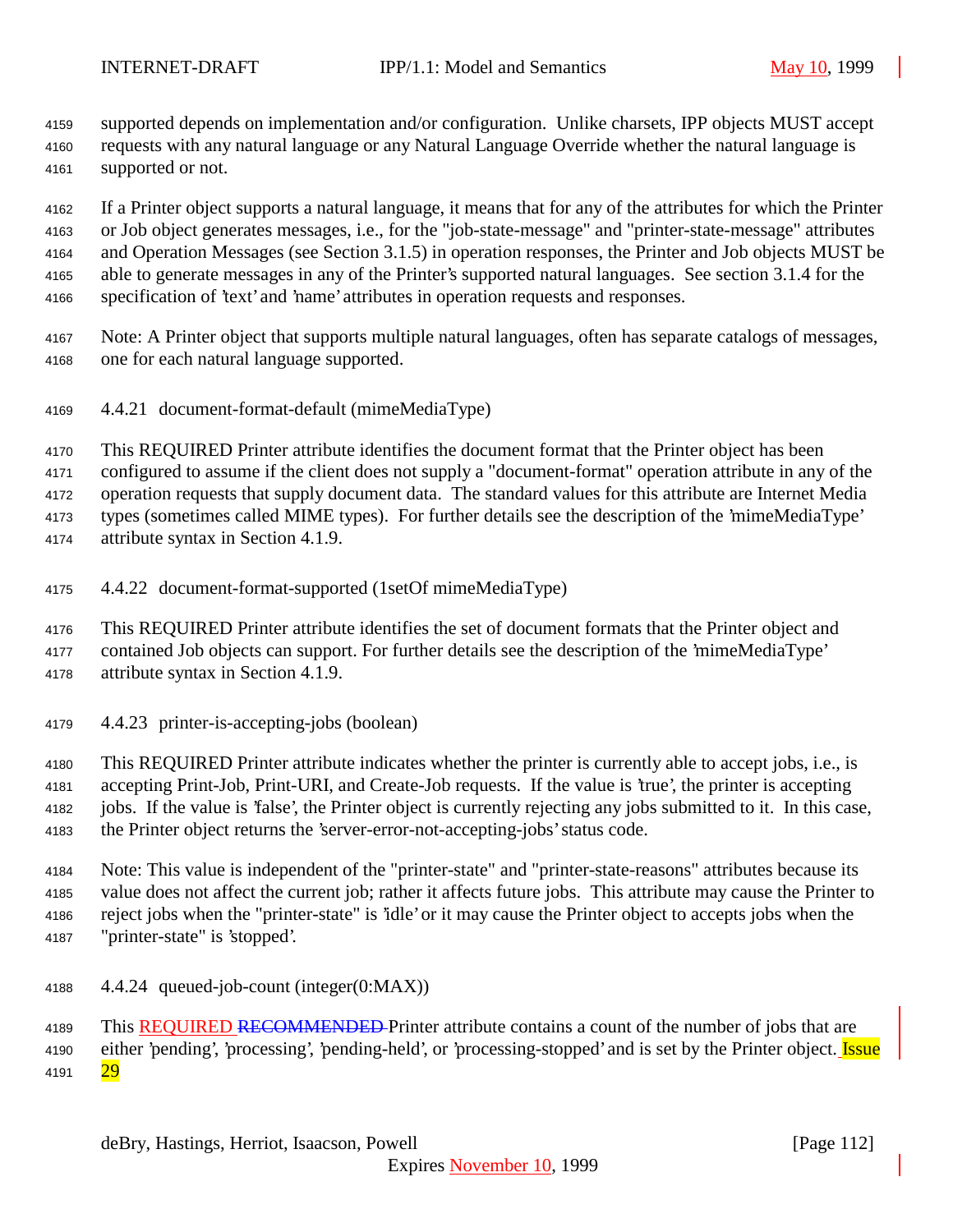4.4.25 printer-message-from-operator (text(127))

 This Printer attribute provides a message from an operator, system administrator or "intelligent" process to indicate to the end user information or status of the printer, such as why it is unavailable or when it is expected to be available.

4.4.26 color-supported (boolean)

 This Printer attribute identifies whether the device is capable of any type of color printing at all, including highlight color. All document instructions having to do with color are embedded within the document PDL (none are external IPP attributes in IPP/1.1).

- Note: end-users are able to determine the nature and details of the color support by querying the "printer-more-info-manufacturer" Printer attribute.
- 4.4.27 reference-uri-schemes-supported (1setOf uriScheme)

 This Printer attribute specifies which URI schemes are supported for use in the "document-uri" operation attribute of the Print-URI or Send-URI operation. If a Printer object supports these optional operations, it MUST support the "reference-uri-schemes-supported" Printer attribute with at least the following schemed URI value:

 'ftp': The Printer object will use an FTP 'get' operation as defined in RFC 2228 [RFC2228] using FTP URLs as defined by [RFC2396] and[RFC2316].

- The Printer object MAY OPTIONALLY support other URI schemes (see section 4.1.6).
- 4.4.28 pdl-override-supported (type2 keyword)

 This REQUIRED Printer attribute expresses the ability for a particular Printer implementation to either attempt to override document data instructions with IPP attributes or not.

- This attribute takes on the following values:
- 'attempted': This value indicates that the Printer object attempts to make the IPP attribute values take precedence over embedded instructions in the document data, however there is no guarantee.
- 'not-attempted': This value indicates that the Printer object makes no attempt to make the IPP attribute values take precedence over embedded instructions in the document data.
- 

 Section 15 contains a full description of how this attribute interacts with and affects other IPP attributes, especially the "ipp-attribute-fidelity" attribute.

- 4.4.29 printer-up-time (integer(1:MAX))
- 4223 This REQUIRED Printer attribute indicates the amount of time (in seconds) that this Printer instance  $\theta$ 4224 this Printer implementation has been up and running. The value is a monotonically increasing value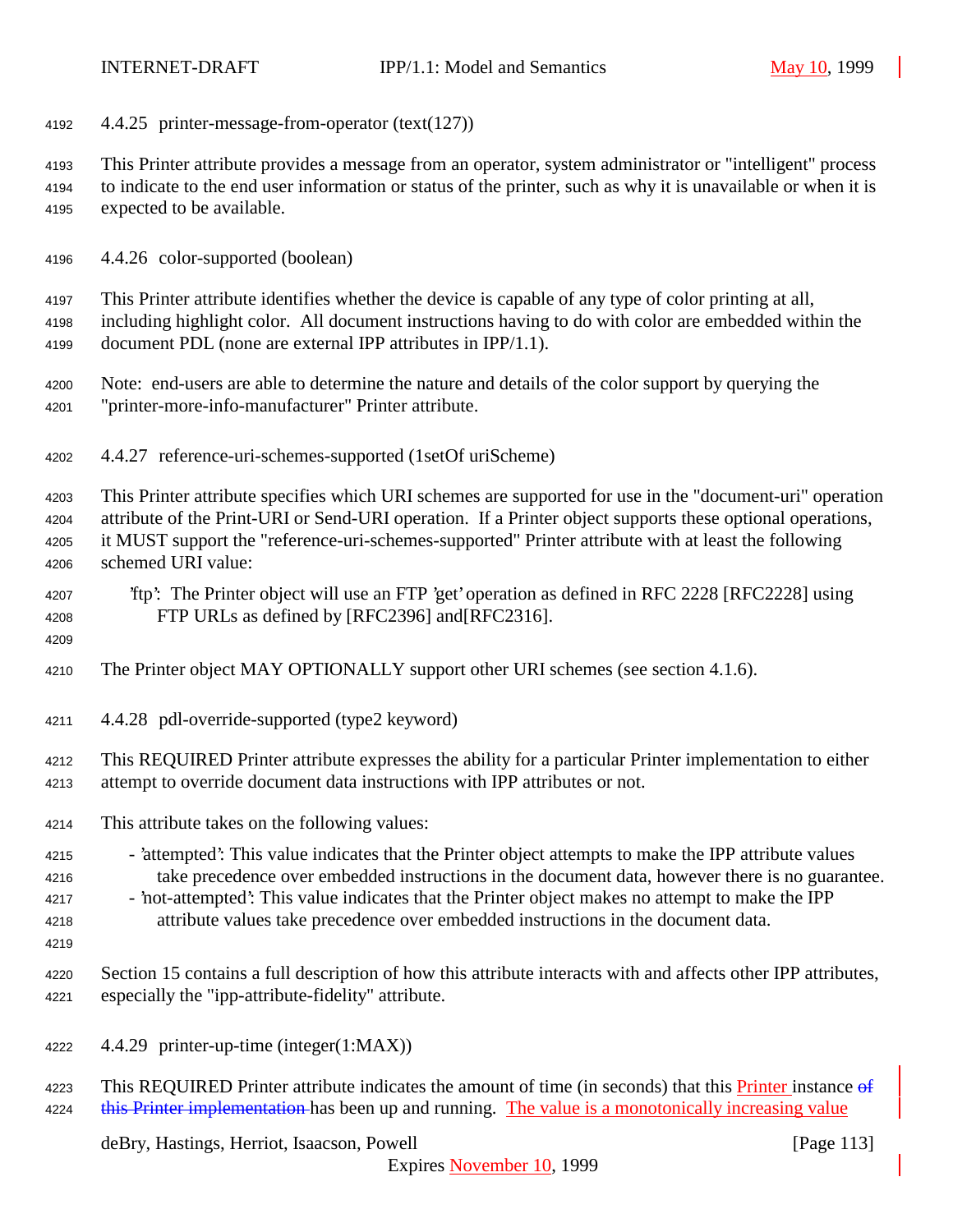| 4225<br>4226<br>4227 | starting from 1 when the Printer object is started-up (initialized, booted, etc.). This value or the value of<br>"printer-current-time" is used to populate the Event Time Job Description attributes "time-at-creation",<br>"time-at-processing", and "time-at-completed", depending on implementation (see Section 4.3.12). |
|----------------------|-------------------------------------------------------------------------------------------------------------------------------------------------------------------------------------------------------------------------------------------------------------------------------------------------------------------------------|
| 4228                 | These time values are all measured in seconds and all have meaning only relative to this attribute,                                                                                                                                                                                                                           |
| 4229                 | "printer up time". The value is a monotonically increasing value starting from 1 when the Printer object                                                                                                                                                                                                                      |
| 4230                 | is started-up (initialized, booted, etc.).                                                                                                                                                                                                                                                                                    |
| 4231                 | If the Printer object software ceases running goes down at some value 'n', and restarts comes back up                                                                                                                                                                                                                         |
| 4232                 | without knowing the last value for "printer-up-time", the implementation MAY-MUST reset this value                                                                                                                                                                                                                            |
| 4233                 | to 1. However, if the device or devices that the Printer object is representing are restarted or power                                                                                                                                                                                                                        |
| 4234                 | cycled, the Printer object MAY continue counting this value or MAY reset this value to 1 depending on                                                                                                                                                                                                                         |
| 4235                 | implementation. If this value is reset and the implementation has persistent jobs and the Event Time Job                                                                                                                                                                                                                      |
| 4236                 | Description Attributes are represented using the 'integer' form (instead of the 'dateTime' form), they                                                                                                                                                                                                                        |
| 4237                 | MUST be reset according to Section 4.3.12. Issue 17                                                                                                                                                                                                                                                                           |
| 4238                 | 1. Know how long it has been down, and resume at some value greater than 'n', or                                                                                                                                                                                                                                              |
| 4239<br>4240         | 2. Restart from 1.                                                                                                                                                                                                                                                                                                            |
| 4241                 | In the first case, the Printer SHOULD not tweak any existing related Job attributes ("time at creation",                                                                                                                                                                                                                      |
| 4242                 | "time-at-processing", and "time-at-completed"). In the second case, the Printer object SHOULD reset                                                                                                                                                                                                                           |
| 4243                 | those attributes to 0. If a client queries a time-related Job attribute and finds the value to be 0, the client                                                                                                                                                                                                               |
| 4244                 | MUST assume that the Job was submitted in some life other than the Printer's current life.                                                                                                                                                                                                                                    |
|                      |                                                                                                                                                                                                                                                                                                                               |
| 4245                 | 4.4.30 printer-current-time (dateTime)                                                                                                                                                                                                                                                                                        |
| 4246                 | This Printer attribute indicates the current absolute wall-clock time. This value or the value of "printer-                                                                                                                                                                                                                   |
| 4247                 | uptime-time" is used to populate the Job attributes "time-at-creation", "time-at-processing", and "time-at-                                                                                                                                                                                                                   |
| 4248                 | completed", depending on implementation (see Section 4.3.12). If an implementation supports this                                                                                                                                                                                                                              |
| 4249                 | attribute, then a client could calculate the absolute wall-clock time each Job's "time-at-creation", "time-                                                                                                                                                                                                                   |
| 4250                 | at-processing", and "time-at-completed" attributes by using both "printer-up-time" and this attribute,                                                                                                                                                                                                                        |
| 4251                 | "printer-current-time". If an implementation does not support this attribute, a client can only calculate                                                                                                                                                                                                                     |
| 4252                 | the relative time of certain events based on the REQUIRED "printer-up-time" attribute.                                                                                                                                                                                                                                        |
| 4253                 | The date and time is obtained on a "best efforts basis" and does not have to be that precise in order to                                                                                                                                                                                                                      |
| 4254                 | work in practice. A Printer implementation sets the value of this attribute by obtaining the date and time                                                                                                                                                                                                                    |
| 4255                 | via some implementation-dependent means, such as getting the value from a network time server,                                                                                                                                                                                                                                |
| 4256                 | initialization at time of manufacture, or setting by an administrator. See [IPP-IIG] for examples. If an                                                                                                                                                                                                                      |
| 4257                 | implementation supports this attribute and the implementation knows that it has not yet been set to a                                                                                                                                                                                                                         |
| 4258                 | correct value, then the implementation MUST return the value of this attribute using the out-of-band 'no-                                                                                                                                                                                                                     |
| 4259                 | value' meaning not configured. See the beginning of section 4.1. <b>Issue 17</b>                                                                                                                                                                                                                                              |
| 4260                 | The time zone of this attribute NEED NOT be the time zone used by people located near the Printer                                                                                                                                                                                                                             |
| 4261<br>4262         | object or device. The client MUST NOT expect that the time zone of any received 'dateTime' value to<br>be in the time zone of the client or in the time zone of the people located near the printer. Issue 17                                                                                                                 |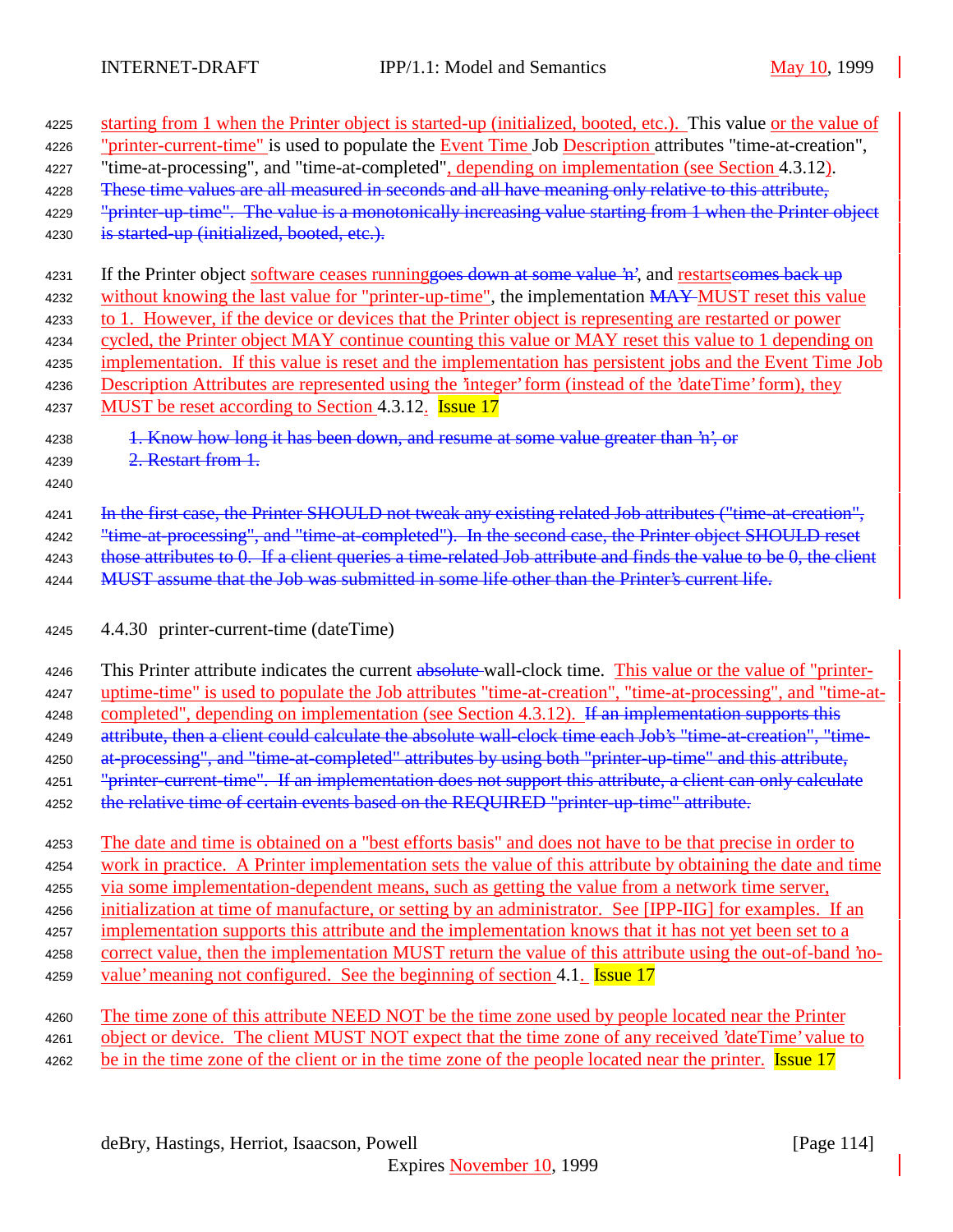- The client SHOULD display any dateTime attributes to the user in client local time by converting the <sup>2</sup>dateTime' value returned by the server to the time zone of the client, rather than using the time zone 4265 returned by the Printer in attributes that use the 'dateTime' attribute syntax. **Issue 17**  4.4.31 multiple-operation-time-out (integer(1:MAX)) This Printer attributes identifies the minimum time (in seconds) that the Printer object waits for additional Send-Document or Send-URI operations to follow a still-open multi-document Job object before taking any recovery actions, such as the ones indicated in section 3.3.1. If the Printer object 4270 supports the Create-Job and Send-Document operations (see section 3.2.4 and 3.3.1), it MUST support this attribute. 4272 It is RECOMMENDED that vendors supply a value for this attribute that is between 60 and 240 seconds. An implementation MAY allow a system administrator to set this attribute (by means outside this IPP/1.1 document). If so, the system administrator MAY be able to set values outside this range. 4.4.32 compression-supported (1setOf type3 keyword) 4276 This REQUIRED Printer attribute identifies the set of supported compression algorithms for document data. Compression only applies to the document data; compression does not apply to the encoding of the IPP operation itself. The supported values are used to validate the client supplied "compression" 4279 operation attributes in Print-Job, Send-Document, and Send-URI requests. **Issue 28**  Standard values are : 'none': no compression is used. 'deflate': ZIP public domain inflate/deflate) compression technology 'gzip' GNU zip compression technology described in RFC 1952 [RFC1952]. 'compress': UNIX compression technology 4.4.33 job-k-octets-supported (rangeOfInteger(0:MAX)) This Printer attribute specifies the upper and lower bounds of total sizes of jobs in K octets, i.e., in units of 1024 octets. The supported values are used to validate the client supplied "job-k-octets" operation attributes in create requests. The corresponding job description attribute "job-k-octets" is defined in section 4.3.15.1.
- 4.4.34 job-impressions-supported (rangeOfInteger(0:MAX))

 This Printer attribute specifies the upper and lower bounds for the number of impressions per job. The supported values are used to validate the client supplied "job-impressions" operation attributes in create requests. The corresponding job description attribute "job-impressions" is defined in section 4.3.15.2.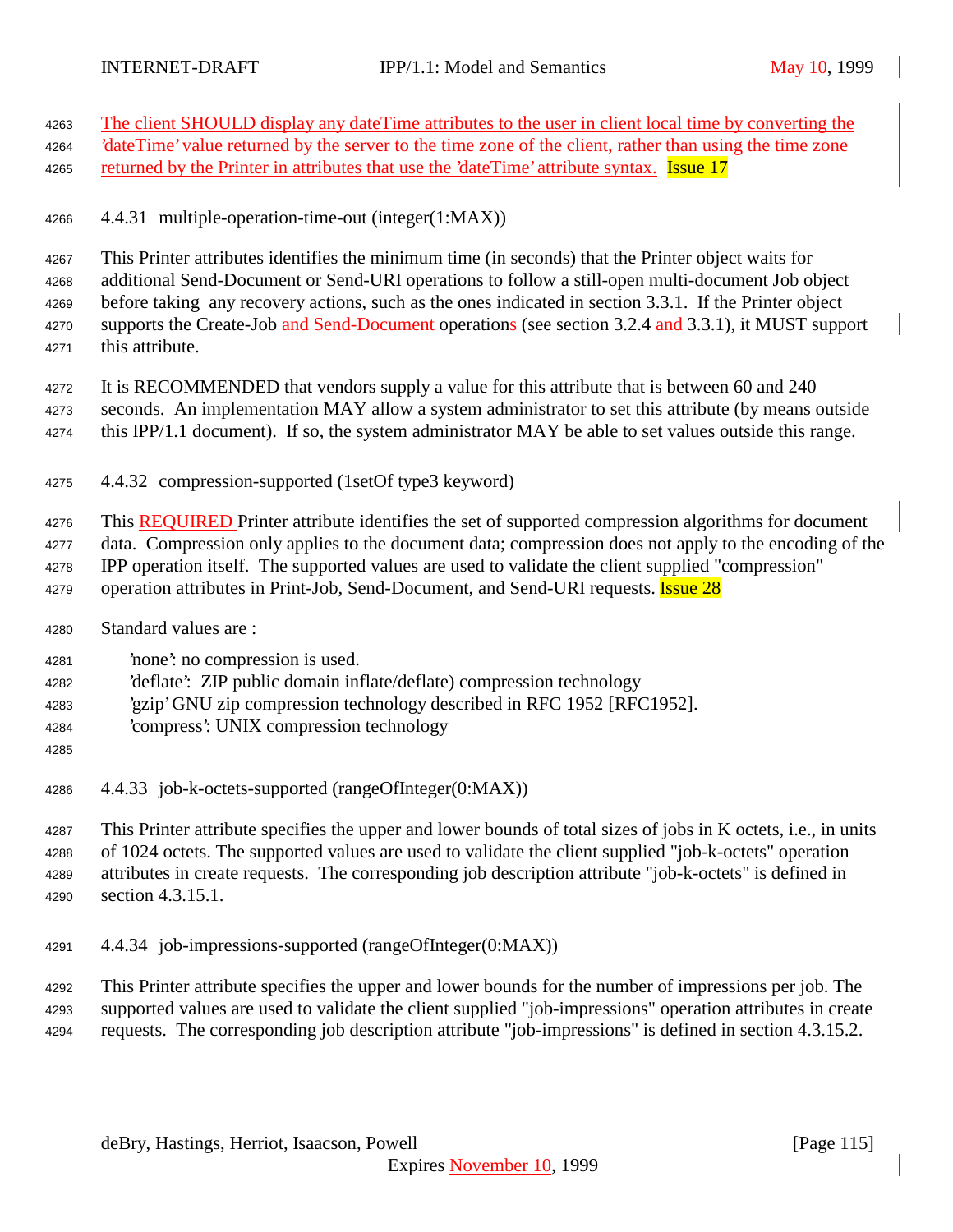4.4.35 job-media-sheets-supported (rangeOfInteger(0:MAX))

 This Printer attribute specifies the upper and lower bounds for the number of media sheets per job. The supported values are used to validate the client supplied "job-media-sheets" operation attributes in create requests. The corresponding Job attribute "job-media-sheets" is defined in section 4.3.15.3.

4.4.36 pages-per-minute (integer(0:MAX))

 This Printer attributes specifies the nominal number of pages per minute to the nearest whole number which may be generated by this printer (e.g., simplex, black-and-white). This attribute is informative, not a service guarantee. Generally, it is the value used in the marketing literature to describe the device.

- A value of 0 indicates a device that takes more than two minutes to process a page.
- 4.4.37 pages-per-minute-color (integer(0:MAX))

 This Printer attributes specifies the nominal number of pages per minute to the nearest whole number which may be generated by this printer when printing color (e.g., simplex, color). For purposes of this attribute, "color" means the same as for the "color-supported" attribute, namely, the device is capable of any type of color printing at all, including highlight color. This attribute is informative, not a service guarantee. Generally, it is the value used in the marketing literature to describe the color capabilities of this device.

- A value of 0 indicates a device that takes more than two minutes to process a page.
- Note: If a color device has several color modes, it MAY use the pages-per-minute value for this attribute that corresponds to the mode that produces the highest number.
- Black and white only printers MUST NOT support this attribute. If this attribute is present, then the "color-supported" Printer description attribute MUST be present and have a 'true' value.
- Note: The values of these two attributes returned by the Get-Printer-Attributes operation MAY be
- affected by the "document-format" attribute supplied by the client in the Get-Printer-Attributes request.
- In other words, the implementation MAY have different speeds depending on the document format
- being processed. See section 3.2.5.1 Get-Printer-Attributes.
- 5. Conformance
- This section describes conformance issues and requirements. This document introduces model entities
- such as objects, operations, attributes, attribute syntaxes, and attribute values. These conformance
- sections describe the conformance requirements which apply to these model entities.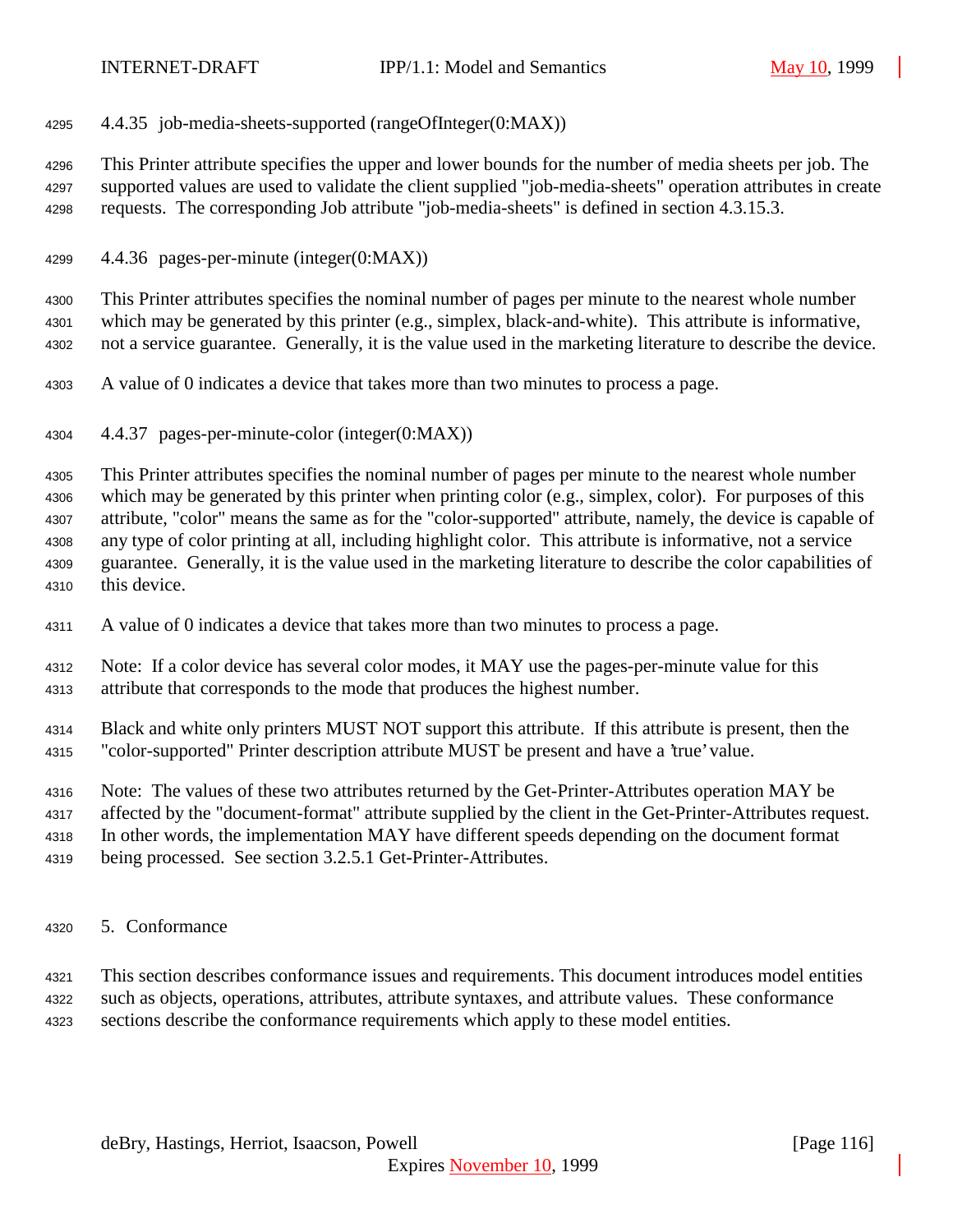- 5.1 Client Conformance Requirements
- This section describes the conformance requirements for a client (see section 2.1), whether it be:
- 1. contained within software controlled by an end user, e.g. activated by the "Print" menu item in an application or
- 2. a component of a print server that communicates (using IPP operations) with either an output 4329 device or another "downstream" print server. **Issue 4 and Issue 5**

 A conforming client MUST support all REQUIRED operations as defined in this document. For each attribute included in an operation request, a conforming client MUST supply a value whose type and value syntax conforms to the requirements of the Model document as specified in Sections 3 and 3.3.5. A conforming client MAY supply any registered extensions and/or private extensions in an operation request, as long as they meet the requirements in Section 6.

 Otherwise, there are no conformance requirements placed on the user interfaces provided by IPP clients or their applications. For example, one application might not allow an end user to submit multiple documents per job, while another does. One application might first query a Printer object in order to supply a graphical user interface (GUI) dialogue box with supported and default values whereas a different implementation might not.

 When sending a request, an IPP client NEED NOT supply any attributes that are indicated as OPTIONALLY supplied by the client.

 A client MUST be able to accept any of the attribute syntaxes defined in Section 4.1, including their full range, that may be returned to it in a response from a Printer object. In particular for each attribute that the client supports whose attribute syntax is 'text', the client MUST accept and process both the 'textWithoutLanguage' and 'textWithLanguage' forms. Similarly, for each attribute that the client supports whose attribute syntax is 'name', the client MUST accept and process both the 'nameWithoutLanguage' and 'nameWithLanguage' forms. For presentation purposes, truncation of long attribute values is not recommended. A recommended approach would be for the client implementation

to allow the user to scroll through long attribute values.

4350 A query response may MAY contain attribute groups, attributes, and values that the client does not expect. Therefore, a client implementation MUST gracefully handle such responses and not refuse to 4352 inter-operate with a conforming Printer that is returning extended registered or private extensions, 4353 including attribute groups, attributes, and/or attribute values that conform to Section 6. Clients may

- 4354 choose to ignore any parameters, attributes, or values that they do not understand. **Issue 25 and Issue 26**
- While a client is sending data to a printer, it SHOULD do its best to prevent a channel from being closed
- 4356 by a lower layer when the channelit is blocked (i.e. flow-controlled off) for whatever reason, e.g. 'out of
- 4357 paper' or 'job ahead hasn't freed up enough memory'. However, the layer that launched the print
- submission (e.g. an end user) MAY close the channel in order to cancel the job. When a client closes a

 channel, a Printer MAY print all or part of the received portion of the document. See the "Encoding and 4360 Transport" document [IPP-PRO] for more details. **Issue 4 and Issue 5**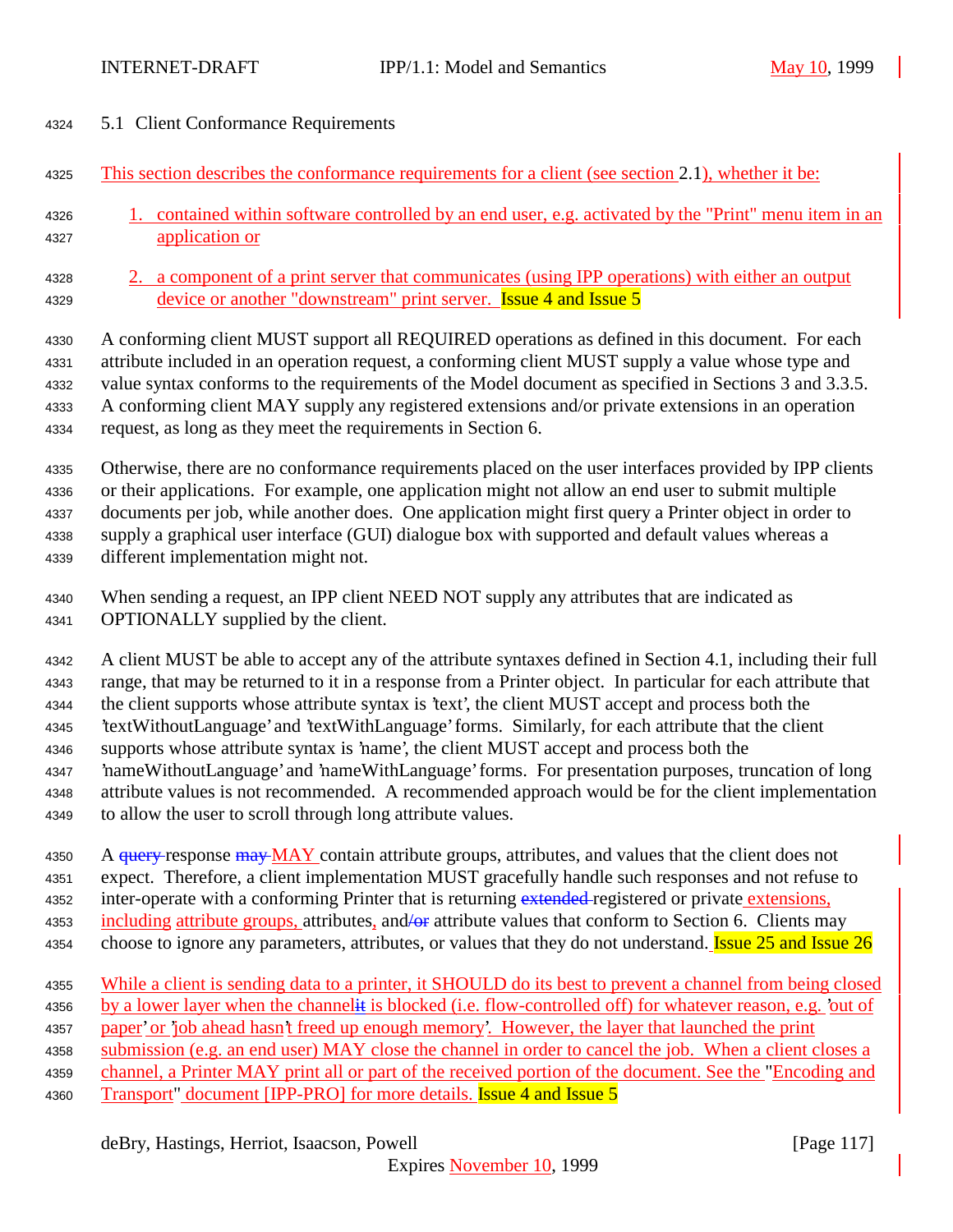|  | 4361 A client MUST/SHOULD [which is to be determined in consultation with the Area Director] support |  |
|--|------------------------------------------------------------------------------------------------------|--|
|  |                                                                                                      |  |

Client Authentication as defined in the IPP/1.1 Encoding and Transport document [IPP-PRO]. A client

- SHOULD support Operation Privacy and Server Authentication as defined in the IPP/1.1 Encoding and
- 4364 Transport document [IPP-PRO]. See also [IPP-MOD] section 8. **Issue 32**
- 5.2 IPP Object Conformance Requirements

 This section specifies the conformance requirements for conforming implementations with respect to objects, operations, and attributes whether they be (1) IPP objects that accept IPP requests and control one or more devices or are embedded in a single device or (2) servers that accept IPP requests and forward them to networked devices (using IPP or other protocol).

- 5.2.1 Objects
- Conforming implementations MUST implement all of the model objects as defined in this specification in the indicated sections:
- Section 2.1 Printer Object
- Section 2.2 Job Object
- whether they are (embedded) software that controls a device or are part of a print server that accepts IPP 4376 operation requests and, in turn, sends operation requests using (the IPP or other) protocol to one or more
- 4377 networked device(s). See sections 2.1 and 2.2.
- 5.2.2 Operations
- Conforming IPP object implementations MUST implement all of the REQUIRED model operations, including REQUIRED responses, as defined in this specification in the indicated sections:

| 4381 | For a Printer object:                  |                 |
|------|----------------------------------------|-----------------|
| 4382 | Print-Job (section 3.2.1)              | <b>REQUIRED</b> |
| 4383 | Print-URI (section 3.2.2)              | <b>OPTIONAL</b> |
| 4384 | Validate-Job (section 3.2.3)           | <b>REQUIRED</b> |
| 4385 | Create-Job (section 3.2.4)             | <b>OPTIONAL</b> |
| 4386 | Get-Printer-Attributes (section 3.2.5) | <b>REQUIRED</b> |
| 4387 | Get-Jobs (section 3.2.6)               | <b>REQUIRED</b> |
| 4388 | Pause-Printer (section 3.2.7)          | <b>OPTIONAL</b> |
| 4389 | Resume-Printer (section 3.2.8)         | <b>OPTIONAL</b> |
| 4390 | Purge-Jobs (section 3.2.9)             | <b>OPTIONAL</b> |
| 4391 |                                        |                 |
| 4392 | For a Job object:                      |                 |
| 4393 | Send-Document (section 3.3.1)          | <b>OPTIONAL</b> |
| 4394 | Send-URI (section 3.3.2)               | <b>OPTIONAL</b> |
| 4395 | Cancel-Job (section 3.3.3)             | <b>REQUIRED</b> |
| 4396 | Get-Job-Attributes (section 3.3.4)     | <b>REQUIRED</b> |
| 4397 | Hold-Job (section 3.3.5)               | <b>OPTIONAL</b> |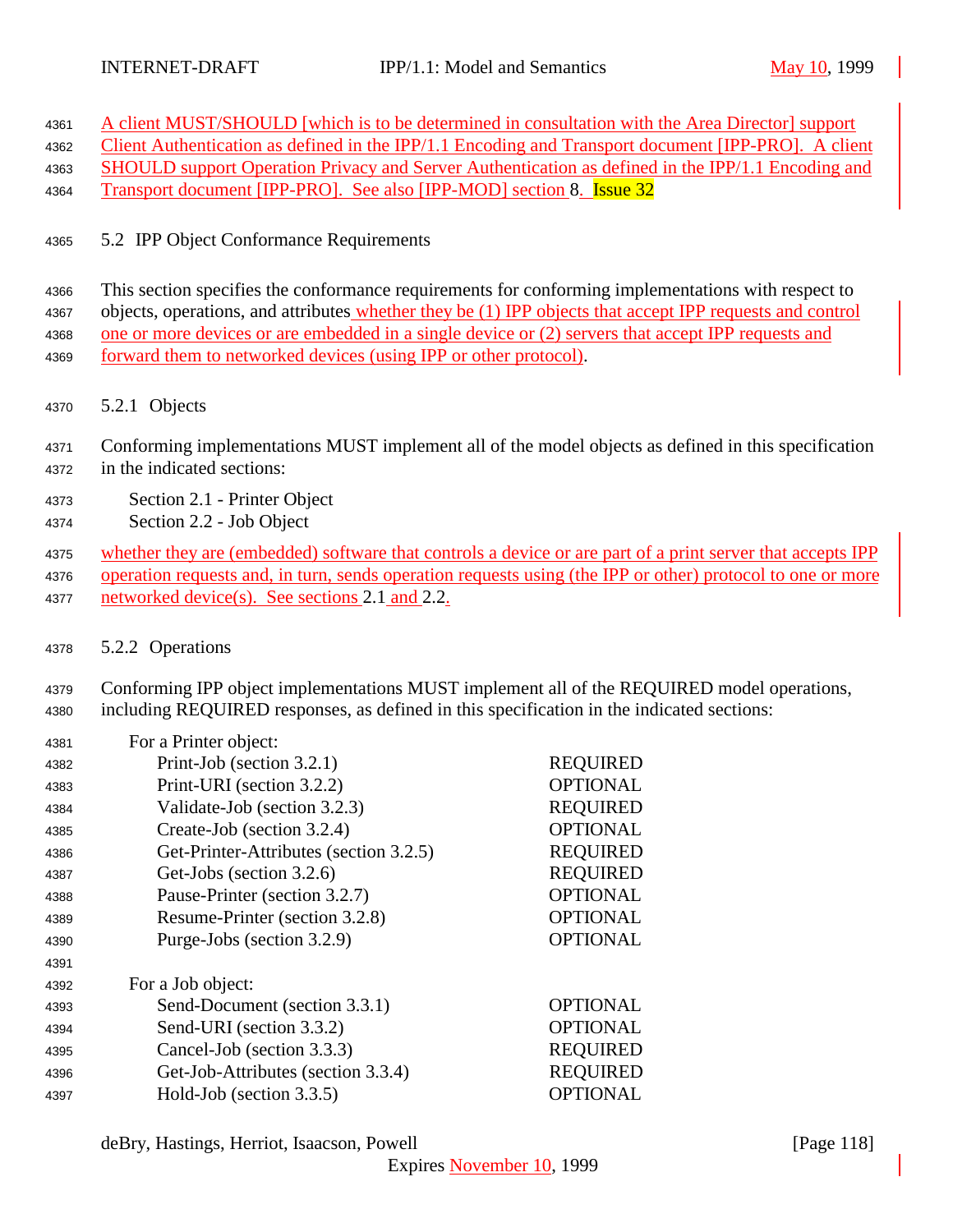| 4398 | Release-Job (section 3.3.6) | <b>OPTIONAL</b> |
|------|-----------------------------|-----------------|
| 4399 | Restart-Job (section 3.3.7) | <b>OPTIONAL</b> |

 Conforming IPP objects MUST support all REQUIRED operation attributes and all values of such attributes if so indicated in the description. Conforming IPP objects MUST ignore all unsupported or unknown operation attributes or operation attribute groups received in a request, but MUST reject a request that contains a supported operation attribute that contains an unsupported value.

 Conforming IPP objects MAY return operation responses that contain attributes groups, attributes name and attribute values that are extensions to this standard. The additional attribute groups MAY occur in 4407 any order. **Issue 26** 

- The following section on object attributes specifies the support required for object attributes.
- 5.2.3 IPP Object Attributes

 Conforming IPP objects MUST support all of the REQUIRED object attributes, as defined in this specification in the indicated sections.

If an object supports an attribute, it MUST support only those values specified in this document or

- through the extension mechanism described in section 5.2.4. It MAY support any non-empty subset of
- these values. That is, it MUST support at least one of the specified values and at most all of them.
- 5.2.4 Versions

4416 Clients MUST support version 1.1 and MAY-SHOULD also support version 1.0. IPP objects MUST 4417 support  $\frac{1}{9}$  support version 1.10 and SHOULD also support version 1.04. See section 3.1.8. **ISSUE 36** 

5.2.5 Extensions

 A conforming IPP object MAY support registered extensions and private extensions, as long as they meet the requirements specified in Section 6.

 For each attribute included in an operation response, a conforming IPP object MUST return a value whose type and value syntax conforms to the requirement of the Model document as specified in Sections 3 and 4.

5.2.6 Attribute Syntaxes

 An IPP object MUST be able to accept any of the attribute syntaxes defined in Section 4.1, including their full range, in any operation in which a client may supply attributes or the system administrator may configure attributes (by means outside the scope of this IPP/1.1 document). In particular for each attribute that the IPP object supports whose attribute syntax is 'text', the IPP object MUST accept and process both the 'textWithoutLanguage' and 'textWithLanguage' forms. Similarly, for each attribute that the IPP object supports whose attribute syntax is 'name', the IPP object MUST accept and process both

deBry, Hastings, Herriot, Isaacson, Powell **company** and the company of the company in the company of the company of the company of the company of the company of the company of the company of the company of the company of

Expires November 10, 1999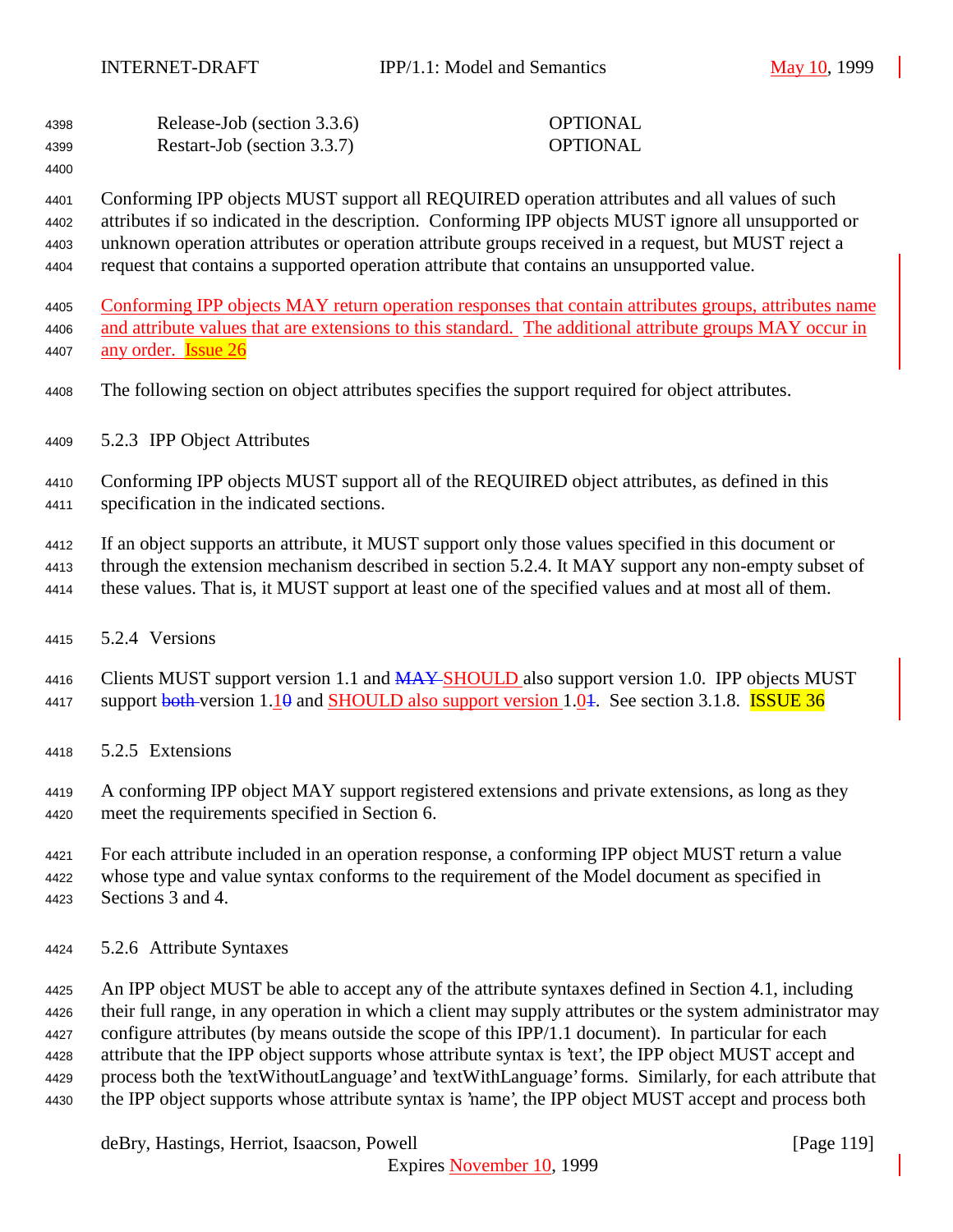the 'nameWithoutLanguage' and 'nameWithLanguage' forms. Furthermore, an IPP object MUST return attributes to the client in operation responses that conform to the syntax specified in Section 4.1,

including their full range if supplied previously by a client.

4434 5.2.7 Security **Issue 32** 

An IPP Printer implementation MUST/SHOULD [which is to be determined in consultation with the

Area Director] contain support for Client Authentication as defined in the IPP/1.1 Encoding and

Transport document [IPP-PRO]. A Printer implementation MAY allow an administrator to configure

the Printer so that all, some, or none of the users are authenticated. See also [IPP-MOD] section 8.

An IPP Printer implementation SHOULD contain support for Operation Privacy and Server

 Authentication as defined in the IPP/1.1 Encoding and Transport document [IPP-PRO]. A Printer implementation MAY allow an administrator to configure the degree of support for Operation Privacy

and Server Authentication. See also [IPP-MOD] section 8.

5.3 Charset and Natural Language Requirements

All clients and IPP objects MUST support the 'utf-8' charset as defined in section 4.1.7.

 IPP objects MUST be able to accept any client request which correctly uses the "attributes-natural- language" operation attribute or the Natural Language Override mechanism on any individual attribute whether or not the natural language is supported by the IPP object. If an IPP object supports a natural language, then it MUST be able to translate (perhaps by table lookup) all generated 'text' or 'name' attribute values into one of the supported languages (see section 3.1.4). That is, the IPP object that supports a natural language NEED NOT be a general purpose translator of any arbitrary 'text' or 'name'

value supplied by the client into that natural language. However, the object MUST be able to translate

(automatically generate) any of its own attribute values and messages into that natural language.

5.4Security Conformance Requirements

4454 Conforming IPP Printer objects SHOULD support Transport Layer Security (TLS) protocol Version 1 4455 (TLS) [RFC2246] access, MAY support access without TLS, or MAY support both means of access.

4456 Conforming IPP clients SHOULD support TLS access and non-TLS access. Note: This client 4457 recommendation to support both means that conforming IPP clients will be able to inter-operate with any

**IPP Printer object.** 

4459 For a detailed discussion of security considerations and the IPP application security profile required for 4460 TLS support, see section 8.

deBry, Hastings, Herriot, Isaacson, Powell [Page 120]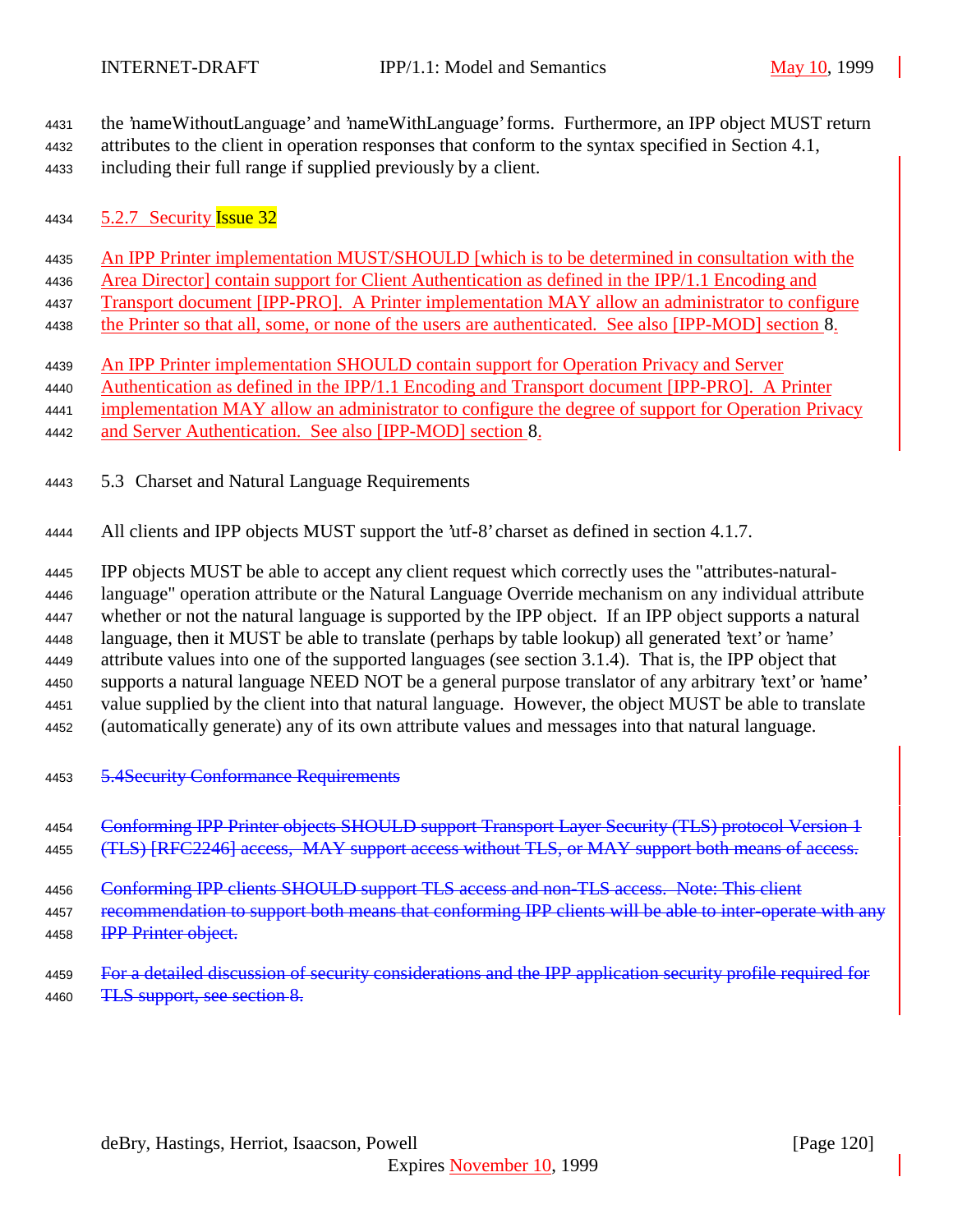- 6. IANA Considerations (registered and private extensions)
- This section describes how IPP can be extended to allow the following registered and private extensions to IPP:
- 1. keyword attribute values
- 2. enum attribute values
- 3. attributes
- 4. attribute syntaxes
- 5. operations
- 6. attribute groups
- 7. status codes
- 

 Extensions registered for use with IPP/1.1 are OPTIONAL for client and IPP object conformance to the IPP/1.1 Model specification.

These extension procedures are aligned with the guidelines as set forth by the IESG [IANA-CON].

Section 11 describes how to propose new registrations for consideration. IANA will reject registration

proposals that leave out required information or do not follow the appropriate format described in

 Section 11. IPP/1.1 may also be extended by an appropriate RFC that specifies any of the above extensions.

6.1 Typed 'keyword' and 'enum' Extensions

 IPP allows for 'keyword' and 'enum' extensions (see sections 4.1.2.3 and 4.1.4). This document uses prefixes to the 'keyword' and 'enum' basic attribute syntax type in order to communicate extra information to the reader through its name. This extra information is not represented in the protocol because it is unimportant to a client or Printer object. The list below describes the prefixes and their meaning.

- "type1": The IPP specification must be revised to add a new keyword or a new enum. No private keywords or enums are allowed.
- "type2": Implementers can, at any time, add new keyword or enum values by proposing the complete specification to IANA:
- iana@iana.org
- IANA will forward the registration proposal to the IPP Designated Expert who will review the proposal with a mailing list that the Designated Expert keeps for this purpose. Initially, that list will be the mailing list used by the IPP WG:
- ipp@pwg.org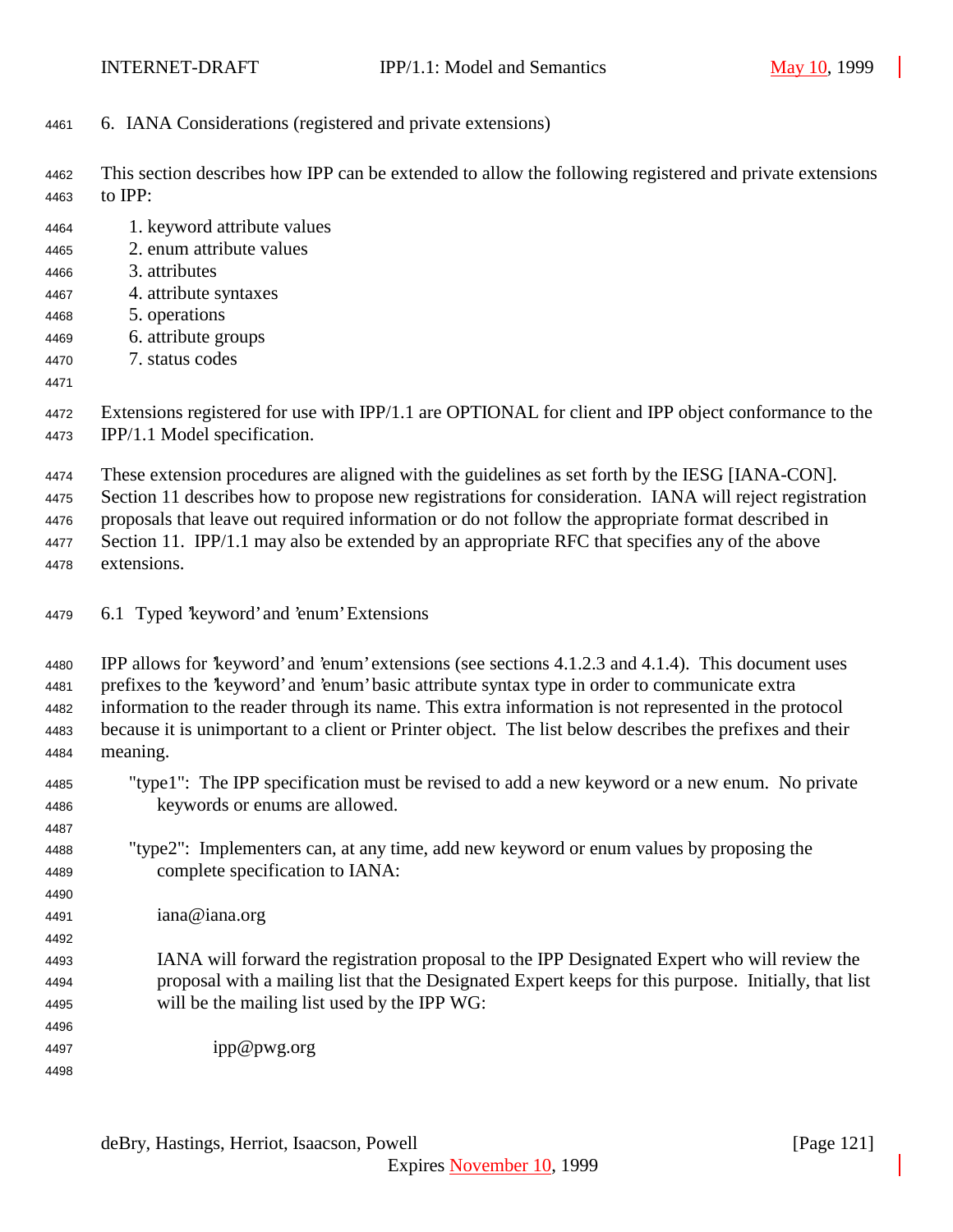| 4499         | even after the IPP WG is disbanded as permitted by [IANA-CON]. The IPP Designated Expert                                                                                                          |
|--------------|---------------------------------------------------------------------------------------------------------------------------------------------------------------------------------------------------|
| 4500         | is appointed by the IESG Area Director responsible for IPP, according to [IANA-CON].                                                                                                              |
| 4501         |                                                                                                                                                                                                   |
| 4502         | When a type2 keyword or enum is approved, the IPP Designated Expert becomes the point of                                                                                                          |
| 4503         | contact for any future maintenance that might be required for that registration.                                                                                                                  |
| 4504<br>4505 | "type3": Implementers can, at any time, add new keyword and enum values by submitting the                                                                                                         |
| 4506         | complete specification to IANA as for type2 who will forward the proposal to the IPP Designated                                                                                                   |
| 4507         | Expert. While no additional technical review is required, the IPP Designated Expert may, at                                                                                                       |
| 4508         | his/her discretion, forward the proposal to the same mailing list as for type2 registrations for                                                                                                  |
| 4509         | advice and comment.                                                                                                                                                                               |
| 4510         |                                                                                                                                                                                                   |
| 4511         | When a type3 keyword or enum is approved by the IPP Designated Expert, the original proposer                                                                                                      |
| 4512         | becomes the point of contact for any future maintenance that might be required for that                                                                                                           |
| 4513         | registration.                                                                                                                                                                                     |
| 4514         |                                                                                                                                                                                                   |
|              |                                                                                                                                                                                                   |
| 4515         | For type2 and type3 keywords, the proposer includes the name of the keyword in the registration                                                                                                   |
| 4516         | proposal and the name is part of the technical review.                                                                                                                                            |
| 4517         | After type2 and type3 enums specifications are approved, the IPP Designated Expert in consultation with                                                                                           |
| 4518         | IANA assigns the next available enum number for each enum value.                                                                                                                                  |
|              |                                                                                                                                                                                                   |
| 4519         | IANA will publish approved type2 and type3 keyword and enum attributes value registration                                                                                                         |
| 4520         | specifications in:                                                                                                                                                                                |
|              |                                                                                                                                                                                                   |
| 4521         | ftp.isi.edu/iana/assignments/ipp/attribute-values/xxx/yyy.txt                                                                                                                                     |
| 4522         |                                                                                                                                                                                                   |
|              | where xxx is the attribute name that specifies the initial values and yyy.txt is a descriptive file name that                                                                                     |
| 4523         | contains one or more enums or keywords approved at the same time. For example, if several additional                                                                                              |
| 4524         |                                                                                                                                                                                                   |
| 4525         | enums for stapling are approved for use with the "finishings" attribute (and "finishings-default" and<br>"finishings-supported" attributes), IANA will publish the additional values in the file: |
|              |                                                                                                                                                                                                   |
| 4526         | ftp.isi.edu/iana/assignments/ipp/attribute-values/finishings/stapling.txt-                                                                                                                        |
|              |                                                                                                                                                                                                   |
| 4527         | Note: Some attributes are defined to be: 'type3 keywords'   'name' which allows for attribute values to be                                                                                        |
| 4528         | extended by a site administrator with administrator defined names. Such names are not registered with                                                                                             |
| 4529         | IANA.                                                                                                                                                                                             |
| 4530         | By definition, each of the three types above assert some sort of registry or review process in order for                                                                                          |
| 4531         | extensions to be considered valid. Each higher numbered level $(1, 2, 3)$ tends to be decreasingly less                                                                                           |
| 4532         | stringent than the previous level. Therefore, any typeN value MAY be registered using a process for                                                                                               |
| 4533         | some typeM where M is less than N, however such registration is NOT REQUIRED. For example, a                                                                                                      |
| 4534         | type3 value MAY be registered in a type 1 manner (by being included in a future version of an IPP                                                                                                 |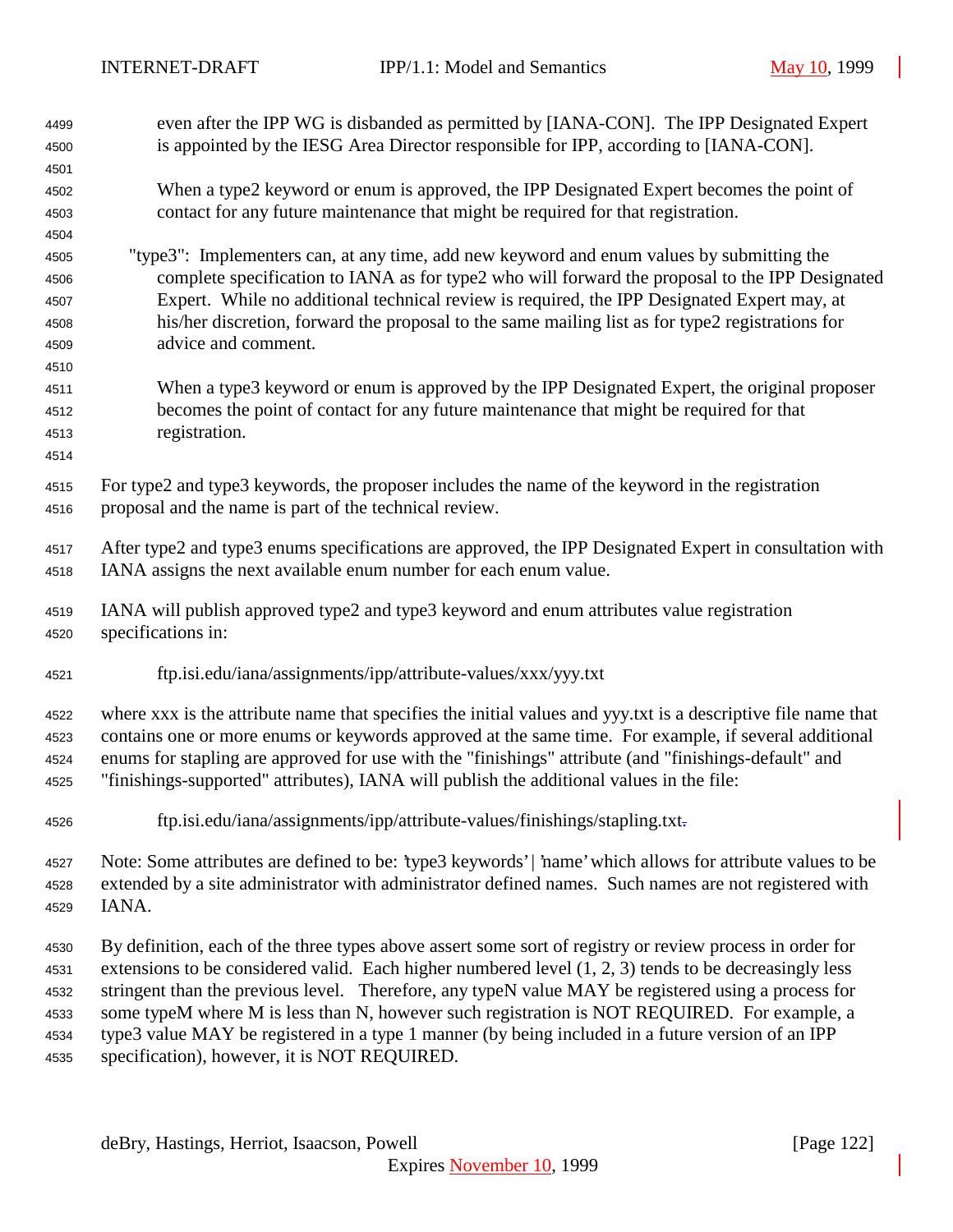This specification defines keyword and enum values for all of the above types, including type3 keywords.

 For private (unregistered) keyword extensions, implementers SHOULD use keywords with a suitable distinguishing prefix, such as "xxx-" where xxx is the (lowercase) fully qualified company name registered with IANA for use in domain names [RFC1035]. For example, if the company XYZ Corp. had obtained the domain name "XYZ.com", then a private keyword 'abc' would be: 'xyz.com-abc'.

 Note: RFC 1035 [RFC1035] indicates that while upper and lower case letters are allowed in domain names, no significance is attached to the case. That is, two names with the same spelling but different case are to be treated as if identical. Also, the labels in a domain name must follow the rules for ARPANET host names: They must start with a letter, end with a letter or digit, and have as interior characters only letters, digits, and hyphen. Labels must be 63 characters or less. Labels are separated by the "." character.

 For private (unregistered) enum extension, implementers MUST use values in the reserved integer range which is 2\*\*30 to 2\*\*31-1.

6.2 Attribute Extensibility

 Attribute names are type2 keywords. Therefore, new attributes may be registered and have the same status as attributes in this document by following the type2 extension rules. For private (unregistered) attribute extensions, implementers SHOULD use keywords with a suitable distinguishing prefix as described in Section 6.1.

- IANA will publish approved attribute registration specifications as separate files:
- ftp.isi.edu/iana/assignments/ipp/attributes/xxx-yyy.txt
- where "xxx-yyy" is the new attribute name.

 If a new Printer object attribute is defined and its values can be affected by a specific document format, its specification needs to contain the following sentence:

 "The value of this attribute returned in a Get-Printer-Attributes response MAY depend on the "document-format" attribute supplied (see Section 3.2.5.1)."

 If the specification does not, then its value in the Get-Printer-Attributes response MUST NOT depend on the "document-format" supplied in the request. When a new Job Template attribute is registered, the value of the Printer attributes MAY vary with "document-format" supplied in the request without the specification having to indicate so.

- 6.3 Attribute Syntax Extensibility
- Attribute syntaxes are like type2 enums. Therefore, new attribute syntaxes may be registered and have the same status as attribute syntaxes in this document by following the type2 extension rules described in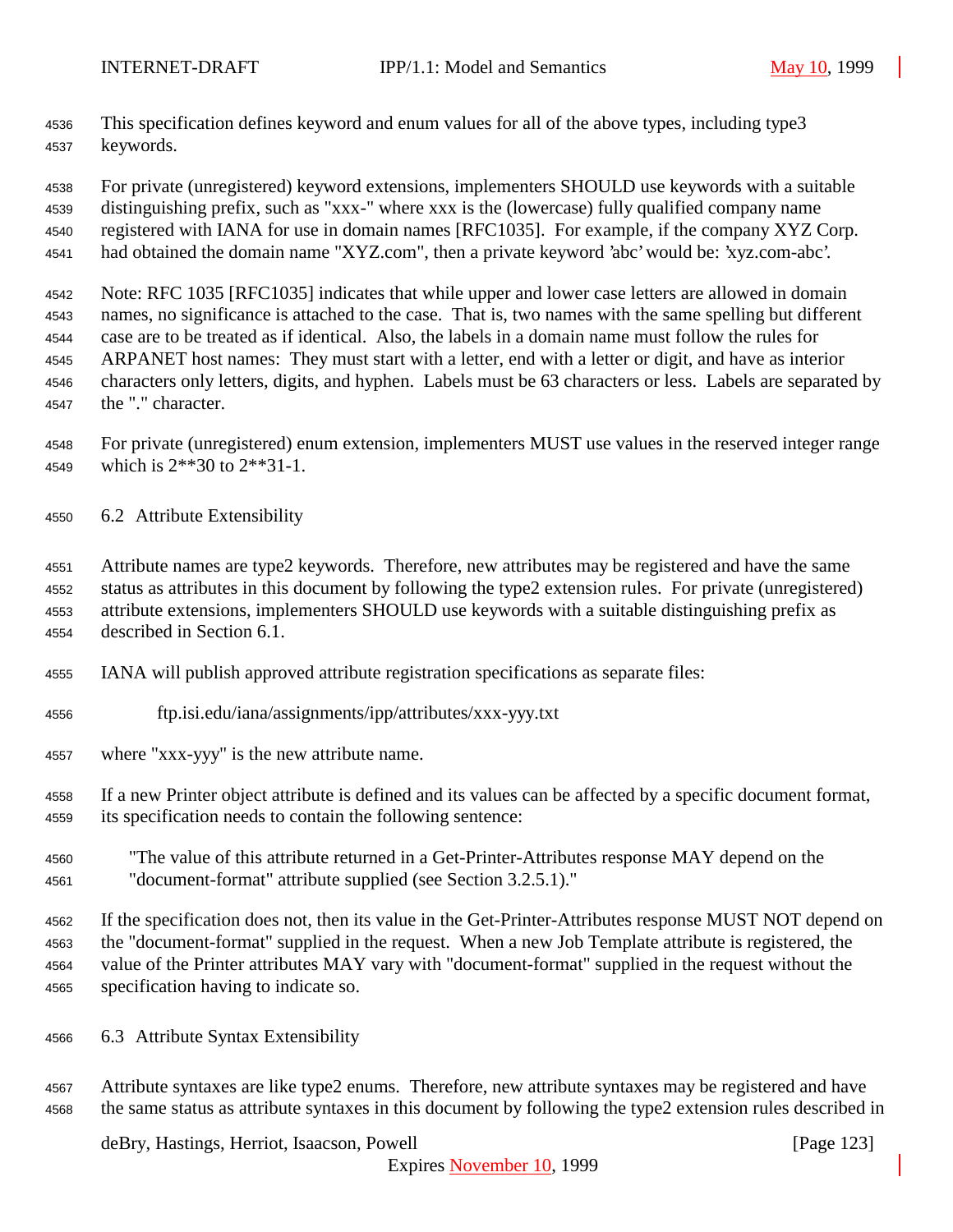Section 6.1. The value codes that identify each of the attribute syntaxes are assigned in the "Encoding and Transport" specification [IPP-PRO], including a designated range for private, experimental use.

 For attribute syntaxes, the IPP Designated Expert in consultation with IANA assigns the next attribute syntax code in the appropriate range as specified in [IPP-PRO]. IANA will publish approved attribute syntax registration specifications as separate files:

- ftp.isi.edu/iana/assignments/ipp/attribute-syntaxes/xxx-yyy.txt
- where 'xxx-yyy' is the new attribute syntax name.
- 6.4 Operation Extensibility

 Operations may also be registered following the type2 procedures described in Section 6.1, though major new operations will usually be done by a new standards track RFC that augments this document. For private (unregistered) operation extensions, implementers MUST use the range for the "operation-id" in requests specified in Section 4.4.15 "operations-supported" Printer attribute.

 For operations, the IPP Designated Expert in consultation with IANA assigns the next operation-id code as specified in Section 4.4.15. IANA will publish approved operation registration specifications as separate files:

- ftp.isi.edu/iana/assignments/ipp/operations/Xxx-Yyy.txt
- where "Xxx-Yyy" is the new operation name.
- 6.5 Attribute Groups

 Attribute groups passed in requests and responses may be registered following the type2 procedures described in Section 6.1. The tags that identify each of the attribute groups are assigned in [IPP-PRO].

 For attribute groups, the IPP Designated Expert in consultation with IANA assigns the next attribute group tag code in the appropriate range as specified in [IPP-PRO]. IANA will publish approved attribute group registration specifications as separate files:

- ftp.isi.edu/iana/assignments/ipp/attribute-group-tags/xxx-yyy-tag.txt
- where 'xxx-yyy-tag' is the new attribute group tag name.
- 6.6 Status Code Extensibility
- Operation status codes may also be registered following the type2 procedures described in Section 6.1.
- The values for status codes are allocated in ranges as specified in Section 14 for each status code class:
- "informational" Request received, continuing process
- "successful" The action was successfully received, understood, and accepted

deBry, Hastings, Herriot, Isaacson, Powell [Page 124]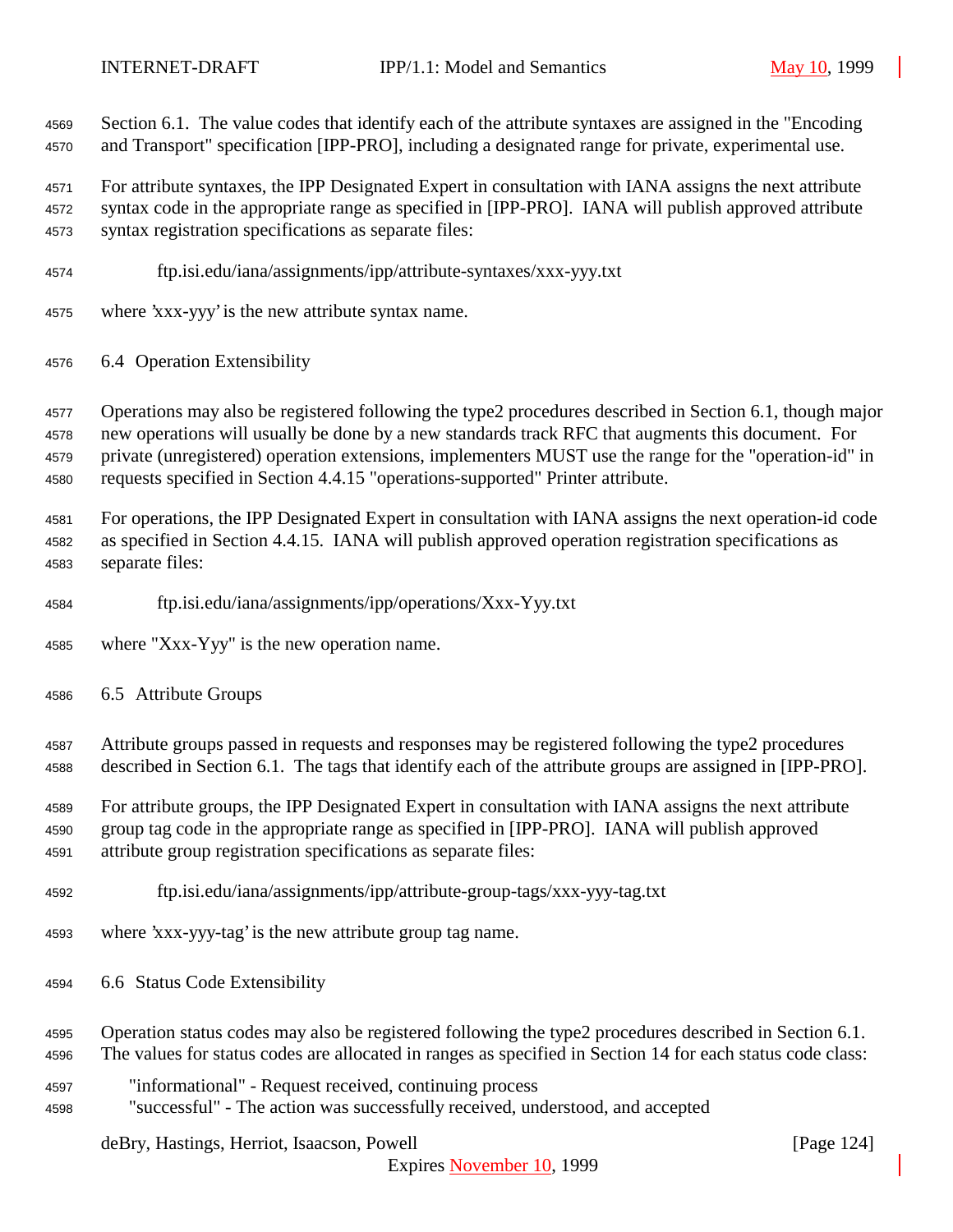- "redirection" Further action must be taken in order to complete the request
- "client-error" The request contains bad syntax or cannot be fulfilled
- "server-error" The IPP object failed to fulfill an apparently valid request
- 
- For private (unregistered) operation status code extensions, implementers MUST use the top of each range as specified in Section 13.

 For operation status codes, the IPP Designated Expert in consultation with IANA assigns the next status code in the appropriate class range as specified in Section 13. IANA will publish approved status code registration specifications as separate files:

- ftp.isi.edu/iana/assignments/ipp/status-codes/xxx-yyy.txt
- where "xxx-yyy" is the new operation status code keyword.
- 6.7 Registration of MIME types/sub-types for document-formats

The "document-format" attribute's syntax is 'mimeMediaType'. This means that valid values are Internet

Media Types (see Section 4.1.9). RFC 2045 [RFC2045] defines the syntax for valid Internet media

types. IANA is the registry for all Internet media types.

6.8 Registration of charsets for use in 'charset' attribute values

The "attributes-charset" attribute's syntax is 'charset'. This means that valid values are charsets names.

When a charset in the IANA registry has more than one name (alias), the name labeled as "(preferred

MIME name)", if present, MUST be used (see Section 4.1.7). IANA is the registry for charsets

following the procedures of [RFC2278].

- 7. Internationalization Considerations
- Some of the attributes have values that are text strings and names which are intended for human
- understanding rather than machine understanding (see the 'text' and 'name' attribute syntaxes in Sections 4.1.1 and 4.1.2).
- In each operation request, the client
- identifies the charset and natural language of the request which affects each supplied 'text' and 'name' attribute value, and
- requests the charset and natural language for attributes returned by the IPP object in operation responses (as described in Section 3.1.4.1).
- 

 In addition, the client MAY separately and individually identify the Natural Language Override of a supplied 'text' or 'name' attribute using the 'textWithLanguage' and 'nameWithLanguage' technique described section 4.1.1.2 and 4.1.2.2 respectively.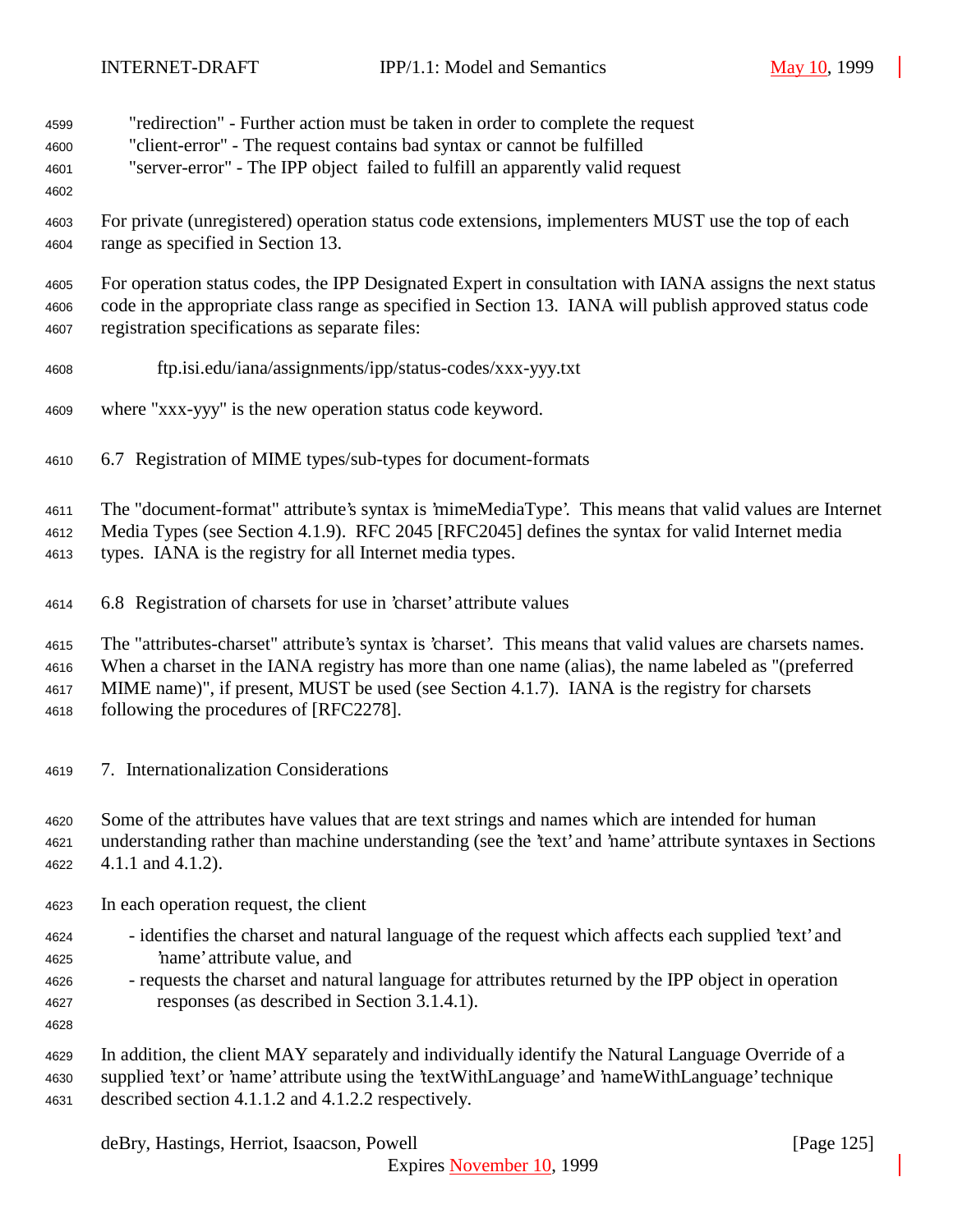All IPP objects MUST support the UTF-8 [RFC2279] charset in all 'text' and 'name' attributes supported. If an IPP object supports more than the UTF-8 charset, the object MUST convert between them in order to return the requested charset to the client according to Section 3.1.4.2. If an IPP object supports more than one natural language, the object SHOULD return 'text' and 'name' values in the natural language requested where those values are generated by the Printer (see Section 3.1.4.1).

 For Printers that support multiple charsets and/or multiple natural languages in 'text' and 'name' attributes, different jobs may have been submitted in differing charsets and/or natural languages. All responses MUST be returned in the charset requested by the client. However, the Get-Jobs operation uses the 'textWithLanguage' and 'nameWithLanguage' mechanism to identify the differing natural languages with each job attribute returned.

 The Printer object also has configured charset and natural language attributes. The client can query the Printer object to determine the list of charsets and natural languages supported by the Printer object and what the Printer object's configured values are. See the "charset-configured", "charset-supported", "natural-language-configured", and "generated-natural-language-supported" Printer description attributes for more details.

 The "charset-supported" attributed identifies the supported charsets. If a charset is supported, the IPP object MUST be capable of converting to and from that charset into any other supported charset. In many cases, an IPP object will support only one charset and it MUST be the UTF-8 charset.

 The "charset-configured" attribute identifies the one supported charset which is the native charset given the current configuration of the IPP object (administrator defined).

 The "generated-natural-language-supported" attribute identifies the set of supported natural languages for generated messages; it is not related to the set of natural languages that must be accepted for client supplied 'text' and 'name' attributes. For client supplied 'text' and 'name' attributes, an IPP object MUST accept ALL supplied natural languages. Just because a Printer object is currently configured to support 'en-us' natural language does not mean that the Printer object should reject a job if the client supplies a job name that is in 'fr-ca'.

 The "natural-language-configured" attribute identifies the one supported natural language for generated messages which is the native natural language given the current configuration of the IPP object (administrator defined).

- Attributes of type 'text' and 'name' are populated from different sources. These attributes can be categorized into following groups (depending on the source of the attribute):
- 1. Some attributes are supplied by the client (e.g., the client supplied "job-name", "document-name", and "requesting-user-name" operation attributes along with the corresponding Job object's "job- name" and "job-originating-user-name" attributes). The IPP object MUST accept these attributes in any natural language no matter what the set of supported languages for generated messages
- 2. Some attributes are supplied by the system administrator (e.g., the Printer object's "printer-name" and "printer-location" attributes). These too can be in any natural language. If the natural language for these attributes is different than what a client requests, then they must be reported using the Natural Language Override mechanism.

deBry, Hastings, Herriot, Isaacson, Powell **company** and the company of the company in the company of the company of the company of the company of the company of the company of the company of the company of the company of

Expires November 10, 1999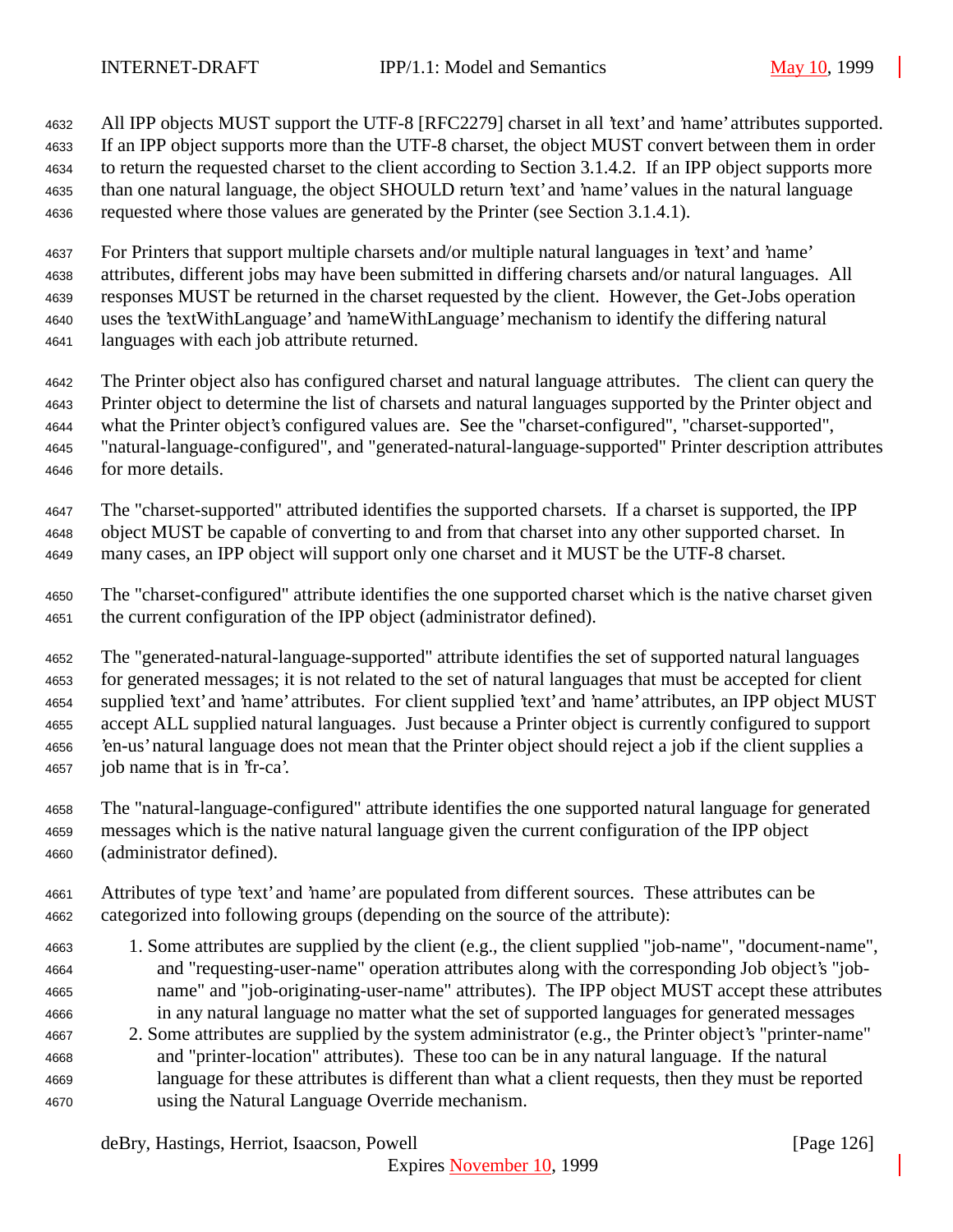- <sup>4671</sup> 3. Some attributes are supplied by the device manufacturer (e.g., the Printer object's "printer-make-<sup>4672</sup> and-model" attribute). These too can be in any natural language. If the natural language for <sup>4673</sup> these attributes is different than what a client requests, then they must be reported using the <sup>4674</sup> Natural Language Override mechanism.
- <sup>4675</sup> 4. Some attributes are supplied by the operator (e.g., the Job object's "job-message-from-operator" <sup>4676</sup> attribute). These too can be in any natural language. If the natural language for these attributes is <sup>4677</sup> different than what a client requests, then they must be reported using the Natural Language <sup>4678</sup> Override mechanism.
- <sup>4679</sup> 5. Some attributes are generated by the IPP object (e.g., the Job object's "job-state-message" <sup>4680</sup> attribute, the Printer object's "printer-state-message" attribute, and the "status-message" operation <sup>4681</sup> attribute). These attributes can only be in one of the "generated-natural-language-supported" <sup>4682</sup> natural languages. If a client requests some natural language for these attributes other than one of <sup>4683</sup> the supported values, the IPP object SHOULD respond using the value of the "natural-language-<sup>4684</sup> configured" attribute (using the Natural Language Override mechanism if needed).
- 4685

| <b>Attributes</b>                         | Source                                  |
|-------------------------------------------|-----------------------------------------|
|                                           |                                         |
| <b>Operation Attributes:</b>              |                                         |
| job-name (name)                           | client                                  |
| document-name (name)                      | client                                  |
| requesting-user-name (name)               | client                                  |
| status-message                            | Job or Printer object                   |
| <b>Job Template Attributes:</b>           |                                         |
| job-hold-until (keyword   name)           | client matches administrator-configured |
| job-hold-until-default (keyword   name)   | client matches administrator-configured |
| job-hold-until-supported (keyword   name) | client matches administrator-configured |
| job-sheets (keyword   name)               | client matches administrator-configured |
| job-sheets-default (keyword   name)       | client matches administrator-configured |
| job-sheets-supported (keyword   name)     | client matches administrator-configured |
| media (keyword   name)                    | client matches administrator-configured |
| media-default (keyword   name)            | client matches administrator-configured |
| media-supported (keyword   name)          | client matches administrator-configured |
| media-ready (keyword   name)              | client matches administrator-configured |
| <b>Job Description Attributes:</b>        |                                         |
| job-name (name)                           | client or Printer object                |
| job-originating-user-name (name)          | Printer object                          |
| job-state-message (text)                  | Job or Printer object                   |
| output-device-assigned (name(127))        | administrator                           |
| job-message-from-operator (text(127))     | operator                                |

<sup>4686</sup> The 'text' and 'name' attributes specified in this version of this document (additional ones will be <sup>4687</sup> registered according to the procedures in Section 6) are:

deBry, Hastings, Herriot, Isaacson, Powell [Page 127]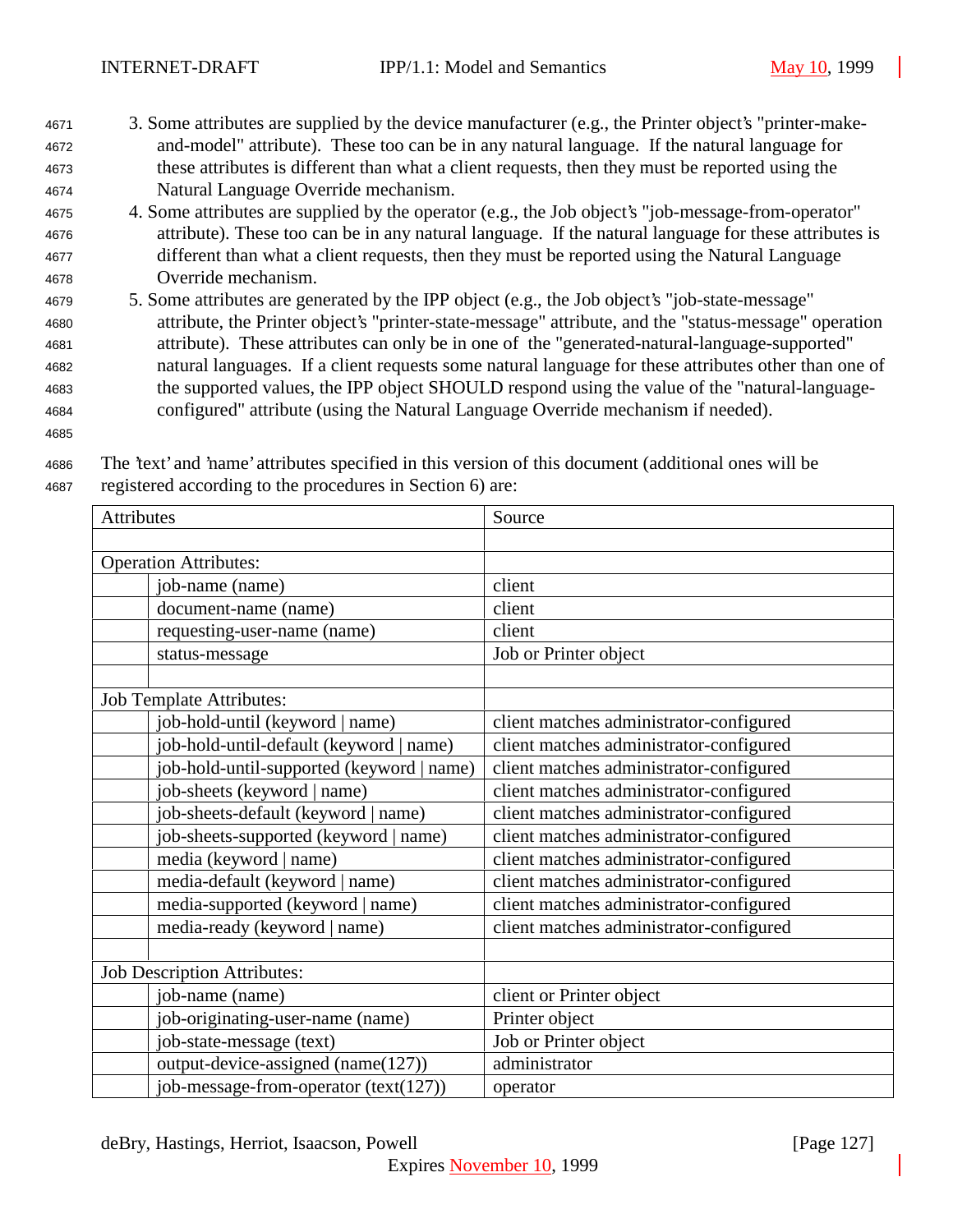| <b>Printer Description Attributes:</b> |                                           |                               |
|----------------------------------------|-------------------------------------------|-------------------------------|
|                                        | printer-name (name $(127)$ )              | administrator                 |
|                                        | printer-location (text(127))              | administrator                 |
|                                        | printer-info $(text(127))$                | administrator                 |
|                                        | printer-make-and-model $(text(127))$      | administrator or manufacturer |
|                                        | printer-state-message (text)              | Printer object                |
|                                        | printer-message-from-operator (text(127)) | operator                      |

#### <sup>4688</sup> 8. Security Considerations

<sup>4689</sup> IPP objects SHOULD be deployed over protocol stacks that support the Transport Layer Security (TLS) 4690 protocol [RFC2246]. Other IPP objects MAY be deployed over protocol stacks that do not support TLS. 4691 Some IPP objects MAY be deployed over both types of protocol stacks. Those IPP objects that support 4692 TLS, are capable of supporting mutual authentication as well as privacy of messages via multiple 4693 encryption schemes. An important point about security related information for TLS access to an IPP 4694 object, is that the security-related parameters (authentication, encryption keys, etc.) are "out-of-band" to 4695 the actual IPP protocol.

<sup>4700</sup> It is difficult to anticipate the security risks that might exist in any given IPP environment. For example, <sup>4701</sup> if IPP is used within a given corporation over a private network, the risks of exposing document data <sup>4702</sup> may be low enough that the corporation will choose not to use encryption on that data. However, if the

<sup>4703</sup> connection between the client and the IPP object is over a public network, the client may wish to protect

<sup>4704</sup> the content of the information during transmission through the network with encryption.

- <sup>4705</sup> Furthermore, the value of the information being printed may vary from one IPP environment to the next. <sup>4706</sup> Printing payroll checks, for example, would have a different value than printing public information from
- <sup>4707</sup> a file. There is also the possibly of denial-of-service attacks, but denial-of-service attacks against

<sup>4708</sup> printing resources are not well understood and there is no published precedents regarding this scenario.

- <sup>4709</sup> Once the authenticated identity of the requester has been supplied to the IPP object, the object uses that <sup>4710</sup> identity to enforce any authorization policy that might be in place. For example, one site's policy might <sup>4711</sup> be that only the job owner is allowed to cancel a job. The details and mechanisms to set up a particular <sup>4712</sup> access control policy are not part of IPP/1.1, and must be established via some other type of <sup>4713</sup> administrative or access control framework. However, there are operation status codes that allow an IPP <sup>4714</sup> server to return information back to a client about any potential access control violations for an IPP
- <sup>4715</sup> object.
- <sup>4716</sup> During a create operation, the client's identity is recorded in the Job object in an implementation-defined <sup>4717</sup> attribute. This information can be used to verify a client's identity for subsequent operations on that Job

<sup>4696</sup> An IPP object that does not support TLS MAY elect to support a transport layer that provides other 4697 security mechanisms. For example, in a mapping of IPP over HTTP/1.1 [IPP-PRO], if the IPP object <sup>4698</sup> does not support TLS, HTTP still allows for client authentication using Digest Access Authentication 4699 (DAA) [RFC2069].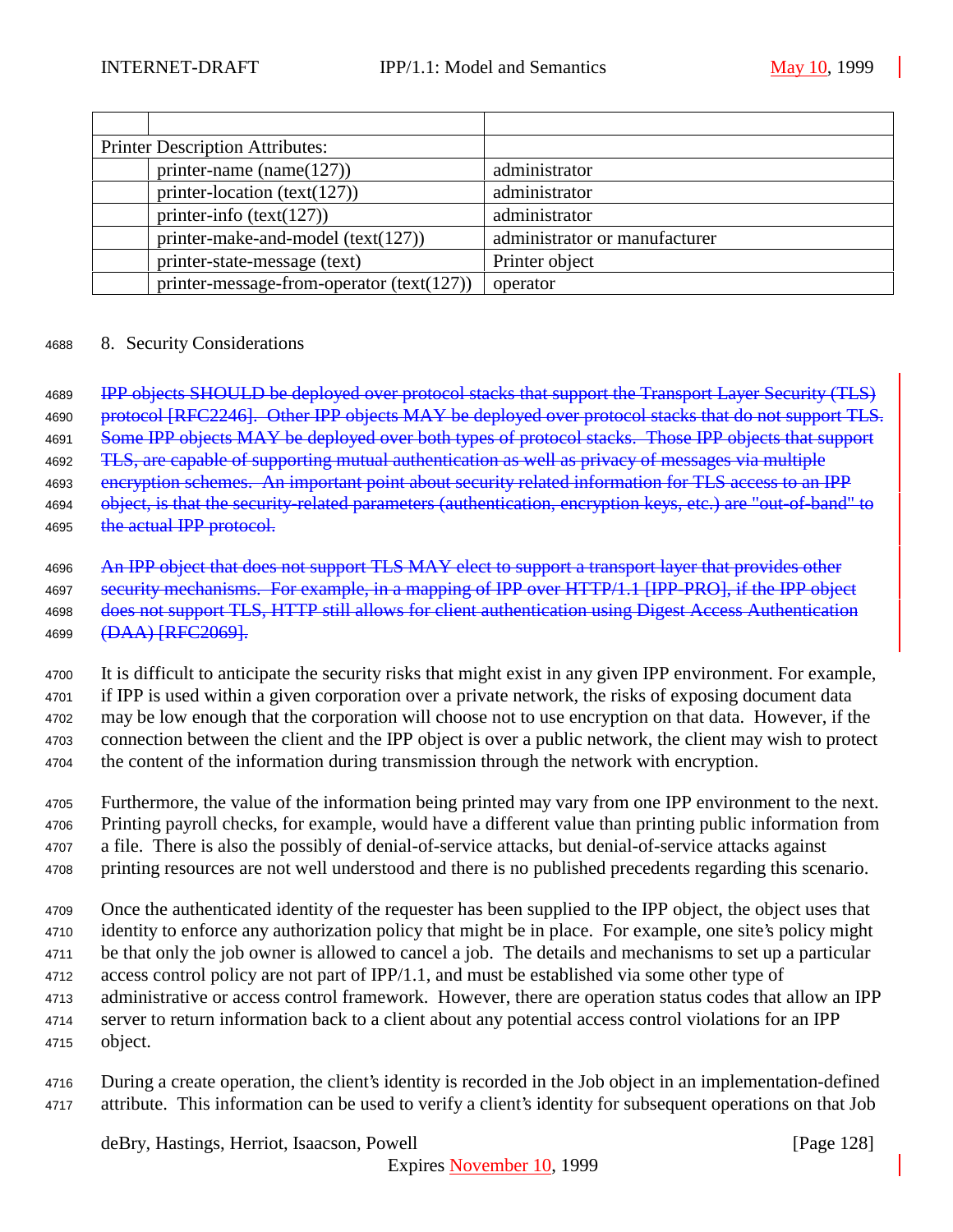- object in order to enforce any access control policy that might be in effect. See section 8.3 below for more details.
- Since the security levels or the specific threats that any given IPP system administrator may be

concerned with cannot be anticipated, IPP MUST be capable of operating with different security

mechanisms and security policies as required by the individual installation. Security policies might vary

from very strong, to very weak, to none at all, and corresponding security mechanisms will be required.

4724 TLS supports the type of negotiated levels of security required by most, if not all, potential IPP

4725 environments. IPP environments that require no security can elect to deploy IPP objects that do not 4726 utilize the optional TLS security mechanisms.

- 
- 8.1 Security Scenarios

 The following sections describe specific security attacks for IPP environments. Where examples are provided they should be considered illustrative of the environment and not an exhaustive set. Not all of

these environments will necessarily be addressed in initial implementations of IPP.

8.1.1 Client and Server in the Same Security Domain

 This environment is typical of internal networks where traditional office workers print the output of personal productivity applications on shared work-group printers, or where batch applications print their output on large production printers. Although the identity of the user may be trusted in this environment, a user might want to protect the content of a document against such attacks as eavesdropping, replaying or tampering.

8.1.2 Client and Server in Different Security Domains

 Examples of this environment include printing a document created by the client on a publicly available printer, such as at a commercial print shop; or printing a document remotely on a business associate's printer. This latter operation is functionally equivalent to sending the document to the business associate as a facsimile. Printing sensitive information on a Printer in a different security domain requires strong security measures. In this environment authentication of the printer is required as well as protection against unauthorized use of print resources. Since the document crosses security domains, protection against eavesdropping and document tampering are also required. It will also be important in this environment to protect Printers against "spamming" and malicious document content.

8.1.3 Print by Reference

 When the document is not stored on the client, printing can be done by reference. That is, the print request can contain a reference, or pointer, to the document instead of the actual document itself (see 4749 sections 3.2.2 and 3.3.2). Standard methods currently do not exist for remote entities to "assume" the credentials of a client for forwarding requests to a 3rd party. It is anticipated that Print-By-Reference will 4751 be used to access "public" documents and that sophisticated methods for authenticating "proxies" will is 4752 not be specified for version 1 of IPP in this document.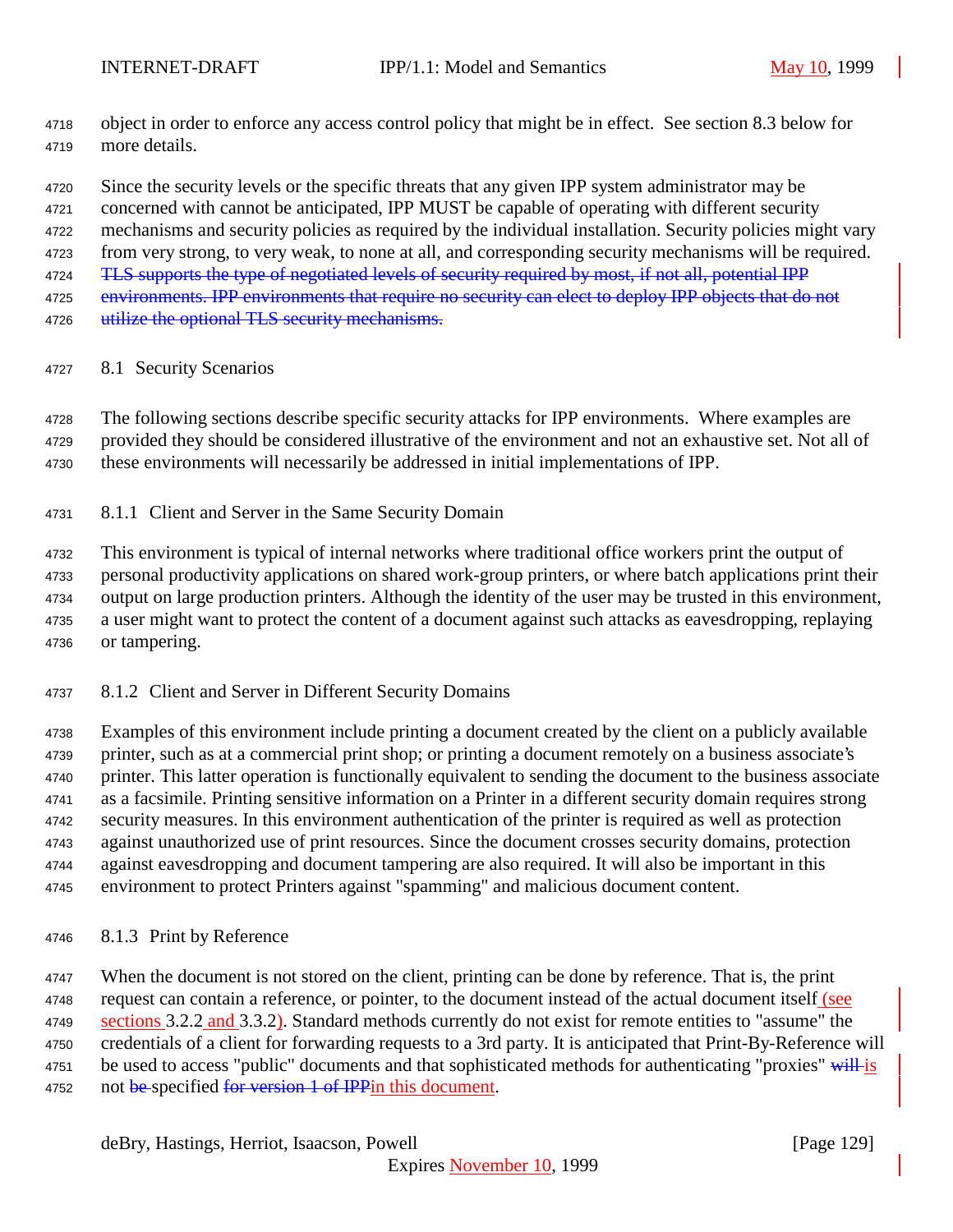4753 8.2 URIs in Operation, Job, and Printer attributes for TLS and non-TLS Access 4754 As described earlier, an IPP object SHOULD support TLS access, MAY non-TLS access, or both. The "printer-uri-supported" attribute contains the Printer object's URI(s). Its companion attribute, "uri- security-supported", identifies the security mechanism used for each URI listed in the "printer-uri- supported" attribute. For each Printer operation request, a client MUST supply only one URI in the "printer-uri" operation attribute. In other words, even though the Printer supports more than one URI, the client only interacts with the Printer object using one if its URIs. This duality is not needed for Job objects, since the Printer objects is the factory for Job objects, and the Printer object will generate the correct URI for new Job objects depending on the Printer object's security configuration. 4762 8.3 URIs for each authentication mechanisms The "requesting-user-name" (name(MAX)) Operation 4763 Attribute Each URI has an authentication mechanism associated with it. If the URI is the ith element of "printer- uri-supported", then authentication mechanism is the "i th" element of "uri-authentication-supported". For a list of possible authentication mechanisms, see section 4.4.2. The Printer object uses an authentication mechanism to determine the name of the user performing an operation. This user is called the "authenticated user". The credibility of authentication depends on the 4769 mechanism that the Printer uses to obtain the user's name. When the authentication mechanism is 'none', all authenticated users are "anonymous". During job creation operations, the Printer initializes the value of the "job-originating-user-name" 4772 attribute to be the authenticated user. The authenticated user is this case is called the "job-owner". If an implementation can be configured to support more than one authentication mechanism, then it MUST implement rules for determining equality of authenticated user names which have been authenticated via different authentication mechanisms. One possible policy is that identical names that are authenticated via different mechanism are different. For example, a user can cancel his job only if he uses the same authentication mechanism for both Cancel-Job and Print-Job. Another policy is that identical names that are authenticated via different mechanism are the same if the authentication mechanism for the later operation is not less strong than the authentication mechanism for the earlier job creation operation. For example, a user can cancel his job only if he uses the same or stronger authentication mechanism for Cancel-Job and Print-Job. With this second policy a job submitted via 'requesting-user-name' authentication could be cancelled via 'digest' authentication. With the first policy, the job could not be cancelled in this way. A client is able to determine the authentication mechanism used to create a job. It is the ith value of the Printer's "uri-authentication-supported" attribute, where i is the index of the element of the Printer's "uri-printer-supported" attribute equal to the job's "job-printer-uri" attribute. 4787 Each operation MUST specify the user who is performing the operation in both of the following two 4788 <del>Ways:</del>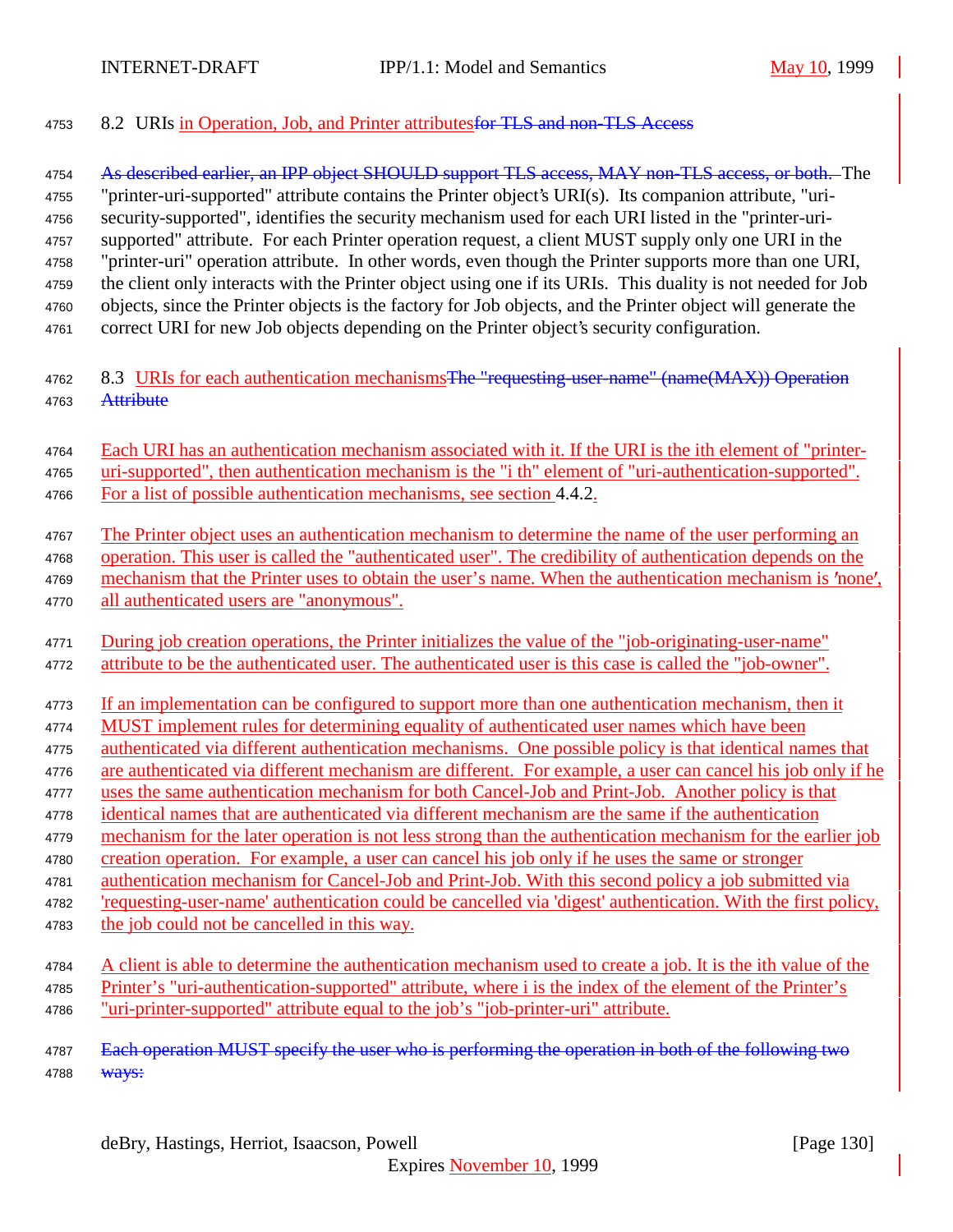| 4789 | 1) via the REQUIRED "requesting-user-name" operation attribute that a client SHOULD supply in               |
|------|-------------------------------------------------------------------------------------------------------------|
| 4790 | all operations. The client MUST obtain the value for this attribute from an environmental or                |
| 4791 | network login name for the user, rather than allowing the user to supply any value. If the client           |
| 4792 | does not supply a value for "requesting-user-name", the printer MUST assume that the client is              |
| 4793 | supplying some anonymous name, such as "anonymous".                                                         |
| 4794 | 2) via an authentication mechanism of the underlying transport which may be configured to give no           |
| 4795 | authentication information.                                                                                 |
| 4796 |                                                                                                             |
| 4797 | There are six cases to consider:                                                                            |
| 4798 | a) the authentication mechanism gives no information, and the client doesn't specify "requesting-           |
| 4799 | user-name".                                                                                                 |
| 4800 | b) the authentication mechanism gives no information, but the client specifies "requesting-user-            |
| 4801 | name".                                                                                                      |
| 4802 | e) the authentication mechanism specifies a user which has no human readable representation, and            |
| 4803 | the client doesn't specify "requesting-user-name".                                                          |
| 4804 | d) the authentication mechanism specifies a user which has no human readable representation, but            |
| 4805 | the client specifies "requesting user name".                                                                |
| 4806 | e) the authentication mechanism specifies a user which has a human readable representation. The             |
| 4807 | Printer object ignores the "requesting-user-name".                                                          |
| 4808 | f) the authentication mechanism specifies a user who is trusted and whose name means that the               |
| 4809 | value of the "requesting-user-name", which MUST be present, is treated as the authenticated                 |
| 4810 | name.                                                                                                       |
| 4811 |                                                                                                             |
| 4812 | Note: Case "f" is intended for a tightly coupled gateway and server to work together so that the "user"     |
| 4813 | name is able to be that of the gateway client and not that of the gateway. Because most, if not all, system |
| 4814 | vendors will initially implement IPP via a gateway into their existing print system, this mechanism is      |
| 4815 | necessary unless the authentication mechanism allows a gateway (client) to act on behalf of some other      |
| 4816 | elient.                                                                                                     |
|      |                                                                                                             |
| 4817 | The user-name has two forms:                                                                                |
| 4818 | -one that is human readable: it is held in the REQUIRED "job-originating-user-name" Job                     |
| 4819 | Description attribute which is set during the job creation operations. It is used for presentation          |
| 4820 | only, such as returning in queries or printing on start sheets                                              |
| 4821 | -one for authorization: it is held in an undefined (by IPP) Job object attribute which is set by the job    |
| 4822 | creation operation. It is used to authorize other operations, such as Send-Document, Send-URI,              |
| 4823 | Cancel-Job, to determine the user when the "my-jobs" attribute is specified with Get-Jobs, and to           |
| 4824 | limit what attributes and values to return with Get-Job-Attributes and Get-Jobs.                            |
| 4825 |                                                                                                             |
| 4826 | The human readable user name:                                                                               |
| 4827 | - is the value of the "requesting-user-name" for cases b, d and f.                                          |
| 4828 |                                                                                                             |
|      | - comes from the authentication mechanism for case e                                                        |
| 4829 | - is some anonymous name, such as "anonymous" for cases a and c.                                            |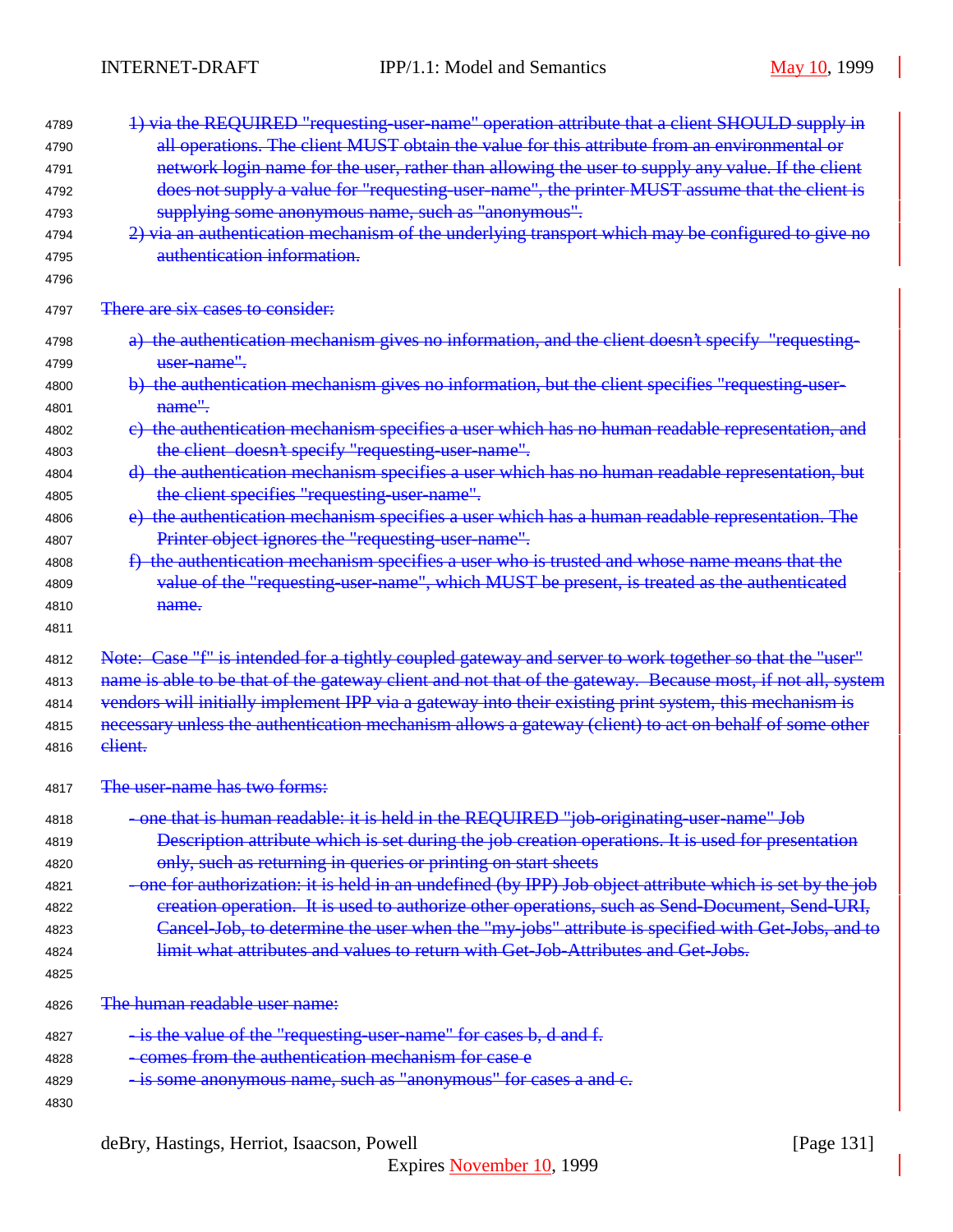#### 4831 The user name used for authorization:

4832 - is the value of the "requesting-user-name" for cases b and f.

- 4833 comes from the authentication mechanism for cases c, d and e
- is some anonymous name, such as "anonymous" for case a.
- 

The essence of these rules for resolving conflicting sources of user-names is that a printer

4837 implementation is free to pick either source as long as it achieves consistent results. That is, if a user

4838 uses the same path for a series of requests, the requests MUST appear to come from the same user from

4839 the standpoint of both the human-readable user name and the user name for authorization. This rule 4840 MUST continue to apply even if a request could be authenticated by two or more mechanisms. It doesn't

4841 matter which of several authentication mechanisms a Printer uses as long as it achieves consistent

4842 results. If a client uses more than one authentication mechanism, it is recommended that an

4843 administrator make all credentials resolve to the same user and user-name as much as possible.

# 8.4 Restricted Queries

 In many IPP operations, a client supplies a list of attributes to be returned in the response. For security reasons, an IPP object may be configured not to return all attributes (or all values) that a client requests. The job attributes returned MAY depend on whether the requesting user is the same as the user that submitted the job. The IPP object MAY even return none of the requested attributes. In such cases, the status returned is the same as if the object had returned all requested attributes. The client cannot tell by such a response whether the requested attribute was present or absent on the object.

8.5 Operations performed by operators and system administrators

 For the three printer operations Pause-Printer, Resume-Printer, and Purge-Jobs (see sections 3.2.7, 3.2.8 and 3.2.9), the requesting user is intended to be an operator or administrator of the Printer object (see section 1). For operations on jobs, the requesting user is intended to be the job owner or may be an operator or administrator of the Printer object. The means for authorizing an operator or administrator of the Printer object are not specified in this document.

8.6 Queries on jobs submitted using non-IPP protocols

 If the device that an IPP Printer is representing is able to accept jobs using other job submission protocols in addition to IPP, it is RECOMMENDED that such an implementation at least allow such "foreign" jobs to be queried using Get-Jobs returning "job-id" and "job-uri" as 'unknown'. Such an implementation NEED NOT support all of the same IPP job attributes as for IPP jobs. The IPP object returns the 'unknown' out-of-band value for any requested attribute of a foreign job that is supported for IPP jobs, but not for foreign jobs.

 It is further RECOMMENDED, that the IPP Printer generate "job-id" and "job-uri" values for such "foreign jobs", if possible, so that they may be targets of other IPP operations, such as Get-Job-Attributes and Cancel-Job. Such an implementation also needs to deal with the problem of authentication of such foreign jobs. One approach would be to treat all such foreign jobs as belonging to users other than the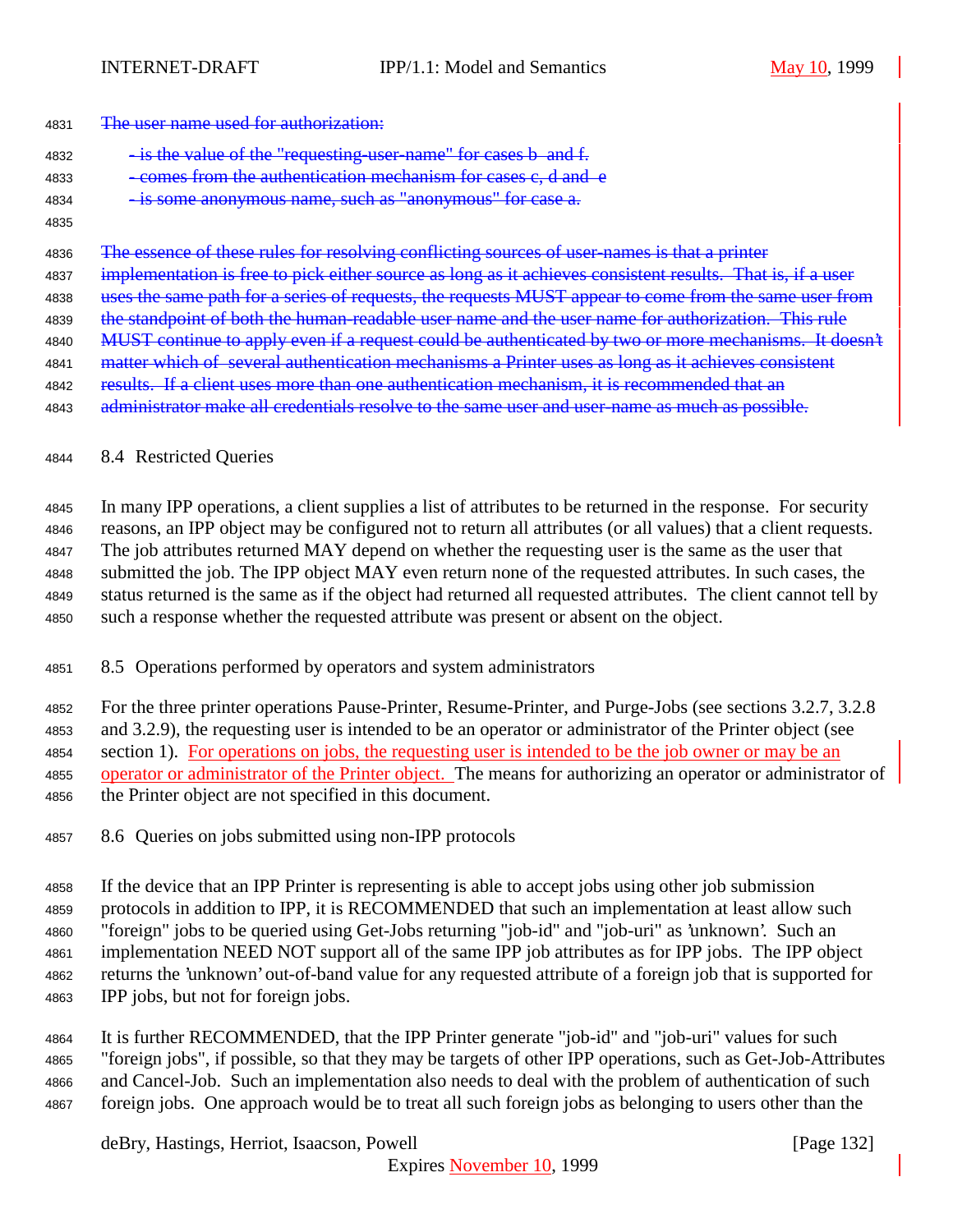user of the IPP client. Another approach would be for the foreign job to belong to 'anonymous'. Only if the IPP client has been authenticated as an operator or administrator of the IPP Printer object, could the foreign jobs be queried by an IPP request. Alternatively, if the security policy is to allow users to query other users' jobs, then the foreign jobs would also be visible to an end-user IPP client using Get-Jobs and Get-Job-Attributes.

#### 8.7IPP Security Application Profile for TLS

- 4874 The IPP application profile for TLS follows the standard "Mandatory Cipher Suites" requirement **as documented in the TLS specification [RFC2246].**
- 4876 If a conforming IPP object supports TLS, it MUST implement and support the "Mandatory Cipher
- 4877 Suites" as specified in the TLS specification [RFC2246] and MAY support additional cipher suites.
- 4878 A conforming IPP client SHOULD support TLS including the "Mandatory Cipher Suites" as specified in
- 4879 the TLS specification [RFC2246]. A conforming IPP client MAY support additional cipher suites.
- 4880 Client implementations MUST NOT assume any other cipher suites are supported by an IPP Printer
- **object.**
- 4882 See the TLS specification [RFC2246] for a discussion of any government export restrictions on 4883 implementations conforming to the "Mandatory Cipher Suites".
- 9. References

#### [ASCII]

 Coded Character Set - 7-bit American Standard Code for Information Interchange (ASCII), ANSI X3.4-1986. This standard is the specification of the US-ASCII charset.

# [BCP-11]

4889 Bradner S., Hovey R., "The Organizations Involved in the IETF Standards Process", 1996/10/29 (RFC 2028)

#### [HTPP]

 J. Barnett, K. Carter, R. DeBry, "Initial Draft - Hypertext Printing Protocol - HTPP/1.0", October 1996, ftp://ftp.pwg.org/pub/pwg/ipp/historic/htpp/overview.ps.gz

# [IANA-CON]

 Narte, T. and Alvestrand, H.T.: Guidelines for Writing an IANA Considerations Section in RFCs, Work in Progress, draft-iesg-iana-considerations-04.txt, May 21, 1998.

# [IANA-CS]

IANA Registry of Coded Character Sets: ftp://ftp.isi.edu/in-notes/iana/assignments/character-sets

# [IANA-MT]

IANA Registry of Media Types: ftp://ftp.isi.edu/in-notes/iana/assignments/media-types/

# deBry, Hastings, Herriot, Isaacson, Powell [Page 133]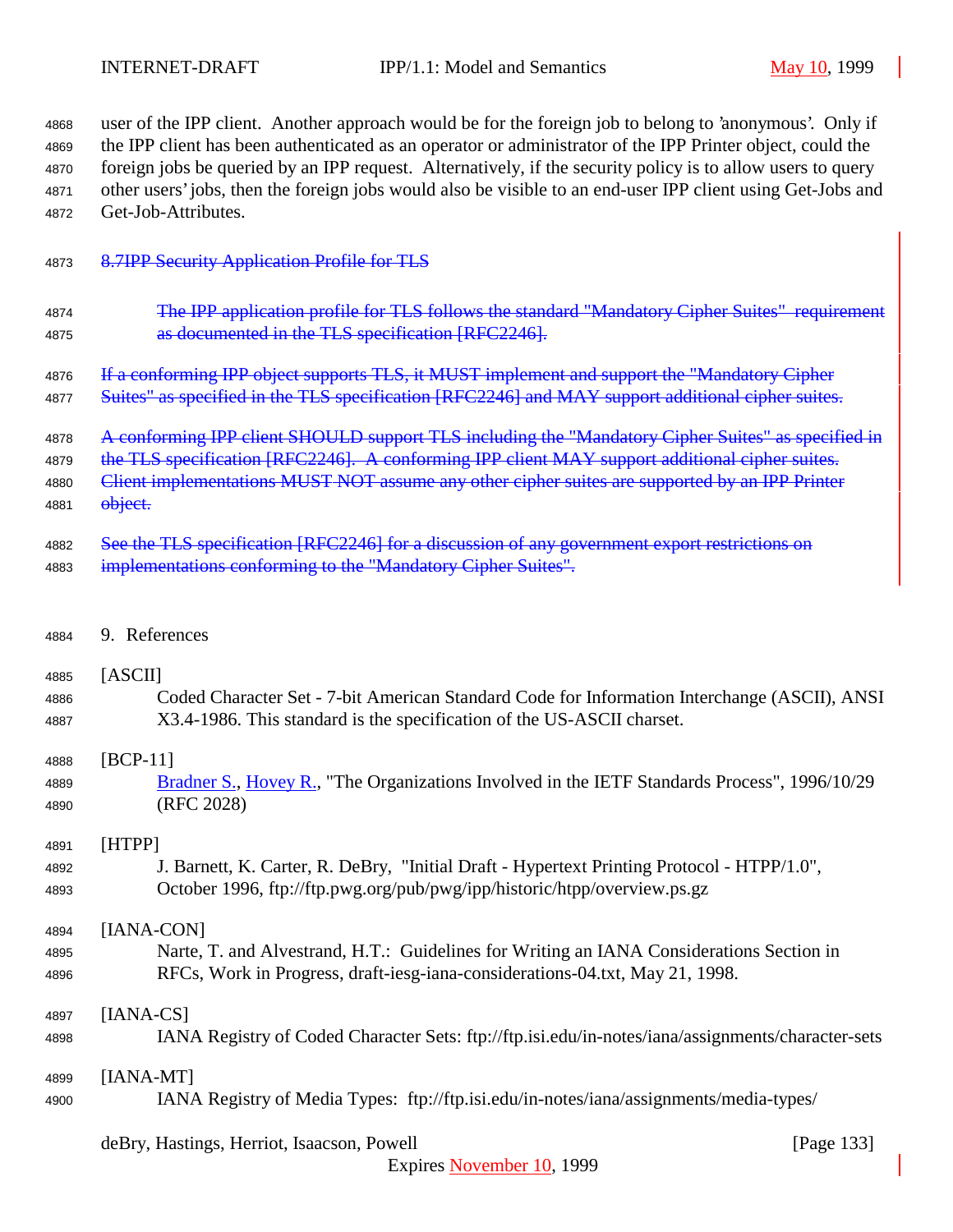| 4901 | $[IPP-HG]$                                                                                           |
|------|------------------------------------------------------------------------------------------------------|
| 4902 | Hastings, T., Manros, C., "Internet Printing Protocol/1.1: draft-ietf-ipp-implementers-guide-v11-    |
| 4903 | ??.txt, ?? 1999, work in progress.                                                                   |
| 4904 | $[IPP-HG1.0]$                                                                                        |
| 4905 | Hastings, T., Manros, C., "Internet Printing Protocol/1.0: Implementer's Guide", draft-ietf-ipp-     |
| 4906 | implementers-guide-01.txt, February 1999, work in progress.                                          |
| 4907 | [RFC2569HP1.PD]                                                                                      |
| 4908 | Herriot, R., Hastings, T., Jacobs, N., Martin, J., "Mapping between LPD and IPP Protocols",          |
| 4909 | draft-ietf-ipp-lpd-ipp-map-05.txt, November 1998.                                                    |
| 4910 | [IPP-MOD1.0RFC2566]                                                                                  |
| 4911 | R. deBry, T. Hastings, R. Herriot, S. Isaacson, P. Powell, "Internet Printing Protocol/1.0: Model    |
| 4912 | and Semantics", RFC 2566, April 1999draft-ietf-ipp-model-11.txt, November, 1998.                     |
| 4913 | $[IPP-PRO]$                                                                                          |
| 4914 | Herriot, R., Butler, S., Moore, P., Tuner, R., "Internet Printing Protocol/1.1: Encoding and         |
| 4915 | Transport", draft-ietf-ipp-protocol-v11-010.txt, FebruaryMay, 1999.                                  |
| 4916 | [RFC2565 <del>IPP-PRO1.0</del> ]                                                                     |
| 4917 | Herriot, R., Butler, S., Moore, P., Tuner, R., "Internet Printing Protocol/1.0: Encoding and         |
| 4918 | Transport", RFC 2565, April 1999draft-ietf-ipp-protocol-07.txt, November, 1998.                      |
| 4919 | $[RFC2568$ <b>IPP-RAT</b>                                                                            |
| 4920 | Zilles, S., "Rationale for the Structure and Model and Protocol for the Internet Printing Protocol", |
| 4921 | draft-ietf-ipp-rat-04.txt, November, 1998.                                                           |
| 4922 | [RFC2567 <del>IPP-REQ</del> ]                                                                        |
| 4923 | Wright, D., "Design Goals for an Internet Printing Protocol", draft-ietf-ipp-req-03.txt, November,   |
| 4924 | 1998.                                                                                                |
| 4925 | $[ISO10646-1]$                                                                                       |
| 4926 | ISO/IEC 10646-1:1993, "Information technology -- Universal Multiple-Octet Coded Character            |
| 4927 | Set (UCS) - Part 1: Architecture and Basic Multilingual Plane, JTC1/SC2."                            |
| 4928 | $[ISO8859-1]$                                                                                        |
| 4929 | ISO/IEC 8859-1:1987, "Information technology -- 8-bit One-Byte Coded Character Set - Part 1:         |
| 4930 | Latin Alphabet Nr 1", 1987, JTC1/SC2.                                                                |
| 4931 | $[ISO10175]$                                                                                         |
| 4932 | ISO/IEC 10175 Document Printing Application (DPA), June 1996.                                        |
| 4933 | [LDPA]                                                                                               |
| 4934 | T. Hastings, S. Isaacson, M. MacKay, C. Manros, D. Taylor, P. Zehler, "LDPA - Lightweight            |
| 4935 | Document Printing Application", October 1996,                                                        |
| 4936 | ftp://ftp.pwg.org/pub/pwg/ipp/historic/ldpa/ldpa8.pdf.gz                                             |

deBry, Hastings, Herriot, Isaacson, Powell [Page 134]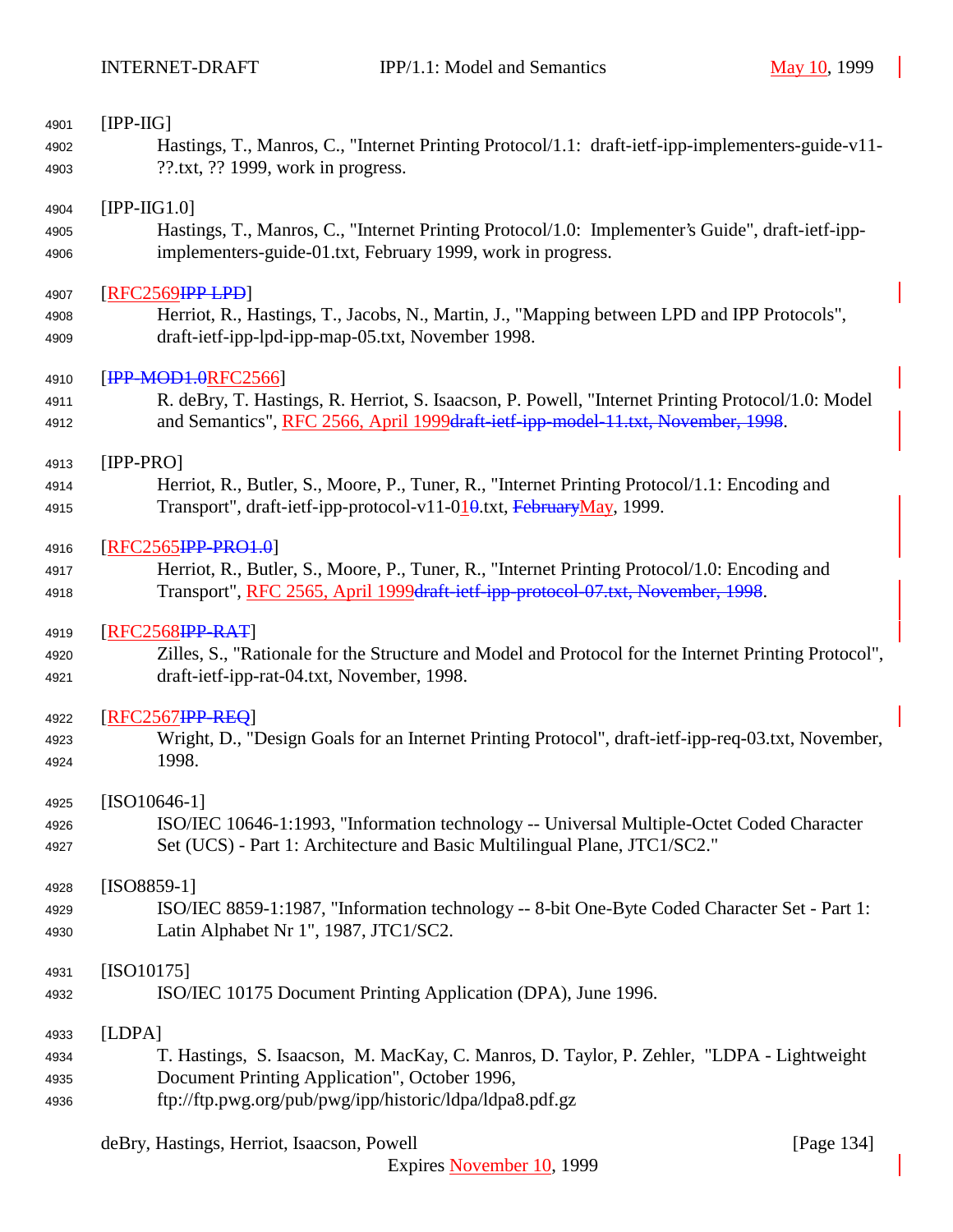| 4937 | [P1387.4]                                                                                           |
|------|-----------------------------------------------------------------------------------------------------|
| 4938 | Kirk, M. (editor), POSIX System Administration - Part 4: Printing Interfaces, POSIX 1387.4 D8,      |
| 4939 | 1994.                                                                                               |
| 4940 | [PSIS] Herriot, R. (editor), X/Open A Printing System Interoperability Specification (PSIS), August |
| 4941 | 1995.                                                                                               |
| 4942 | [PWG]                                                                                               |
| 4943 | Printer Working Group, http://www.pwg.org.                                                          |
| 4944 | [RFC1035]                                                                                           |
| 4945 | P. Mockapetris, "DOMAIN NAMES - IMPLEMENTATION AND SPECIFICATION", RFC                              |
| 4946 | 1035, November 1987.                                                                                |
| 4947 | [RFC1179]                                                                                           |
| 4948 | McLaughlin, L. III, (editor), "Line Printer Daemon Protocol" RFC 1179, August 1990.                 |
| 4949 | [RFC1759]                                                                                           |
| 4950 | Smith, R., Wright, F., Hastings, T., Zilles, S., and Gyllenskog, J., "Printer MIB", RFC 1759,       |
| 4951 | March 1995.                                                                                         |
| 4952 | [RFC1766]                                                                                           |
| 4953 | H. Alvestrand, "Tags for the Identification of Languages", RFC 1766, March 1995.                    |
| 4954 | [RFC1903]                                                                                           |
| 4955 | J. Case, et.al., "Textual Conventions for Version 2 of the Simple Network Management Protocol       |
| 4956 | (SNMP v2)" RFC 1903, January 1996.                                                                  |
| 4957 | [RFC1952]                                                                                           |
| 4958 | P. Deutsch, "GZIP file format specification version 4.3", RFC 1952, May 1996.                       |
| 4959 | [RFC2026]                                                                                           |
| 4960 | S. Bradner, "The Internet Standards Process -- Revision 3", RFC 2026, October 1996.                 |
| 4961 | $[RFC2045]$                                                                                         |
| 4962 | N. Fried, N. Borenstein, ", Multipurpose Internet Mail Extensions (MIME) Part One: Format of        |
| 4963 | Internet Message Bodies " RFC 2045, November 1996.                                                  |
| 4964 | [RFC2046]                                                                                           |
| 4965 | Multipurpose Internet Mail Extensions (MIME) Part Two: Media Types. N. Freed & N.                   |
| 4966 | Borenstein. November 1996. (Obsoletes RFC1521, RFC1522, RFC1590), RFC 2046.                         |
| 4967 | [RFC2048]                                                                                           |
| 4968 | N. Freed, J. Klensin & J. Postel, "Multipurpose Internet Mail Extension (MIME) Part Four:           |
| 4969 | Registration Procedures". RFC 2048, November 1996.                                                  |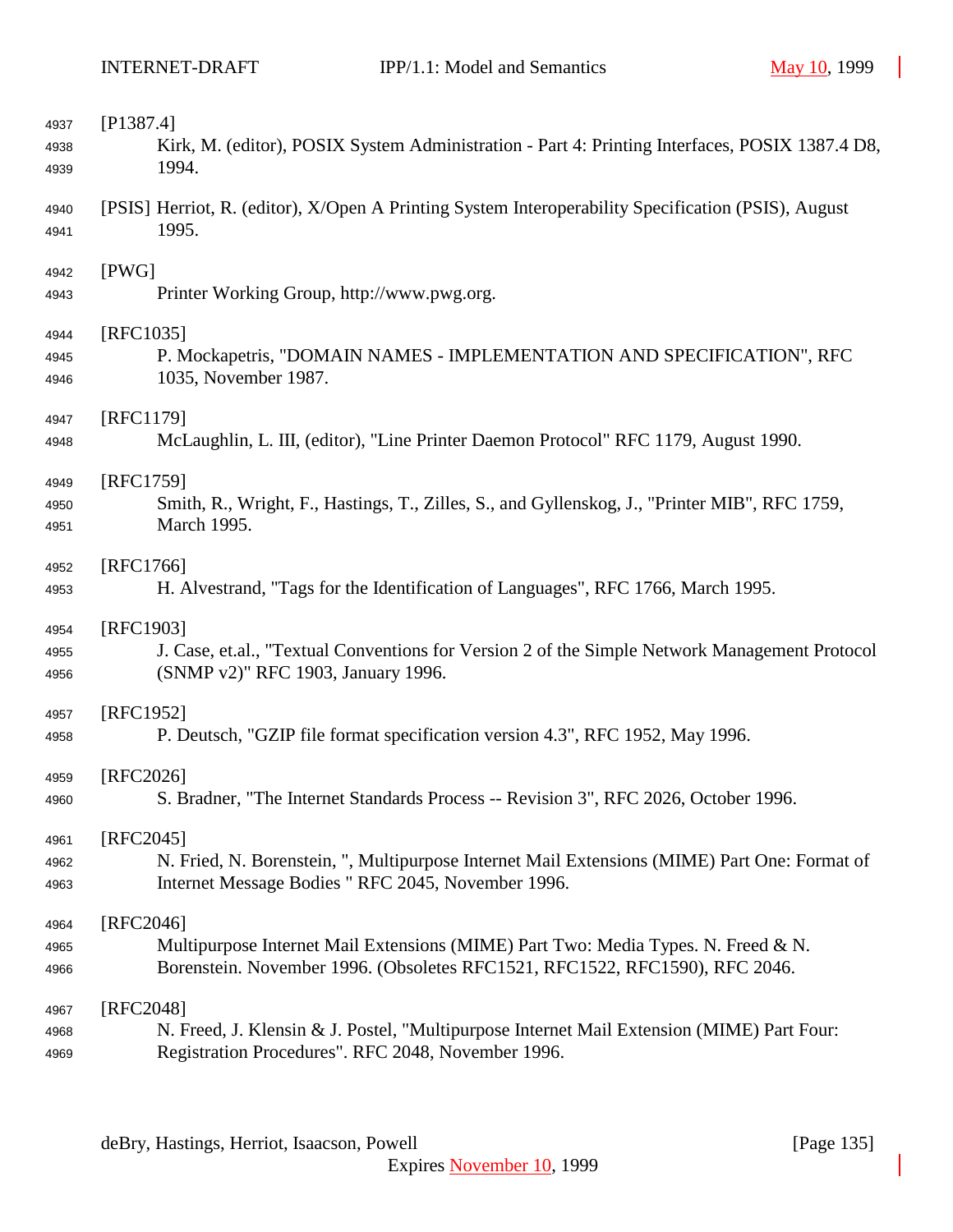| 4970 | [RFC2068]                                                                                                    |
|------|--------------------------------------------------------------------------------------------------------------|
| 4971 | R. Fielding, J. Gettys, J. Mogul, H. Frystyk, T. Berners-Lee, "Hypertext Transfer Protocol -                 |
| 4972 | HTTP/1.1", RFC 2068, January 1997                                                                            |
| 4973 | [RFC2069]                                                                                                    |
| 4974 | J. Franks, P. Hallam-Baker, J. Hostetler, P. Leach, A. Luotonen, E. Sink, L. Stewart, "An                    |
| 4975 | Extension to HTTP: Digest Access Authentication", RFC-2069, Jan 1997.                                        |
| 4976 | [RFC2119]                                                                                                    |
| 4977 | S. Bradner, "Key words for use in RFCs to Indicate Requirement Levels", RFC 2119, March                      |
| 4978 | 1997                                                                                                         |
| 4979 | [RFC2228]                                                                                                    |
| 4980 | M. Horowitz, S. Lunt, "FTP Security Extensions", RFC 2228, October 1997.                                     |
| 4981 | [RFC2246]                                                                                                    |
| 4982 | T. Dierks, C. Allen, "The TLS Protocol Version 1.0", RFC 2246, January 1999.                                 |
| 4983 | [RFC2277]                                                                                                    |
| 4984 | H. Alvestrand, "IETF Policy on Character Sets and Languages" RFC 2277, January 1998.                         |
| 4985 | [RFC2278]                                                                                                    |
| 4986 | N. Freed, J. Postel: "IANA CharSet Registration Procedures", RFC 2278, January 1998.                         |
| 4987 | [RFC2279]                                                                                                    |
| 4988 | F. Yergeau, "UTF-8, a transformation format of ISO 10646", RFC 2279. January 1998.                           |
| 4989 | $[RFC2316]$                                                                                                  |
| 4990 | S. Bellovin, "Report of the IAB Security Architecture Workshop", RFC 2316, April 1998.                       |
| 4991 | [RFC2396]                                                                                                    |
| 4992 | Berners-Lee, T., Fielding, R., Masinter, L., "Uniform Resource Identifiers (URI): Generic                    |
| 4993 | Syntax", RFC 2396, August 1998.                                                                              |
| 4994 | [SSL]                                                                                                        |
| 4995 | Netscape, The SSL Protocol, Version 3, (Text version 3.02), November 1996.                                   |
| 4996 | [SWP]                                                                                                        |
| 4997 | P. Moore, B. Jahromi, S. Butler, "Simple Web Printing SWP/1.0", May 7, 1997,                                 |
| 4998 | ftp://ftp.pwg.org/pub/pwg/ipp/new_PRO/swp9705.pdf                                                            |
| 4999 | 10. Notices                                                                                                  |
| 5000 | The IETF takes no position regarding the validity or scope of any intellectual property or other rights that |
| 5001 | might be claimed to pertain to the implementation or use of the technology described in this document        |
| 5002 | or the extent to which any license under such rights might or might not be available; neither does it        |
| 5003 | represent that it has made any effort to identify any such rights. Information on the IETF's procedures      |
| 5004 | with respect to rights in standards-track and standards-related documentation can be found in BCP-           |

deBry, Hastings, Herriot, Isaacson, Powell [Page 136]

Expires November 10, 1999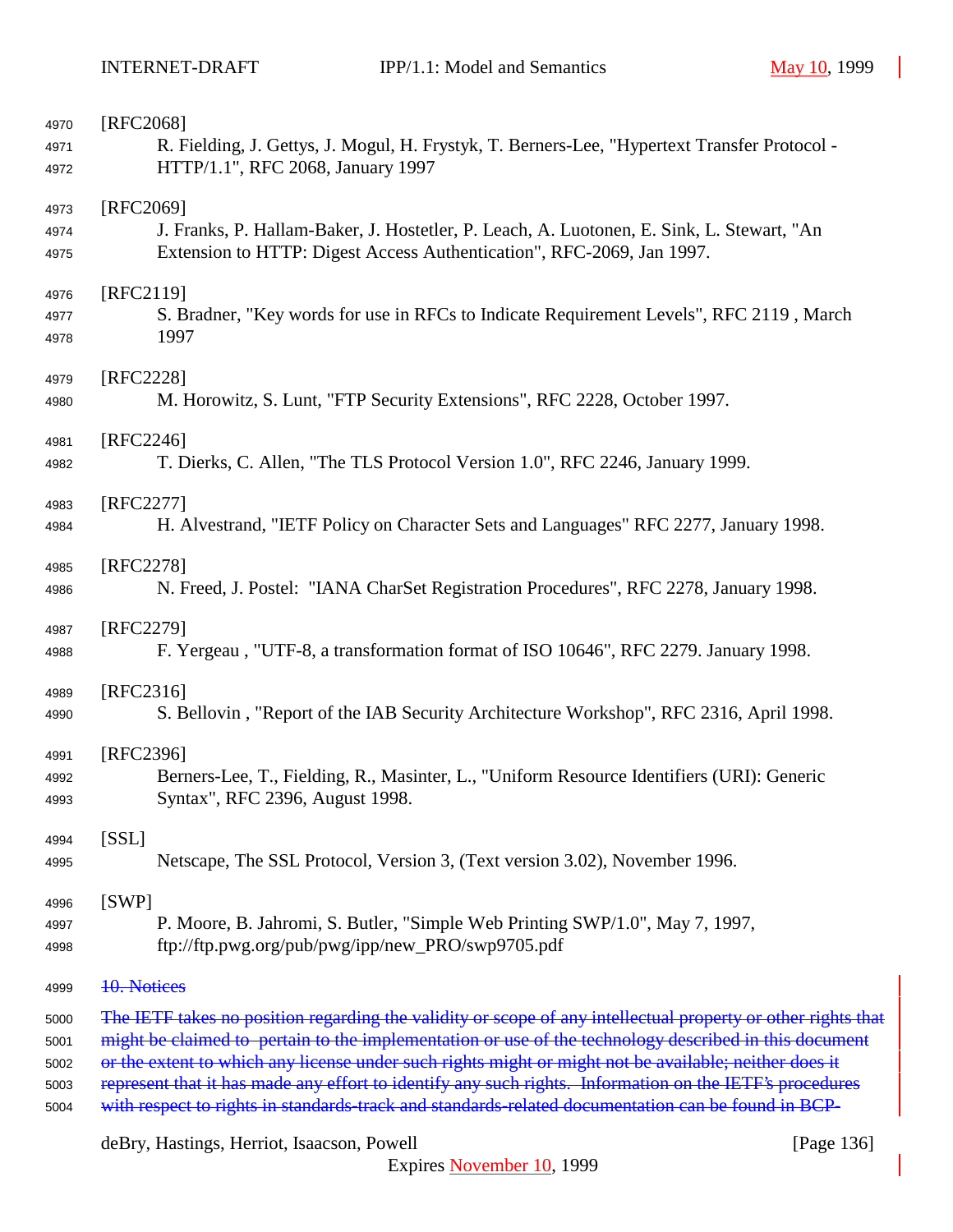11[BCP-11]. Copies of claims of rights made available for publication and any assurances of licenses to 5006 be made available, or the result of an attempt made to obtain a general license or permission for the use

- 5007 of such proprietary rights by implementers or users of this specification can be obtained from the IETF Secretariat.
- The IETF invites any interested party to bring to its attention any copyrights, patents or patent
- 5010 applications, or other proprietary rights which may cover technology that may be required to practice this
- standard. Please address the information to the IETF Executive Director.
- Copyright (C) The Internet Society (1999). All Rights Reserved.
- This document and translations of it may be copied and furnished to others, and derivative works that
- comment on or otherwise explain it or assist in its implementation may be prepared, copied, published
- 5015 and distributed, in whole or in part, without restriction of any kind, provided that the above copyright
- 5016 notice and this paragraph are included on all such copies and derivative works. However, this document
- itself may not be modified in any way, such as by removing the copyright notice or references to the
- Internet Society or other Internet organizations, except as needed for the purpose of developing Internet
- standards in which case the procedures for copyrights defined in the Internet Standards process must be
- followed, or as required to translate it into languages other than English.
- The limited permissions granted above are perpetual and will not be revoked by the Internet Society or its successors or assigns.
- This document and the information contained herein is provided on an "AS IS" basis and THE
- INTERNET SOCIETY AND THE INTERNET ENGINEERING TASK FORCE DISCLAIMS ALL
- WARRANTIES, EXPRESS OR IMPLIED, INCLUDING BUT NOT LIMITED TO ANY
- WARRANTY THAT THE USE OF THE INFORMATION HEREIN WILL NOT INFRINGE ANY

RIGHTS OR ANY IMPLIED WARRANTIES OF MERCHANTABILITY OR FITNESS FOR A

- PARTICULAR PURPOSE.
- 10. Author's Address
- Scott A. Isaacson (Editor)
- Novell, Inc.
- 122 E 1700 S
- Provo, UT 84606
- Phone: 801-861-7366
- Fax: 801-861-2517
- e-mail: sisaacson@novell.com
- Tom Hastings Xerox Corporation 737 Hawaii St. ESAE 231
- El Segundo, CA 90245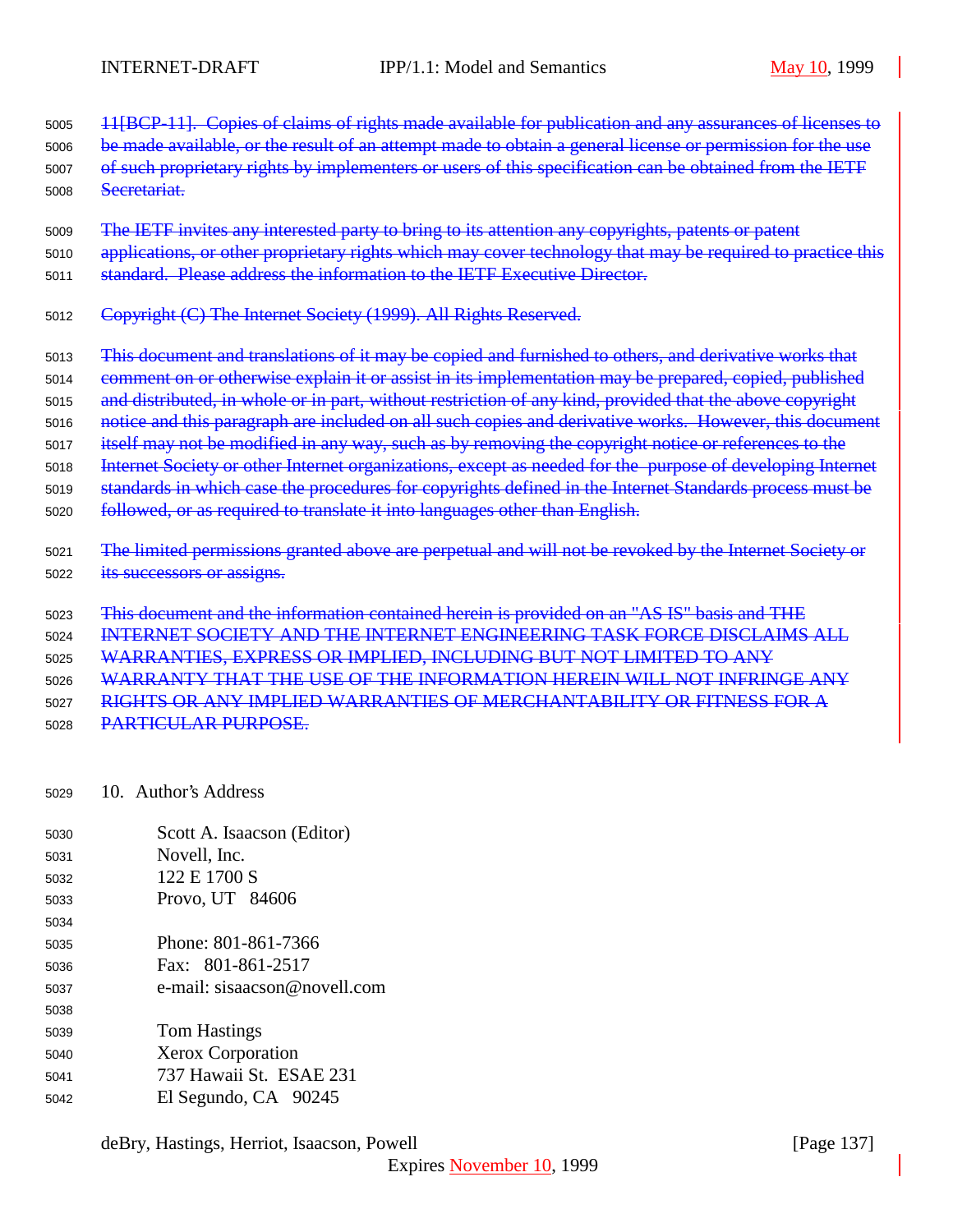| 5043 |                                                                                                           |
|------|-----------------------------------------------------------------------------------------------------------|
| 5044 | Phone: 310-333-6413                                                                                       |
| 5045 | Fax: 310-333-5514                                                                                         |
| 5046 | e-mail: hastings@cp10.es.xerox.com                                                                        |
| 5047 |                                                                                                           |
| 5048 | <b>Robert Herriot</b>                                                                                     |
| 5049 | Xerox Corp.                                                                                               |
| 5050 | 3400 Hill View Ave, Building 1                                                                            |
| 5051 | Palo Alto, CA 94304                                                                                       |
| 5052 |                                                                                                           |
| 5053 | Phone: 650-813-7696                                                                                       |
| 5054 | 650-813-6860<br>Fax:                                                                                      |
| 5055 | e-mail: robert.herriot@pahv.xerox.com                                                                     |
| 5056 |                                                                                                           |
| 5057 | Roger deBry                                                                                               |
| 5058 | <b>Utah Valley State College</b>                                                                          |
| 5059 | Orem, UT 84058                                                                                            |
| 5060 |                                                                                                           |
| 5061 | Phone: (801) 222-8000                                                                                     |
| 5062 | EMail: debryro@uvsc.edu                                                                                   |
| 5063 | <b>HUC/003G</b>                                                                                           |
| 5064 | <b>IBM</b> Corporation                                                                                    |
| 5065 | P.O. Box 1900                                                                                             |
| 5066 | Boulder, CO 80301-9191                                                                                    |
| 5067 |                                                                                                           |
| 5068 | Phone: (303) 924-4080                                                                                     |
| 5069 | Fax: (303) 924-9889                                                                                       |
| 5070 | e-mail: debry@vnet.ibm.com                                                                                |
| 5071 |                                                                                                           |
| 5072 | <b>Patrick Powell</b>                                                                                     |
| 5073 | <b>Astart Technologies</b>                                                                                |
| 5074 | 9475 Chesapeake Dr., Suite D                                                                              |
| 5075 | San Diego, CA 95123                                                                                       |
| 5076 |                                                                                                           |
| 5077 | Phone: (619) 874-6543                                                                                     |
| 5078 | Fax: (619) 279-8424                                                                                       |
| 5079 | e-mail: papowell@astart.com                                                                               |
| 5080 |                                                                                                           |
| 5081 | IPP Mailing List: ipp@pwg.org                                                                             |
| 5082 | IPP Mailing List Subscription: ipp-request@pwg.org                                                        |
| 5083 | IPP Web Page: http://www.pwg.org/ipp/                                                                     |
| 5084 |                                                                                                           |
| 5085 | Implementers of this specification are encouraged to join IPP Mailing List in order to participate in any |
| 5086 | discussions of clarification issues and review of registration proposals for additional attributes and    |
| 5087 | values.                                                                                                   |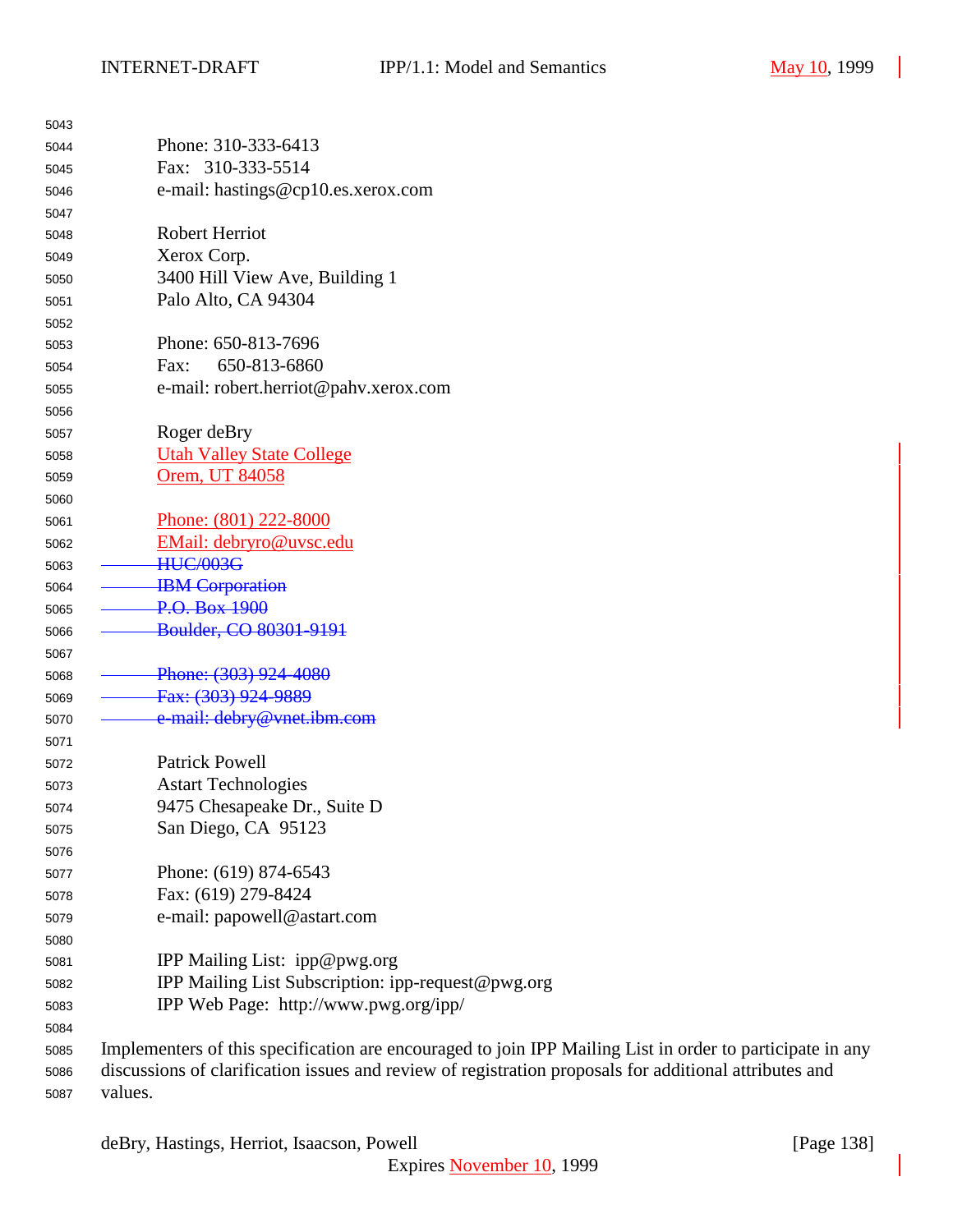| 5088 |                                         |
|------|-----------------------------------------|
| 5089 | <b>Other Participants:</b>              |
| 5090 | <b>Chuck Adams - Tektronix</b>          |
| 5091 | <b>Jeff Barnett - IBM</b>               |
| 5092 | Ron Bergman - Dataproducts Corp.        |
| 5093 | Sylvan Butler - HP                      |
| 5094 | Keith Carter - IBM Corporation          |
| 5095 | Jeff Copeland - QMS                     |
| 5096 | Andy Davidson - Tektronix               |
| 5097 | Mabry Dozier - QMS                      |
| 5098 | Lee Farrell - Canon Information Systems |
| 5099 | <b>Steve Gebert - IBM</b>               |
| 5100 | Babek Jahromi - Microsoft               |
| 5101 | David Kellerman - Northlake Software    |
| 5102 | Rick Landau - Digital                   |
| 5103 | Greg LeClair - Epson                    |
| 5104 | Harry Lewis - IBM                       |
| 5105 | Pete Loya - HP                          |
| 5106 | Ray Lutz - Cognisys                     |
| 5107 | Mike MacKay - Novell, Inc.              |
| 5108 | Daniel Manchala - Xerox                 |
| 5109 | Carl-Uno Manros - Xerox                 |
| 5110 | Jay Martin - Underscore                 |
| 5111 | Larry Masinter - Xerox                  |
| 5112 | <b>Stan McConnell - Xerox</b>           |
| 5113 | Ira McDonald - High North Inc.          |
| 5114 | Paul Moore - Microsoft                  |
| 5115 | Tetsuya Morita - Ricoh                  |
| 5116 | Yuichi Niwa - Ricoh                     |
| 5117 | Pat Nogay - IBM                         |
| 5118 | <b>Ron Norton - Printronics</b>         |
| 5119 | <b>Bob Pentecost - HP</b>               |
| 5120 | Rob Rhoads - Intel                      |
| 5121 | Xavier Riley - Xerox                    |
| 5122 | David Roach - Unisys                    |
| 5123 | Stuart Rowley - Kyocera                 |
| 5124 | Hiroyuki Sato - Canon                   |
| 5125 | Bob Setterbo - Adobe                    |
| 5126 | Devon Taylor - Novell, Inc.             |
| 5127 | Mike Timperman - Lexmark                |
| 5128 | Randy Turner - Sharp                    |
| 5129 | Atsushi Yuki - Kyocera                  |
| 5130 | Rick Yardumian - Xerox                  |
| 5131 | Lloyd Young - Lexmark                   |
| 5132 | Bill Wagner - DPI                       |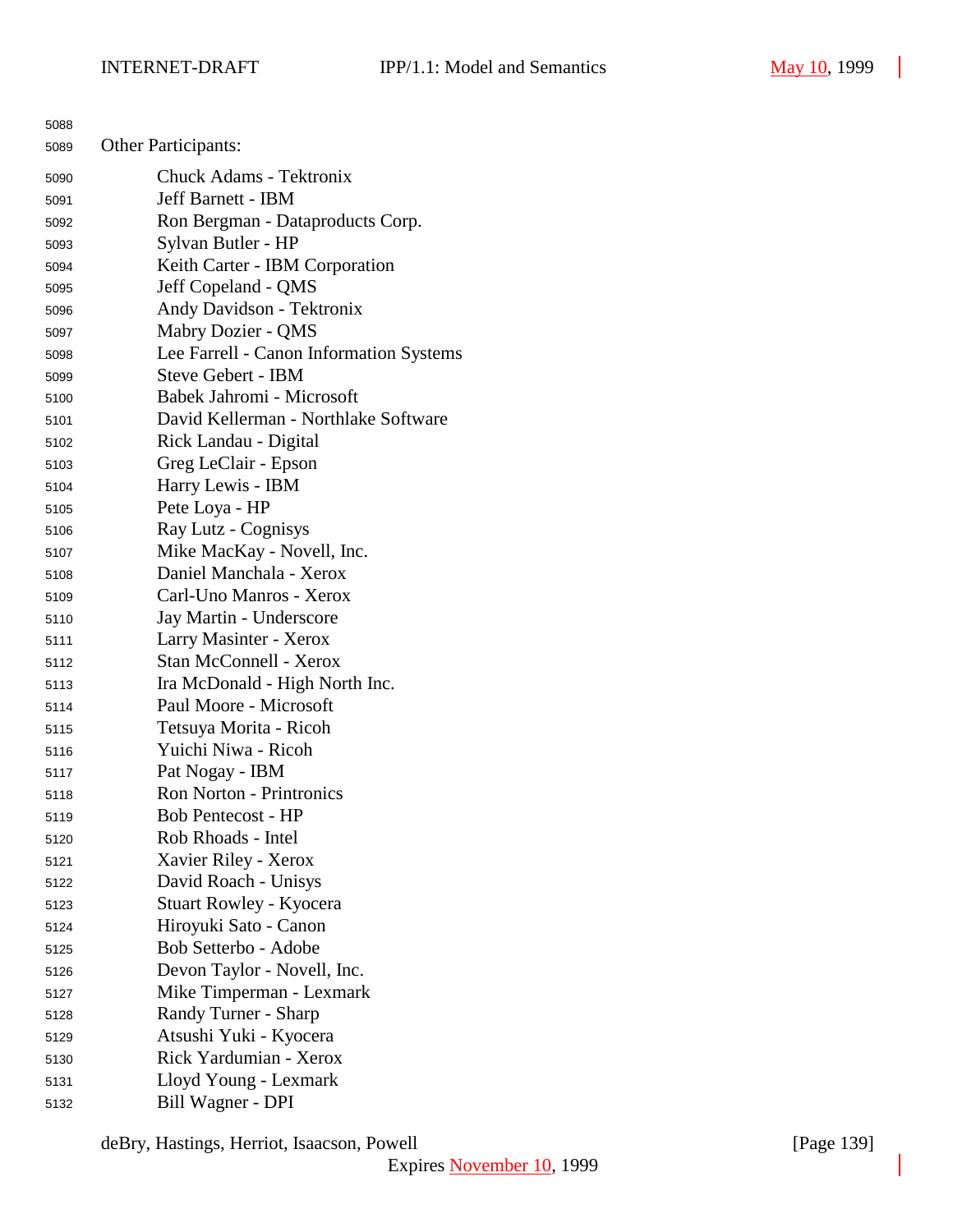- Jim Walker DAZEL
- Chris Wellens Interworking Labs
- Rob Whittle Novell, Inc.
- Don Wright Lexmark
- Peter Zehler Xerox
- Steve Zilles Adobe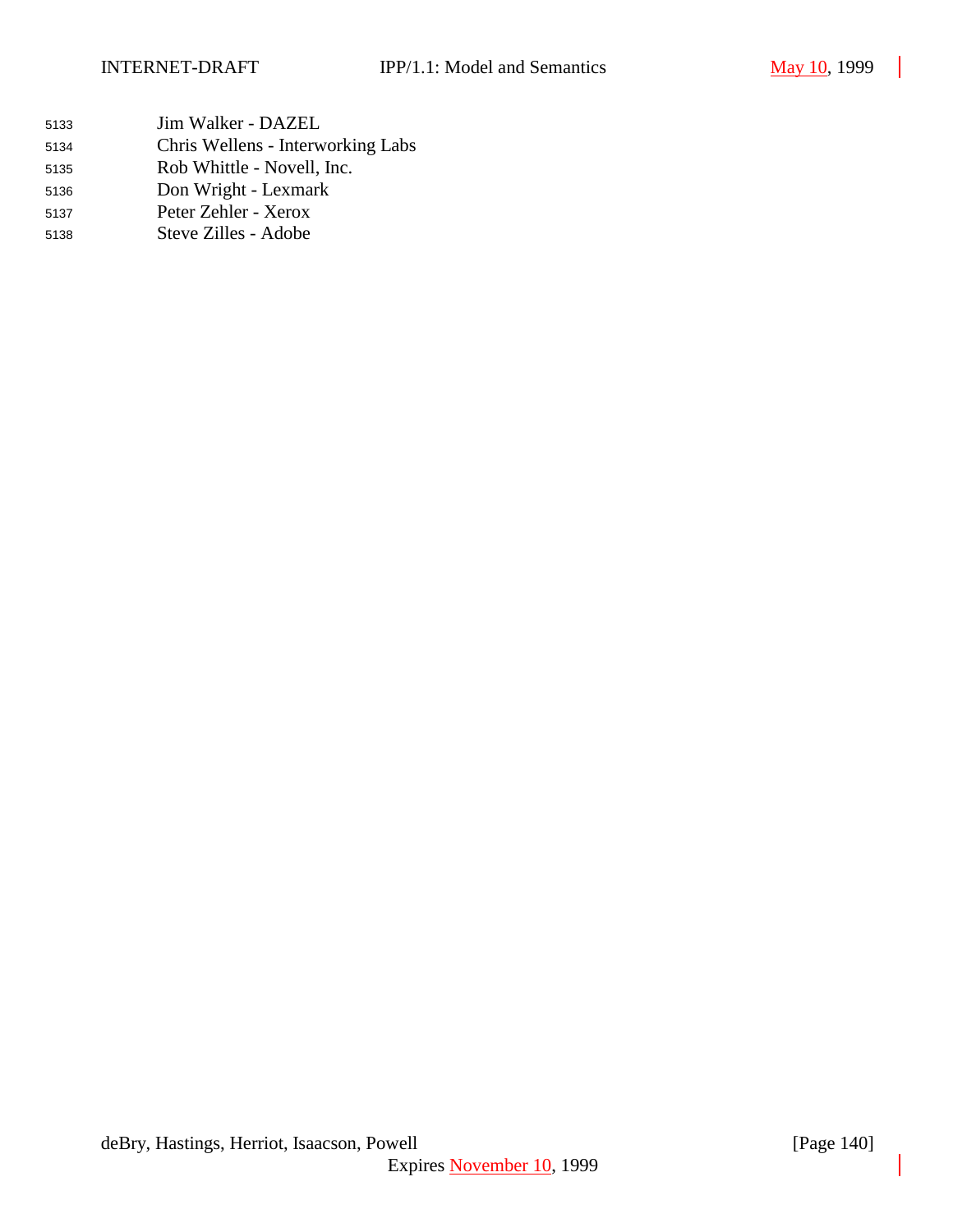- 11. Formats for IPP Registration Proposals
- In order to propose an IPP extension for registration, the proposer must submit an application to IANA
- by email to "iana@iana.org" or by filling out the appropriate form on the IANA web pages
- (http://www.iana.org). This section specifies the required information and the formats for proposing
- registrations of extensions to IPP as provided in Section 6 for:
- 
- 1. type2 'keyword' attribute values
- 2. type3 'keyword' attribute values
- 3. type2 'enum' attribute values
- 4. type3 'enum' attribute values
- 5. attributes
- 6. attribute syntaxes
- 7. operations
- 8. status codes
- 11.1 Type2 keyword attribute values registration
- Type of registration: type2 keyword attribute value
- Name of attribute to which this keyword specification is to be added:
- Proposed keyword name of this keyword value:
- Specification of this keyword value (follow the style of IPP Model Section 4.1.2.3):
- Name of proposer:
- Address of proposer:
- Email address of proposer:
- 
- Note: For type2 keywords, the Designated Expert will be the point of contact for the approved
- registration specification, if any maintenance of the registration specification is needed.
- 11.2 Type3 keyword attribute values registration
- Type of registration: type3 keyword attribute value
- Name of attribute to which this keyword specification is to be added:
- Proposed keyword name of this keyword value:
- Specification of this keyword value (follow the style of IPP Model Section 4.1.2.3):
- Name of proposer:
- Address of proposer:
- Email address of proposer:
- 
- Note: For type3 keywords, the proposer will be the point of contact for the approved registration
- specification, if any maintenance of the registration specification is needed.
- 11.3 Type2 enum attribute values registration
- Type of registration: type2 enum attribute value

deBry, Hastings, Herriot, Isaacson, Powell [Page 141]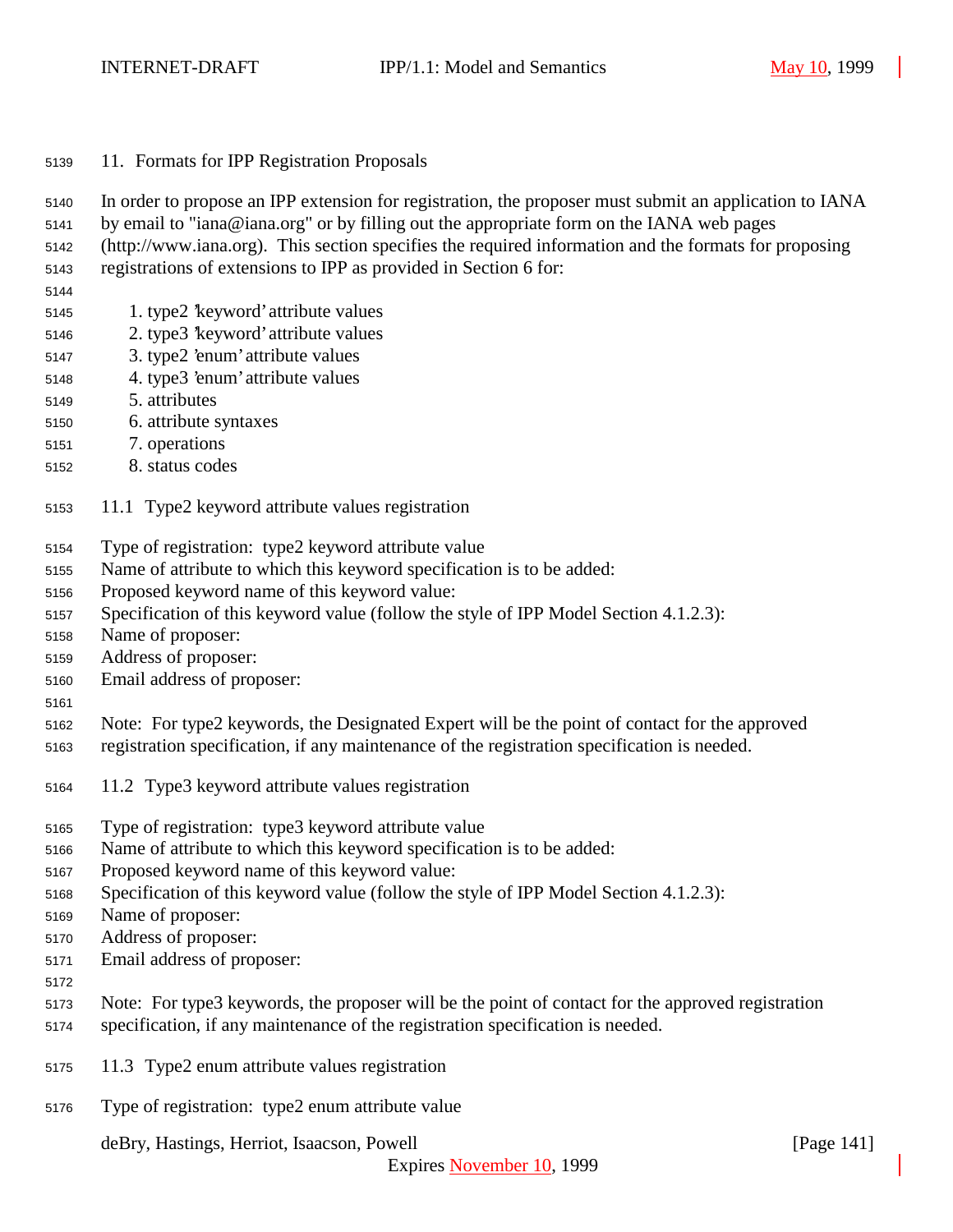- Name of attribute to which this enum specification is to be added:
- Keyword symbolic name of this enum value:
- Numeric value (to be assigned by the IPP Designated Expert in consultation with IANA):
- Specification of this enum value (follow the style of IPP Model Section 4.1.4):
- Name of proposer:
- Address of proposer:
- Email address of proposer:
- Note: For type2 enums, the Designated Expert will be the point of contact for the approved registration
	- specification, if any maintenance of the registration specification is needed.
	- 11.4 Type3 enum attribute values registration
	- Type of registration: type3 enum attribute value
	- Name of attribute to which this enum specification is to be added:
	- Keyword symbolic name of this enum value:
	- Numeric value (to be assigned by the IPP Designated Expert in consultation with IANA):
	- Specification of this enum value (follow the style of IPP Model Section 4.1.4):
	- Name of proposer:
	- Address of proposer:
	- Email address of proposer:

### 

- Note: For type3 enums, the proposer will be the point of contact for the approved registration
- specification, if any maintenance of the registration specification is needed.
- 11.5 Attribute registration
- Type of registration: attribute
- Proposed keyword name of this attribute:
- Types of attribute (Operation, Job Template, Job Description, Printer Description):
- Operations to be used with if the attribute is an operation attribute:
- Object (Job, Printer, etc. if bound to an object):
- Attribute syntax(es) (include 1setOf and range as in Section 4.2):
- If attribute syntax is 'keyword' or 'enum', is it type2 or type3:
- If this is a Printer attribute, MAY the value returned depend on "document-format" (See Section 6.2):

If this is a Job Template attribute, how does its specification depend on the value of the "multiple-

- document-handling" attribute:
- Specification of this attribute (follow the style of IPP Model Section 4.2):
- Name of proposer:
- Address of proposer:
- Email address of proposer:
- 
- Note: For attributes, the IPP Designated Expert will be the point of contact for the approved registration
- specification, if any maintenance of the registration specification is needed.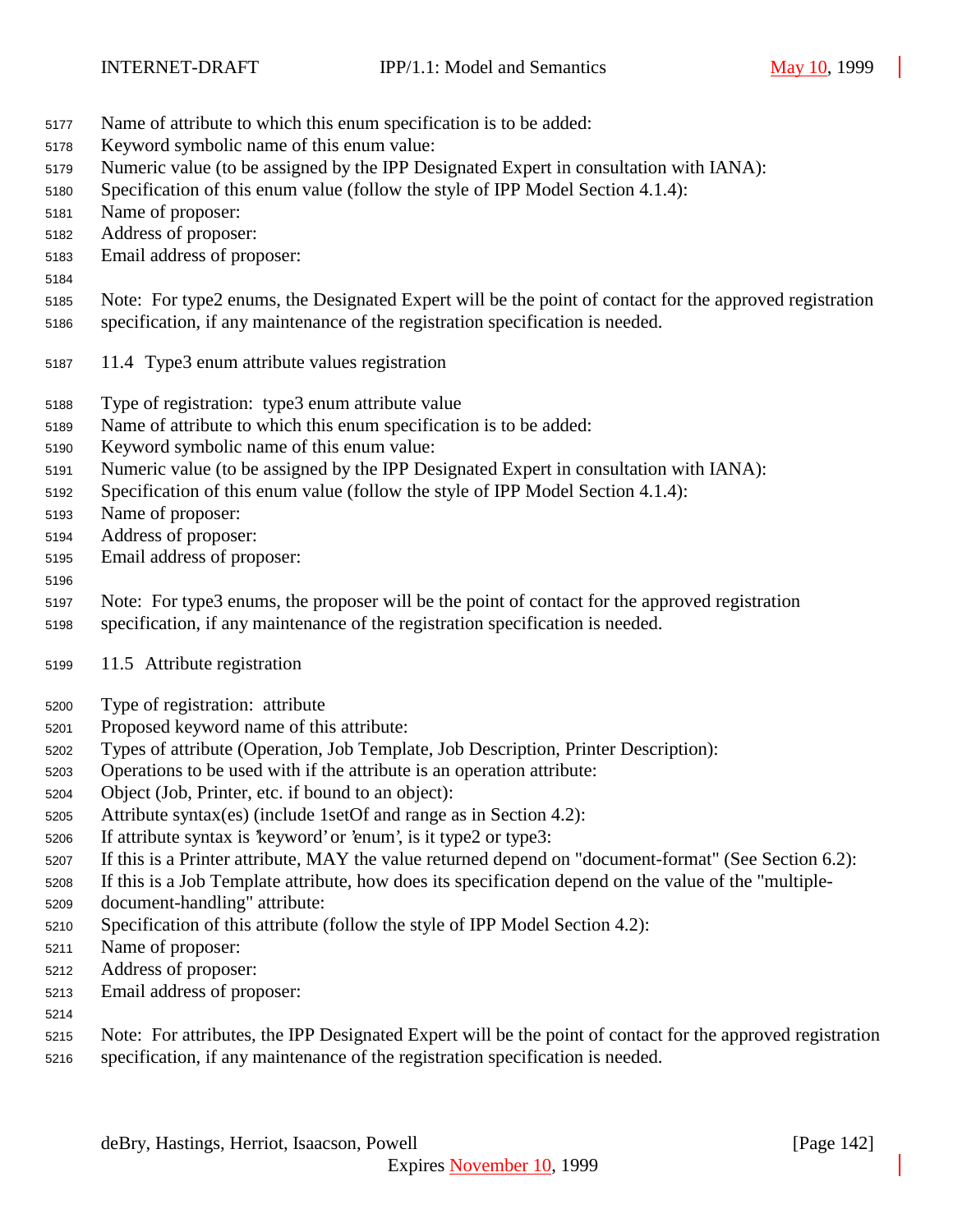- 11.6 Attribute Syntax registration
- Type of registration: attribute syntax
- Proposed name of this attribute syntax:
- Type of attribute syntax (integer, octetString, character-string, see [IPP-PRO]):
- Numeric value (to be assigned by the IPP Designated Expert in consultation with IANA):
- Specification of this attribute (follow the style of IPP Model Section 4.1):
- Name of proposer:
- Address of proposer:
- Email address of proposer:
- 
- Note: For attribute syntaxes, the IPP Designated Expert will be the point of contact for the approved registration specification, if any maintenance of the registration specification is needed.
- 11.7 Operation registration
- Type of registration: operation
- Proposed name of this operation:
- Numeric operation-id value (to be assigned by the IPP Designated Expert in consultation with IANA):
- Object Target (Job, Printer, etc. that operation is upon):
- Specification of this attribute (follow the style of IPP Model Section 3):
- Name of proposer:
- Address of proposer:
- Email address of proposer:
- 
- Note: For operations, the IPP Designated Expert will be the point of contact for the approved
- registration specification, if any maintenance of the registration specification is needed.
- 11.8 Attribute Group registration
- Type of registration: attribute group
- Proposed name of this attribute group:
- Numeric tag according to [IPP-PRO] (to be assigned by the IPP Designated Expert in consultation with IANA):
- Operation requests and group number for each operation in which the attribute group occurs:
- Operation responses and group number for each operation in which the attribute group occurs:
- Specification of this attribute group (follow the style of IPP Model Section 3):
- Name of proposer:
- Address of proposer:
- Email address of proposer:
- 
- Note: For attribute groups, the IPP Designated Expert will be the point of contact for the approved
- registration specification, if any maintenance of the registration specification is needed.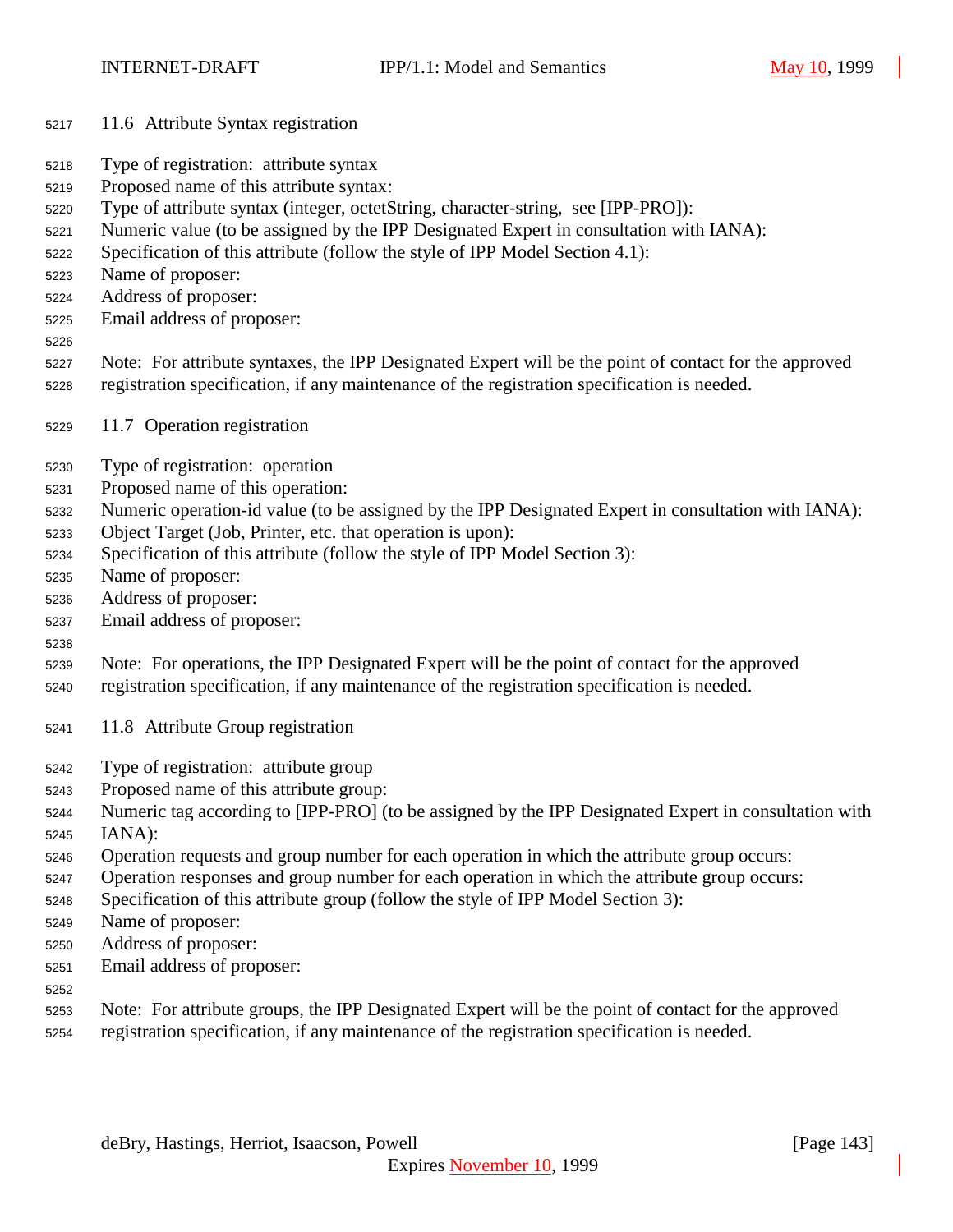- 11.9 Status code registration
- Type of registration: status code
- Keyword symbolic name of this status code value:
- Numeric value (to be assigned by the IPP Designated Expert in consultation with IANA):
- Operations that this status code may be used with:
- Specification of this status code (follow the style of IPP Model Section 13 APPENDIX B: Status Codes
- and Suggested Status Code Messages):
- Name of proposer:
- Address of proposer:
- Email address of proposer:
- 
- Note: For status codes, the Designated Expert will be the point of contact for the approved registration specification, if any maintenance of the registration specification is needed.
- 12. APPENDIX A: Terminology
- This specification uses the terminology defined in this section.
- 12.1 Conformance Terminology
- The key words "MUST", "MUST NOT", "REQUIRED", "SHOULD", "SHOULD NOT",
- "RECOMMENDED", "MAY", and "OPTIONAL" in this document are to be interpreted as described in RFC 2119 [RFC2119].
- 12.1.1 NEED NOT
- This term is not included in RFC 2119. The verb "NEED NOT" indicates an action that the subject of the sentence does not have to implement in order to claim conformance to the standard. The verb
- "NEED NOT" is used instead of "MAY NOT" since "MAY NOT" sounds like a prohibition.
- 12.2 Model Terminology
- 12.2.1 Keyword

 Keywords are used within this document as identifiers of semantic entities within the abstract model (see section 4.1.2.3). Attribute names, some attribute values, attribute syntaxes, and attribute group names are represented as keywords.

12.2.2 Attributes

 An attribute is an item of information that is associated with an instance of an IPP object. An attribute consists of an attribute name and one or more attribute values. Each attribute has a specific attribute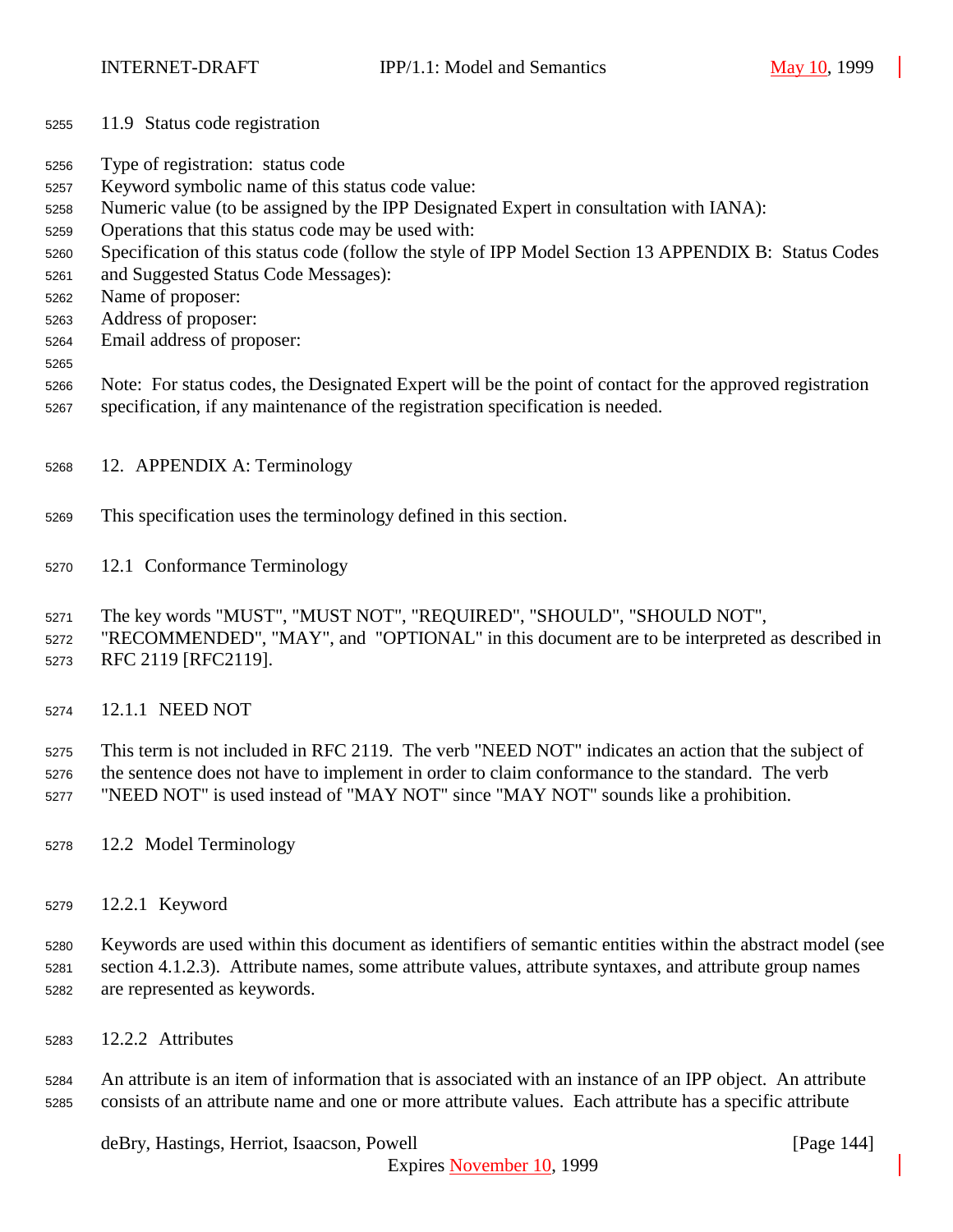- syntax. All object attributes are defined in section 3.3.5 and all operation attributes are defined in section 3.
- Job Template Attributes are described in section 4.2. The client optionally supplies Job Template attributes in a create request (operation requests that create Job objects). The Printer object has associated attributes which define supported and default values for the Printer.
- 12.2.2.1 Attribute Name

 Each attribute is uniquely identified in this document by its attribute name. An attribute name is a keyword. The keyword attribute name is given in the section header describing that attribute. In running text in this document, attribute names are indicated inside double quotation marks (") where the quotation marks are not part of the keyword itself.

12.2.2.2 Attribute Group Name

 Related attributes are grouped into named groups. The name of the group is a keyword. The group name may be used in place of naming all the attributes in the group explicitly. Attribute groups are defined in section 3.

12.2.2.3 Attribute Value

 Each attribute has one or more values. Attribute values are represented in the syntax type specified for that attribute. In running text in this document, attribute values are indicated inside single quotation marks ('), whether their attribute syntax is keyword, integer, text, etc. where the quotation marks are not part of the value itself.

12.2.2.4 Attribute Syntax

 Each attribute is defined using an explicit syntax type. In this document, each syntax type is defined as a keyword with specific meaning. The "Encoding and Transport" document [IPP-PRO] indicates the actual "on-the-wire" encoding rules for each syntax type. Attribute syntax types are defined in section 4.1.

12.2.3 Supports

 By definition, a Printer object supports an attribute only if that Printer object responds with the corresponding attribute populated with some value(s) in a response to a query for that attribute. A Printer object supports an attribute value if the value is one of the Printer object's "supported values" attributes. The device behind a Printer object may exhibit a behavior that corresponds to some IPP attribute, but if the Printer object, when queried for that attribute, doesn't respond with the attribute, then as far as IPP is concerned, that implementation does not support that feature. If the Printer object's "xxx- supported" attribute is not populated with a particular value (even if that value is a legal value for that attribute), then that Printer object does not support that particular value.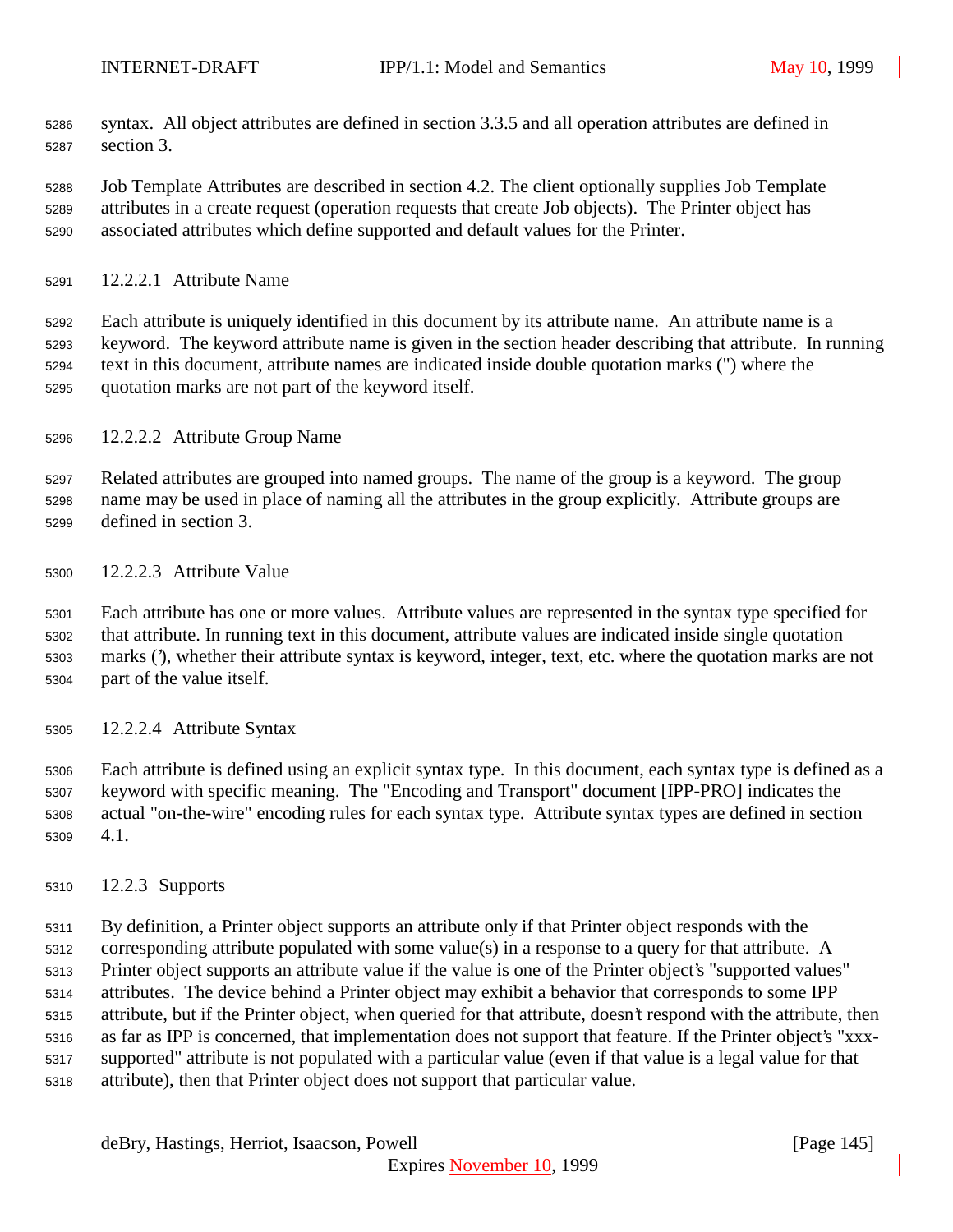A conforming implementation MUST support all REQUIRED attributes. However, even for REQUIRED attributes, conformance to IPP does not mandate that all implementations support all possible values representing all possible job processing behaviors and features. For example, if a given instance of a Printer supports only certain document formats, then that Printer responds with the "document-format-supported" attribute populated with a set of values, possibly only one, taken from the entire set of possible values defined for that attribute. This limited set of values represents the Printer's set of supported document formats. Supporting an attribute and some set of values for that attribute enables IPP end users to be aware of and make use of those features associated with that attribute and those values. If an implementation chooses to not support an attribute or some specific value, then IPP end users would have no ability to make use of that feature within the context of IPP itself. However, due to existing practice and legacy systems which are not IPP aware, there might be some other mechanism outside the scope of IPP to control or request the "unsupported" feature (such as embedded instructions within the document data itself).

- For example, consider the "finishings-supported" attribute.
- 1) If a Printer object is not physically capable of stapling, the "finishings-supported" attribute MUST NOT be populated with the value of 'staple'.
- 2) A Printer object is physically capable of stapling, however an implementation chooses not to support stapling in the IPP "finishings" attribute. In this case, 'staple' MUST NOT be a value in the "finishings-supported" Printer object attribute. Without support for the value 'staple', an IPP end user would have no means within the protocol itself to request that a Job be stapled. However, an existing document data formatter might be able to request that the document be stapled directly with an embedded instruction within the document data. In this case, the IPP implementation does not "support" stapling, however the end user is still able to have some control over the stapling of the completed job.
- 3) A Printer object is physically capable of stapling, and an implementation chooses to support stapling in the IPP "finishings" attribute. In this case, 'staple' MUST be a value in the "finishings- supported" Printer object attribute. Doing so, would enable end users to be aware of and make use of the stapling feature using IPP attributes.
- 

Even though support for Job Template attributes by a Printer object is OPTIONAL, it is

RECOMMENDED that if the device behind a Printer object is capable of realizing any feature or

 function that corresponds to an IPP attribute and some associated value, then that implementation SHOULD support that IPP attribute and value.

 The set of values in any of the supported value attributes is set (populated) by some administrative process or automatic sensing mechanism that is outside the scope of this IPP/1.1 document. For administrative policy and control reasons, an administrator may choose to make only a subset of possible values visible to the end user. In this case, the real output device behind the IPP Printer abstraction may be capable of a certain feature, however an administrator is specifying that access to that feature not be exposed to the end user through the IPP protocol. Also, since a Printer object may represent a logical print device (not just a physical device) the actual process for supporting a value is undefined and left up to the implementation. However, if a Printer object supports a value, some manual human action may be needed to realize the semantic action associated with the value, but no end user action is required.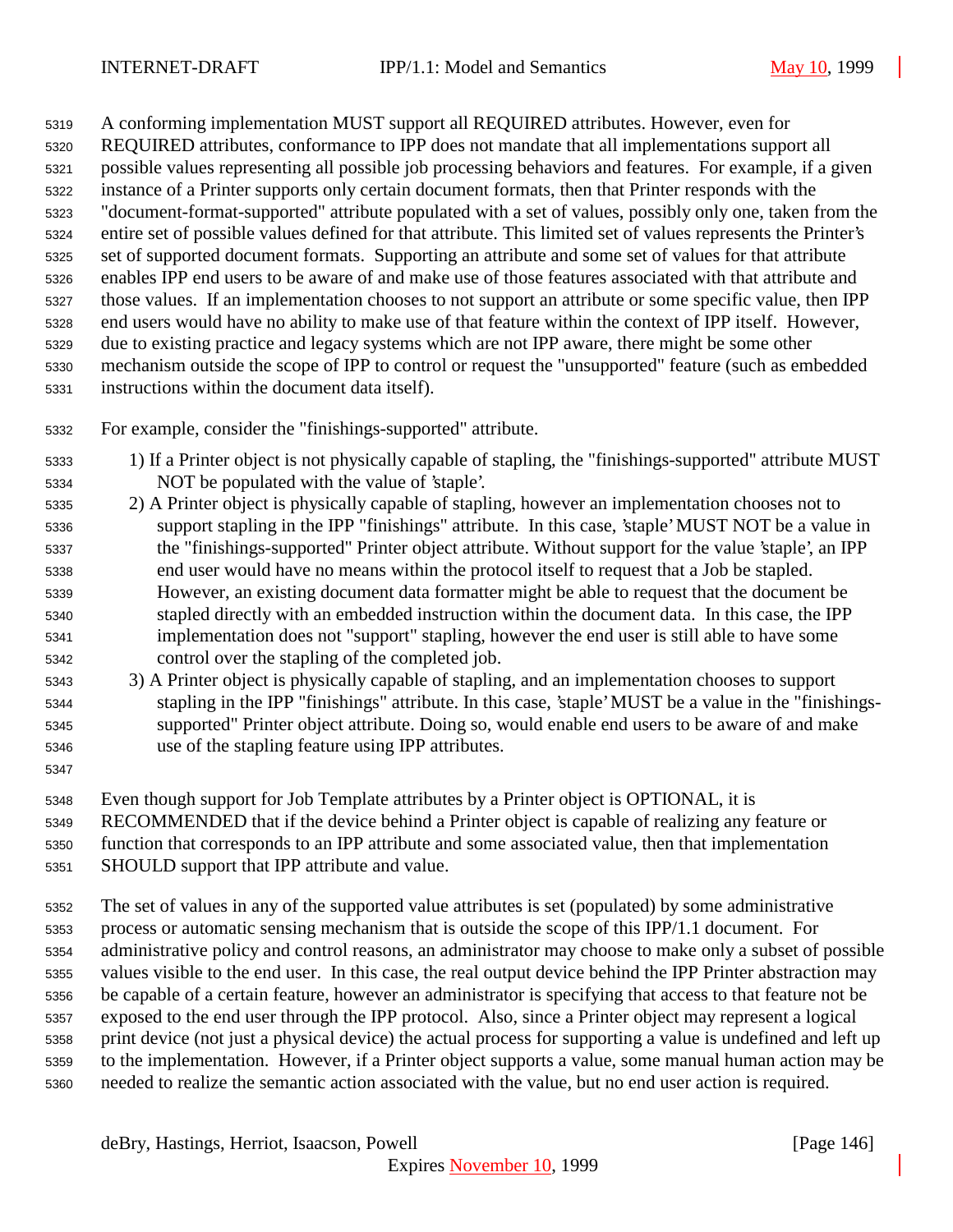For example, if one of the values in the "finishings-supported" attribute is 'staple', the actual process might be an automatic staple action by a physical device controlled by some command sent to the device. Or, the actual process of stapling might be a manual action by an operator at an operator attended Printer object.

 For another example of how supported attributes function, consider a system administrator who desires to control all print jobs so that no job sheets are printed in order to conserve paper. To force no job sheets, the system administrator sets the only supported value for the "job-sheets-supported" attribute to 'none'. In this case, if a client requests anything except 'none', the create request is rejected or the "job- sheets" value is ignored (depending on the value of "ipp-attribute-fidelity"). To force the use of job start/end sheets on all jobs, the administrator does not include the value 'none' in the "job-sheets- supported" attribute. In this case, if a client requests 'none', the create request is rejected or the "job-sheets" value is ignored (again depending on the value of "ipp-attribute-fidelity").

- 12.2.4 print-stream page
- A "print-stream page" is a page according to the definition of pages in the language used to express the document data.
- 12.2.5 impression

 An "impression" is the image (possibly many print-stream pages in different configurations) imposed onto a single media page.

13. APPENDIX B: Status Codes and Suggested Status Code Messages

This section defines status code enum keywords and values that are used to provide semantic

information on the results of an operation request. Each operation response MUST include a status

code. The response MAY also contain a status message that provides a short textual description of the

status. The status code is intended for use by automata, and the status message is intended for the human

end user. Since the status message is an OPTIONAL component of the operation response, an IPP

 application (i.e., a browser, GUI, print driver or gateway) is NOT REQUIRED to examine or display the status message, since it MAY not be returned to the application.

- The prefix of the status keyword defines the class of response as follows:
- "informational" Request received, continuing process
- "successful" The action was successfully received, understood, and accepted
- "redirection" Further action must be taken in order to complete the request
- "client-error" The request contains bad syntax or cannot be fulfilled
- "server-error" The IPP object failed to fulfill an apparently valid request
- 
- As with type2 enums, IPP status codes are extensible. IPP clients are NOT REQUIRED to understand the meaning of all registered status codes, though such understanding is obviously desirable. However,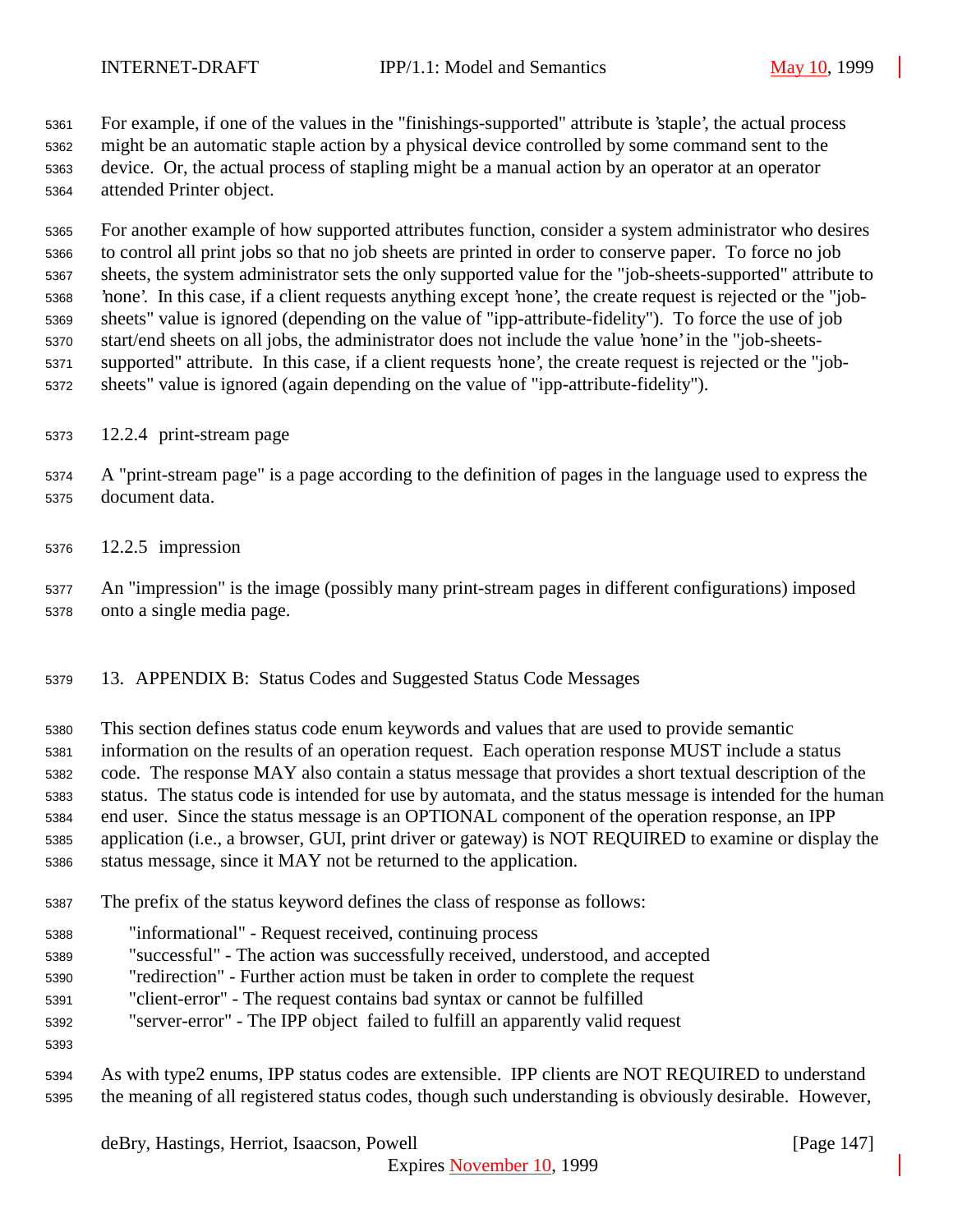IPP clients MUST understand the class of any status code, as indicated by the prefix, and treat any unrecognized response as being equivalent to the first status code of that class, with the exception that an unrecognized response MUST NOT be cached. For example, if an unrecognized status code of "client- error-xxx-yyy" is received by the client, it can safely assume that there was something wrong with its request and treat the response as if it had received a "client-error-bad-request" status code. In such cases, IPP applications SHOULD present the OPTIONAL message (if present) to the end user since the message is likely to contain human readable information which will help to explain the unusual status.

The name of the enum is the suggested status message for US English.

 The status code values range from 0x0000 to 0x7FFF. The value ranges for each status code class are as follows:

- "successful" 0x0000 to 0x00FF
- "informational" 0x0100 to 0x01FF
- "redirection" 0x0200 to 0x02FF
- "client-error" 0x0400 to 0x04FF

"server-error" - 0x0500 to 0x05FF

5412 The top half (128 values) of each range (0x0n40 to 0x0nFF, for  $n = 0$  to 5) is reserved for private use within each status code class. Values 0x0600 to 0x7FFF are reserved for future assignment and MUST

- NOT be used.
- 13.1 Status Codes

 Each status code is described below. Section 13.1.5.9 contains a table that indicates which status codes apply to which operations. The Implementer's Guide [IPP-IIG] describe the suggested steps for

- processing IPP attributes for all operations, including returning status codes.
- 13.1.1 Informational
- This class of status code indicates a provisional response and is to be used for informational purposes only.
- There are no status codes defined in IPP/1.1 for this class of status code.
- 13.1.2 Successful Status Codes
- This class of status code indicates that the client's request was successfully received, understood, and accepted.
- 13.1.2.1 successful-ok (0x0000)

 The request has succeeded and no request attributes were substituted or ignored. In the case of a response to a create request, the 'successful-ok' status code indicates that the request was successfully received and validated, and that the Job object has been created; it does not indicate that the job has been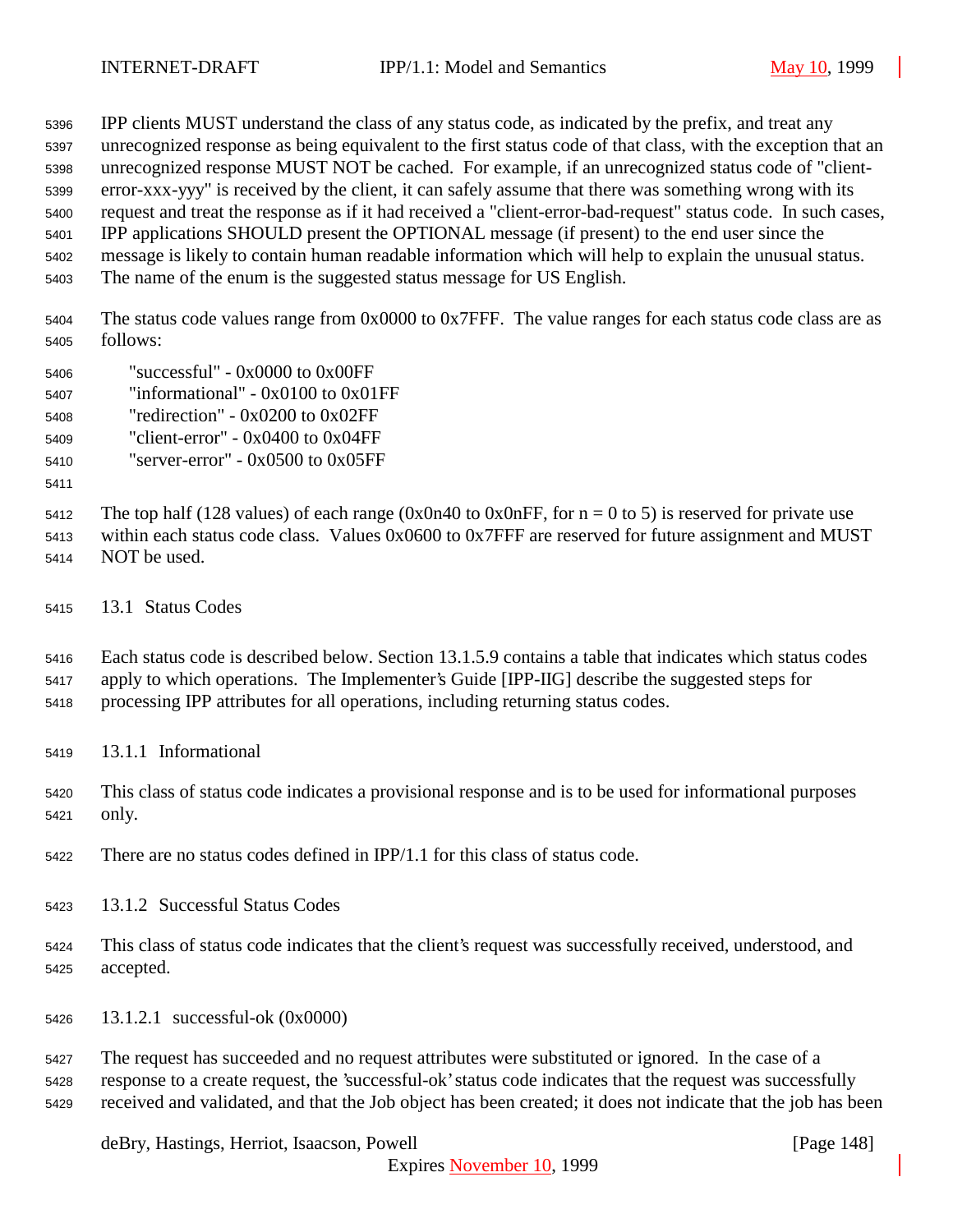- processed. The transition of the Job object into the 'completed' state is the only indicator that the job has been printed.
- 13.1.2.2 successful-ok-ignored-or-substituted-attributes (0x0001)

 The request has succeeded, but some supplied (1) attributes were ignored or (2) unsupported values were substituted with supported values or were ignored in order to perform the operation without rejecting it. Unsupported attributes, attribute syntaxes, or values MUST be returned in the Unsupported Attributes group of the response for all operations. There is an exception to this rule for the query operations: Get- Printer-Attributes, Get-Jobs, and Get-Job-Attributes for the "requested-attributes" operation attribute only. When the supplied values of the "requested-attributes" operation attribute are requesting attributes that are not supported, the IPP object MAY, but is NOT REQUIRED to, return the "requested-attributes" attribute in the Unsupported Attribute response group (with the unsupported values only). See sections 3.1.7 and 3.2.1.2.

13.1.2.3 successful-ok-conflicting-attributes (0x0002)

 The request has succeeded, but some supplied attribute values conflicted with the values of other supplied attributes. These conflicting values were either (1) substituted with (supported) values or (2) the attributes were removed in order to process the job without rejecting it. Attributes or values which conflict with other attributes and have been substituted or ignored MUST be returned in the Unsupported 5447 Attributes group of the response for all operations as supplied by the client. See sections 3.1.7 and 3.2.1.2.

- 13.1.3 Redirection Status Codes
- This class of status code indicates that further action needs to be taken to fulfill the request.
- There are no status codes defined in IPP/1.1 for this class of status code.

13.1.4 Client Error Status Codes

 This class of status code is intended for cases in which the client seems to have erred. The IPP object SHOULD return a message containing an explanation of the error situation and whether it is a temporary or permanent condition.

13.1.4.1 client-error-bad-request (0x0400)

The request could not be understood by the IPP object due to malformed syntax (such as the value of a

 fixed length attribute whose length does not match the prescribed length for that attribute - see the Implementer's Guide [IPP-IIG] ). The IPP application SHOULD NOT repeat the request without modifications.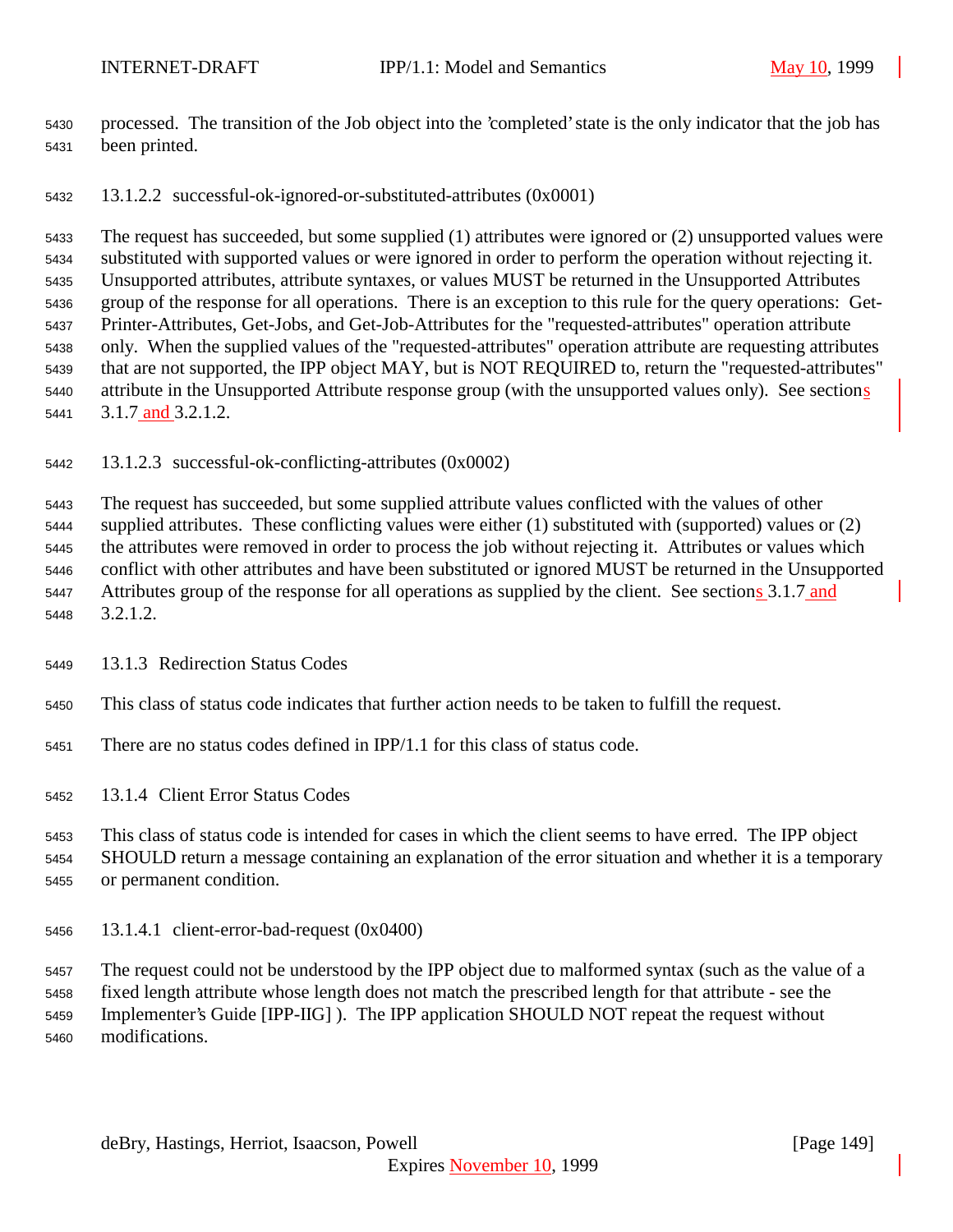13.1.4.2 client-error-forbidden (0x0401)

 The IPP object understood the request, but is refusing to fulfill it. Additional authentication information or authorization credentials will not help and the request SHOULD NOT be repeated. This status code is commonly used when the IPP object does not wish to reveal exactly why the request has been refused or when no other response is applicable.

13.1.4.3 client-error-not-authenticated (0x0402)

 The request requires user authentication. The IPP client may repeat the request with suitable authentication information. If the request already included authentication information, then this status code indicates that authorization has been refused for those credentials. If this response contains the same challenge as the prior response, and the user agent has already attempted authentication at least once, then the response message may contain relevant diagnostic information. This status codes reveals more information than "client-error-forbidden".

13.1.4.4 client-error-not-authorized (0x0403)

 The requester is not authorized to perform the request. Additional authentication information or authorization credentials will not help and the request SHOULD NOT be repeated. This status code is used when the IPP object wishes to reveal that the authentication information is understandable, however, the requester is explicitly not authorized to perform the request. This status codes reveals more information than "client-error-forbidden" and "client-error-not-authenticated".

13.1.4.5 client-error-not-possible (0x0404)

 This status code is used when the request is for something that can not happen. For example, there might be a request to cancel a job that has already been canceled or aborted by the system. The IPP client SHOULD NOT repeat the request.

13.1.4.6 client-error-timeout (0x0405)

 The client did not produce a request within the time that the IPP object was prepared to wait. For example, a client issued a Create-Job operation and then, after a long period of time, issued a Send- Document operation and this error status code was returned in response to the Send-Document request (see section 3.3.1). The IPP object might have been forced to clean up resources that had been held for the waiting additional Documents. The IPP object was forced to close the Job since the client took too long. The client SHOULD NOT repeat the request without modifications.

13.1.4.7 client-error-not-found (0x0406)

 The IPP object has not found anything matching the request URI. No indication is given of whether the condition is temporary or permanent. For example, a client with an old reference to a Job (a URI) tries to cancel the Job, however in the mean time the Job might have been completed and all record of it at the Printer has been deleted. This status code, 'client-error-not-found' is returned indicating that the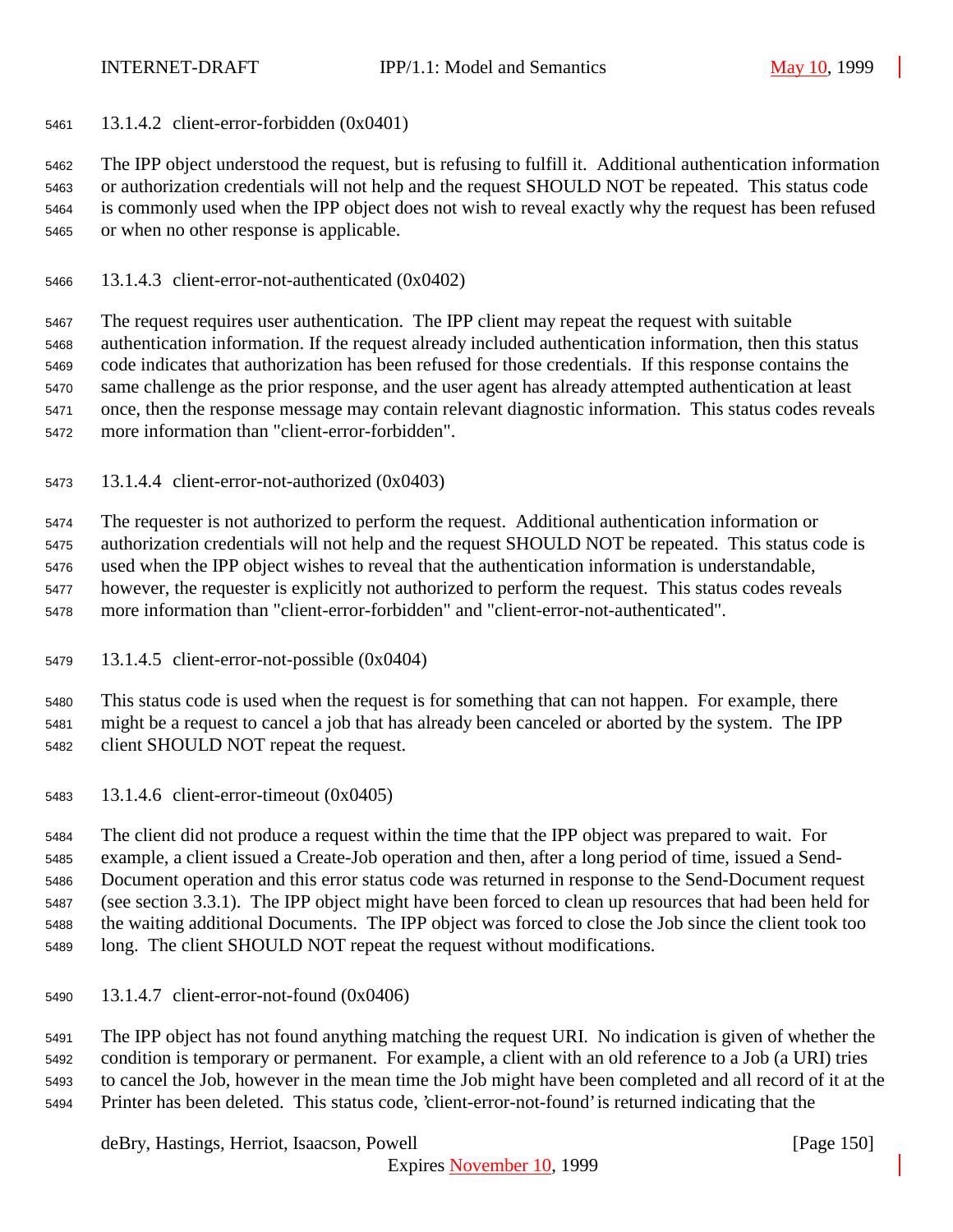referenced Job can not be found. This error status code is also used when a client supplies a URI as a reference to the document data in either a Print-URI or Send-URI operation, but the document can not be found.

 In practice, an IPP application should avoid a not found situation by first querying and presenting a list of valid Printer URIs and Job URIs to the end-user.

13.1.4.8 client-error-gone (0x0407)

 The requested object is no longer available and no forwarding address is known. This condition should be considered permanent. Clients with link editing capabilities should delete references to the request URI after user approval. If the IPP object does not know or has no facility to determine, whether or not the condition is permanent, the status code "client-error-not-found" should be used instead.

 This response is primarily intended to assist the task of maintenance by notifying the recipient that the resource is intentionally unavailable and that the IPP object administrator desires that remote links to that resource be removed. It is not necessary to mark all permanently unavailable resources as "gone" or to keep the mark for any length of time -- that is left to the discretion of the IPP object administrator.

13.1.4.9 client-error-request-entity-too-large (0x0408)

 The IPP object is refusing to process a request because the request entity is larger than the IPP object is willing or able to process. An IPP Printer returns this status code when it limits the size of print jobs and it receives a print job that exceeds that limit or when the attributes are so many that their encoding causes the request entity to exceed IPP object capacity.

13.1.4.10 client-error-request-value-too-long (0x0409)

 The IPP object is refusing to service the request because one or more of the client-supplied attributes has a variable length value that is longer than the maximum length specified for that attribute. The IPP object might not have sufficient resources (memory, buffers, etc.) to process (even temporarily), interpret, and/or ignore a value larger than the maximum length. Another use of this error code is when the IPP object supports the processing of a large value that is less than the maximum length, but during the processing of the request as a whole, the object may pass the value onto some other system component which is not able to accept the large value. For more details, see the Implementer's Guide [IPP-IIG] .

 Note: For attribute values that are URIs, this rare condition is only likely to occur when a client has improperly submitted a request with long query information (e.g. an IPP application allows an end-user to enter an invalid URI), when the client has descended into a URI "black hole" of redirection (e.g., a redirected URI prefix that points to a suffix of itself), or when the IPP object is under attack by a client attempting to exploit security holes present in some IPP objects using fixed-length buffers for reading or manipulating the Request-URI.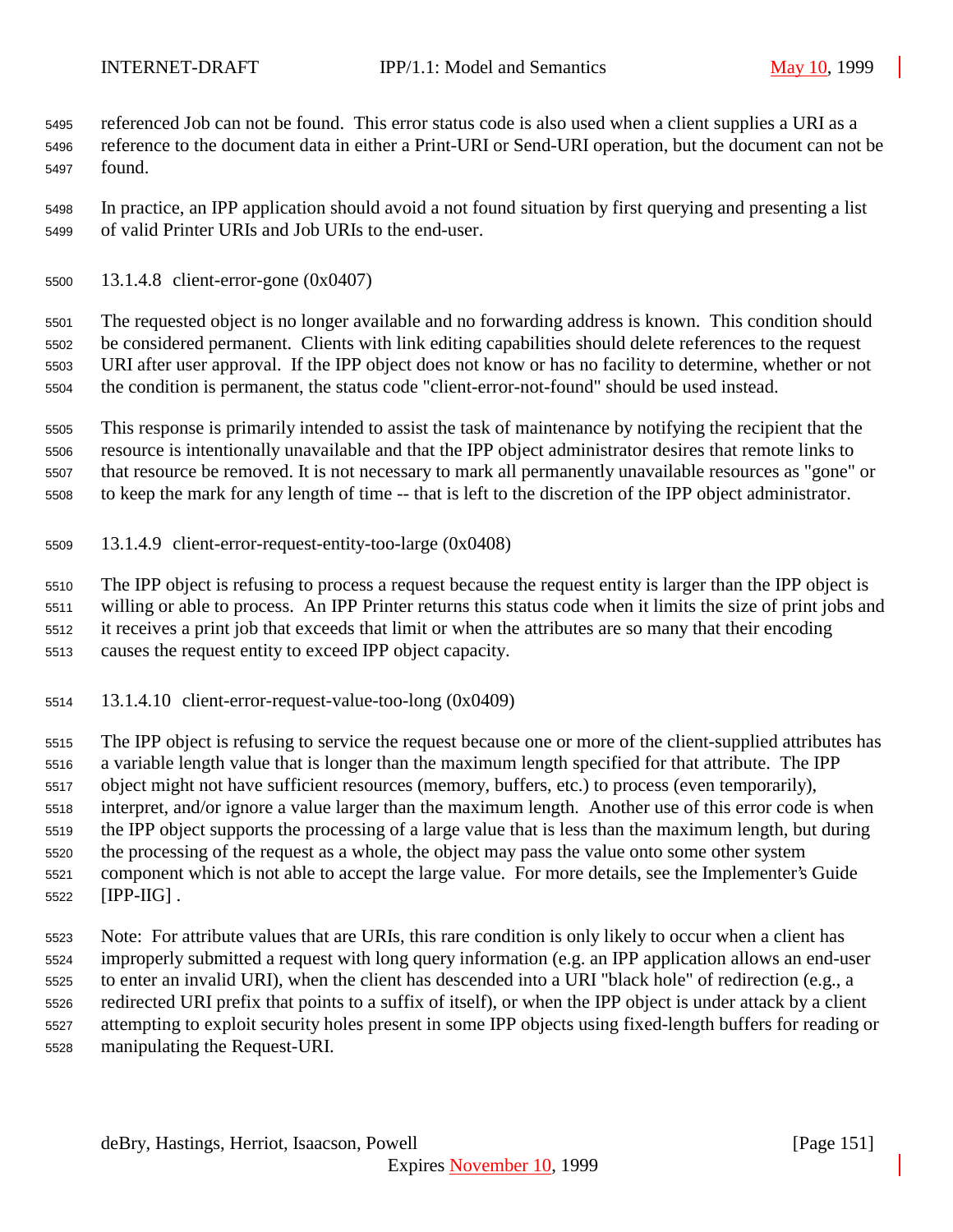13.1.4.11 client-error-document-format-not-supported (0x040A)

 The IPP object is refusing to service the request because the document data is in a format, as specified in the "document-format" operation attribute, that is not supported by the Printer object. This error is returned independent of the client-supplied "ipp-attribute-fidelity". The Printer object MUST return this 5533 status code, even if there are other Job Template attributes that are not supported as well, since this error 5534 is a bigger problem than with Job Template attributes. See sections 3.1.7 and 3.2.1.1. Issue . The Printer object MUST also return in the Unsupported Attributes Group the "document-format" attribute with the unsupported value supplied by the client. See section 3.2.1.

13.1.4.12 client-error-attributes-or-values-not-supported (0x040B)

 In a create request, if the Printer object does not support one or more attributes, attribute syntaxes, or attribute values supplied in the request and the client supplied the "ipp-attributes-fidelity" operation attribute with the 'true' value, the Printer object MUST return this status code. The Printer object MUST also return in the Unsupported Attributes Group all the attributes and/or values supplied by the client 5542 that are not supported. See section 3.1.7. **Issue 11** For example, if the request indicates 'iso-a4' media, 5543 but that media type is not supported by the Printer object. Or, if the client supplies an optional a Job Template attribute and the attribute itself is not even supported by the Printer. If the "ipp-attribute- fidelity" attribute is 'false', the Printer MUST ignore or substitute values for unsupported Job Template attributes and values rather than reject the request and return this status code.

 For any operation where a client requests attributes (such as a Get-Jobs, Get-Printer-Attributes, or Get- Job-Attributes operation), if the IPP object does not support one or more of the requested attributes, the IPP object simply ignores the unsupported requested attributes and processes the request as if they had not been supplied, rather than returning this status code. In this case, the IPP object MUST return the 'successful-ok-ignored-or-substituted-attributes' status code and MAY return the unsupported attributes

- as values of the "requested-attributes" in the Unsupported Attributes Group (see section 13.1.2.2).
- 13.1.4.13 client-error-uri-scheme-not-supported (0x040C)

5554 The type-scheme of the client--supplied URI in a Print-URI or a Send-URI operation is not supported. 5555 See section 3.1.7. **Issue 11** 

13.1.4.14 client-error-charset-not-supported (0x040D)

 For any operation, if the IPP Printer does not support the charset supplied by the client in the "attributes- charset" operation attribute, the Printer MUST reject the operation and return this status and any 'text' or 5559 hame' attributes using the 'utf-8' charset (see Section 3.1.4.1). See section 3.1.7. Issue 11 The Printer

5560 object NEED NOT return other unsupported or conflicting attributes supplied by the client in the

Unsupported Attributes Group. See section 3.2.1.2.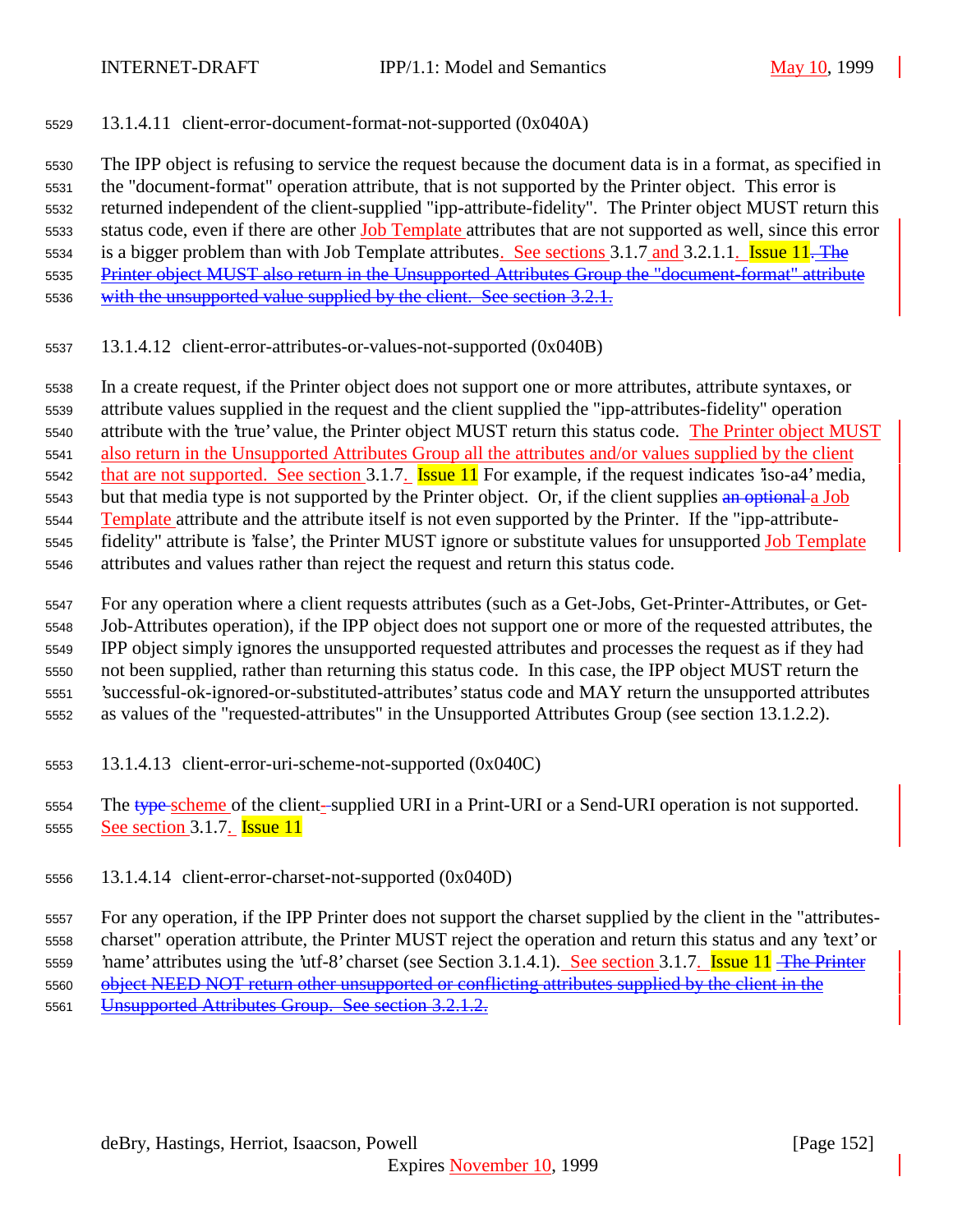### 13.1.4.15 client-error-conflicting-attributes (0x040E)

 The request is rejected because some attribute values conflicted with the values of other attributes which this specification does not permit to be substituted or ignored. The Printer object MUST also return in the Unsupported Attributes Group the conflicting attributes supplied by the client. See sections 3.1.7 5566 and 3.2.1.2. **Issue 27** 

## 5567  $14.1.4.1613.1.4.16$  client-error-compression-not-supported (0x040F) Issue 6

- The IPP object is refusing to service the request because the document data, as specified in the
- "compression" operation attribute, is compressed in a way that is not supported by the Printer object.
- This error is returned independent of the client-supplied "ipp-attribute-fidelity". The Printer object
- MUST return this status code, even if there are other Job Template attributes that are not supported as
- 5572 well, since this error is a bigger problem than with Job Template attributes. **Issue 6** See sections 3.1.7
- and 3.2.1.1. Issue 11The Printer object MUST also return in the Unsupported Attributes Group the
- 5574 "compression" attribute with the unsupported value supplied by the client. See section 3.2.1. Issue 28
- 5575  $14.1.4.1713.1.4.17$  client-error-compression-error  $(0x0410)$  Issue 6
- The IPP object is refusing to service the request because the document data cannot be decompressed
- when using the algorithm specified by the "compression" operation attribute. This error is returned
- independent of the client-supplied "ipp-attribute-fidelity". The Printer object MUST return this status
- 5579 code, even if there are otherJob Template attributes that are not supported as well, since this error is a
- bigger problem than with Job Template attributes. See sections 3.1.7 and 3.2.1.1.
- 14.1.4.1813.1.4.18 client-error-document-format-error (0x0411) Issue 28

# The IPP object is refusing to service the request because Printer encountered an error in the document

- data while interpreting it. This error is returned independent of the client-supplied "ipp-attribute-
- 5584 fidelity". The Printer object MUST return this status code, even if there are other Job Template attributes
- that are not supported as well, since this error is a bigger problem than with Job Template attributes. See sections 3.1.7 and 3.2.1.1.
- 5587 13.1.4.19 client-error-document-access-error  $(0x0412)$  Issue 35
- The IPP object is refusing to service the Print-URI or Send-URI request because Printer encountered an access error while attempting to validate the accessibility or access the document data specified in the "document-uri" operation attribute. This error is returned independent of the client-supplied "ipp- attribute-fidelity". The Printer object MUST return this status code, even if there are Job Template attributes that are not supported as well, since this error is a bigger problem than with Job Template attributes. See section 3.1.7.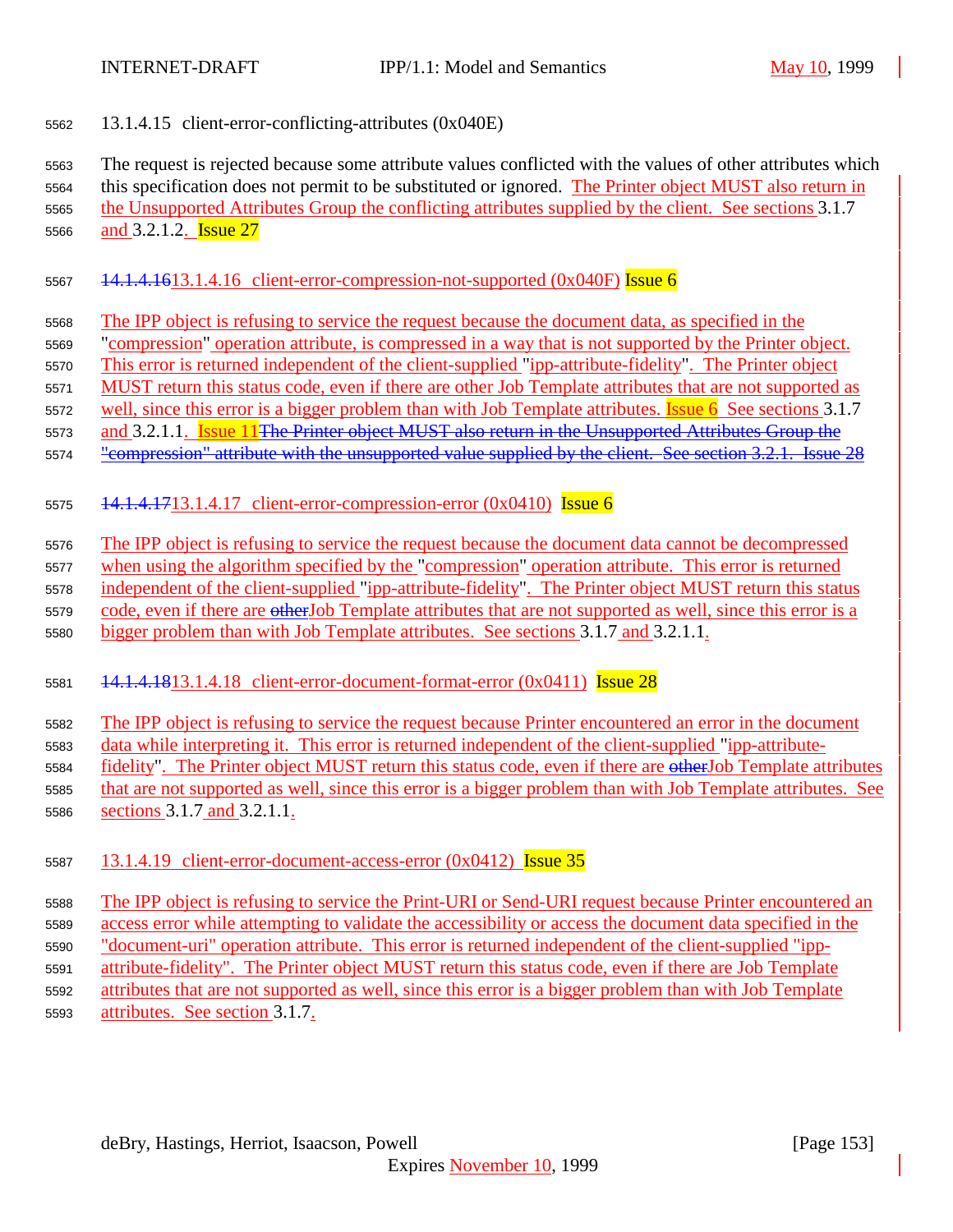13.1.5 Server Error Status Codes

 This class of status codes indicates cases in which the IPP object is aware that it has erred or is incapable of performing the request. The IPP object SHOULD include a message containing an explanation of the error situation, and whether it is a temporary or permanent condition.

13.1.5.1 server-error-internal-error (0x0500)

 The IPP object encountered an unexpected condition that prevented it from fulfilling the request. This error status code differs from "server-error-temporary-error" in that it implies a more permanent type of internal error. It also differs from "server-error-device-error" in that it implies an unexpected condition (unlike a paper-jam or out-of-toner problem which is undesirable but expected). This error status code indicates that probably some knowledgeable human intervention is required.

13.1.5.2 server-error-operation-not-supported (0x0501)

 The IPP object does not support the functionality required to fulfill the request. This is the appropriate response when the IPP object does not recognize an operation or is not capable of supporting it. See 5607 section 3.1.7. **Issue 18** 

13.1.5.3 server-error-service-unavailable (0x0502)

 The IPP object is currently unable to handle the request due to a temporary overloading or maintenance of the IPP object. The implication is that this is a temporary condition which will be alleviated after some delay. If known, the length of the delay may be indicated in the message. If no delay is given, the IPP application should handle the response as it would for a "server-error-temporary-error" response. If the condition is more permanent, the error status codes "client-error-gone" or "client-error-not-found" could be used.

13.1.5.4 server-error-version-not-supported (0x0503)

 The IPP object does not support, or refuses to support, the IPP protocol version that was supplied as the 5617 value of the "version-number" operation parameter used in the request message. The IPP object is indicating that it is unable or unwilling to complete the request using the same major and minor version 5619 number as supplied in the request other than with this error message. The response should SHOULD contain a Message "status-message" attribute describing why that version is not supported and what 5621 other versions are supported by that IPP object. See section 3.1.6.

 A conforming IPP/1.1 client MUST specify a valid version ('1.1' or '1.0') on each request. A conforming **IPP/1.1 object MUST NOT return this status code to a conforming IPP/1.1 or IPP/1.0 client. An IPP** 

5624 object MUST return this status code to a non-conforming IPP client. The error response MUST identify

5625 in the "version-number" operation attribute parameter the closest version number that the IPP object

5626 does support. For example, if a client supplies version '1.0' and  $\frac{1}{2}$  a conformingan IPP/1.1 object supports

version '1.0', then it MUST respond with version '1.0'. If the IPP/1.1 object does not support version

'1.0', then it MUST respond with this error code. Issue 36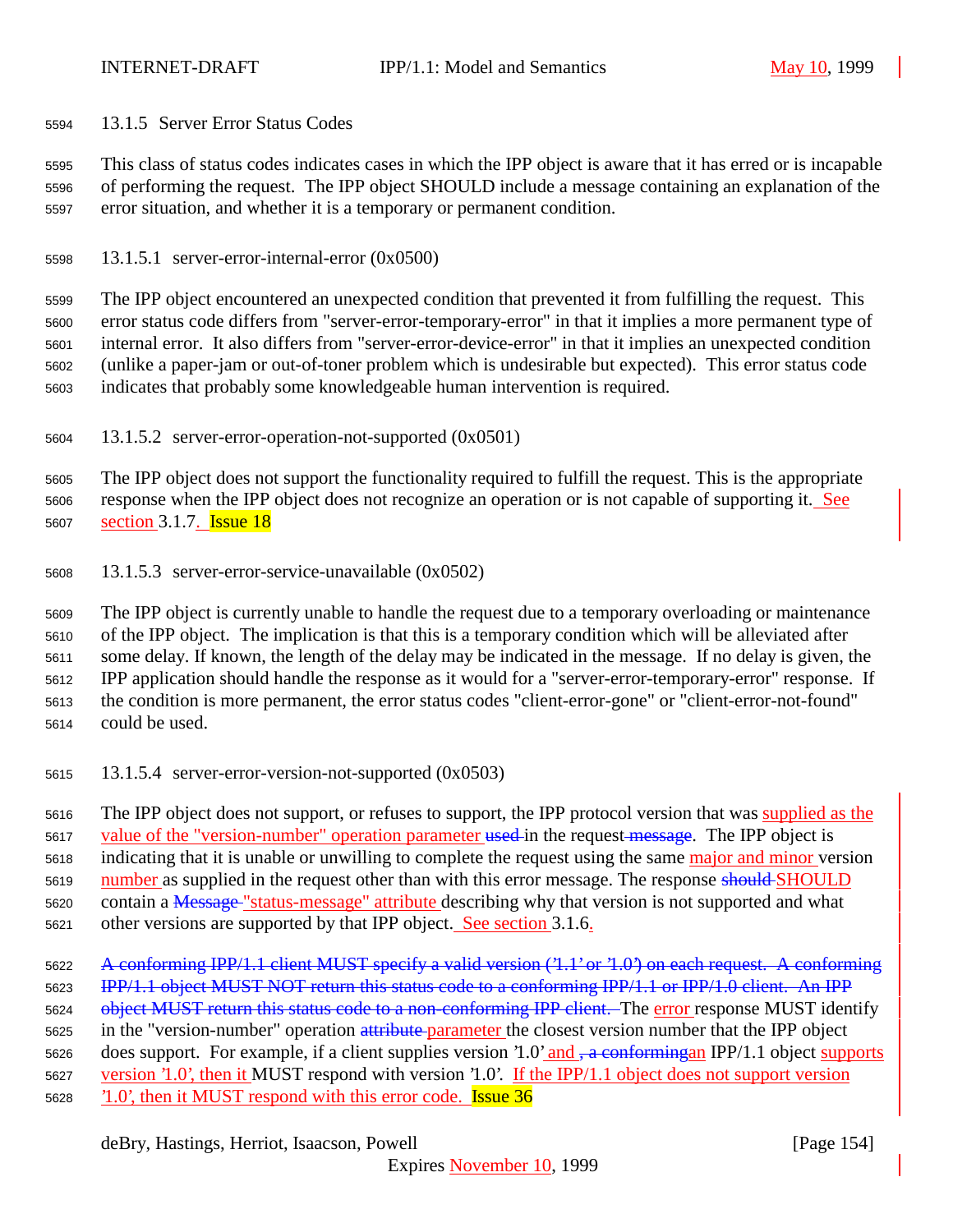13.1.5.5 server-error-device-error (0x0504)

 A printer error, such as a paper jam, occurs while the IPP object processes a Print or Send operation. The response contains the true Job Status (the values of the "job-state" and "job-state-reasons" attributes). Additional information can be returned in the OPTIONAL "job-state-message" attribute value or in the OPTIONAL status message that describes the error in more detail. This error status code is only returned in situations where the Printer is unable to accept the create request because of such a device error. For example, if the Printer is unable to spool, and can only accept one job at a time, the reason it might reject a create request is that the printer currently has a paper jam. In many cases however, where the Printer object can accept the request even though the Printer has some error condition, the 'successful-ok' status code will be returned. In such a case, the client would look at the returned Job Object Attributes or later query the Printer to determine its state and state reasons.

13.1.5.6 server-error-temporary-error (0x0505)

A temporary error such as a buffer full write error, a memory overflow (i.e. the document data exceeds

the memory of the Printer), or a disk full condition, occurs while the IPP Printer processes an operation.

 The client MAY try the unmodified request again at some later point in time with an expectation that the temporary internal error condition may have been cleared. Alternatively, as an implementation option, a Printer object MAY delay the response until the temporary condition is cleared so that no error is

- returned.
- 13.1.5.7 server-error-not-accepting-jobs (0x0506)

 A temporary error indicating that the Printer is not currently accepting jobs, because the administrator has set the value of the Printer's "printer-is-not-accepting-jobs" attribute to 'false' (by means outside the scope of this IPP/1.1 document).

13.1.5.8 server-error-busy (0x0507)

 A temporary error indicating that the Printer is too busy processing jobs and/or other requests. The client SHOULD try the unmodified request again at some later point in time with an expectation that the temporary busy condition will have been cleared.

13.1.5.9 server-error-job-canceled (0x0508)

 An error indicating that the job has been canceled by an operator or the system while the client was transmitting the data to the IPP Printer. If a job-id and job-uri had been created, then they are returned in the Print-Job, Send-Document, or Send-URI response as usual; otherwise, no job-id and job-uri are returned in the response.

13.1.5.10 server-error-multiple-document-jobs-not-supported (0x0509) Issue 34

 The IPP object does not support multiple documents per job and a client attempted to supply document data with a second Send-Document or Send-URI operation.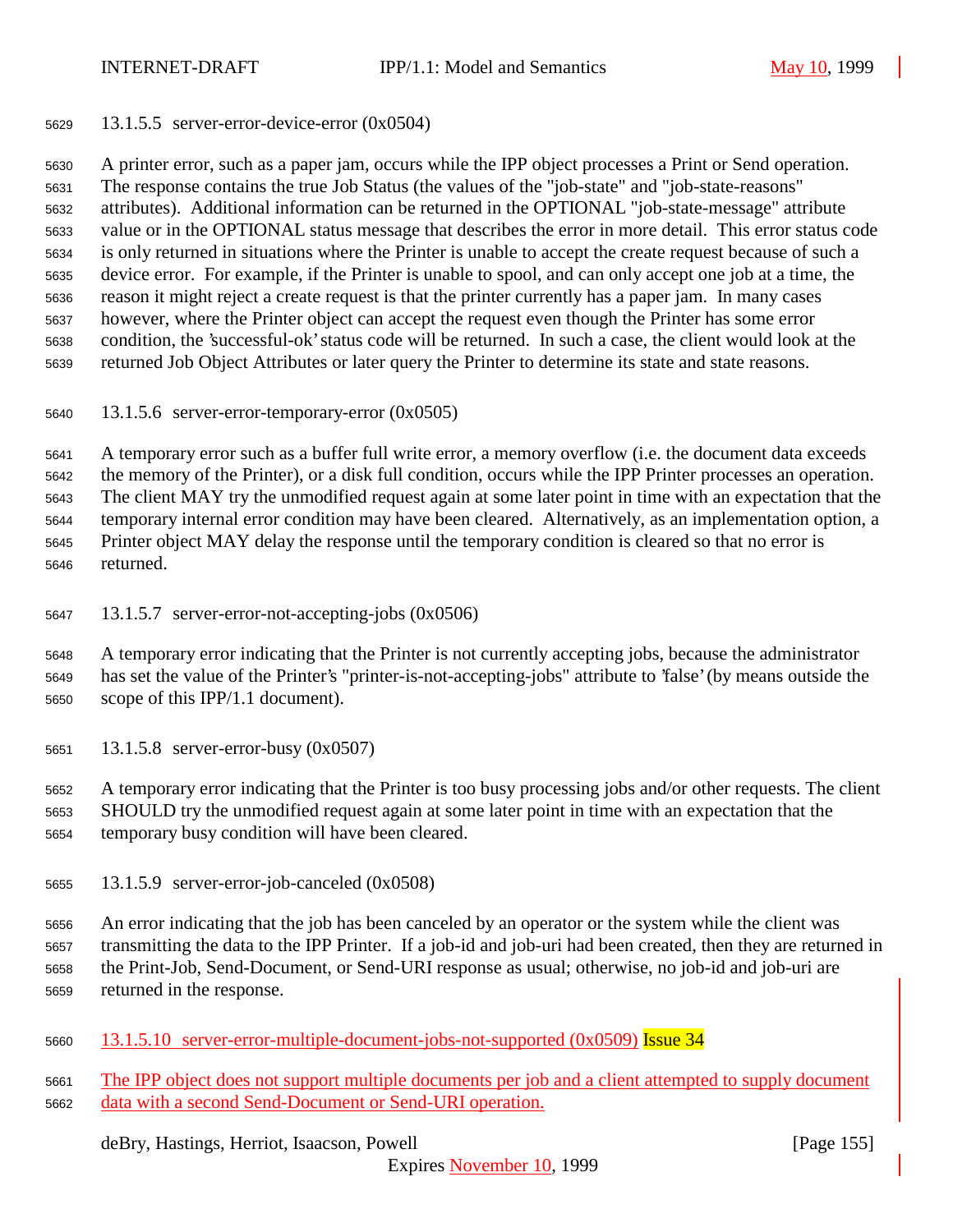13.2 Status Codes for IPP Operations

```
5664 PJ = Print-Job, PU = Print-URI, CJ = Create-Job, SD = Send-Document
5665 SU = Send-URI, V = Validate-Job, GA = Get-Job-Attributes and
5666 Get-Printer-Attributes, GJ = Get-Jobs, C = Cancel-Job
5667
5668 IPP Operations
5669 IPP Status Keyword PJ PU CJ SD SU V GA GJ C
5670 ------------------ -- -- -- -- -- - -- -- -
5671 successful-ok x x x x x x x x x
5672 successful-ok-ignored-or-substituted- x x x x x x x x x
5673 attributes
5674 successful-ok-conflicting-attributes x x x x x x x x x
5675 client-error-bad-request x x x x x x x x x
5676 client-error-forbidden x x x x x x x x x
5677 client-error-not-authenticated x x x x x x x x x
5678 client-error-not-authorized x x x x x x x x x
5679 client-error-not-possible x x x x x x x x x
5680 client-error-timeout x x
5681 client-error-not-found x x x x x x x x x
5682 client-error-gone x x x x x x x x x
5683 client-error-request-entity-too-large x x x x x x x x x
5684 client-error-request-value-too-long x x x x x x x x x
5685 client-error-document-format-not- x x x x x x
5686 supported
5687 client-error-attributes-or-values-not- x x x x x x x x x
5688 supported
5689 client-error-uri-scheme-not-supported x x
5690 client-error-charset-not-supported x x x x x x x x x
5691 client-error-conflicting-attributes x x x x x x x x x
5692 client-error-compression-not-unsupported -x x x x x
5693 client-error-compression-error x x x x
5694 client-error-document-format-error x x x x
5695 client-error-document-access-error x x
5696 server-error-internal-error x x x x x x x x x
5697 server-error-operation-not-supported x x x x
5698 server-error-service-unavailable x x x x x x x x x
5699 server-error-version-not-supported x x x x x x x x x
5700 server-error-device-error x x x x x
5701 server-error-temporary-error x x x x x
5702 server-error-not-accepting-jobs x x x x
5703 server-error-busy x x x x x x x x x
5704 server-error-job-canceled x x
5705 server-error-multiple-document-jobs- x x
5706 not-supported
```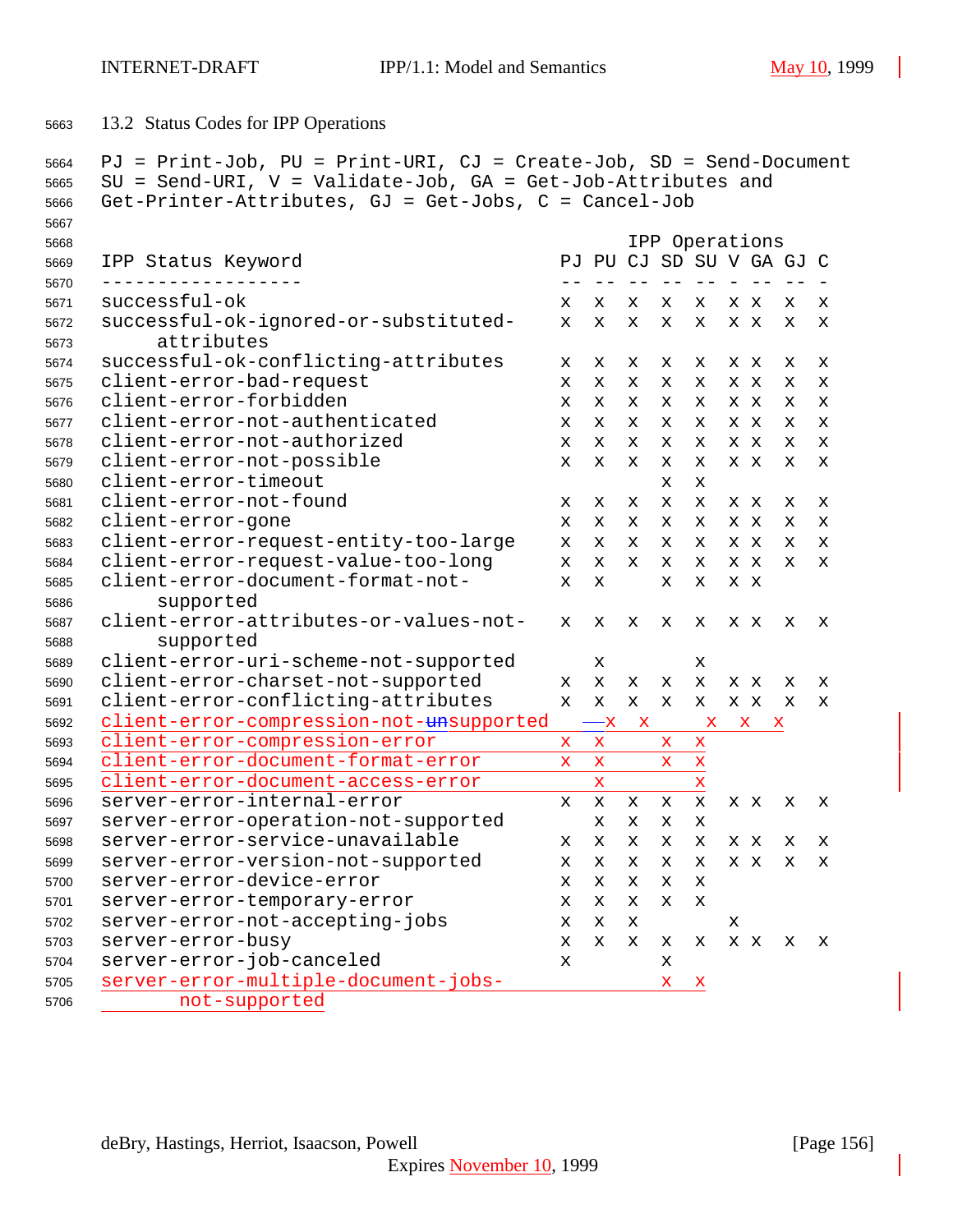| 5707 | $HJ = Hold-Job$ , $RJ = Release-Job$ , $RS = Restart-Job$  |             |             |                        |       |   |             |
|------|------------------------------------------------------------|-------------|-------------|------------------------|-------|---|-------------|
| 5708 | $PP = Pause-Printer, RP = Resume-Printer, PJ = Purge-Jobs$ |             |             |                        |       |   |             |
| 5709 |                                                            |             |             |                        |       |   |             |
| 5710 |                                                            |             |             | IPP Operations (cont.) |       |   |             |
| 5711 | IPP Status Keyword                                         |             |             | HJ RJ RS PP RP PJ      |       |   |             |
| 5712 |                                                            |             |             |                        | $- -$ |   |             |
| 5713 | successful-ok                                              | X           | x           | х                      | х     | x | x           |
| 5714 | successful-ok-ignored-or-substituted-                      | x           | X           | x                      | x     | x | х           |
| 5715 | attributes                                                 |             |             |                        |       |   |             |
| 5716 | successful-ok-conflicting-attributes                       | x           | х           | х                      | x     | х | х           |
| 5717 | client-error-bad-request                                   | x           | X           | x                      | X     | х | x           |
| 5718 | client-error-forbidden                                     | x           | x           | x                      | х     | х | х           |
| 5719 | client-error-not-authenticated                             | х           | X           | x                      | x     | x | x           |
| 5720 | client-error-not-authorized                                | x           | $\mathbf x$ | $\mathbf x$            | X     | x | $\mathbf x$ |
| 5721 | client-error-not-possible                                  | X           | x           | х                      | x     | x | $\mathbf x$ |
| 5722 | client-error-timeout                                       |             |             |                        |       |   |             |
| 5723 | client-error-not-found                                     | х           | х           | х                      | x     | х | х           |
| 5724 | client-error-gone                                          | x           | X           | x                      | x     | х | х           |
| 5725 | client-error-request-entity-too-large                      | x           | x           | x                      | x     | х | х           |
| 5726 | client-error-request-value-too-long                        | x           | X           | x                      | x     | х | x           |
| 5727 | client-error-document-format-not-                          |             |             |                        |       |   |             |
| 5728 | supported                                                  |             |             |                        |       |   |             |
| 5729 | client-error-attributes-or-values-not-                     | x           | x           | x                      | х     | x | x           |
| 5730 | supported                                                  |             |             |                        |       |   |             |
| 5731 | client-error-uri-scheme-not-supported                      |             |             |                        |       |   |             |
| 5732 | client-error-charset-not-supported                         | x           | x           | x                      | x     | х | х           |
| 5733 | client-error-conflicting-attributes                        | $\mathbf x$ | X           | x                      | X     | x | х           |
| 5734 | client-error-compression-not-supported                     |             |             |                        |       |   |             |
| 5735 | client-error-compression-error                             |             |             |                        |       |   |             |
| 5736 | client-error-document-format-error                         |             |             |                        |       |   |             |
| 5737 | client-error-document-access-error                         |             |             |                        |       |   |             |
| 5738 | server-error-internal-error                                | x           | x           | x                      | x     | х | х           |
| 5739 | server-error-operation-not-supported                       | x           | x           | x                      | x     | х | х           |
| 5740 | server-error-service-unavailable                           | $\mathbf x$ | X           | x                      | x     | x | х           |
| 5741 | server-error-version-not-supported                         | X           | x           | x                      | X     | x | х           |
| 5742 | server-error-device-error                                  |             |             |                        |       |   |             |
| 5743 | server-error-temporary-error                               |             |             |                        |       |   |             |
| 5744 | server-error-not-accepting-jobs                            |             |             |                        |       |   |             |
| 5745 | server-error-busy                                          | x           |             | X X X                  |       | x | х           |
| 5746 | server-error-job-canceled                                  |             |             |                        |       |   |             |
| 5747 | server-error-multiple-document-jobs-                       |             |             |                        |       |   |             |
| 5748 | not-supported                                              |             |             |                        |       |   |             |
|      |                                                            |             |             |                        |       |   |             |

deBry, Hastings, Herriot, Isaacson, Powell [Page 157]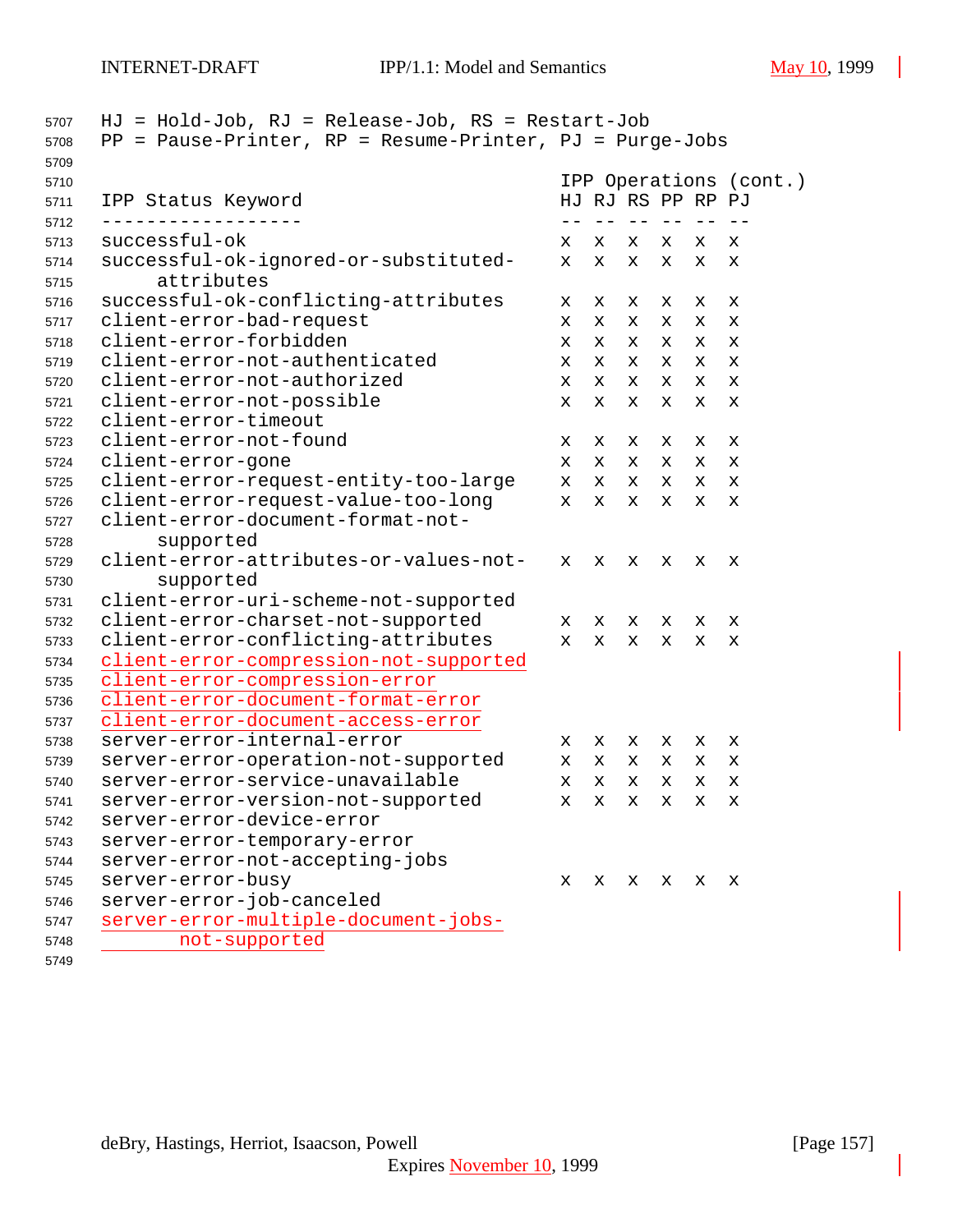- 14. APPENDIX C: "media" keyword values
- Standard keyword values are taken from several sources.
- Standard values are defined (taken from DPA[ISO10175] and the Printer MIB[RFC1759]):
- 'default': The default medium for the output device
- 'iso-a4-white': Specifies the ISO A4 white medium
- 'iso-a4-colored': Specifies the ISO A4 colored medium
- 'iso-a4-transparent' Specifies the ISO A4 transparent medium
- 'iso-a3-white': Specifies the ISO A3 white medium
- 'iso-a3-colored': Specifies the ISO A3 colored medium
- 'iso-a5-white': Specifies the ISO A5 white medium
- 'iso-a5-colored': Specifies the ISO A5 colored medium
- 'iso-b4-white': Specifies the ISO B4 white medium
- 'iso-b4-colored': Specifies the ISO B4 colored medium
- 'iso-b5-white': Specifies the ISO B5 white medium
- 'iso-b5-colored': Specifies the ISO B5 colored medium
- 'jis-b4-white': Specifies the JIS B4 white medium
- 'jis-b4-colored': Specifies the JIS B4 colored medium
- 'jis-b5-white': Specifies the JIS B5 white medium
- 'jis-b5-colored': Specifies the JIS B5 colored medium
- 
- The following standard values are defined for North American media:
- 'na-letter-white': Specifies the North American letter white medium
- 'na-letter-colored': Specifies the North American letter colored medium
- 'na-letter-transparent': Specifies the North American letter transparent medium
- 'na-legal-white': Specifies the North American legal white medium
- 'na-legal-colored': Specifies the North American legal colored medium
- 
- The following standard values are defined for envelopes:
- 'iso-b4-envelope': Specifies the ISO B4 envelope medium
- 'iso-b5-envelope': Specifies the ISO B5 envelope medium
- 'iso-c3-envelope': Specifies the ISO C3 envelope medium
- 'iso-c4-envelope': Specifies the ISO C4 envelope medium
- 'iso-c5-envelope': Specifies the ISO C5 envelope medium
- 'iso-c6-envelope': Specifies the ISO C6 envelope medium
- 'iso-designated-long-envelope': Specifies the ISO Designated Long envelope medium
- 'na-10x13-envelope': Specifies the North American 10x13 envelope medium
- 'na-9x12-envelope': Specifies the North American 9x12 envelope medium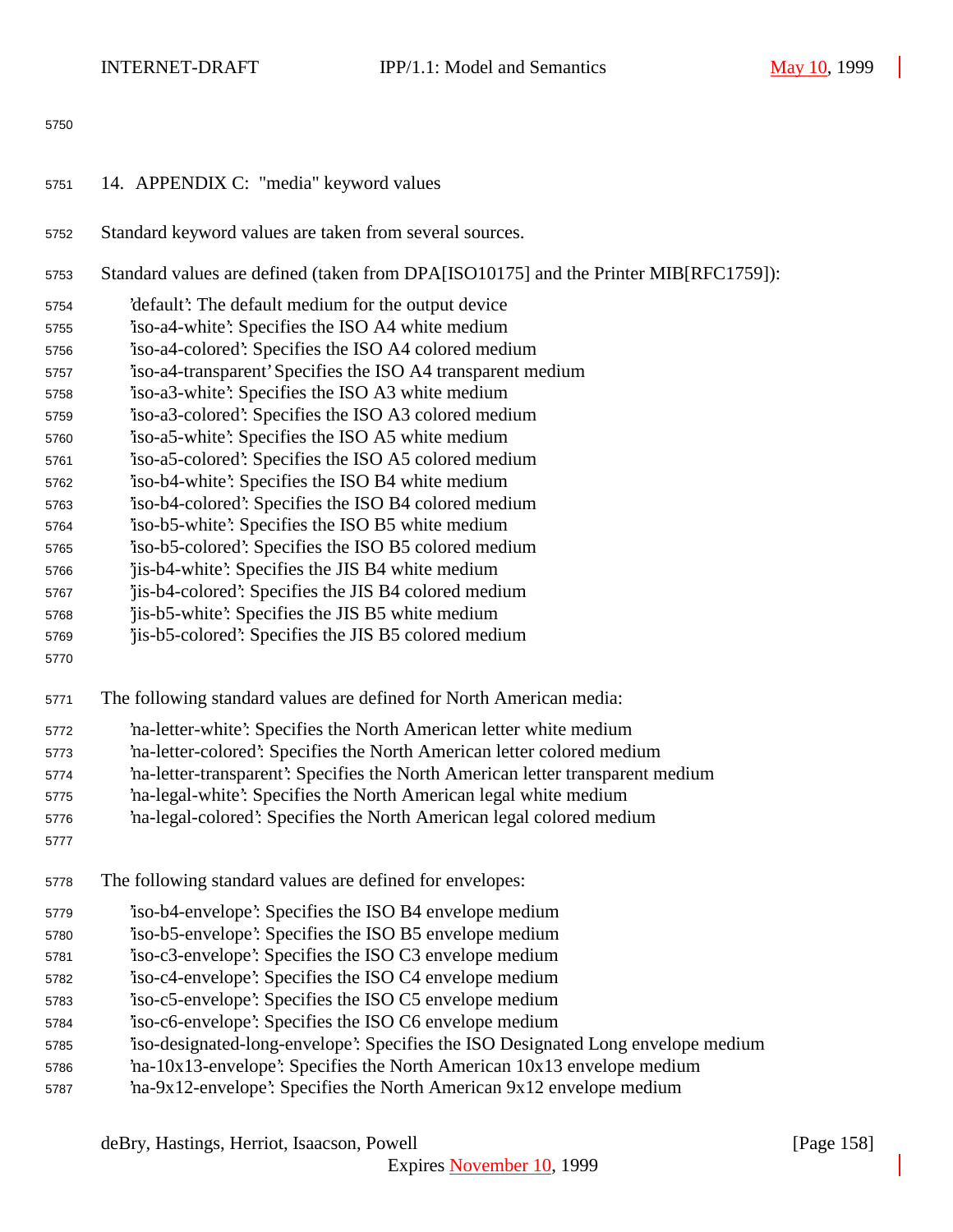- 'monarch-envelope': Specifies the Monarch envelope
- 'na-number-10-envelope': Specifies the North American number 10 business envelope medium
- 'na-7x9-envelope': Specifies the North American 7x9 inch envelope
- 'na-9x11-envelope': Specifies the North American 9x11 inch envelope
- 'na-10x14-envelope': Specifies the North American 10x14 inch envelope
- 'na-number-9-envelope': Specifies the North American number 9 business envelope
- 'na-6x9-envelope': Specifies the North American 6x9 inch envelope
- 'na-10x15-envelope': Specifies the North American 10x15 inch envelope
- 

The following standard values are defined for the less commonly used media (white-only):

- 'executive-white': Specifies the white executive medium
- 'folio-white': Specifies the folio white medium
- 'invoice-white': Specifies the white invoice medium
- 'ledger-white': Specifies the white ledger medium
- 'quarto-white': Specified the white quarto medium
- 'iso-a0-white': Specifies the ISO A0 white medium
- 'iso-a1-white': Specifies the ISO A1 white medium
- 'iso-a2-white': Specifies the ISO A2 white medium 'iso-a6-white': Specifies the ISO A6 white medium
- 'iso-a7-white': Specifies the ISO A7 white medium
- 'iso-a8-white': Specifies the ISO A8 white medium
- 'iso-a9-white': Specifies the ISO A9 white medium
- 'iso-10-white': Specifies the ISO A10 white medium
- 'iso-b0-white': Specifies the ISO B0 white medium
- 'iso-b1-white': Specifies the ISO B1 white medium
- 'iso-b2-white': Specifies the ISO B2 white medium 'iso-b3-white': Specifies the ISO B3 white medium
- 'iso-b6-white': Specifies the ISO B6 white medium
- 'iso-b7-white': Specifies the ISO B7 white medium
- 'iso-b8-white': Specifies the ISO B8 white medium
- 'iso-b9-white': Specifies the ISO B9 white medium
- 'iso-b10-white': Specifies the ISO B10 white medium
- 'jis-b0-white': Specifies the JIS B0 white medium
- 'jis-b1-white': Specifies the JIS B1 white medium
- 'jis-b2-white': Specifies the JIS B2 white medium
- 'jis-b3-white': Specifies the JIS B3 white medium 'jis-b6-white': Specifies the JIS B6 white medium
- 'jis-b7-white': Specifies the JIS B7 white medium
- 'jis-b8-white': Specifies the JIS B8 white medium
- 'jis-b9-white': Specifies the JIS B9 white medium
- 'jis-b10-white': Specifies the JIS B10 white medium
- 

The following standard values are defined for engineering media: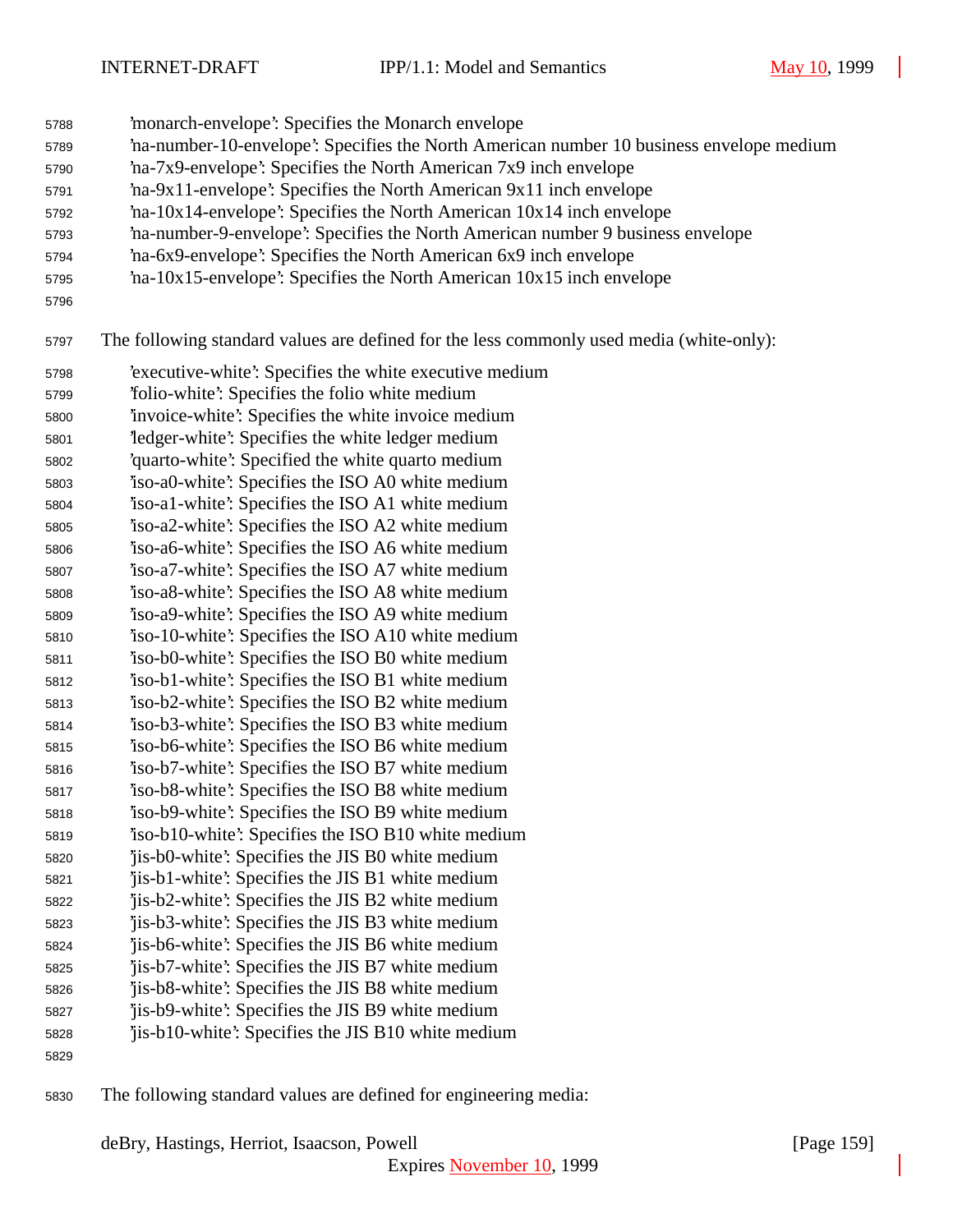- 'a': Specifies the engineering A size medium
- 'b': Specifies the engineering B size medium
- 'c': Specifies the engineering C size medium
- 'd': Specifies the engineering D size medium
- 'e': Specifies the engineering E size medium
- 

The following standard values are defined for input-trays (from ISO DPA and the Printer MIB):

- 'top': The top input tray in the printer.
- 'middle': The middle input tray in the printer.
- 'bottom': The bottom input tray in the printer.
- 'envelope': The envelope input tray in the printer.
- 'manual': The manual feed input tray in the printer.
- 'large-capacity': The large capacity input tray in the printer.
- 'main': The main input tray
- 'side': The side input tray
- 

The following standard values are defined for media sizes (from ISO DPA):

 'iso-a0': Specifies the ISO A0 size: 841 mm by 1189 mm as defined in ISO 216 'iso-a1': Specifies the ISO A1 size: 594 mm by 841 mm as defined in ISO 216 'iso-a2': Specifies the ISO A2 size: 420 mm by 594 mm as defined in ISO 216 'iso-a3': Specifies the ISO A3 size: 297 mm by 420 mm as defined in ISO 216 'iso-a4': Specifies the ISO A4 size: 210 mm by 297 mm as defined in ISO 216 'iso-a5': Specifies the ISO A5 size: 148 mm by 210 mm as defined in ISO 216 'iso-a6': Specifies the ISO A6 size: 105 mm by 148 mm as defined in ISO 216 'iso-a7': Specifies the ISO A7 size: 74 mm by 105 mm as defined in ISO 216 'iso-a8': Specifies the ISO A8 size: 52 mm by 74 mm as defined in ISO 216 'iso-a9': Specifies the ISO A9 size: 37 mm by 52 mm as defined in ISO 216 'iso-a10': Specifies the ISO A10 size: 26 mm by 37 mm as defined in ISO 216 'iso-b0': Specifies the ISO B0 size: 1000 mm by 1414 mm as defined in ISO 216 'iso-b1': Specifies the ISO B1 size: 707 mm by 1000 mm as defined in ISO 216 'iso-b2': Specifies the ISO B2 size: 500 mm by 707 mm as defined in ISO 216 'iso-b3': Specifies the ISO B3 size: 353 mm by 500 mm as defined in ISO 216 'iso-b4': Specifies the ISO B4 size: 250 mm by 353 mm as defined in ISO 216 'iso-b5': Specifies the ISO B5 size: 176 mm by 250 mm as defined in ISO 216 'iso-b6': Specifies the ISO B6 size: 125 mm by 176 mm as defined in ISO 216 'iso-b7': Specifies the ISO B7 size: 88 mm by 125 mm as defined in ISO 216 'iso-b8': Specifies the ISO B8 size: 62 mm by 88 mm as defined in ISO 216 'iso-b9': Specifies the ISO B9 size: 44 mm by 62 mm as defined in ISO 216 'iso-b10': Specifies the ISO B10 size: 31 mm by 44 mm as defined in ISO 216 'na-letter': Specifies the North American letter size: 8.5 inches by 11 inches 'na-legal': Specifies the North American legal size: 8.5 inches by 14 inches 'executive': Specifies the executive size (7.25 X 10.5 in) 'folio': Specifies the folio size (8.5 X 13 in)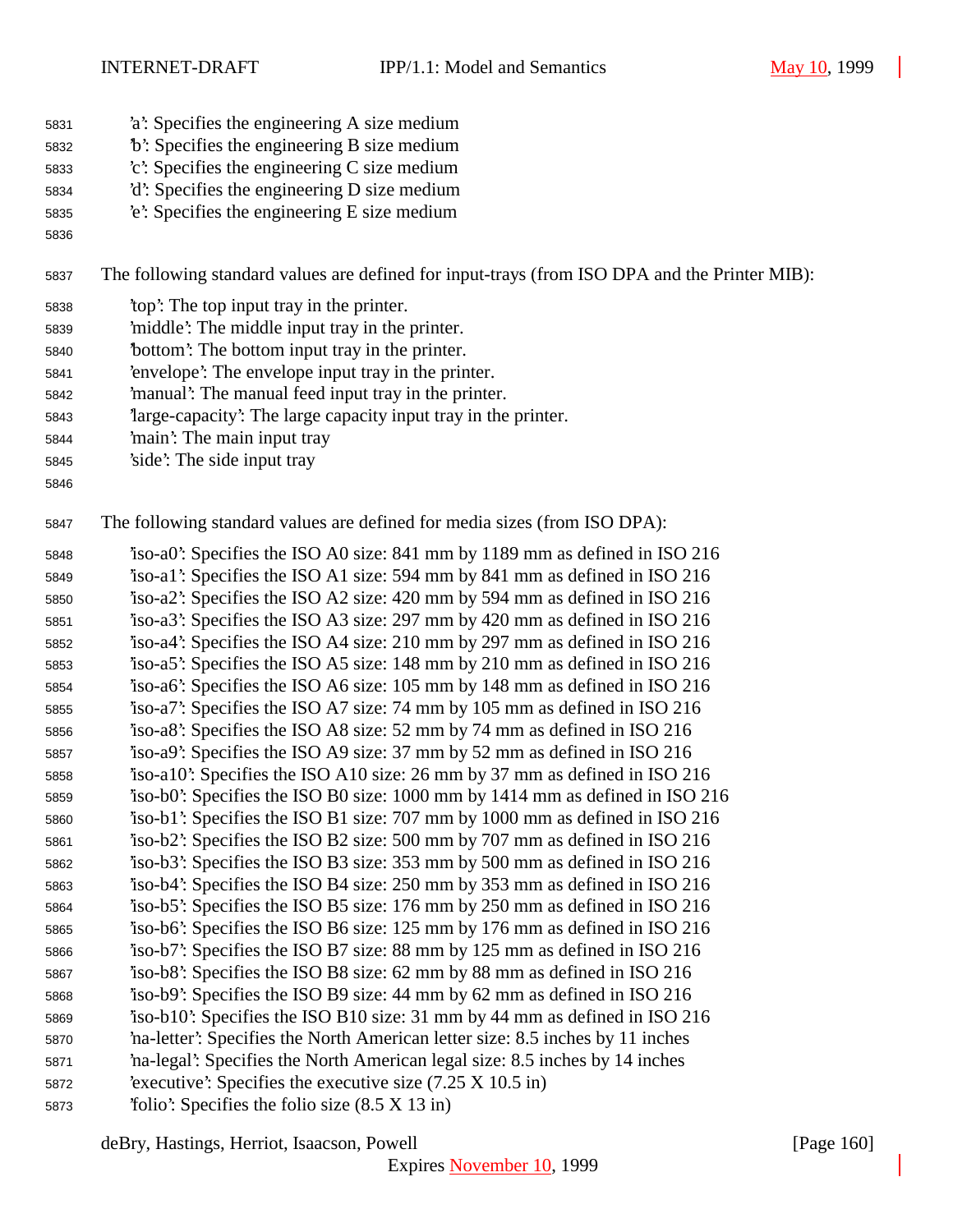- 'invoice': Specifies the invoice size (5.5 X 8.5 in) 'ledger': Specifies the ledger size (11 X 17 in) 'quarto': Specifies the quarto size (8.5 X 10.83 in) 'iso-c3': Specifies the ISO C3 size: 324 mm by 458 mm as defined in ISO 269 'iso-c4': Specifies the ISO C4 size: 229 mm by 324 mm as defined in ISO 269 'iso-c5': Specifies the ISO C5 size: 162 mm by 229 mm as defined in ISO 269 'iso-c6': Specifies the ISO C6 size: 114 mm by 162 mm as defined in ISO 269 'iso-designated-long': Specifies the ISO Designated Long size: 110 mm by 220 mm as defined in ISO 269 'na-10x13-envelope': Specifies the North American 10x13 size: 10 inches by 13 inches 'na-9x12-envelope': Specifies the North American 9x12 size: 9 inches by 12 inches 'na-number-10-envelope': Specifies the North American number 10 business envelope size: 4.125 inches by 9.5 inches 'na-7x9-envelope': Specifies the North American 7x9 inch envelope size 'na-9x11-envelope': Specifies the North American 9x11 inch envelope size 'na-10x14-envelope': Specifies the North American 10x14 inch envelope size 'na-number-9-envelope': Specifies the North American number 9 business envelope size 'na-6x9-envelope': Specifies the North American 6x9 envelope size 'na-10x15-envelope': Specifies the North American 10x15 envelope size 'monarch-envelope': Specifies the Monarch envelope size (3.87 x 7.5 in) 'jis-b0': Specifies the JIS B0 size: 1030mm x 1456mm 'jis-b1': Specifies the JIS B1 size: 728mm x 1030mm 'jis-b2': Specifies the JIS B2 size: 515mm x 728mm 'jis-b3': Specifies the JIS B3 size: 364mm x 515mm 'jis-b4': Specifies the JIS B4 size: 257mm x 364mm 'jis-b5': Specifies the JIS B5 size: 182mm x 257mm 'jis-b6': Specifies the JIS B6 size: 128mm x 182mm 'jis-b7': Specifies the JIS B7 size: 91mm x 128mm 'jis-b8': Specifies the JIS B8 size: 64mm x 91mm 'jis-b9': Specifies the JIS B9 size: 45mm x 64mm 'jis-b10': Specifies the JIS B10 size: 32mm x 45mm
- 15. APPENDIX D: Processing IPP Attributes

 When submitting a print job to a Printer object, the IPP model allows a client to supply operation and Job Template attributes along with the document data. These Job Template attributes in the create request affect the rendering, production and finishing of the documents in the job. Similar types of instructions may also be contained in the document to be printed, that is, embedded within the print data itself. In addition, the Printer has a set of attributes that describe what rendering and finishing options which are supported by that Printer. This model, which allows for flexibility and power, also introduces the potential that at job submission time, these client-supplied attributes may conflict with either:

- what the implementation is capable of realizing (i.e., what the Printer supports), as well as
- the instructions embedded within the print data itself.
-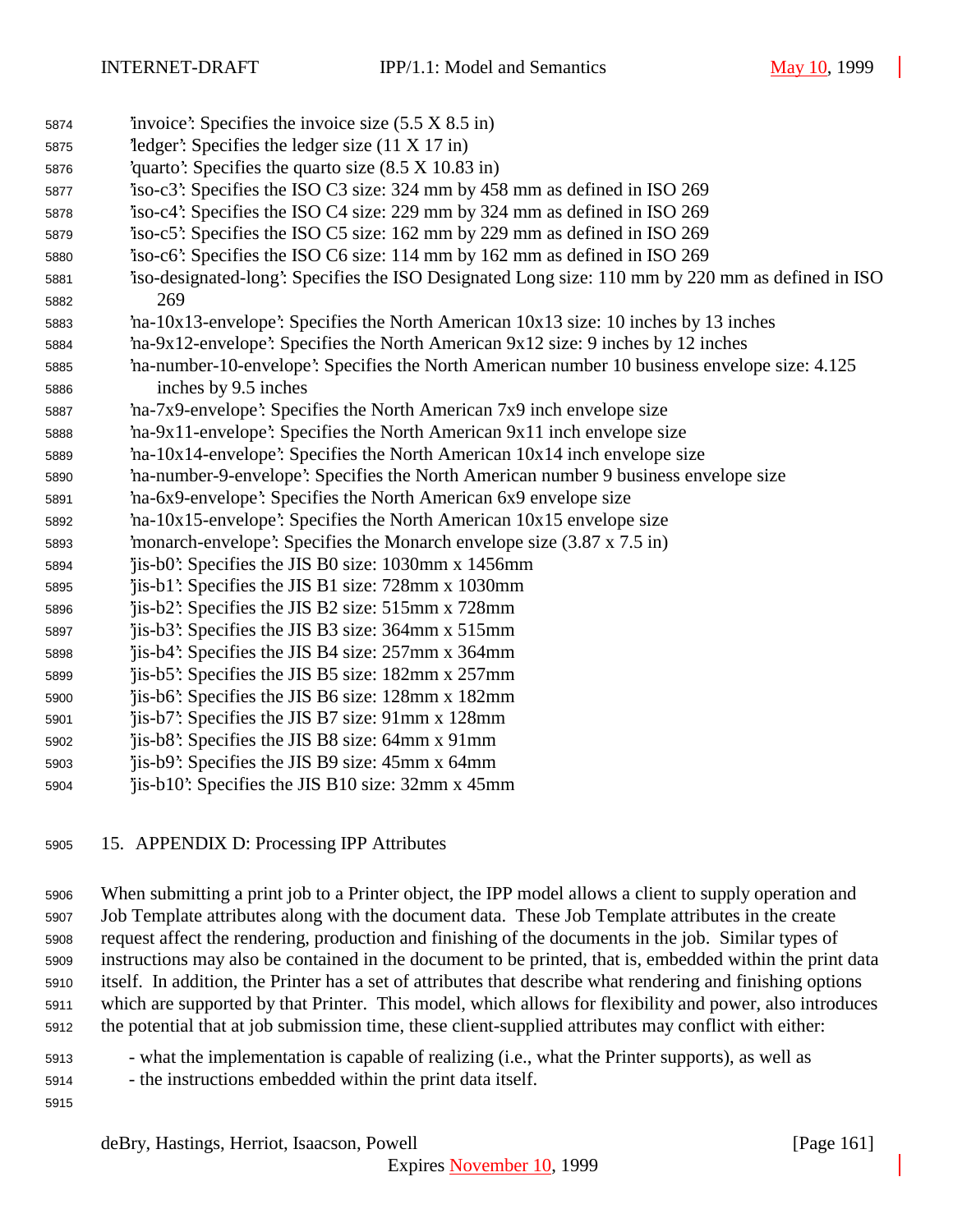The following sections describe how these two types of conflicts are handled in the IPP model.

15.1 Fidelity

 If there is a conflict between what the client requests and what a Printer object supports, the client may request one of two possible conflict handling mechanisms:

- 1) either reject the job since the job can not be processed exactly as specified, or
- 2) allow the Printer to make any changes necessary to proceed with processing the Job the best it can.
- 

 In the first case the client is indicating to the Printer object: "Print the job exactly as specified with no exceptions, and if that can't be done, don't even bother printing the job at all." In the second case, the client is indicating to the Printer object: "It is more important to make sure the job is printed rather than be processed exactly as specified; just make sure the job is printed even if client supplied attributes need to be changed or ignored."

The IPP model accounts for this situation by introducing an "ipp-attribute-fidelity" attribute.

 In a create request, "ipp-attribute-fidelity" is a boolean operation attribute that is OPTIONALLY supplied by the client. The value 'true' indicates that total fidelity to client supplied Job Template attributes and values is required. The client is requesting that the Job be printed exactly as specified, and if that is not possible then the job MUST be rejected rather than processed incorrectly. The value 'false' indicates that a reasonable attempt to print the Job is acceptable. If a Printer does not support some of the client supplied Job Template attributes or values, the Printer MUST ignore them or substitute any supported value for unsupported values, respectively. The Printer may choose to substitute the default value associated with that attribute, or use some other supported value that is similar to the unsupported requested value. For example, if a client supplies a "media" value of 'na-letter', the Printer may choose to substitute 'iso-a4' rather than a default value of 'envelope'. If the client does not supply the "ipp-attribute-fidelity" attribute, the Printer assumes a value of 'false'.

- Each Printer implementation MUST support both types of "fidelity" printing (that is whether the client supplies a value of 'true' or 'false'):
- If the client supplies 'false' or does not supply the attribute, the Printer object MUST always accept the request by ignoring unsupported Job Template attributes and by substituting unsupported values of supported Job Template attributes with supported values.
- If the client supplies 'true', the Printer object MUST reject the request if the client supplies unsupported Job Template attributes.
- 

 Since a client can always query a Printer to find out exactly what is and is not supported, "ipp-attribute-fidelity" set to 'false' is useful when:

- 1) The End-User uses a command line interface to request attributes that might not be supported.
- 2) In a GUI context, if the End User expects the job might be moved to another printer and prefers a sub-optimal result to nothing at all.
- 3) The End User just wants something reasonable in lieu of nothing at all.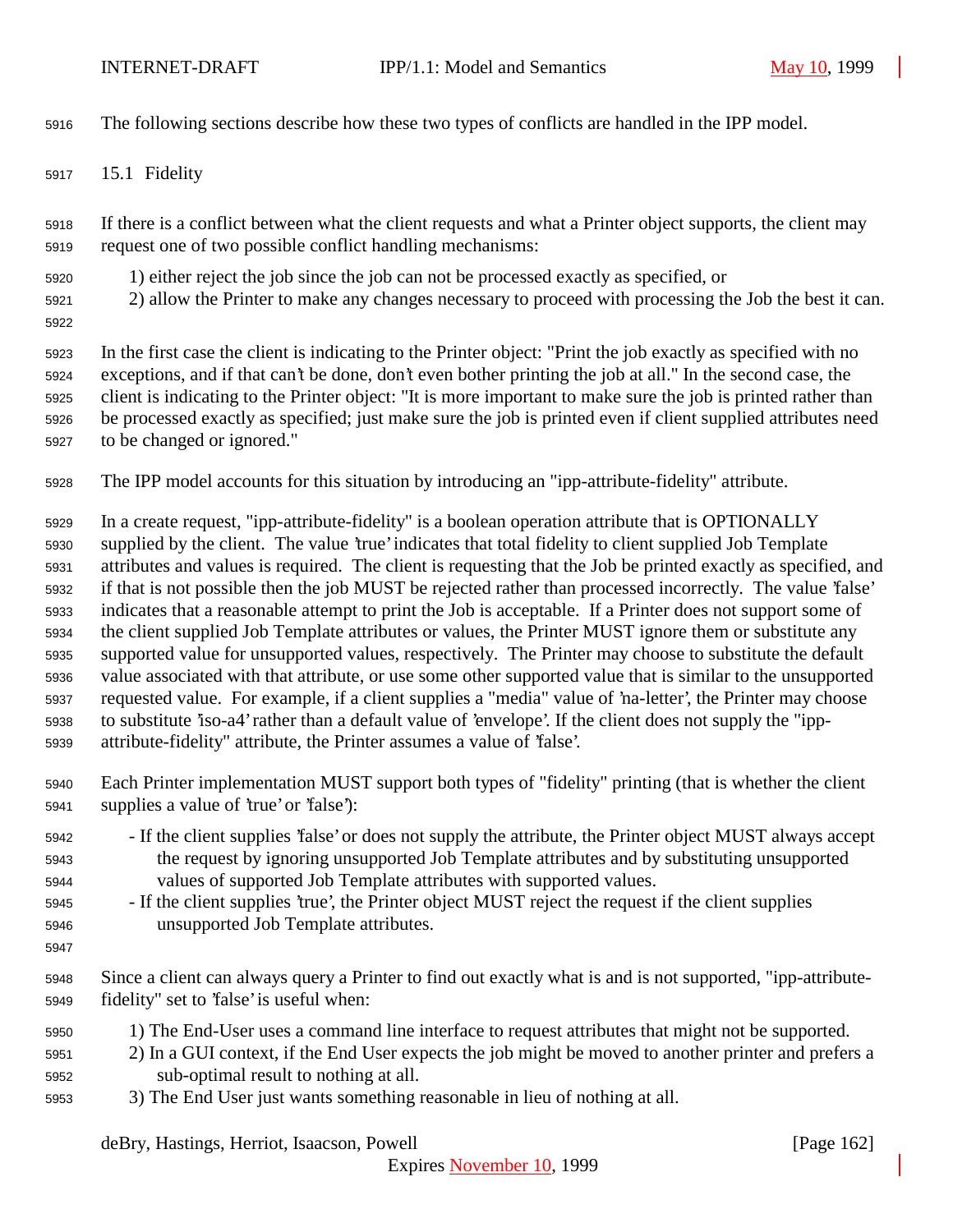## 15.2 Page Description Language (PDL) Override

 If there is a conflict between the value of an IPP Job Template attribute and a corresponding instruction in the document data, the value of the IPP attribute SHOULD take precedence over the document instruction. Consider the case where a previously formatted file of document data is sent to an IPP Printer. In this case, if the client supplies any attributes at job submission time, the client desires that those attributes override the embedded instructions. Consider the case were a previously formatted document has embedded in it commands to load 'iso-a4' media. However, the document is passed to an end user that only has access to a printer with 'na-letter' media loaded. That end user most likely wants to submit that document to an IPP Printer with the "media" Job Template attribute set to 'na-letter'. The job submission attribute should take precedence over the embedded PDL instruction. However, until companies that supply document data interpreters allow a way for external IPP attributes to take precedence over embedded job production instructions, a Printer might not be able to support the semantics that IPP attributes override the embedded instructions.

 The IPP model accounts for this situation by introducing a "pdl-override-supported" attribute that describes the Printer objects capabilities to override instructions embedded in the PDL data stream. The value of the "pdl-override-supported" attribute is configured by means outside the scope of this IPP/1.1 document.

- This REQUIRED Printer attribute takes on the following values:
- 'attempted': This value indicates that the Printer object attempts to make the IPP attribute values take precedence over embedded instructions in the document data, however there is no guarantee.
- 'not-attempted': This value indicates that the Printer object makes no attempt to make the IPP attribute values take precedence over embedded instructions in the document data.
- 

 At job processing time, an implementation that supports the value of 'attempted' might do one of several different actions:

- 1) Generate an output device specific command sequence to realize the feature represented by the IPP attribute value.
- 2) Parse the document data itself and replace the conflicting embedded instruction with a new embedded instruction that matches the intent of the IPP attribute value.
- 3) Indicate to the Printer that external supplied attributes take precedence over embedded instructions and then pass the external IPP attribute values to the document data interpreter.
- 4) Anything else that allows for the semantics that IPP attributes override embedded document data instructions.
- 
- Since 'attempted' does not offer any type of guarantee, even though a given Printer object might not do a very "good" job of attempting to ensure that IPP attributes take a higher precedence over instructions embedded in the document data, it would still be a conforming implementation.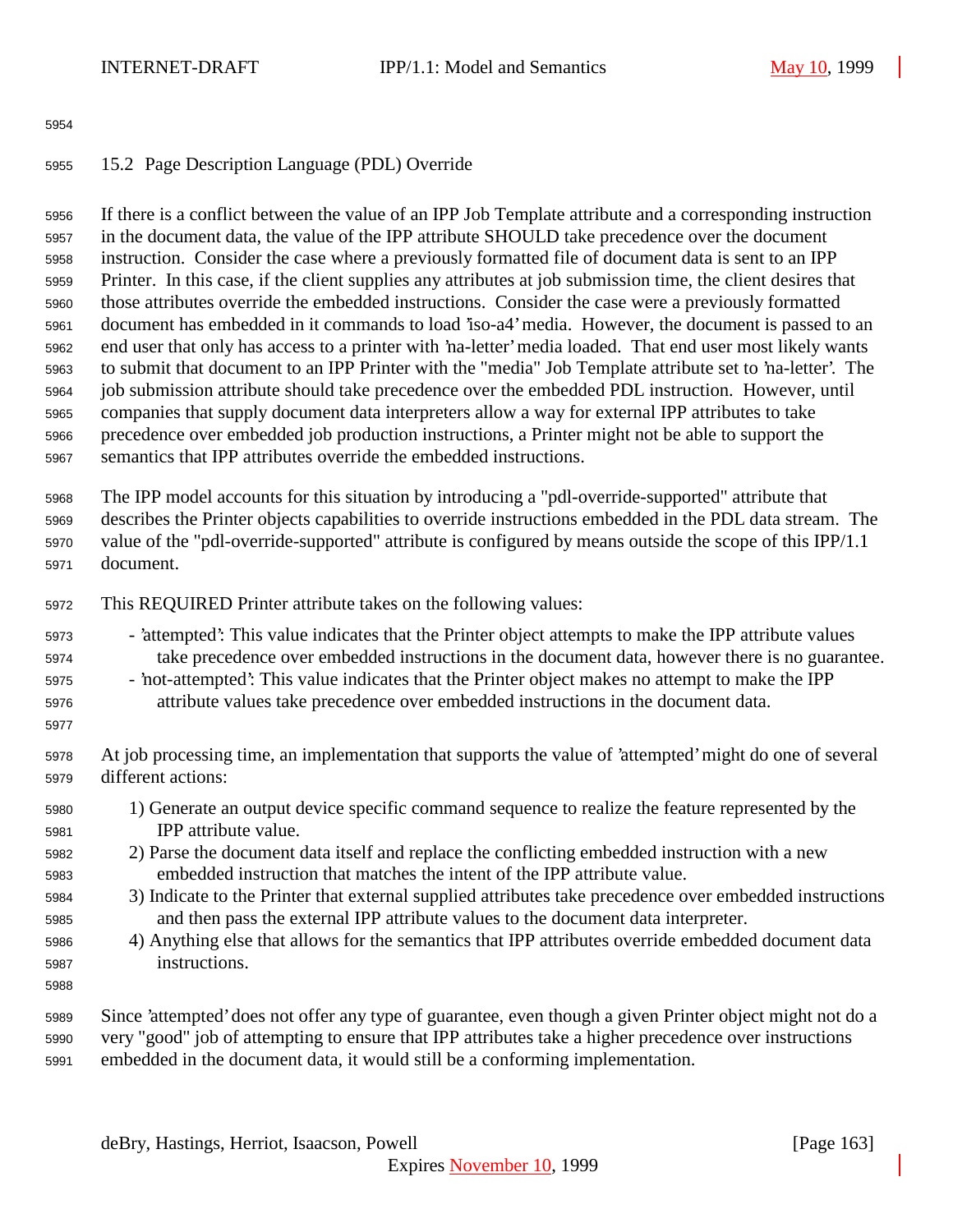At job processing time, an implementation that supports the value of 'not-attempted' might do one of the following actions:

- 1) Simply pre-pend the document data with the PDL instruction that corresponds to the client- supplied PDL attribute, such that if the document data also has the same PDL instruction, it will override what the Printer object pre-pended. In other words, this implementation is using the same implementation semantics for the client-supplied IPP attributes as for the Printer object defaults.
- 2) Parse the document data and replace the conflicting embedded instruction with a new embedded instruction that approximates, but does not match, the semantic intent of the IPP attribute value.
- 

 Note: The "ipp-attribute-fidelity" attribute applies to the Printer's ability to either accept or reject other unsupported Job Template attributes. In other words, if "ipp-attribute-fidelity" is set to 'true', a Job is accepted if and only if the client supplied Job Template attributes and values are supported by the Printer. Whether these attributes actually affect the processing of the Job when the document data contains embedded instructions depends on the ability of the Printer to override the instructions embedded in the document data with the semantics of the IPP attributes. If the document data attributes can be overridden ("pdl-override-supported" set to 'attempted'), the Printer makes an attempt to use the IPP attributes when processing the Job. If the document data attributes can not be overridden ("pdl- override-supported" set to 'not-attempted'), the Printer makes no attempt to override the embedded document data instructions with the IPP attributes when processing the Job, and hence, the IPP attributes may fail to affect the Job processing and output when the corresponding instruction is embedded in the document data.

15.3 Using Job Template Attributes During Document Processing.

 The Printer object uses some of the Job object's Job Template attributes during the processing of the document data associated with that job. These include, but are not limited to, "orientation-requested", "number-up", "sides", "media", and "copies". The processing of each document in a Job Object MUST follow the steps below. These steps are intended only to identify when and how attributes are to be used in processing document data and any alternative steps that accomplishes the same effect can be used to implement this specification.

- 1. Using the client supplied "document-format" attribute or some form of document format detection algorithm (if the value of "document-format" is not specific enough), determine whether or not the document data has already been formatted for printing. If the document data has been formatted, then go to step 2. Otherwise, the document data MUST be formatted. The formatting detection algorithm is implementation defined and is not specified by this specification. The formatting of the document data uses the "orientation-requested" attribute to determine how the formatted print data should be placed on a print-stream page, see section 4.2.10 for the details.
- 2. The document data is in the form of a print-stream in a known media type. The "page-ranges" attribute is used to select, as specified in section 4.2.7, a sub-sequence of the pages in the print-stream that are to be processed and images.
-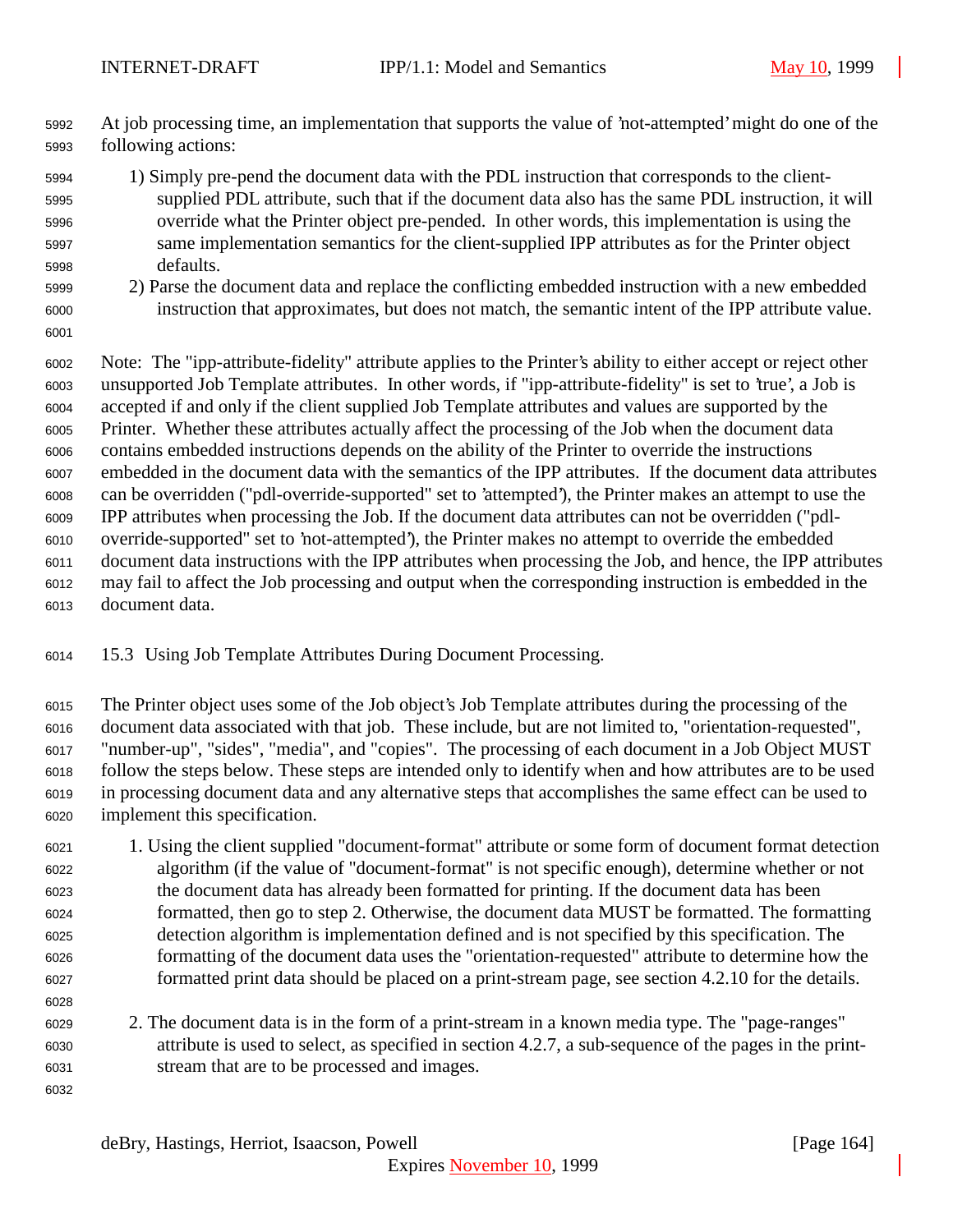3. The input to this step is a sequence of print-stream pages. This step is controlled by the "number- up" attribute. If the value of "number-up" is N, then during the processing of the print-stream pages, each N print-stream pages are positioned, as specified in section 4.2.9, to create a single impression. If a given document does not have N more print-stream pages, then the completion of the impression is controlled by the "multiple-document-handling" attribute as described in section 4.2.4; when the value of this attribute is 'single-document' or 'single-document-new- sheet', the print-stream pages of document data from subsequent documents is used to complete the impression.

 The size(scaling), position(translation) and rotation of the print-stream pages on the impression is implementation defined. Note that during this process the print-stream pages may be rendered to a form suitable for placing on the impression; this rendering is controlled by the values of the "printer-resolution" and "print-quality" attributes as described in sections 4.2.12 and 4.2.13. In the case N=1, the impression is nearly the same as the print-stream page; the differences would only be in the size, position and rotation of the print-stream page and/or any decoration, such as a frame to the page, that is added by the implementation.

- 4. The collection of impressions is placed, in sequence, onto sides of the media sheets. This placement is controlled by the "sides" attribute and the orientation of the print-stream page, as described in section 4.2.8. The orientation of the print-stream pages affects the orientation of the impression; for example, if "number-up" equals 2, then, typically, two portrait print-stream pages become one landscape impression. Note that the placement of impressions onto media sheets is also controlled by the "multiple-document-handling" attribute as described in section 4.2.4.
- 5. The "copies" and "multiple-document-handling" attributes are used to determine how many copies of each media instance are created and in what order. See sections 4.2.5 and 4.2.4 for the details.
- 6. When the correct number of copies are created, the media instances are finished according to the values of the "finishings" attribute as described in 4.2.6. Note that sometimes finishing operations may require manual intervention to perform the finishing operations on the copies, especially uncollated copies. This specification allows any or all of the processing steps to be performed automatically or manually at the discretion of the Printer object.
- 16. APPENDIX E: Generic Directory Schema

 This section defines a generic schema for an entry in a directory service. A directory service is a means by which service users can locate service providers. In IPP environments, this means that IPP Printers can be registered (either automatically or with the help of an administrator) as entries of type printer in the directory using an implementation specific mechanism such as entry attributes, entry type fields, specific branches, etc. IPP clients can search or browse for entries of type printer. Clients use the directory service to find entries based on naming, organizational contexts, or filtered searches on attribute values of entries. For example, a client can find all printers in the "Local Department" context. Authentication and authorization are also often part of a directory service so that an administrator can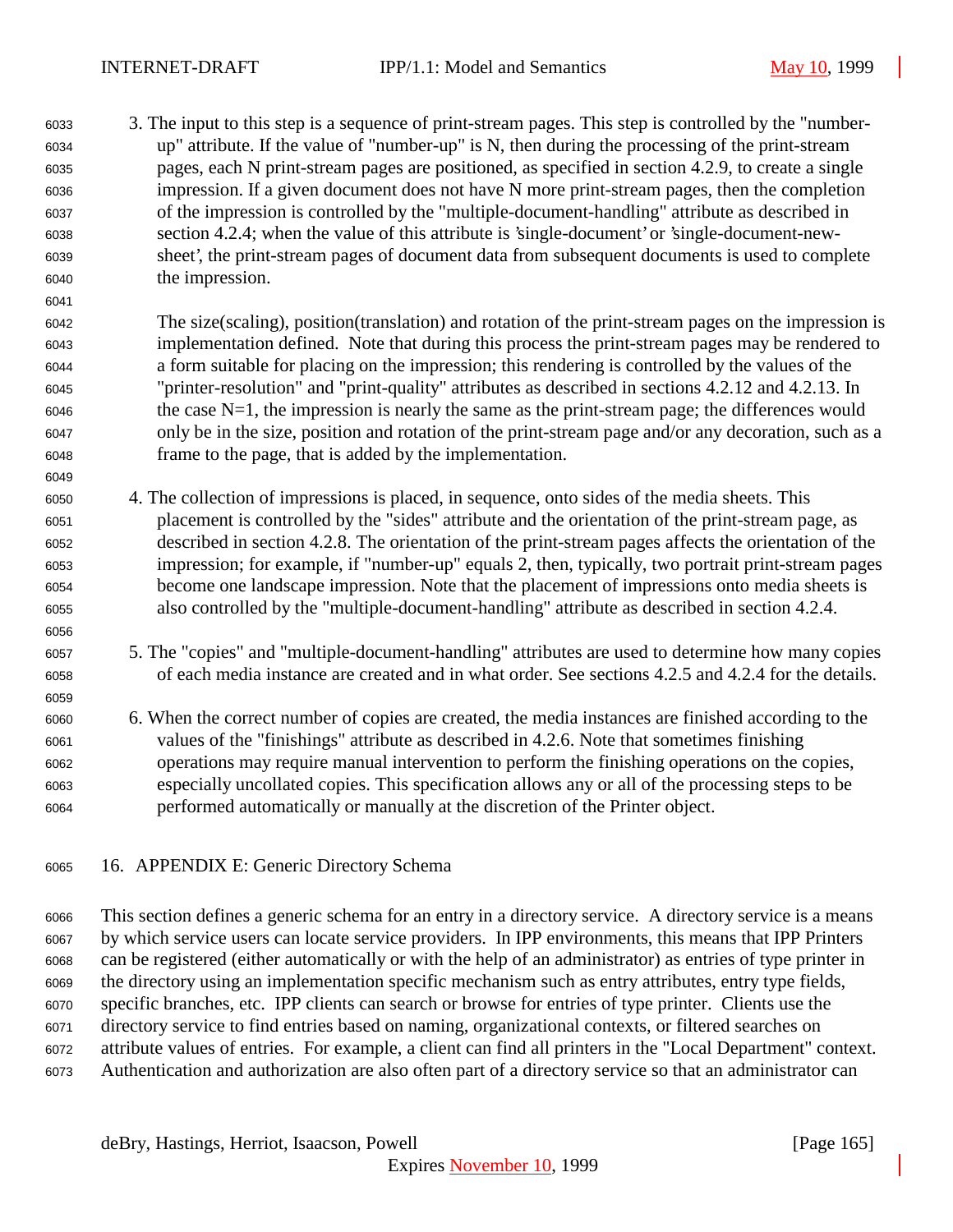place limits on end users so that they are only allowed to find entries to which they have certain access rights. IPP itself does not require any specific directory service protocol or provider.

 Note: Some directory implementations allow for the notion of "aliasing". That is, one directory entry object can appear as multiple directory entry object with different names for each object. In each case, each alias refers to the same directory entry object which refers to a single IPP Printer object.

 The generic schema is a subset of IPP Printer Job Template and Printer Description attributes (sections 4.2 and 4.4). These attributes are identified as either RECOMMENDED or OPTIONAL for the directory entry itself. This conformance labeling is NOT the same conformance labeling applied to the attributes of IPP Printers objects. The conformance labeling in this Appendix is intended to apply to directory templates and to IPP Printer implementations that subscribe by adding one or more entries to a directory. RECOMMENDED attributes SHOULD be associated with each directory entry. OPTIONAL attributes MAY be associated with the directory entry (if known or supported). In addition, all directory entry attributes SHOULD reflect the current attribute values for the corresponding Printer object.

 The names of attributes in directory schema and entries SHOULD be the same as the IPP Printer attribute names as shown.

 In order to bridge between the directory service and the IPP Printer object, one of the RECOMMENDED directory entry attributes is the Printer object's "printer-uri-supported" attribute. The IPP client queries the "printer-uri-supported" attribute in the directory entry and then addresses the IPP Printer object using one of its URIs. The "uri-security-supported" attribute identifies the protocol (if any) used to secure a channel.

| 6095 | printer-uri-supported        | <b>RECOMMENDED</b> | Section 4.4.1      |
|------|------------------------------|--------------------|--------------------|
| 6096 | uri-authentication-supported | <b>RECOMMENDED</b> | Section 4.4.2      |
| 6097 | uri-security-supported       | <b>RECOMMENDED</b> | Section 4.4.34.4.2 |
| 6098 | printer-name                 | <b>RECOMMENDED</b> | Section 4.4.4      |
| 6099 | printer-location             | <b>RECOMMENDED</b> | Section 4.4.5      |
| 6100 | printer-info                 | <b>OPTIONAL</b>    | Section 4.4.6      |
| 6101 | printer-more-info            | <b>OPTIONAL</b>    | Section 4.4.7      |
| 6102 | printer-make-and-model       | <b>RECOMMENDED</b> | Section 4.4.9      |
| 6103 | charset-supported            | <b>OPTIONAL</b>    | Section 4.4.18     |
| 6104 | generated-natural-language-  |                    |                    |
| 6105 | supported                    | <b>OPTIONAL</b>    | Section 4.4.20     |
| 6106 | document-format-supported    | <b>RECOMMENDED</b> | Section 4.4.22     |
| 6107 | compression-supported        | <b>RECOMMENDED</b> | Section 4.4.32     |
| 6108 | color-supported              | <b>RECOMMENDED</b> | Section 4.4.26     |
| 6109 | finishings-supported         | <b>OPTIONAL</b>    | Section 4.2.6      |
| 6110 | number-up-supported          | <b>OPTIONAL</b>    | Section 4.2.7      |
| 6111 | sides-supported              | <b>RECOMMENDED</b> | Section 4.2.8      |
| 6112 | media-supported              | <b>RECOMMENDED</b> | Section 4.2.11     |
| 6113 | printer-resolution-supported | <b>OPTIONAL</b>    | Section 4.2.12     |
| 6114 | print-quality-supported      | <b>OPTIONAL</b>    | Section 4.2.13     |

The following attributes define the generic schema for directory entries of type PRINTER:

deBry, Hastings, Herriot, Isaacson, Powell **company** and the company of the company in the company of the company of the company of the company of the company of the company of the company of the company of the company of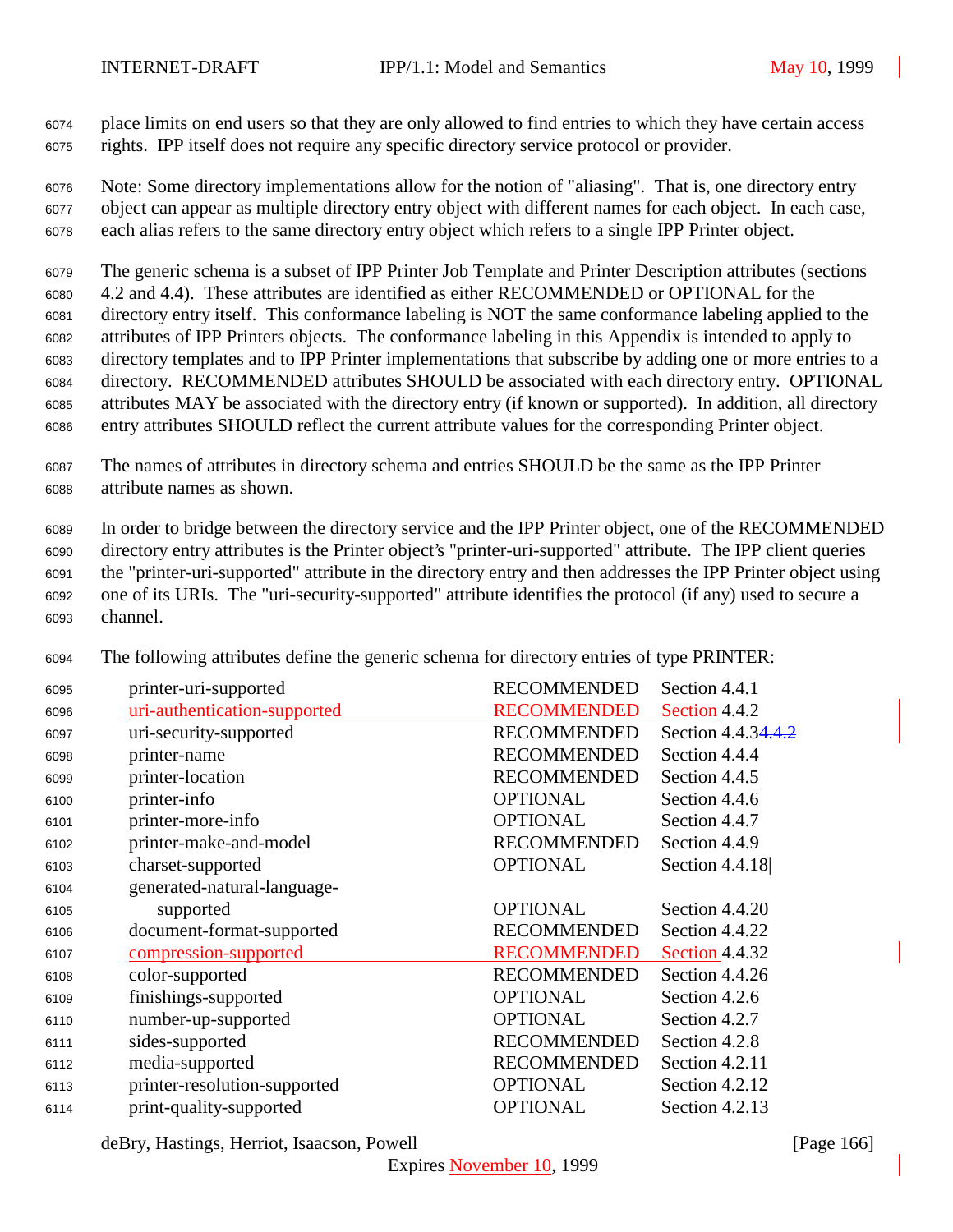| 6115 | ipp-versions-supported           | RECOMMENDED     | Section 4.4.14 |
|------|----------------------------------|-----------------|----------------|
| 6116 | multiple-document-jobs-supported | <b>OPTIONAL</b> | Section 4.4.16 |
| 6117 | pages-per-minute                 | <b>OPTIONAL</b> | Section 4.4.36 |
| 6118 | pages-per-minute-color           | <b>OPTIONAL</b> | Section 4.4.37 |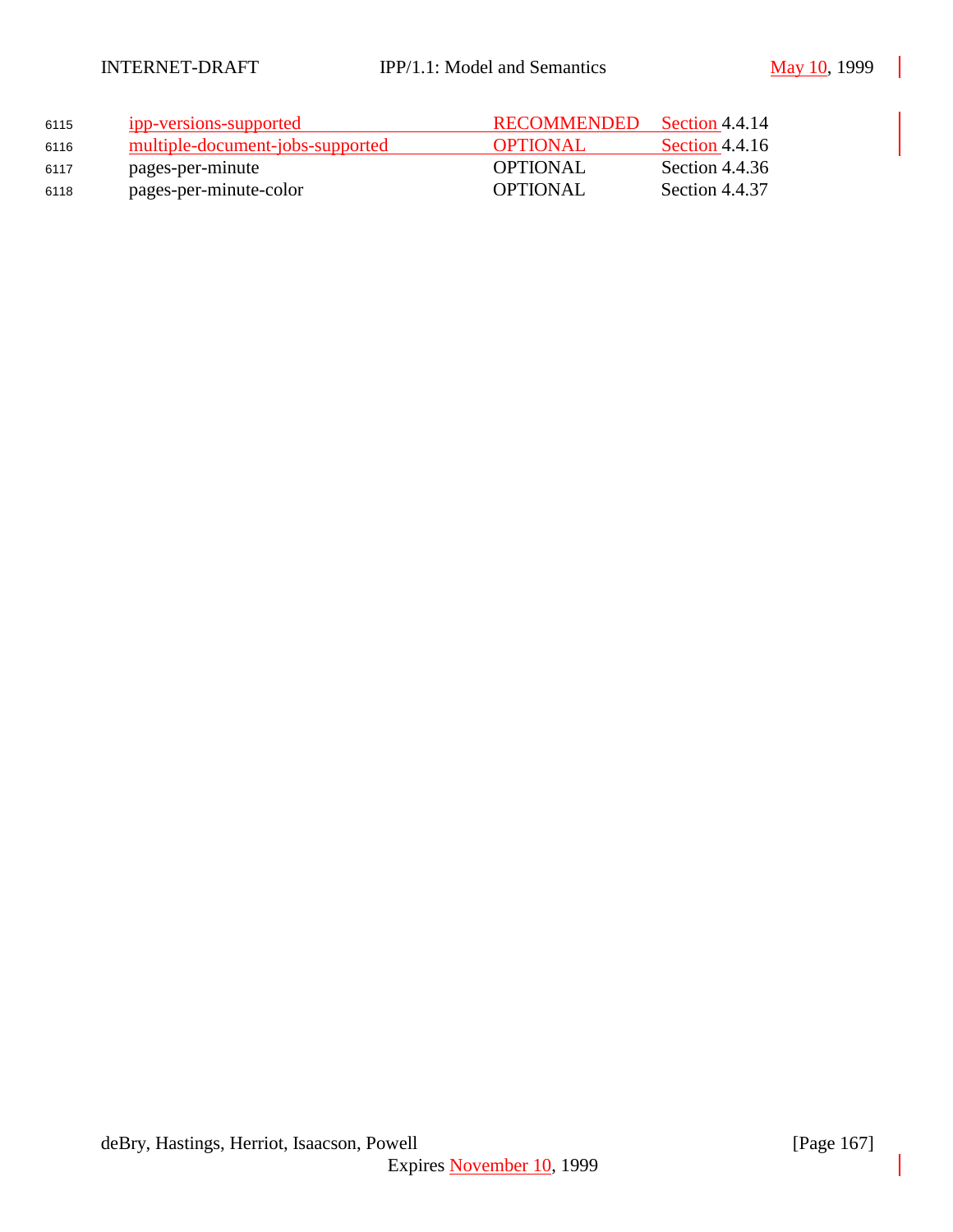| 6120         | 17. APPENDIX F: Differences between the IPP/1.0 and IPP/1.1 "Model and Semantics" Specifications                                    |
|--------------|-------------------------------------------------------------------------------------------------------------------------------------|
| 6121         | This Appendix is divided into two lists that summarize the differences between IPP/1.1 (this document)                              |
| 6122         | and IPP/1.0 [RFC2566]. The section numbers refer to the numbers in this document which in some                                      |
| 6123         | cases have changed from RFC 2566. When a change affects multiple sections, the item is listed once in                               |
| 6124         | the order of the first section affected and the remaining affected section numbers are indicated.                                   |
| 6125         | The first list contains extensions and clarifications and the second list contains changes in semantics or                          |
| 6126         | conformance. However, note that client and IPP object implementations of IPP/1.0 MAY implement                                      |
| 6127         | any of the extensions and clarifications in this document.                                                                          |
| 6128<br>6129 | The following <b>IPP/1.0 [IPP-MOD1.0]</b> extensions and clarifications have been incorporated into<br><b>IPP/1.1this document:</b> |
|              |                                                                                                                                     |
| 6130         | 1. Section 2.1 - clarified that the term "client" can be either contained in software controlled by an                              |
| 6131         | end user or a part of a print server that controls devices. <b>Issue 4 and Issue 5</b>                                              |
| 6132         | 2. Section 2.4 - added the description of the new "uri-authentication-supported" Printer Description<br>attribute. <b>Issue 2</b>   |
| 6133<br>6134 | 3. Section 3.1.3, 3.1.6, 3.2.5.2, and - clarified the error handling for operation attributes that have                             |
| 6135         | their own status code. <b>Issues 18, 23, and 27</b>                                                                                 |
| 6136         | Sections 3.1.7 - Added this new section to clarify returning Unsupported Attributes for all<br>4.                                   |
| 6137         | operations, including only returning attributes that were in the request. Issues 18, 23, and 27                                     |
| 6138         | 5. Sections 3.1.7 and 4.1 - clarified the encoding of the "out-of-band" 'unsupported' and 'unknown'                                 |
| 6139         | values. <b>Issues 12 and 15</b>                                                                                                     |
| 6140         | Section 3.1.8 - clarified that only the version number parameter will be carried forward into<br>6.                                 |
| 6141         | future major or minor versions of the protocol.                                                                                     |
| 6142         | 7. Section 3.1.8 - indicated that IPP/1.1 Printers SHOULD support version '1.0' and that not all                                    |
| 6143         | previous minor versions need be supported. Issue 33                                                                                 |
| 6144         | 8. Section 3.1.8 - relaxed the requirements to increment the major version number. Issue 33                                         |
| 6145         | Section 3.1.9, and 3.2.5 - added the 'processing' state to the list of job states that a job can be in<br>9.                        |
| 6146         | after a Create-Job operation. <b>Issue 13</b>                                                                                       |
| 6147         | 10. Section 3.1.9 - clarified that a non-spooling Printer MAY accept zero or more subsequent jobs                                   |
| 6148         | while processing a job and flow control them down. Subsequent create requests are rejected with                                     |
| 6149         | the 'server-error-busy' error status. Issue 20                                                                                      |
| 6150         | 12. Section 3.2.1.1 - clarified that the Printer object rejects a Print-Job request if it does not support                          |
| 6151         | the "compression" operation attribute and a client supplies it.                                                                     |
| 6152         | 11. Section 3.2.1.1 - clarified the validation of the "compression" operation attribute and its                                     |
| 6153         | relationship to the validation of the "document-format" attribute and returning Unsupported                                         |
| 6154         | Attributes. <b>Issues 6, 11, and 28</b>                                                                                             |
| 6155         | 12. Sections 3.2.1.1, 4.3.8, 13.1.4.16, and 13.1.4.17 - added the 'client-error-compression-not-                                    |
| 6156         | supported', 'client-error-compression-error' status codes and the 'unsupported-compression' and                                     |
| 6157         | <u>compression-error' job-state-reasons.</u> Issue 28                                                                               |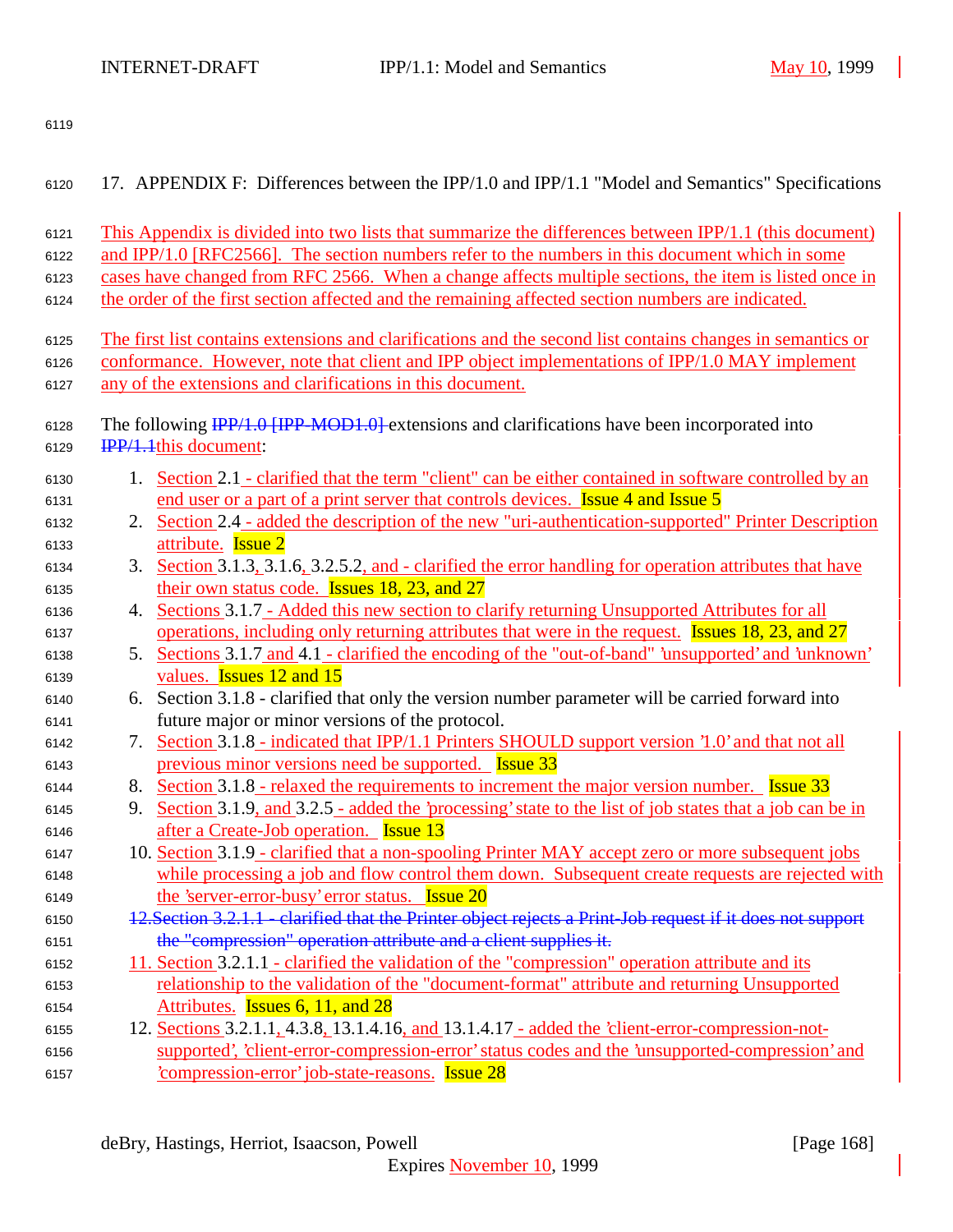| 6158 | 13. Sections 3.2.1.1 and 4.3.8 - added 'unsupported-document-format' and 'document-format-error'          |  |
|------|-----------------------------------------------------------------------------------------------------------|--|
| 6159 | job-state-reasons. <b>Issue 3</b>                                                                         |  |
| 6160 | 14. Sections 3.2.2, 4.3.8 and 13.1.4.19 - added 'client-error-document-access-error' status code and      |  |
| 6161 | document-access-error job state reason. Issue 35                                                          |  |
| 6162 | 15. Section 3.2.6 - clarified that "limit" takes precedence over "which-jobs" and "my-jobs'. Issue 8      |  |
| 6163 | 16. Section 3.2.6.2 - clarified that Get-Jobs returns 'successful-ok' when no jobs to return. Issue 24    |  |
| 6164 | 17. Sections 3.2.7, 3.2.8, and 3.2.9 - added the OPTIONAL Pause-Printer, Resume-Printer, and              |  |
| 6165 | Purge-Jobs operations                                                                                     |  |
| 6166 | 18. Sections 3.3.5, 3.3.6, and 3.3.7 - added the OPTIONAL Hold-Job, Release-Job, and Restart-Job          |  |
| 6167 | operations.                                                                                               |  |
| 6168 | 5. Section 4.1.9 - added 'image-tiff' and 'application/pdf' values.                                       |  |
| 6169 | 19. Section 4.1.9.1 - clarified that 'application/octet-stream' auto-sensing can happen at create request |  |
| 6170 | time and/or job/document processing time. Issue 9 and Issue 10                                            |  |
| 6171 | 20. Section 4.2 - clarified that xxx-supported have multiple keywords and/or names by adding              |  |
| 6172 | parentheses to the table to give: (1setOf (type3 keyword   name))                                         |  |
| 6173 | 21. Section 4.2.2 - added the 'indefinite' keyword value to the "job-hold-until" attribute for use with   |  |
| 6174 | the create operations and Hold-Job and Restart-Job operations.                                            |  |
| 6175 | 22. Section 4.2.4 - clarified that "multiple-document-handling" MUST be supported if the Printer          |  |
| 6176 | supports multiple documents per job Issue 34                                                              |  |
| 6177 | 23. Section 4.2.6 - added more enum values to the "finishings" Job Template attribute.                    |  |
| 6178 | 24. Section 4.3.7 - added that a forwarding server that cannot get any job state MAY return the job's     |  |
| 6179 | state as 'completed', provided that it also return the new 'queued-in-device' job state reason. Issue     |  |
| 6180 | $\overline{14}$                                                                                           |  |
| 6181 | 25. Section 4.3.7.1 - added the Partitioning of Job States section.                                       |  |
| 6182 | 26. Section 4.3.8 - added 'job-data-insufficient' job state reason to indicate whether sufficient data    |  |
| 6183 | has arrived for the document to start to be processed. <b>Issue 13</b>                                    |  |
| 6184 | 27. Section 4.3.8 - added 'document-access-error' job state reason to indicate an access error of any     |  |
| 6185 | kind. <b>Issue 35</b>                                                                                     |  |
| 6186 | 28. Section 4.3.8 - added 'job-queued-for-marker' job state reason to indicate whether the job has        |  |
| 6187 | completed some processing and is waiting for the marker. Issue 31                                         |  |
| 6188 | 29. Section 4.3.8 - added 'unsupported-compression' and 'compression-error' job state reasons to          |  |
| 6189 | indicate compression not supported or compression processing error after the create has been              |  |
| 6190 | accepted. <b>Issue 6</b>                                                                                  |  |
| 6191 | 30. Section 4.3.8 - added 'unsupported-document-format' and 'document-format-error' job state             |  |
| 6192 | reasons to indicate document not supported or document format processing error after the create           |  |
| 6193 | has been accepted. <b>Issue 3</b>                                                                         |  |
| 6194 | 31. Section 4.3.8 - added 'queued-in-device' job state reason to indicate that a job as been forwarded    |  |
| 6195 | to a print system or device that does not provide any job status. <b>Issue 14</b>                         |  |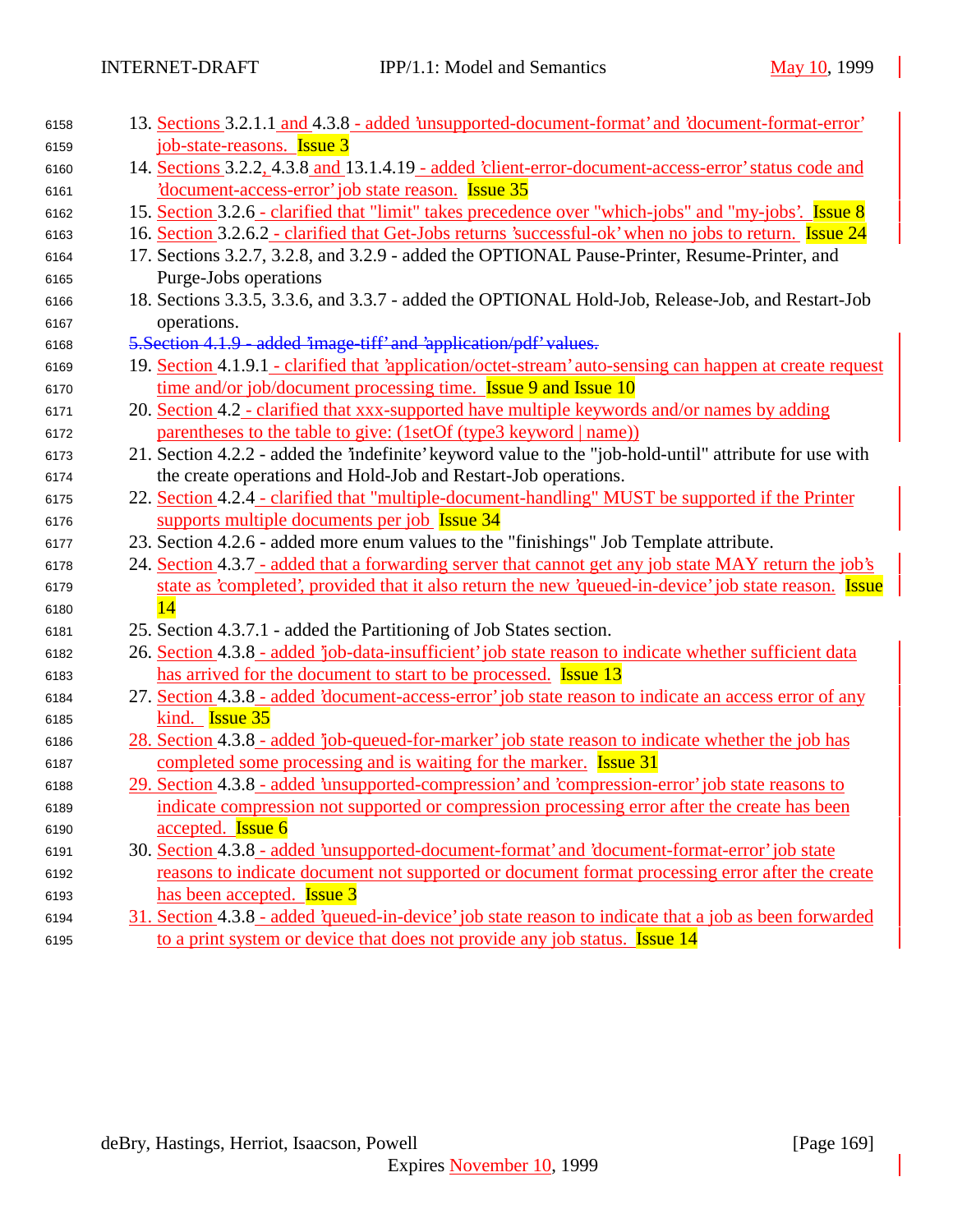| 6196 | 32. Section 4.4.3 - clarified "uri-security-supported" is orthogonal to Client Authentication so that  |
|------|--------------------------------------------------------------------------------------------------------|
| 6197 | none' does not exclude Client Authentication. Issue 2                                                  |
| 6198 | 33. Section 4.4.12 - added the 'moving-to-paused' keyword value to the "printer-state-reasons"         |
| 6199 | attribute for use with the Pause-Job operation.                                                        |
| 6200 | 34. Section 4.4.12 - replaced the duplicate 'marker-supply-low' keyword with the missing 'toner-       |
| 6201 | empty' keyword for the "printer-state-reasons" attribute.                                              |
| 6202 | 35. Section 4.4.15 - added the enum values to the "operations-supported" attribute for the new         |
| 6203 | operations. Clarified that the values of this attribute are encoded as any enum, namely 32-bit         |
| 6204 | values.                                                                                                |
| 6205 | 36. Sections 4.4.36 and 4.4.37 - added the OPTIONAL "pages-per-minute" and "pages-per-minute-          |
| 6206 | color" Printer Description attributes.                                                                 |
| 6207 | 37. Section 4.4.30 - clarified that the dateTime value of "printer-current-time" is on a "best efforts |
| 6208 | basis". If a proper date-time cannot be obtained, the implementation returns the 'no-value' out-of-    |
| 6209 | band value. Also clarified that the time zone NEED NOT be the time zone that the people near           |
| 6210 | the device use and that the client SHOULD display the dateTime attributes in the user's local          |
| 6211 | time. <b>Issue 17</b>                                                                                  |
| 6212 | 38. Section 5.1 - clarified that any response MAY contain additional attribute groups, attributes, or  |
| 6213 | attribute values. <b>Issues 25 and 26</b>                                                              |
| 6214 | 39. Section 5.1 - clarified that a client SHOULD do its best to prevent a channel from being closed    |
| 6215 | by a lower layer when the channel is flow controlled off by the IPP Printer. Issues 4 and 5            |
| 6216 | 40. Section 8.3 - clarified the use of URIs for each Client Authentication mechanism.                  |
| 6217 | 41. Section 8.5 - added the security discussion around the new operator operations.                    |
| 6218 | 42. Section 13.1.4.16 - added client-error-compression-not-supported (0x040F) Issue 6                  |
| 6219 | 43. Section 13.1.4.17 - added client-error-compression-error (0x0410) Issue 6                          |
| 6220 | 44. Section 13.1.4.18 - added client-error-document-format-error (0x0411) <b>Issue 28</b>              |
| 6221 | 45. Section 13.1.4.19 - added client-error-document-access-error (0x0412) Issue 35                     |
| 6222 | 46. Section 13.1.5.10 - added server-error-multiple-document-jobs-not-supported (0x0509) Issue 34      |
| 6223 | 47. Section 16 - added the OPTIONAL "pages-per-minute" and "pages-per-minute-color" Printer            |
| 6224 | attributes to the Directory schema.                                                                    |
| 6225 | 48. Section 16 - added OPTIONAL "multiple-document-jobs-supported" to the Directory schema.            |
| 6226 | <b>Issue 34</b>                                                                                        |
| 6227 | 49. Section 16 - added RECOMMENDED "uri-security-supported", "compression-supported", and              |
| 6228 | "ipp-versions-supported" to the Directory schema. Issues 2,                                            |
| 6229 | The following changes in semantics and/or conformance have been incorporated into were made to         |
|      | IPP/1.0 [IPP-MOD1.0] to create this IPP/1.1-document:                                                  |
| 6230 |                                                                                                        |
| 6231 | 1. Section 3.1.8, 5.2.4, and 13.1.5.4 - Clients and IPP objects MUST support both-version 1.0 and      |
| 6232 | 1.1 and SHOULD support version 1.0. Clients MUST support version 1.1 and MAY support                   |
| 6233 | version 1.0. Issue 33 and Issue 36                                                                     |
| 6234 | 2. Section 3.2.1.1 and section 4.4.32 - changed the "compression" and "compression-supported"          |
| 6235 | attributes from OPTIONAL to REQUIRED. Issue 28                                                         |
| 6236 | 3. Sections 3.2.1.2 and 4.3.8 - changed "job-state-reasons" from RECOMMENDED to                        |
| 6237 | REQUIRED, so that "job-state-reasons" MUST be returned in create operation responses. Issue            |
| 6238 | 30                                                                                                     |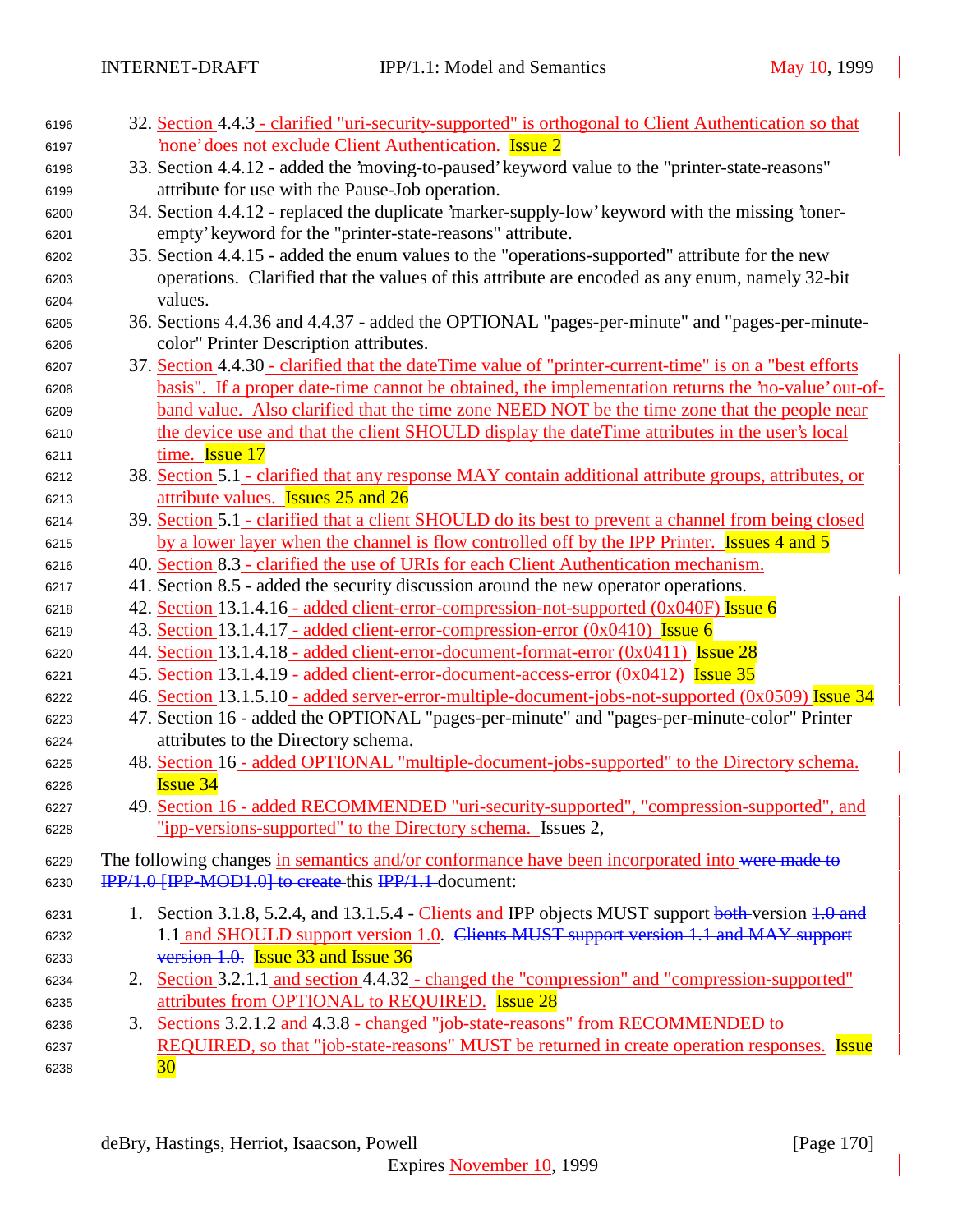| 6239 |    | 4. Sections 3.2.4, 3.3.1, 4.4.16, and 16 - changed Create-Job/Send-Document so that they MAY be             |
|------|----|-------------------------------------------------------------------------------------------------------------|
| 6240 |    | implemented while only supporting one document jobs. Added the "multiple-document-jobs-                     |
| 6241 |    | supported" boolean Printer Description attribute to indicate whether Create-Job/Send-Document               |
| 6242 |    | support multiple document jobs or not. Added to the Directory schema. <b>Issue 34</b>                       |
| 6243 |    | 5. Section 4.1.9 - deleted 'text/plain; charset=iso-10646-ucs-2', since binary is not legal with the        |
| 6244 |    | 'text' type.                                                                                                |
| 6245 | 6. | Section 4.3.8 - changed "job-state-reasons" from RECOMMENDED to REQUIRED. Issue 30                          |
| 6246 | 7. | Section 4.3.12 - added OPTIONAL 'dateTime' attribute syntax to "time-at-creation", "time-at-                |
| 6247 |    | processing", and "time-at-completed" Job Description attributes for use in version '1.1' responses.         |
| 6248 |    | <b>Issue 17</b>                                                                                             |
| 6249 | 8. | Section 4.3.12 - changed the "time-at-creation", "time-at-processing", and "time-at-completed"              |
| 6250 |    | Event Time Job Description attributes from OPTIONAL to REQUIRED. Issue 17                                   |
| 6251 |    | 9. Section 4.3.12.4 - added the REQUIRED "job-printer-up-time (integer(1:MAX))" Job                         |
| 6252 |    | Description attribute as an alias for "printer-up-time" to reduce number of operations to get job           |
| 6253 |    | times. Issue 17                                                                                             |
| 6254 |    | 10. Section 4.4.2 - added the REQUIRED "uri-authentication-supported (1setOf type2 keyword)"                |
| 6255 |    | Printer Description attribute to describe the Client Authentication used by each Printer URI.               |
| 6256 |    | <b>Issue 2</b>                                                                                              |
| 6257 |    | 11. Section 4.4.11 - clarified the "printer-state" to allow a Printer that can interpret one or more jobs   |
| 6258 |    | (rip) while marking one job to have those jobs all in the 'processing' state. <b>Issue 31</b>               |
| 6259 |    | 12. Section 4.4.12 - changed "printer-state-reasons" Printer Description attribute from OPTIONAL to         |
| 6260 |    | <b>REQUIRED.</b> Issue 30                                                                                   |
| 6261 |    | 13. Section 4.4.14 - added the REQUIRED "ipp-versions-supported (1setOf keyword)" Printer                   |
| 6262 |    | Description attribute, since IPP/1.1 Printers do not have to support version '1.0'.                         |
| 6263 |    | 14. Section 4.4.16 - added the REQUIRED "multiple-document-jobs-supported (boolean)" Printer                |
| 6264 |    | Description attribute so that a client can tell whether a Printer that supports Create-Job/Send-            |
| 6265 |    | Document supports multiple document jobs or not. <b>Issue 34</b>                                            |
| 6266 |    | 15. Section 4.4.24 - changed the "queued-job-count" Printer Description attribute from                      |
| 6267 |    | <b>RECOMMENDED to REQUIRED.</b> Issue 29                                                                    |
| 6268 |    | 16. Section 4.4.32 - changed "compression-supported (1setOf type3 keyword)" Printer Description             |
| 6269 |    | attribute from OPTIONAL to REQUIRED. Issue 28                                                               |
| 6270 |    | 17. Section 5.1 <del>, 5.2, and 8.2</del> - changed the IPP object security requirements from OPTIONAL non- |
| 6271 |    | standards track SSL3 to RECOMMENDED standards track TLS. changed the client security                        |
| 6272 |    | requirements from RECOMMENDED non-standards track SSL3 to MUST/SHOULD [which is                             |
| 6273 |    | to be determined in consultation with the Area Director] support Client Authentication as defined           |
| 6274 |    | in the IPP/1.1 Encoding and Transport document [IPP-PRO]. A client SHOULD support                           |
| 6275 |    | Operation Privacy and Server Authentication as defined in the IPP/1.1 Encoding and Transport                |
| 6276 |    | document [IPP-PRO].RECOMMENDED standards track TLS                                                          |
| 6277 |    | 18. Section 5.2.7 - changed the IPP object security requirements from OPTIONAL non-standards                |
| 6278 |    | track SSL3 to MUST/SHOULD [which is to be determined in consultation with the Area                          |
| 6279 |    | Director] contain support for Client Authentication as defined in the IPP/1.1 Encoding and                  |
| 6280 |    | Transport document [IPP-PRO]. A Printer implementation MAY allow an administrator to                        |
| 6281 |    | configure the Printer so that all, some, or none of the users are authenticated. An IPP Printer             |
| 6282 |    | implementation SHOULD contain support for Operation Privacy and Server Authentication as                    |
| 6283 |    | defined in the IPP/1.1 Encoding and Transport document [IPP-PRO]. A Printer implementation                  |